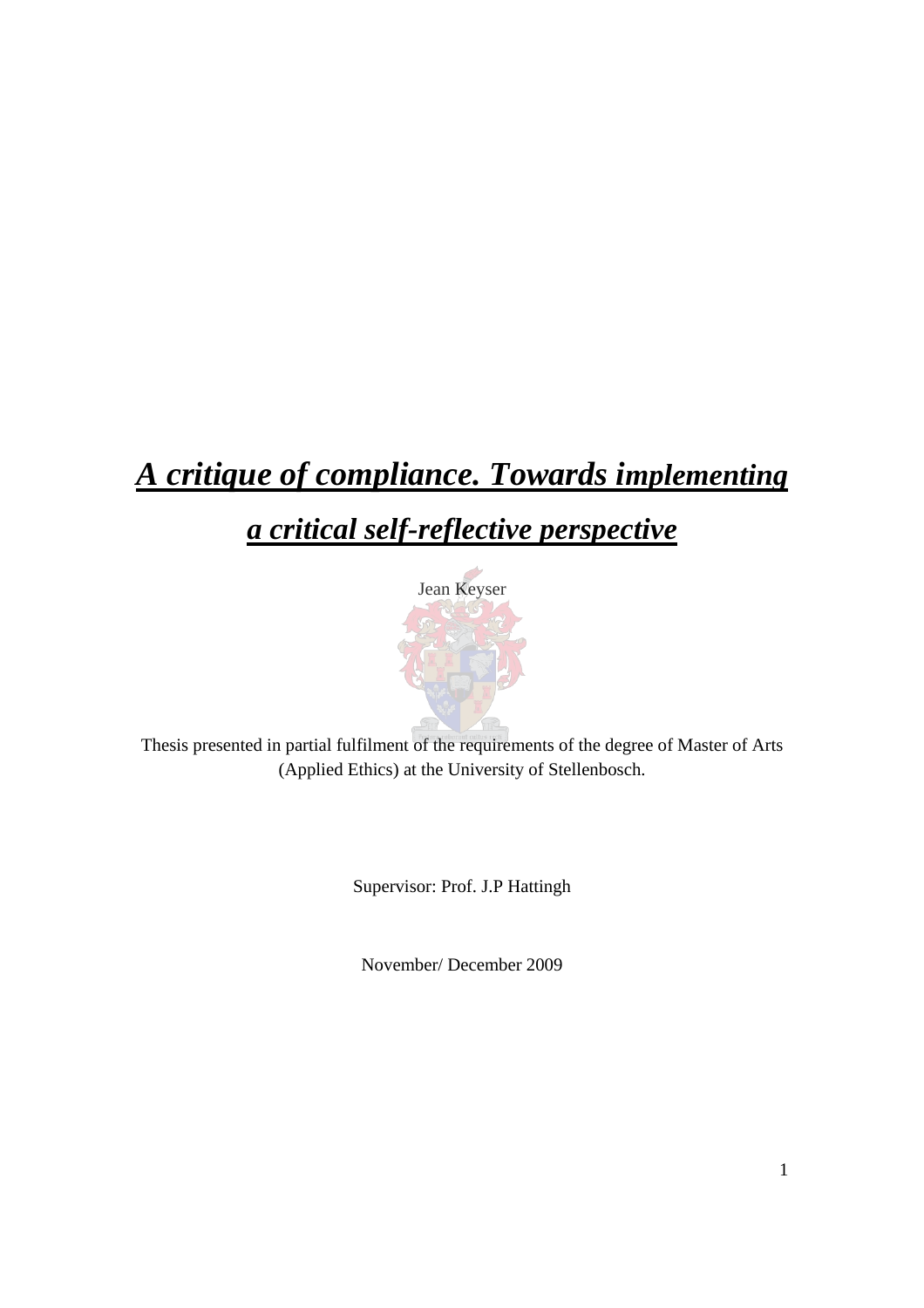#### Declaration

I, the undersigned, hereby declare that the work contained in this research assignment/thesis is my own original work and that I have not previously in its entirety or in part submitted it at any university for a degree.

Signature:...........................................

Date:.......................................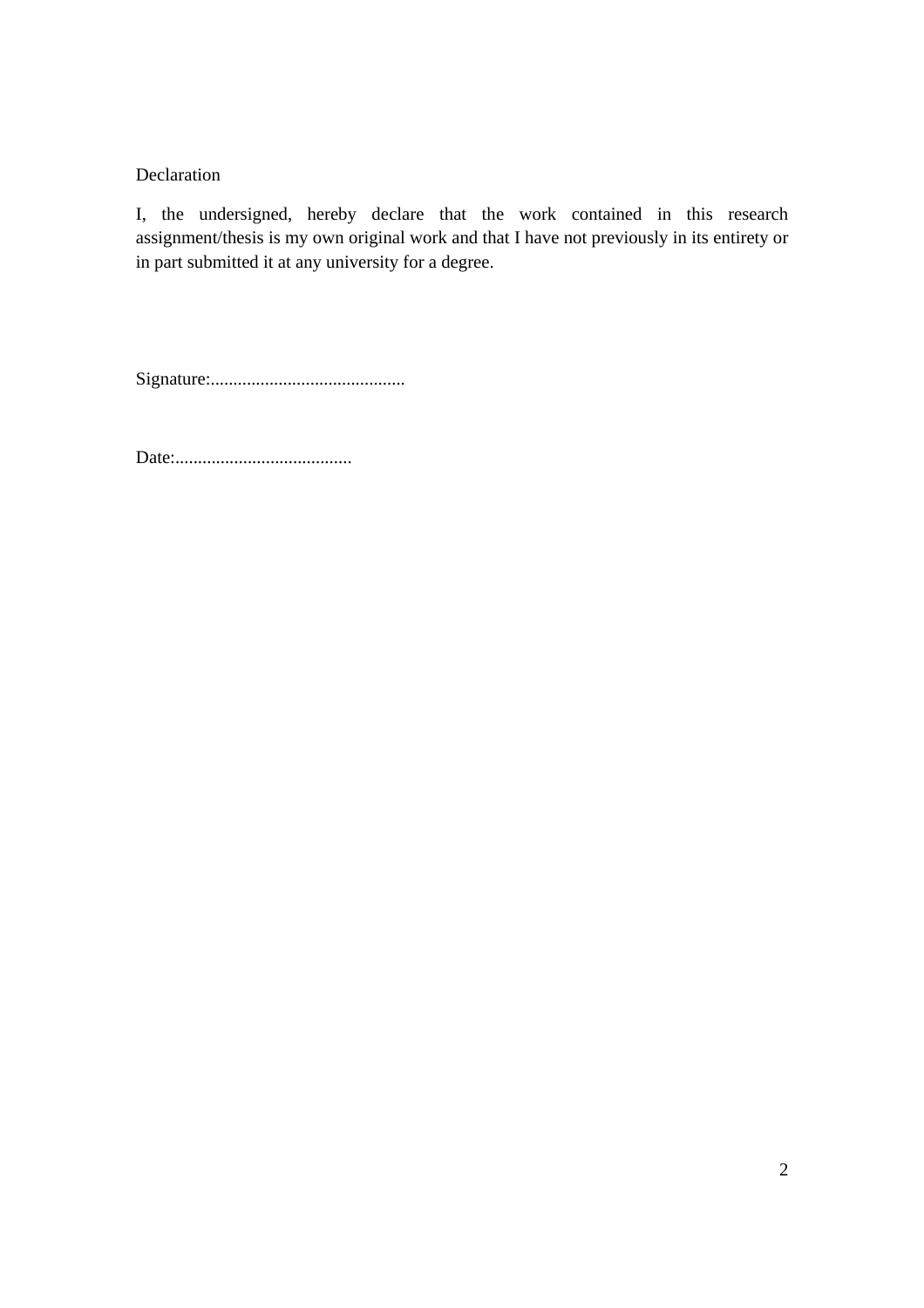#### **ABSTRACT**

#### **A critique of compliance. Towards implementing a critical self-reflective perspective**

This thesis entails a critical analysis of the concept of compliance. The latter can briefly be defined as rules and policies developed with regard to employee behaviour with the goal of controlling and monitoring unethical behaviour. This thesis presents a critical explication of compliance based on various levels of analysis. Firstly, this will be done by discussing the context of the historical development of compliance, stemming from and starting with the bureaucratization of the economy and the practical implementation thereof in business. The historical overview entails a discussion of the development of management models.

This provides the context for explicating the problem that these management models are geared towards the restriction of the autonomous individual for the purpose of control. This is achieved through the removal of the individual agent's responsibility over his/her work. The latter, however, elicits resistance from the employee which I discuss in terms of the implicit contract (between the employer and the employee). Initially, this problem of resistance was addressed by mechanization, but with the global shift towards a servicedriven economy such methods were no longer applicable. Moreover, this shift brought about the development and implementation of post-Fordist models of management, focused on human capital. It is then within this management model that compliance was developed as the most commonly used method of control.

According to my argument then, compliance was initially implemented as a method of instilling ethical behaviour in business; however its practical application failed in achieving such promises. I argue that the reason for the failure of compliance pertains to the very definition thereof which does not make allowance for the individual moral agent. This is demonstrated by explicating the manner in which compliance is implemented,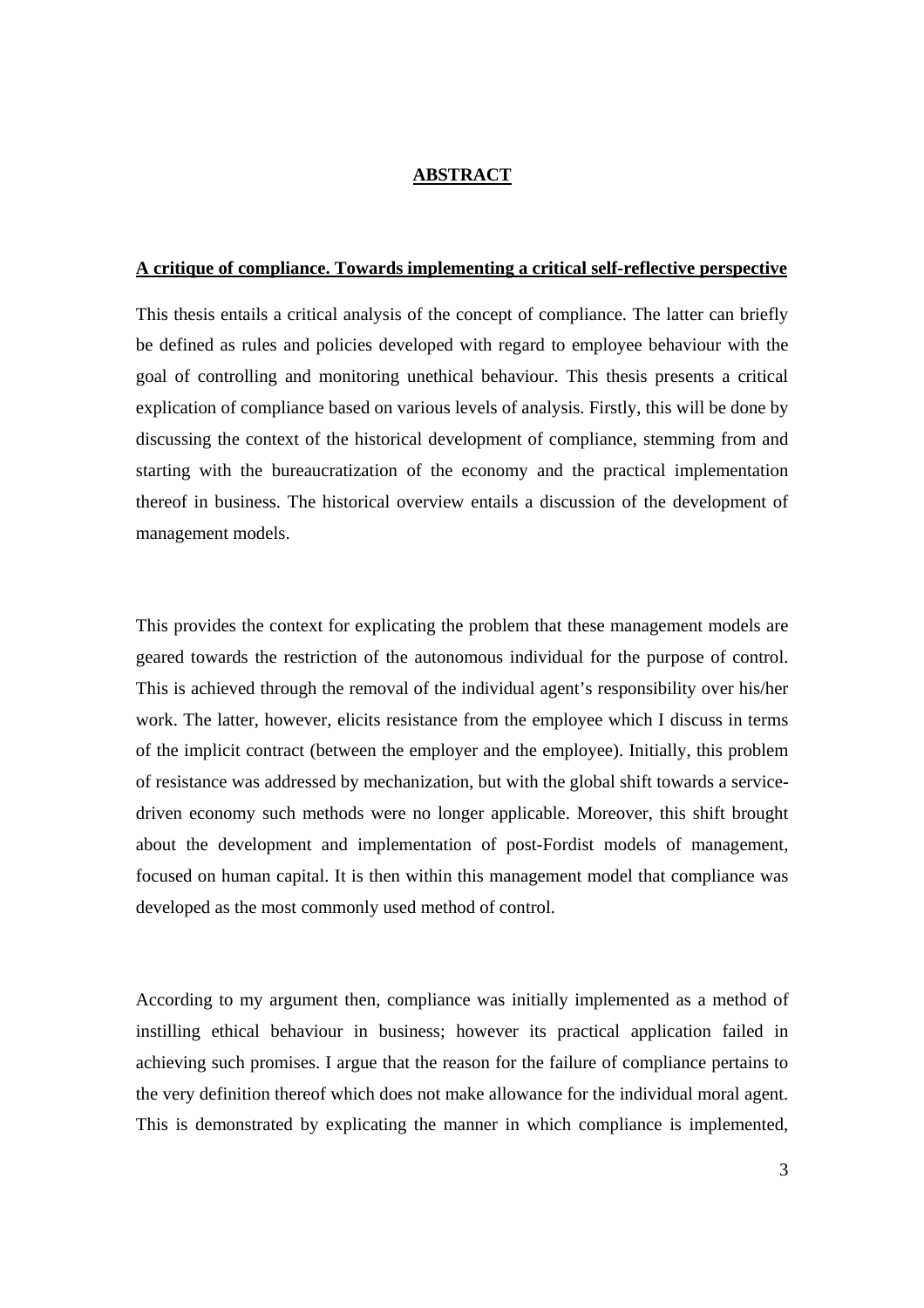with specific reference to culture lag. This refers to the exponential growth of information and communication technology in which ethical measures to address the problems causes by the latter, could not develop with parallel speed.

Compliance finds culture lag especially difficult to address, since the creativity of the individual moral agent that is cardinal to resolving the problem of culture lag, is not made allowance for in the structures of compliance. This is exacerbated by the importance given in the structures of compliance to controlling tacit knowledge, since the latter is increasingly considered as a form of capital within the service-driven economy.

In the final instance, I argue that compliance stands directly opposed to the principles of ethics and as such fails to address the problem of unethical behaviour. A possible solution to this is considered when looking at ideas with reference to trust, self-respect and responsibility. The latter, in turn, yields a possible solution to the original problem, namely that the individual moral agent is not acknowledged in the structures of compliance, and in some cases even totally discarded.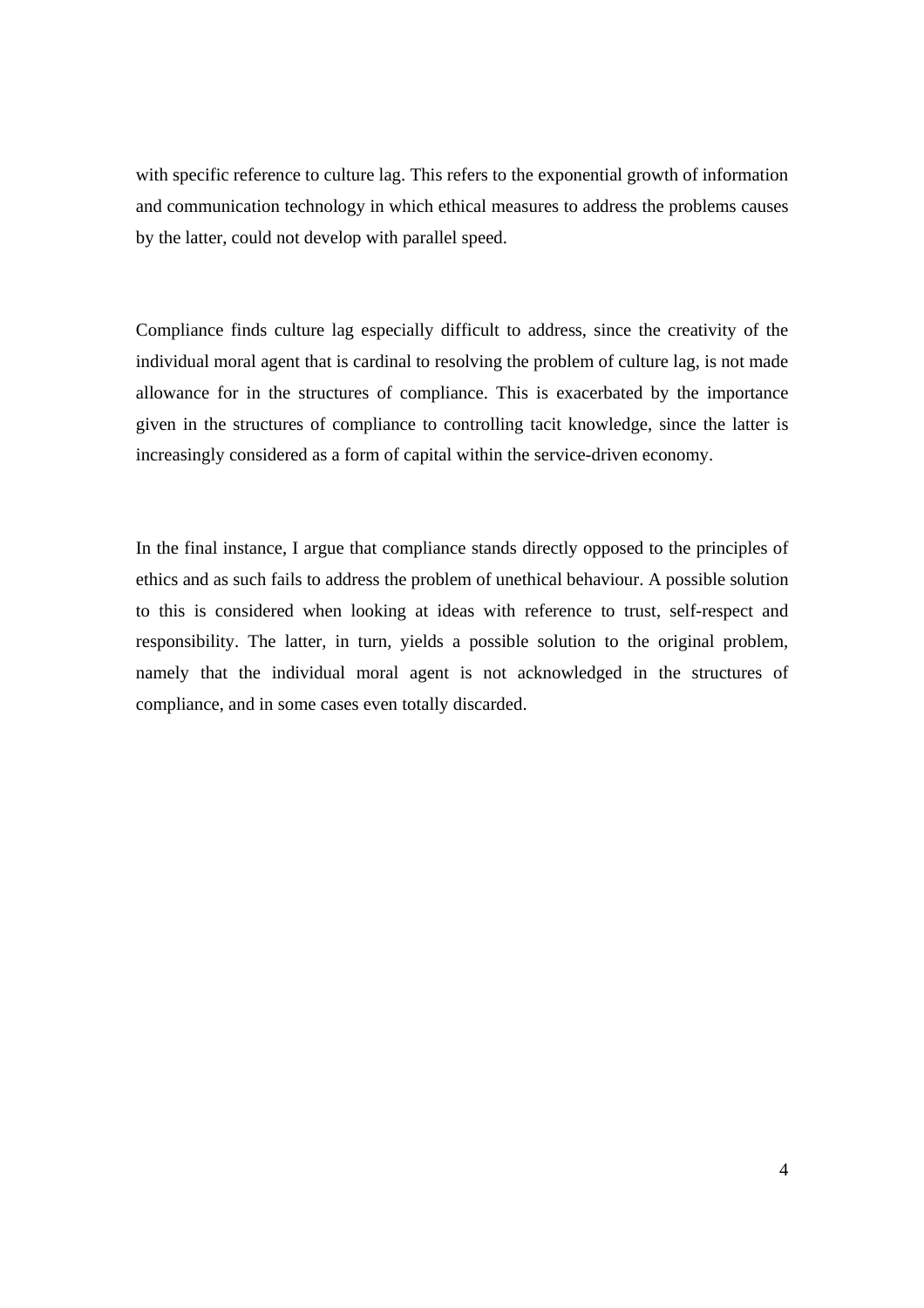#### **OPSOMMING**

### **'n Kritiek op 'inskiklikheid'. Onderweg na die implementering van 'n krities selfreflektiewe perspektief.**

Hierdie tesis behels 'n kritiese analise van die konsep van 'compliance.' *Compliance* kan in Afrikaans vertaal word as 'inskiklikheid' – maar word in 'n besigheidskonteks gebruik om te verwys na die implementering van 'n stel reëls, of 'n spesifieke beleid, wat daarop gemik is om onetiese gedrag van werknemers te monitor en te beheer. Hierdie tesis bied 'n kritiese ondersoek van 'inskiklikheid,' gegrond op verskillende vlakke van analise, wat insluit die historiese ontwikkeling van 'inskiklikheid', die burokratisering van die ekonomie, en die praktiese implikasies daarvan vir besigheid. In die historiese oorsig val die klem op die ontwikkeling van bestuursmodelle.

Dit verleen 'n konteks aan die probleem dat al die betrokke bestuursmodelle daarop gemik was om die outonomie van die individu te beperk, en daardeur beter beheer oor sy/haar aksies te verkry. Dit is gedoen deur die individu in die werksopset van sy/haar verantwoordelikheid te ontneem. Dit het egter die teenreaksie van weerstand by werknemers ontlok, wat bespreek word in die konteks van die implisiete kontrak (tussen werkgewer en werknemer). Hierdie probleem van weerstand, is aanvanklik deur toenemende meganisasie aangespreek. Maar in die konteks van die globale oorgang na 'n meer diens-gedrewe ekonomie, was meganisasie nie meer 'n volhoubare oplossing nie. Verder, binne 'n diens-gedrewe ekonomie word idees van menslike kapitaal op prys gestel, soos in die bestuursmodel wat hierdie fase kenmerk, naamlik 'post-Fordism'. Dit is binne hierdie konteks dat inskiklikheid ontwikkel het as die algemeenste manier waarop beheer oor werkers uitgeoefen word.

Volgens my argument is inskiklikheid aanvanklik ge-implementeer as 'n metode om etiese gedrag binne 'n besigheidskonteks te handhaaf. Inskiklikheid het egter nie aan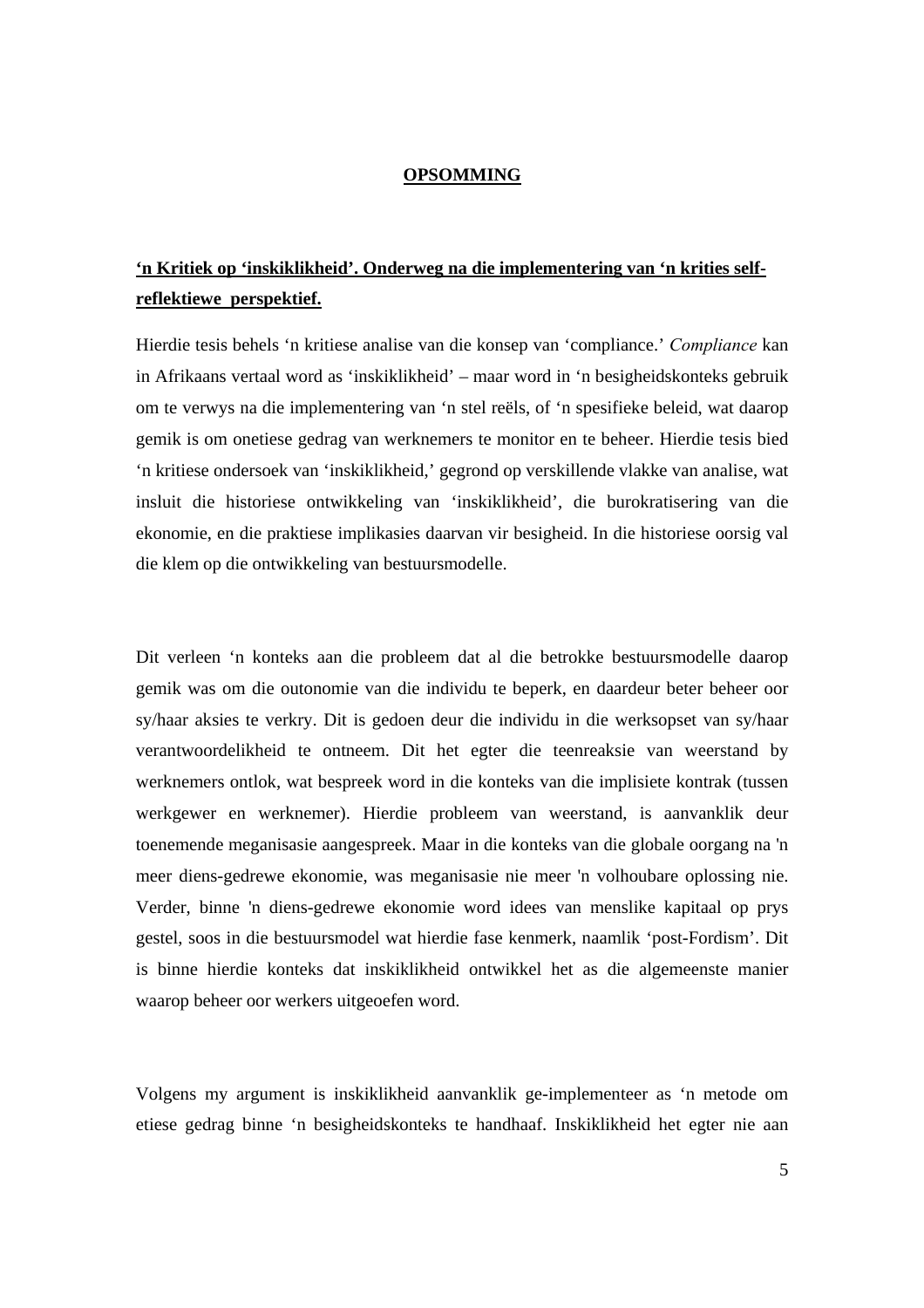hierdie verwagting voldoen nie. Die rede hiervoor is dat inskiklikheid teenstrydig is met die konsep van die individuele morele agent. Dit word duidelik as die wyse waarop dit ge-implementeer word, ondersoek word, spesifiek aan die hand van die voorbeeld van die 'kultuurgaping' ['culture lag']. Laasgenoemde verwys na die gaping tussen nuwe tegnologie en etiese respos wat ontstaan as gevolge van die eksponensiële groei in kommunikasie- en informasietegnologie en die oënskynlike onvermoë van besighede om dit in hul etiese beleid aan te spreek. Bydraend tot die probleem is dat die kreatiwiteit van die individuele morele agent wat voortdurend benodig benodig word om hierdie gaping te oorkom, nie in die strukture van inskiklikheid erken word nie. Dit is veral belangrik, inaggenome die toenemende belangrikheid wat in die strukture van inskiklikheid verleen word aan die beheer van implisiete kennis ['tacit knowledge'], omdat dit in binne die diensgedrewe eknomie toenemend as kapitaal beskou kan word.

In die laaste instansie argumenteer ek dat 'inskiklikheid' direk teenstrydig is met die beginsels van etiek, en misluk dit as 'n metode om die probleem van 'culture lag' sowel as ander kwessies op te los. 'n Mootlike oplossing word ondersoek waneer idees rondom vertroue, self-respek en verantwoordelikheid verken word. Met verwysing na laasgenoemde is dit moontlik om die oospronklike rede vir weerstand aan te spreek, naamlik dat die individuele morele agent deur 'inskiklikheid' oor die hoof gesien word, en dit selfs in sekere opsigte heeltemal agterweë gelaat word.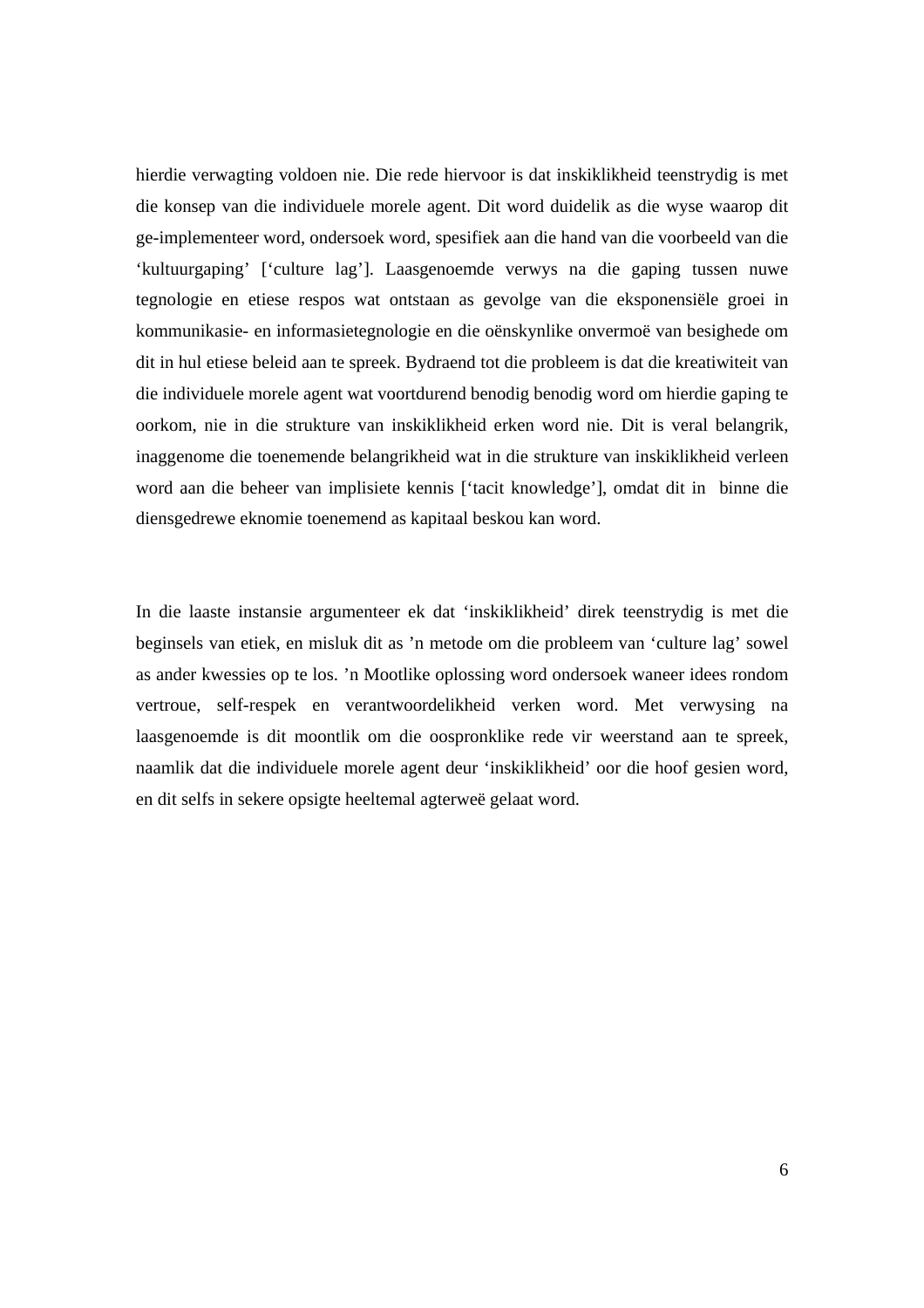#### Acknowledgments

I would like to thank Prof. J.P. Hattingh for his time and his in-depth involvement with my thesis and always helping me keeping sight of the road ahead in this regard. Then, to Carla Potgieter, for all her support, time and patience as best friend and a wonderful girlfriend – yours is 'the crystal sands that polishes my soul'. Furthermore, I am also indebted to Carla's parents for allowing me to sometimes squat behind their computer and occupy their spare room. Lastly, to my parents, without whom none of this would be possible.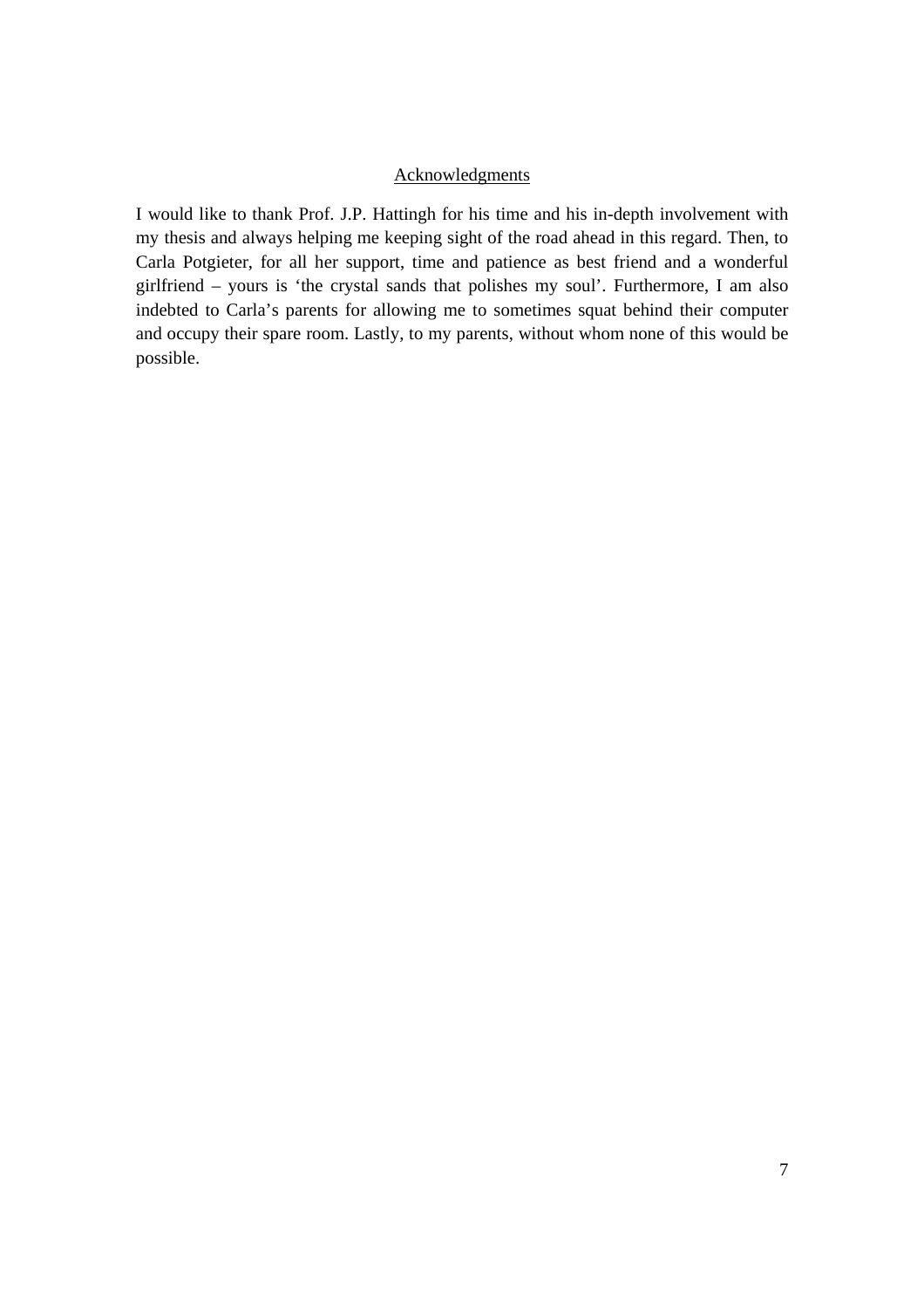## **Content**

| Introductory thoughts on compliance                                          | 11 |
|------------------------------------------------------------------------------|----|
| Introduction                                                                 | 11 |
| Problem statement                                                            | 19 |
| Methodology                                                                  | 20 |
| Structure                                                                    | 22 |
| <b>Chapter 1:</b> The historical emergence of compliance                     | 26 |
| 1. The bureaucratization process                                             | 26 |
| 1.1 Scientific Management                                                    | 28 |
| 1.2 Fordism                                                                  | 32 |
| 1.3 Post-Fordism                                                             | 35 |
| 2. Resistance and the implicit contract                                      | 40 |
| 2.1 Effort bargains                                                          | 42 |
| 2.2 Reasons for and examples of resistance                                   | 46 |
| 2.2.1 Accommodation, subjectivity and values                                 | 46 |
| 2.2.2 Withdrawal, instrumentalism and                                        |    |
| the management of boredom                                                    | 47 |
| 2.2.3 Escalated resistance                                                   | 50 |
| 2.3 Resistance specific to the service industry and the defense of self      | 53 |
| 3. The problem of compliance                                                 | 55 |
| 3.1 The recent historical development of Compliance<br>in the USA and Europe | 56 |
| 3.2 The recent historical development of compliance in South Africa          | 58 |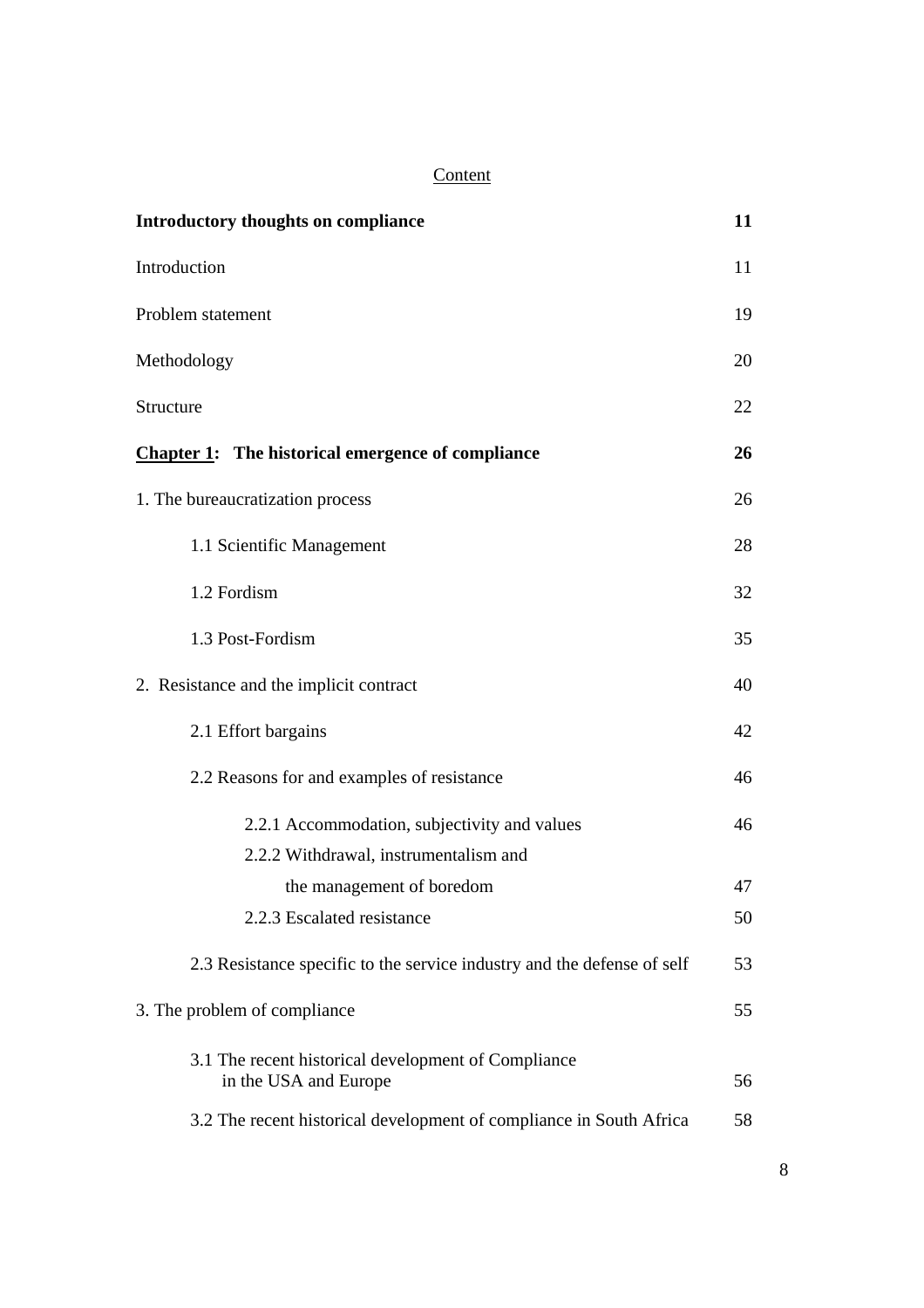| 3.3 For whose benefit is compliance used?                              | 63  |
|------------------------------------------------------------------------|-----|
| <b>Chapter 2: Compliance, Information Management Compliance (IMC),</b> |     |
| culture lag and ethics                                                 | 74  |
| 1. Introduction                                                        | 74  |
| 2. The relation between communication and ethics:                      |     |
| compliance implementation as an answer to culture lag                  | 76  |
| 3. Communication problems complicated by technology                    | 79  |
| 4. Specifics regarding Information Management Compliance (IMC)         | 87  |
| 5. Criticisms on IMC concerning its reliance on best practices,        |     |
| and the problems regarding the integrity of source of information      | 98  |
| 6. The problem of IMC and its relation to the individual moral agent   | 101 |
| 7. The failure of compliance in terms of its relation to ethics        | 107 |
| 8. Conclusion                                                          | 118 |
| <b>Chapter 3:</b><br><b>Moral agency</b>                               | 120 |
| 1. Introduction: Moral agency in the face of compliance                | 120 |
| 2. The problem of the missing individual moral agent                   | 121 |
| 2.1 The philosophical dimensions of the negation                       |     |
| of individual moral agency                                             | 125 |
| 2.2 The practical implications of the negation of                      |     |
| individual moral agency                                                | 129 |
| 3. Moral agency within the general context of business                 | 131 |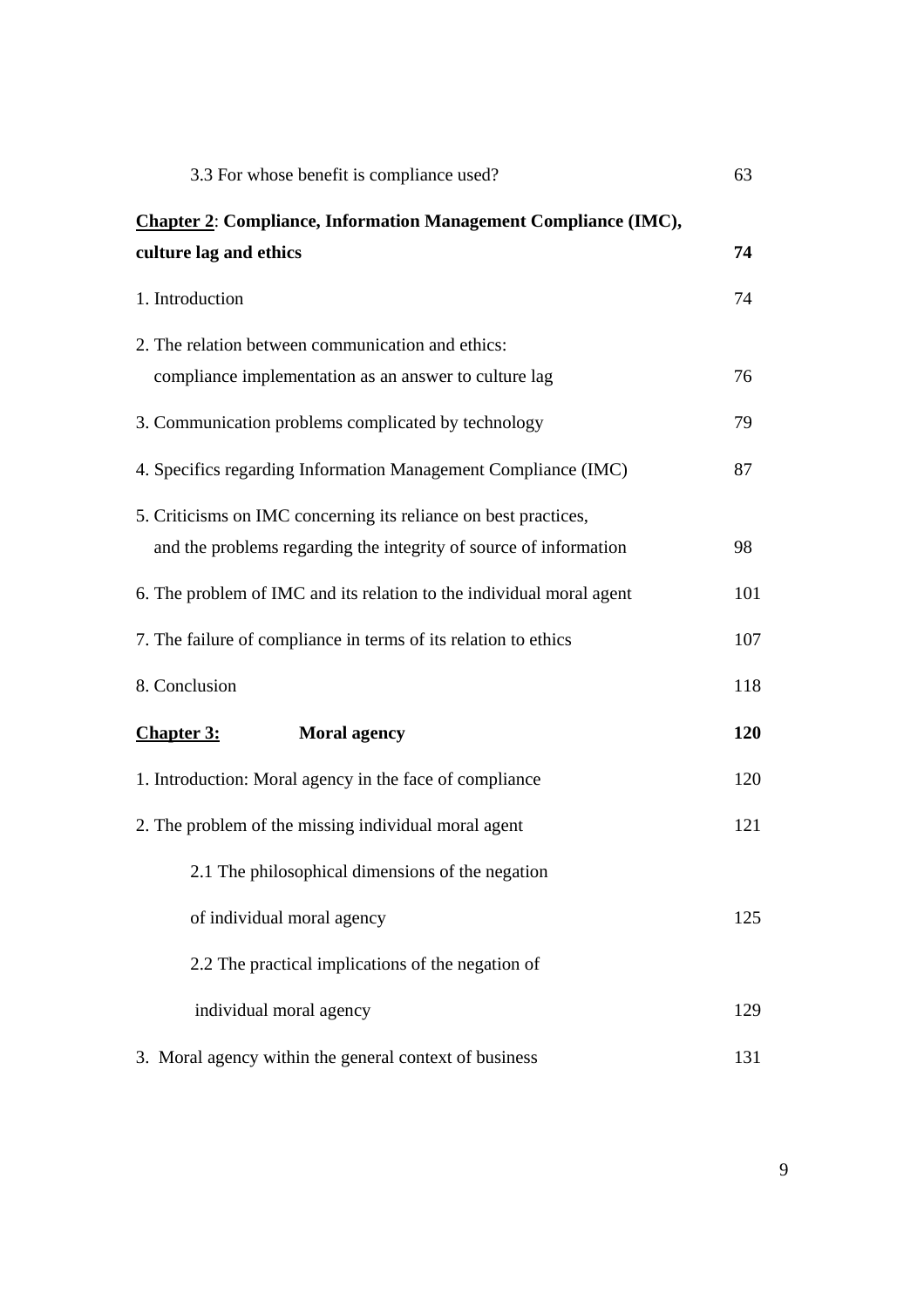| 3.1 The individual as only proprietor of moral agency         |     |
|---------------------------------------------------------------|-----|
| in the business context                                       | 131 |
| 3.2 The corporation as proprietor of moral agency in business | 133 |
| 3.3 The corporation as a community                            | 142 |
| 4. Responsibility and the individual moral agent              | 154 |
| 5. Conclusion                                                 | 163 |
| <b>Chapter 4:</b><br>General conclusion and proposed solution | 164 |
| 1. Overview of the argument thus far                          | 164 |
| 2. Proposed solution                                          | 169 |
| 2.1 Definitions of trust                                      | 171 |
| 2.2 Why is trust declining and not practically implemented?   | 178 |
| 3. Conclusion                                                 | 180 |
| <b>Bibliography:</b>                                          | 181 |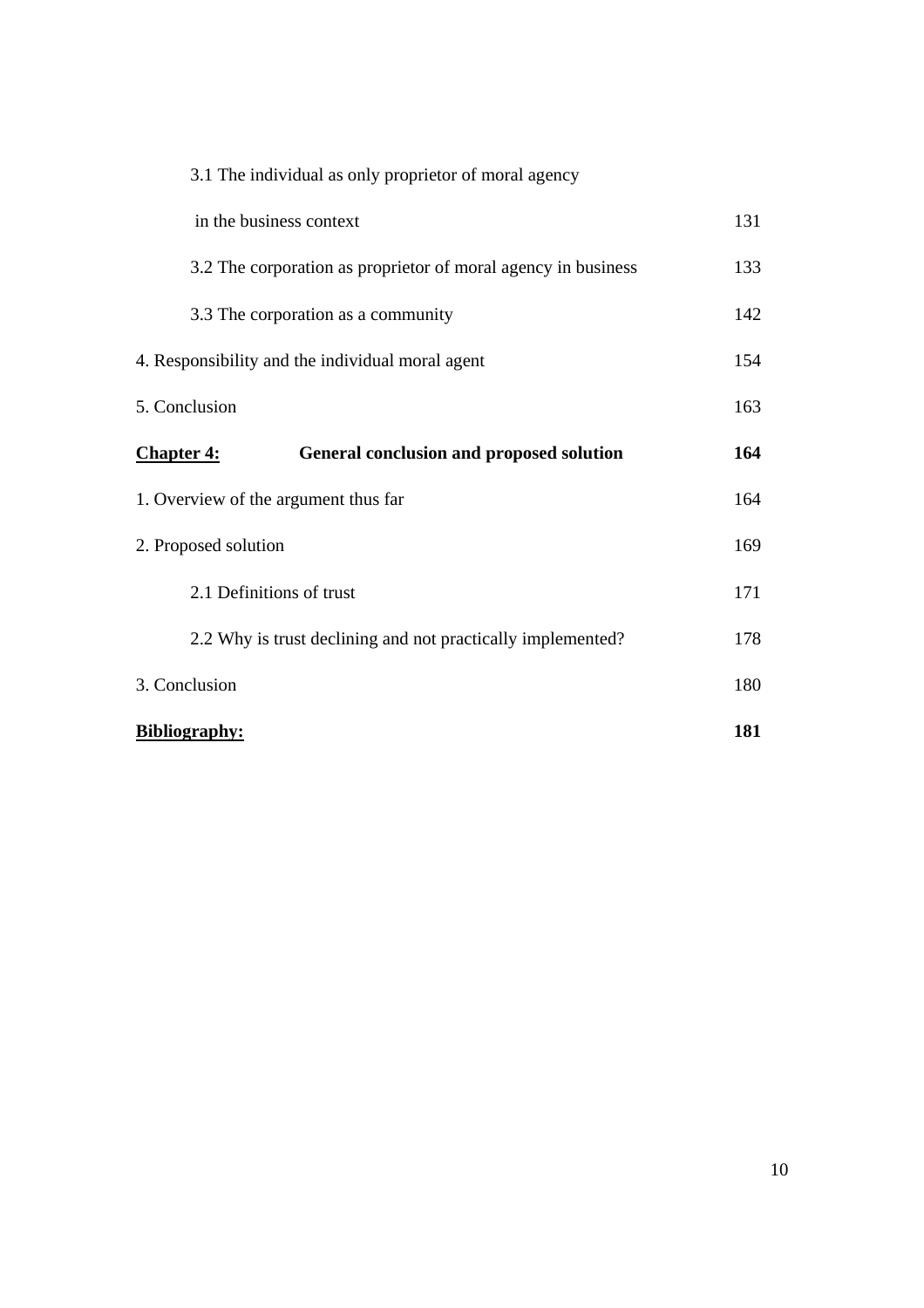#### **Introductory thoughts on compliance**

The problem of addressing unethical business behaviour is not a new one, it stems back to the moment of the genesis of the corporation. Since then, there have been many different methods used to address unethical business behaviour, some of which I will look at briefly, but to narrow down the field of my research and to locate this problem in the current context, I will only take a closer look at compliance<sup>1</sup> in corporations, in particular compliance to ethical guidelines or codes.

There are three main questions I will look at in this regard: why has compliance failed; how can we resist the negative outcomes of compliance; and what might constitute a positive alternative? To clarify my problem statement, and keeping in mind the ultimate location of unethical business behaviour (namely the individual), compliance will be contextualized by means of a brief historical overview. What this will entail is looking at the historical development of business management models. The reason for this is twofold: Firstly, the development of compliance coincides with, and is linked to, the emergence of the corporation. As I will argue, compliance etiologically<sup>2</sup> stems from the economic bureaucratization process<sup>3</sup> that ushered in the corporation, of which

<sup>&</sup>lt;sup>1</sup> According to McDaniel, compliance at its most basic can be defined as "*meeting expectations of others*" or more specifically "[t]*o be in compliance is to be in agreement with specific guides relevant to organizations*" (2004: 62). In terms of a business context, this would refer to a set of policies regarding the behaviour of employees, focused specifically on deviant, or unethical behaviour, which it seeks to control.

<sup>2</sup> Etiology can be defined as "[t]*he study of causes or origins*" or "[a]*ssignment of a cause, an origin, or a reason for something*" (Available from: http://www.thefreedictionary.com/etiology). In this context I am referring to the origins of compliance.

<sup>3</sup> The defining characteristics of the bureaucratization process are "*administrative hierarchies, standardized work procedures, regularized timetable, uniform policies, and centralized control*" (Harshman and Harshman, 1999: 10). Bureaucratization tends to "*separate substance from appearance, action form responsibility, and language from meaning*," one consequence of which is the disembedding of economy, which will be defined later in Chapter 1 (1999: 10). It does this through a process of institutionalization which is defined as "[t]*he process and development of the stable and formal patterns of behaviour that make up an institution* [or] [t]*he habituation of a person to the patterns within an institution, often to the extent that they may not be able of normal functioning outside*" (Rebber, 1985: 362). Compliance, it will be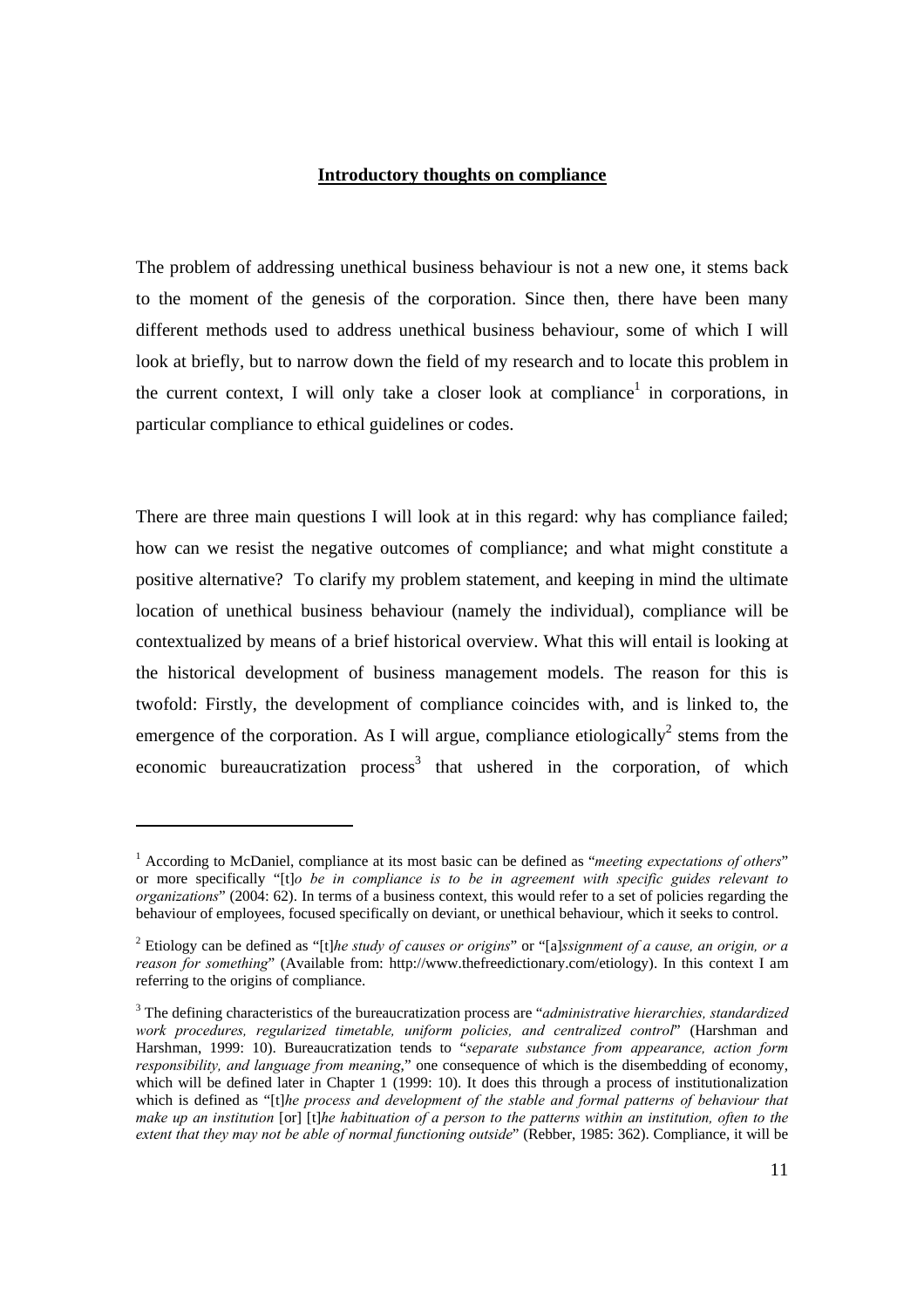compliance can also be regarded to be a symptom. Secondly, compliance is itself an element of a certain type of management, namely risk management<sup>4</sup>, which will be better understood when considering its context historically.

In addition to this historical overview, and for the sake of a more balanced perspective, further reasons to focus on compliance specifically emerge when two recent organizational alternatives for addressing unethical behaviour in corporations are considered. They are identity and values programs on the one hand, as well as social outreach programs on the other hand. Identity and values programs "*usually draw inspiration form a list of company values that emphasizes positive concepts such as integrity, respect for others, teamwork and service to stakeholders* [and] *aim to express what the corporation stands for, to 'specify' an identity*" (Donaldson, 2000: online). The focus of value programs is different from compliance in that it "*emphasizes positive rather than negative concepts and self-motivation rather than external sanction*" (2000: online). Yet, many organizations launched such programs, "*only to see them wither*" (2000: online). The reasons for these failures being that either the program became outmoded from not getting renewed often enough, or that the organization did not use these value statements to justify business decisions (2000: online). In other words, the program was not followed through in a consistent manner.

The other program that could be followed is social outreach programs, which is the "*least common type*" (Donaldson, 2000: online). Form this perspective the organization views itself as a "*social citizen*," which as such has responsibilities to society and its workers. Within the group of those companies and corporations that have implemented social

argued, as a tool of institutionalization is a symptom of this bureaucratization process, especially in terms of uniform policies and standardized work procedures.

<sup>4</sup> Risk management is the recognition and evaluation of all foreseeable risk, "*the potential damage represented by each risk; and addressing these potentials in a systematic manner*" (Kahn and Blair, 2004: 45).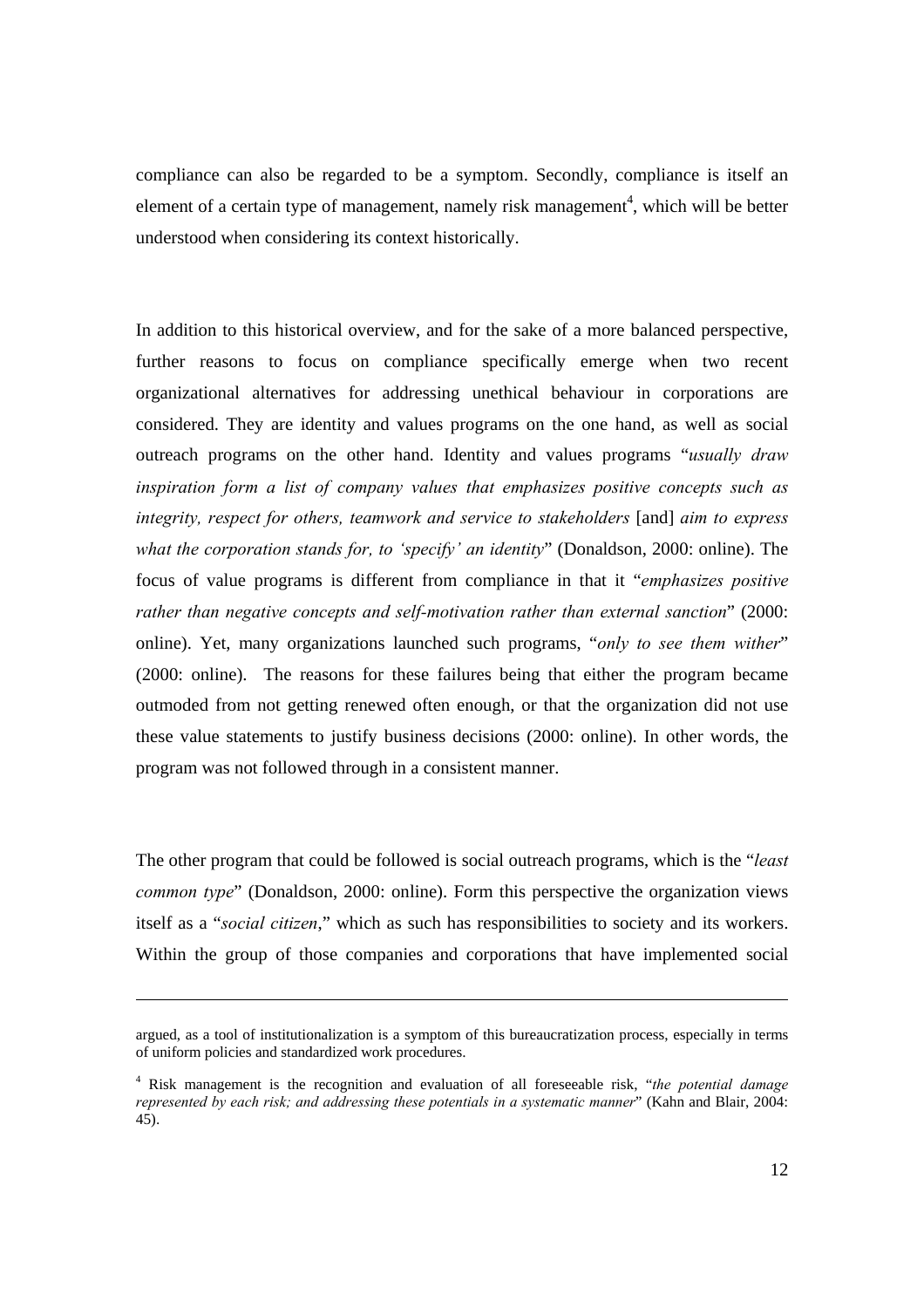outreach programs, there are two factions: the "*social accounting movement*," which is rooted in Europe and has become a "*legal requirement in France*" (Donaldson, 2000: online), and the "*competency-based responsibility movements from Europe and the U.S*" (2000: online).

The accounting movement stipulates that one should account for social activities, much the same way you account for financial activities. Accordingly, the organization's relation with employees is to be included in accounting under what is referred to as social activities, assuming one can 'account' for employee behaviour like any other form of accounting in finance (2000: online). The question, however, becomes how does one measure ethical behaviour and according to what standards? In this regard, this form of social citizenship program fails as it seems to be based on the idea of utilitarian ethics<sup>5</sup> which assumes all things can be measured<sup>6</sup>.

Turning to the second faction of social citizenship, competency programs emphasize the organization's "*core competency*<sup>7</sup> in its attempt to contribute to society" (Donaldson, 2000: online). In such programs organizations try and move beyond "*writing cheques for good causes*" and regard all the people in the organization as part of this movement. In

 $\overline{a}$ 

<sup>&</sup>lt;sup>5</sup> Utilitarianism is defined as "[a] *general term for any view that holds that an action should be evaluated on the basis of the benefits and costs they will impose*" (Velasquez, 2006: 61). More importantly, to this thesis, it is *"any theory that advocates selection of that action or policy that maximizes benefits (or minimizes cost)*" (2006: 61).

<sup>&</sup>lt;sup>6</sup> The idea of social citizenship as something one can account for using accounting methods assumes that social responsibility can somehow be measured in financial terms. The supposition is that the benefits or costs of employees' and the corporation's behaviour in relation to their social responsibilities would be reflected in the final balance sheet of the company as positive, if they had fulfilled their responsibilities, or negatively if they had failed. According then to the outcomes of this balance sheet the organization will choose those behaviours most likely to cause a positive accounting balance in an attempt to maximize the corporation's benefits. In terms of the above then, it applies ideas of utilitarian ethics as defined on this page.

 $7$  Organizational competency will be explicated when discussing moral agency in Chapter 3.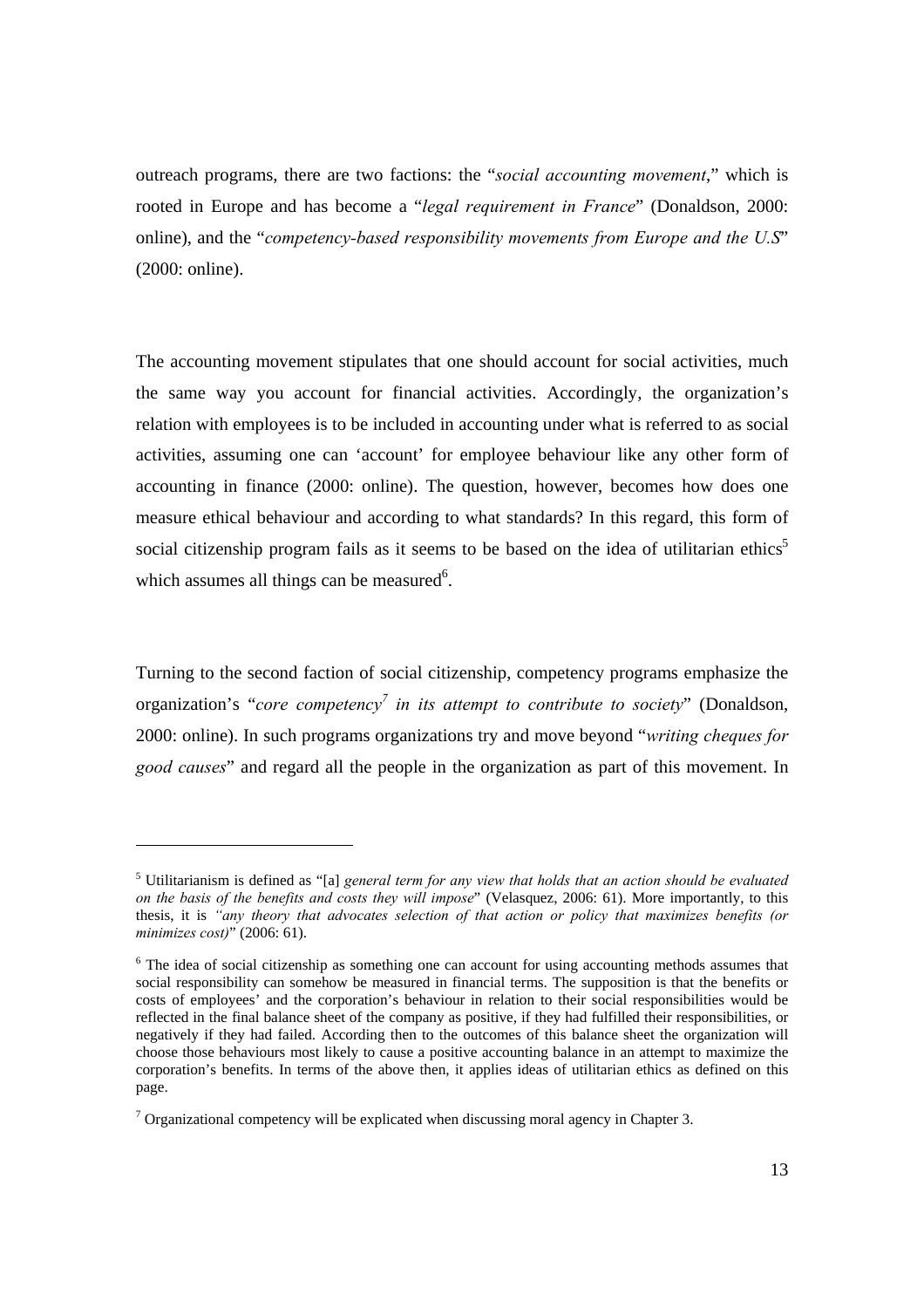other words, not only is the organization a social citizen, but all its employees are also social citizens, who should do more than donating money for causes.

The above-mentioned is certainly a good base for a positive work force<sup>8</sup>. But given that they are focused on groups, how either these social citizenship or competency programs will assist in truly addressing the employees' problems to overcome or prevent unethical behaviour is not clear. Furthermore, neither program is "*without risk*" as the outcome of the programs might be more negative for the organization than positive (2000: online). The main reason for these risks, as well as why these programs are likely to fail, is the assumption by the organization that it can know what society want, or even what it needs. If proper research is not done such assumptions are bound to cause problems<sup>9</sup>. Furthermore, such research costs organizations money in terms of time and resources allocated to it that the organization might have used for other purposes which might have had greater financial gain, as this research is not even always a guarantee against negative outcomes.

Some people may argue that programs such as these aren't even necessary, since when an organization does well, then the immediate society from which the organization drafts its

 $8$  A positive work force refers to the cognitive involvement of employees with their work. A positive work force is only possible within a positive work environment as propounded by McDaniel in her book "*What employees want*." Some of the key factors she points out in this regard is that "[m]*any indicators of quality workplaces, good places to work, or desirable sites for employees are ethical ones*" and the cornerstone to a positive work environment is that employees find "*meaning in their work and* [understand] *the relationship between employees' contribution and their organizations"* (McDaniel, 2004: 80). Correspondingly, employees appreciate that they should be treated as ends in themselves, not as means to achieving these, referring back to 'respect,' addressing one of their basic needs which is dignity at work. Basically a positive work environment is the opposite of labour alienation, in other words, employees see the worth of their labour, and how they fit into the production of the end product, and are integrated in the process of production.

<sup>9</sup> An example of this is the Monsanto organization which "*applied its scientific expertise in an initiative with the International Rice Institute, groups from Thailand and the Thai Government to educate poor farmers about how to improve crop yields using scientifically engineered seeds and modern chemicals. But Monsanto has since been the target of vigorous criticism in the media, much of it alleging that Monsanto's technology is a hazard to the environment*" (Donaldson, 2000: online).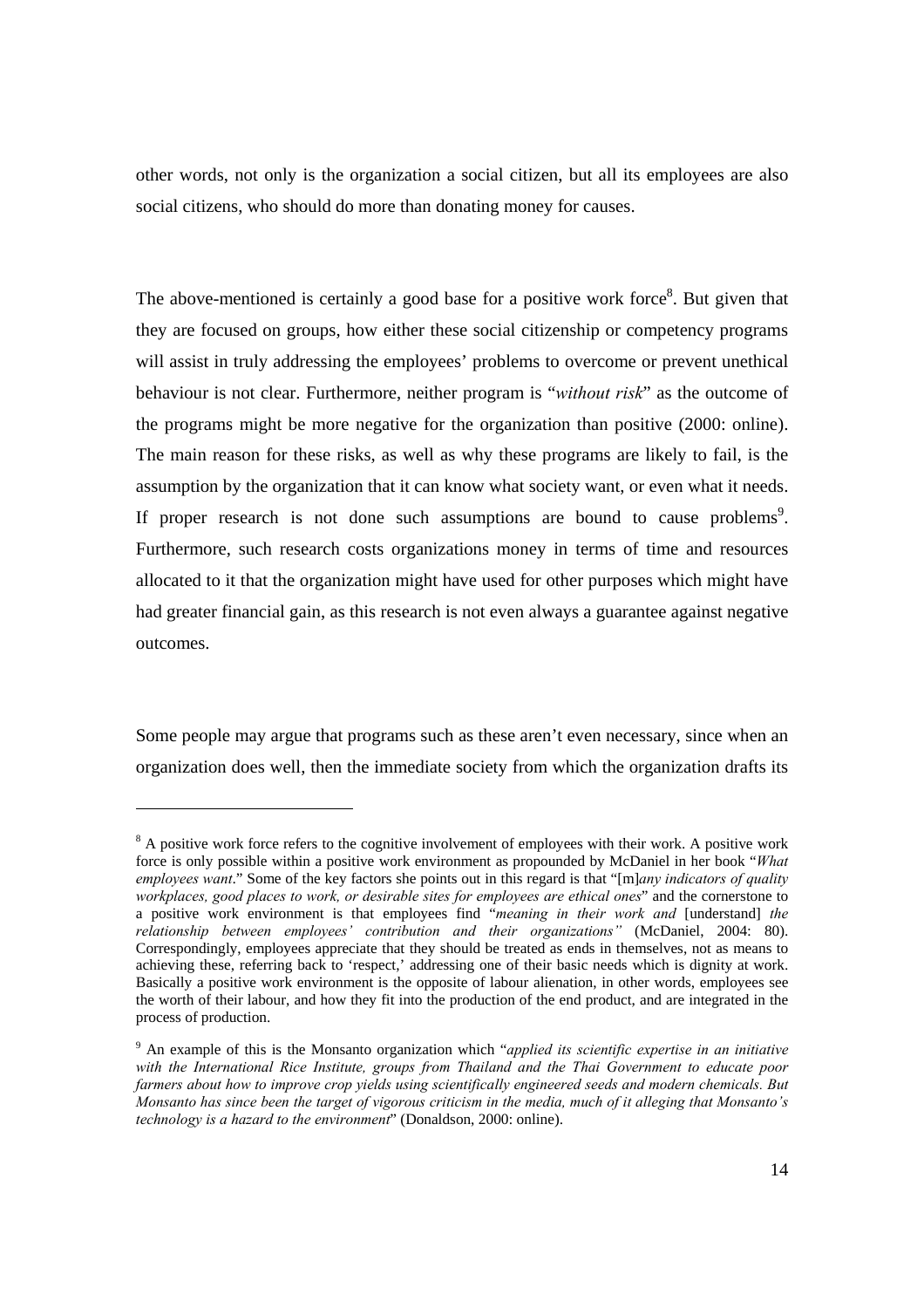workers, also profits. However, such criticisms do not consider the globalization of the labour market or mechanization. At the very least, this indicates that some form of business ethics is necessary. Yet, even though these other organizational possibilities exist, when considering these alternatives to compliance, they too seem to fail. Also, and above all, considering that none of these alternatives were as intensely implemented, or on such a large scale as compliance, the focus remains on compliance. The fact of the matter is that compliance is the "*most common*" means of addressing unethical behaviour today (Donaldson, 2000: online).

However, while compliance is the main focus of this thesis, it should be borne in mind that there are differing degrees of implementing compliance. In this thesis the focus is on *mere compliance*, which is an extreme example. The reason for using an extreme example is that through looking at the most obvious or extreme form of compliance, one more easily reveals the inner nuances of problems inherent in compliance, no matter what the degree of its application. Furthermore most compliance programs that have been implemented have been mere compliance programs, the reasons for which are explicated later in Chapter 2.

A definition applicable to mere compliance and all other forms of compliance is that it usually comes in the form of a "*formal legal document* [which] *specify employee behaviour in detail and are often written by lawyers*" (2000: online). In such instances "[e]*mployees are often asked to sign a document each year to indicate that they have read and understood the code*" (2000: online). However, as these codes are being written by legal professionals, they consist of a lot of legalese. It then becomes questionable whether your average employee is able to really understand such a document, which would be contradictory to the stipulations of an ethical contract. From an ethical point of view, contracts should include the moral constraints listed below:

1. There should be mutual full knowledge of "*the nature of the agreement they are entering*" by both parties (Velasquez, 2006: 78).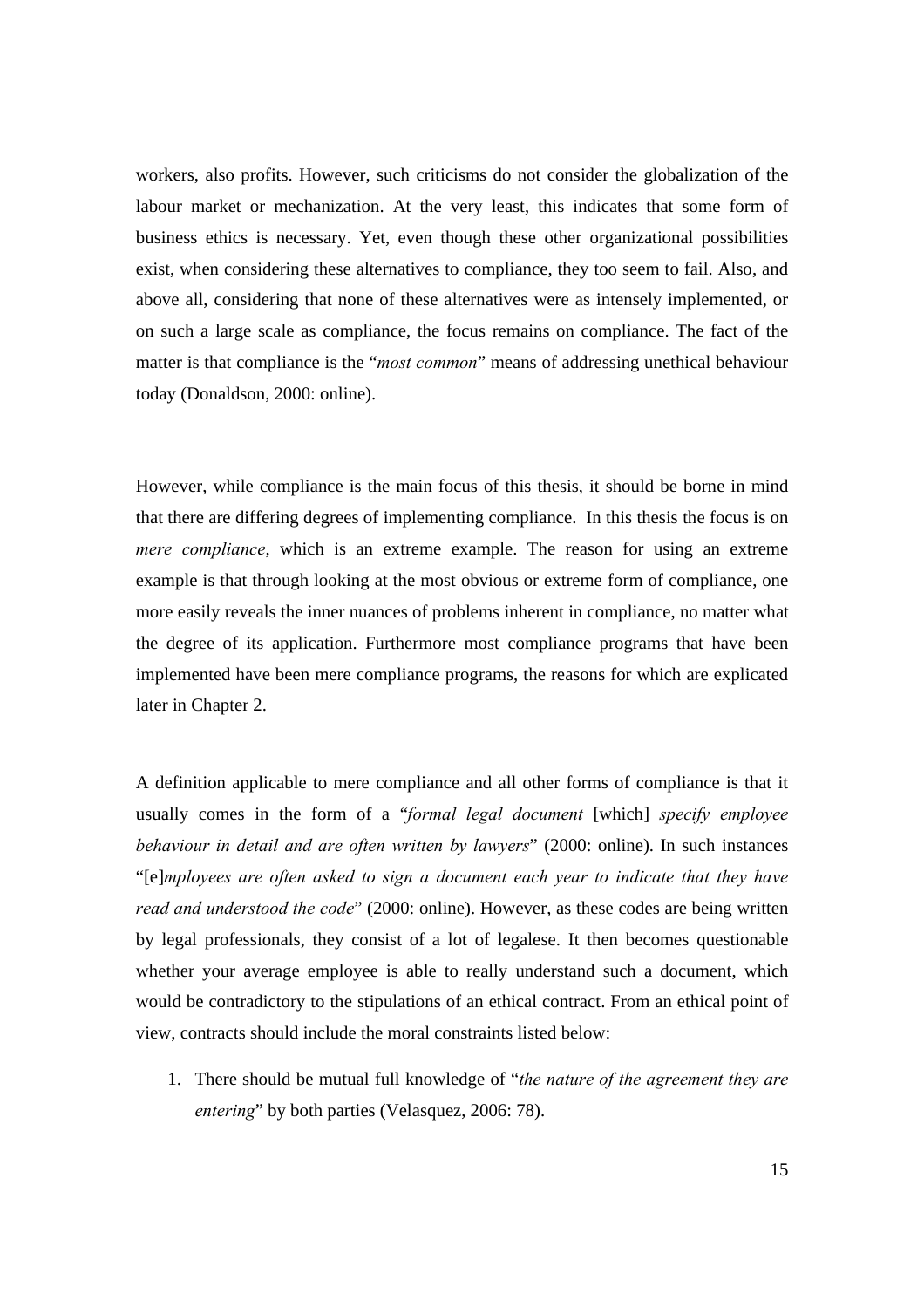- 2. No "*party to a contract must*" deliberately feign the "*facts of the contractual situation to the other*" (2006: 78).
- 3. A "*contract must not bind the parties to an immoral act*" (2006: 78).

If a contract is written in a language that the employee does not understand, or only very vaguely so, it would be difficult to assume that all parties have full knowledge of the agreement being entered into. Employers have the power in this relation as the holders of employment, and as such many employees might feel pressured to sign without knowing exactly what they are signing. Also, employees do not even take such policies or contracts in relation to business behaviour seriously enough to read through them properly, or are not aware of what their implications are. In fact, most employees do not even really know what their ethical duties are, as will be indicated below.

More often however, when such a contract is written, steeped in legal jargon, few people understand it, not that the organization is necessarily hiding anything, just that the language used is very sophisticated. As such, employees might not be deliberately deceived about the facts of the contract, but the outcome is the same: employees are not being fully aware of the implication or responsibly given to them in terms of the contract. This brings us to the question, that if this is indeed the case, if employees seldom understand policies with reference to ethical behaviour, or just do not take that much notice of it, why do organizations implement them to begin with?

The organization's motives for such codes or policies can be said to be largely "*self interested: Companies hope to avoid legal and reputational harm by specifying and monitoring behaviour*" (Donaldson, 2000: online). Self-interest also played a pivotal role in the way in which compliance was implemented. After Enron in 2003 "*91% of public company executives had changes*" and implemented compliance programs or at least the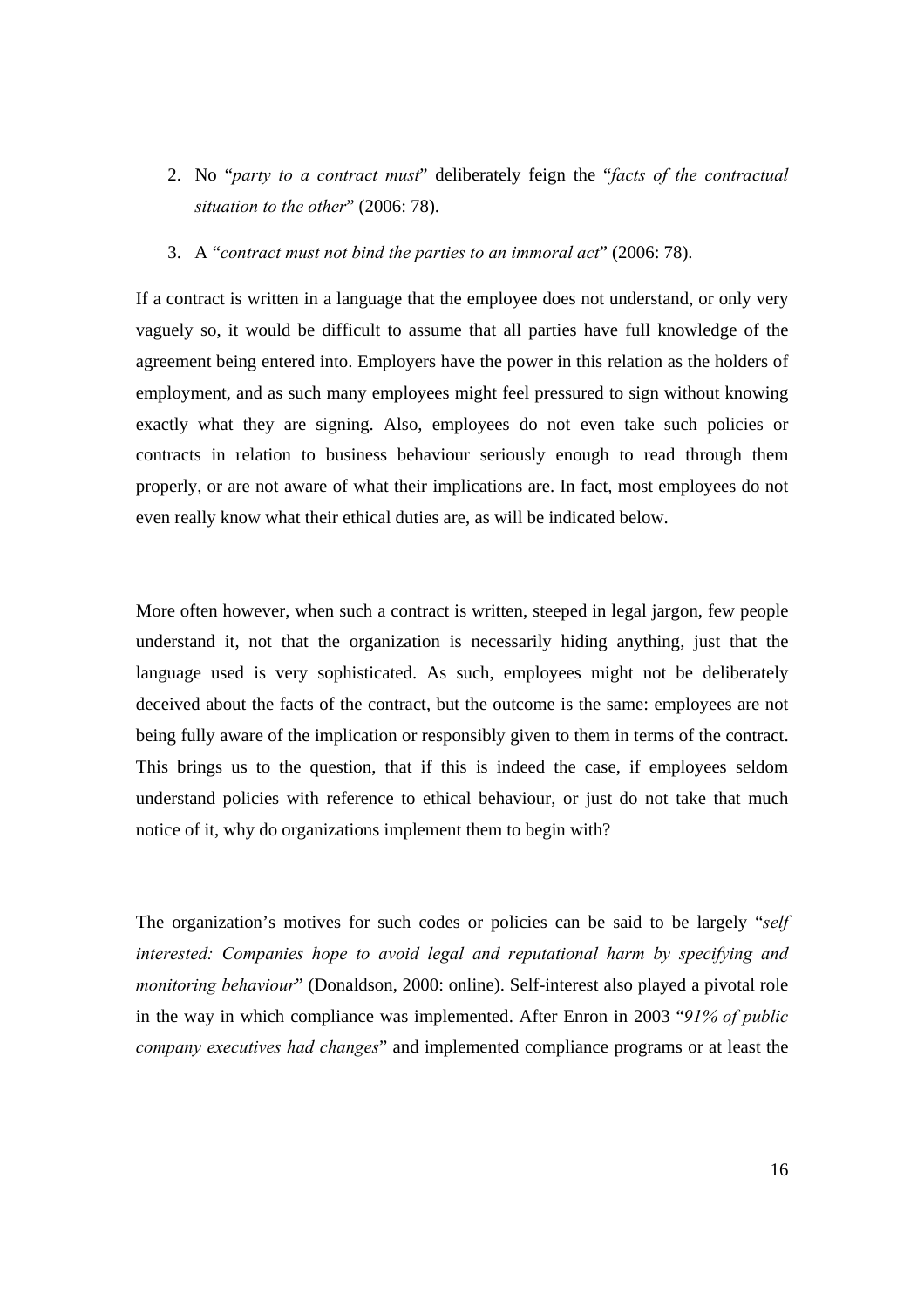"Sarbanes-Oxley Act (SOX)<sup>"</sup> (Kahn and Blair, 2004:  $65$ )<sup>10</sup>. According to Lennick and Kiel the manner in which compliance was implemented indicated that after Enron "*business practitioners were defensively eager to discuss compliance-based ethics*"  $(2005: \quad \text{xxxxvii})^{11}$ . However if we refer back to the findings concerning the implementation of SOX, for example, it would seem that they only implemented compliance in their own interest (Lennick and Kiel, 2005: xxxxvii). This is supported by Donaldson's findings that the motivations of corporations for this increased implementation of compliance seem to stem mainly from "*the stronger focus by the media on corporate conduct, increased government pressure and growing maturity of business institutions*" rather than for the sake of greater business ethics  $(2000: \text{online})^{12}$ . But organizations did not take due diligence to consider what the full consequences of the implementation of compliance would entail especially if we consider that SOX would

<sup>&</sup>lt;sup>10</sup> SOX refers to the Sarbanes-Oxley Act, set in place by US President George W. Bush and is basically defined as a broad, in-depth legislation passed in July 2002 after Enron and sought "*to protect investors by improving the accuracy and reliability of corporate disclosure made pursuant to the security laws, and for other purposes*" (Available from:

http://fl1.findlaw.com/news.findlaw.com/hdocs/docs/gwbush/sarbanesoxley072302.pdf)

<sup>&</sup>lt;sup>11</sup> Examples of this 'eagerness' is referred to in the findings of the article "*The Corporate Ethics Boom*: *Significant, or just for show?*" (Donaldson, 2000: online). The article makes reference to a study done by the London Business School and Arthur Anderson of the FTS 350 and other non-quoted companies of equivalent size, finding "*that 78% of corresponding companies had a code of conduct, compared with 57% three years ago*" (2000: online). Furthermore, in 2000 in the US across a broader scope of companies, the percentage with ethics codes had "*risen to 80%*" (2000: online). This was mirrored in South Africa, considering that in the three-year period of 1996–1999 with the new democratic government in place, 46% of the country's codes of ethics where written, while in the two years of 2000 and 2001 after Enron, an additional 36% were written (Davids, Malan, Merwe and Morland, 2002: 6).

<sup>12</sup> This self interested implementation of compliance is based on the fact that "*64% of all U.S. codes are dominated by self-interest or 'instrumental' motives*" (Donaldson, 2000: online). Additionally, this is supported by the 1994-2005 NBES report "*How Employees View Ethics in Their Organization*" (Ethics Resource Centre, 2005: online). The survey found that the formal elements such as ethics training, ethics standards, mechanisms to seek advice or information as well as means to report misconduct and discipline of employees who violated ethical standards had all increased significantly (each one of which pertains specifically to the organisation's interest). Conversely, there was a 7% decrease in the evaluation of individual employee's performance based on ethical conduct in the same years (Davids et al, 2005: online). In addition to this, a study done in South Africa found that even though 64% of correspondents indicated that their organization conducted risk assessment regularly, "*when asked to rate to what extent the organization included certain elements* [the results showed that] *ethics scored lowest of all*" (Davids et al, 2002: 11).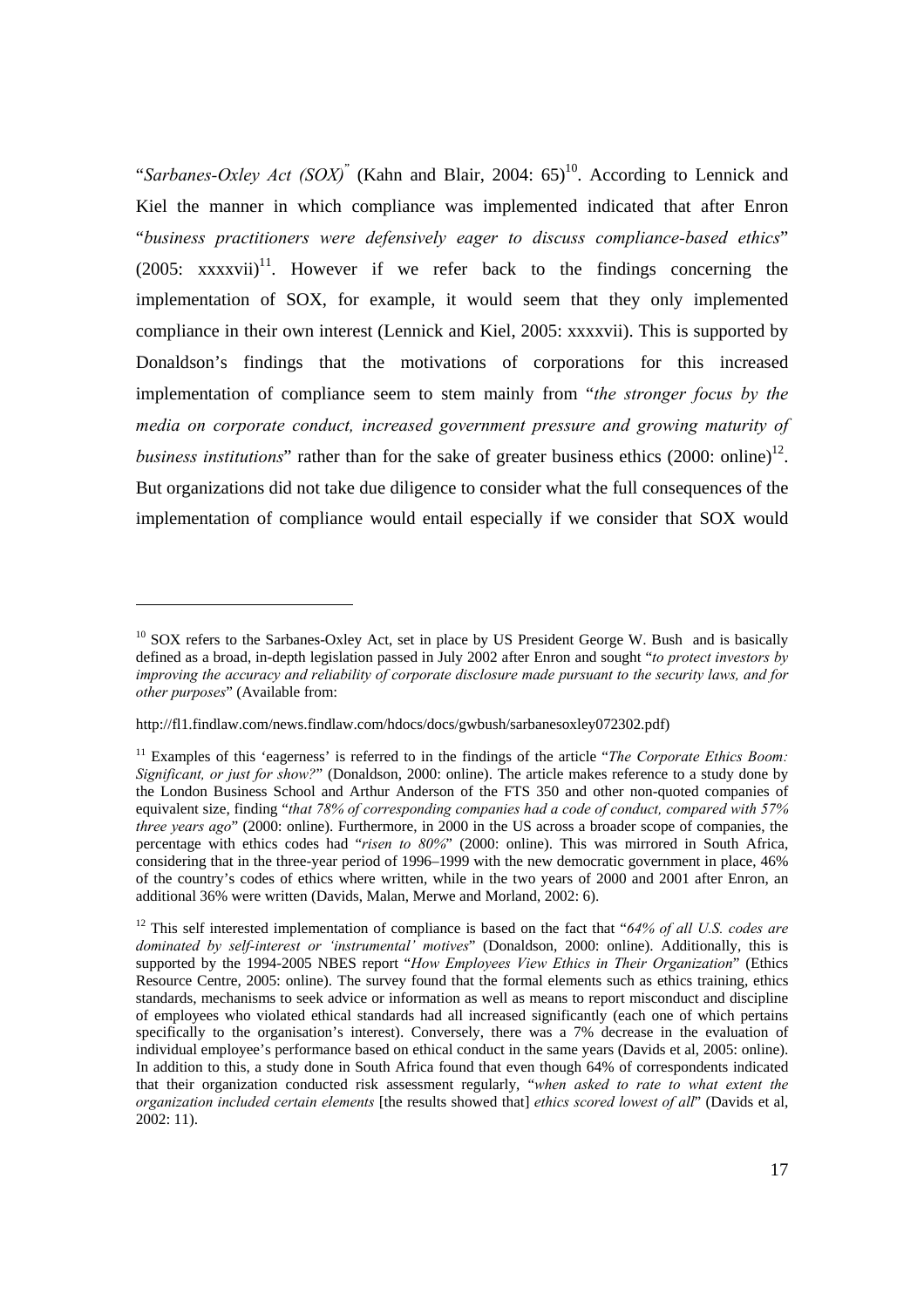imply an "*average cost per company of \$500 000 in the first year alone*"<sup>13</sup> (Kahn and Blair, 2004: 65). It would therefore seem that even though compliance was implemented for the sake of minimising risk to the organization, it was, as have been established, not for the sake of the individuals' agency vis-à-vis ethics or for the sake of ethics itself.

To further substantiate the above, it was established that "[d]*espite the rise in formal program activity* [such as compliance policies]*, positive outcomes expected from effective programs either remain unchanged or decline*[d]" (Ethics Resource Centre, 2005: online). The reason given for this failure is that in spite of this increase of ethics programmes "*organizational culture*<sup>14</sup> has *changed little over the years*" even though organizational culture is "*more influential in determining outcomes*" (2005: online). This latter refers back to management models which is supposed to structure corporate culture explicitly.

Considering the apparent ineffectivity of these formal ethical programs, it would seem that something must be wrong in terms of the implicit elements of corporate culture which is not being addressed in the explicit expression of corporate culture. Given the above statistics, I would argue that the reason for outcomes not being reached is that explicit expression of corporate culture in terms of ethical behaviour, in specifically compliance, seems disembedded from the everyday or implicit realities of work, and therefore has no real impact, however we will consider the latter in more detail in relation to *positive identity*. It therefore is the implicit elements of corporate culture that still has a large influence in ethical behaviour which leads us back to tensions in the implicit contract and individual agency specifically. This is supported by findings indicating that

<sup>&</sup>lt;sup>13</sup> Even though SOX is used as a specific example of compliance, these economic effects also apply to compliance in general.

<sup>14</sup> Organizational culture can be defined as "*the display of certain ethics-related actions at various levels in an organization, and accountability for actions*" (Ethics Resource Center, 2005: online). Organization – or corporate culture will be considered in-depth in Chapter 3, in terms of moral agency.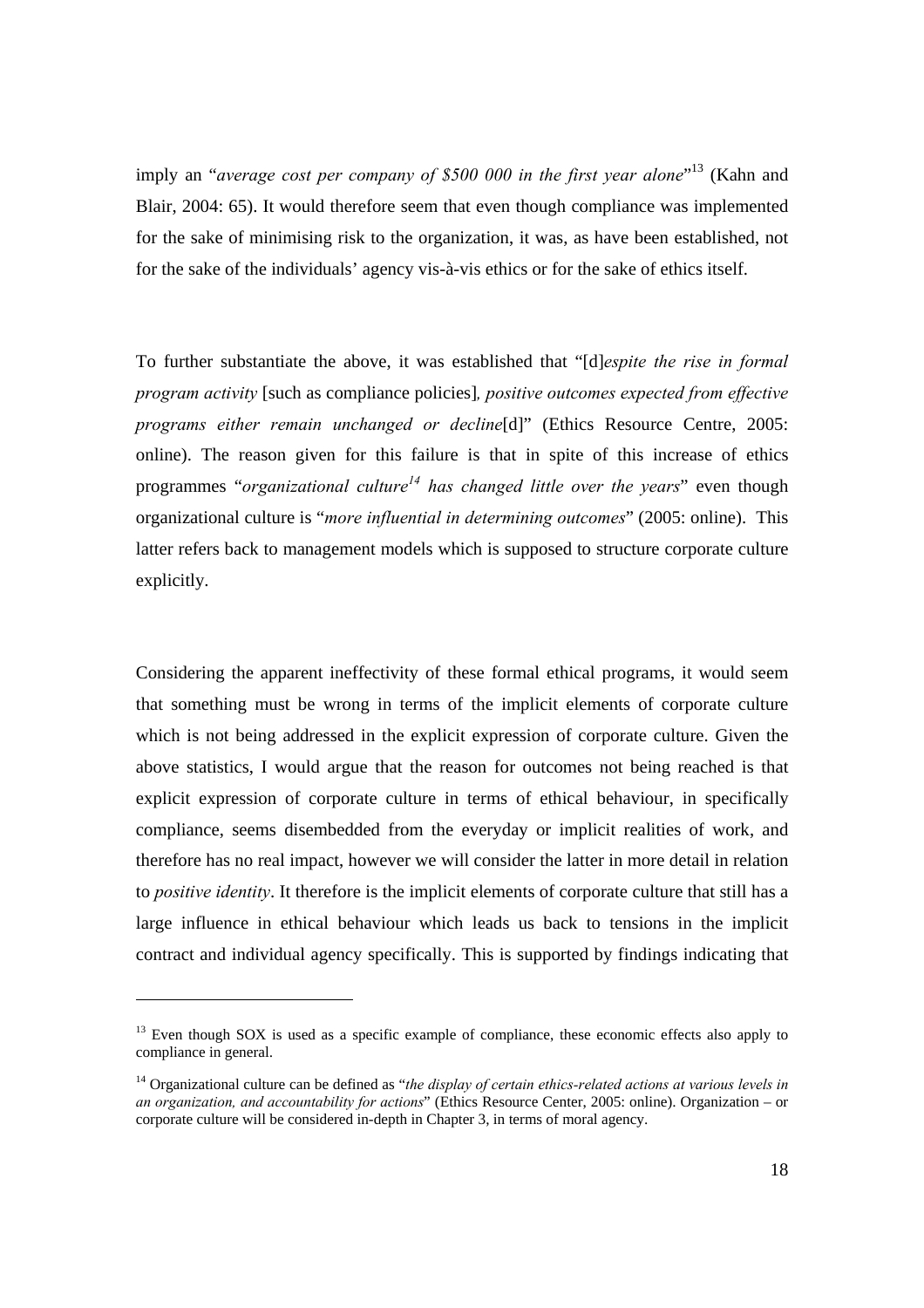"*no one was focusing on the personal character, principles, and moral skills that must*  [be instilled in] *every leader and every organization that wants to ensure long-term sustainable* [ethical] *results*" (Lennick and Kiel, 2005: xxxxvii).

This brings us to the second element of the failure of compliance implementation, referring to the very way in which it was implemented, especially in terms of the 'eagerness' to do so, mentioned above. As compliance was implemented in a hasty, selfserving manner, most compliance programs were "'s*top gap' measures*" (Kayes, Stirling, and Nielsen,  $2007: 62$ <sup>15</sup>. This is supported by findings indicating that "*in the wake of recent corporate debacles, fixing the rules and doubling the penalties is not fixing the problem. 'If we are to prevent these incidents from happening again, the real issue we should be examining is personal and organizational integrity'.* [Since] *'[u]pholding the rules in an organization* [require] *a strong ethical compass from both leaders and employees*'" (Ethics Resource Centre, 2002: online).

#### Problem statement

The problem then with mere compliance, such as the above implies, is that it entails attempts to institutionalize ethics as part of a process of bureaucratization – in which the goal is to control the behaviour of employees to such an extent that no room is left for individual discretion and personal responsibility and accountability which, as will be shown below in Chapter 3, is not only central to autonomy or moral agency, but also for the continual development of business corporations, and through that, the economy. The main task of this thesis is then to determine what exactly in this process of bureaucratic institutionalization renders mere compliance so problematic. Does the problem lie in that to which the bureaucratization process responds, does it lie in the structure and constitution of bureaucratization itself, or in the effects of this process – or is the problem

<sup>15 &#</sup>x27;Stopgap measures' can be defined as makeshift procedures or "*something contrived to meet an urgent need or emergency*" (Available from: http://www.babylon.com/definition/stopgap/English).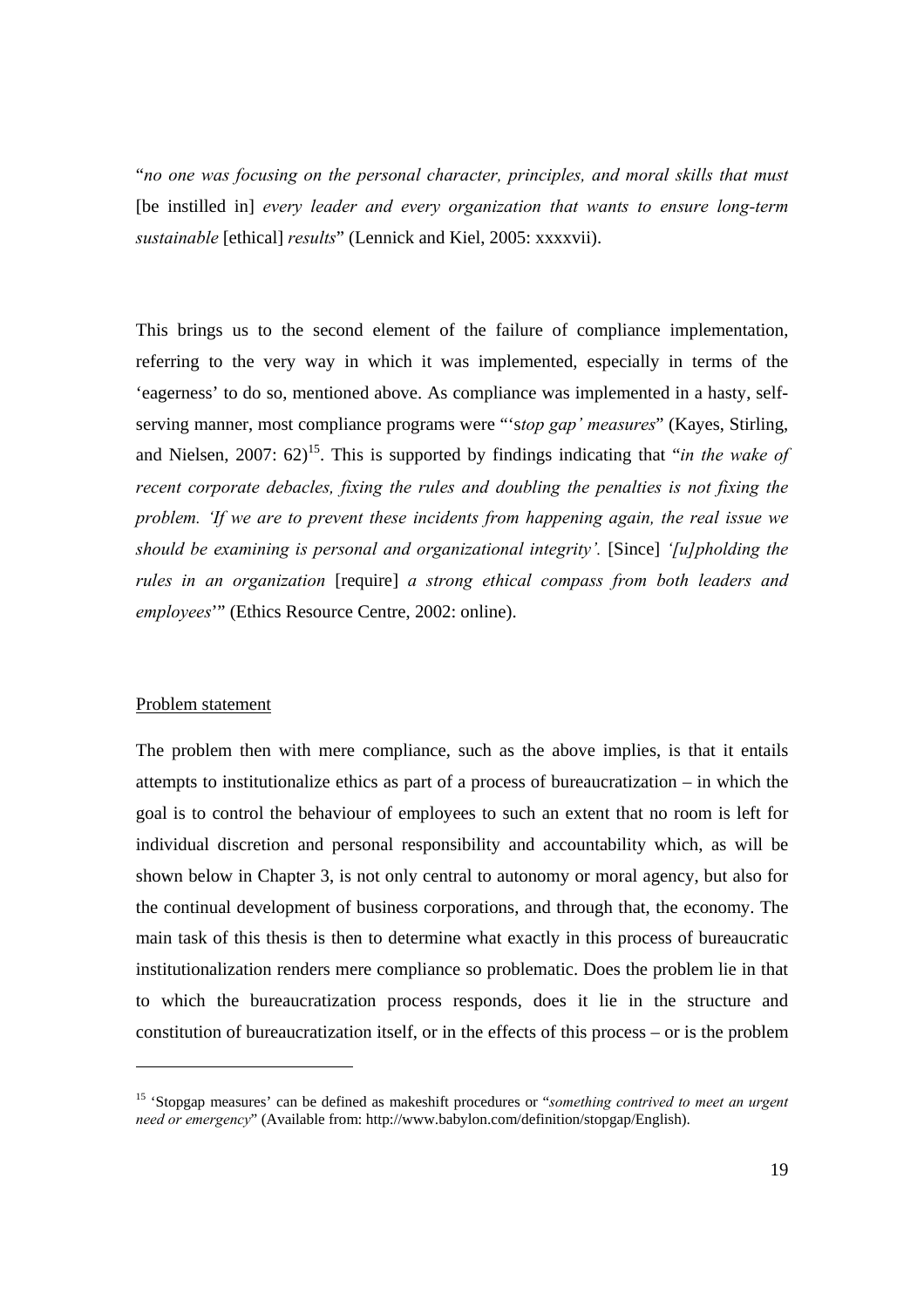of mere compliance found in a combination of all three of these aspects? And if it can be demonstrated what the origin, nature, extent, structure and effects of the problem of mere compliance is, what can be done positively to overcome it? An important element that will become apparent when looking at these questions, as well as being crucial in responding to them, is the origins of compliance in the bureaucratization process which establishes the foundation of compliance in utilitarianism and its apparent appeal to universalizability $16$ .

#### Methodology

With a view to answering these questions, I will use a "*critical self-reflective*" method of analysis in this thesis to explicate the reasons for the failure of compliance, the structure and mechanisms of this failure, and its negative consequences (Zaolnai, 2004: 17). This will give insight into problems inherent in compliance, as well as introduce the problem of loss of autonomy as it relates to personal responsibility and accountability. I use the term "critical self-reflection" since the problem with compliance seems to stem from the "*positive identity*"<sup>17</sup> that it tries to establish and to universalize – which is an identity that

<sup>16</sup> A universal can basically be defined as "*a property or relation that can be instanced, or instantiated, by a number of different particular things: each yellow thing provides an instance of the property of yellowness*" (Blackburn, 1996: 386). In this instance, it refers to the insistence of compliance on being universalizible. The latter can be defined as a "*feature of moral judgment that whilst a moral judgment may concern a particular subject in a particular situation, it must supervene upon general features of the situation that can in principle occur in other cases. The principle is purely formal, since its application will depend upon a selection of what it is that makes other cases alike: this may be highly abstract features or highly specific concurrence of circumstances*" (1996: 386).

<sup>&</sup>lt;sup>17</sup> Positive identity, in terms of Adorno's use of the term, refers to the process whereby *"human thought, in achieving identity and unity, has imposed these upon objects, suppressing or ignoring their differences and diversity*" (Zuidervaart, 2007: online). This, he believes, is because of people's "*societal formation whose exchange principle demands the equivalence (exchange value) of what is inherently nonequivalent (use value)*" (2007: online). What this means is that there is "*the "application" of a priori concepts to a priori intuitions via the* "*schematism*" *of the imagination* (*Einbildungskraf*)" (Zuidervaart, 2007: online). This is what Adorno calls "*constitutive subjectivity*" (Adorno, 1973: xx). This form of giving identity assumes that a 'thing's' identity is *the* "*thing in itself*" (2007: online). This view on the identity of things is supported by the "*affirmative character of Hegel*'*s dialectic*" (Adorno: 143-161). Therefore this constitutive subjectivity causes people to give positive identity to things, which basically means assuming that a 'thing' has some *a priori* innate identity. This then is what Adorno refers to when he says that people have given or assumed something to have a positive identity.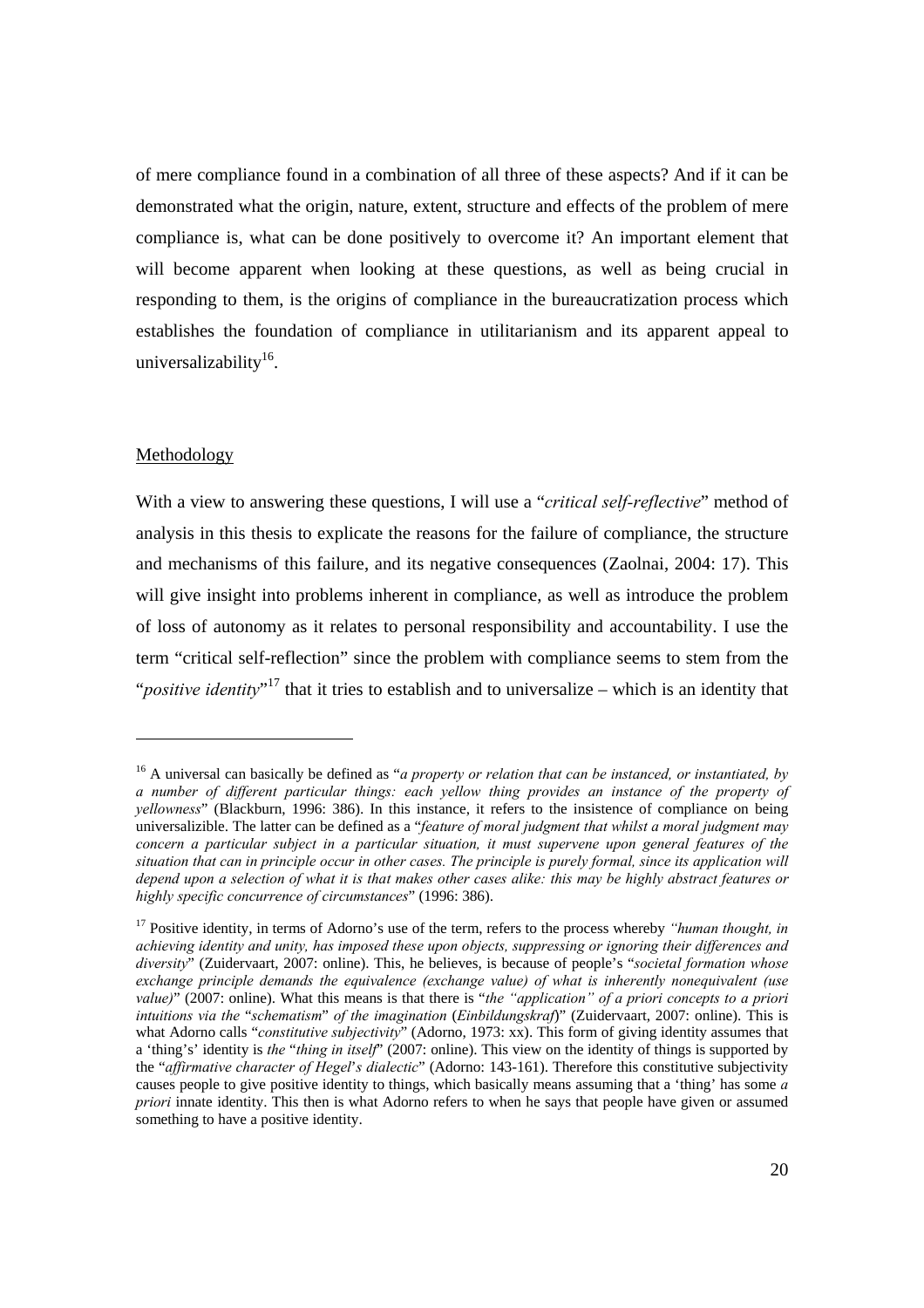the corporate employee apparently always finds to be already established and encapsulating the employee's "self"; an identity that it apparently can only experience "from the inside" (Zuidervaart, 2007: online). Accordingly, critical self-reflection "*does not merely present arguments – from the external perspective of applied ethics – in favor of ethical correctives against economic rationality, but instead does it – from the internal perspective of a self-reflective way of thinking*" (Zaolnai, 2004: 17). It does this by looking at the internal contradictions of thought, in other words it necessitates "'*determinate negations' pointing* [out] *specific contradictions between what thought claims and what it actually delivers*" – in other words, I will focus on how compliance as a concept<sup>18</sup> contradicts with what it actually delivers (Adorno qtd. in Zuidervaart, 2007 online). The reason for doing so, and the purpose of which, is given in that in "*current societal conditions, thought can only have access to the nonidentical via conceptual criticisms of false identifications*" (2007: online). The non-identical, in turn, can be described as the indirect identity of a sign.

What is meant by this is that by using the critical self-reflective perspective an object receives, "[t]*hrough determinate negation* [of] *those aspects of the object which thought misidentifies* [an] *indirect, conceptual articulation*" (2007: online) its non-identical identity. In terms of this thesis, this is done to demystify the actual reality of compliance and give indirect identity to the individual moral agent, especially in terms of its relation to compliance. In fact, throughout my thesis I will emphasize the importance of focusing

 $\overline{a}$ 

<sup>&</sup>lt;sup>18</sup> This according to Zuidervaart refers to as a signs phenomenological promises. In the context of this thesis this means we will consider how compliance, consisting of a positive identity, as concept developed as tool of control with the eye on greater business ethics, actually fairs when it is practically applied. In other words, its phenomenological promise was, its conceptual reason for being, which refers to compliance as a method of increasing corporate ethics. This thesis then looks at the 'promise' of compliance in terms of how it fairs when it is implemented in the nominal i.e. social and economical reality for which it was conceptually created. It refers then back to positive identity defined on page 20.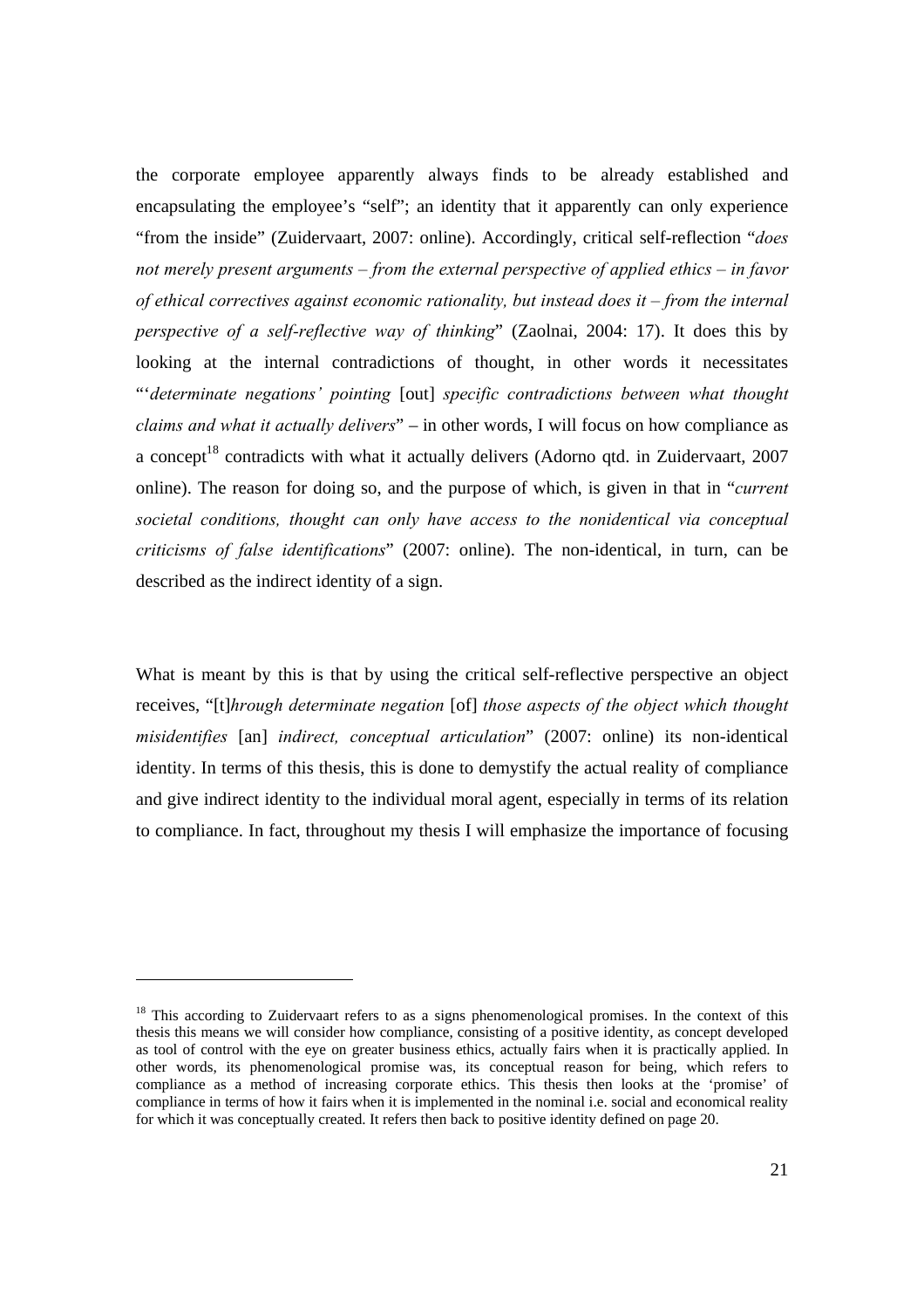on the individual moral agent<sup>19</sup>, and how its agency is put under threat by different manifestations of compliance.

#### Structure

Having considered the initial definition and problems with compliance, and stipulated the method of analysis that will be implemented, the structure of this thesis is as follows: In Chapter 1 I start with an explication of the broad historical development of compliance, as well as the initial facts in terms of why it seemed to have failed in addressing unethical behaviour. The reasons for its failure will by shown to be connected with compliance as part of risk management which is a part of the bureaucratization process. The question then is: what was this risk that had to be addressed and caused the increase in implementation of compliance. What is to follow will signify that compliance failure not only relates back to the above-mentioned facts concerning its positive identity and as part of risk management, but also the manner in which compliance was implemented, given the historical contingencies that necessitated its development and implementation. The latter in-turn refers to the specific historical development of compliance that will be discussed, following the broader historical overview, leading into considerations of the question for whose purpose compliance was developed.

The initial goal then comprises gaining an understanding of compliance in its social context, including the ways in which it is most commonly implemented. As the argument develops however, the key causes of the problem will be demonstrated as lying with the way in which compliance is constituted. The above brings us to the next part on why compliance has failed, and provides a reason for the increased implementation of compliance, which caused it to be used as a 'stop gap measure'. The problems then

 $19$  When speaking of the individual moral agent, I am referring specifically to the individual's moral agency in terms of his or her capability for 'creativity', regarding discretionary judgement and taking responsibility for moral decisions as determinant of their moral agency, as will be defined later in Chapter 3.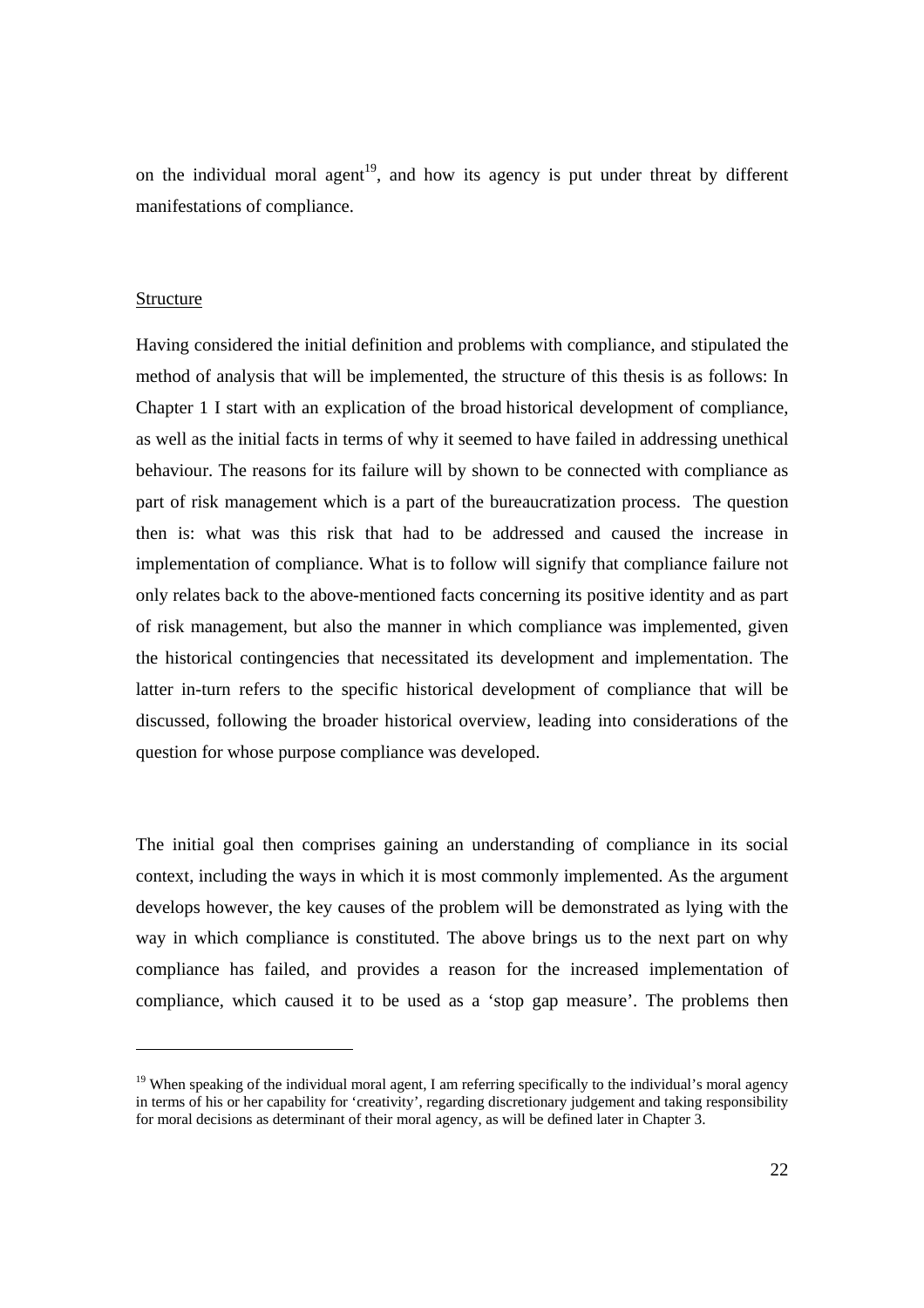highlighted in Chapter 1 will be brought into a contemporary context in Chapter 2 by way of explicating a specific mode of compliance, namely  $IMC<sup>20</sup>$ , Information Management Compliance that aims to address contemporary problems raised by the advent of knowledge capital<sup>21</sup> and a focus shift towards a service industry which will be shown as the main elements that caused the necessity for a stop gap measure in terms of employee control, bring about IMC. The latter reflects the reality that in the knowledge driven economy, more than ever in the past, companies and specifically individual employees are confronted on a daily basis with ethical dilemmas.

The source of many of these ethical dilemmas apparently is the phenomenon of culture  $\log^{22}$ , i.e. the gap created by the staggering pace at which communication and information technology develops and the slow pace at which individuals and corporations seem to respond to its challenges. While IMC was created as a reaction to this culture lag, in other words as a tool to bridge or stop the gap caused by it, I will argue that IMC fails to address the problems it was designed to resolve, given that it is, like its predecessors, a

<sup>&</sup>lt;sup>20</sup> IMC continues to build on the given definition of compliance, adding that information management is an umbrella term concerning "*determining which information created and received by your organization is valuable in some way, based on its content; making sure that this information is properly protected, stored, shared, and transmitted; and making it easily available to people who need it, when they need it, and in a format that they can rely on*" (Kahn and Blair, 2004: 13).

<sup>21</sup> Knowledge capital can be defined as "*knowledge that a company possesses and can put to profitable use*" (Available from: http:www.dictionary.bnet.com). More specifically it refers to the fact that one needs to "*[k]now how that results from the experience, information, knowledge, learning, and skills of the employees of an organization. Of all the factors of production, knowledge capital creates the longest lasting competitive advantage. It may consist entirely of technical information (as in chemical and electronics industries) or may reside in the actual experience or skills acquired by the individuals (as in construction and steel industries). Knowledge capital is an essential component of human capital*" (Available from: http://www.businessdictionary.com).

<sup>&</sup>lt;sup>22</sup> Culture lag is defined as the "*time period between invention and diffusion of material culture traits in the adaptive culture*," the latter referring to the social adjustment process by which these inventions are "*absorbed into culture, through adjustments* [and with this also] *the culture system adapt*," referring to the nonmaterial elements of culture (Marshall, 1999: 84). More specifically, in terms of the case study that will be used in Chapter 2, this refers to the gap that is "*inherent between technological advances and the development of ethical guidelines to govern their use*, [but] *this gap is growing, perhaps exponentially*" in terms of the pace at which information communication technology is developing (1999: 82).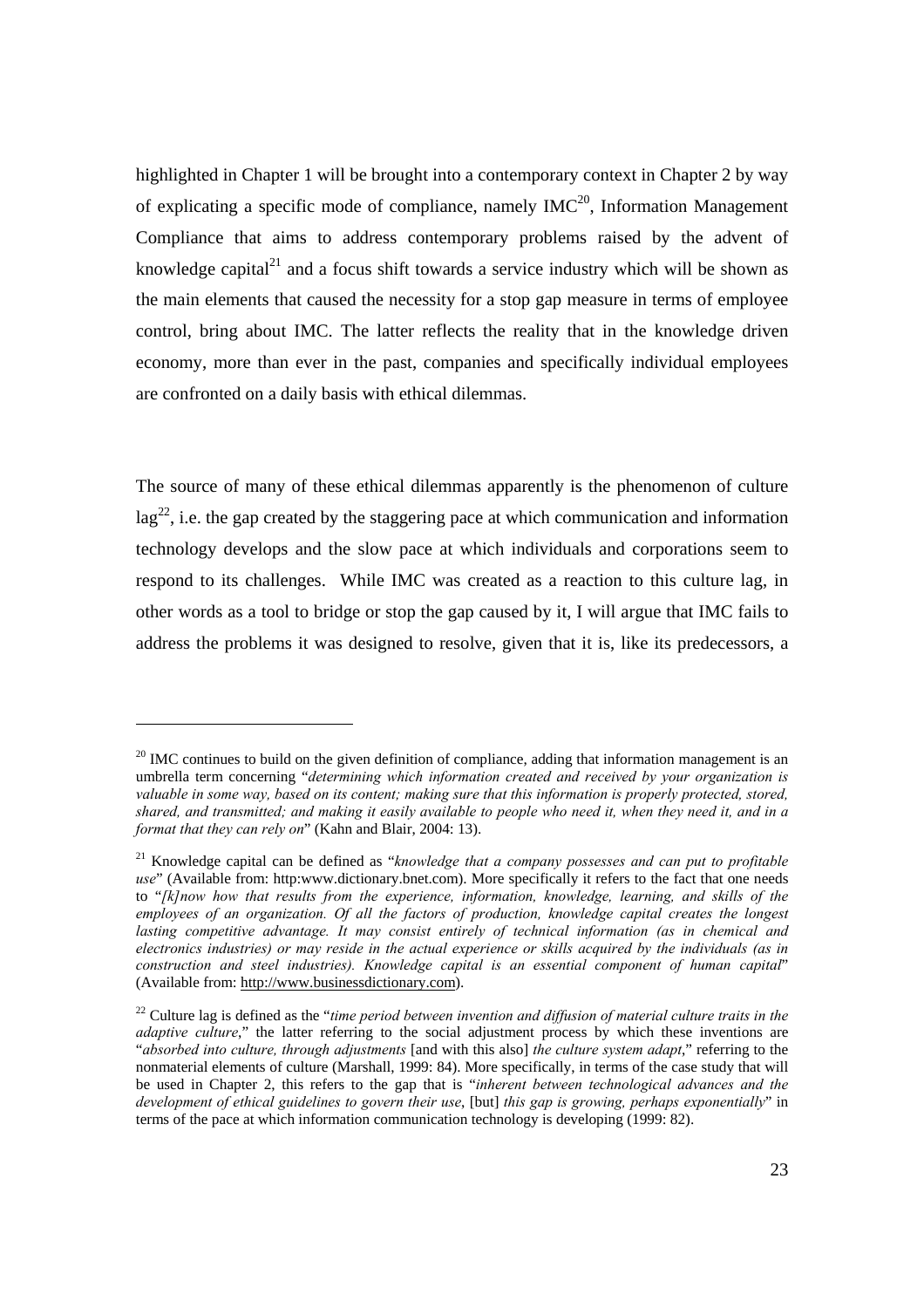form of compliance that does not take the individual, who is of paramount importance to knowledge capital, into consideration.

In the discussion of IMC it will be indicated that even though the reality of the contingent nature of ethical problems in business had always been a part of how corporations and individual employees interacted and functioned, the advent of knowledge capital in the current economic environment, gives greater importance to the individual than ever before – since the individual holds this form of capital. The reason then for the focus on IMC is threefold: it brings the argument regarding compliance, ethics and the individual more clearly to the fore; it transports the thesis into a more contemporary context, and lastly, given the focus that will emerge in this Chapter on the importance of the individual moral agent, it serves as a passage into the next Chapter.

Chapter 3 will entail a discussion of moral agency, especially the individual moral agent. First I will discuss moral agency in the business context in general, before looking more specifically into individual moral agency. I will use three different perspectives on moral agency in the business context in general, but will show how, after discussing each, they all fail – either because of a lack of balance between individual moral agency and the corporation as a moral agent, or because of the implementation of compliance. I will continue this Chapter by pointing out that individual moral agency is not only irreconcilable with ideas of compliance, but that the latter has a negative impact on the individual moral agent.

This will bring us back to our main problem of this thesis which is: how can we resist the negative outcomes of compliance and what might constitute a positive alternative? This question is the focus of Chapter 4. In this Chapter I will make it clear that even if my primary focus is on compliance, that I am not positioning myself as against all forms of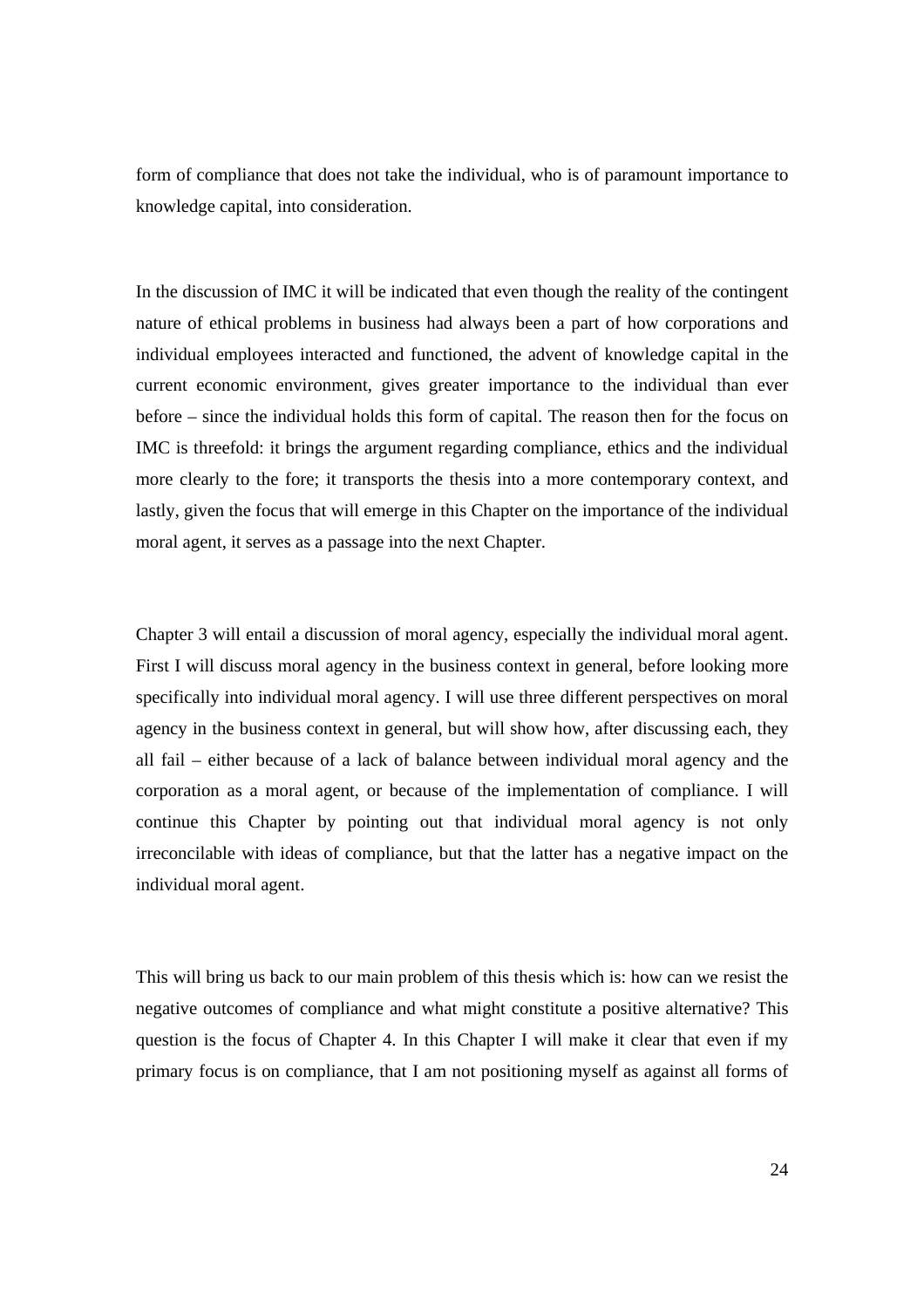compliance, but am of strong opinion that the notion of compliance must be reconsidered, paying specific attention to its oversights and unforeseen effects.

Having now considered what will ensue in the following Chapters, let us start by considering the historical trajectory which, not only sets the foundation for this thesis, but also determined the internal structure of compliance, since by doing this we can gain insight into its constitution (its internal structure, as it were), and only by looking at the latter can we understand the negative effects and limitations of compliance.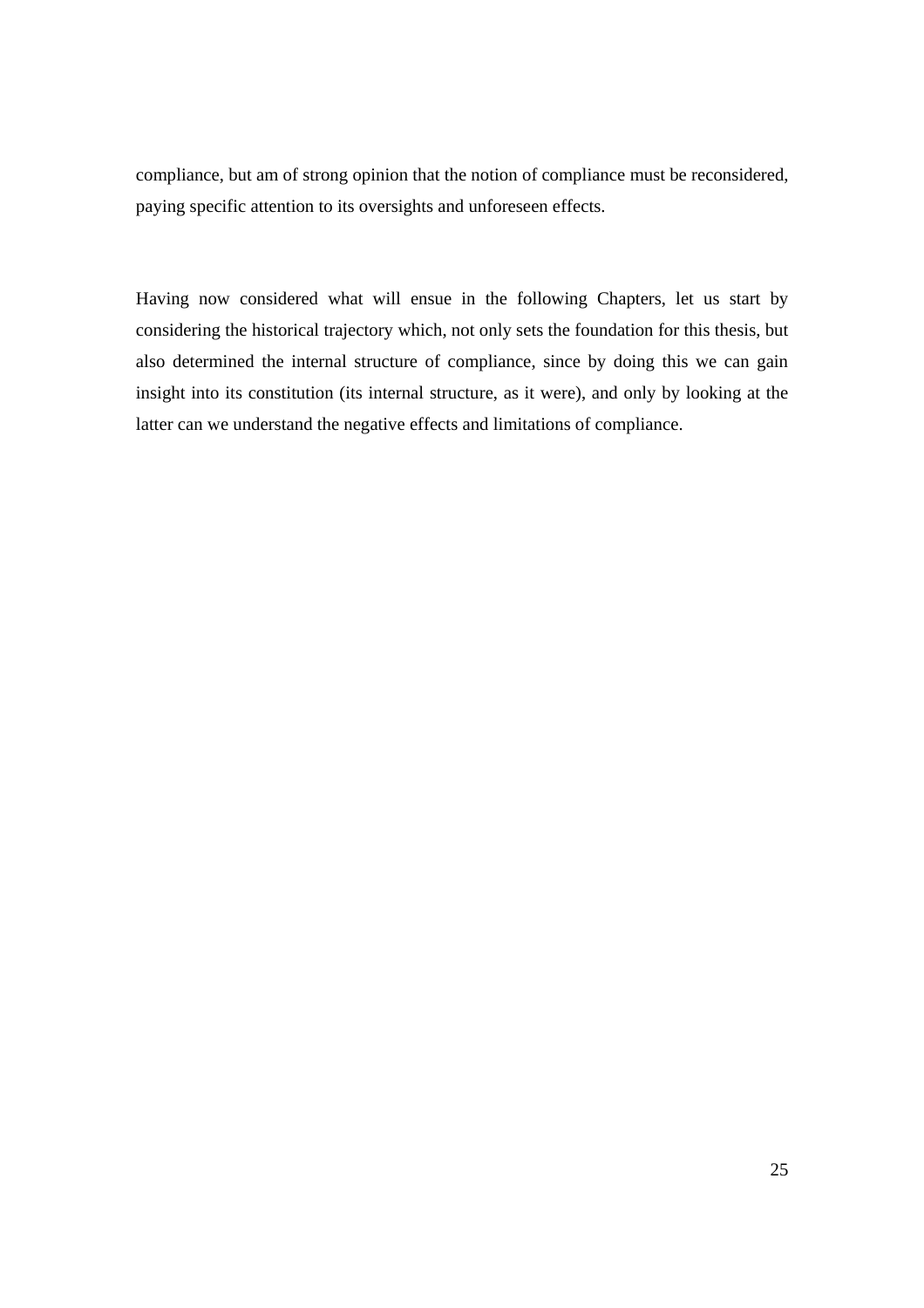#### **Chapter 1**

#### **The historical emergence of compliance**

In keeping with the Introduction, the problems of compliance can be traced to its etiology. This Chapter will begin with an overview of the bureaucratization process as the source of management models as they are formulated today, before looking at each of the different management models in particular. After doing so, I will ask the question why these models were developed in the first place. Importantly, management models have been developed around the idea to control the individual to various degrees, *inter alia* through the removal of the individual's responsibility. And as will be demonstrated, responsibility is central to the notion of autonomy – or moral agency, in which the self stands central. As will be explicated, this has to do with the implicit contract<sup>23</sup> and resistance<sup>24</sup> in the face of the institutionalization of work in the process of bureaucratization. This gives context and reason for the development of risk management, and with this, of compliance. The question that therefore needs to be asked now is what is the bureaucratization process?

#### 1. The bureaucratization process

 $\overline{a}$ 

The bureaucratization process of the Western economy, historically took place in the process of replacing the Protestant work ethic. According to writers such as Jackall, the affluence and emergence of a consumer society did away with aspects of an old Protestant ethics, namely "*the imperatives for saving and investment*" (qtd. in Harshman and Harshman, 1999: 10). The implication of this was that the "*core of the ethic, even in* 

 $^{23}$  The implicit contract can be understood in brief, in context of the unwritten understandings and tensions between employer and employee, that "*tend to centre on two main issues: the amount of material rewards available to the employee and the extent of control over employees conceded to the employer*" and the conflict that this entails (Watson, 1989: 306).

<sup>&</sup>lt;sup>24</sup> Resistance refers to acts taken by employees to assert some measure of autonomy given the tension inherent in the implicit contract, as will be explained.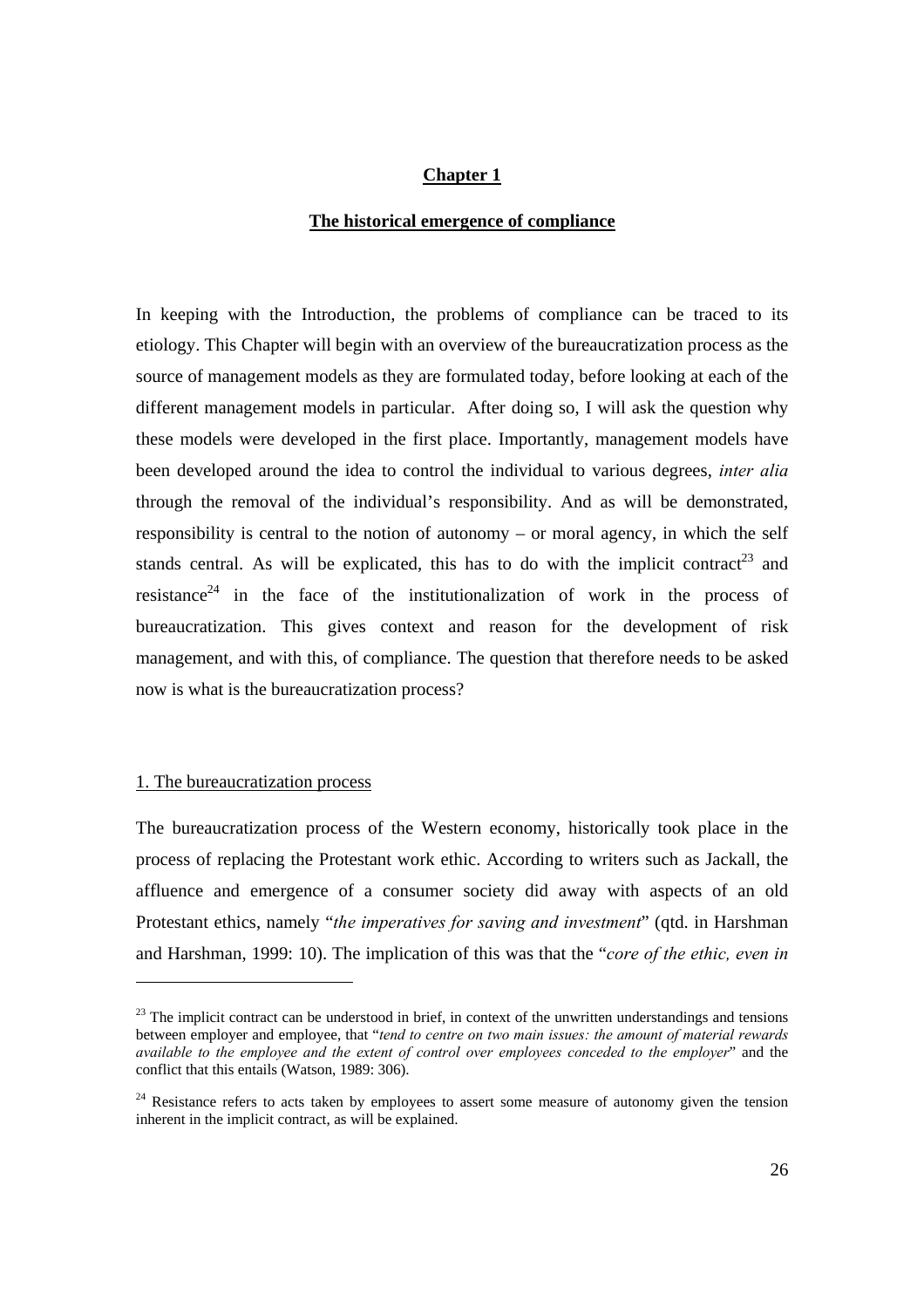*its later, secularized form – self-reliance, unremitting devotion to work, and a morality that postulated just rewards for work well done – was undermined by the complete transformation of the organizational form of work itself*" (Harshman and Harshman, 1999: 10)25. This transformation introduced the new "*modern production and distribution system – in a word, the bureaucratization of economy*" (1999: 10).

The practical implementation of this process in business took place via the development of industrial management models. These models of management can, according to the literature of Webster, historically be divided into three main exponents<sup>26</sup>, listed as:

- 1 Scientific Management
- 2 Fordism

3 Post-Fordism.

With the eye on explicating compliance it will be necessary to explain each of these models briefly, as this will give context to its implementation and the problems experienced with this. The first two models of management were more geared toward blue collar workers. It is important to notice here that the main reasons for this focus are that the corporation was in its early history predominantly focused towards the production industry. Furthermore, they usually only partook in local, and/or national markets, being restricted technologically in comparison to today and the coming of age of globalization, computers, communication technology and the imperative to compete on a global market. As will be demonstrated when coming to Post-Fordism, with the shift towards the service industry, management structure and theory came to include all

 $25$  Bauman gives a similar argument regarding just rewards for work well done in terms of employers who were loyal to their employees and vice versa, but this has changed with the advent and increased globalization of economics, as propounded in his 1998 book, *Globalization: The human consequences*.

<sup>&</sup>lt;sup>26</sup> Of these mentioned approaches, Scientific Management and Fordism includes the following subdivisions, namely "[t]*he process (or administrative approach)* [and] *the bureaucratic approach*" (Smit and Cronje, 2004: 38-32). When it comes to Post-Fordist models, "*the systems approach, the contingency approach, total quality management, the learning organization* [and lastly] *re-engineering*" can also be included under this style of management (2004: 45-52). Given the spatial constraints of this thesis however, I will only consider the three listed basic exponents in depth, as they are the most relevant in terms of the problem I am investigating.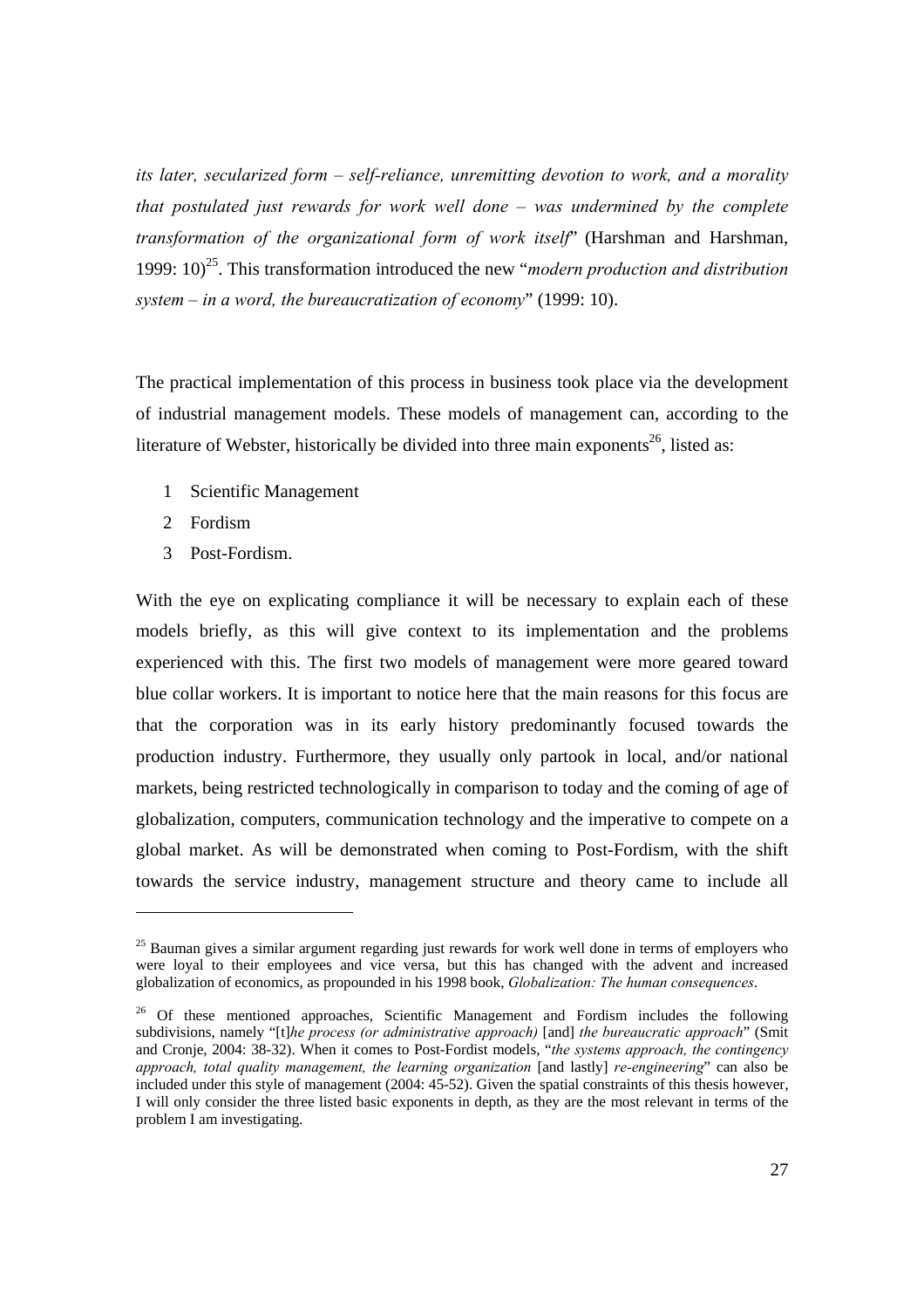workers, including white collar workers, as well as the shift towards the idea of 'humane' management which introduced the idea of human capital<sup>27</sup>. With these considerations on the topic of the differences between the two older management models in terms of the newer model in mind, let us begin to explicate the first of these models: Scientific Management.

#### 1.1 Scientific Management

This model was started by Fredrick Taylor, who believed that "*an absolute necessity for adequate management,* [is] *the diction to the worker of the precise manner in which work was to be performed*" (Webster, Buhlungu and Bezuidenhout, 2004: 13). Taylor wanted to maximize performance, but a big obstacle to achieving this end was that employers did not know how long it took to perform a task, while workers who had this knowledge kept "*this knowledge from their employers* [which in turn formed] *the heart of the system for worker regulation of output, described as 'soldiering'* " (2004: 13). In other words, soldiering was the process by which worker kept the knowledge concerning the time it took to perform a task from the employer, consequently the worker regulated output. In this manner then, workers retained some amount of control over their work, as well as the responsibility taken for it.

Before Scientific Management, employees' autonomy was secure in this knowledge, as retaining the information on the time needed to perform tasks guarded them from being exploited to some extent, even though they worked for someone else (2004: 13). In this

<sup>27</sup> Human capital is defined as "*[h]ealth, knowledge, motivation, and skills, the attainment of which is regarded as an end in itself (irrespective of their income potential) because they yield fulfillment and satisfaction to the possessor. In an organizational context, human capital refers to the collective value of the organization's intellectual capital (competencies, knowledge, and skills). This capital is the organization's constantly renewable source of creativity and innovativeness (and imparts it the ability to change) but is not reflected in its financial statements. Unlike structural capital, human capital is always owned by the individuals who have it, and can 'walk out the door' unless it is recorded in a tangible form, or is incorporated in the organization's procedures and structure*" (Available from: http://www.businessdictionary.com/definition/human-capital.html).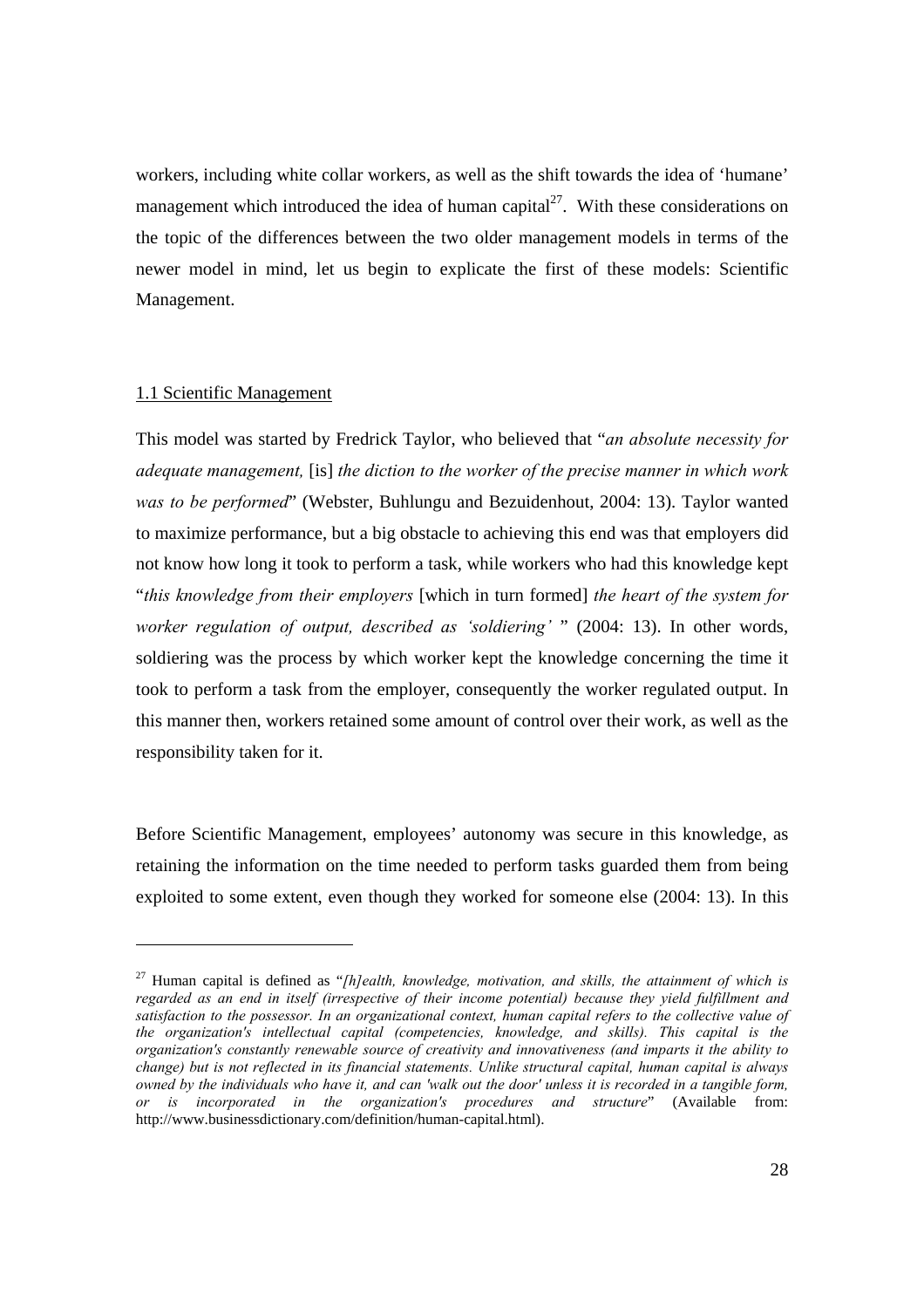way they managed to hold on to some of their autonomy, freedom and control in terms of iob scope<sup>28</sup>. They took the responsibility for the time of production upon themselves, as keepers of the privileged knowledge they had on production time. Taylor, however, wanted to strengthen management's control over production in order to speed it up (Webster et al, 2004: 13). Yet in doing so, he would unwittingly remove the individual's responsibility and power, by separating the workers from their work. This leads to what Marx calls labour alienation<sup>29</sup>, through the institutionalization of employee behaviour. The goal then of Scientific Management was the systematic, or scientific, removal of the individual's responsibility over production time, for the sake of higher profitability. How did he propose to do this?

Taylor believed that through studying individual jobs in detail and careful selection of incentives and bonuses, employers could structure work so that soldiering, and therefore also the responsibility and control it gives to workers over their work, could be eliminated (2004: 14). To this end he proposed the following three principles:

1. To gather the "*traditional skills and experience (tacit skills)*<sup>30</sup> *that workers possess and reduce them to a series of rules, the first principle is to separate* 

<sup>28</sup> Job scope can be defined as "*how long it takes a worker to complete the total task*" (Grobler and Wärnich et al, 2006: 140).

<sup>&</sup>lt;sup>29</sup> Alienation refers to "*something being separate form or strange to something else*" (Blackburn, 1996: 12). In the context of the self, as treated in this paper, this refers to being inauthentic*.* The latter is refers to selfalienation and is defined as "*a state in which life, stripped of purpose and responsibility, is depersonalized and dehumanized*" (1996: 30) In terms of labour, alienation refers to the way in which "*I am alienated from the results of my labour in so far as they become commodities; and I am alienated from my society in so far as I feel controlled by it, rather than part of a social unit that creates it*" (1996: 12). In Marxist thinking this labour commodity can be defined as "*the process whereby the products of labour come to appear to*  have an independent value separated from the labour of the people who created them. The role *commodities have in exchange disguise the way that their value ought to be entirely derivative from the labour that produces them*" (1996: 69). For a more in-depth definition of labour alienation see McLellan's book *Karl Marx. Selected Writings* (1977: 77-86; 364-387; 393-395; 508-510; 526-528).

<sup>&</sup>lt;sup>30</sup> Tacit is defined as "[i]*mplied by or inferred from actions or statement*" (Ilson, et al, 1984: 1688). More specifically in this context as a type of law it means "[a]*rising by operation of the law, rather than through direct expression*" (1984: 1688). Basically, here it refers to those aspects of the production operation over which employees had intrinsic knowledge and control in terms of tacit skills.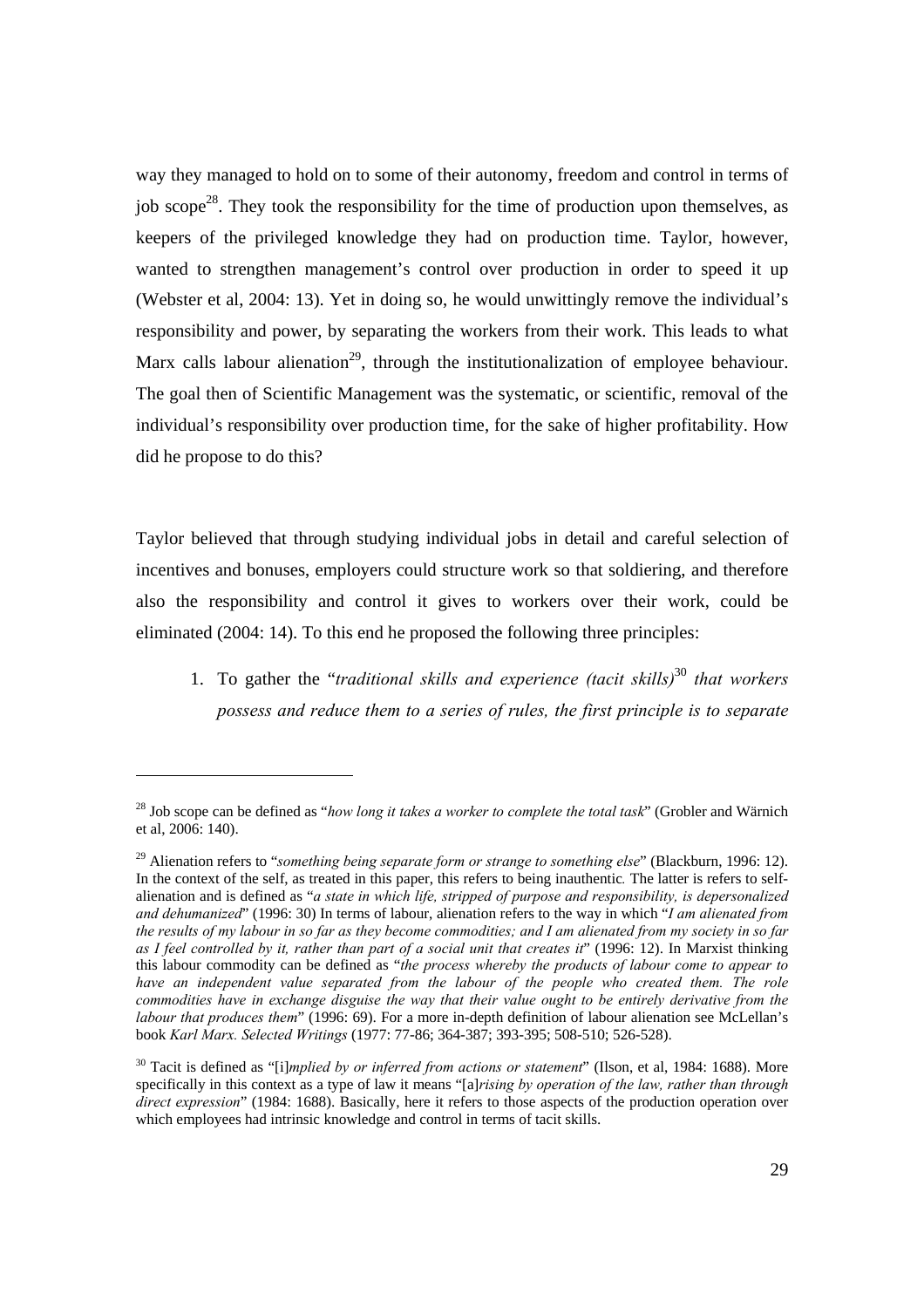*the knowledge that the worker have from the workplace*" (Webster et al, 2004: 14).

- 2. With this, one is also to "*remove all brainwork form the shop floor and put it in management's hands*" (2004: 14). In other words, the employee is "paid not to think" (2004: 14).
- 3. Lastly, after this has been achieved, management must make "*use of this monopoly of knowledge to control each step of the work process and its mode of execution*" (2004: 14).

The goal of these principles was to create a monopoly on the side of management, which would enable control over the actions of employees. If we follow Sir Francis Bacon's argument that knowledge is power (Blackburn, 1996: 36), the whole idea here is to remove any power from the employees through the removal of their responsibility. Why then is responsibility important?

Responsibility can be understood socially as "*those things for which* [people] *are accountable; failure to discharge a responsibility renders one liable to some censure or penalty*" (1996: 329). The importance of this lies in "[u]*nderstanding the nature of our causal responsibility for our own thoughts, nature, and actions* [which] *is the main problem in any theory of action*" (1996: 329). This relates with the problem of free will, referring to the manner in which we "*reconcile our everyday consciousness of ourselves as agents, with best view of what science* [or in this case Scientific Management] *tells us that we are*" (1996: 147). This daily conflict within one's consciousness will be explicated in terms of the individual moral agent and responsibility in Chapter 3. For now it is worth noting that responsibility is linked with our ideas of ourselves, and that it conflicts with the scientific view of what it believes we 'ought to be'. And as such, responsibility is directly linked to 'our everyday view of ourselves as agents'. Thus, the removal of one's responsibility in terms of the workplace, started with Scientific Management, as demonstrated. This removal of responsibility, however, also entails the removal of one's individual agency or autonomy.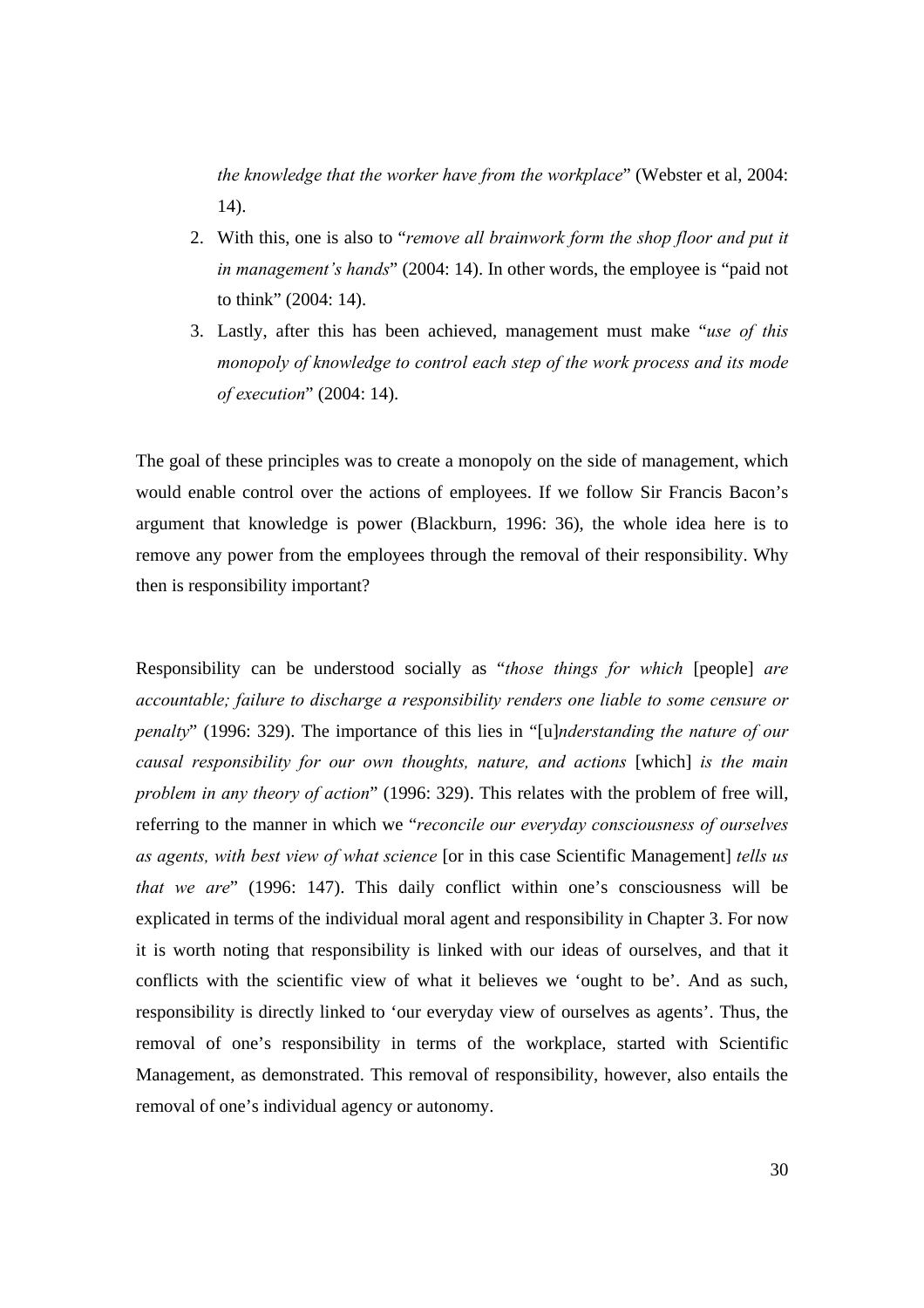As opposed to the view implied in Scientific Management, that work and self can be separated, consider the following argument by Van Peursen, that work is to be regarded as part of the constitution of the self. Van Peursen argues that work can no longer be "*regarded as a thing, a kind of substance, which one can negotiate and trade in. Working is a way of realizing our distinctive being as men*" (Van Peursen, 1974: 90). Therefore removal of work responsibility is to remove some part of the self, or the individual's autonomy. Though the relation between the autonomy and responsibility will be explicated in greater detail in Chapter 3, it suffices that one could briefly state that autonomy is socially granted to the individual on the premise that they can manage it responsibly (as will be demonstrated in Chapter 3). The latter requires the individual to have personal responsibility for their decisions and actions. Subsequently, if responsibility is removed from the individual it causes cognitive dissonance<sup>31</sup>, which is the foundation for not only labour alienation, but self-alienation as well. Accordingly, the direct implication of this removal of autonomy is resistance. In brief, resistance comes about as a reaction to the process of the removal of autonomy. The ways in which this resistance manifests, will be discussed shortly with reference to the implicit contract. For now, however, it is sufficient to return to the discussion about the removal of responsibility by Scientific Management.

At this point I have mentioned that the principles of Scientific Management entailed the removal of the employee's sense of autonomy, and that this caused resistance. Scientific Management was able to address this resistance by means of increased mechanical sophistication and implementation, enabled by the information acquired through the application of these principles. This enabled management to replace individual workers with machinery, which was self-regulatory, as will be explained below. This, however,

<sup>31</sup> Cognitive dissonance is defined as "[a]*n emotional state set up when two simultaneously held attitudes or cognitions are inconsistent or when there is a conflict between belief and overt behaviour. The resolution of the conflict is assumed to serve as a basis for attitude change in that belief patterns are generally modified so as to be consistent with behaviour*" (Rebber, 1985: 129).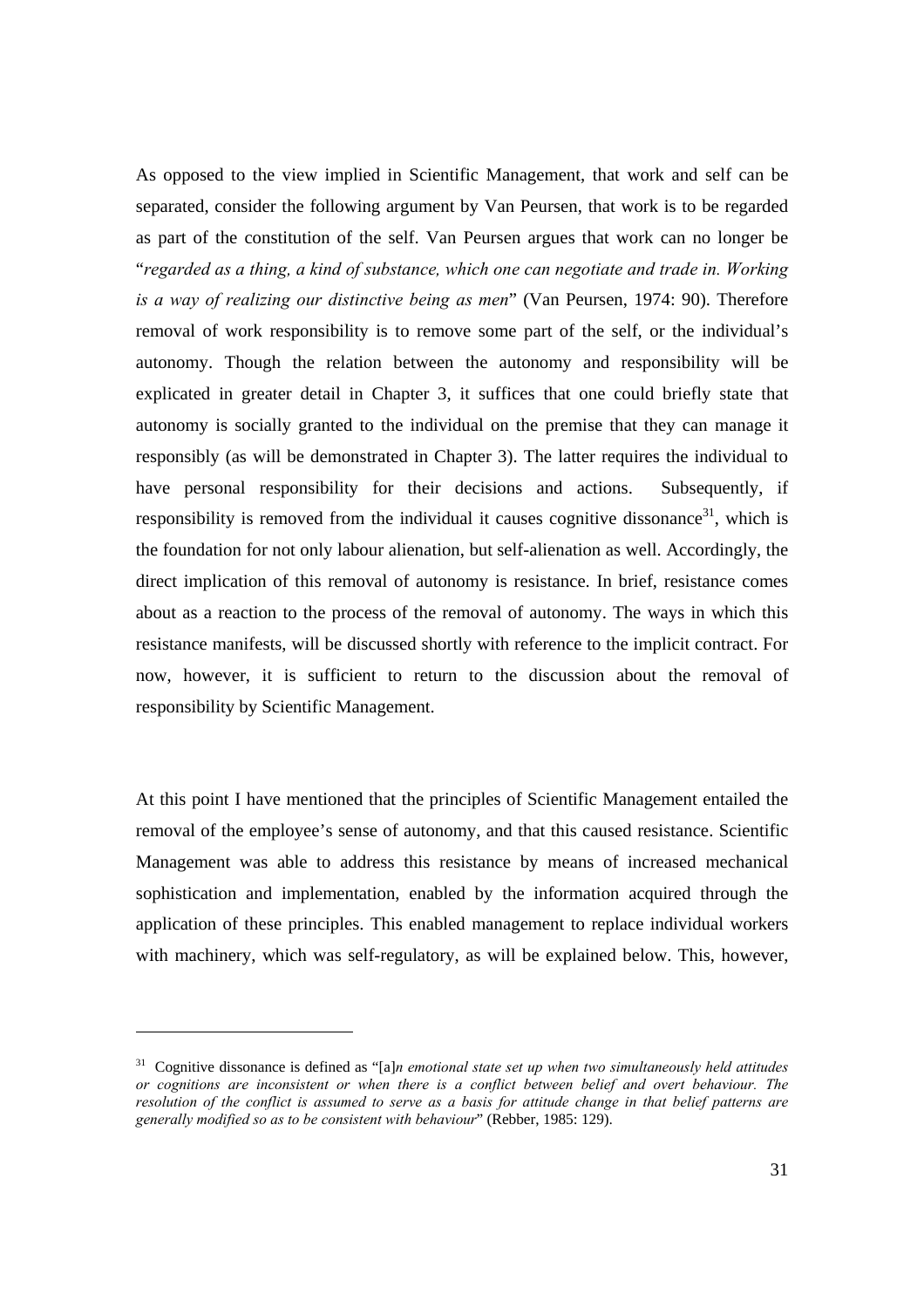started a further cycle of resistance from employees, and further reaction from the organization which escalated in Fordism.

To return to the discussion of Scientific Management, the implementation thereof caused the lengthening of the working day and machine-based piecework $32$ , through which profit was generated and increased. Put differently, "[u]*nder machine-based production, control over labour* [control] *is once again more firmly in the hands of the employer*" (Webster et al, 2004: 14). Thus Scientific Management set the stage for future models and recognized the need for machinery, however the use of machinery, combined with even stronger forms of bureaucratization, focused progressively more on removing the worker's autonomy and responsibility from work. This process of bureaucratization was taken even further and reached fruition in the next phase of management models.

#### 1.2 Fordism

This step in the development of management models lead to the complete replacement of craftsmen with further mechanization, more separation of mental work form manual labour "*and the use of machines as a weapon in the struggle between workers and employees*" (Webster et al, 2004: 14). The relations instituted by management models between the organization and the individual employee thus far, becomes one of struggle under this form of management – a battle for power over control of employees and their work. Fordism can hence be seen as a more intense implementation of Scientific Management, but also on a much larger scale. It "*resulted in a dramatic rise in both productivity of labour and the alienation of labour*" (2004: 14).

<sup>32</sup> Piecework is defined as "[w]*ork paid for according to the number of items produced*" (Ilson et al, 1985: 1288)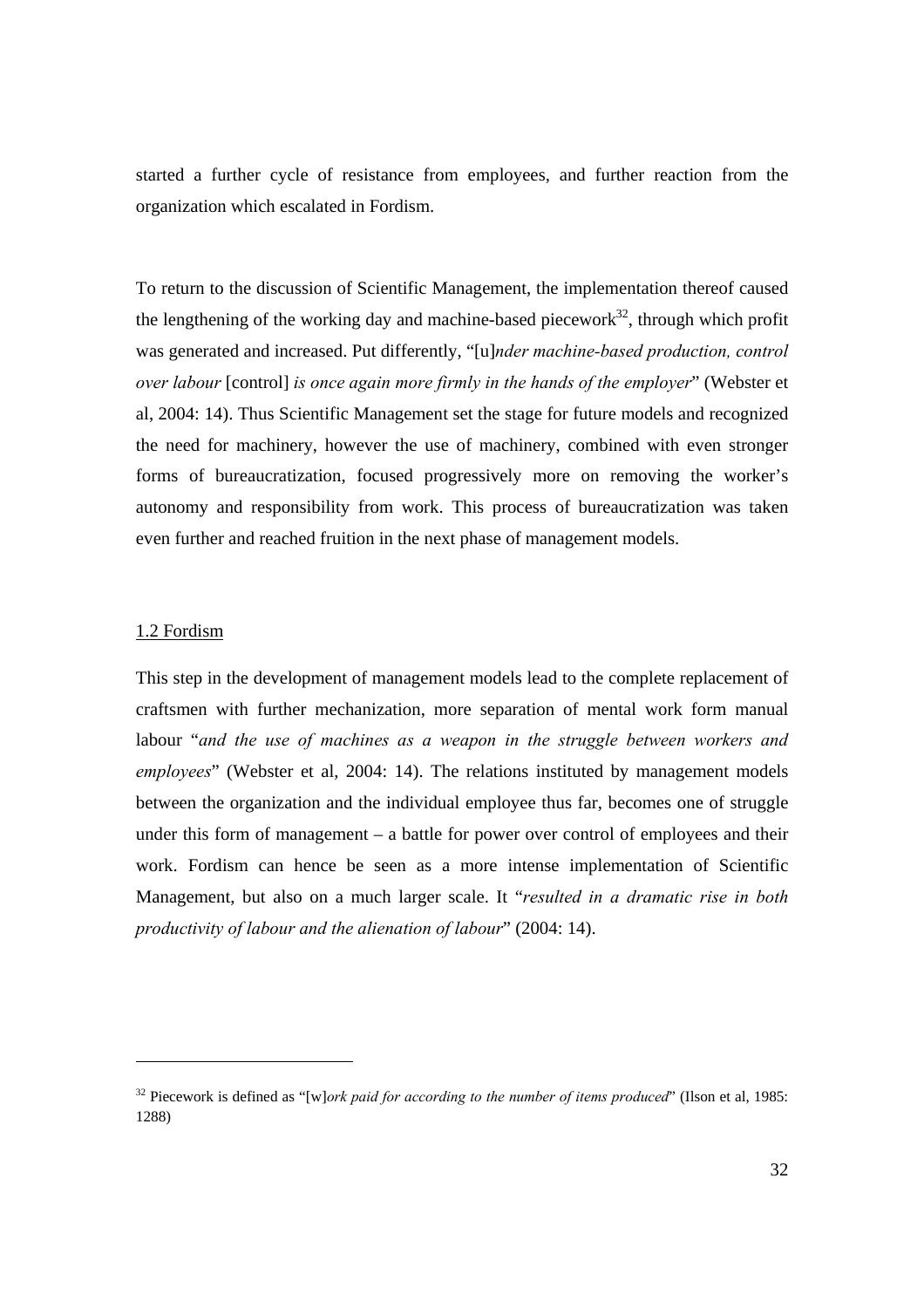Braverman summarized the employee's experience of the Fordism process as follows:

"*The quickening rate of production depends not only on the change in the organization of labour but on the control which management, at a single strike, attain over the pace of assembly*, *so that it could now double or triple the rate at which operations had been performed and thus subject its workers to an extremely intense form of work*" (qtd. in Webster et al, 2004: 14).

Fordism is ruled by the notion of speed, in other words "[t]*he ideal is* [that a] *man must have every second necessary, but not a single unnecessary second*" (Beynon, qtd. in Webster et al, 2004: 14). Fordism surpasses Taylorism by deepening management structure and character with the following two principles: "*the integration of different parts of labour by a system of conveyors; and fixing of the worker's jobs and positions determined by the assembly line. The individual worker thus lost all control over his or her work*" (2004: 15). The distribution of responsibility of work now went fully to management.

Paradoxically, even though Fordism was geared towards increased control, this system also gave rise to the first group action against this process of institutionalization, what we now know as unions. The reason for this was that individuals knew that they no longer could bargain with management as separate, autonomous agents, since the individual is too insignificant, the management structure too large vertically, and the power relation too asymmetrical. 'Resistance' had therefore become group-based, with the hope that organized forms of solidarity will help reduce the reasons for resistance and make explicit why it takes place, in order to find less destructive alternatives to both the worker's self and the organization for which he or she works.

It is therefore ironic to see that this form of management, too, does not resolve the problem of resistance, carried over from and caused by Scientific Management. The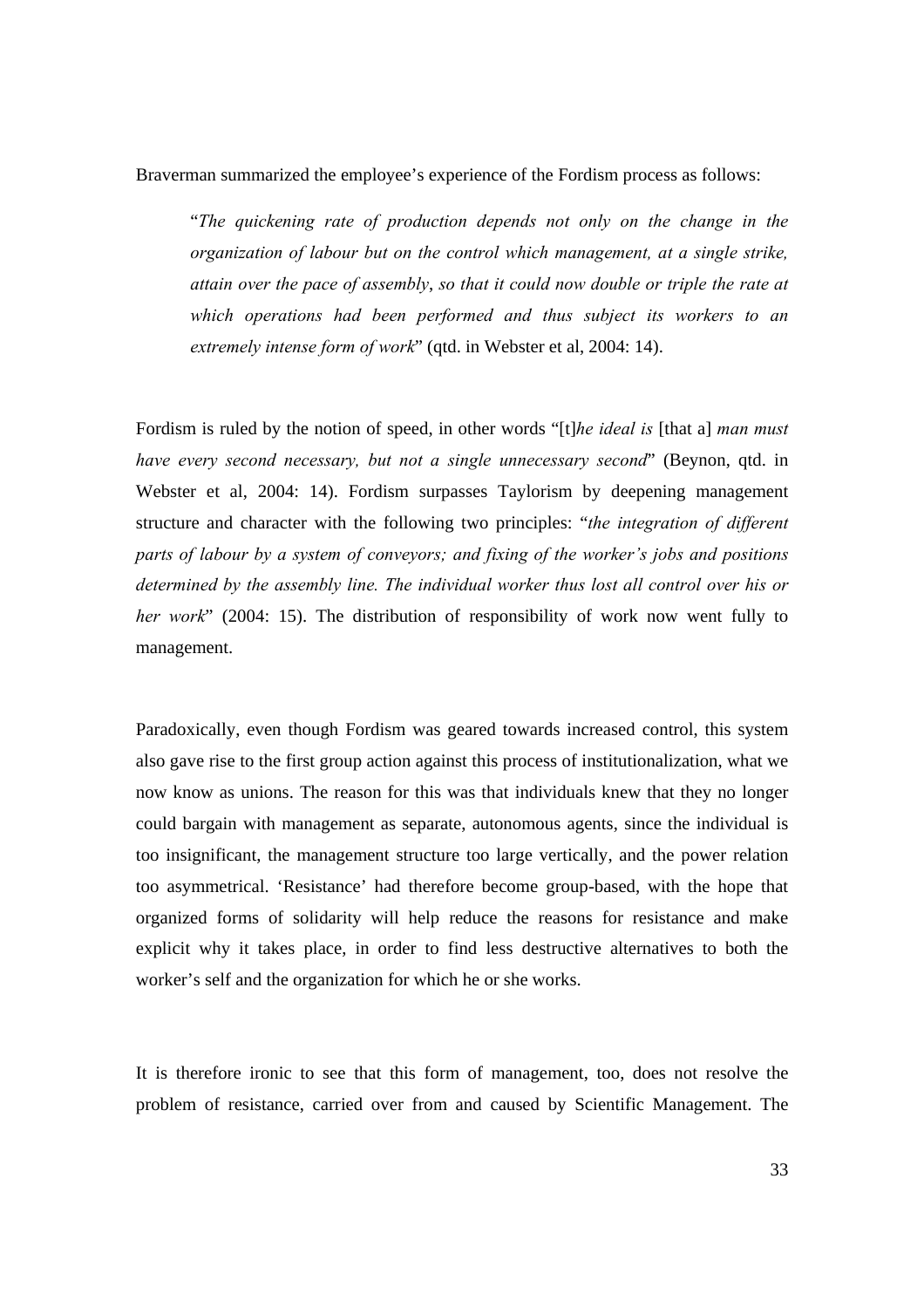reason for this failure can be attributed to the fact that both management styles mentioned thus far, are geared towards gaining control of the individual's autonomy, this in turn gives rise to resistance, which only leads to increased measures of control, creating a vicious cycle. The more control these management models exert over the individual's autonomy, the more resistance this causes, and thus the more these management models find it necessary to have control over the individuals' autonomy to lessen resistance. Accordingly, even though unions developed as a result of the struggle between individuals' lack of autonomy in relation to companies increased demand on control over the latter, unions proved insufficient in the long run, given that they tried to solve the question of autonomy in a group-based way, which still did not address the original problematic of individual autonomy<sup>33</sup>.

Up until this point, management had not considered the employee as an asset; however, with both products and clients growing more sophisticated, the Fordist idea of employeeemployer relations seemed increasingly insufficient. In the next phase of management models, action on the part of the employer rather than merely focusing on control of the employee becomes important in addressing problems arising from this systematic alienation of the employee. And it is then especially in terms of these, more contemporary management models, that compliance, and the problem of compliance, increasingly comes to the fore. Although compliance has always been an integral part of management's methods of control, it is within contemporary management models that we find the focus on compliance increased, as turning to Post-Fordism in the section below will demonstrate.

<sup>33</sup> The basic argument for this failure on the part of unions, is that "*changes occurring in the occupational structure and social composition of labour forces across the world have been largely detrimental to union organization and, in particular, the growth of new occupational groups with scarce skills (which may lead to a preference for individual, rather than collective, labour market strategies) which makes it difficult for unions to recruit such workers, while the growing number of employees in private service with low-paid and insecure jobs may lack the resources and cohesion to undertake collective action*" (Watson, 1989: 325- 326). This refers specifically to the global move towards the service industry, which is discussed in the section below on Post-Fordism. Lastly "[i]*f union power is looked at in terms of outcomes, we see, in the British manufacturing case, that real wages grew less slowly and productivity more rapidly in nonunionised plants*" (1989: 326).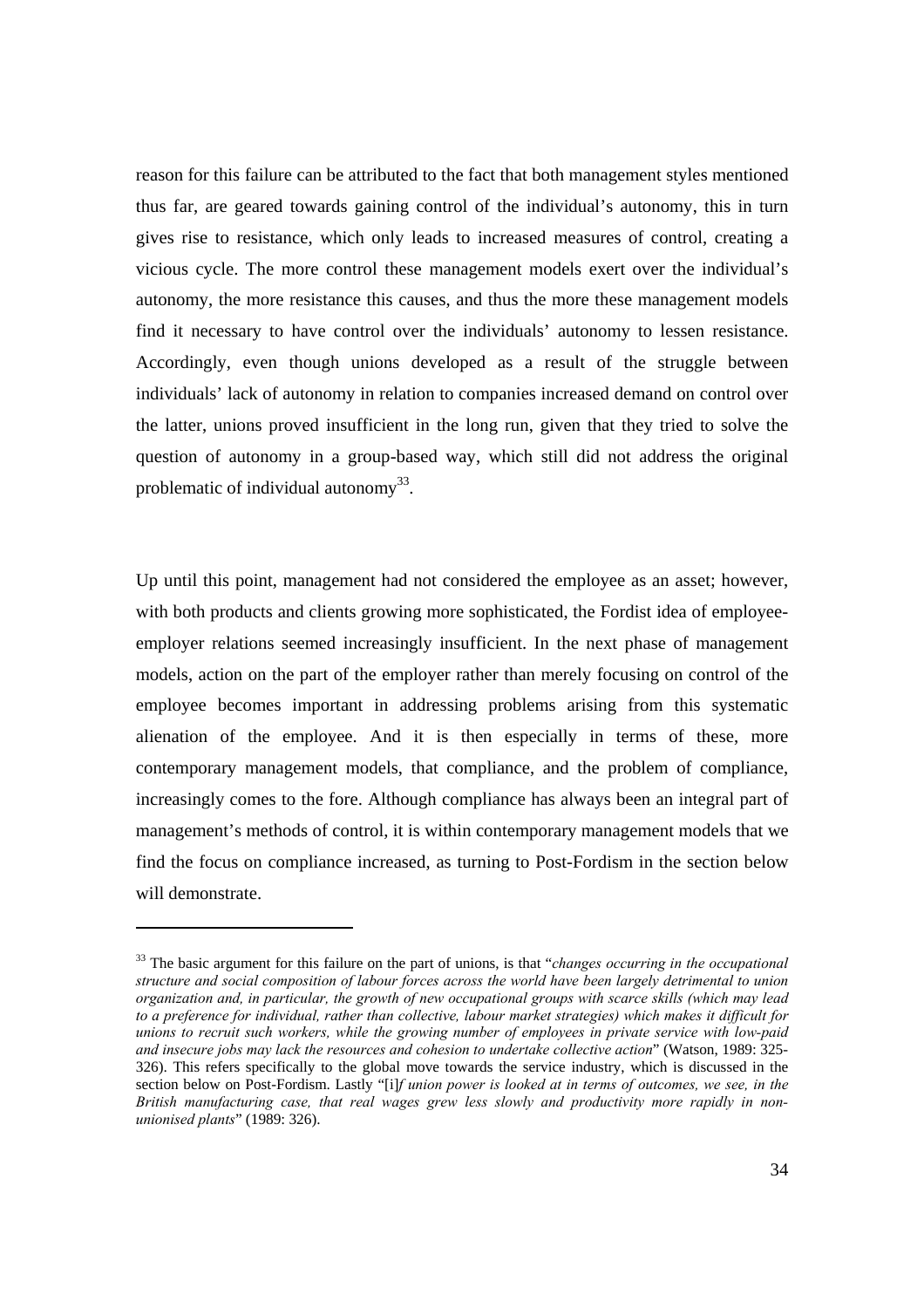#### 1.3 Post-Fordism

As Post-Fordism guides most current forms of management, this section will be discussed in far more detail. Also, as stated above, this is the section in which the notion of compliance is more fully introduced. As a point of departure, it is important to note that the present economic and labour market is driven by the service industry, as statistically "[p]*erformance in the service sector accounts for 79 percent of the jobs in the non-agricultural sector in the United States. Furthermore, more than 90 percent of new jobs in 2000 were in the service sector, while the number of goods-producing jobs steadily declined*" (Webster et al, 2004: 18).

Within the service industry, there is a move on the side of management towards focusing on human capital, and consequently control methods are shifting from mechanical solutions to compliance based solutions. The implication of this shift in focus is the creation of two types of jobs in the service sector: "*highly skilled knowledge workers; and the routine service sector worker*" (2004: 18). Knowledge workers, as the key component of human capital, can be defined as "*workers who possess either job or organizational knowledge that are recognized as essential to the organizational effectiveness.* [These] *employees are* [fundamental elements] *in the developing of an organization's unique, valuable, scarce and inimitable competencies* (Barney qtd. in Pinnington, Macklin, Campbell, 2007: 43). All of this is driven by globalization and the greater need for flexibility that arose with it, since one of its implications is the greater sophistication of the customer. This leads to "*mass customization*" creating what some call "*markets of one*," emphasizing customer individuality (Cant et al, 2006: 21).

The biggest change in terms of the global shift to a service driven economy for employees is that "[i]*n the service industry control is now exercised over workers'*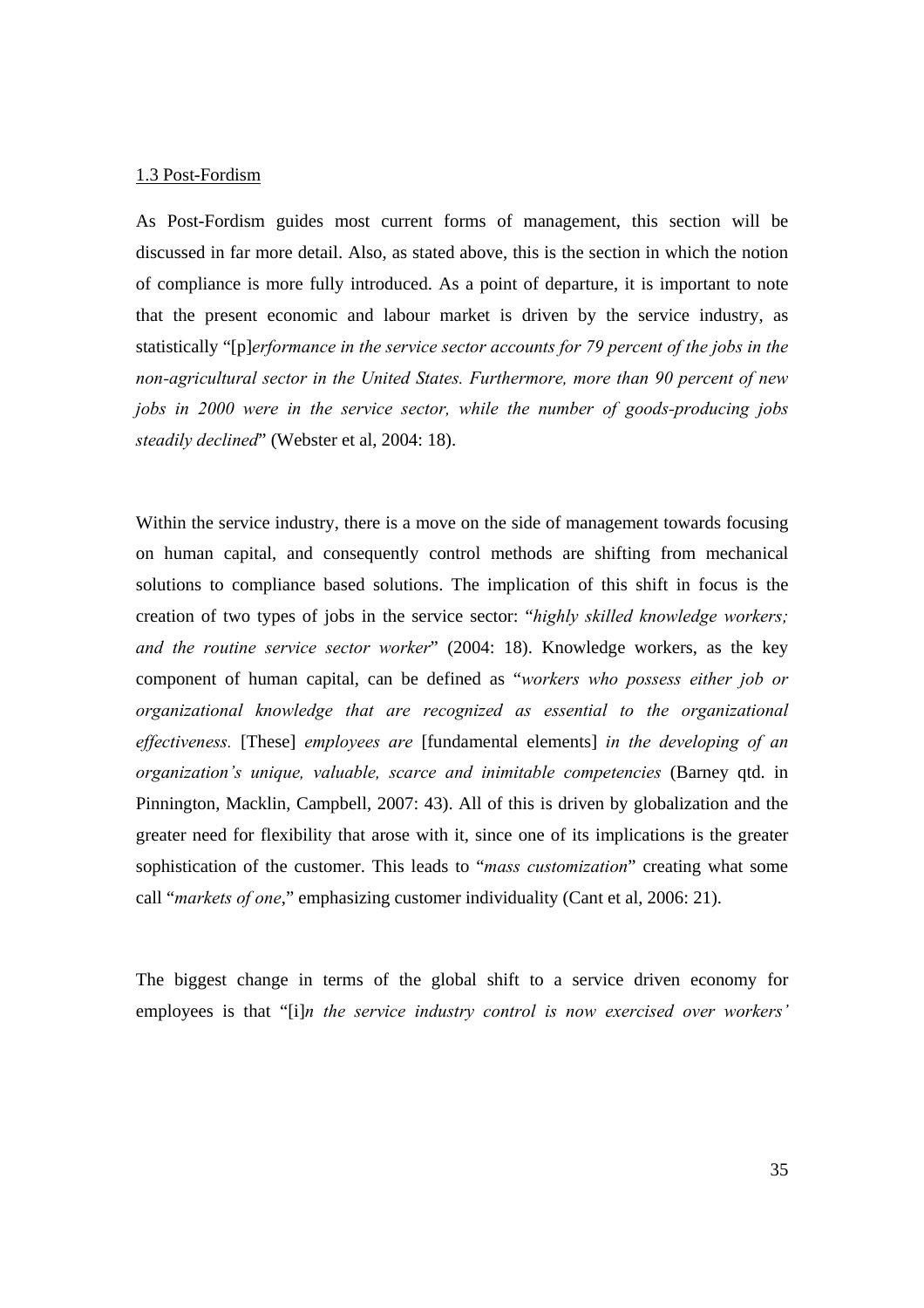*appearance and their feelings*," labeled emotional labour (Webster et al, 2004: 16)<sup>34</sup>. The bureaucratization process, in this regard, comes to bear on a different element of work which it seeks to separate from the employee. This is not their skills, but how they represent themselves and make others feel in public. However, according to Pior and Sabal, in this Post-Fordist phase the "*work organization is being restructured along much more flexible and less alienating lines*" (qtd. in Webster et al, 2004: 16).

This is a necessity in a service driven global market where inflexibility means that production becomes unable to respond to changes, something unacceptable if considering mass customization. Furthermore, with technology growing more sophisticated at a nearly exponential pace, being inflexible means falling behind. The latter we will consider in Chapter 2 in terms of the notion of "culture lag". What is to follow are ideas on the subject of flexibility in the Post-Fordist model of management, and as concepts they seem to address some of the problems of the previous models. However as Zaolnai (Zaolnai, 2004: 13) and Castells (qtd. in Webster et al, 2004: 17point out in their critiques, as it will be argued is also the case in compliance, when applied practically, these concepts seem to have the opposite impact. In other words, rather than addressing the problems of alienation and emotional labour, these ideas regarding flexibility seem to divide labour, and with this, increase the difficulty of addressing the problems of the employee. This said, let us consider flexibility, as at least one of its conceptions is something to strive for.

Flexibility has two forms: firstly, there is "*functional flexibility* [which] *does away with rigid job descriptions so workers can perform a number of different tasks*" (Webster et al, 2004: 16). This involves the reintegration<sup>35</sup> of the worker in his/her work, by making

<sup>34</sup> Emotional labour refers to "*the conscious manipulation of the worker's self-presentation, either to display feeling states and /or to create feelings in others*" and receiving monetary reimbursement for these displays (MacDonald and Sirianni qtd. in Webster et al, 2004: 18).

<sup>35</sup> Integration of employees is cardinal to the positive work force and refers, eessentially, to "*the integration of personality and organization*" which is central to the self-esteem of employees (McDaniel, 2004: 80).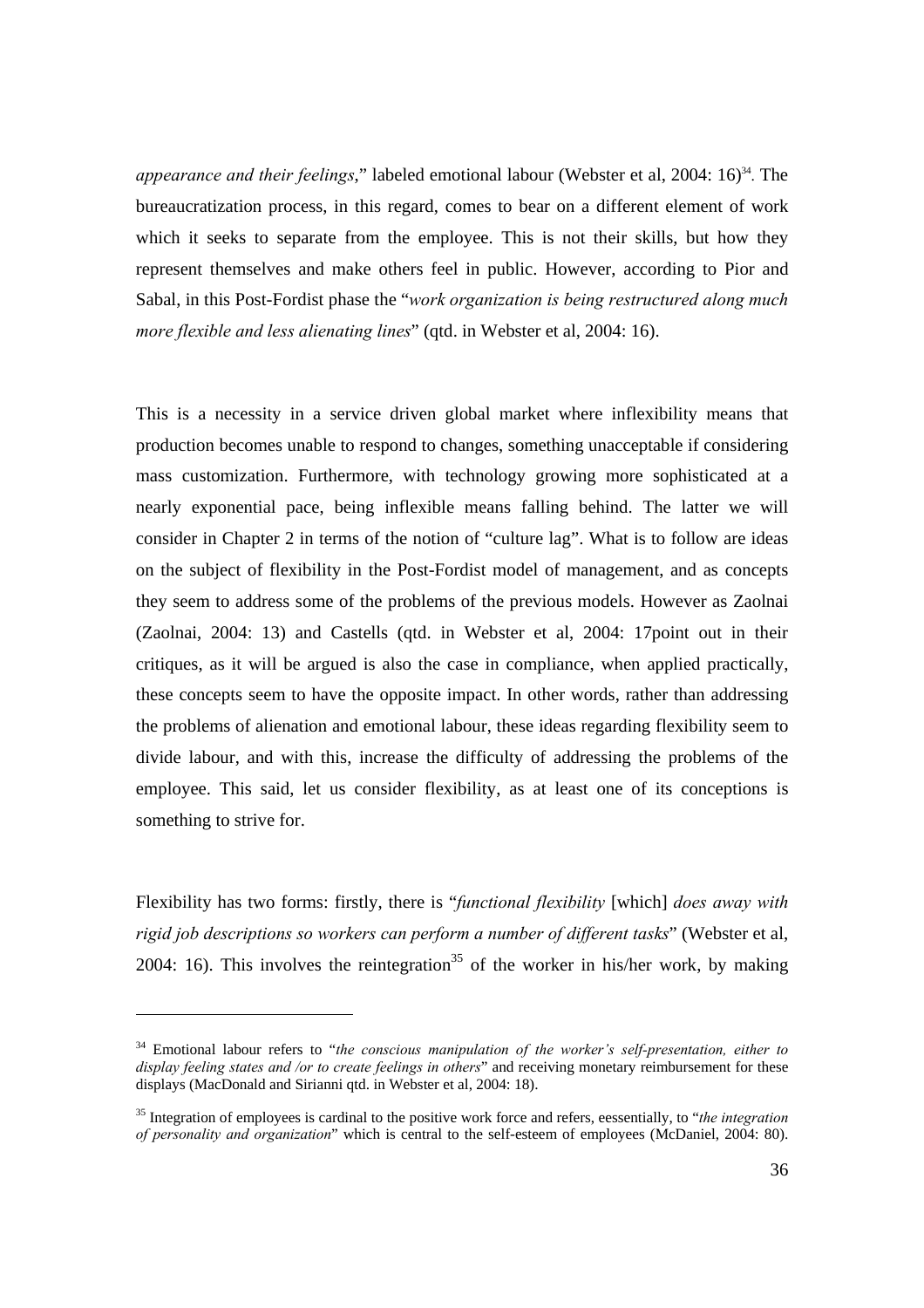them more creatively<sup>36</sup> involved with their work. However how practical this is in specified fields is questionable, and this may involve "*increasing the number of skills a worker has* (*multi-skilling*), *or involve increasing the number of tasks to be done* (*multitasking*)", which costs organizations time and money that they are seldom willing to spend (Webster et al, 2004: 16). However it does relate to one of the more important ideas that we will explicate in this Chapter specifically: job depth $3^7$ .

The other form of flexibility is "*numerical flexibility* [which] *creates groups of workers who have no job security*" (2004: 16). These workers are employed on a temporary, contract, casual, or part-time basis, with the specific focus on making labour more 'flexible'. This means that in times of greater production labour can be brought into the workplace on a temporary basis. The crux "*of the new work order, then, is the idea of a*

The latter is important because it refers to one of the basic needs of employees, which is dignity at work. What is more, research has found that workers view dignity as "*a foundation for a fully realized life*" (2004: 90). We can briefly describe "[w]*orking with dignity* [as connecting] *with ethics through its synonym, self-respect*" (Webster et al, 2004: 89). Therefore to integrate employees is to allow and even give incentive for as much cognitive involvement and self expression as to promote productivity of the highest optimum level and through this treat the employee with dignity.

<sup>36</sup> Creativity is defined as the "*mental processes that lead to solutions, ideas, conceptualization, artistic forms, theories or products that are unique and novel*" (Reber, 1985: 165), it is something then that necessitates higher cognitive processes such as imagination, which in turn is only possible given the existence of the individual, since imagination is the "*process of recombining memories of past experience and previously formed images into novel constructions*" (1985: 345). In other words, there is no creativity without the individual who has the imagination to create novel solutions, and the latter is reliant on the individuals' capacity to recombine memories, both elements of which necessitates having cognisance of once behaviour independent of any one or any thing else. It is important to mention the latter since this becomes a point of contestation in Chapter 3 regarding the corporation as a moral agent, however here we can reasonably safely say that no corporation as of yet is in position of a memory, as the capability to put the latter together in novel ways, without relying on the people that works within its structures and via this gives it a vicarious existence.

<sup>37</sup> Job depth refers "*to how much planning, decision-making and controlling the worker does on the total job*" (Grobler and Wärnich et al, 2006: 140). This said, "[t]*his dimension is difficult to determine because it cannot be measured in easily identifiable terms*" (2006: 140). I use job depth to explicate what can be understood under creativity, which has to do with employees' capability to make discretionary judgment. To understand the latter it is important to look at work motivational factors which are "*job depth*" and "*job scope*" (2006: 140). Job scope can be defined as "*how long it takes a worker to complete the total task*," for example, it can take a worker at a radio factory five minutes to wire one radio thus the job cycle was five minutes (2006: 140). In the context of this thesis I am then referring to creativity as part of the job depth of the individual employee, especially in terms of his or her capacity at work to make moral decisions.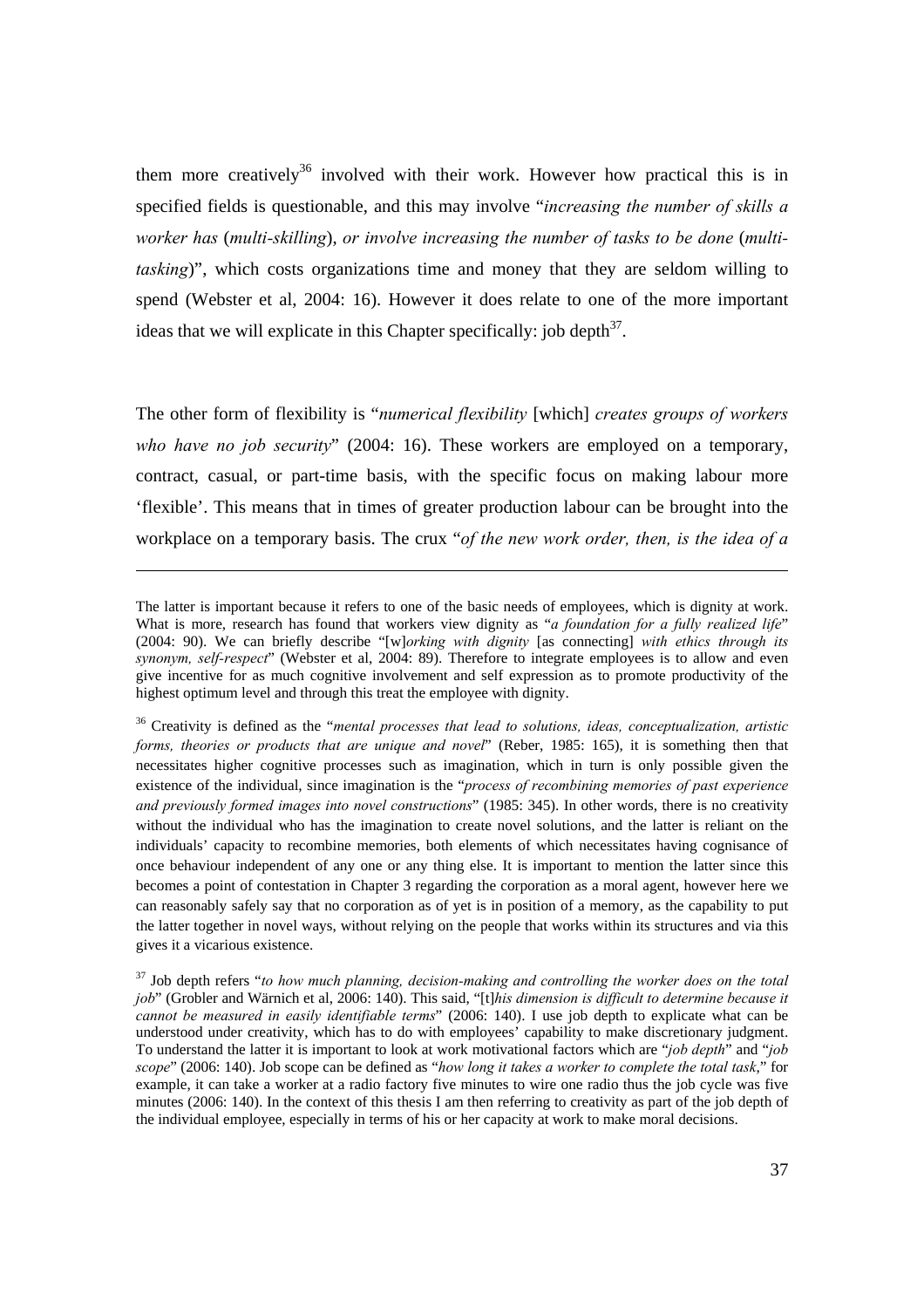*dual labour market divided between the core and the non-core* [where the] *core work force is, often, involved in the informational economy based on knowledge and innovation in new industries of computers, telecommunications, and biotechnology*" (2004: 16).

Knowledge, as mentioned, is then the main product of a service industry and "*these socalled 'knowledge workers' focus on the design and conceptualization of the product and are based in the advanced industrialized countries*" (Webster et al, 2004: 16). There has been a shift, however, in some of these markets, such as the shift towards computers in emerging economies like India, for example, where knowledge work can be performed, based on the idea of numerical flexibility. This said, "*the actual production of goods*  [still] *takes place in 'sweatshops' in developing countries. It is subcontracted to production sites in the export processing zones (EPZs)* [such as those] *of South Asia*" (Webster et al, 2004: 16).

All of the above-mentioned ideas on increased flexibility considered, critics have stated that within "'*Post-Fordism' the most common form of work in this new phase is the growth of routine*" (2004: 17). This idea harks back to Marx's idea of alienation of the labourer, who is totally inundated by mindless routine and never creatively involved. However, what is not disputed is that "[a]*t the heart of the globalization of production is a new form of competition that focuses on innovation and flexibility. An interval characterized by the transformation of our 'material culture' by the works of a new technological paradigm organized around new information technology*. [Creating a] *'network society'* " (Castells qtd. in Webster et al, 2004: 17).

Castells believes that while "*the old was hierarchical, the new is based on moving, more horizontal networks. A network is a temporary collaboration between companies or parts of companies shaped around a particular project*" (qtd. in Webster et al, 2004: 17). This makes the organization very flexible, and assists in innovation as a new collaboration can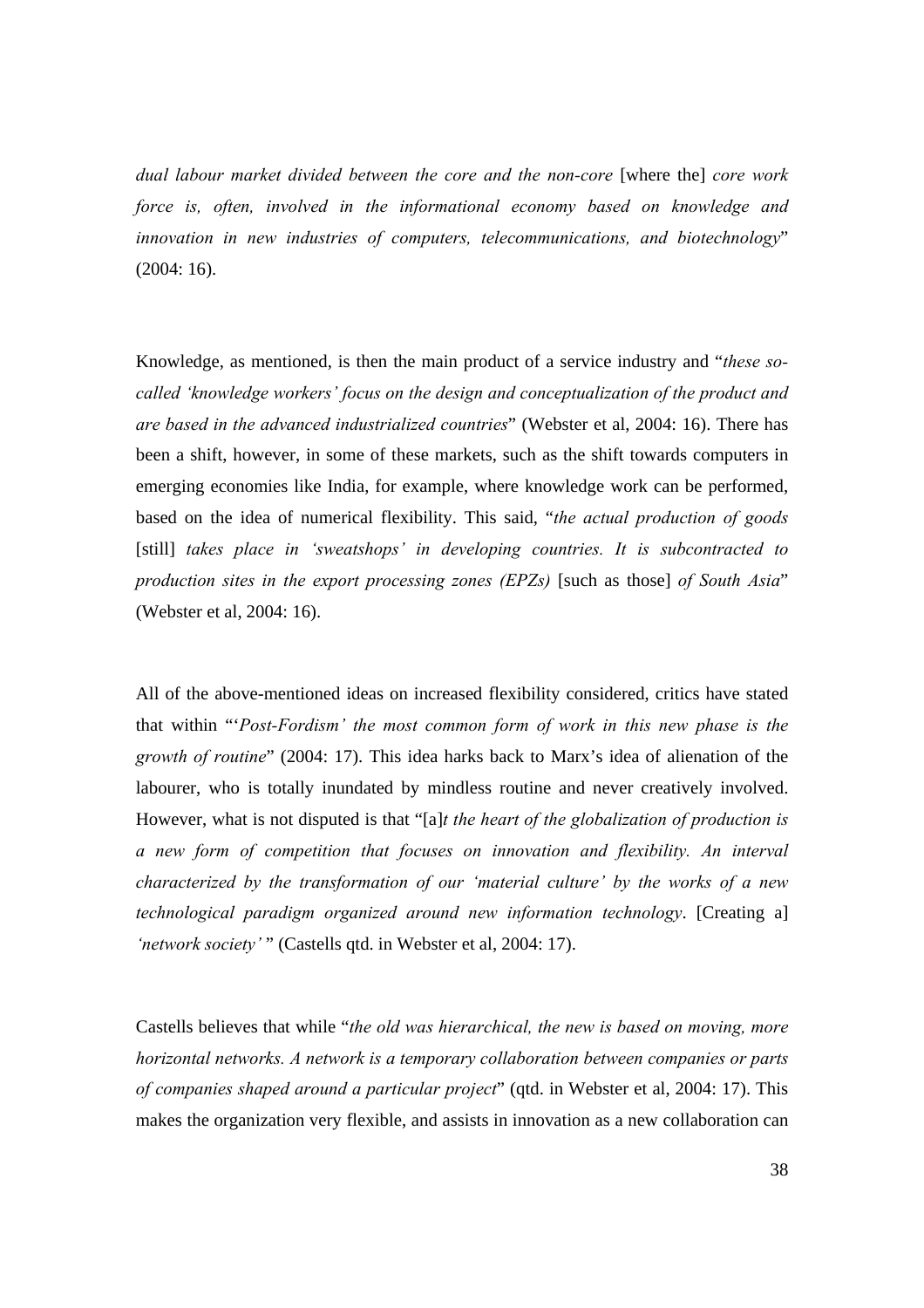be formed for a new project, immediately after the old is disbanded. This phase is a new form of capitalism, "*informational capitalism*" (Webster et al, 2004: 17). The most important elements of information capitalism to employers and employees are the concepts of knowledge capital and tacit knowledge<sup>38</sup>, and the biggest threat in this context is that of knowledge spillage<sup>39</sup> (the importance of which will be explained later in this study).

Castells maintains that the new social relations of production have become "*disconnected* (qtd. in Webster et al, 2004: 17). He reasons that capital is able to "*move freely and invisibly through the Internet and email across the globe eroding the idea of labour as a collective actor. Workers are scattered and isolated in small and, sometime hidden, workplaces concerned with individual survival*" (Webster et al, 2004: 17). It could be said that with the realization of this phase of free-moving capital and scattered labour, one of the consequence of the bureaucratization process has come to fruition. Zaolnai calls this "*the 'great transformation'* [which] *disembedded* [economics] *from its social, environment and cultural context*" (2004: 2). What is more, the "*economy is no longer embedded in social interrelationships but society is embedded in business relation*[s]" (2004: 14). The consequence for economics is that it is severed "*from, nearly all traditional normative constraints and becomes the dominant societal norm*" (Webster et al, 2004: 14). It could therefore be said that in this phase bureaucratization's separation of *substance from appearance, action from responsibility, and language from meaning* have

l

<sup>38</sup> The idea of tacit knowledge arose from the recognition "*that people constitute 'human capital*" and with this the "*resurgence of interest in how to 'manage' this resource in order to maximize benefits to the organization*" (Pinnington et al, 2007: 254). In this context then tacit knowledge in terms of human capital recognizes the "*skills and knowledge people bring to the organization have value in and of themselves*" (2007: 254). This is based in the idea that "*knowledge is so intricately intertwined with the knowledgecreators that it is meaningless to contemplate the need for a separate process of appropriating such knowledge*" (2007: 255).

<sup>39</sup> Knowledge spillage can shortly be defined as the '*dissipation*' of organizational knowledge by or through an employee (Pinnington, et al, 2007: 255). This is built on the idea of tacit knowledge defined previously, that 'knowledge is so intricately intertwined with the knowledge-creators that it is meaningless to contemplate the need for a separate process of appropriating such knowledge'. This makes the curbing of knowledge spillage especially difficult since one cannot in terms of tacit knowledge separate the individual from the knowledge he or she possesses.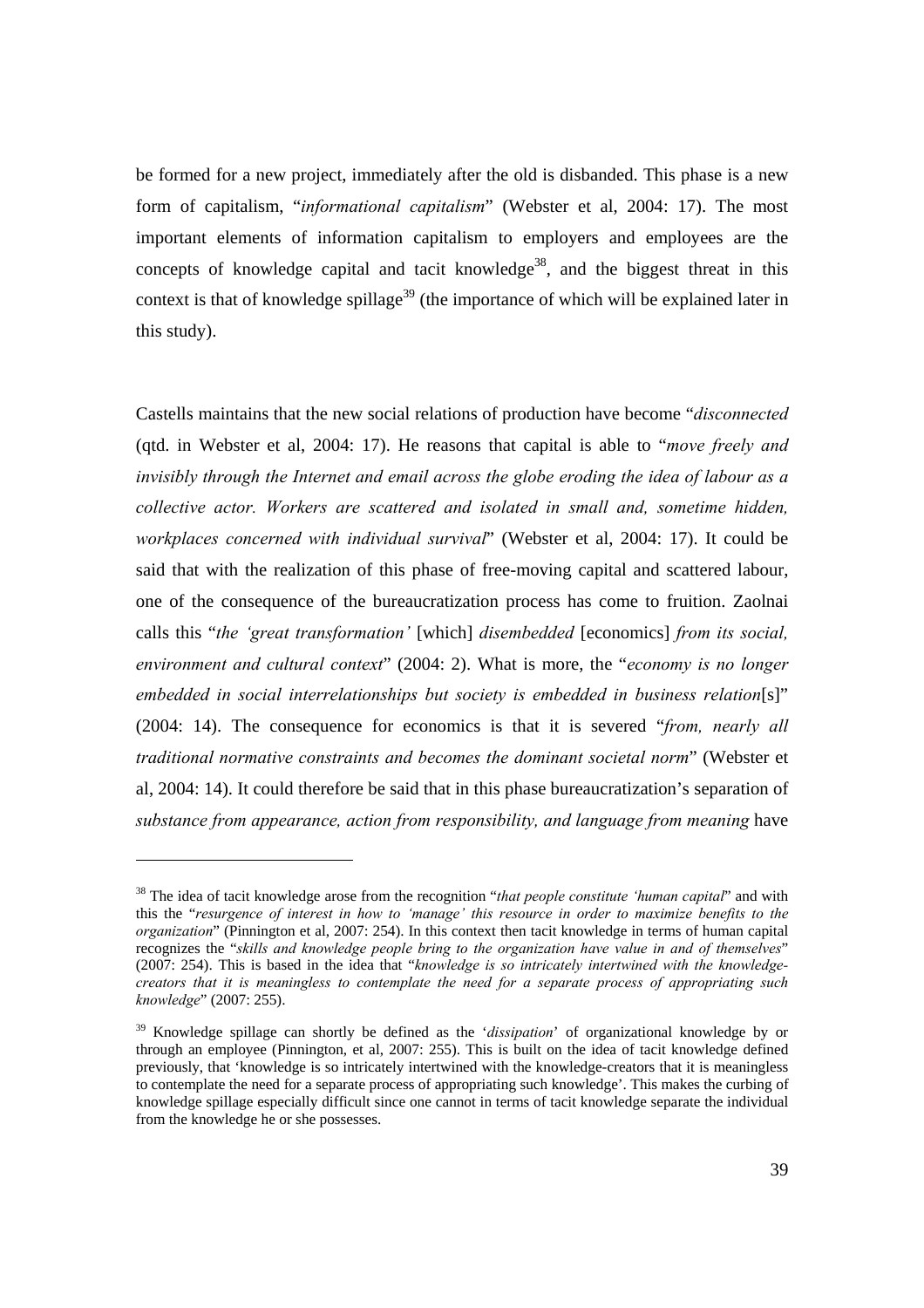come to pass through the process of disembedding economics, what Zaolnai refers to as "'*emancipation' of economic rationality from moral philosophy*" (2004: 2).

Thus, even though Post-Fordism as a concept seems to resolve some of the problems surrounding alienation and the subsequent loss of autonomy, as demonstrated in the observations by Castells and Zoalnai, its practical implications seems to be contradictory. This disembedding process will be considered in greater depth in Chapter 3, on the subject of moral agency. For now we need to turn our focus back to management models and ask why there was an intensification of bureaucratization for reasons other than profit. In other words, what is the human element in this process, or what is the employee's role in the intensification of bureaucratic institutionalization? The answer to this can be found if we briefly consider the notion of risk, or, considered in terms of employee behaviour, *resistance* as stated earlier. The latter will now be discussed in greater detail in the context of the implicit contract.

### 2. Resistance and the implicit contract

To understand what is meant by *resistance*, as well as its importance to the attempts of the management models referred to above to assimilate it formally, it is necessary to explicate what is meant by the implicit contract. The definitions that follow concerning the implicit contract come from the work of Watson (1989), but are widely accepted as the standard definition thereof. Although the implicit contract was originally a development of the first management model (Scientific Management), all subsequent models was tasked with having to find ways to assimilate resistance into their management structures, hoping to negate it in some way or another. What can then be understood under the implicit contract?

The implicit contract can be seen as a subdivision of the social contract. The social contract can be defined as the: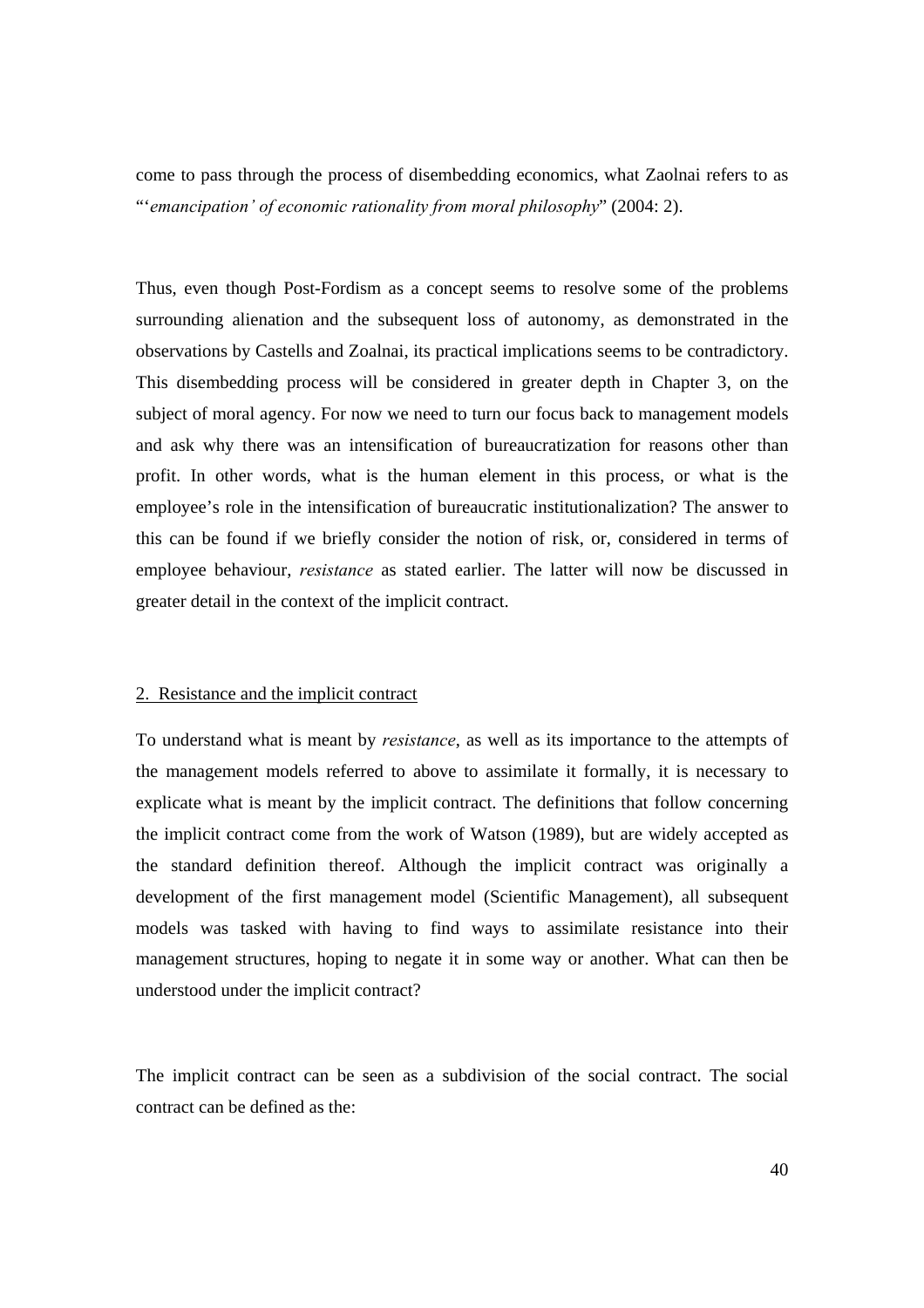"*basis for legitimate legal power in the idea of a contract. Contracts* [create] *obligation, hence if we can view society as organized 'as if' a contract had been formed between the citizen and the sovereign power, this will ground the nature of the obligation of each other.* [Social contracts] *need to explain whether the contract is thought of as having actually taken place, or as implied socially, or are merely hypothetical, the idea being that a legitimate body politic is one that a suitably placed agent could rationally have contracted into*" (Blackburn, 1996: 354).

In terms of this, the implicit contract refers to an unwritten understanding between employer and employee regarding the tensions that *tend to centre on two main issues: the amount of material rewards available to the employee, the extent of control over employees conceded to the employer* and the conflict that this entails (as defined in this Chapter, page 26). Here control is understood as the amount of autonomy one possesses over one's work. Such tensions therefore arise because the agreements based on the implicit contract are constituted on "*an agreement between unequal parties in which the employee, in the light of his or her particular motives, expectations and interest, attempts to make the best deal possible, given his or her personal resources*" (Watson, 1989: 221). An important element of this is what is called the psychological contract.

The latter can be defined as "*the foundation of employment relationships*" and entails the "*beliefs about what employees believe they are entitled to receive or should receive because they perceived that their employer conveyed promises to provide these things. Only expectations that emanate from perceived implicit or explicit promises by the employer are part of the psychological contract*" (my emphasis) (Grobler and Wärnich et al, 2006: 221). In regards to this it is important to state that "*the psychological contract is inherently perceptual* [and] *dynamic as it is affected by changes in society in general and the work environment*" (Grobler and Wärnich et al, 2006: 221). As such it is "*part of the glue that binds employees to organizations*" as well as the binding component of the implicit contract (2006: 221).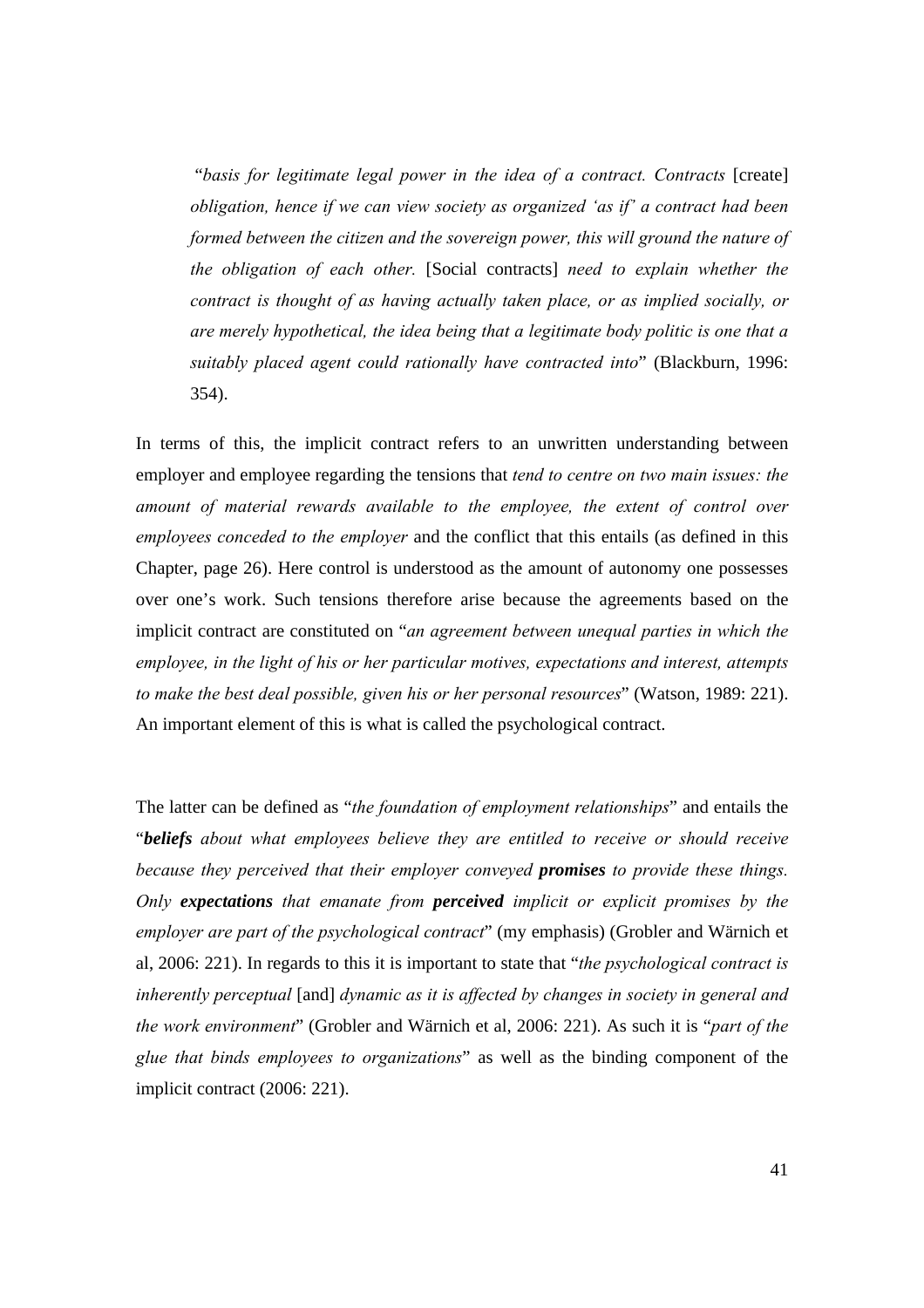The tensions inherent within the implicit contract becomes important, as this is what gives rise to resistance. As mentioned, these centre around the amount of rewards the employee receives for the degree to which they relinquish some of their autonomy to the employer, through the continual alienation and separation of the employee from their work. To understand the implicit contract, we therefore need to ask the following questions: what are those everyday acts of resistance, what conditions cause them, and how are they used?

In other words, to understand the implicit contract is to try and understand *resistance* in the workplace. This can be found when looking at the implementation of the implicit contract, which I believe is a more realistic view of actions taking place on an everyday basis. This is what constitutes the real corporate culture, not just referring to concepts such as management models which apparently define the corporate character. In other words, not just concepts on how to resolve and manage resistance are needed, but what resistance is on an individual, everyday level, and why it takes place also needs to be addressed. Importantly, because the implicit contract focuses on the individual, unlike other forms of resistance, those that result because of the implicit contract are the most persistent.

The first part of the following will therefore define the context of the implicit contract. Then I will focus on those parts which are of importance in the context of this study. This is followed by a discussion of the reasons for resistance and examples thereof, which could be regarded as reactions to the defined context, namely the institutionalization of control through the management models in question.

#### 2.1 Effort bargains

In order to define the context of the implicit contract, it is necessary to first discuss the effort bargain. This refers to the fact that the wages to be paid to the employee stands in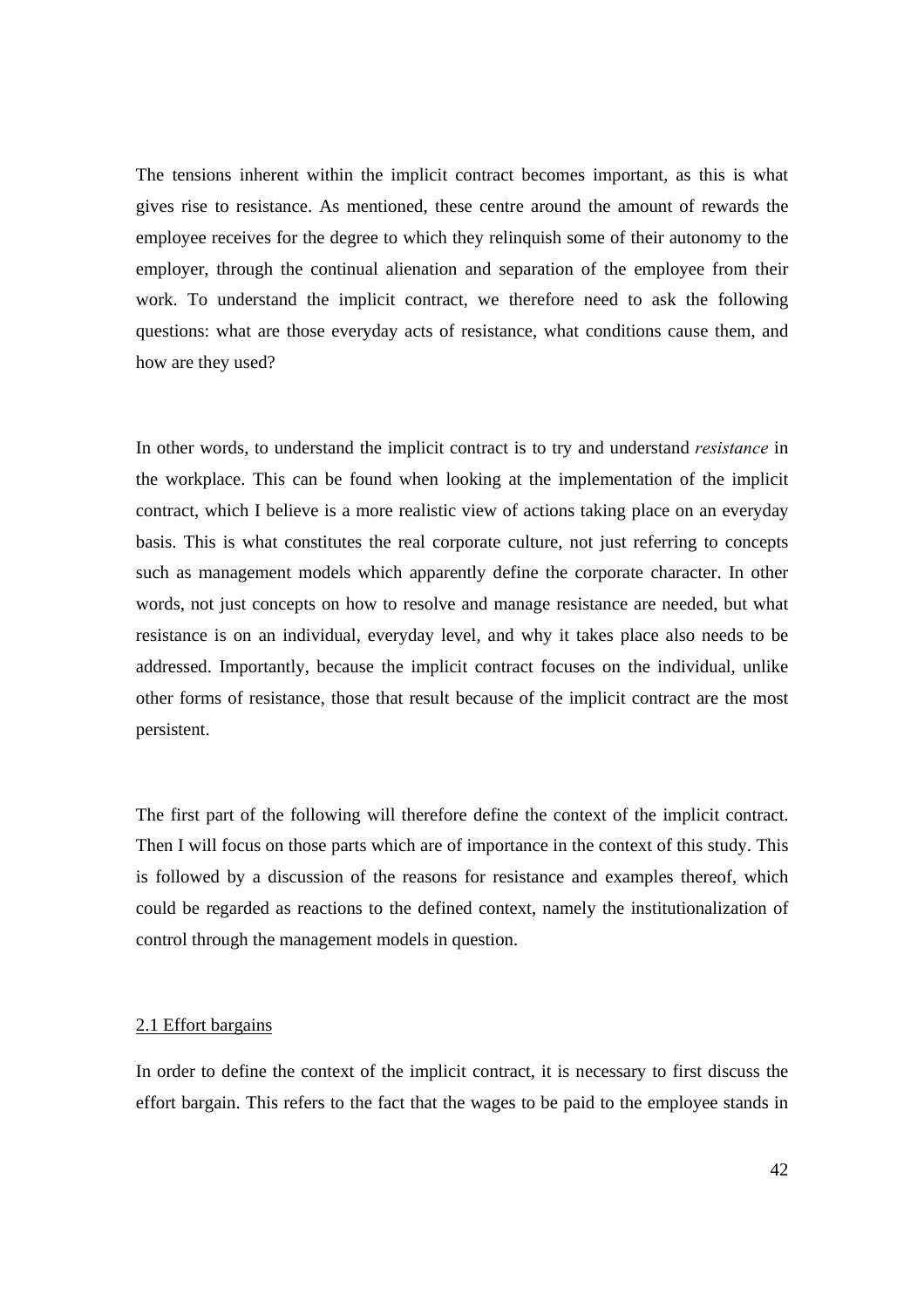contrast to the profit-driven interests of management. This inherent conflict forms the basis of the implicit contract. As stated by Edwards and Baldamus, "*wages are cost to the firm, and the deprivations inherent in effort mean 'cost' to the employee, the interest of management and wage earner are diametrically opposed*" (qtd. in Watson, 1989: 220). This conflict of interests manifests in the struggle which takes place to achieve wage disparity in favor of either the employer or the employee. Typically, in a capitalist economy, the trend is toward disparity in the favor of the employer. The following are possible reasons for this:

- 1. Employees have been "*socialized into accepting a certain level of work obligation 'as a duty', thus conceding some effort to the employer 'free of compensation'*" (1989: 220). Such socialized acceptance of this level of obligation would be akin to a degree of socially "*learned helplessness*" (Louw and Edwards, 1998: 232-  $(233)^{40}$ .
- 2. Crucially, "*the employer, in the context of a capitalist market economy, simply cannot afford – in the long run – to concede wages disparity in favor of employees*" (Watson, 1989: 220). Capitalism and competition obligates the employer to "intensify the work effort derived from the employee at a given cost" (1989: 220).
- 3. This creates a low trust environment<sup>41</sup>, which "*entails what economists call 'transaction cost*" (Fukuyama, 1996: 27-28).

<sup>&</sup>lt;sup>40</sup> To understand learned helplessness I cite the following example that if a dog is in a situation where it gets shocked from time to time and there is no escape or avoiding it, it eventually reaches a stage where it seems to give up, and lie down, accepting the shock passively, without doing anything to resist. This is learned helplessness, and once learned, is hard to unlearn. It also appears in humans, for example a girl being abused by a family member, who gets caught in what she perceives to be an inescapable and unbearable situation (Translated) (Louw and Edwards, 1998: 232-233).

<sup>&</sup>lt;sup>41</sup> In situations were trust is low, people will end up cooperating only under a system of formal rules and regulations, "*which have to be negotiated, agreed to, litigated, and enforced, sometimes by coercive means*" (Fukuyama, 1996: 27-28). This is caused by the "[w]*idespread distrust in society, in other words*  [this] *imposes a kind of tax on all forms of economic activity, a tax that high-trust societies do not have to pay*" (1996: 27-28). This tax comes from the cost incurred in the process of trying to get people to work together that do not trust each other and therefore have to constantly rely on ways, such as contracts to assure no party is treated unfairly. In such a system one's innocence and dignity are constantly in question which one in turn constantly has to prove.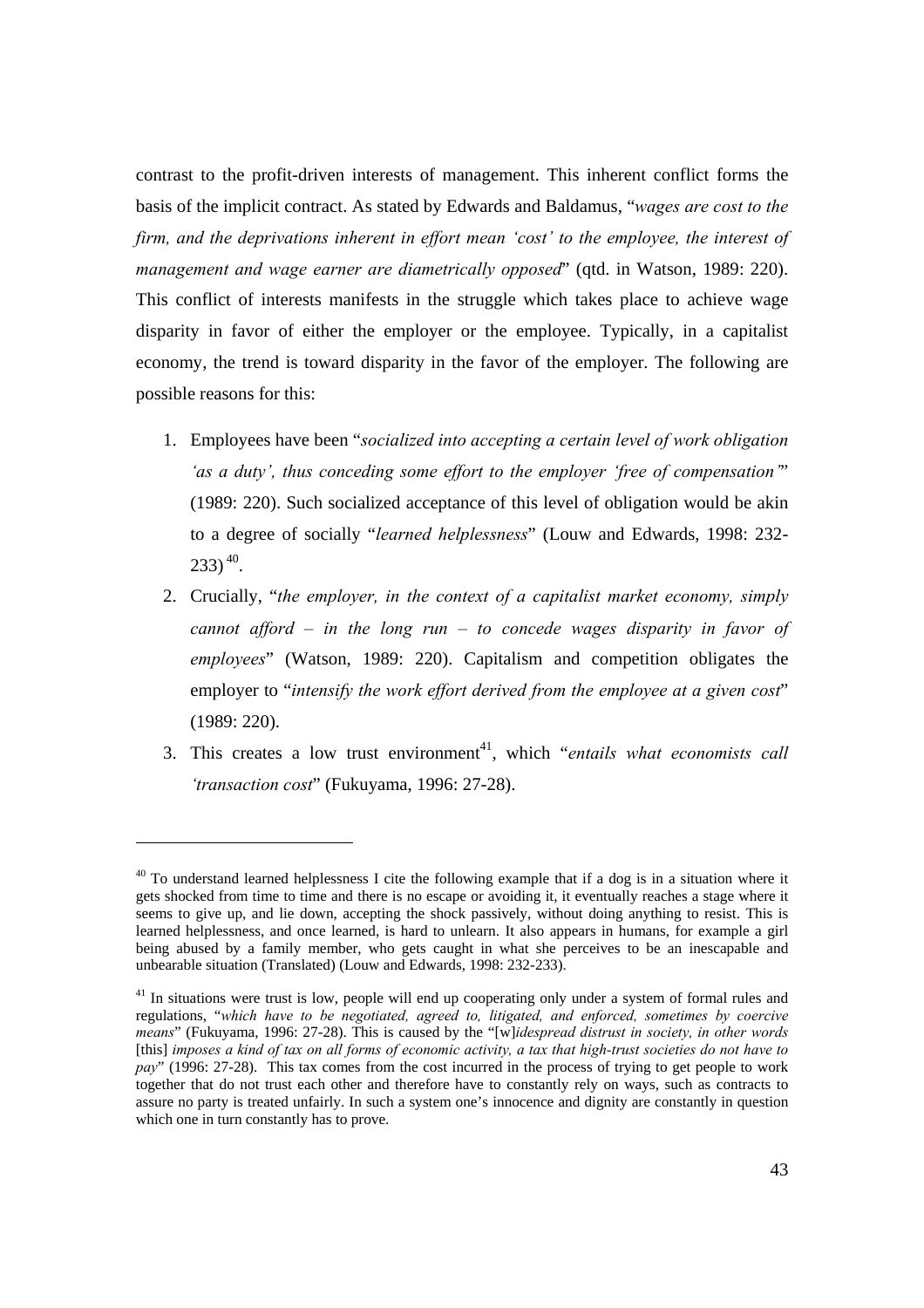To broaden the understanding of the effort bargaining and the mentioned ongoing conflict it creates, as defined so far, the following is useful to clarify the history of this conflict.

People tend to form coalitions based on shared interests, in order to further their pursuit or defense of these, given that there are only limited recourses. A consequence of this is that "*over time, some groups win out over others in the competition for scarce resources and attempt to consolidate their advantage through their control of institutions and through the propagation of ideology*" (Watson, 1989: 221). The industrial capitalist, 'bourgeois' is most successful in this competition "*but the advantages which* [the bourgeois] *accrue from their use of such formally rational means as bureaucracy, technical division of labour, wage-labour, advanced technology and the rest are constantly threatened*" (Watson, 1989: 221). These are threatened, not only by the less privileged, but also because of various contradictions in the industrial capitalist system itself (1989: 221). Because of these threats, employees will try to ensure their position, by attempting to make the best deal possible, in terms of "*employee inputs of effort, impairment and surrender of autonomy*," which is exchanged for "*employee rewards of cash payment and fringe benefits, job satisfaction, social rewards, security, power status, career potential*" (1989: 221). Yet, these above-mentioned means of compensation are largely indeterminate, as their qualitative nature is hard to define in concrete terms.

The notion of benefits and the bargain that is agreed upon in this implicit (social) contract are therefore inherently "*unstable, especially as a result of the market context in which it is made*" (1989: 221). Market capability "*on the part of the employer creates a constant pressure to minimize cost – in turn* [leading] *to pressure to either cut the rewards or increase the effort of the employee – either way to the employee's disadvantage*" (1989: 221). Employees in turn will defend themselves, especially since they buy goods and services on the same market, and are as such also customers to their employers. Paradoxically, "*the advertising and marketing efforts of employing organizations create a pressure on their employees to increase, or at least hold stable, their rewards (employees and customer being ultimately the same people)*" (1989: 222).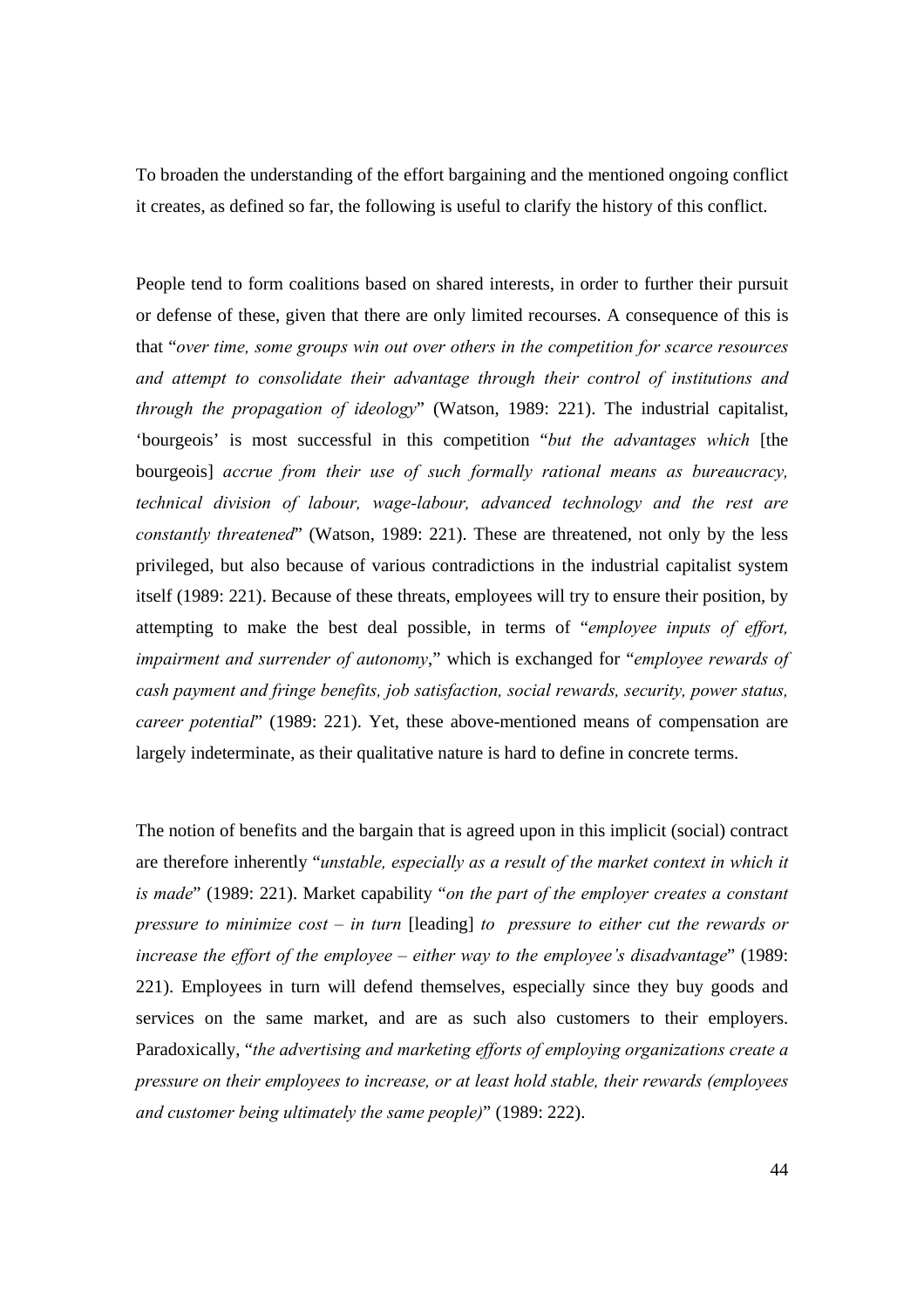As employees are constantly in search of means to generate and assure greater economic viability, organizational and technological changes to this end are introduced by the employer, but "*any such change, however minor it may seem, potentially invites opposition from employees whose implicit contract may be seen to be threatened*" (1989: 222). The reasons for them feeling threatened is because these changes tend to involve a "*tendency to reduce 'rewards' like job satisfaction or opportunity to use craft skills, or because of a tendency to call for increased employee 'input' in the form of increased effort or further reduction in the amount of autonomy, which the employee has at work*" (1989: 222).

In a reaction to this competition, negotiating and encroachment the following can be observed:

- *1.* To protect and improve their market position, employees form coalitions such as unions, except if they have unique skills, of which there is an increase in a service market, which is increasingly technologically driven (Watson, 1989: 222).
- *2.* There is a constant renegotiation on agreements on what is defined as rewards, a fraction of which is formal and which is always threatened by volatile external market conditions, which threatens the stability of any such agreements (1989: 222).

Knowing this, it becomes clear that "*a grievance situation arises whenever a particular implicit contract is perceived to go out of balance*" (1989: 222). Arguably, this balance is disturbed most of the time because the implicit contract removes too much autonomy. This is compounded by the fact that the implicit contract, considered in terms of what constitutes an ethical contract, defined in the introduction and what has been considered on the subject of the implicit contract thus far, is inherently asymmetrical, in favor of the employer. In turn this imbalance can lead to workers reacting in a range of ways, such as going slow and strikes (which we consider next), however "[a] *grievance can be settled or accommodated not only by a return to the prior status quo but by rebalancing of the*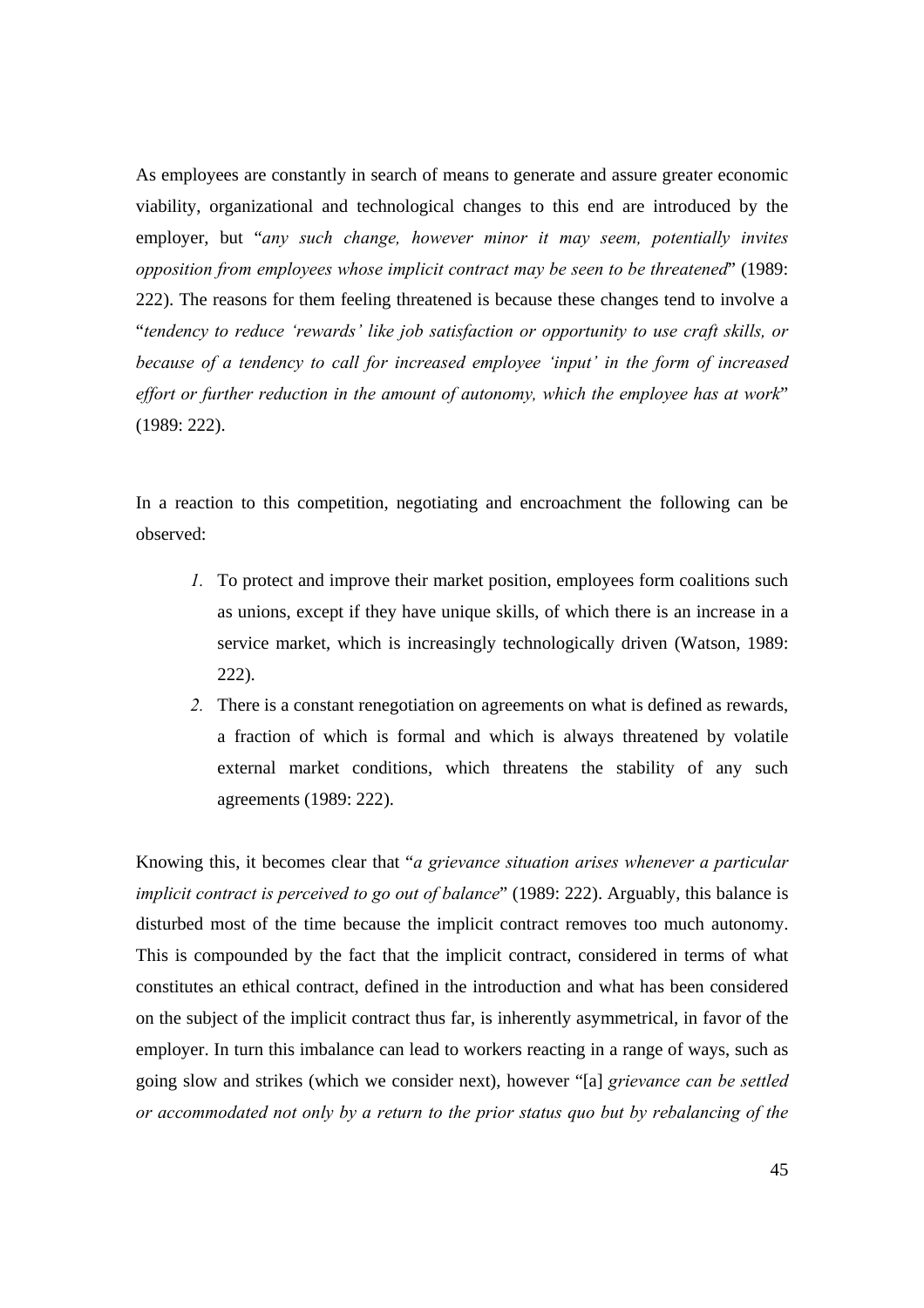*implicit contract in a new form; an increase in cash being agreed to compensate for a loss in autonomy resulting from a technical change*" (1989: 222-223). Such a technical change could be introducing new automated machinery, making old forms of working obsolete.

### 2.2 Reasons for and examples of resistance

Given the context of the implicit contract, resistance can now be explored and examples given of what type of resistance necessitates the implementation of management controls, which in the Post-Fordist model leads to increased focus on compliance as a control tool. From the outset, the main problem with management theories had been that workers constantly try to subvert control by acts of resistance. The before-mentioned merely referred to an individual level, but these are supported by the social working environment of the workers. These acts of resistance also indicate the main problem, which is too great a loss of autonomy. As the implicit contract entails the tension between autonomy lost and the remuneration given, the argument is then not so much focused on remuneration or other rewards, since poor remuneration or too little rewards equals unfair remuneration for the amount of autonomy sacrificed for a given task – thus it still is a question of lost autonomy. These acts of resistance have persisted historically, and still continue today.

#### 2.2.1 Accommodation, subjectivity and values

Accommodation, subjectivity and values refer to the most basic reasons for resistance, given the above-mentioned focus on the loss of autonomy. Accommodation can be understood when considering the "*adjustments*"<sup>42</sup> made on the part of the employee, all involving degrees of resistance to the patterns of power in which employees are involved

<sup>42</sup> Adjustment here briefly refers to the fact that during the "*cooperative action in a social context*" needed for the existence of an organization, people "*take the perspective of the attitude of others in the development of their conduct*" adjusting their behaviour accordingly (Buchholz and Rosenthal, 2006: 235). "*Not only can selves exist only in relationship to other selves, but no absolute line can be drawn between our own selves and the selves of others, since our selves develop only insofar as other enter into our experience*" (2006: 235).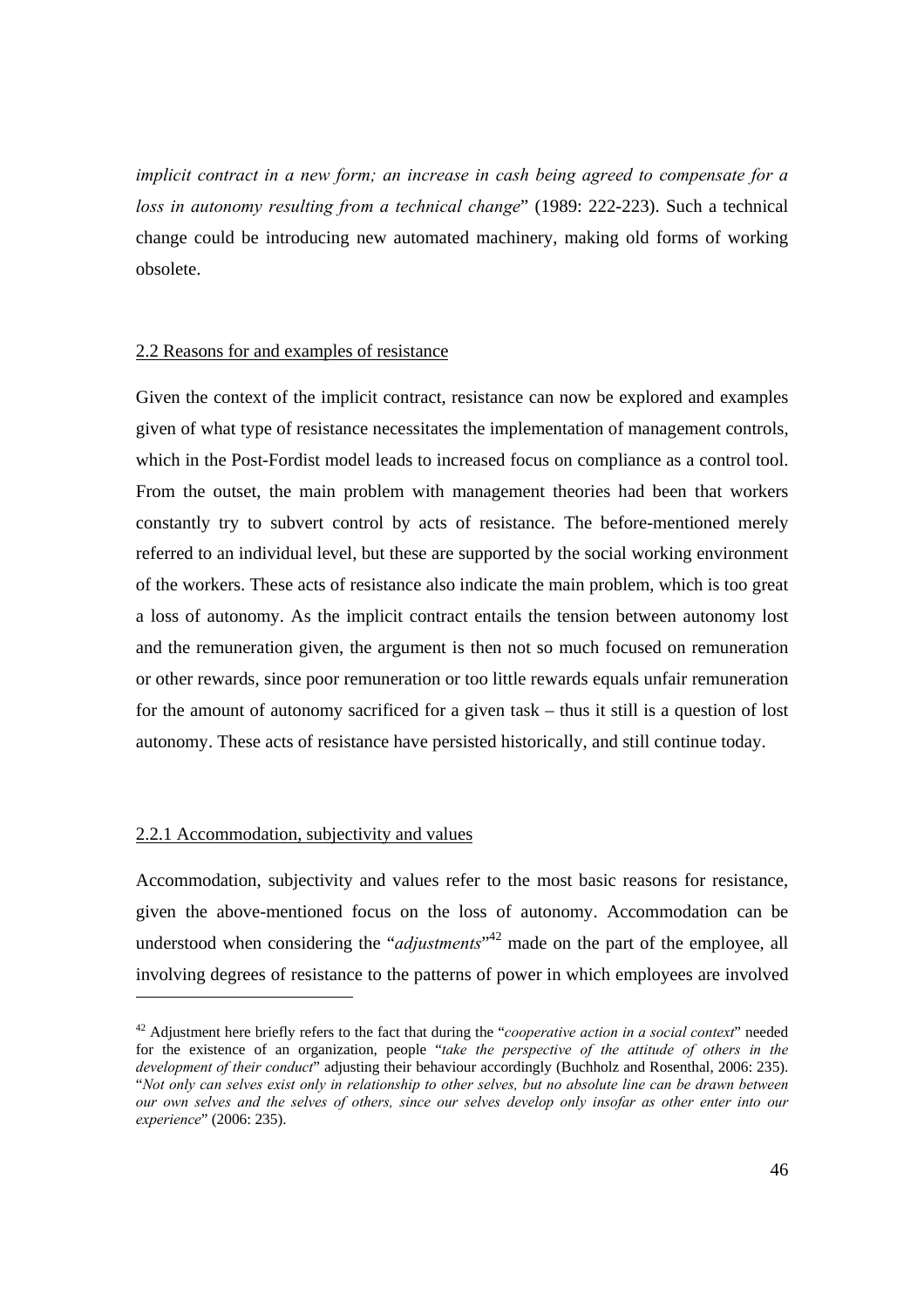(Watson, 1989: 220). Resistance here involves a "*defense of self – an attempt to maintain the individual's sense of personal integrity*<sup>43</sup>. Paradoxically, it is precisely the key *concern of these 'oppositional practices' with the 'self' and with the adjustment to circumstances that reduces the extent to which what is done is significant resistance*" (Watson, 1989: 219). Furthermore, it can be said that when "*people* [are] *defending their sense of self in the face of a more powerful 'other', there is not a fixed 'self' which is wholly separate form its structural context. Self-identities 'are always in process' and power 'provides the conditions of possibility' for the self-formation of identities*" (1989: 219). Watson argues that this process involves a "*perpetual tension between power and resistance or subjectivity and identity*" (1989: 219).

To extend this point, "[w]*e also must remember that a person's 'self-identity' involves them holding values and beliefs which will always in part differ from those implicit in the 'subjectivities' which are pressed upon them in the discourses current in their employment setting*" (1989: 219). A consequence of this tension between subjectivity and identity, between power and resistance, leads to the following two sets of symptoms, namely withdrawal, instrumentalism and the management of boredom on the one hand, as well as escalated resistance on the other.

## 2.2.2 Withdrawal, instrumentalism and the management of boredom

The most obvious way to react to the deprivations of a given work situation is to leave. Labour turnover is usually a good indicator of the level of conflict within an organization. The "*importance of the idea of 'jacking'* [or leaving] *in the navies'44 occupational* 

<sup>43</sup> Integrity can be defined as "[m]*ost simply a synonym for honesty*" (Blackburn, 1996: 195). However in the context of this thesis it refers to "*the more complicated notion of harmony of the self, associated with a proper conception of the self as someone whose life would lose unity, or be violated by doing various things*" (1996: 195). Notably an argument related to this thesis was made by "*Williams* [stating] *that utilitarianism can make no sense of the range of thoughts this properly engenders*" (1996: 195). This refers to utilitarianism's measurement problem, which is basically that some things are immeasurable, such as integrity and one's moral agency connected with this. Secondly, that one cannot measure all foreseeable outcomes of one's action as utilitarianism assumes.

<sup>44</sup> A "navie" is defined by Waite as an "*unskilled labourer*" (Buchholz and Rosenthal, 2006: 585).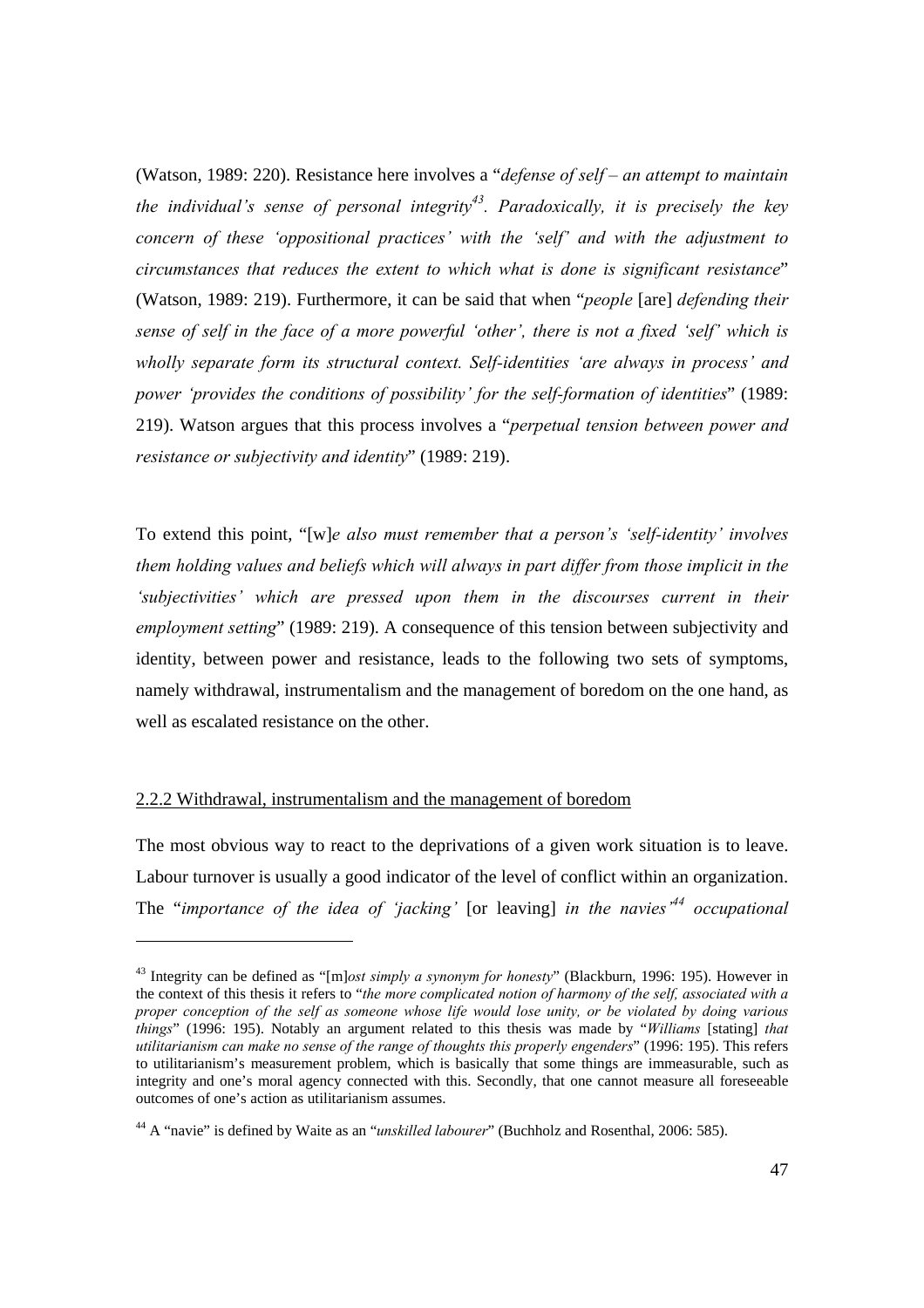*ideology reflects the men's strong desire to feel and be seen as independent of any particular employer and as indicating a basic hostility to employers in general*" (Watson, 1989: 223). Some forms of absenteeism or collective submission of formal sanctions might also be seen in a similar way and "[e]*ven accidents may reflect industrial discontent*" (1989: 223). However, this said, "*the different forms of conflict behaviour have to be understood in the context of the specific work control structure* [or character] *of which they are a part*" (1989: 225). For example they "*show how absenteeism among a set of woman workers was acceptable to their managers. These same managers, however, would have found a similar level among male workers – who were much more directly and intensely controlled than the woman – far less acceptable*" (1989: 225). Yet, keeping this in mind, such cases still has to be assessed as an indication of the problem of resistance.

An important way in which employees comes to terms with work deprivation is by taking their identity not from their occupation, but from home life. This has become problematic in the service economy, however, because of the concept of emotional work, where the employee is paid to reflect certain types of emotions. It is thus questionable if employees engaged in this type of work can leave the effects of deprivation at work. When such a coping method is used, work deprivation is usually managed by rationalizing work as a necessary means to other ends. Sennett and Cobb argue "*that for people to accept a circumstance whereby they are constantly given orders by others they may have to adjust by viewing themselves in a self-disparaging way and even by feeling secretly ashamed of what they are*" (qtd. in Watson, 1989: 225).

Another view is that "*the simplest expedient of getting through an unfulfilling day's work is for the individual to allow themselves to be 'drawn along' by technology which they are operating,* [what] *Baldamus calls 'traction'*" (Watson, 1989: 225-226). For an employee to cope with long periods of unchallenging work and make it psychologically manageable, "*the experience has to be structured and broken down into manageable components*" (1989: 226). Again, the individual are separated from their actions, referring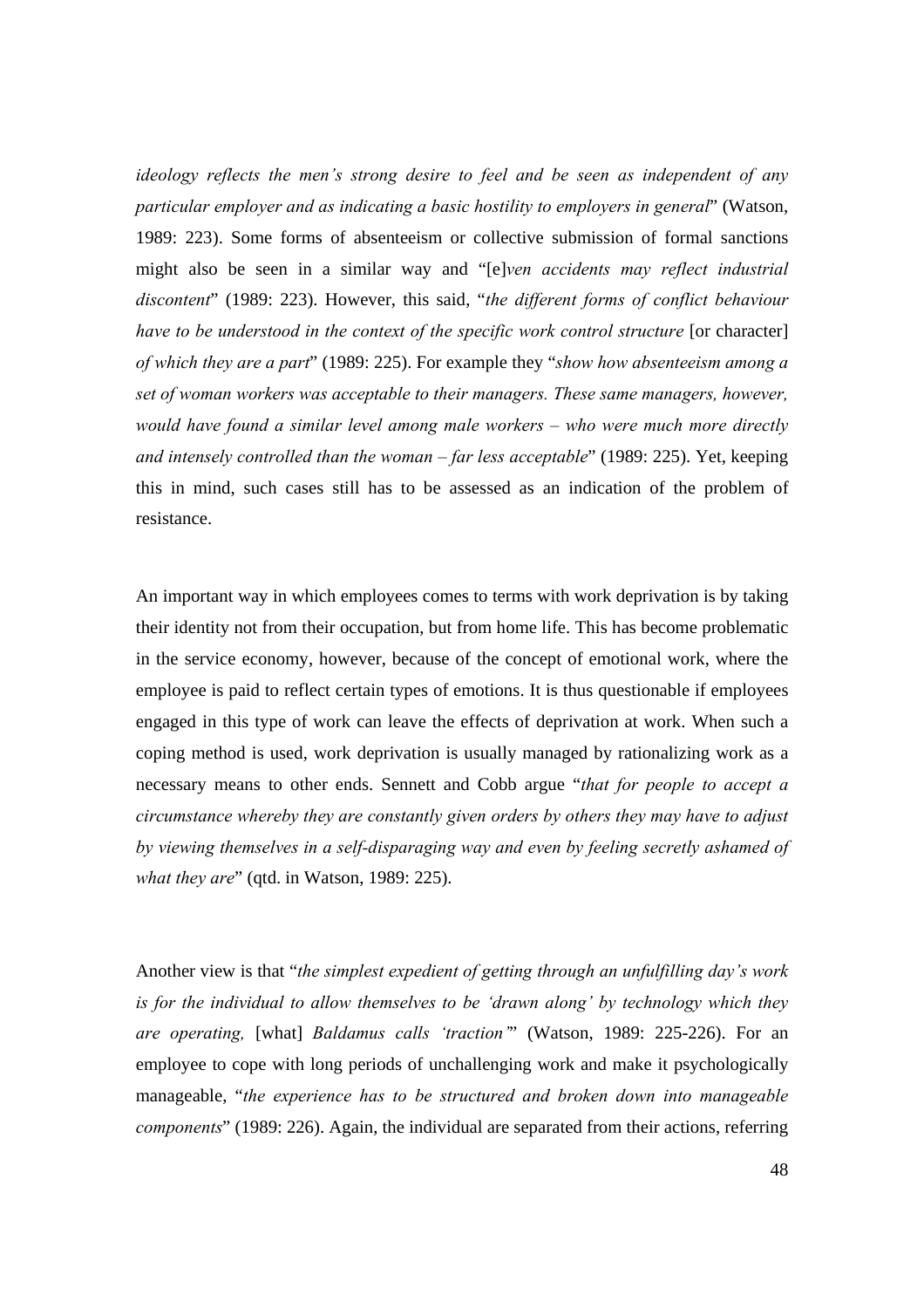to the disconnecting process of bureaucratization. To help them cope, workers "*create games*," pseudo-brakes or "*work back up the line*" to create or "*buy time for themselves*" through finishing tasks before hand (Watson, 1989: 226). And although these appear to be reasonably innocent, if perpetrated on a large scale, they may cost an organization in terms of poor product or service quality, when haste rather than quality of production becomes more important. And when considering traction, time is wasted through poor production, because of low motivation. Furthermore, in such a situation, safety might become compromised for the sake of expedience or not being focused on the job at hand.

Until now, we have considered minor forms of resistance in terms of material cost, however, there are also lesser form of resistance that carries emotional, or psychological costs. Some of these forms of resistance are joking, cursing and horseplay. Humor is constituted from incongruence and

"… *a key incongruity in organizations is that between the serious side of life* [the work that has to be done] *and the 'pettiness, chaos, fallibility and uncertainty of any human endeavor'. Laughter helps us 'cope emotionally with that which could frighten us into madness: the fragility of our identities and the contingency of our social location'*" (Watson, 1989: 226).

Humor in all forms helps individuals in potential conflict situations, accommodating each other, enabling employees to co-operate and interact successfully and can "*play a*  [leading] *role in people's adjustment to work circumstances*" (1989: 226).

Workplace humor is defined as "[a]*ll forms of communication accruing in the work situation which creates within people feelings of amusement and predisposition to express that emotion through laughter*" (1989: 228). However, it has been observed that although sometimes a joke is "*said 'in a friendly manner it did conceal reprimand'"* and it tends to be ambiguous, in that it can also "*simultaneously channel hostility and elicit feelings of friendship and solidarity*" (1989: 227). It was observed that managers "*use*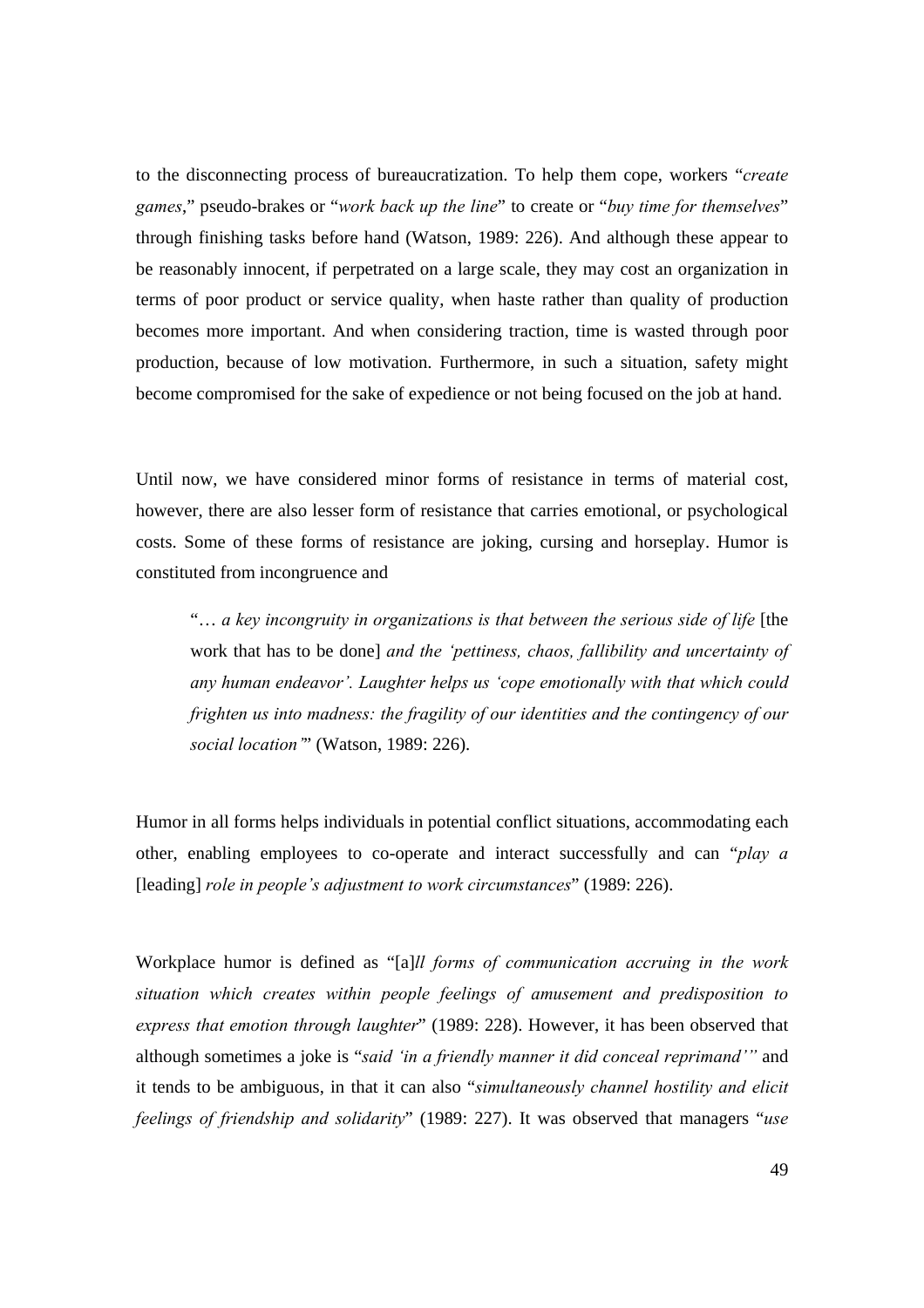*humor in two ways*" (1989: 226). One is to "*influence and persuade, to motivate and unite, to say the unspeakable and facilitate change"* (Watson, 1989: 228). They also use it as a "*shield, to deflect criticism, to cope with failure, to defuse tension and to make their working life more bearable*" (1989: 226). It is then "*the serious, structured, rational side of business* [which] *provides a poignant backdrop for humor*" (1989: 226). Humor could therefore be used for sustaining either a good or bad corporate culture.

It is thus clear that "*humor serves a dual function*," the bad side of which is that it helps "*people to accept structure whilst avoiding their surrender of self*, " constituting, as Karl Marx would say, an opiate in that as such, "*humor helps maintain an organizational culture*" (1989: 227). Yet, what is more worrying and at the same time more important in this thesis, is the point that Meissner makes when he states that "[t]*he perfunctory nature of much workplace communication portrays workplace humor as a rather alienated form of activity in itself, as opposed to brave resistance to alienation*" (Meissner, qtd. in Watson, 1989: 227). For example "*obscene joking frequently observed among female manual workers is practiced more 'as a matter of defense against male presumptions and dominance than for fun'. If it is at all funny, he notes, it is only in a 'self-destructive sense'*" (Meissner, qtd. in Watson, 1989: 228). These elements of humor are self destructive and tend to assist in the emotional separation of the individual with their true emotion towards their work. It is hard to imagine that this could be good for any person in the long run and their sense of autonomy and identity.

### 2.2.3 Escalated resistance

The following examples are more serious than those mentioned above, as it represents the escalation of resistance, even involving actual criminal aspects. Work counter-culture might offer resistance "*but usually only serves to help the less privileged to adjust to their lack of freedom and privilege at work, and serve then as an integrating mechanism* [indicating again that] *organizations are constituted by the interplay between official and unofficial practices of participants*" (Watson, 1989: 229). Activities that are strictly 'against the rules' or which are illegal in the narrowest sense, can often be seen as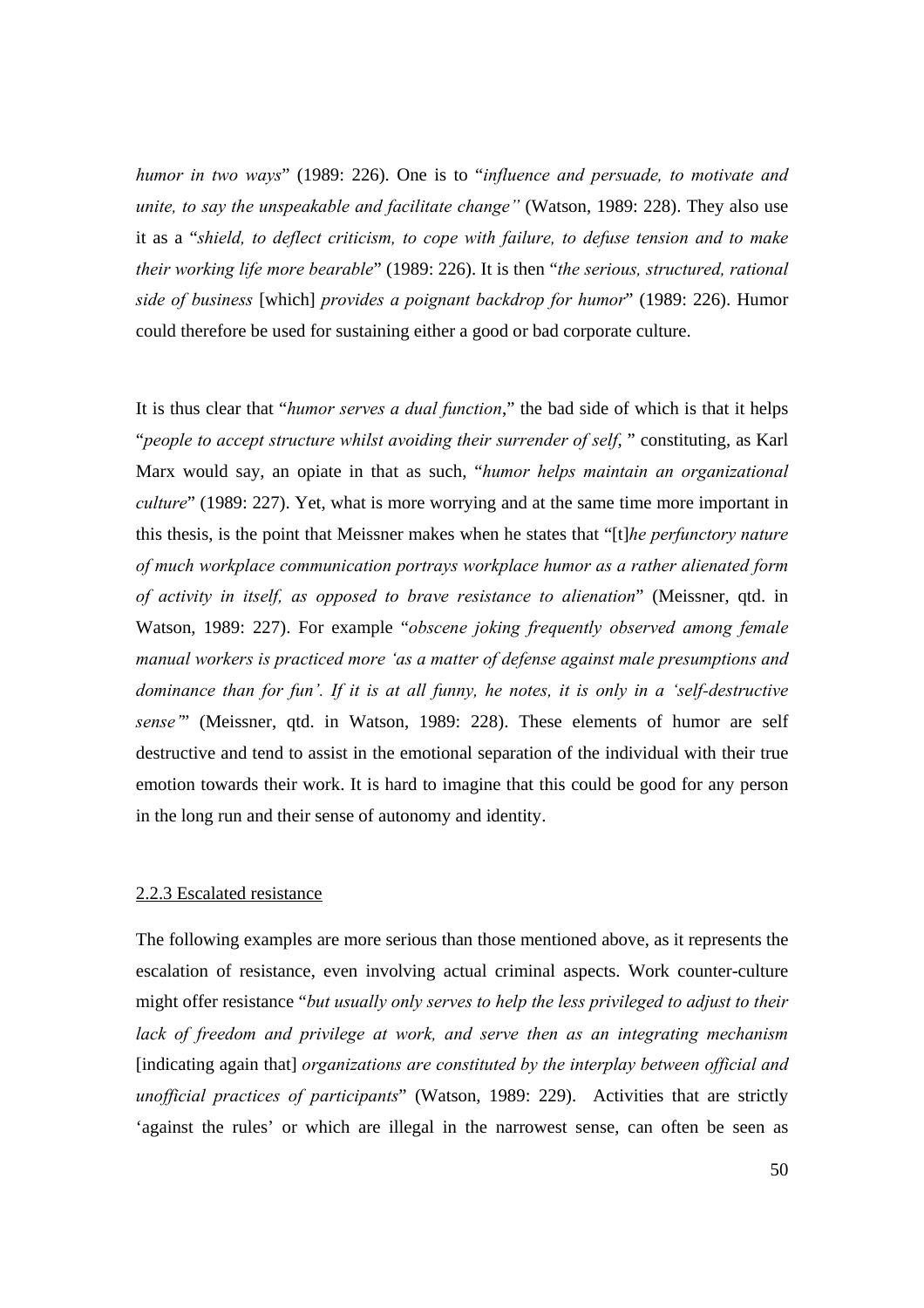integral to "*the way work is organized rather than as aberrant and constituting an unambiguous threat to dominant interest*" (1989: 229).

Considering cheating, fiddling and breaking things, as observed by Mars and Nicod "*among hotel waiters*," for example:

"… *it is clear that the money made – which is seen as part of wages – is a form of theft from the employer we need to bear in mind that these losses by theft may constitute very reasonable 'cost' from the employers' point of view. This is not only because they enable wages to be kept low, but also because they constitute a form of reward which is not conducted to official negotiation* [i.e. implicit]. *Because of this, unionization is unlikely*" (qtd. in Watson, 1989: 229).

Thus "[b]*y maintaining a particularly individualistic form of activity, the potential for collective organization and opposition to managerial control is effectively reduced*" (1989: 229). With reference to the above, Watson also submits the fact that similar behaviour was observed by Ditton in his participant study of bread salesmen. In this study, illegal actions are sometimes integrated into the implicit contract, in this case "*money gained from customers through fiddling is part of how wages are interpreted by the firm, and also how it is entered and trained; geared towards explicitly teaching recruits to rob customers regularly and invisibly, and fiddling also helps certain managerial problems*" (Watson, 1989: 228-229). Illegal action then is sometimes part of the implicit contract and certainly promoted by it, furthermore it is sometimes group based.

Watson strongly emphasizes the social function of illegal activities in the workplace, arguing that "*the general trading in pilfered goods which goes on in many workplaces and constitute a 'hidden economy' involves deals which often have less to do with material worth of the goods and more to do with fulfilling the expectations and moral obligations of the friendly relationship*" (1989: 230). As explained by Watson, general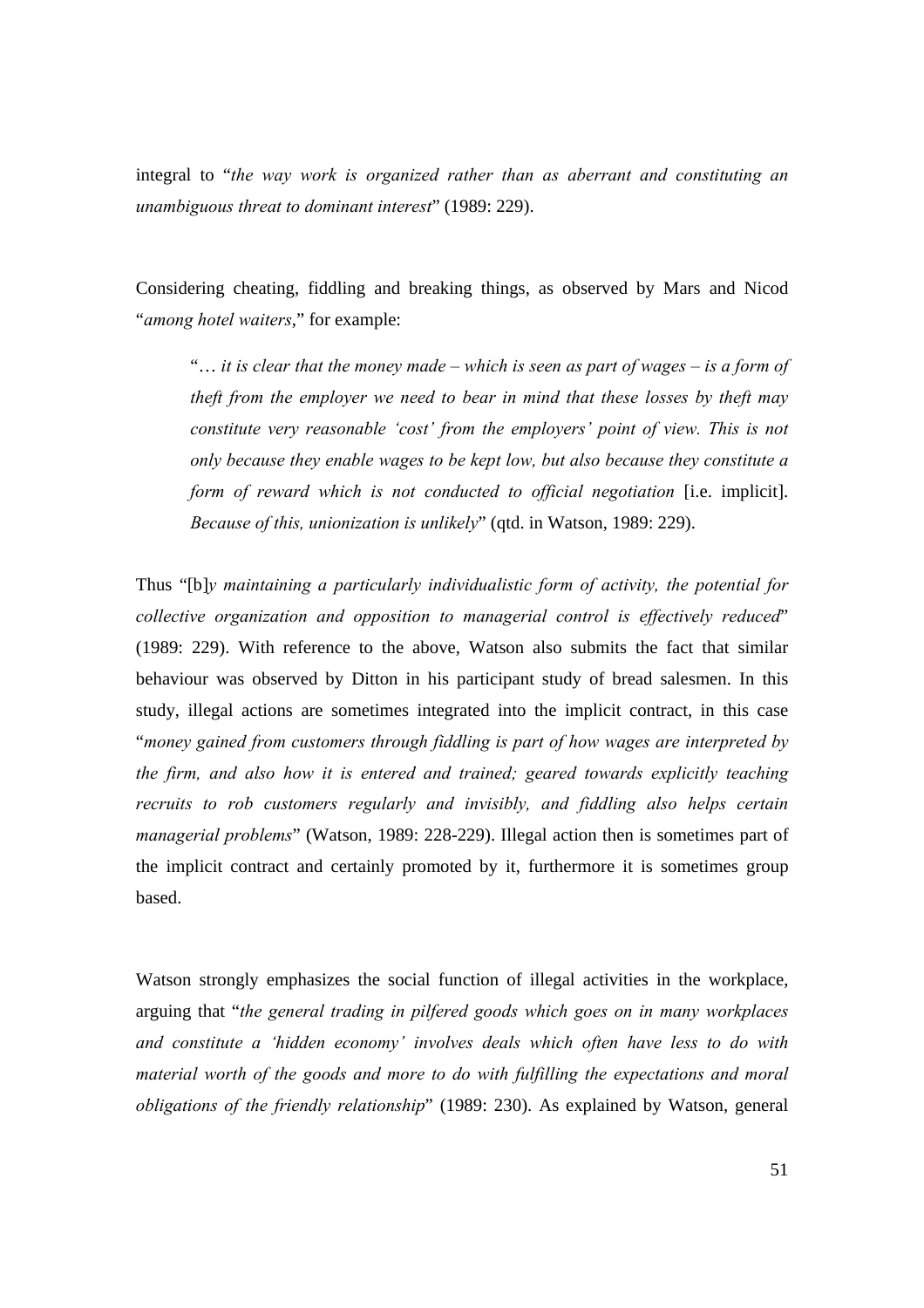trading has to do with gaining favor with colleagues rather than making money. This supports the contention made earlier that of the two reasons for resistance the loss of autonomy is more important than increased remuneration or rewards. This suggests that the seeking of safety in numbers takes place in reaction to a feeling of individual helplessness, in an attempt to seek psychological safety.

As such, these types of fiddling activities are devised, primarily to benefit both individuals and groups at work, as their key purpose, however, is not to threaten the dominant interest of the organization.45 When, however, we speak of "*sabotage* [at work], *such a purpose is more central*" (Watson, 1989: 230). Sabotage is defined as "[t]*he deliberate disruption of work flows within an organization or the undermining of the conditions whereby dominant management purposes are readily achieved*" (1989: 230).

Sabotage is not meaningless, however, "*Taylor and Walton identify three types of physical sabotage, each with a different degree of immediate disruptive intent*" (1989: 230). These motivations refer to, in the first place, efforts to diminish *"tension and frustration*," secondly, attempts to ease the work process – such as putting things in place out of one's turn on the assembly line, and thirdly, "[a]*ttempts to assert control,* [such as] *'collective bargaining by riot'* " (1989: 230).

Destructive behaviour such as sabotage can also be seen as part of "*the process whereby realities are negotiated, interest are defined, and the problems of 'getting through' the day at work are coped with*" (1989: 230). All these acts can be rationally appreciated only when focusing not just on the conflict; "*but also the element of reciprocity between employer and employee expectations which develop in many 'low-trust' employment* 

l

<sup>&</sup>lt;sup>45</sup> These prove harmful to the organization and to society in the long run, however, as the organization's reputation will suffer if fiddling is found out. This will cause lack of trust in terms of the organization's relationship to society, not to mention legal costs if these are pursued.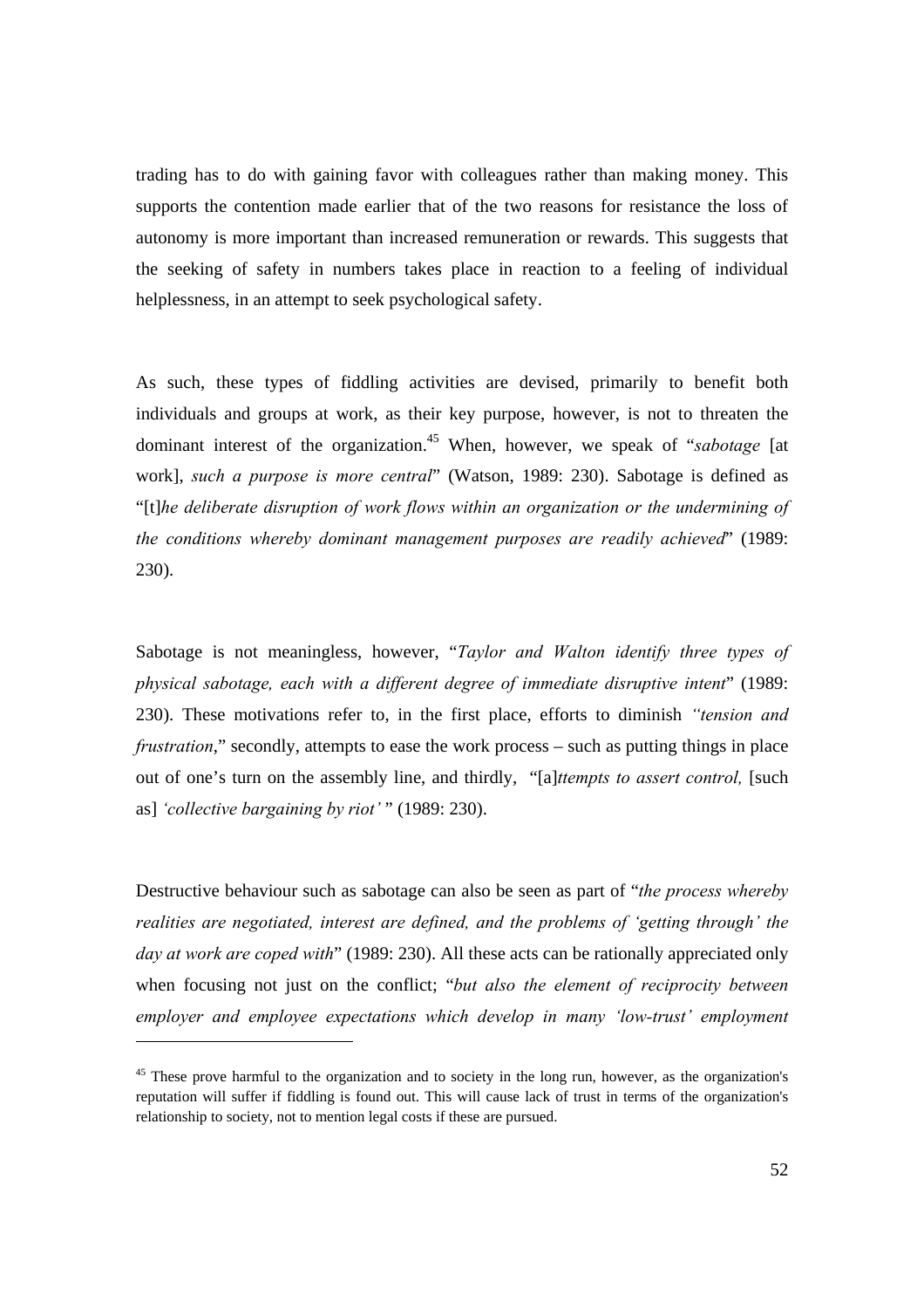*situations*" (1989: 231). Furthermore, sabotage is not isolated to low status work, such as routine workers alone and can take other than physical forms. This is especially the case where "*managers and technocrats find themselves subjected to the types of control normally associated with manual workers*" (1989: 231). In regard to the changing global market, the latter form of sabotage is becoming increasingly noticed, in particular in contexts where horizontal type management models are being followed, and the number of middle management is reduced.

It has been observed by La Nuez and Jermier that we may find disgruntled managers acting in the following ways (qtd. in Watson, 1989: 231):

- 1. Letting machines break down.
- 2. Permitting quality decrease.
- *3.* The "[w]*ithholding* [of] *critical information*" (1989: 231).
- 4. The "*revealing* [of] *information to competitors*" or knowledge spillage (1989: 231).
- 5. Debasing the product.
- *6.* Speaking "*negatively about the organization to employees*" (1989: 231).
- 7. Forging organizational data.
- 8. The "*engaging in physical destruction, for example, destroying information*" (1989: 231).

The above-mentioned has treated resistance broadly, and mostly in terms of a production type economy. In the next section, given the importance of the service industry within the current economic context, we will look specifically at the types of resistance that occurs within it as a separate section.

### 2.3 Resistance specific to the service industry and the defense of self

In terms of the service industry, "[g]*iven the strong cultural value put upon independence, autonomy and self-expression, problems are as likely to arise for many of*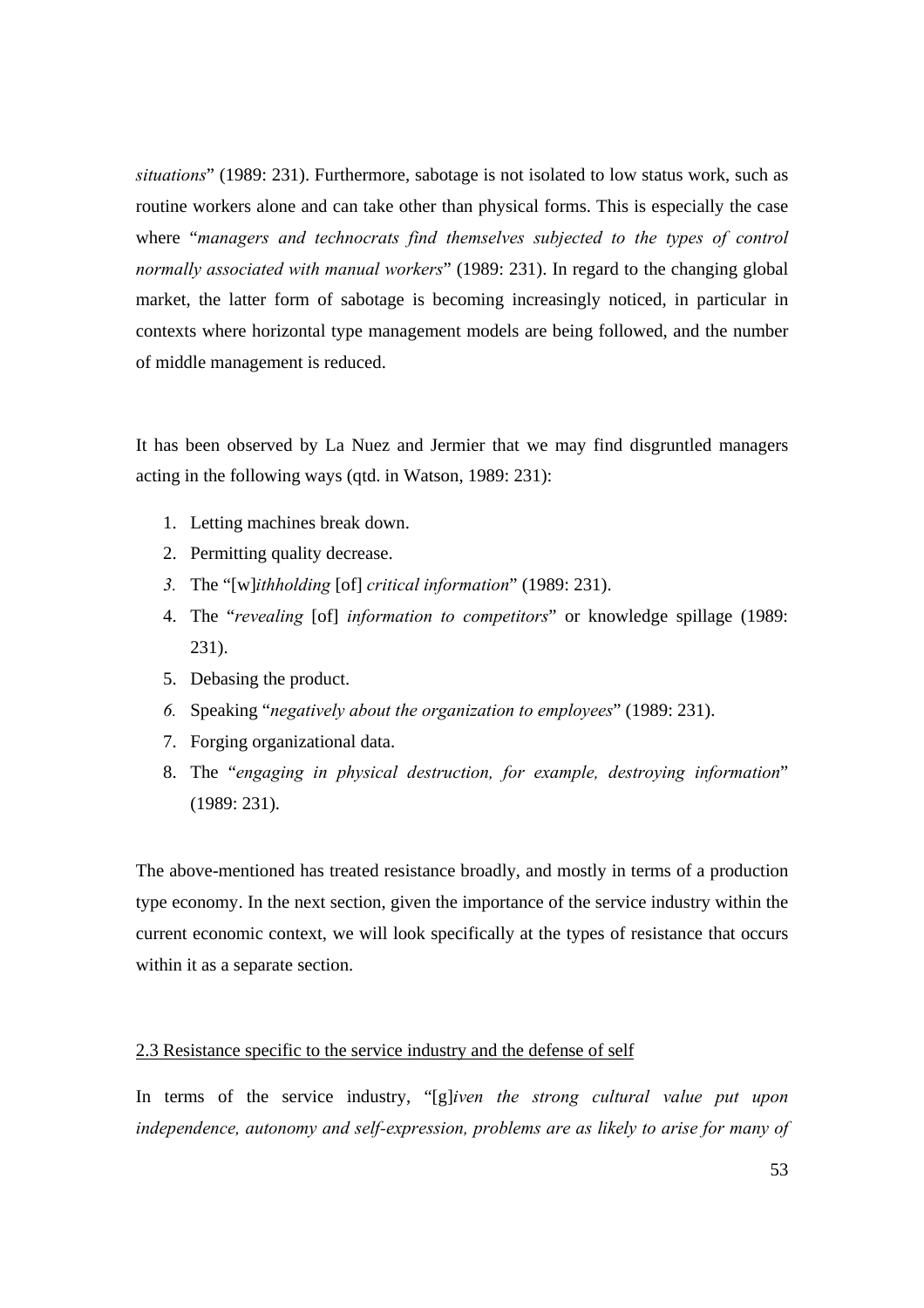*those in work which involves taking instructions from customers or clients as they are for people who take orders from bosses*" (1989: 232). The problem is that "[t]*he more potentially demeaning the service given might be to the service worker, the more there is the tendency for contempt for the client to become an element of the particular work culture*" (1989: 232). What happens is, because of the emotional work involved, people in the service industry react by referring to the client in "*a variety of depersonalizing titles* [such as] *the mark, john, patsy, trick or punt*" (Watson, 1989: 232).

Employees are, by depersonalizing the client, trying to displace<sup>46</sup> or project their sense of loss of autonomy, as well as the anger this causes them. This is exacerbated by, and comes from their sense of *learned helplessness*. Through this displacement the client is made to seem inferior "*and hence an implied superiority on the part of the worker, one which compensates for his or her superficial subservience*" (1989: 319). Client labeling is "*not simply a mechanism used by service workers to maintain their self-respect in the face of implied servant status. The refining of the [employees'] labeling process* [of customer] *and the development of typologies of clients can play a useful technical role and help the individual cope with the exigencies of the job*" (1989: 319).

Added to these mentioned elements, is the pressure of emotional work, with the possible consequences of poor service delivery, or more specifically, as have been mentioned, knowledge spillage as an act of resistance. Both are unacceptable behaviours in an

<sup>46</sup> Displacement is a "*theory* [which contends] *that frustrated drives do not simply go away but rather surface in disguised form. In other words, if a need cannot be satisfied directly, it is displaced and satisfied indirectly* (Hergenhahn and Olson, 2003: 324-327). In this case the reason for displacement is because the client is in a sense the employee's 'boss' and it is they who are the cause of their sense of learned helplessness stemming from their autonomy being in jeopardy. As such the frustration of experiencing helplessness causes it to be projected onto the client, but it is a passive aggression, as explained earlier in learned helplessness. I am also referring to displacement with reference to Nietzsche, who believed such thwarted drives become internalized and is the basis for how Good and Evil Morality became dominant, as propounded by Leiter in his book, *Nietzsche on Morality* (2002).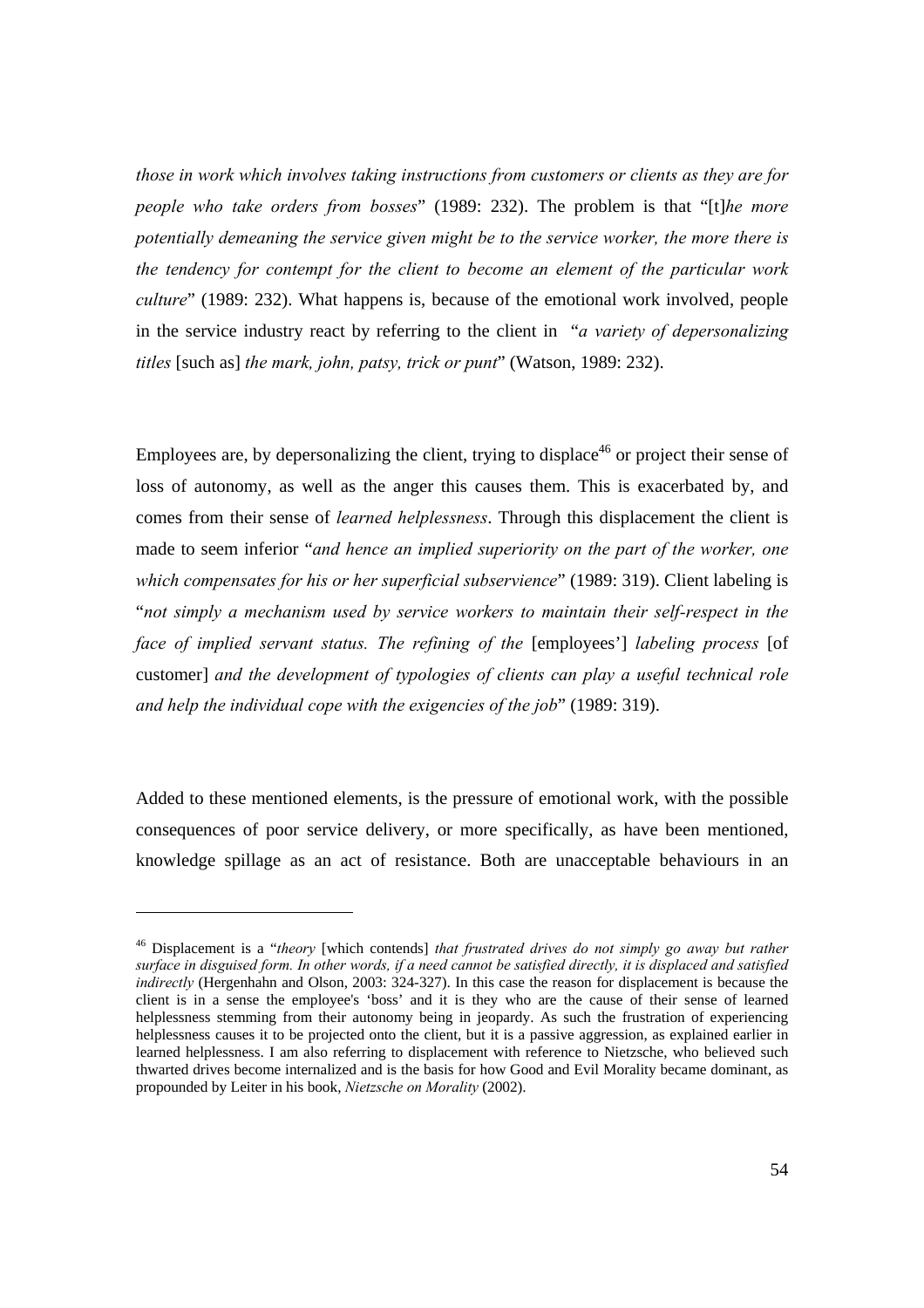organization, costing it profit in terms of customer relations through poor performance, at the very least. Not to mention the effect this depersonalizing of people has on the individual employee's emotional and psychological well-being, which will also effect production. In terms of knowledge spillage we move towards the loss of corporate secrets and/or advantages.

The instances of resistance mentioned thus far, give a broad overview of what is commonly seen from the point of view of management as "deviant" behaviour at work. Deviant behaviour in turn, is what gives rise to the implementation of compliance. It should however be considered that individual deviant behaviour also depends on "*the way the individual deals with a particular 'role conflict'* ", but also how the person is built into the occupation and conflicts "*between an orientation to professional values on the one hand and business values on the other*" (Watson 1989: 318). According to the implicit contract, "*workplace deviance is* [a] *subculture rather than contra-culture: it reflects dominant values and norms as much as (or more than) opposing them*" (1989: 318). Compliance is thus a measure taken in the face of these forms of deviant behaviour, in an attempt to address these in an explicit manner. This will now be discussed in greater detail.

# 3. The problem of compliance

Against the background of these acts of resistance, compliance can be seen as a humanitarian strategy used by organizations to resolve resistance, or 'negative' employee behaviour, as opposed to using machinery, as is done under Scientific Management. When speaking of an organization's internal environment, compliance was created to address the risks these acts posed, more specifically, those acts which put the organization at risk. However, as I will indicate, compliance was not created to address the reasons for these acts of resistance, since that is not its focus and in this lies the innate problems of compliance. These innate problems will become clear when considering for whose benefit compliance is implemented.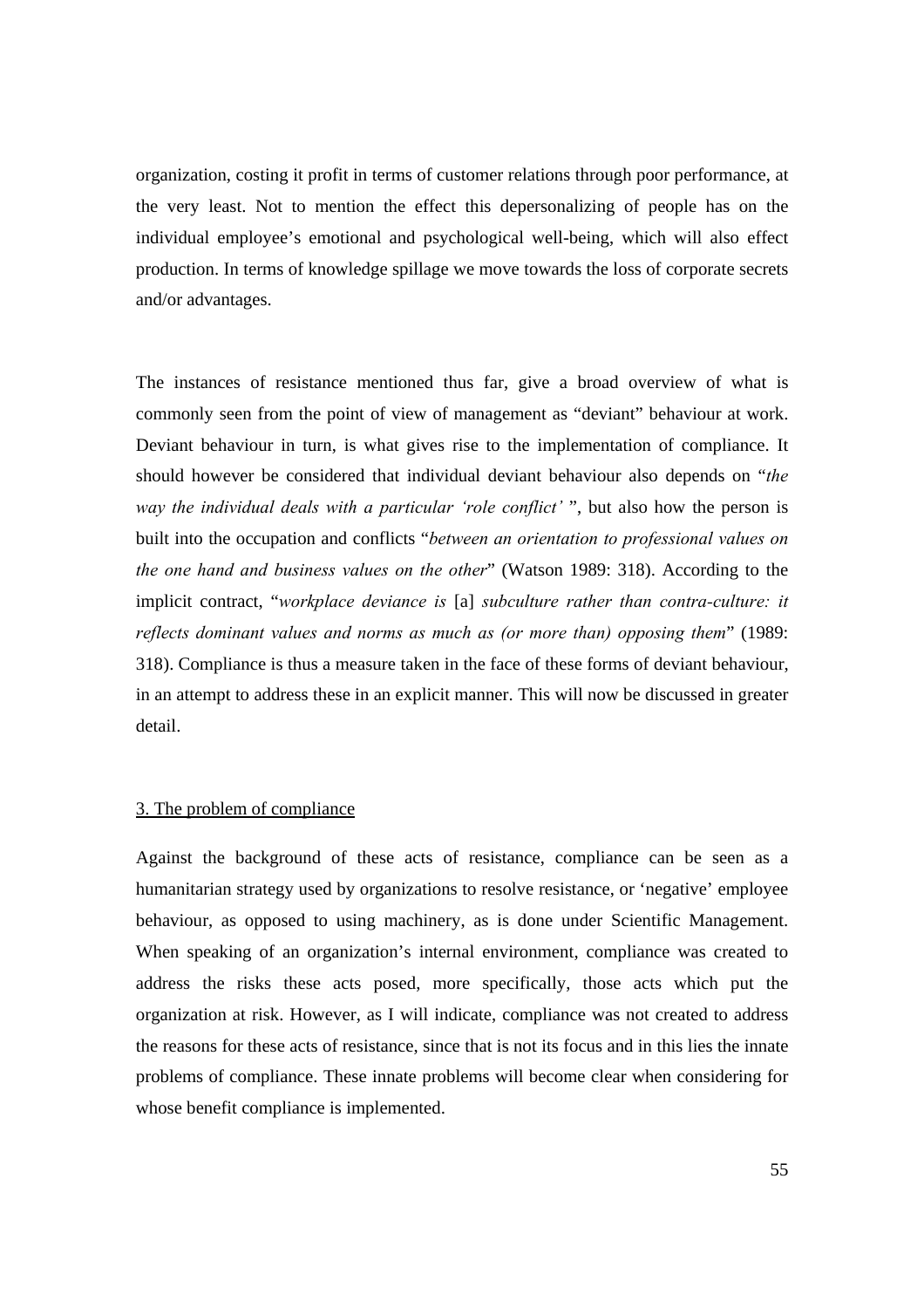However, before we can look at this question I will first look at and conclude the historical overview of compliance by looking at its recent development, and more specifically how it differs from country to country, moving beyond the broad historical origins of compliance in management models mentioned earlier. Thus recognizing there are different ideas geographically regarding business ethics and the compliance models that developed along with them. This will give insight into what method or model of compliance is uppermost globally. This will then lead our discussion on the historical development of compliance into the current day and age, and bring us to a more in-depth definition of the contemporary problem of compliance. The latter will be vital when considering issues like culture lag, knowledge spillage and Information Management Compliance (IMC) in Chapter 2.

# 3.1 The recent historical development of Compliance in the USA and Europe

Compliance developed historically, according to the literature of Palazzo, in the USA during the 1980s as an attempt to increase ethics in business. The USA focused a lot on "*due diligence*" and used an incentive-prosecuting method or "*carrot and stick principle* [to] *encourage many companies to install business ethics programs*" (Palazzo, 2002: 196). In terms of this, compliance policies were, and are, most often used as it is the minimum requirement as stipulated by the law.

While these concerns spread from the USA to Europe the latter was more concerned with the academic questions on the subject of business ethics (Palazzo 2002: 197-197). This indicates a typical difference between American understanding of business ethics and that of Europe (2002: 195-196). In Europe, "[c]*ounties and cultures often differ sensibly in their style of philosophical reflection*", on ethical behaviour and compliance (Van Luijk, 1997: 1585). Europe treats ethics mainly as "*a question for justification: how can norms and values be justified, more than as the treatment of specific dilemmas*" (1997: 1585). A consequence of this approach is that there is no unitary thought concerning ethical business behaviour; accordingly their greatest problem in this regard is to find unity and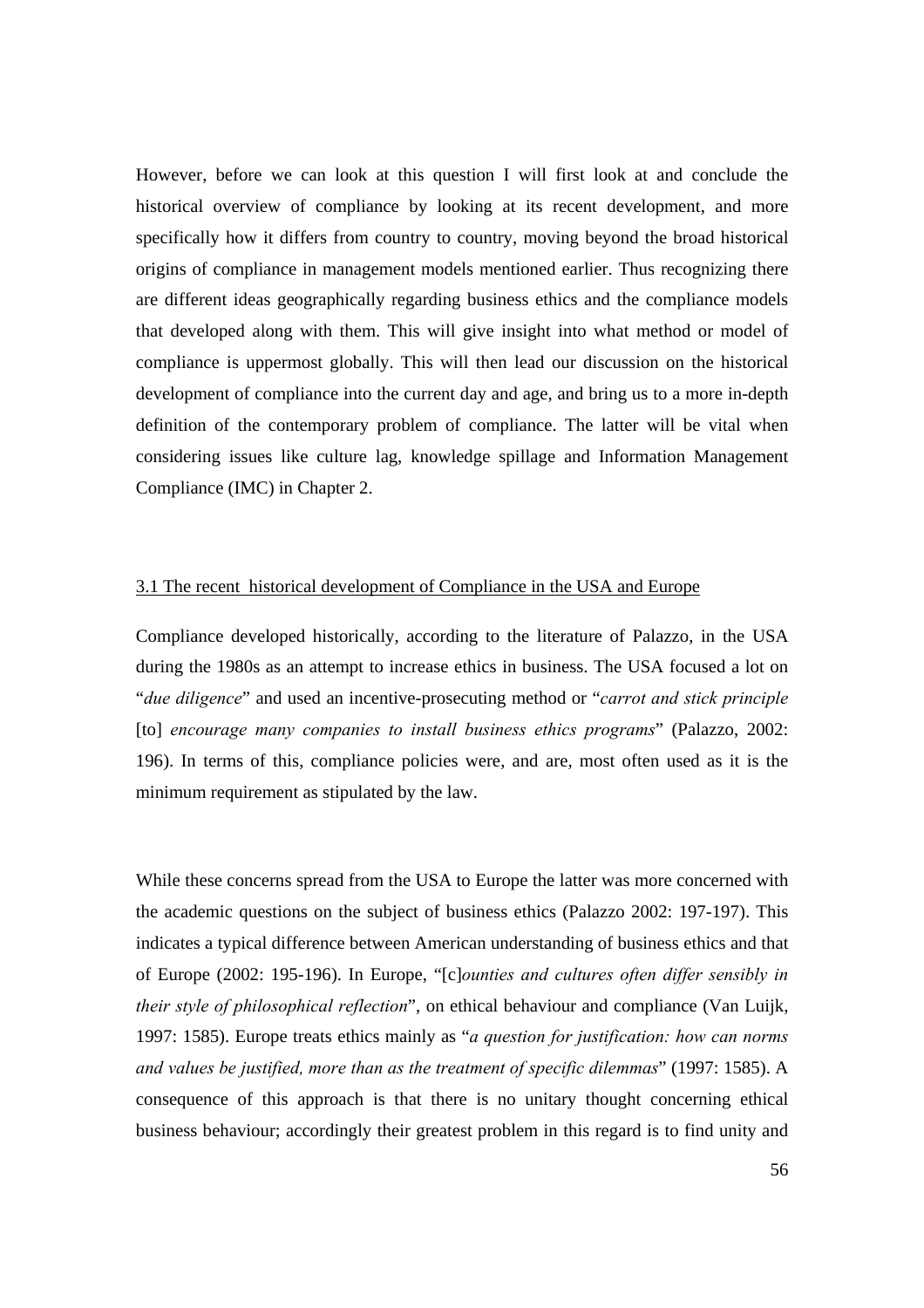co-operation between the different ideas from different countries regarding ethical behaviour (1997: 1585). This is made all the more pertinent given the ever expanding European Union (EU) which is increasingly including former central and Eastern-European countries who differ even more in terms of culture and philosophy than Western European countries.

A good example of this difference between European and American views on ethical behaviour can be explicated in terms of a comparison between Germany and Switzerland (who implement a similar model) and the USA. The former two rely nearly exclusively on traditional methods such as the "*mission statement*" as its "*business ethics instrument*" (Palazzo, 2002: 196). As such ethics and ethical business behaviour is dealt with more "*implicitly in the context of a general more holistic program in organizational development or corporate culture*" (2002: 196). On the other hand the USA had always followed a pragmatic or "[j]*ust-do-it*"<sup>47</sup> approach, less concerned with the academic question but more focused on practical application, one such practical solution was compliance (2002: 197).

Neither the USA or Europe though, seems to take the idea of moral agency seriously, nor do they consider the individual moral agent. This we can infer from the fact that in both cases there is a clear omission, with regards to the individual moral agent, from their

<sup>&</sup>lt;sup>47</sup> To clarify, the significant difference between the two models are: European models are more concerned with the academic philosophical question of agency, how it should be defined and whether or not one should even talk about moral agency in terms of business. Consequently, till this question is adequately resolved, (and possibly to prevent possible unnecessary cost in creating business ethics programs that might not even be practically applicable or even real) their approach to business ethics is more holistic relying on traditional methods to address business ethics. As such business ethics should be dealt with in terms of already existing structures and methods of control, hence the use of mission statements. While the USA, which is less concerned with tradition, views ethics, not so much as a question of moral agency, but as a part of the possible cost of doing business. Consequently some tool or structure should be created to deal with business ethics to minimize potential cost from unethical behaviour, which is why they created compliance and use it as control method in terms of ethical business behaviour.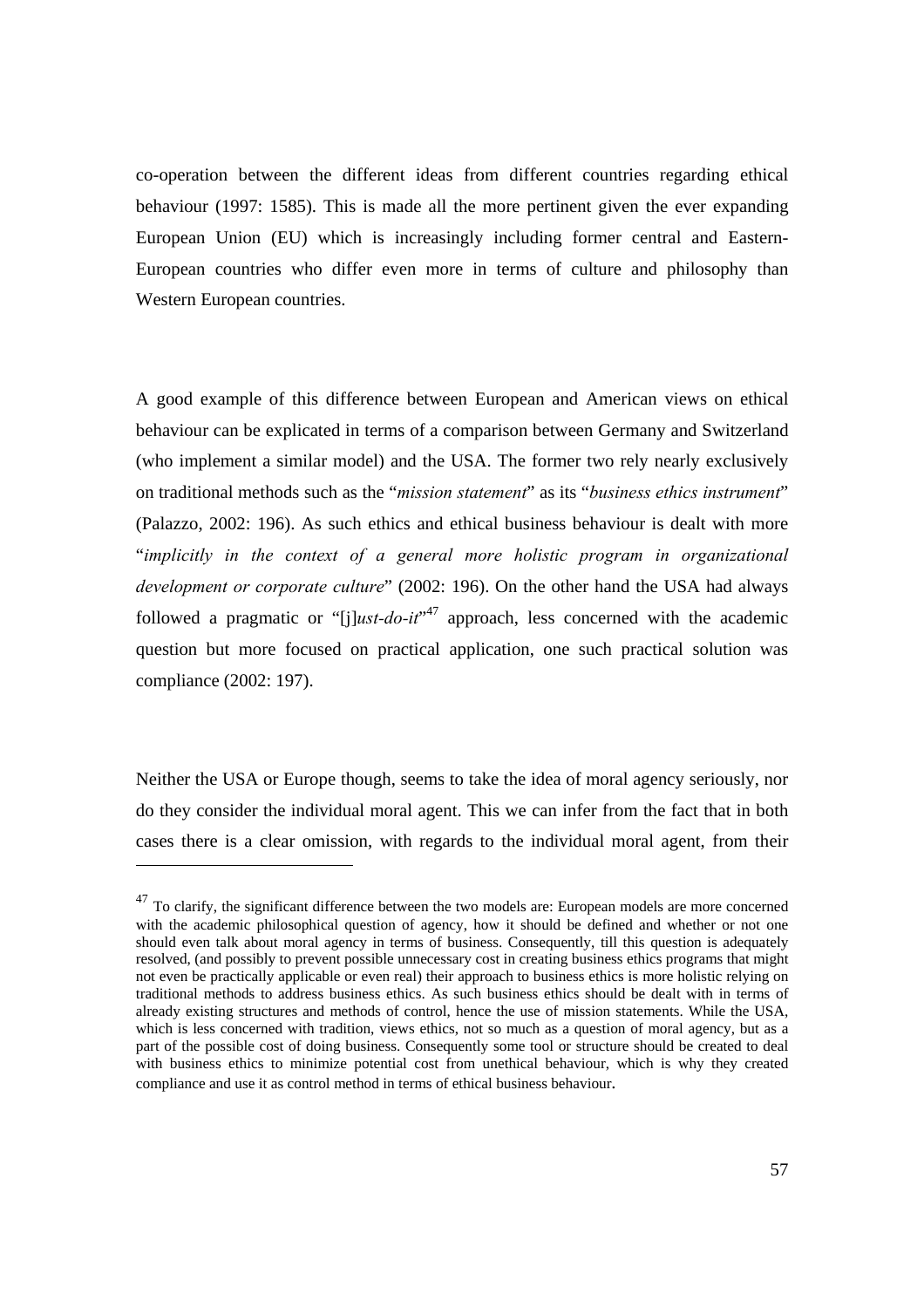theories of business ethics as something important enough to consider separately, or at all, when speaking of business ethics. The European model does not even yet acknowledge that moral agency in relation to the business context can exist, or at least what it should be defined as, so the question of individual moral agency is totally missing in terms of its practical reality. While the USA only views moral agency in terms of financial cost, which again ignores the unique characteristics of the individual moral agent that is not equitable in financial terms. In either case the individual moral agent or even moral agency in general, is viewed as something to be controlled by some quantifiable means, but not as something to be acknowledged in its own right. However, the less traditional just-do-it approach of the USA, which is easily employed and makes more accounting sense (especially in New World countries who maybe lack the same depth of tradition as Europe and are probably more reliant on America), has meant that this model is the most global applied form of control in terms of moral behaviour, i.e. compliance.

#### 3.2 The recent historical development of compliance in South Africa

A third view on business ethics and the historical development of compliance that I chose to consider is one developed in South Africa. The reason for including South Africa is that it is one of the few (if not only) developing countries that has developed a program for the implementation of greater ethical business behaviour. Furthermore, South Africa's view on business ethics and compliance is important, because it is not merely a copy of either the American or European model. Business ethics and compliance is reasonably new in South Africa and tends towards a combination of American ideas on best practice, and European ideas on the matters of agency. In contrast, however to the American model which uses the carrot and stick method, compliance in South Africa tends towards a comply and explain approach<sup>48</sup>, given the way it defines the goal of compliance within the country. The reason for this can be found if one considers that in terms of South

<sup>48</sup> See page 60 below for a discussion of this approach.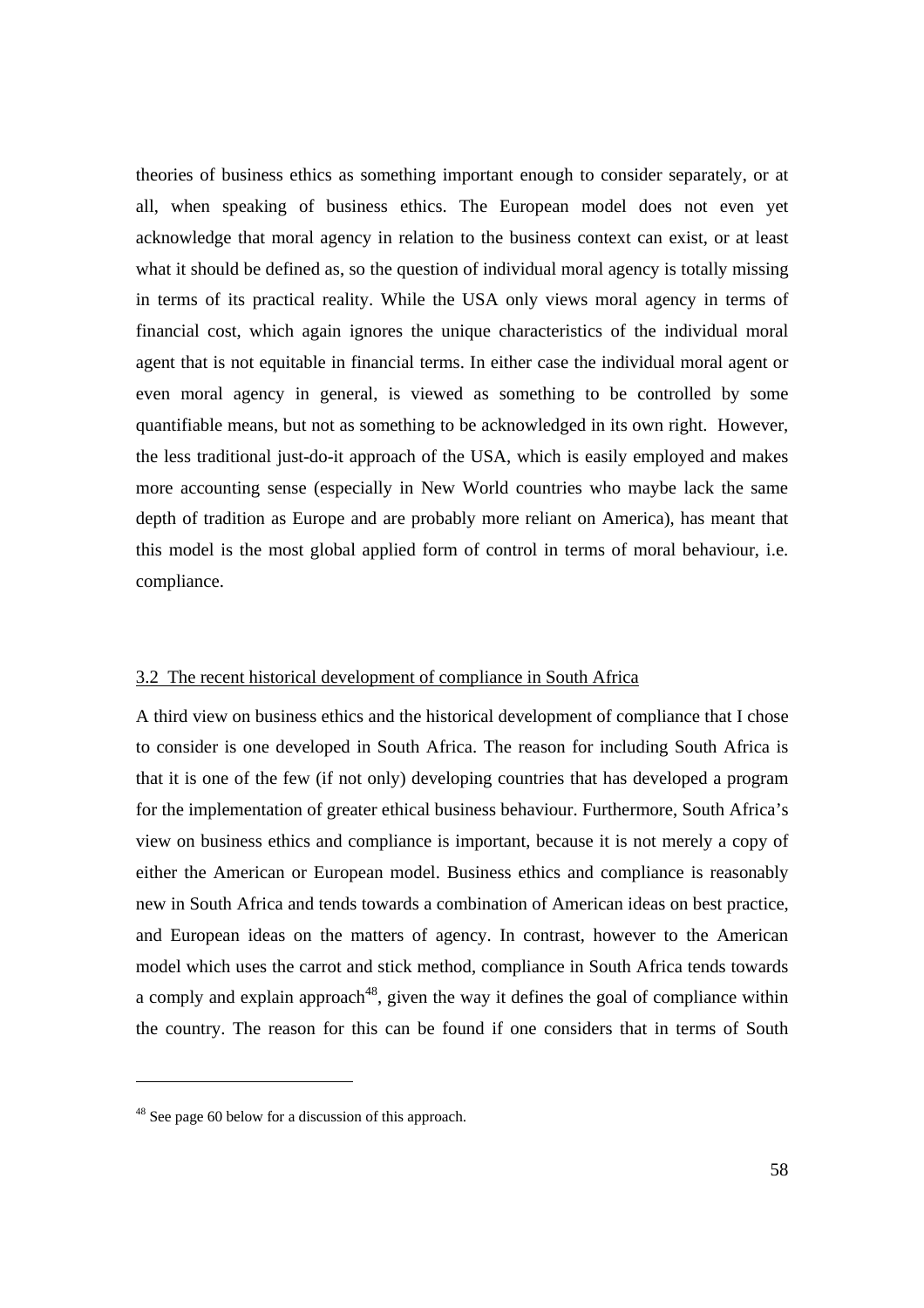Africa the biggest problem it faces in regards to business ethics, "*is the building of a moral business culture*" (Rossouw, 1997: 1540).

This is reflected in the "*high incidence of corruption*" especially considering that "*white collar crime doubled during the first year of the newly formed democratic government*" (1997: 1540). This is important because it indicates that people perpetrating corrupt acts are people in some position of power or know-how, who either did not learn ethical business practice, or chose to ignore it. In any case, the argument is that: merely giving businesses incentives for ethical behaviour and prosecuting transgressors for unethical behaviour will not promote a culture of learning ethical behaviour and thus not resolve the longer term problem of creating an ethical business culture. The latter challenge lead to the first and the second King Reports, the first of which was heavily inspired by "*the Cadbury report in the U.K.*" (1997: 1543). It consisted of an extensive code of practices on corporate governance, which "*included the drawing up of a code of ethical practices for business enterprise*" (1997: 1544). It considered issues like "*duties and responsibilities of executive and non-executive board members respectively, professional and ethical standards of external and internal auditing, affirmative action and stakeholder communication*" (1997: 1544).

King I was written in 1994 and brought about the "*institutionalization of corporate governance in South Africa*" (Available from: https://www.saica.co.za). It was aimed at promoting "*corporate governance in South Africa and established recommended standards of conduct for boards and directors*" emphasizing predominantly "*the need for companies to become a responsible part of the societies in which they operate*" (Available from: https://www.saica.co.za). To this end the first King Report was deliberately written to have a "*wide interpretation of stakeholders*," who where, in turn the responsibility of the organization's directors (Rossouw, 1997: 1544). In 2002 the second King Report was published which contained a "*Code of Corporate Practices and Conduct*" (Available from: https://www.saica.co.za) and "*took the inclusive approach*"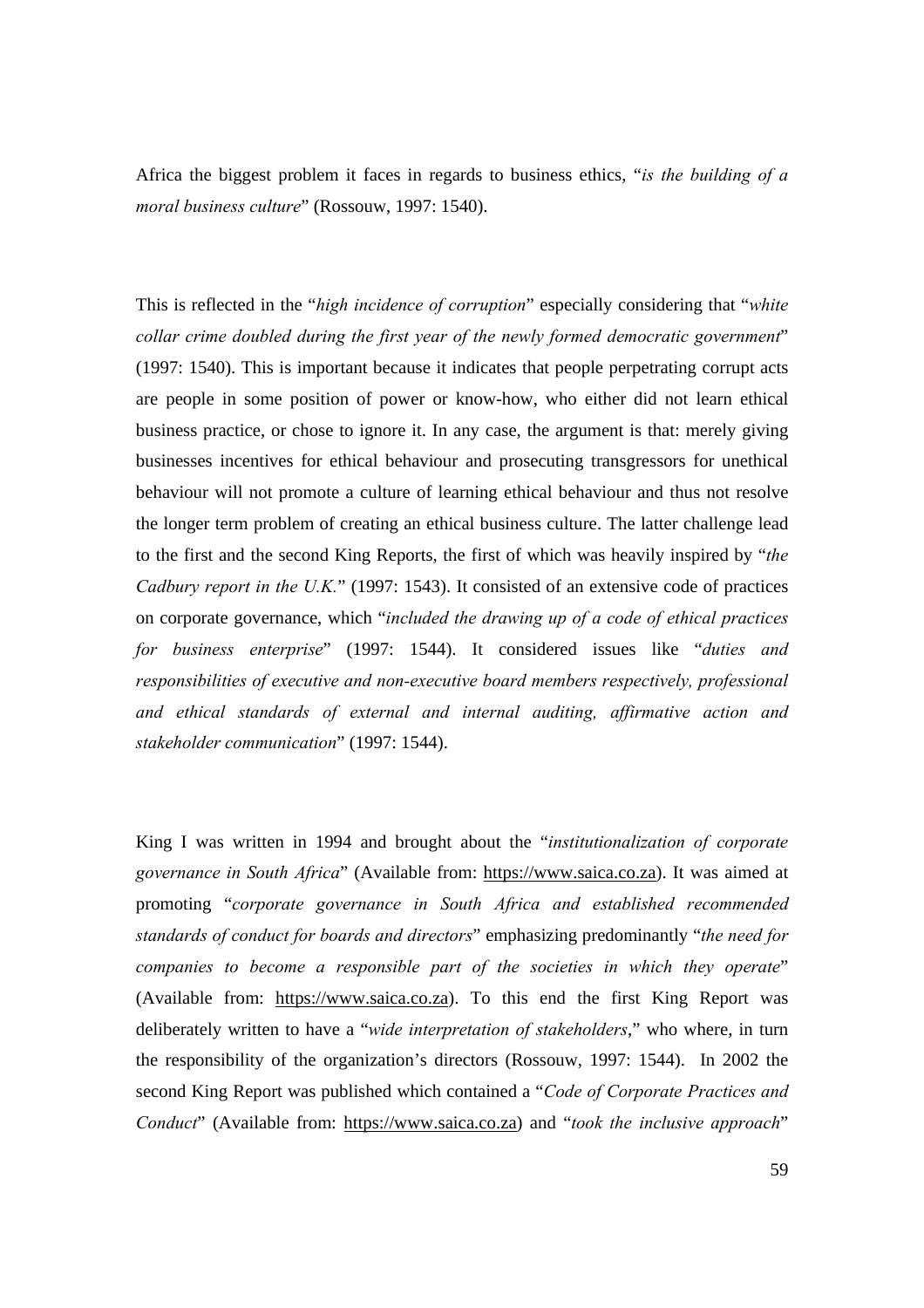regarding stakeholdership, defined in King I, "*even further*" (Available from: http://www.prconversations.com/?p=466).

It included the seven characteristics of good governance<sup>49</sup>, anticipating the "*Triple Bottom Line*" used in King II to measure a corporation's degree of responsibility towards stakeholders (Available from: http://www.prconversations.com/?p=466). King II wanted to expand on the ideas of stockholders in King I, while at the same time specifying and giving guidance on how boards and directors of companies are to behave responsibly towards the various stakeholders. Finally King II had to be revised given changes in South Africa's "*economic, political and regulatory landscape*" which lead us to King III to be published in 2010 (Available from: https://www.saica.co.za).

Currently South African companies are increasingly driven to implement "*corporate governance practices due to much publicized corporate failures and fraud*" (Available from: https://www.saica.co.za). The leading factor in regards to the creation of King III is the development of the "*South African Companies Bill together with the recently passed Corporate Laws Amendment Act*" which together form the basis of King III (Available from: https://www.saica.co.za). King III "*deals extensively with director's remuneration*  [as well as] IT governance [which is] dealt with in detail for the first time" (Available from: http://www.thetimes.co.za). The latter's inclusion into King III is in recognition that "[c]*ommunication – including negative comments – could take place in an instant*"

 $\overline{a}$ 

<sup>49</sup> These where Discipline: "*a commitment to behaviour that is universally recognized and accepted as correct and proper*" (Available from: https://www.saica.co.za). Secondly, independence: "*the ease with which an outsider is able to analyze a company's actions* (Available from: https://www.saica.co.za). Thirdly, transparency: "*the mechanisms to avoid or manage conflict*" (Available from: https://www.saica.co.za). Fourthly, accountability: "*the existence of mechanisms to ensure accountability*" (Available from: https://www.saica.co.za). Fifthly, responsibility: "*processes that allow for corrective action and acting responsibly towards stakeholders*" (Available from: https://www.saica.co.za). Sixthly, fairness: "*Balancing competing interest*" (Available from: https://www.saica.co.za). Seventh and lastly, social Responsibility: "*being aware of and responding to social issues*" (Available from: https://www.saica.co.za)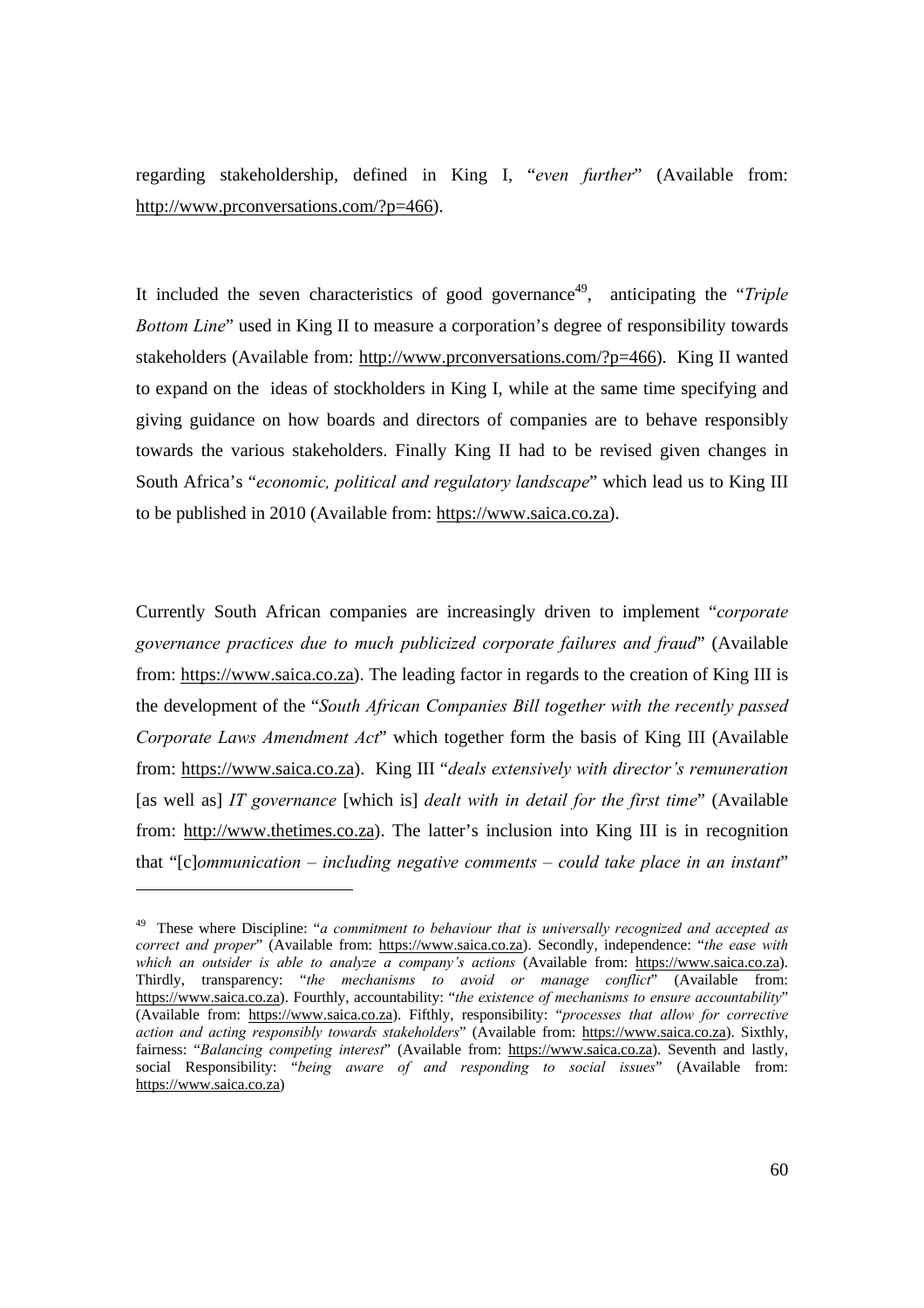which is important given the Report's view that "[a] *company's reputation is its most important asset, which any board has to safeguard*" (Available from: http://www.thetimes.co.za). This comes with the realization from "*senior management that proper management of the Communication Function can make a strategic difference to the Triple Bottom Line*" (Available from: http://www.prconversations.com/?p=466). Consequently in King III there is a separate Chapter on "*Stakeholder Relationship Management*" which looks specifically at communication of the board or directors with the various stakeholders (http://www.prconversations.com/?p=466).

One common element of all three King Reports is the importance given to the responsibility of the board or directors towards stakeholder's interests. As such it could be said that the King Reports are geared towards the creation of ethical leaders. The reason for this is twofold: it hopes that these leaders will serve as examples for upcoming leaders, but also serve as mentors to these people, hoping through this to create an ethical culture. Even the first King Report consists of what Sir Adrian Cadbury, Chair of the Cadbury Committee, referred to as "*the most comprehensive code* [of its type] *that I have seen*" (1997: 1544). To summarize, it attempts, through a wide definition of stakeholder theory, to inscribe a code of practices that would be practically implemented to create a culture of business integrity. To its credit then, the King Reports are viewed in terms of their "*awareness of the issues and sophistication of the discussion* [on corporate governance as] *advanced, compared with Europe and North America*" (Available from: http://www.thetimes.co.za).

There is, however, problems with the all three King Reports, most significantly is their predominant focus on directors and director reports, especially given that I have argued thus far from the perspective of the employee. The question is whether a director's perspective would be sufficient to really take into account the everyday ethical experiences of employees. Such a top-down director's experience would not only not promote ethical learning among employees, but is counter-intuitive to such a learning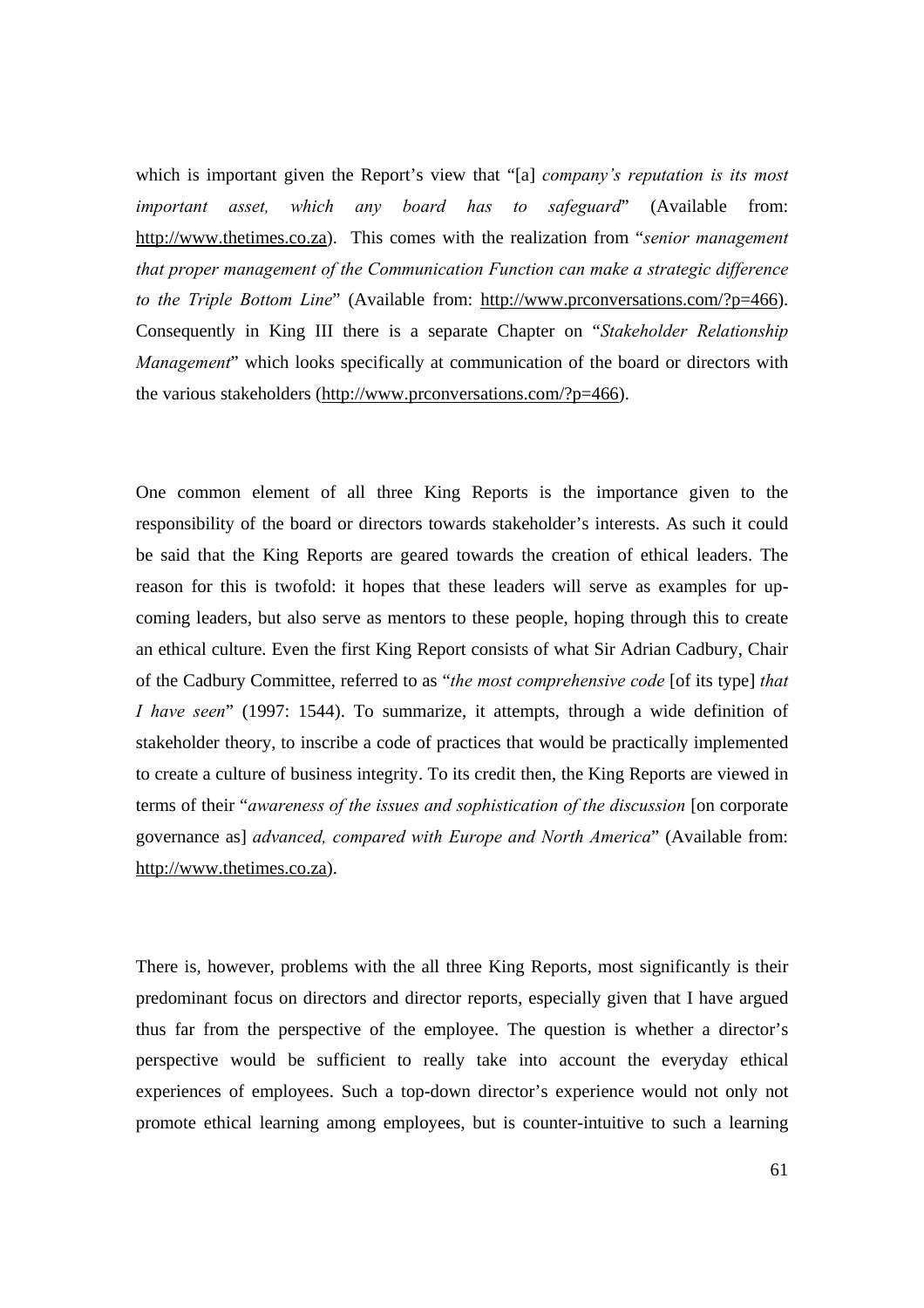process as there is a real difference in the employees experience of business ethics and that of a directors experience of such events (which will also become clearer in Chapter 2 when considering communication problems).

Furthermore, referring back to South Africa's biggest business ethics problems, it is usually the leaders (directors) in South Africa who are the greatest perpetrators of unethical business behaviour<sup>50</sup>. Therefore, there should really be a shift of focus on the next generation of leaders to become the ethical leaders the country needs to make this idea of compliance and creation of ethical culture practical. One could conclude then that, even though their intentions are good and rightly focuses on the importance of ethical leaders, given what they wish to achieve, the South African model of compliance within its present context is really focused on the wrong end of the corporate hierarchy.

One could even go so far as to say that the King Reports seems to follow a compliance model with all of the problems related to it, only elevating it from the context of the employee to that of the director. There is one big difference though, and that is that King I, II and III leave some room for the moral agency of directors. While the King Reports all provide a very comprehensive and detailed set of guidelines to which directors need to comply in many different areas of corporate governance, they are allowed to determine which of these guidelines they are willing to follow and which not, but, and here is where the sting in the tail of the King Reports lie, they are then required to explain to their

<sup>&</sup>lt;sup>50</sup> This fact was once again established by the auditor-general Terence Nombembe's report that a "*significant numbers of senior public servants awarded contracts for hundreds of millions of rands to themselves, family or associates from August 2007 to*" 2008 (Hartley, 2009: Available from: http://www.businessday.co.za/articles/Content.aspx?id=75257) . Furthermore it was found that" [a]*bout R600m was involved and more than 2000 officials were found to be directors of companies or members of close corporations doing business with the state,*" in other words the very same people on which King one, two and three focuses on primarily as the supposed leaders who will help South Africa create an ethical corporate culture (Available from: http://www.businessday.co.za/articles/Content.aspx?id=75257).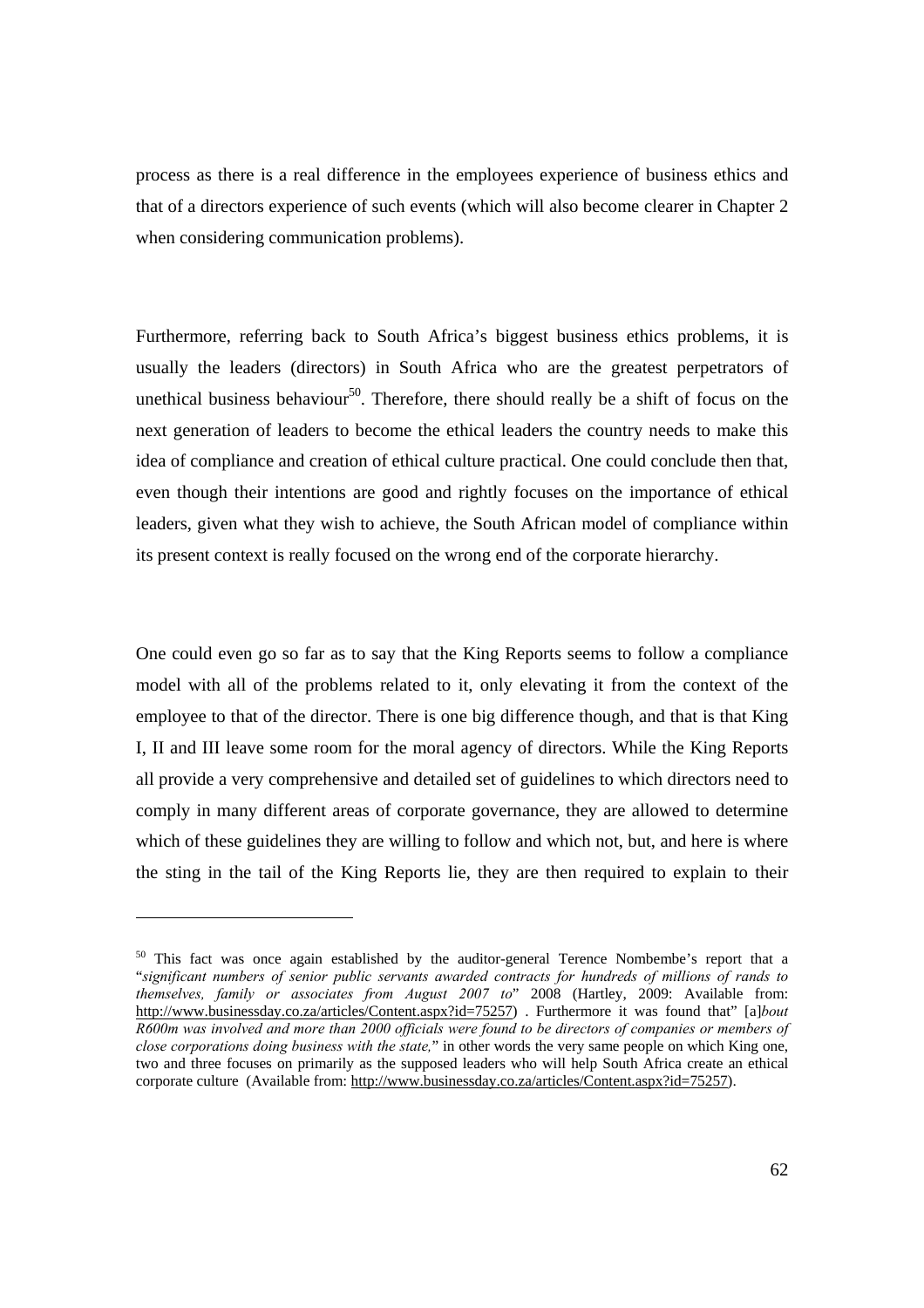shareholders in the first place, and also their other stakeholders in the second place why they have made that choice<sup>51</sup>. The requirement to come clean about that which you do not comply with in a code of good practice, and to explain the reasons why in public, is of course in itself a very strong control measure put upon directors. The extent to which they are free to choose in this context clearly acknowledges the autonomy of directors as moral agents, and this clearly raises the question whether some guidelines can be found here to help us think about the autonomy and moral agency of employees in corporate and organizational settings. To these issues we return in Chapter 3.

These historical facts considered, all forms of compliance we have mentioned are influenced in some way by American ideas on the subject of business ethics, therefore we can extrapolate that on this basis it is the most dominant view concerning business ethics and therefore also, that the model of compliance it supports is uppermost. I will now continue by considering these ideas on compliance to throw light on the question: for whom is compliance implemented?

# 3.3 For whose benefit is compliance used?

Having considered different historical models of compliance and certain recent developments of it in Europe, the USA and South Africa, as well as having established that the American model based on *incentive-prosecuting* compliance is the most influential one to consider, we need to analyze this idea of compliance in more depth. For this project we need a more concise definition of compliance. I have already given a brief definition of compliance as *meeting the expectations of others* and that this refers to a set of policies concerning the behaviour of employees, focused specifically on deviant, or unethical behaviour, which it seeks to control. In terms of what has been considered on the topic of the implicit contract and its inherent unequal power-relation, the question

 $51$  This is what the so called "comply or explain" approach entails, as explicated on page 60.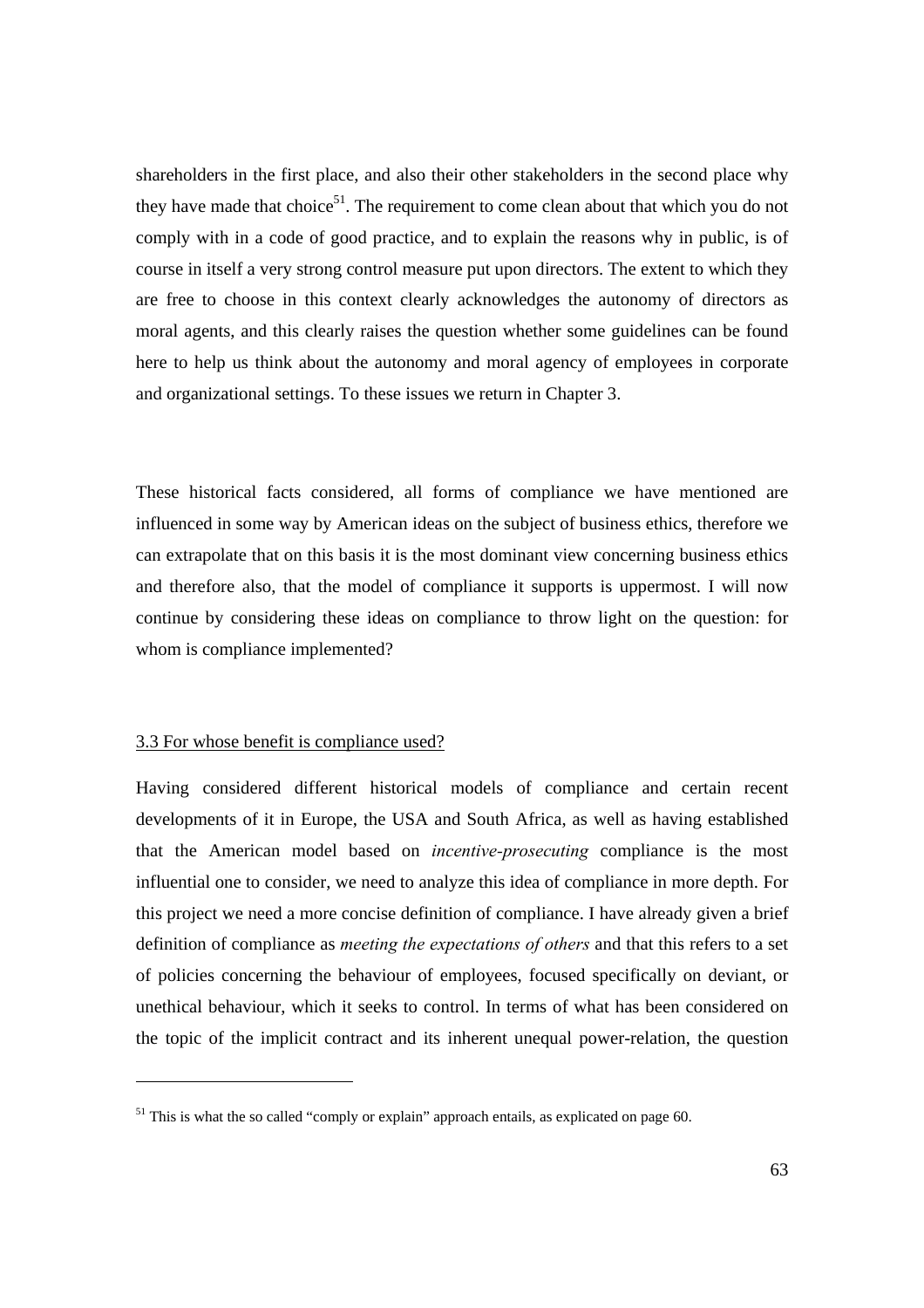arises: For whose benefit is compliance used? With this I mean looking at the *meaning* of compliance where meaning denotes its motive (Leiter, 2002:  $208$ )<sup>52</sup>.

This can partly be understood through enquiring into a combination of the following two characteristics of compliance. Firstly, it is "*regulatory and financial with significant functional distinction*" (McDaniel, 2004: 64). Secondly, the specific guidelines mentioned, relevant to the organization are "*any kind of criteria, including business goals, performance measurements, laws, regulation, or quality targets*" (2004: 64). The criteria for structuring these organizational guidelines are always decided by the following process: "[d]*etermining what the criteria should be; and [d]eveloping techniques (often called 'controls') to ensure that the criteria are followed*" (Kahn and Blair, 2004: 43). These criteria usually coincide with business quality targets, goals and performance measures in terms of finance. The implication of these two characteristics is that the main focus of compliance is regulatory and financial. What is more, these regulations, as demonstrated, are mainly financial.

Relating to these criteria, compliance has five functions, according to the International Compliance Association, of which three apply in this context, namely:

- 1. "*To identify the risk that an organization face*s" (Kahn and Blair, 2004: 44) and to provide guidance in regards to such identified risks.
- 2. Designing and implementing "*controls to protect an organization from those risks*" (2004: 44).
- 3. Monitoring and reporting "*on the effectiveness of those controls*" (2004: 44)

<sup>&</sup>lt;sup>52</sup> With this I am referring to Nietzsche's' distinction of the meaning of morality in terms of its chronological development (which in terms of compliance we have already considered) and its motives, or more specifically, in whose favor is a set of morals (which I am now considering in relation to compliance) (Leiter, 2002: 208). This is then related to his argument of "*Good and Bad Morality*" on the one hand and "*Good and Evil Morality*" on the other, in his argument regarding will to power, which I discuss further in Chapter 2, page 110 (Leiter, 2002: 208).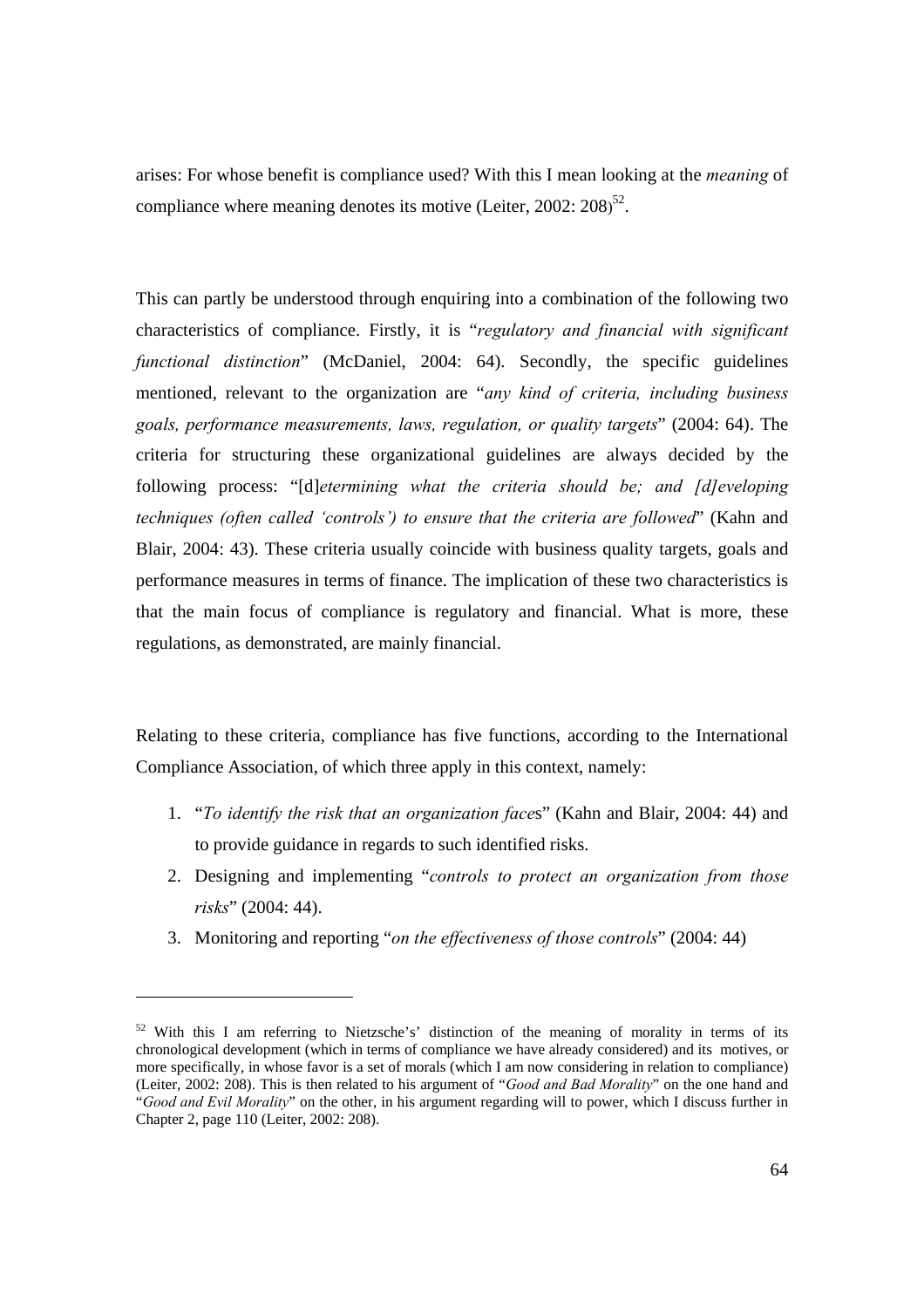Compliance is therefore a "*risk management based approach*" (2004: 45). Its scope, in terms of the stipulations above, is focused on the "*minimum standards*" for behaviour and etiologically "*compliance relies upon a fundamental power basis*" (McDaniel, 2004: 65). If implemented, compliance "*suggests behaviour about which one has little, if any, choice*" (McDaniel, 2004: 64). Compliance then has an external locus of control<sup>53</sup> and "*its etiology is typically another regulatory body*" (2004: 65).

According to the International Compliance Association, the following factors need to be considered when creating compliance programs:

- 1. The complexity and nature of the organization (2004: 45)
- 2. The diversity "*of its operations*" (2004: 45)
- 3. The scale, value, and volume of the organization's transactions (2004: 45)
- 4. "*The quantities or kinds of litigation*" (2004: 45), i.e. when looking at the organization's past, how many, and what kind of litigations, if any, had the corporation undergone historically to see if there are any possible patterns or trends.
- 5. "*Regulatory environment and oversight*" (2004: 45)

 $\overline{a}$ 

6. Nature and magnitude of risk and related activities (2004: 45).

The problem with compliance as sub-division of risk management is better understood when we define what is meant with risk. Risk is defined as *a* "[p]*robability or threat of a damage, injury, liability, loss, or other negative occurrence, caused by external or internal vulnerabilities, and which may be neutralized through pre-mediated action*" (Available from: http://www.businessdictionary.com/definition/risk.html). Though this

<sup>53 &#</sup>x27;Locus of control' is "[a] *general term in social psychology used to refer to the perceived source of control over one's behaviour* [divided into] *internal* [and] *external, with an internally-motivated person being one who tends to take responsibility for his own actions and views himself as having control over his 'destiny', and external*[ly motivated person] *as one who tends to see control as residing elsewhere and to attribute success or failure to outside forces*" (Rebber, 1985: 407). In term of an organization an external locus of control usually means another regulatory body, as in the case of SOX in the USA which relies on the justice system for its base of influence and power.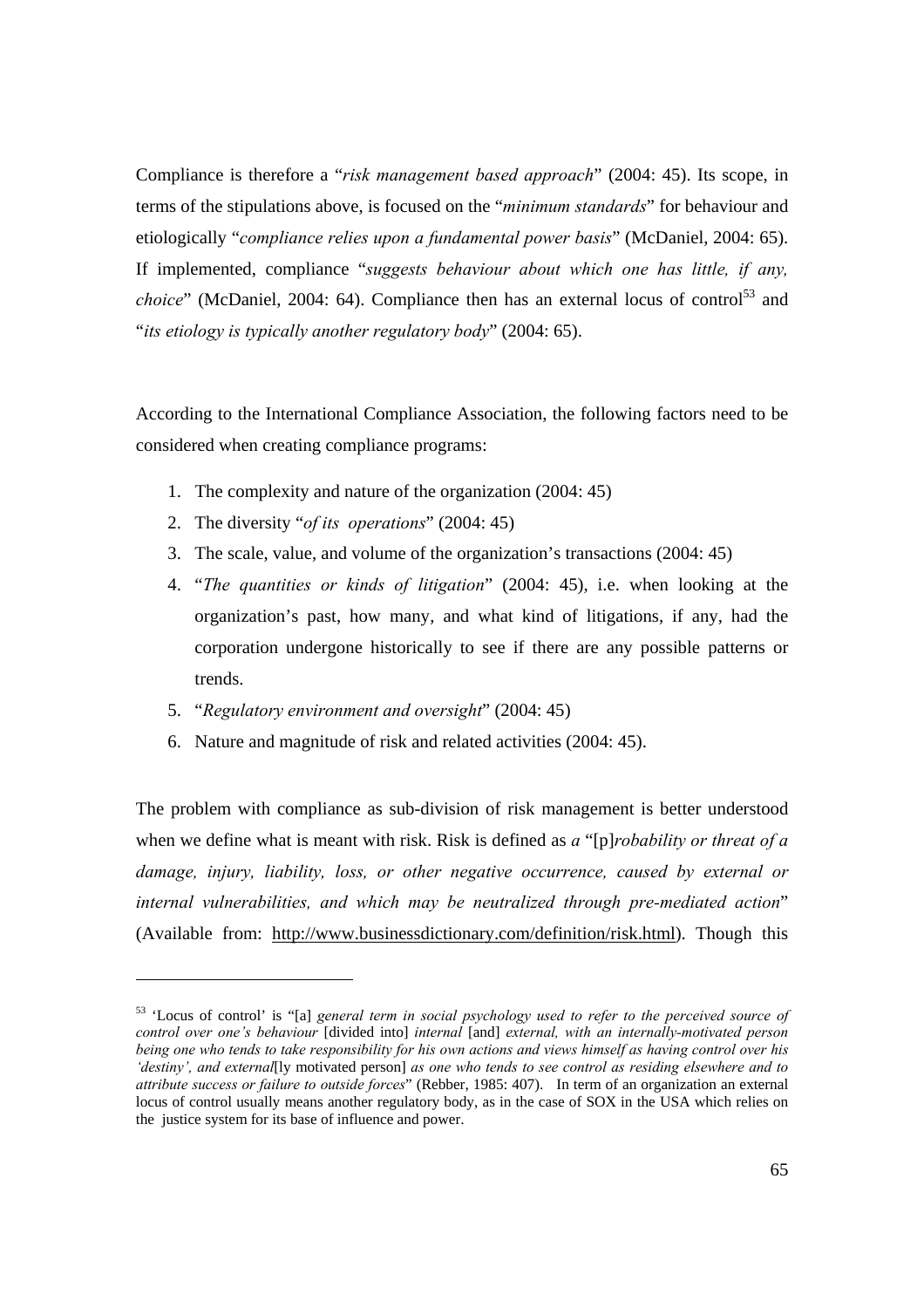formulation makes perfect accounting and marketing sense, in terms of human ethical behaviour this would equate to having the extra sensory ability of predicting an individual's risky behaviour. As such, such an idea of risk in terms of people is inapplicable since risky ethical behaviour is usually per-definition, something contingent and not something that can be quantified or measured, at least not to the degree and manner suggested above.

The problem then with the aforementioned is its dependence on the organization's ability to identify 'all possible risks' which in terms of people is not possible. This idea of a 'measured risk' comes from using an accounting formulation to define risk. This can be related back to investment financing, and calculation such as the Net Present Value (NPV) of an investment decision. NPV is defined as "*a method of appraisal that considers all of the costs and benefits of each investment opportunity and makes a logical allowance for the timing of the cost and benefit*" (Atrill and McLaney. 2006: 340). This appraisal method is viewed as the most reliable because it takes the timing factor into consideration which represents "*interest lost; risk* [and] *effects of inflation*" (2006: 340).

Risk is then seen as a subdivision of investment appraisal methods, or at least as something that should be considered and measured when making investments. With reference to points made earlier in this Chapter, this element of risk management (and so also compliance) can possibly be attributed to its development in the USA. The implication of which is that the origins of compliance in risk management lend it a typically utilitarian dominated perspective, based on cost-benefit analyses that tries to calculate "*the cost and benefits for all the effects* [an action] *will have on the present and future environment and on present and future populations*" (Velasquez, 2006: 63). From this utilitarian analysis it can be argued that corporations wish to apply the minimum standards for behaviour in terms of ethical risk, since appealing to economic cost-benefit analyses, means "*to determine the desirability of investing in a project by figuring whether its present and future economic benefits outweighs its present and future cost*"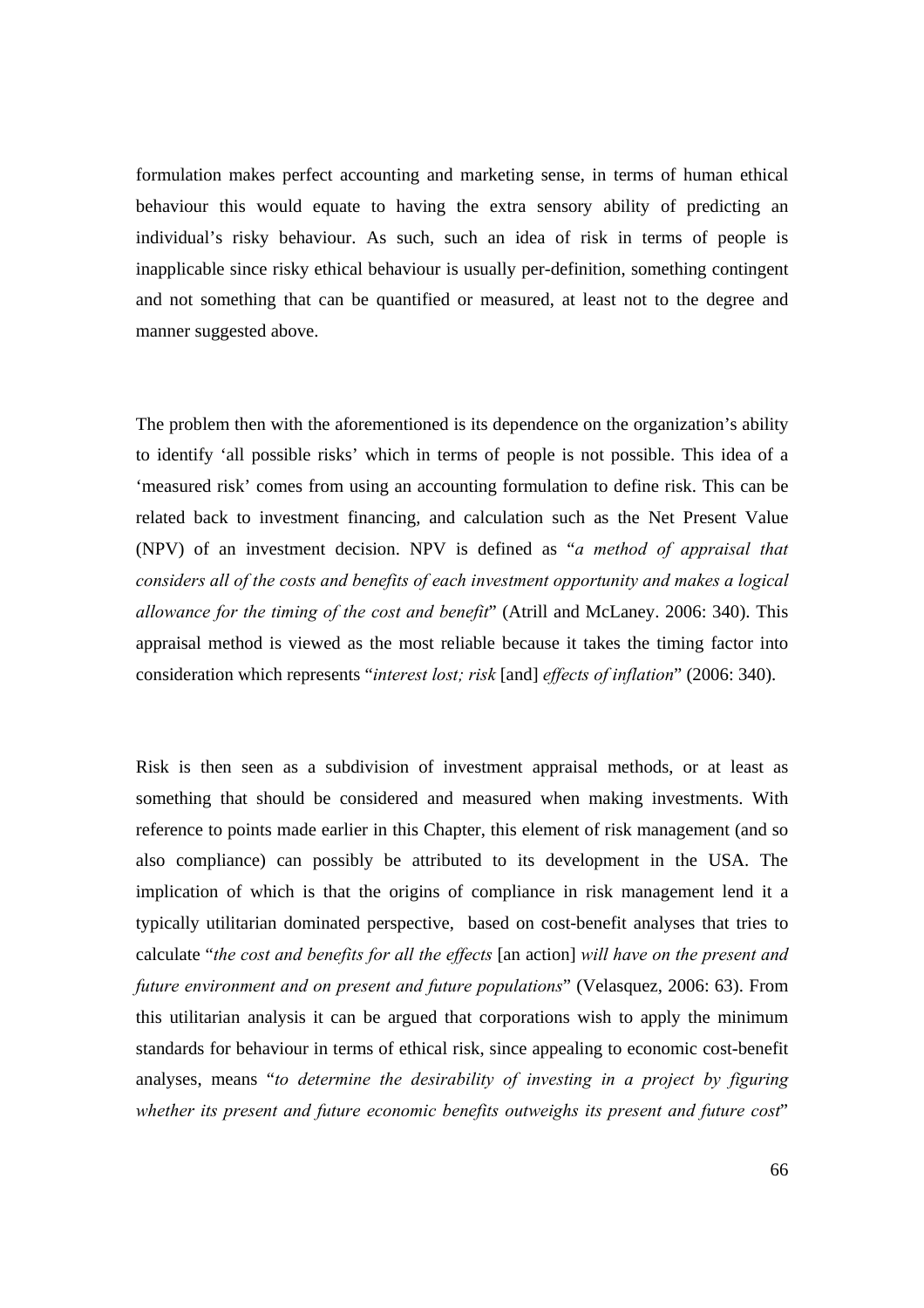(2006: 63). A consequence of the above mentioned is that: one will only do as much as is economically viable given present and future economic considerations (such as measurable risk), but no more since this would incur an extra cost in terms of considering an alternative above and beyond the requirement, which would not make financial sense. Consequently, when this formulation is taken into conjunction with the development of compliance, it gives reason for the rules used in compliance, since the implication of the genesis of compliance in risk management is that only as many rules that are economically viable in terms of the above formulation are created, and no more, in other words, the bare minimum. Therefore, we can conclude that compliance is mainly influenced by utilitarian ethics, as it is geared towards profit and generates controls in order to ensure 'best possible investment' ends. In other words, compliance decisions are based on the outcome that will benefit the most people, or in this case the organization, considering all other alternatives. While the organization's goal is to maximize profit, consequently compliance ultimately seeks to assist in maximizing profit.

This considered it could be argued that although compliance draws on utilitarian ethics, the reasons for the implementation of compliance seem, is its strong reliance on contracts and focus on 'investment outcomes', driven by ethical egoism (if we refer back to its development in the USA). To clarify why I cite this reasoning behind compliance implementation, we need only consider that ethical egoism states that "[o]*ur property, our families, and even our lives are at continual risk*" (as is also implied in risk management). As such according to ethical egoism "[s]*elfishness alone will motivate each agent to adopt a basic set of rules which will allow for a civilized community*" (Fieser, 2006: online). This statement is similar to the classical argument for implementing compliance which asserts that only when corporate ethics is implemented for self serving reasons will it survive. This seems in correlation with what we have mentioned as the self-interested nature of compliance, or compliance applied for self gain. According to ethical egoism "*these rules would include prohibitions against lying, stealing and killing. However, these rules will ensure safety for each agent only if the rules are enforced. As selfish creatures, each of us would plunder our neighbours'*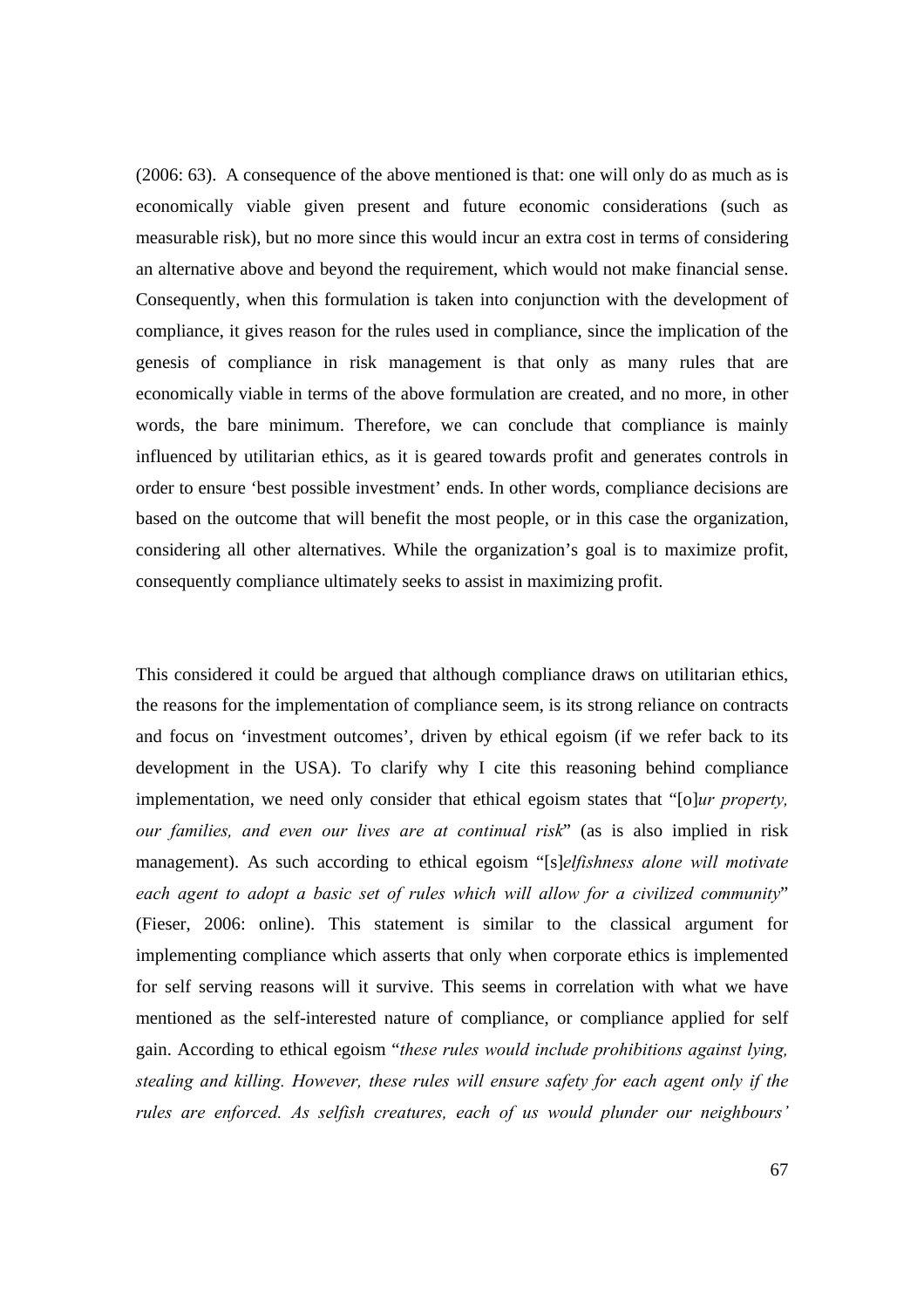*property once their guards were down*" (2006: online). Compliance then seems to imply this through its extensive reliance on contracts as tool of control.

The genesis of compliance in risk management means that, at least in terms of ethical business conduct, in the last instance implies ethical egoism in that similar to the latter "[e]*ach agent* [is a possible] *risk from his neighbor*" or to the organization (2006: online). Accordingly "*for selfish reasons alone, we* [in this case the organization], *devise a means of enforcing these rules: we create a policing agency* [or controls] *which punishes us,*  [the employees], *if we violate these rules*" (Fieser, 2006: online). The close relation of compliance to ethical egoism seems to suggest that it follows similar views on the subject of reasons for implementation, and that compliance is used as the dominant tool in business for 'policing' and punishing employees if they violate these compliancy rules or policies. This not only explains ethical egoism, but also alludes to the reasons for why compliance only implements controls self-centeredly, which refers back to eliminating risks to the organization's well-being. However a consequent of this focus on risk is that such a social environment, as depicted in ethical egoism, assumes and constitutes a low trust society<sup>54</sup>. Returning to utilitarian ethics, it can be said that it is outcome-based; it focuses only on the actions and consequences of the moral agent, but not at the moral agent itself.

On a deeper level, if we accept the before-mentioned as an explication of the positive identity of compliance, i.e. compliance is implementing or being implanted as part of a utilitarian ethics as the control element of risk management, there seems to be two arguments often used to justify and perpetuate this positive identity<sup>55</sup>.

<sup>&</sup>lt;sup>54</sup> As defined in Chapter 1, page 43.

<sup>55</sup> According to the definition of Adorno, a sign has positive identity when *human thought, in achieving identity and unity, has imposed these upon* "[a] *object, suppressing or ignoring their differences and diversity*. Furthermore this process exists because of *societal formation whose exchange principle demands*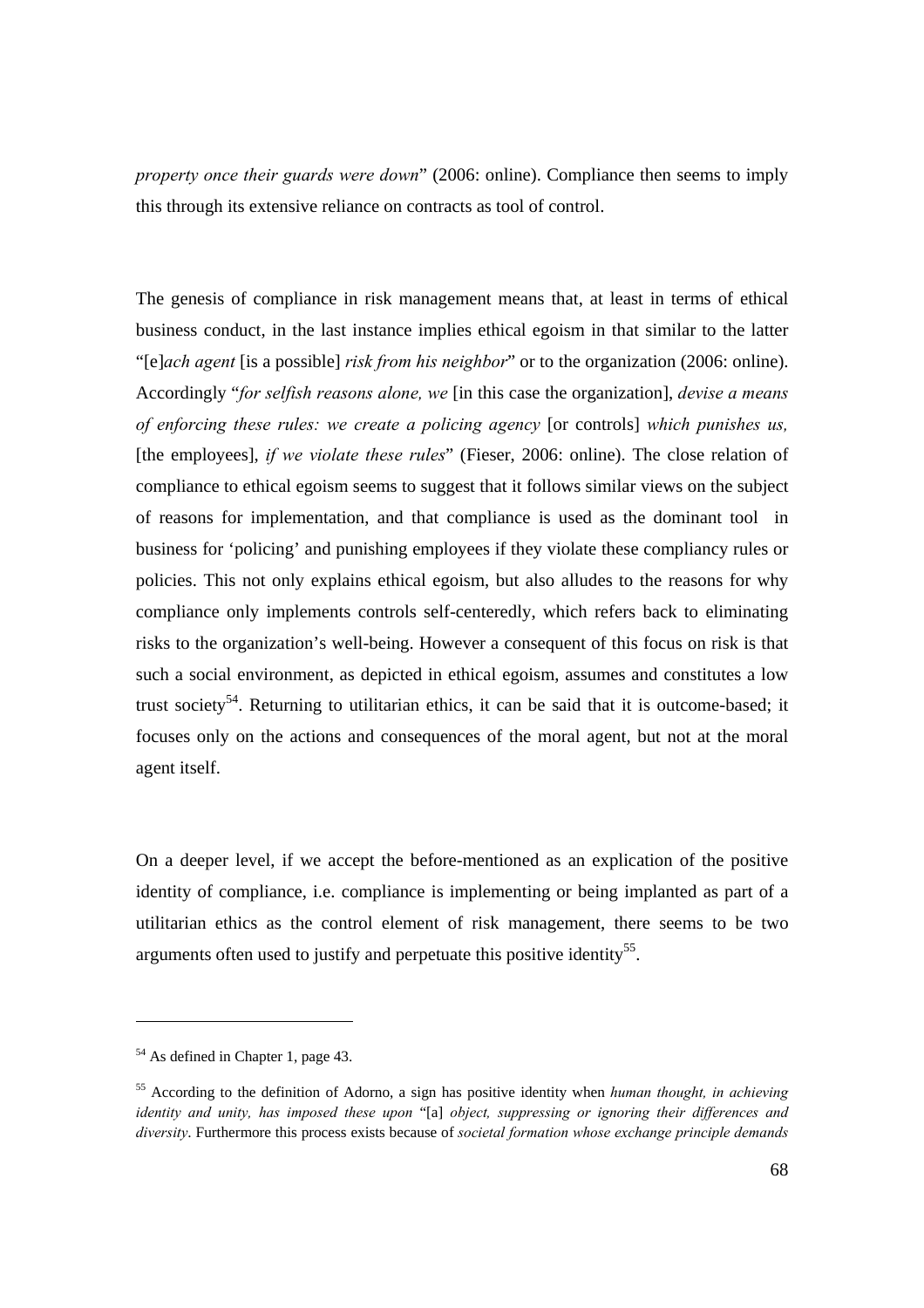The first argument that is often offered to enhance the positive identity of compliance is its affinity with utilitarianism and the latter's historical genesis. Historically utilitarianism has its roots in "*the British empiricism*<sup>56</sup> of John Locke, George Berkeley and David *Hume*<sup>57</sup>" also related to logical positivism<sup>58</sup> which believed one can come to a universal truth through rational debilitation of signs, gained through experience; ultimately their theories strived towards being universalizable (Available from: http://www. plato.stanford.edu/entries/mill/). Like the empiricist, philosophers propagating utilitarianism sought a rational argument to move away form the metaphysics concerning moral deliberation. They did this by way of developing a rational formula that, like the empiricist was based on the senses and could give an answer that was universalizable to all moral dilemmas<sup>59</sup>. Applied to the area of business the argumentation that would

*the equivalence (exchange value) of what is inherently nonequivalent (use value)*" (Zuidervaart, 2007: online)

56 Empiricism is defined as a "*permanent strand in philosophy that attempts to tie knowledge to experience. Experience is thought of either as the sensory contents of consciousness, or as whatever is expressed in some designated class of statements that can observed to be true.* [It] *denies that there is any knowledge outside this class, or at least outside whatever is given by legitimate theorization*" (Blackburn, 1996: 119). It denies that there is any innate truth or "*a priory knowledge, or knowledge of necessary truth*" (1996: 119). The implication of this in context of this thesis is that such a model of philosophy can per-definition not believe in things such as character, virtue or individual moral agency since they are not observable or easily expressed in some designated class that, can be observed as true, they are too contingent to fulfill such requirements.

 $57$  Aodorno's negative dialectic is in fact a direct reaction to Hume's positivist views.

l

58 Positivism is defined as a philosophy that states that "*the highest or only form of knowledge is the description of sensory phenomena.* [Holding that] *there are three stages of human belief: the theological, the metaphysical, and finally the positive, so-called because it confined it self to what is positively given, avoiding speculation*" (Blackburn, 1996: 294)

<sup>59</sup> This type of thinking concerning moral deliberation would make the most sense in business, given that one could then 'account' moral behaviour, since this formulation of morality is based on the idea of measurable, 'observable' behaviour. The reason then why moral behaviour should be accountable in business is that traditionally accounting has been used as the tool of measuring control; as such any control method employed, such as compliance, needs to conform to the principles of accounting (Atril and McLaney, 2006: 2). Subsequently if one was to create a control method in business according to the basic definition (2006, 13-14) and conventions of accounting, a requirement should be that it can be quantifiable in financial terms, therefore why not use utilitarian ethics in conjunction with accounting to develop a control method from (2005, 46-50). One such accounting convention that can be used, as I have mentioned, can be found in terms of calculating return on investment using formulas such as NPV defined in this Chapter on page 66. One need then only expand upon one element, namely the definition of risk, within this formula, all being equal, and one has a way of determining the effect of employee's observable, measurable behaviour on the corporation.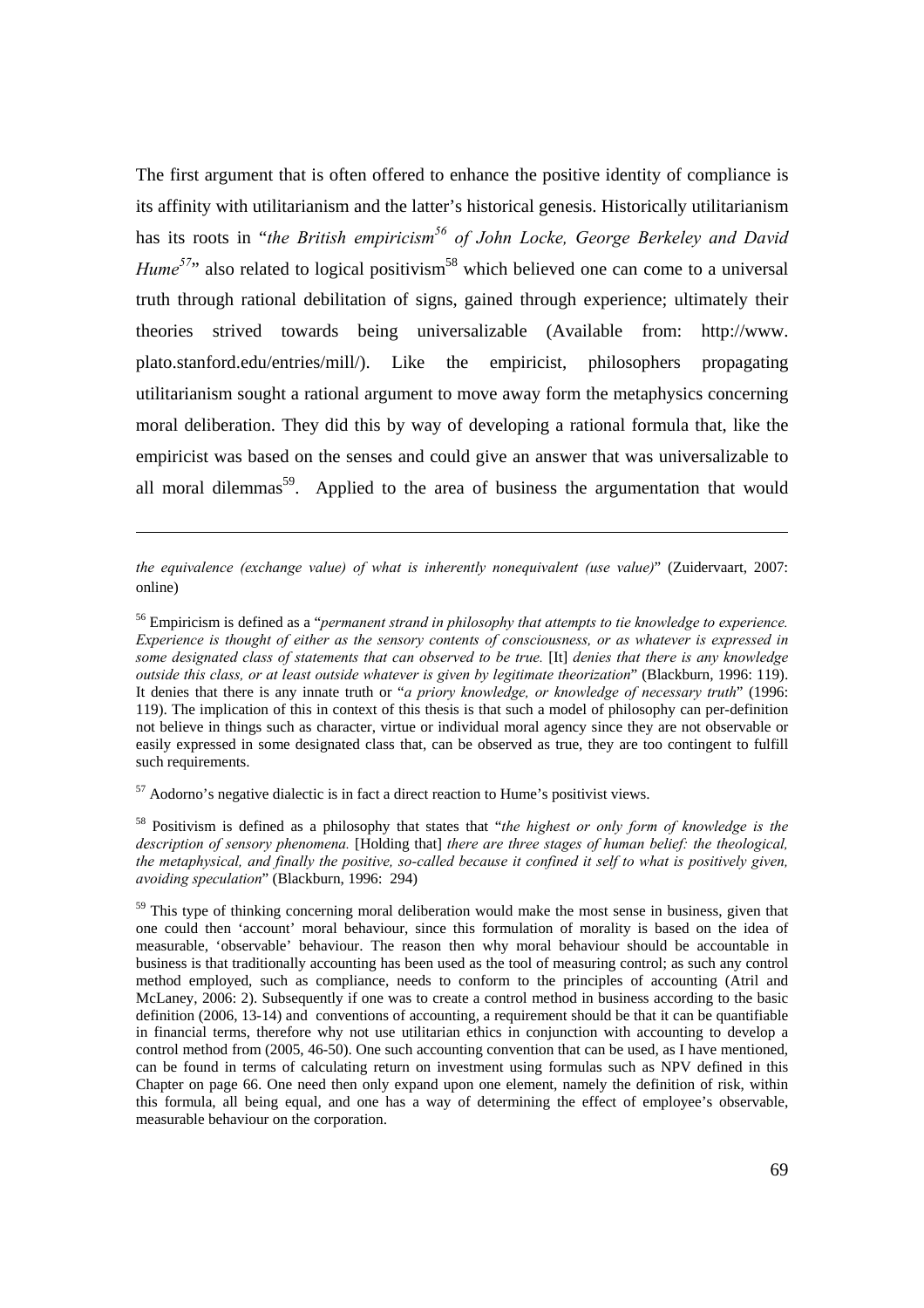typically be followed is: since employee behaviour is hard to measure it can be viewed as a risk, and should be measured and controlled as such in the most cost-effective manner. Ultimately then, to conceptualize compliance as a mode of risk management, is to place it squarely in the realm of a utilitarian framework.

The second reason often offered to enhance the positive identity of compliance, is its purported *universality*. Following from its reliance on utilitarian ethics with its etiology in empiricism and positivism, it is evident that compliance seeks to be universal in a similar fashion as empiricism and positivism. Additionally, proof of the positive identify of compliance can be inferred form the fact that utilitarian ethics (on which I have argued compliance is based) presumes that all things can be measured, in other words all things has an equivalent to which it can be measured. This idea of equivalence and uniformity within utilitarian thinking resonates with Adorno's idea of social conformation needed for positive identity, what he called the exchange principle as defined in the Introduction, page 20 regarding positive identity (Zuidervaart, 2007: online) .

 In combination with one another, both of these arguments have far reaching implications for the implementation of compliance. Both of these arguments seem to justify the stipulation of some uniform rule (or set of rules) that can be used define all ethical behaviour, as well as measures to correct all deviations from it. On the one hand, this follows from the strive towards universalizability, referred to above, that in effect ignores differences on at least two levels: differences in terms of other modes of ethical thinking or views, and differences between individuals in terms of character or virtue. Within a utilitarian framework, these differences are seen as a disarray of identities that have to be overcome in some kind of unity. On the other hand, this emphasis of compliance on a uniform rule follows from the belief in utilitarian ethics that ethical behaviour can be measured in terms of some kind of objective standard. Thus, in combination with one another, the measuring of ethical behaviour, the striving towards universality, and the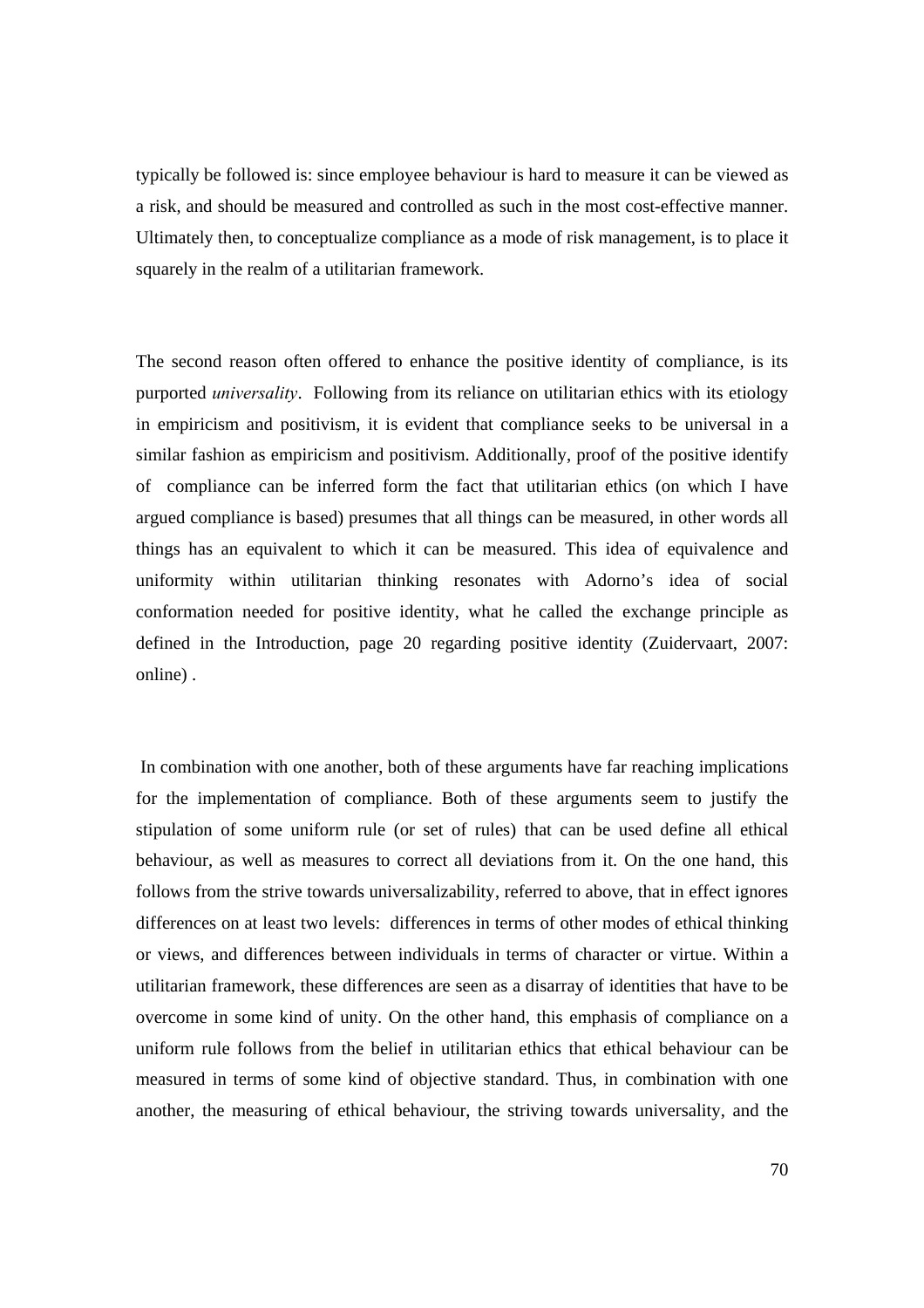establishment of a uniform rule, all within a utilitarian framework, establishes the positive identity of compliance as a control method. The trouble with this positive identity, however, as it will be demonstrated in the Chapters that follow, is that compliance ignores everything that falls outside the parameters of its own standards.

 A proof that this positive identity of compliance indeed exists, can be found in the statement (referred to in the definition of compliance above) that once implemented, compliance allows for *little, if any, choice*. Implicit in the latter is that the rules or policies written in terms of compliance appealing to universalizability, assume that these rules and rights<sup>60</sup> on which policies of compliance are based, are themselves equal. This is problematic, for as Adorno points out that: in the case of positive identity, the problem with such an appeal to equality can be found when looking at the difference between a thought as a phenomenological substance (in this case compliance as a concept), compared to "*thought in practice*"<sup>61</sup> (Zuidervaart, 2007: online). In this case, even though the idea of equality seems good and constitute a large part of rights, it ignore the reality that, as Young pointed out, the right to autonomy and individual liberty is the most important right, without which all other rights are baseless (as I will explicate in more detail in Chapter 3, page 161) (qtd. in LaFollette, 2002: 511). This difference between the reality of rights in practice and the implementation of the notion of the equality of rights conceptually, is all the more important in the context of compliance, and the

<sup>60</sup> A right, in its most basic terms "*is a justified claim against another person's behaviour - such as my right to not be harmed by you. Rights and duties are related in such a way that the right of one person implies the duties of another person*" (Fieser, 2006: online). Positive rights are "[d]*uties of other agents (it is not always clear who) to provide the holder of the rights with whatever he or she needs to freely pursue his or her interest* [therefore] *do more than impose negative duties. They also imply that some other agent* [in our case business management as holders of the most power to implement change, and holders of special offices etc.] *have the positive duty of providing the holders of the right with whatever they need to freely pursue their positive rights*" (Velasquez, 2006: 76). There is also negative rights which can be defined as "[d]*uties others have not to interfere in certain activities of the person who holds the right distinguishing the fact that its members can be defined wholly in terms of the duties others have not to interfere in certain activities of the other person who holds a given rights*" (2007: 76).

<sup>&</sup>lt;sup>61</sup> This refers to the application of a phenomenological idea, or concept, to the nouminal world, in other words, applying it within the social contingencies of politics, economics and society at large. This is a determinant of a phonological ideas "*historical fruitfulness*" or truthfulness (Zuidervaart, 2007: online).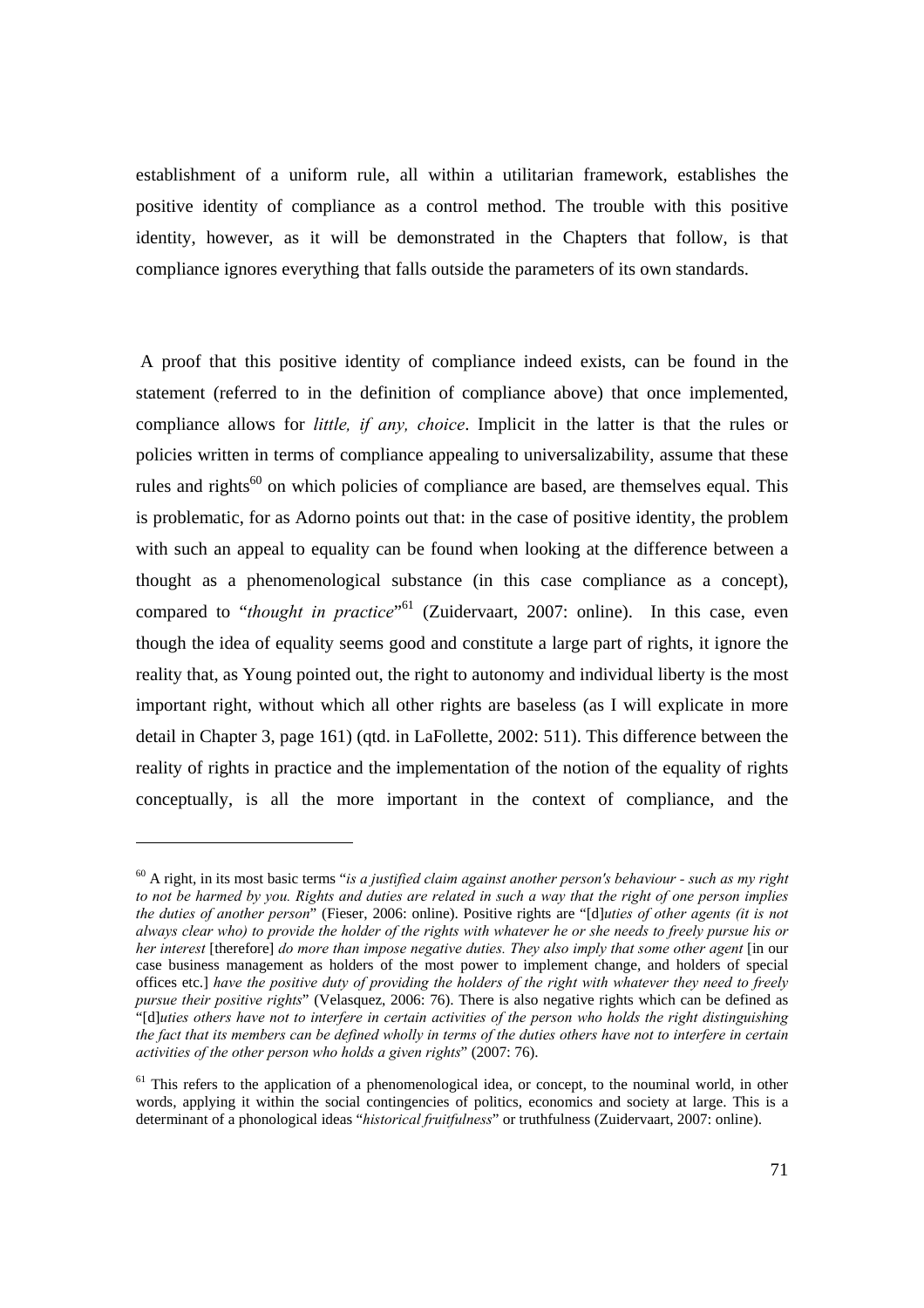consequences of its use are of minimum scope in terms of discretionary judgment, which translates into job specialization<sup>62</sup> with respect to ethical behaviour.

The reason why the above is important can be explicated when we understand discretionary judgment in relation to the individual moral agent. Discretionary judgment has two elements, its depth and  $\text{scope}^{63}$ . The argument then is that compliance restricts the range in terms of depth, of individual judgment concerning moral deliberation, "*risking constraining discretionary decisions* [individuals] *make*" (McDaniel, 2004: 66). Put differently, "[i]*f an organization encourages conformance,* [as is the case with compliance]*, it also reduce*[s] *the level of creativity and innovation sought in a productive forward-looking system*" (2004: 67). Therefore in doing so, via its difficulty with contingencies such as creativity or autonomy, compliance negates the agency<sup>64</sup> of individual moral agents $^{65}$ .

To give credence to the above contrast between compliance as a concept and compliance as thought in practice, i.e. as implemented in reality, and to bring the argument into what Adorno would call its social and economical realty, I cite the findings by National Business Ethics Survey (NBES) of 2007 that examined the practical reality of the proper

 $\overline{a}$ 

<sup>62</sup> Job specialization "*evolved from a preoccupation with command and control systems*" as part of bureaucratization (Grobler and Wärnich et al, 2006: 139). In this process jobs are broken down into smaller specialized segments (2006: 139). As a concept it has benefits for production, but when implemented practically such specialization all too often leads to "*oversimplification – or going to extremes*," leading to an increase in job dissatisfaction and boredom (2006: 140).

 $63$  The argument in this thesis is for increased depth, not just scope.

<sup>&</sup>lt;sup>64</sup> This is counter productive if we reconsider the biggest cause for 'resistance' in the implicit contract being the undermining of expression of autonomy, of which creativity and discretionary judgment key, referring back to the relations I have pointed out between autonomy and the latter two earlier in Chapter 1, page 37.

<sup>&</sup>lt;sup>65</sup> The negation of the individual moral agent then refers to the negation of the capacity of the individual to make discretionary 'creative' judgements regarding moral dilemmas, which in turn influences how the individual acts in terms of moral dilemmas. The importance of the individual's capacity to make discretionary judgements will be discussed in Chapter 3 in terms of the organization as a community and responsibility.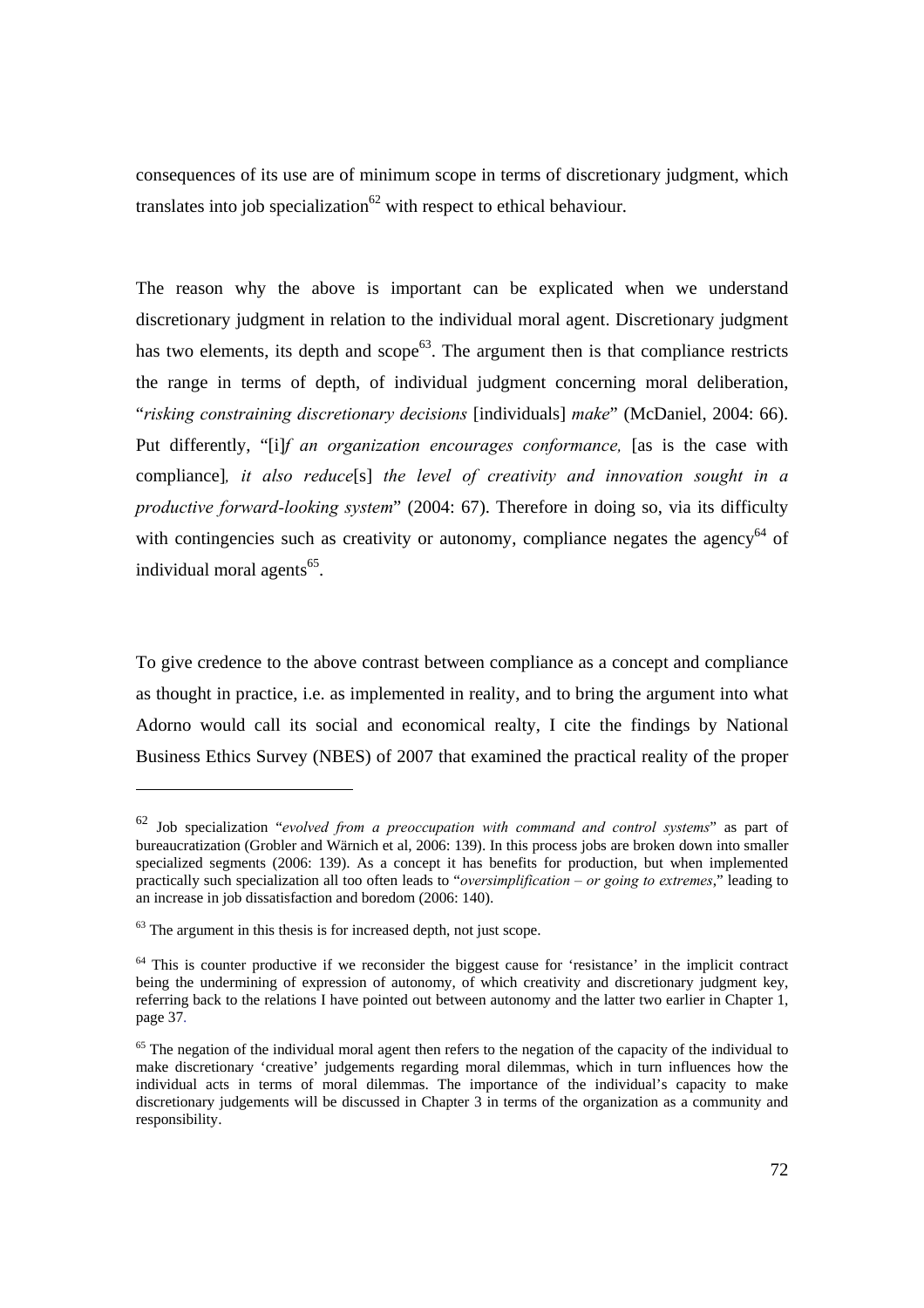implementation of compliance. They found that "[o]*nly 1 in 4 companies has a wellimplemented ethics and compliance program*" (Desio, 2007: online). More importantly, no matter how sincere or well-intended the new interest in compliance was after ENRON, the fact of the matter is that "*ethical misconduct is back at pre-Enron levels*" (2007: online)<sup>66</sup>. What makes this all the more pertinent is that this is the case in spite of the fact mentioned earlier that 91% of public companies had implemented *SOX,* but as stated then, they had not taken due diligence considering the initial costs this would incur. Thus, although with SOX a lot of companies were implementing compliance, they did not consider its practical financial costs, nor does it seem was its practicality in terms of actual effects on moral behaviour, properly considered. The above examples considered, it seems that compliance as thought in practice did not fulfil its phenomenological or conceptual ideal for which it was created, i.e. greater ethical behaviour in business and the curbing of costs regarding unethical behaviour. Moreover, these statistics seem to indicate that compliance as a means to control ethical misconduct has not succeeded.

Before we can however, look the question of how can we resist the negative outcomes of compliance and what might constitute a positive alternative, as outlined in the introduction, we need to consider compliance in terms of its contemporary problems. This will go some way into indicating current problems on the subject of compliance and individual moral agency and also bring the thesis into the current historical time frame. What this implies is discussing the problems of compliances and its difficulties in terms of culture lag and knowledge spillage, in other words explicating the challenges related to compliance within the context of Information Management Compliance (IMC).

<sup>66</sup>However, it was also found that in terms of compliance legislation, that "*the rate of misconduct is cut by three-fourths at companies with strong ethical cultures, and reporting is doubled at companies with comprehensive ethical programs*," in which compliance surely has a part to play (Desio, 2007: online). Also, where well-implemented ethical programs existed, "*only 29 percent of employees failed to report misconduct*" (2007: online). This is significant in comparison to "*companies with no program*, [where] 61 *percent do not speak up*" (2007: online).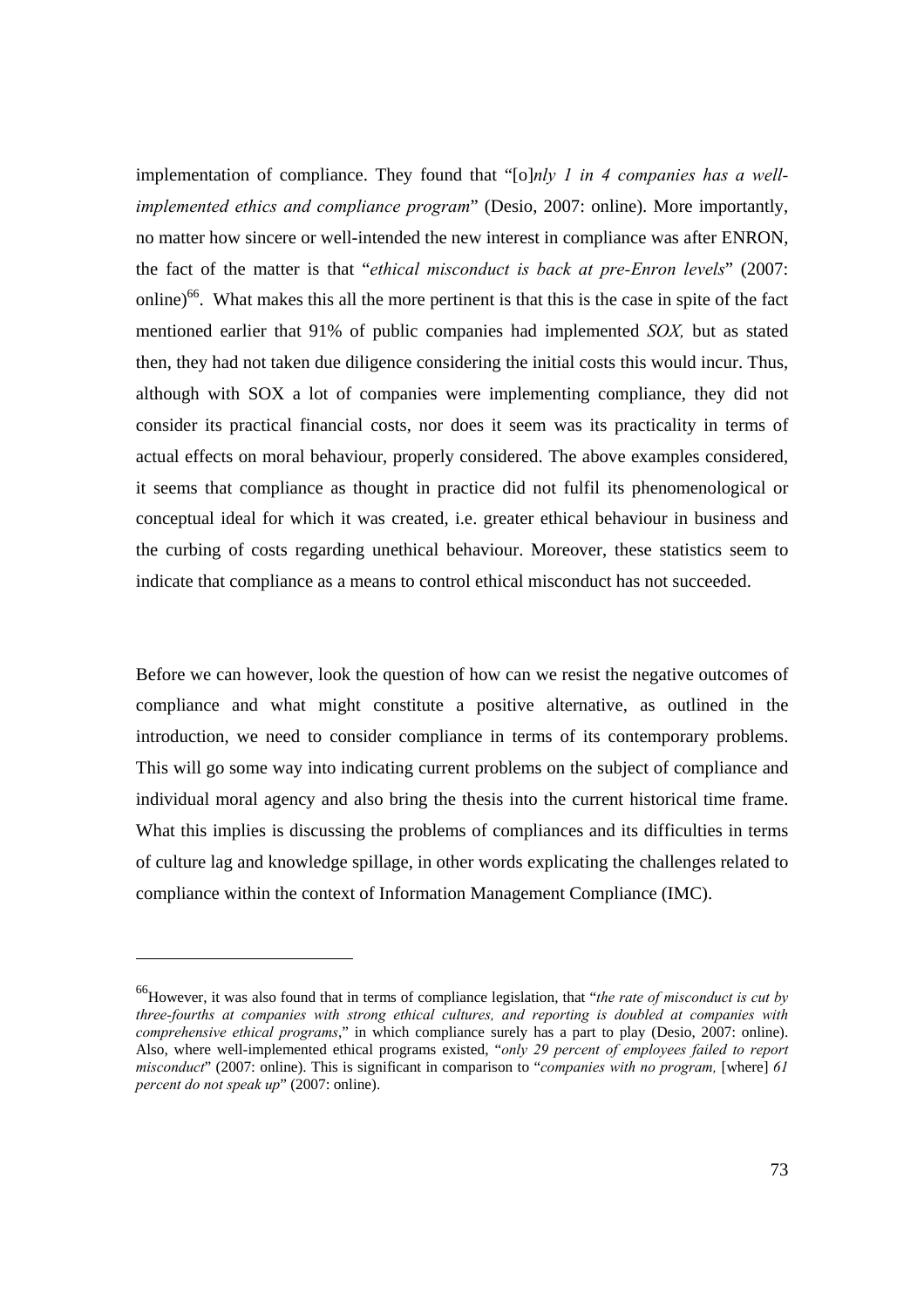## **Chapter 2**

## **Compliance, Information Management Compliance (IMC), Culture Lag and Ethics**

#### 1. Introduction

In the previous Chapter we looked at the historical reasons for and development of compliance. It was shown to stem etiologically from risk management as a Post-Fordist, American model, attempting to address resistance. However, I have indicated by way of example and philosophical argument that this attempt had failed. To bring this argument then into the present-day context we need to consider the current form of economics and the type of resistance most pertinent in the current business context. As has been indicated in Chapter 1 the latter refers to the move towards a service driven economy and the importance within this context to knowledge capital. The problems that accompany this shift are: culture lag stemming from developments in communication information technology, and knowledge spillage which goes together with the latter, giving rise to IMC.

In keeping with the critical self-reflective perspective, in discussing these problems, this Chapter will be divided into two parts: the first half will be devoted to discussions regarding the reasons for the development of IMC and its failures with respect to its own intrinsic structure and its practicality as a form of communication management. This half ends in section 4 with a look at the problems with IMC's reliance on best practice and the problem of the integrity of the source of information. The second half stems from the first, which will indicate that one of the biggest innate problems facing IMC is the individual moral agent and ethics, which in turn, are key to the problem of information management. As such, sections 5 and 6 focus on the individual moral agent and ethics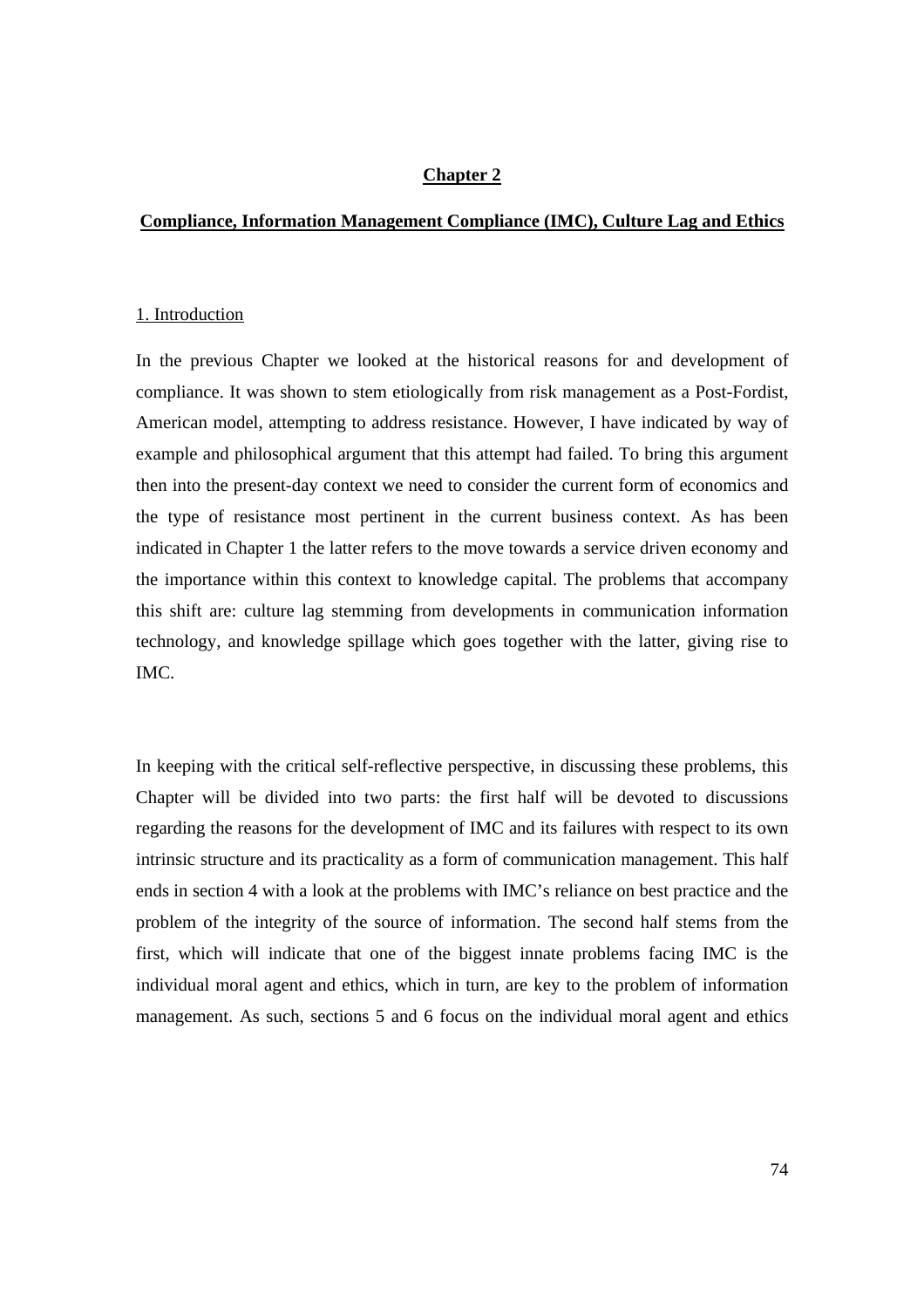with respect to their relations to IMC. Lastly I conclude with a summery of the Chapter in section  $7^{67}$ .

With these two parts in mind, I will begin by first arguing that to understand IMC we need to first look at communication and ethics and how they relate to the individual moral agent in the business context in general as these are in themselves ethical topics, but also to give context to the rest of the Chapter. This relation will further be considered in terms of old and new modes of organizational communication. Subsequently I will need to look at the problem of culture  $\log^{68}$  which is exacerbated when these general problems of communication are further complicated by communication information technology. During this discussion of information and communication technology we will also see that knowledge is uppermost, the implication of which is that knowledge becomes a form of capital, which is a important for the rest of this Chapter. However, as I will indicate, since IMC is a specific form of compliance, created as a reaction to the problems related to culture lag, it too fails because more then ever the individual is principal in this from of capital.

This Chapter then also show how in the current service driven economy based on information capital there is a greater focus on the individual moral agent. This lends further credence to why in the current day and age the individual moral agent is of utmost concern to business and business ethics. Furthermore, we need to consider IMC specifically since it is important to explicate how it relates to the individual moral agent

 $67$  In other words, the first half is a look at IMC's relation towards itself and the corporation, while the second half looks at the individual and ethics as the key components to information management with which IMC has the greatest difficulty with. Thus, IMC will be shown to not only fail as a form of information management – because of the nature of information and its innate structure, but this very nature of information, I will argue, necessitates that any form of information management will have to be built or include the individual moral agent and ethics.

<sup>68</sup> Culture lag is defined in the Introduction 1, page 23.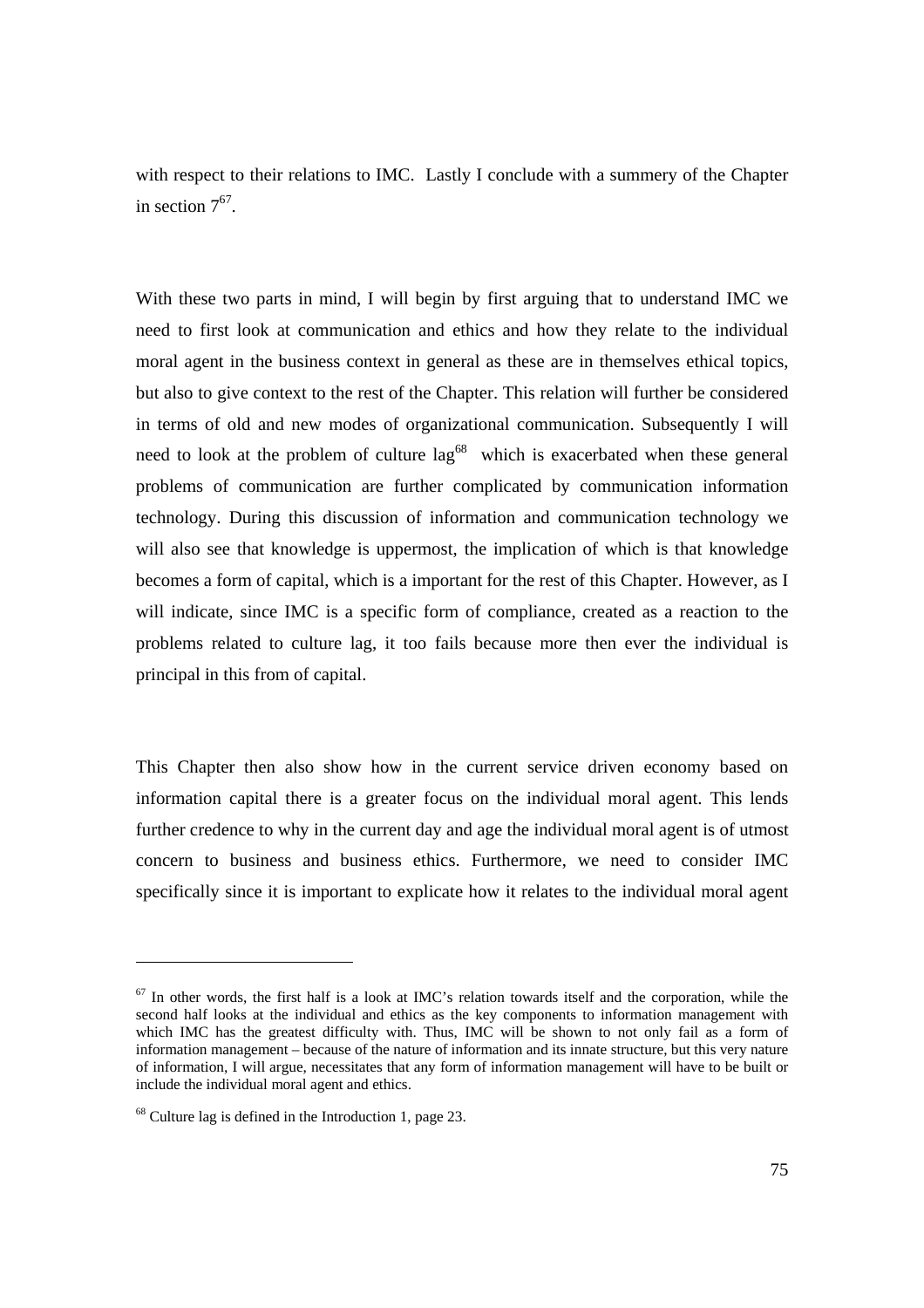and the ethical implications thereof, especially considering the problems of culture lag and knowledge spillage.

As I will start by considering the relation between communication and ethics it is important to note that they are vital components of each other and neither can function properly without the other, as will become clear from the discussion that will follow. The latter becomes more and more pertinent with the advent of communication technology, its pace of development, which brings us back to the matter of culture lag. Moreover, communication in business is a topic in itself in ethics, but this will not be explicated in too much detail. Since business communication is a specific form of communication it is important to first define what is meant by business communication before looking at its relation to ethics. This will lead us into the discussion mentioned before concerning communication problems exacerbated by culture lag and knowledge spillage.

# 2. The relation between communication and ethics: compliance implementation as an answer to culture lag

Communication is of specific importance, not only because of the service driven global market, but because it "*is one factor that influences how well an organization performs*" (Harshman and Harshman, 1999: 5). It is "*one of the vital processes that gives an organization life*" (1999: 5). This is important since there is a "*high positive correlation between performance problems and communication problems*" (1999: 5). This is supported by Harshman and Harshman's findings over seventeen years of analysis of private and public organizations, which found that "*faulty communication strategies in organizations contribute to large organizational performance issues and problems*" (1999: 5). According to them, communication is not just a by-product of management decision-making, but "*represents the fundamental values of the organization*" (1999: 5).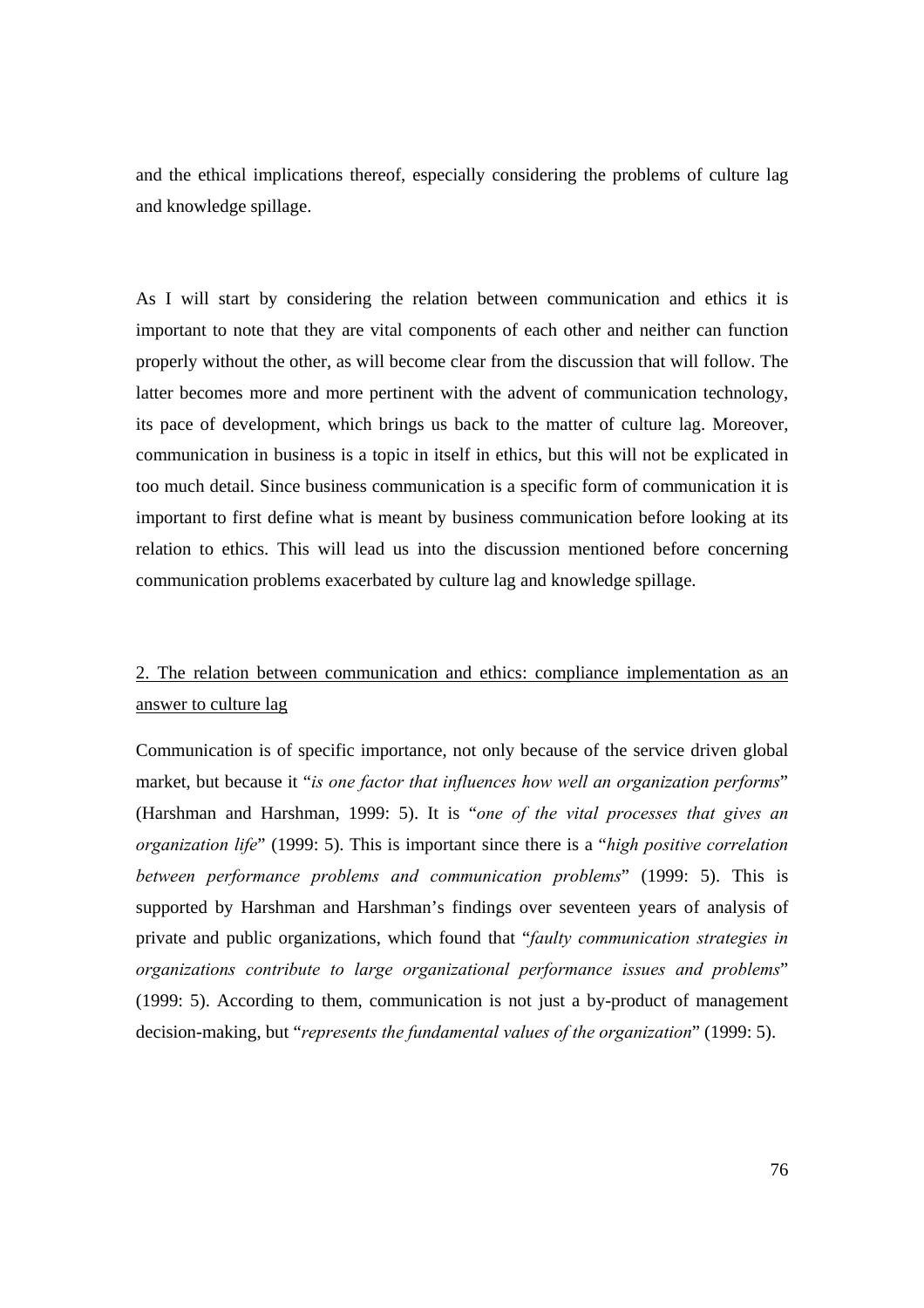They found that "[w]*hen the content and process of communication begins to conflict with the fundamental values of the workforce or commonly accepted ethical principles, people tend to respond negatively rather than just to ignore the dissonance*" (1999: 5). In business, communication is always connected to information, since "[a]*ll business communication is directed at informing, persuading and reminding a person or a group of persons to react in a specific way*" (Klopper, 2006: 1). Since the focus is on culture lag caused by the exponential growth of information communication technology, I will provide some figures to illustrate the pace and the extent at which this is happening. This, in turn, gives one a broad idea of the importance of information and communication technology, not only in the organization, but in society. This gives credence to the idea of a network society mentioned in Chapter 1.

An estimate from 2004 stated that "[t]*he number of email messages sent per day will grow from 31 billion in 2002 to 60 billion by 2006*" and this is excluding the "[r]*oughly 250 billion text messages sent worldwide using wireless devices in 2001*" (Kahn and Blair, 2004: 9). From the above-mentioned it is clear that communication technology is not only accelerating, but its scope is extremely vast. Therefore, invariably, it influences business on a macro and micro level. Moreover, as this acceleration continues, the distance between the influence of communication technology on business, and vice versa, are increasingly ambiguous, as are the distinctions between these different levels (2004: 9).

Communication is related to ethics, given that, as put by Harshman and Harshman, "[i]*nherent* [in] *relations between an organization and its workers is an ethical dimension which affect the content and structure of the organization's formal and informal internal communication*" (1999: 3). They continue by saying that "*Levinas tells us that inviting one into discourse creates an ethical demand*" and thus "*it is imperative to consider the ethical demand that arises when employers hire workers and accept their contributions to the organization*" (qtd. in 1999: 3). As indicated in the beginning of this Chapter, the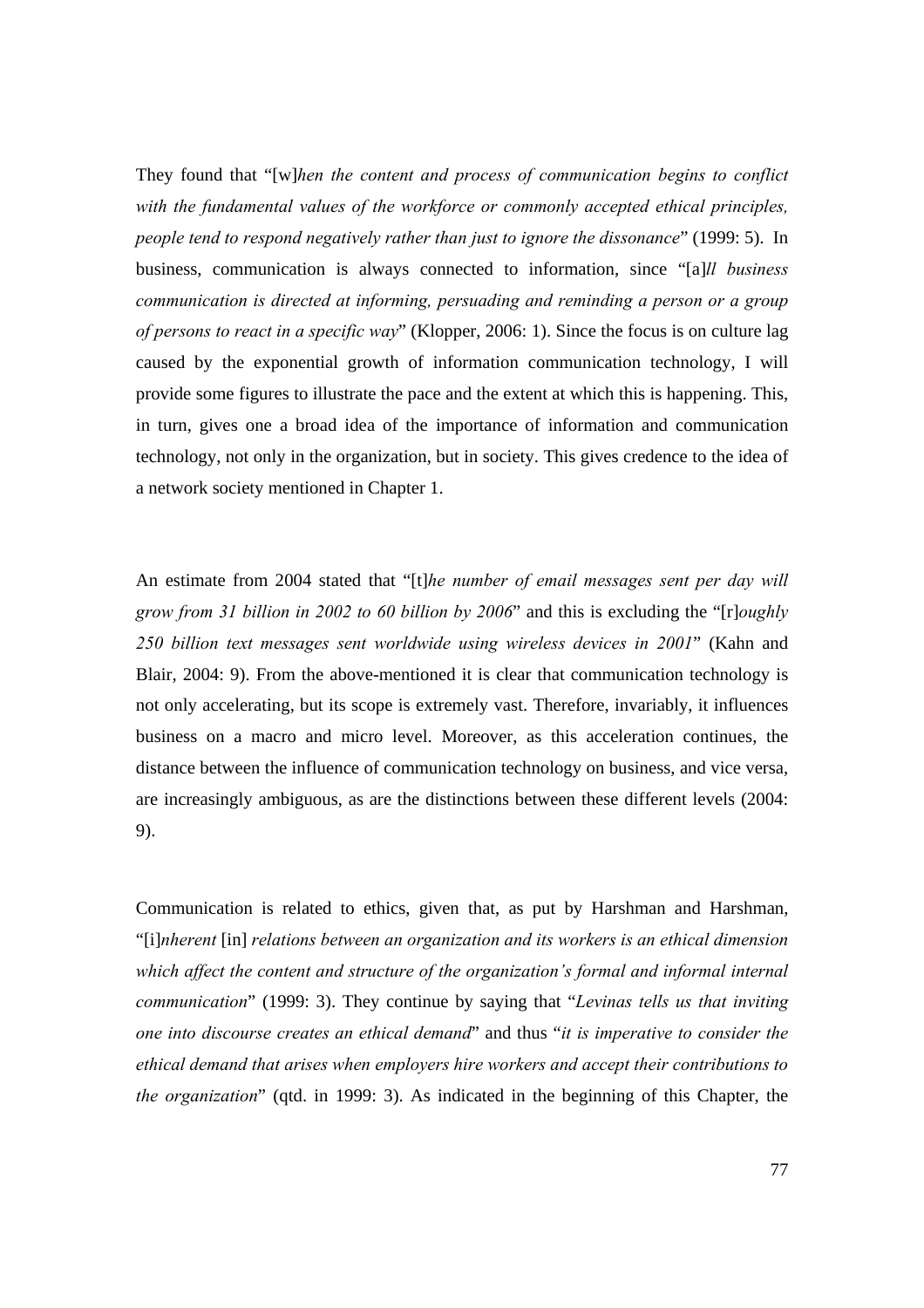relation then between ethics, communication and the individual moral agent will now further be considered in terms of old and new modes of organizational communication.

Typically, old modes of communication are vertically structured, wherein internal communication is a "*variation of the classic public relations model for communicating externally*" (1999: 3). This type of communication has certain intrinsic values, such as that "*control of the organization is to be held by a small group at the top and employees are viewed and treated paternalistically as if they have little or no personal commitment to the organizations' well-being*" (1999: 4). This, as I have argued thus far, is what compliance seeks to uphold – if not explicitly, then implicitly. Such a system is supported by traditional bureaucratic structures in the organization. In terms of internal communication, IMC is the part of compliance that links and institutionalizes communication in the bureaucratic structures.

Conversely, more modern forms of business communication has a "*new view of the relationship with the worker*" and the organization (1999: 4). In this system workers are informed by management in order "*to support participation of the workforce in decisionmaking*" (1999: 4). The process of communication and its content is based on, and demonstrates "*values such as respect, dignity, trust, and shared authority* [as well as] *being clear about the values that guide the organization*" (1999: 4). It focuses on integrity in that "[c]*ommunication will be effective only if workers perceive it to have integrity*" (Harshman and Harshman, 1999: 4).

These newer strategies are part of the democratization of the organization. With 'democracy' I am not referring to "*permissive or 'laissez fair'* [ideals]*, but a system of values – a 'climate of beliefs' governing behaviour – which people are internally compelled to affirm by deeds as well as words*" (1999: 5). This includes values such as "*full and free communication, regardless of rank and power*" (1999: 5). Democracy, in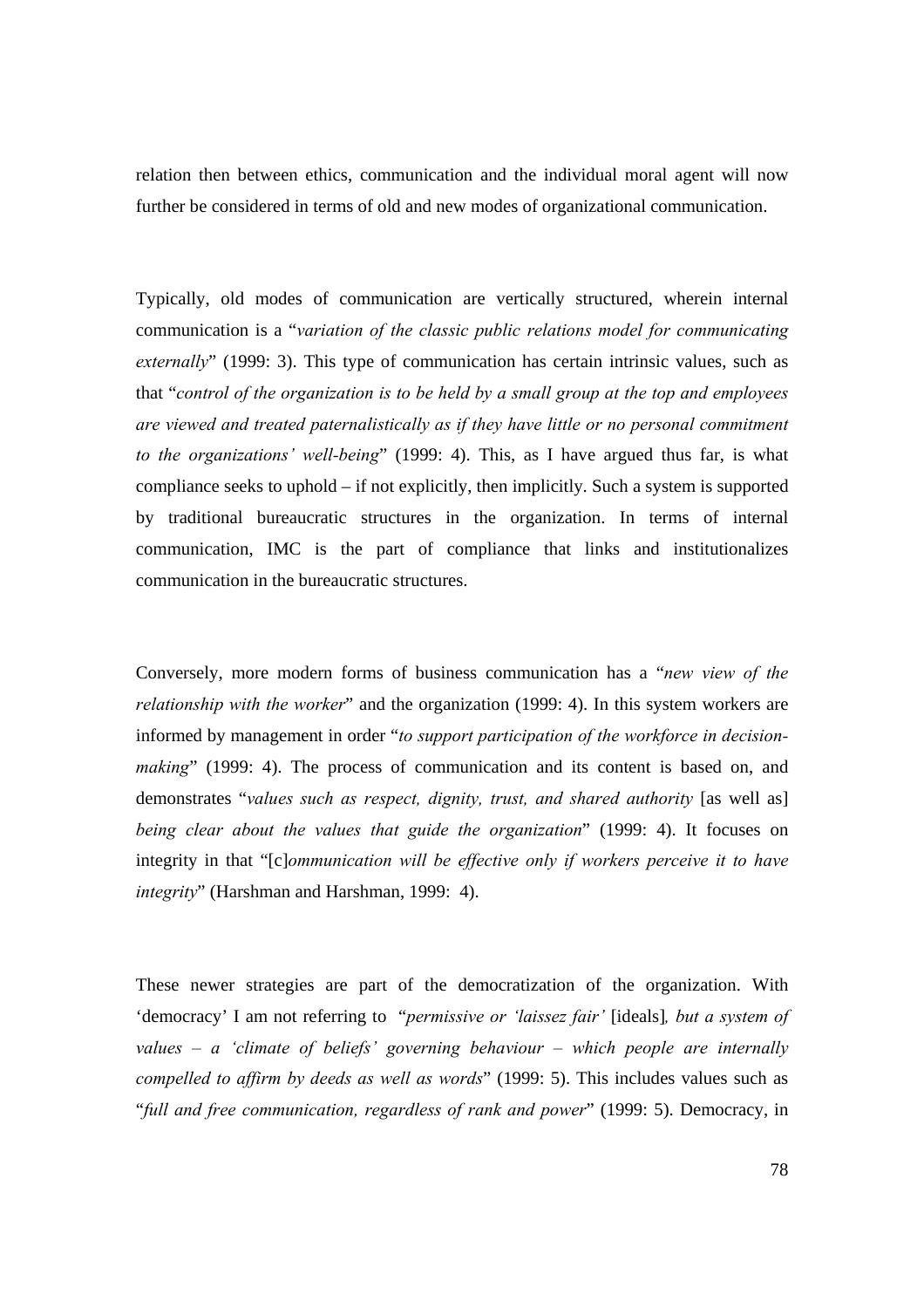this sense, is a "*functional necessity wherever a system is competing for survival*" (1999: 5). The latter is seen in the context of Chapter 1, page 36 with reference to flexibility in the service industry.

When considering that ethics should be integral to communication, one should evaluate "*the ethical implications of new technologies* [as it] *is a necessary part of the process of social change and adaptation*" (Marshall, 1999: 81). Subsequently, the effectiveness of developing successful ethical guidelines and social consensus "*will affect* [the] *social cohesion and solidarity*" of the corporation (1999: 82). Even though the old values of honesty, respect for human rights, respect for the environment and fairness still apply, "*experience and honest intellectual discussion are needed to clarify the complex issues raised by technological advances*" (1999: 82). But, in this regard, there is an "*inherent gap between technological advances and the development of ethical guidelines to govern their use, and this gap is growing, perhaps exponentially*" (1999: 82). This hinders such ethical discussions, since it render their importance post-hoc in terms of newer technological developments (1999: 82). Before the problem of this exponential growth is tackled, let us first consider the basic problems with communication in general, since these problems are exacerbated by the increased use and scope of communication and information technology.

## 3. Communication problems complicated by technology

Turning to communication problems, these are often related to problems of transmission and reception. According to Harshman and Harshman, transmission problems include:

- 1. A downward, "*one-sided communication process*" (1999: 5).
- 2. Censorship of information (1999: 5).
- 3. Faulty facts or "*mistakes in facts*" (1999: 5).
- 4. Circulation of rumors (1999: 5).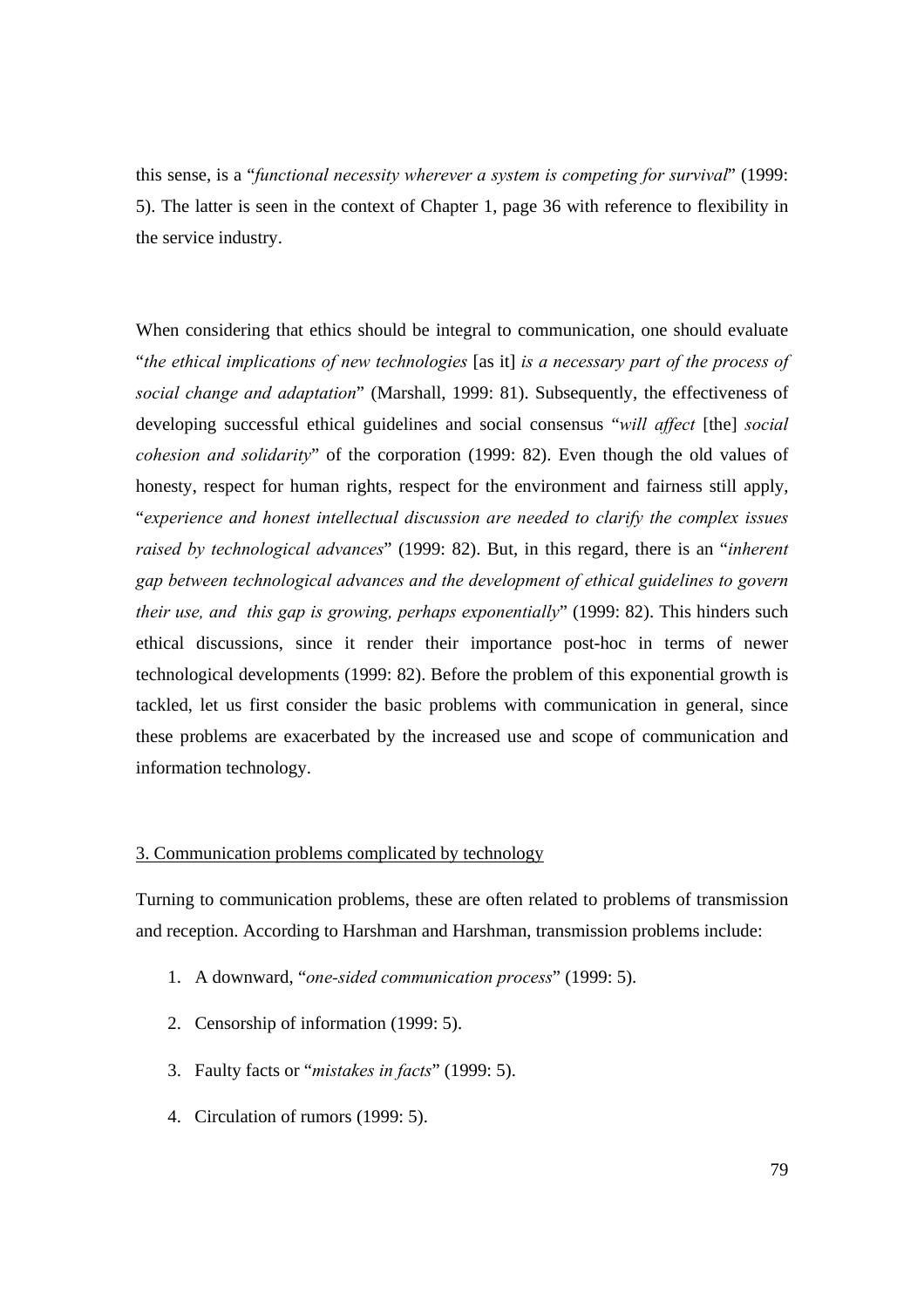#### 5. "[P]*urposeful or accidental distortion*" of information (1999: 6).

The last of these types of problems is also the most applicable in the context of IMC and the problems it purports to address.

The second set of problems encountered, relates to the "*point* [where] *communication is received*" (1999: 6). Of these, the most basic are:

- 1. The misperception of information by the receiver "*as a function of personal filters that translate incorrectly*" (1999: 6).
- 2. The information may simply be ignored or refused by the receiver (1999: 6).

Having considered communication problems in general, the correlation between poor communication and individual employee behaviour is complicated by new information technologies, as illustrated by examples of the implications of poor information control. To begin with, in 2002 "*the Security and Exchange Commission* [SEC] [fined] *five broker-dealers a total of \$8.25 million for failure to preserve email communication*" and also required them to review their procedures, ensuring compliance with "*recordkeeping statutes and rules*" (Kahn and Blair, 2004: 57). More in line with the focus of this paper as it is closely linked to the notion of knowledge spillage, is the example of the CEO of a pharmaceutical company who was found guilty in 2002 of obstruction of justice and other charges because he "*directed another individual to delete certain computer files containing phone messages he received and documents evidencing* [his] *instructions,"*  although he full "*well knew that at the time he directed destruction of documents such documents were material to the SEC's investigation regarding insider trading*" (2004: 57). The CEO was fined \$3 million and had to serve a seven year jail term (2004: 57).

Considering the above, the following question needs to be asked. Given that the problems concerning internal communication have persisted in the face of the greater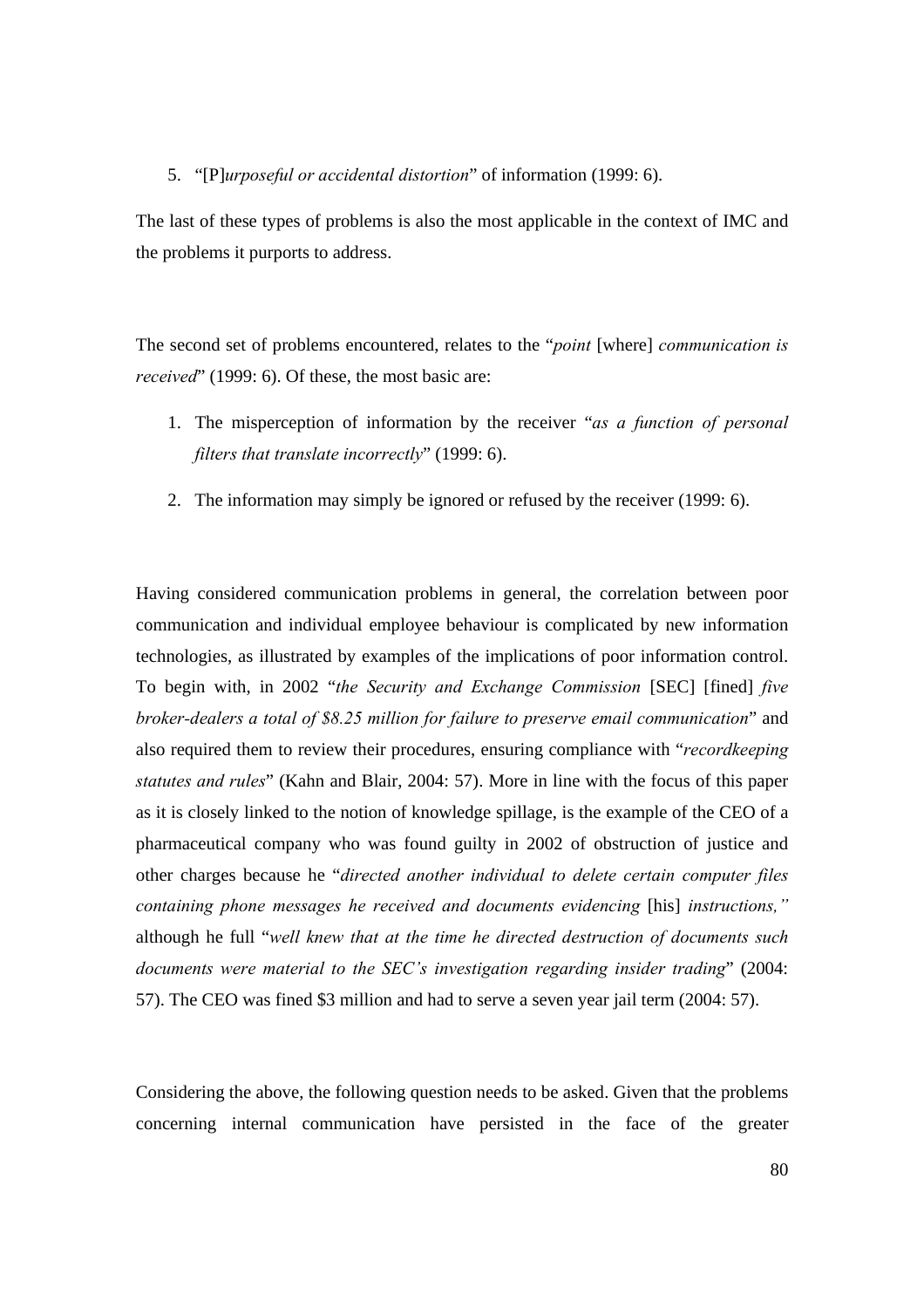implementation of compliance, especially IMC, why have they persisted? One of the most important reasons for this is that:

"*managers at the top of the organization, who 'own' the information and who control the information system, are not likely to perceive the situation the same as others lower in the hierarchy*. [Therefore] *the level at which an individual works in the organization is correlated to how adequate and credible he/she perceives the information received*" (Harshman and Harshman, 1999: 8).

This is complicated by the current neo-liberal economy<sup>69</sup> and globalization, where more and more sophisticated employees have greater access to information. Therefore, while the top management perceives no problem with regard to lack of information, the employees at the bottom perceives the lack of information as a lack of honesty, truthful communication and integrity (Harshman and Harshman, 1999: 6). It is this discrepancy between the different levels which is perceived to be the problem. All these problems arise, however, because of the bureaucratization process within the organization, as they all relate back to the individual's difficulties that arise from their interaction with the organization's communication system and the values it implies, as set forth by bureaucratization. Therefore we can argue that although part of what comes with this development towards greater control and specializing is increased reliance on technology, that "[t]*he complexity of technical devices which have come to facilitate the process of communication in large organizations tend to divert attention from the essential truth that effective communication is more a matter of minds than of machines*" (1999: 9).

This brings us back to considering the way in which compliance is used as a *stop gap measure*, especially IMC in the context of culture lag. The need to control<sup>70</sup> the gap

<sup>69</sup> Neo-liberal economics is part of neo-liberal policies which can be defined as: "[e]*conomic policies that stress reduction in the size and influence of the state combined with free market reforms*" (Balaam and Veseth, 2001: 465).

 $70$  Ironically, where machines were once the 'weapons of control' it has become a problem in the relations of the employee with the employer, given information technology's individualistic nature, which now needs to be controlled. However this form of machinery requires a certain amount of knowledge that is tacit to the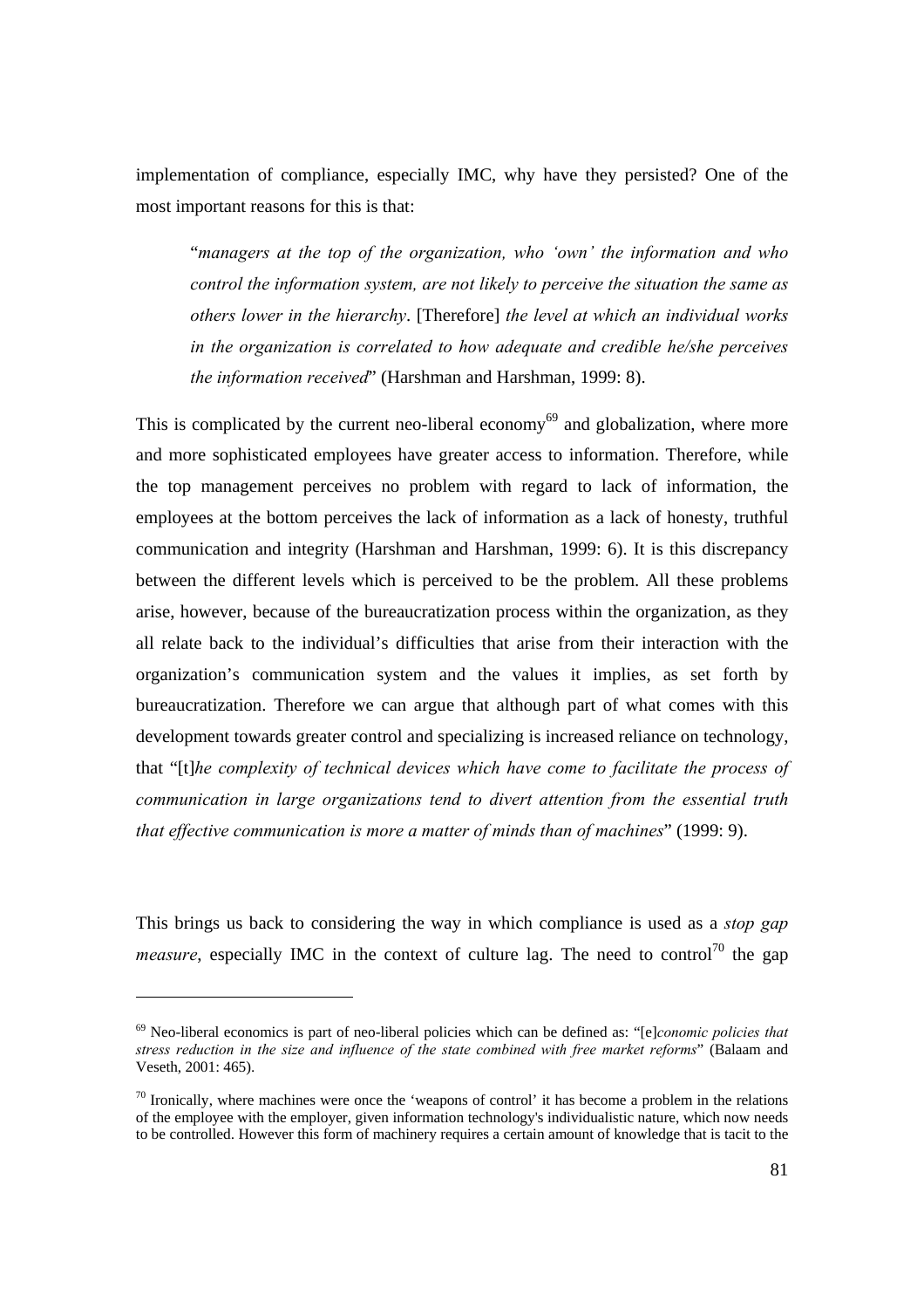between technology and ethics, created by the fast pace in the development of communication and information technology, becomes clear against the background of the reasons for the existence of this gap.

The reason for culture lag is three-fold: Firstly the costs involved in research and development of new technology means that the intellectual focus is on "*concentration of equipment, resources and information, and the social control over the developers and the development process*," breeding a single-minded, purpose-geared mentality towards technical development and research (which is where IMC comes into play) (Marshall, 1999: 84). No room or capital is left for the intellectual development of the ethics involved, which ought to go hand in hand with such development.

Secondly, such technological developments promises high "economic returns, but in a highly competitive environment," which means that "[b]*eing first on the market is not a guarantee of market dominance, but it can be a competitive advantage*" (Marhsall, 1999: 84). This problem relates to the third reason for culture lag; that material culture seeks to use and discover natural laws that can be studied and engineered "in [a] controlled, experimental environment" (1999: 84). The implication of which is that technological development can occur more structured, needing only one or a few people making its development faster than non-material culture which does not develop in a controlled environment and relies on social cohesion, which takes a lot longer, if ever, to happen. Again this widens the gap between the material and non-material culture, increasing the amount of culture lag. In this case the pace at which communication technology develops exacerbates this fact to the point where it seems unlikely that the non-martial culture, such as ethics, will ever catch-up.

individual, which re-introduces the problem of soldiering, but in a far more complex way, including the fact that in terms of communication technology newer machines won't resolve or increase management control, and only gives rise to the use of other forms of institutionalization such as compliance, but also increased surveillance given the intangible nature of knowledge capital. This refers back to the problem of knowledge spillage, exacerbated by this newer form of tacit knowledge.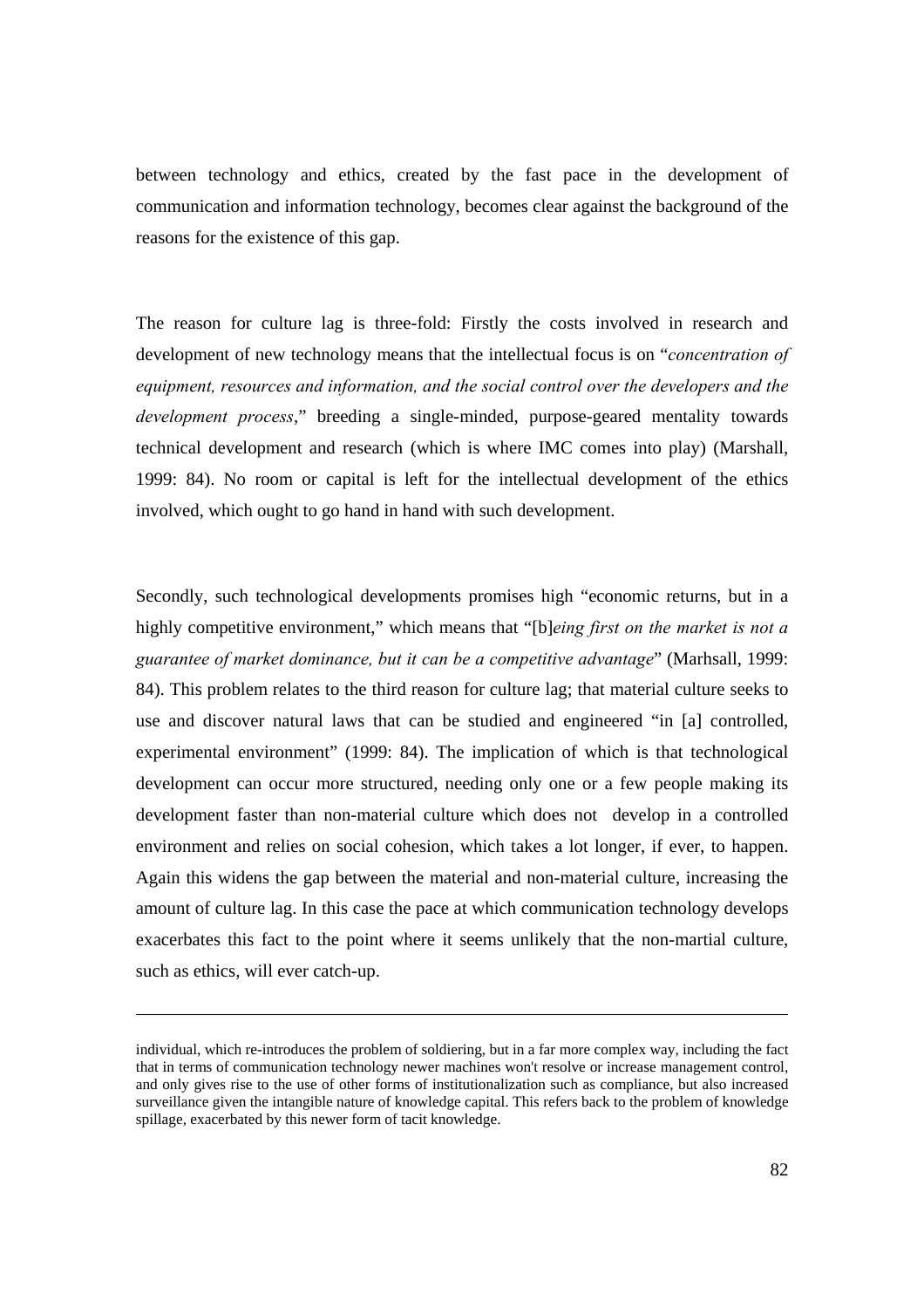On the other hand, as opposed to these technological promises, the development process of ethical systems is slower for several reasons. Ethical developments "*does not take place in a focused controlled environment*" (1999: 84). Nor is there "*a competitive market structure that financially rewards the introduction of a dominant ethical perspective*" (1999: 84). Lastly the "*social forces that an ethical system would seek to influence are not as controllable and manageable as physical aspects of the world,* [also] *developing broad social consensus around ethical guidelines in general must await the introduction and diffusion of new technology*" (1999: 84).

In the presence of culture lag and the lack of an ethical system, "*legislators and the courts have become involved before social consensus has been reached regarding ethical guidelines for appropriate and inappropriate use*" of information and communication technology, as has been the case in the creation of SOX, for example (1999: 85). This, indeed, was the very reason for the eagerness in implementing compliance: it was done in order to create social consensus in the face of this ever-expanding threat posed by culture lag. As expressed in the following statement, quoted by Marshall, the belief behind this, that "[g]*overnment may be* [and should be a] *more effective institutionalizer of social consensus than the creator and enforcer of social consensus*," has a ring of 'totalitarianism'71 (1999: 85).

Marshall continues to point out that while technological concerns and its influence on society were speculative in the past, by the end of the nineties already it had advanced "*to the point that concerns are real and immediate*" (1999:86). If we then refer back to Adorno, especially pertaining to compliance failure in terms of positive identity as

<sup>71</sup> Totalitarianism is defined as "[t]*he principle of government according to which all institutional and private arrangements are subject to control by the state. There are thus not autonomous associations*" (Blackburn, 1996: 379). In the case of compliance, companies in their eagerness and need for controlling the risks regarding information technology and the gap it creates, has turned to government for assistance in enforcing some measure of control to create consensus, compliance being one of the outcomes of this.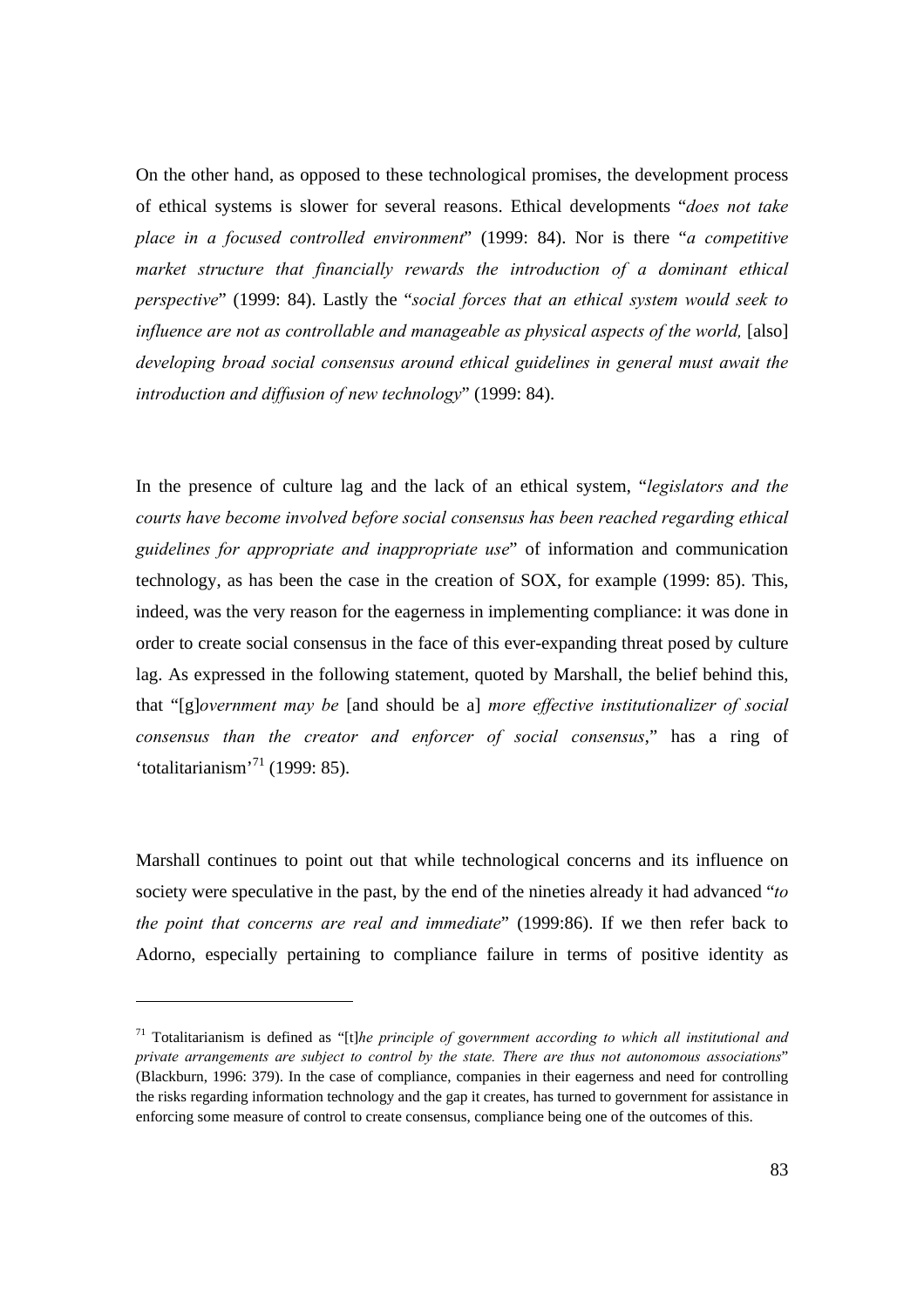thought in practice<sup>72</sup>, the implication is that the time has come to move beyond conceptual solutions to the problems concerning technology (such as compliance). Rather we need to look at these problems with regard to technology as it appears in the nouminal world, in other words, to use Adorno: as they occur in their social-economic context<sup>73</sup>.

What makes the above mentioned even more important is if we follow Marshall in that, until ethical guidelines that delineate technologies' use are not fully socially defined and accepted, "*social conflict*," such as defined in the implicit contract, "*may be expected*" (1999: 86). In other words, till society at large has not gone through the social adjustment<sup>74</sup> process needed to create the non-material culture (in terms of moral standards, norms and values), equal to the developments in material culture, the gap between the two will always cause conflict between different parties in society. This is based on the argument that "[t]*here is the expectation that through contributing to the common good* [in this context technological development] *the individual will receive reciprocity in the form of community improvement relevant to the taxpayer. In effect a social contract is operating*" (Marshall, 1999: 83). This is why, when the latter is not

 $72$  See this Chapter, page 78 for references to recent fraud in spite of the wide implementation of compliance, and more specifically SOX.

<sup>73</sup> See the definition of positive identity in the Introduction, page 20.

 $74$  The social adjustment process is defined in the Introduction on page 23 in terms of culture lag. It basically refers to the process by which inventions in the material culture are 'absorbed into culture, through adjustments' which through its diffusion into society necessitates the forming of new values, norms and moral, which causes 'the culture system to adapt,' referring to the non-material elements of culture (Marshall, 1999: 84). In other words "[t]*hrough the adjustments in the adaptive culture, inventions are socially defined and the methods which govern their use are specified* [consequently] *the process of developing broad social consensus around ethical guidelines in general* [in respect to new technology] *must await the introduction and diffusion of new technology*" in society (1999: 84). It is important that I also indicate here the relation of this process to ethics, in which ethics can briefly be defined as "*guidelines to influence human social behaviour in a manner intended to protect and fulfil the rights of individuals in society*" (1999: 82). However, we need to keep in mind that "[w]*hile social consensus is not a requirement for an ethical perspective, social consensus must be developed if an ethical perspective is to have broad, practical impact in the social world*" (1999: 88). This concept is taken further within the context of business concerning the organization as a community, discussed in Chapter 3.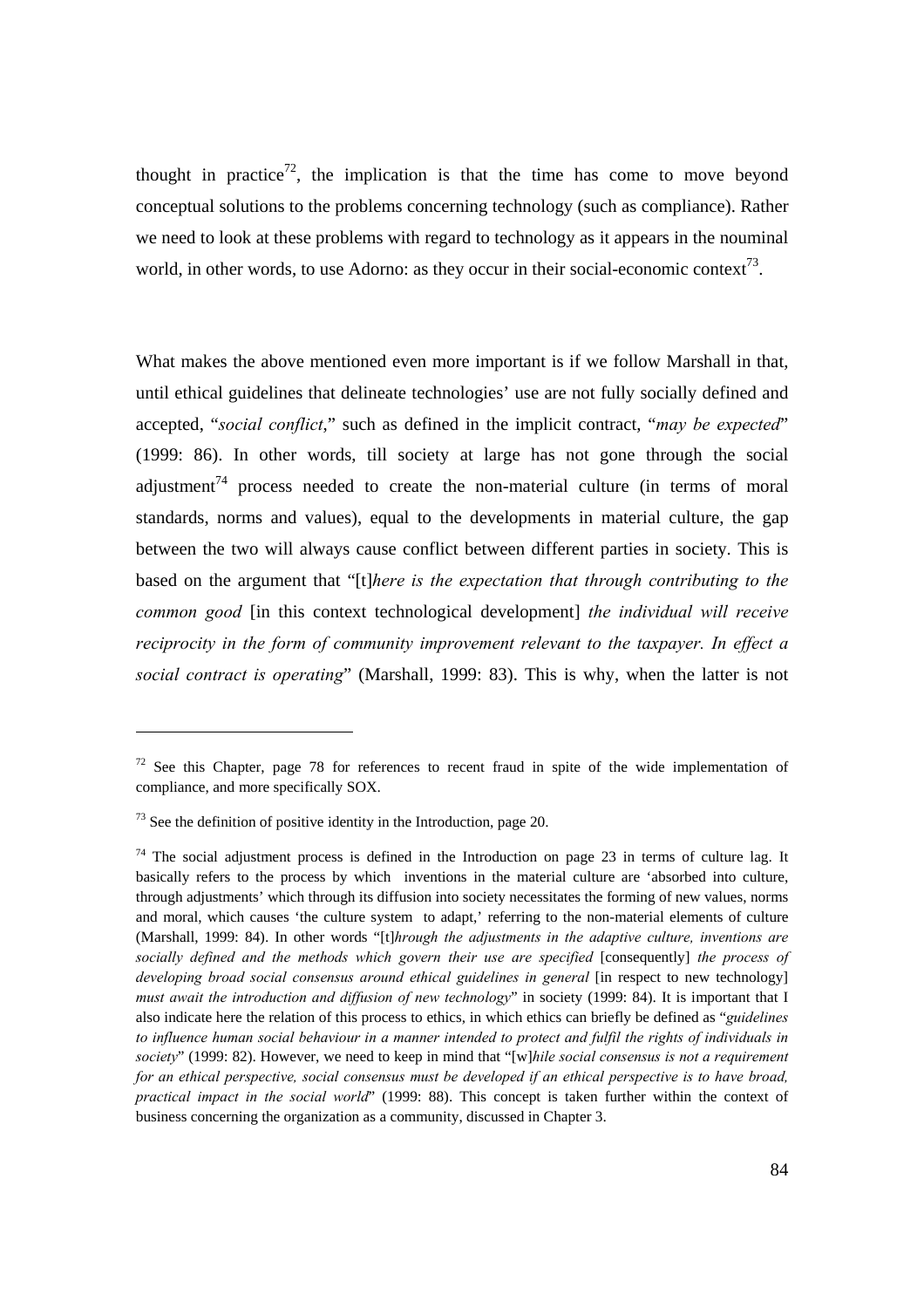respected, social consensus and cohesion will "*deteriorate and social conflict will increase as individual taxpayers resist further contribution as inequitable*" (1999: 84)<sup>75</sup>.

In regards to this, government and compliance has a role to play in minimizing conflict, but not, as is currently the case, as the sole definers of such ethical guidelines. In addition, this social conflict "*creates a moral and financial atmosphere of risk for the business who wishes to contribute to the development and diffusion of new technology*" (1999: 86). And in today's technologically reliant society, this includes nearly all businesses. This furthermore substantiates why compliance was written and structured around risk and the management thereof.

Even though culture lag is a normal part of social change, the speed at which technology is developing means that the "*gap between the development of technologies and the development of corresponding ethical guidelines for their use is widening*" (Marshall, 1999: 86). The reason for this is that the acceleration of technological development does not equal a correlating acceleration in the "*mechanisms for developing social consensus*" (1999: 86). On top of this, the individual and social creativity needed to equal such

l

 $75$  A reason for this conflict may be the perception that such a gap will always leave space for misunderstanding, misuse or exploitation by those who use these martial developments for their own gain. Broadly speaking, this conflict will persist between parties who have already formed their morals, values and norms in relation to technology and those who have not, since the latter is an indication of aforementioned individuals poor exposure to developments in technology. This may be because of economical, geographical, political and social reasons. This could elicit the feeling or perception under these poorly exposed individuals, of being in a dual class system in society, for two main reasons: Firstly, there is a clear distinction between those able and those unable to adjust to technological developments (as this is an indicator of access to development). Secondly, those implementing and using these technologies for gain, and those who are merely dragged along with it. It is usually the case that the latter represents the bulk of society. However, even the lowest ranking employee has become more technologically sophisticated; we need only look inside the context of the office space to see examples of people who are 'well developed', and those who are not as technologically developed, but are still able to use the basics. As such, these 'technologically second class' people are more then ever able to realize this difference in technological classes, especially in terms of communication and information technology, which in turn, ironically, is an equalizing factor in terms of access to information.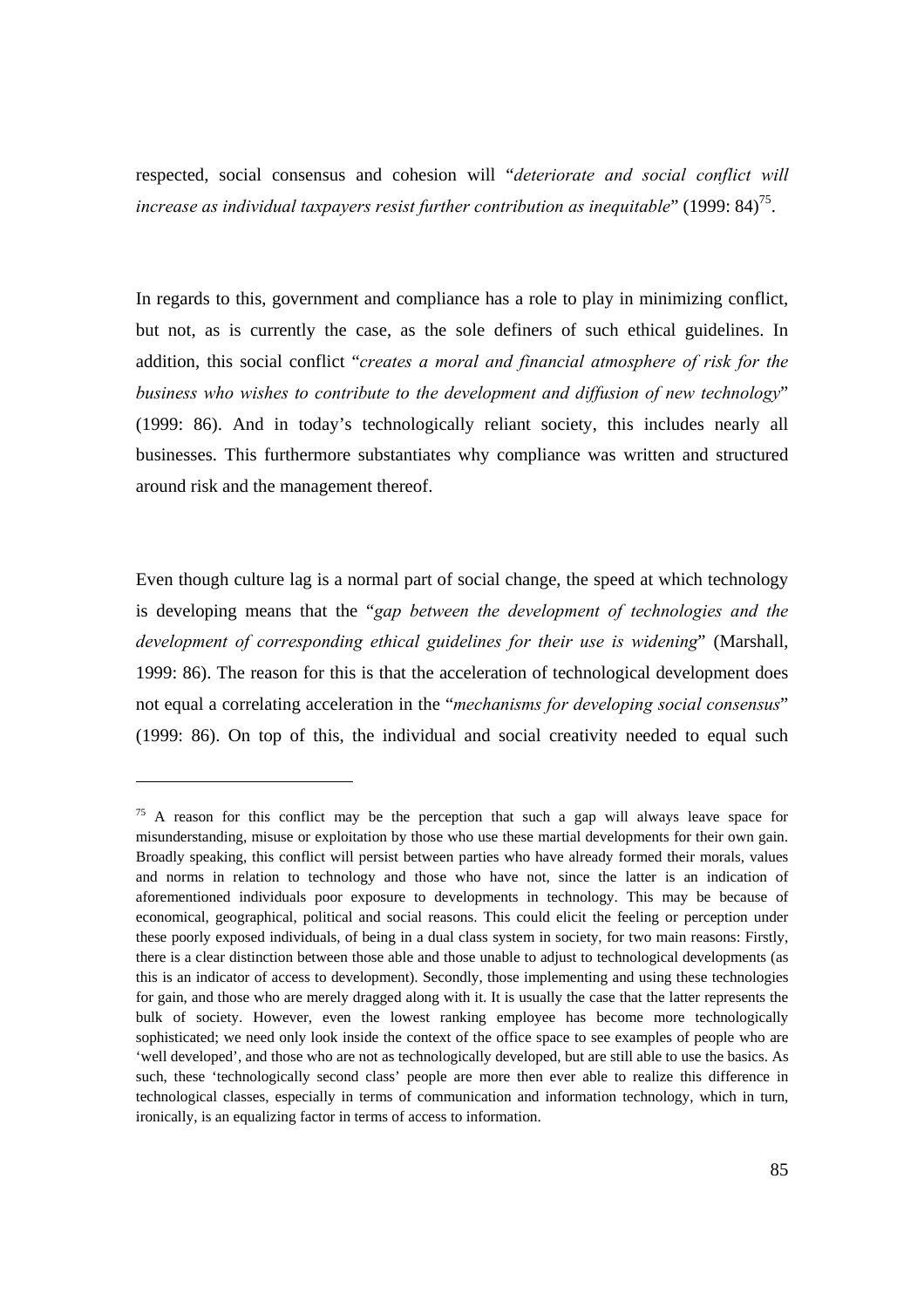acceleration is stifled through the implementation of minimum standards and homogenizing of behaviour prescribed by compliance. The latter will become more pertinent in Chapter 3 when discussing moral agency in the business context, specifically in terms of the corporation as a community. However, an example of this conflict between the corporation and the individual in terms of communication can be extended on the private and individual level to matters of "*workers' rights to privacy,* [for example] *regarding e-mails and worker monitoring*" (1999: 87). This is enforced by compliance, which supports – and in some cases even requires – the monitoring of employees. Such excessive monitoring restricts the social processes needed for the development of the necessary non-material culture which, if allowed to develop, would probably do away with the need for such control methods as explicitly formulated compliance measures.

In this section then we saw how compliance was implemented as a stop gap measure to address the problems of culture lag. We also saw that the manner and the type of compliance implemented contributed to its failure in addressing culture lag. As I have indicated, nowhere else is this culture lag more prevalent than in terms of the information communication technology, which resulted in the implementation of Information Management Compliance (IMC). As such, IMC can be characterized as the most important sub-division of mere compliance.

In the next section, the focus will shift from a general discussion of culture lag and the relationship between ethics and communication, to the relationship of the individual to IMC. This will foreground further characteristics of compliance, and also bring into focus the importance of the individual moral agent in focus that is placed increasingly on knowledge capital in the current global economy.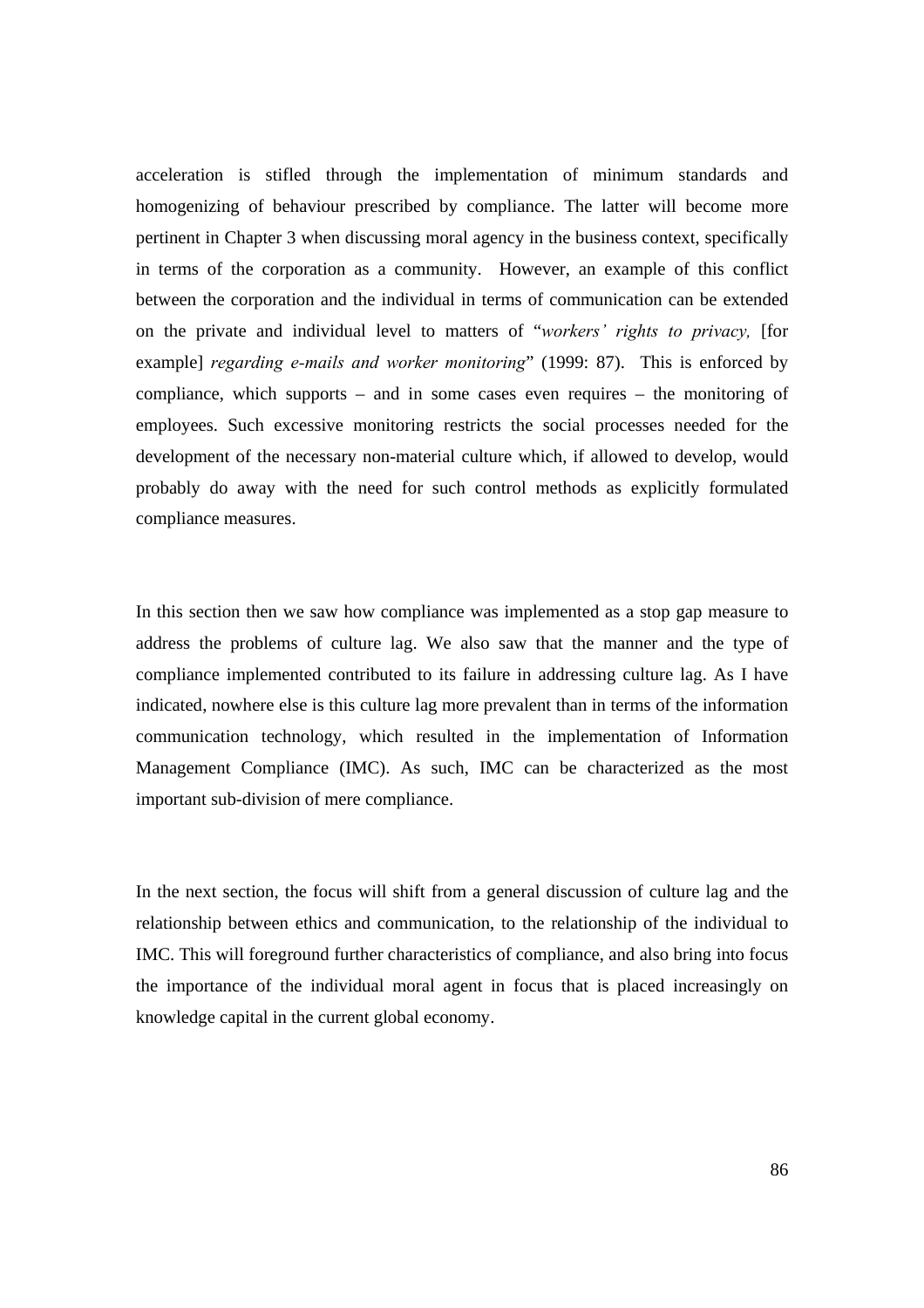#### 4. Specifics regarding Information Management Compliance (IMC)

Having indicated that the culture lag between information technology and ethics as part of non-material culture constitutes a huge problem, this section will build on the considerations pertaining to why Information Management Compliance IMC was implemented in the first place. The reason for this investigation is to gain greater perspective on the question how this culture lag is related to the individual moral agent. I am thus shifting the focus more specifically, to the relation of IMC to knowledge capital, tacit knowledge and knowledge spillage, so that we can eventually look at how these elements come to bear on the individual moral agent who operates in this gap. In this section then, we will move from the general problems of IMC with regard to cultural lag and communication to an in-depth analysis of the relationship between the individual moral agent and (IMC). As such this section can be viewed as a sub-division of the previous section, but because of its importance to the thesis and the next Chapter, I will deal with it separately. In the following paragraphs then I create a bridge between the discussion in the previous section of communication in general, and the relation between communication and information technology and IMC in particular, and the discussion of the individual moral agent in this relation, to which I will turn in the next Chapter.

Let us commence with the fact that in general, IMC is connected to business communication as a reaction to elements which has caused a "[r]*apid change in the social and economical climates correlate*[d] *with, and contributing to, changes in the nature of work*" (Harshman and Harshman, 1999: 3). This refers to the development of information communication technology in the context of bureaucratization. Underlying this move towards the bureaucratic corporation is a "*new attention to organizational values which influence how organizations are structured and how they function*" (1999: 3).

One of the most important performative functions that this change has influenced is organizational communication. In terms of communication, IMC is an umbrella definition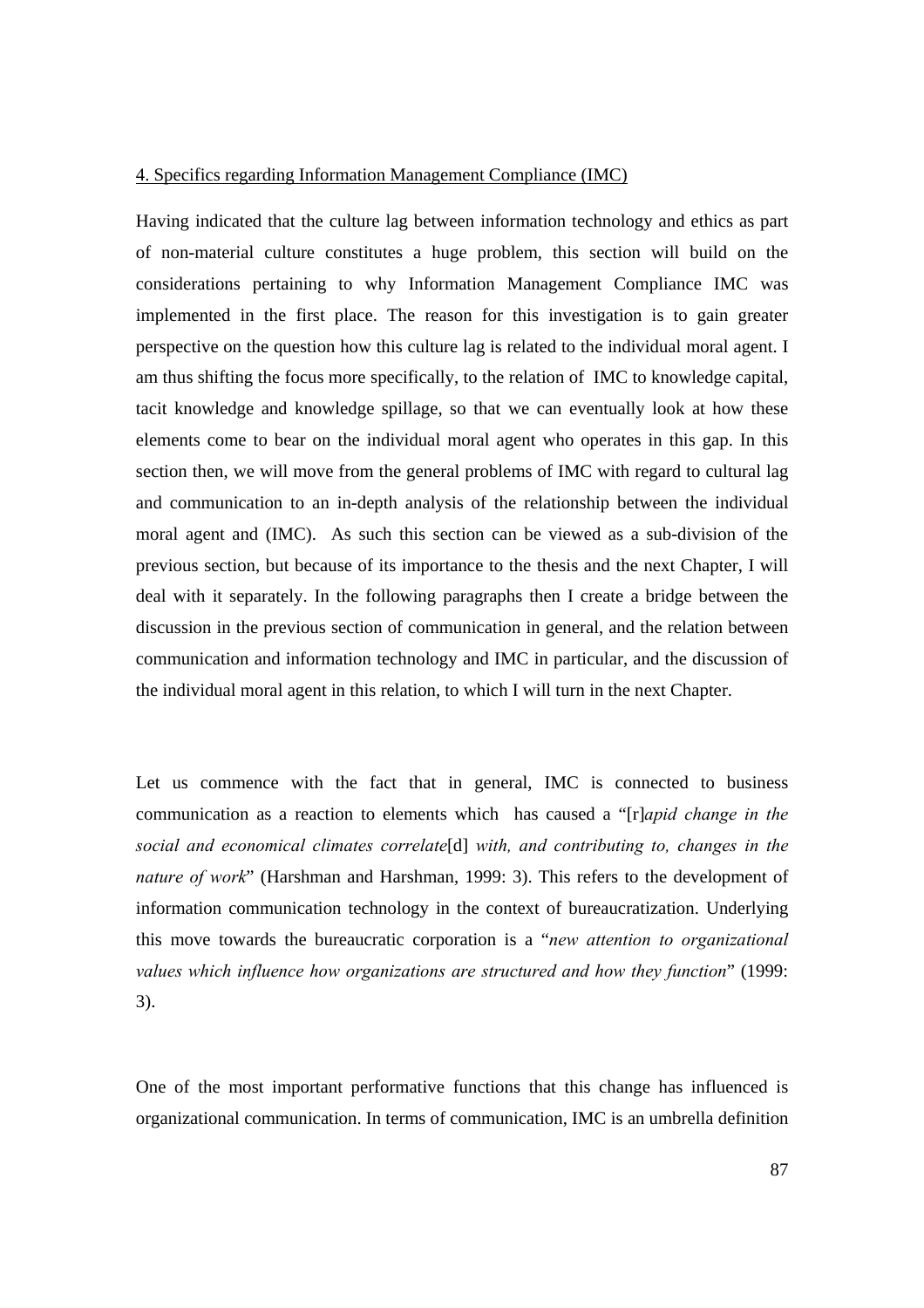for *determining which information created and received by an organization via its different communication channels, is valuable in some way, based on its content*, as stated earlier<sup>76</sup>. Based then on the content of the information communicated, it has to make sure that this information is properly protected, stored, shared, and transmitted or communicated, to make the right information easily accessible to the right people. Thus, in terms of these stipulations, IMC refers to information management programs which are developed for the sake of "*achieving a reasonable level of assurance that information will be effectively managed, with a minimum of overhead*" (McDaniel, 2004: 45). They attempt to achieve this through the concept of *best practices*, which basically means that an organization tries to achieve the above-mentioned objective by "*implementing a series of recommendations and practices that are generally accepted*" (2004: 45).

Kahn and Blair states, however, that if we consider communication technology in terms of IMC and how this relates to culture lag, historically, IMC had failed as a tool for managing or controlling communication and information. According to them, there are different reasons for this. Firstly, the failure of IMC was part of the natural result of market correction. The basic argument is that during the "*1990s, compliance was not a high priority in all organization*s" (Kahn and Blair, 2004: 58). During this period, "*everyone was making money, and competitive pressure to build market share and compete for a place in 'the new economy' were extremely high*" (2004: 58). Regulators could not keep up with the number of new "*companies, the new kinds of business activities, and rapid pace of technology adoption*" (2004: 58). With the change in markets and with greater focus on "*corporate accountability, compliance, transparency, ethics, and good governance*," however, new accounting laws were written and passed (Kahn and Blair, 2004: 59). Now the mistakes of the 'boom years' "*are catching up with many companies as IMC activities they neglected and shortcomings they overlooked in the past is coming to light*" (2004: 59).

<sup>76</sup> As defined in the Introduction, page 23.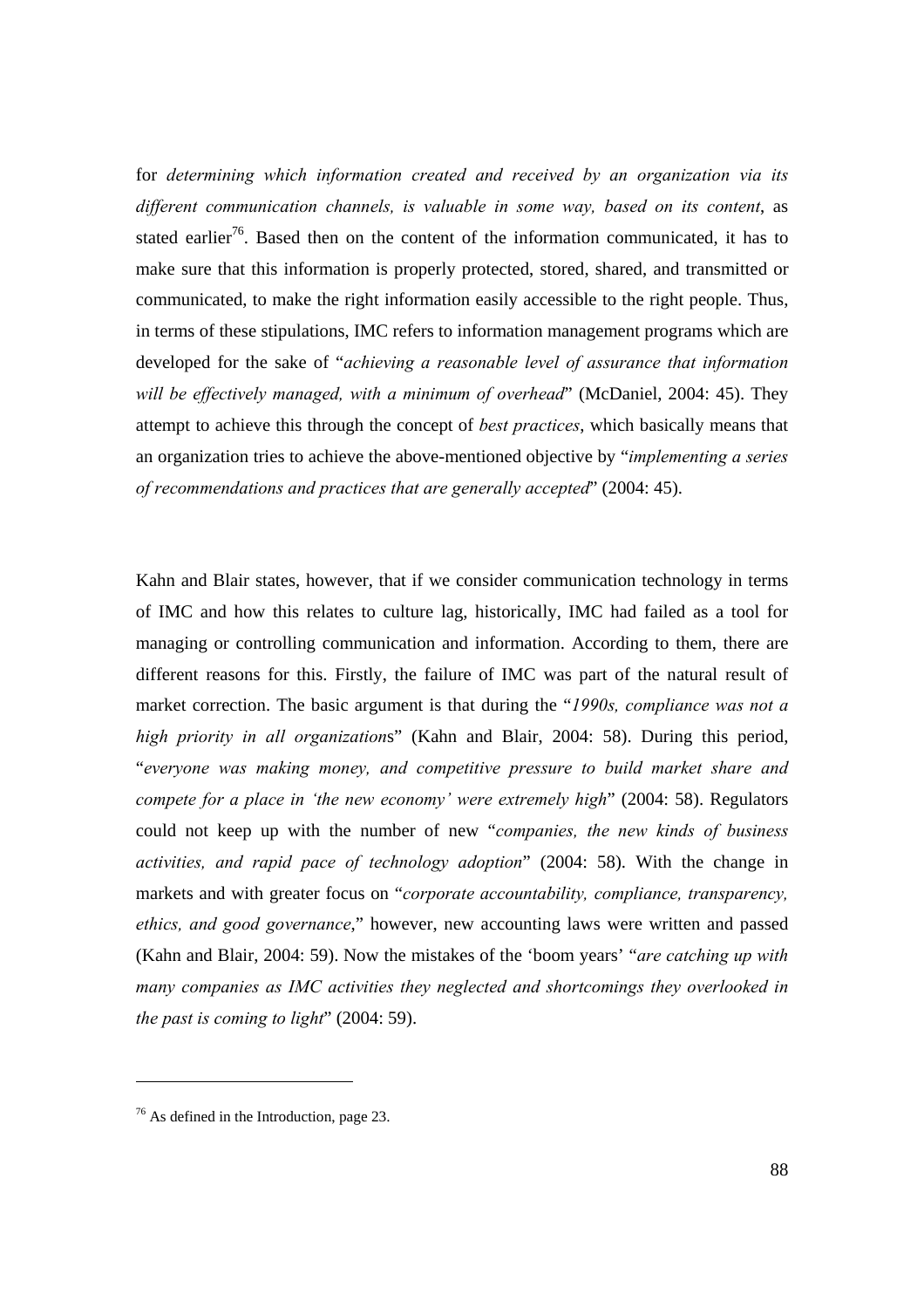Importantly, as a result, this shift towards a new economy has also meant an increase in software and hardware technology centered mostly on the "*ubiquity and low-cost of network connectivity offer*[ed] *by the Internet*" (2004: 59). As a result, in this rush for newer, faster technology in order to stay competitive, "*boring old Information Management issues such as records retention often fell by the wayside*" (2004: 59). Consequently, the failure to address these last-mentioned issues from the outset is now causing problems. Furthermore, during this decade organizations were not too concerned with IMC, which meant that "*most enterprising technology was not designed with IMC in mind*" (Kahn and Blair, 2004: 59). Above and beyond this "[d]*igital storage media have relatively short life spans and* [are] *subject to corruption*" as such, the design of these technologies itself is insufficient in terms of proper IMC (2004: 59).

In the second place this reliance on information and communication technology and the problems surrounding it, introduces the next big problem. In IMC, like all mere compliance programs, there is a problem in terms of authority and responsibility. Since an increasing number of "*company records and information were created and stored in electronic form, it became increasingly unclear exactly whose job it was to take responsibility for electronic records*" (2004: 60). Furthermore, this raises the question "*who had authority to design, implement, fund, and operate a program that addressed both the old and new world issues*" (2004: 60)?

In terms of this, IMC attempts to try to resolve the issue sketched above – which one can call the problem of many hands<sup>77</sup>. However, compliance fails to do so, since its focus is

<sup>77</sup> The dilemma of many hands is understood within the context that "[g]*iven the number of individuals involved and the effects of collective action, it becomes difficult to locate the responsibility for the activities undertaken*" (Zaolnai, 2004: 143). This happens as part of the division of labour, and other related requirements of coordination and cooperation that is required for the functioning of any organization. This is important not only for the location of responsibility regarding actions and decisions taken, but also the allocation of praise and remuneration, and so it is also part of allocating proper incentives. If a person feels their work is going unnoticed they are less likely to work harder, which is made more difficult if it is unclear who did what and is responsible for what part of the product.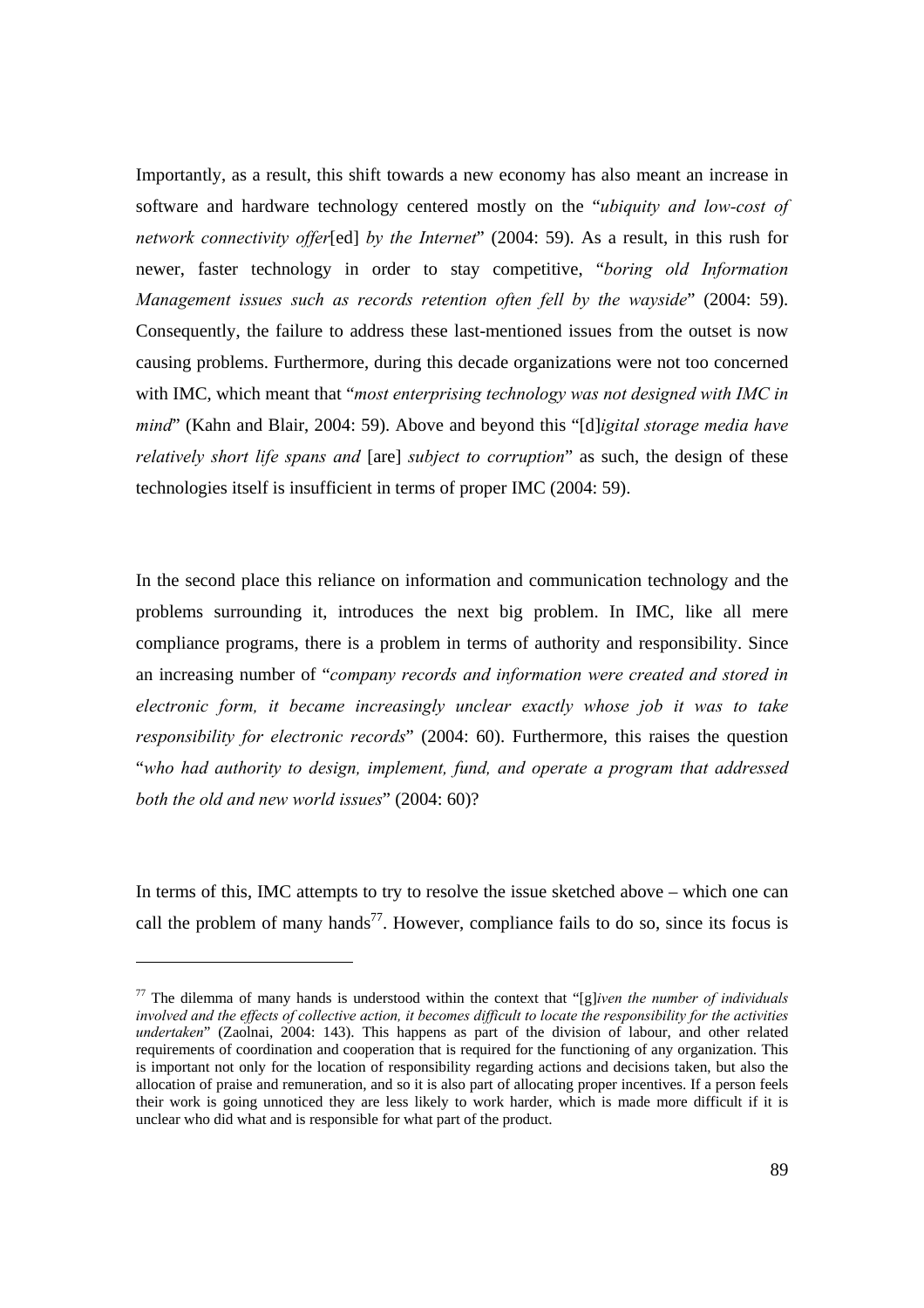on the corporation, i.e. the collective or the group: it tries to resolve this uncertainty concerning responsibility, mentioned above, per-definition in a group-focused manner. In other words, though it tries to resolve the problem of many hands in relation to who should be responsible for programs, addressing old and new information management problems, compliance cannot do so, because its focus is on groups, not individuals. As such it fails to indicate the specific individual(s) responsibilities which is the original cause of the problem of 'many hands' to begin with. According to Kahn and Blair, because of this counter productive approach, the problem concerning responsibility for information management programs has never been addressed properly. Therefore, according to the authors, not only does this problem of uncertainty persist, but as a result it furthermore prevents information management problems from being addressed and as such, these problems "*slips through the cracks*" (2004: 60). Lastly, most companies have not evolved with this increased reliance on electronic information, and "[t]*he result is a lack of a holistic view*" needed to implement a comprehensive IMC program, as well as comprehensive ethical implementation (Kahn and Blair, 2004: 60).

The latter problem, of failing to address the question of individual responsibility on the subject of information management, becomes more pertinent with regard to the focus of this thesis, namely the implications of compliance for moral agency. A better understanding of this problem can be gained if we consider three elements that complicate IMC. As already mentioned, these are knowledge capital, tacit knowledge, and knowledge spillage<sup>78</sup>. In terms of IMC, knowledge capital and tacit knowledge is of great importance and use value – given the global service economy, as they are implicit in the diffusion of information that drives such an economy – yet in terms of information management it also implies the possible risk of knowledge spillage. Traditionally, the answer to this problem for information management was, as in the implementation of IMC, to increase the amount of monitoring rules in respect of compliance. The problem

<sup>78</sup> Knowledge capital is defined and explicated in the Introduction, page 23, while tacit knowledge and knowledge spillage is defined and explicated in Chapter 1, page 39.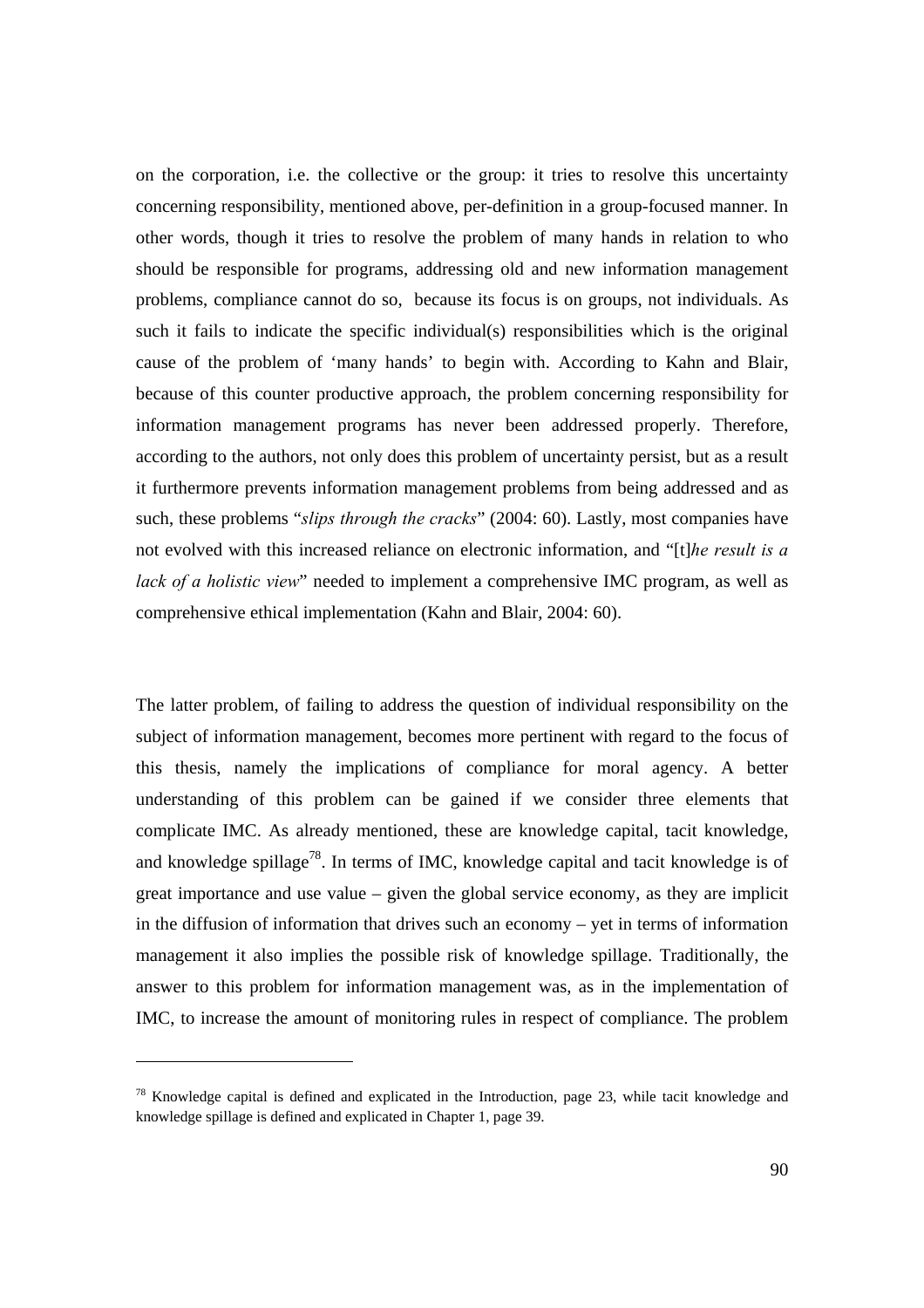with the latter is it still ignores the individual moral agent (as was explicated in terms of problems of responsibility in the context of information management) while at the same time increases institutionalization. This further exacerbates the perception of removal of the autonomy of the individual moral agent, which is even more counter productive in the current economy than was historically the case, given the current economic focus on knowledge capital, as will be indicated in the paragraph that follows.

This problem of information management is especially relevant considering the following example, namely the disturbing trend of electronic payment fraud, which has "*surged toward a record high*" (Colleen, 2003: 1). This is symptomatic of the fact that "[a]*s business becomes more reliant on electronic payment than before, the associated fraud risk has increased exponentially*" (2003: 1). Colleen also highlights the "*fact that* [even if] *the amount* [swindled in fraud cases] *is smaller does not lessen the impact on the company's reputation, share price or the sheer amount of management time to deal with it*" (2003: 2). She continues to say that it is usually individuals who perpetrate these newer, if smaller, acts of fraud. This is a problem linked with how to control information and communication technology, complicated by the fact that these elements are tacit to the individual employee. This is a basic example of the problem of information management, which shows that it is individuals who commit these acts of fraud and even though the amounts are smaller than in the past, these acts of fraud can clearly be linked to the misuse of customer information<sup>79</sup>.

The problem then is that there is an ever increasing reliance on information and communication technology for a wide variety of tasks, some of whom entail sensitive

 $79$  The implication is that: such cases of unethical behaviour are only possible through the misuse of information, which an individual could only have gained by working at a given financial institution, and where information is poorly managed. Though it need not be restricted to the financial sector, this is applicable to any corporation using computerized data systems.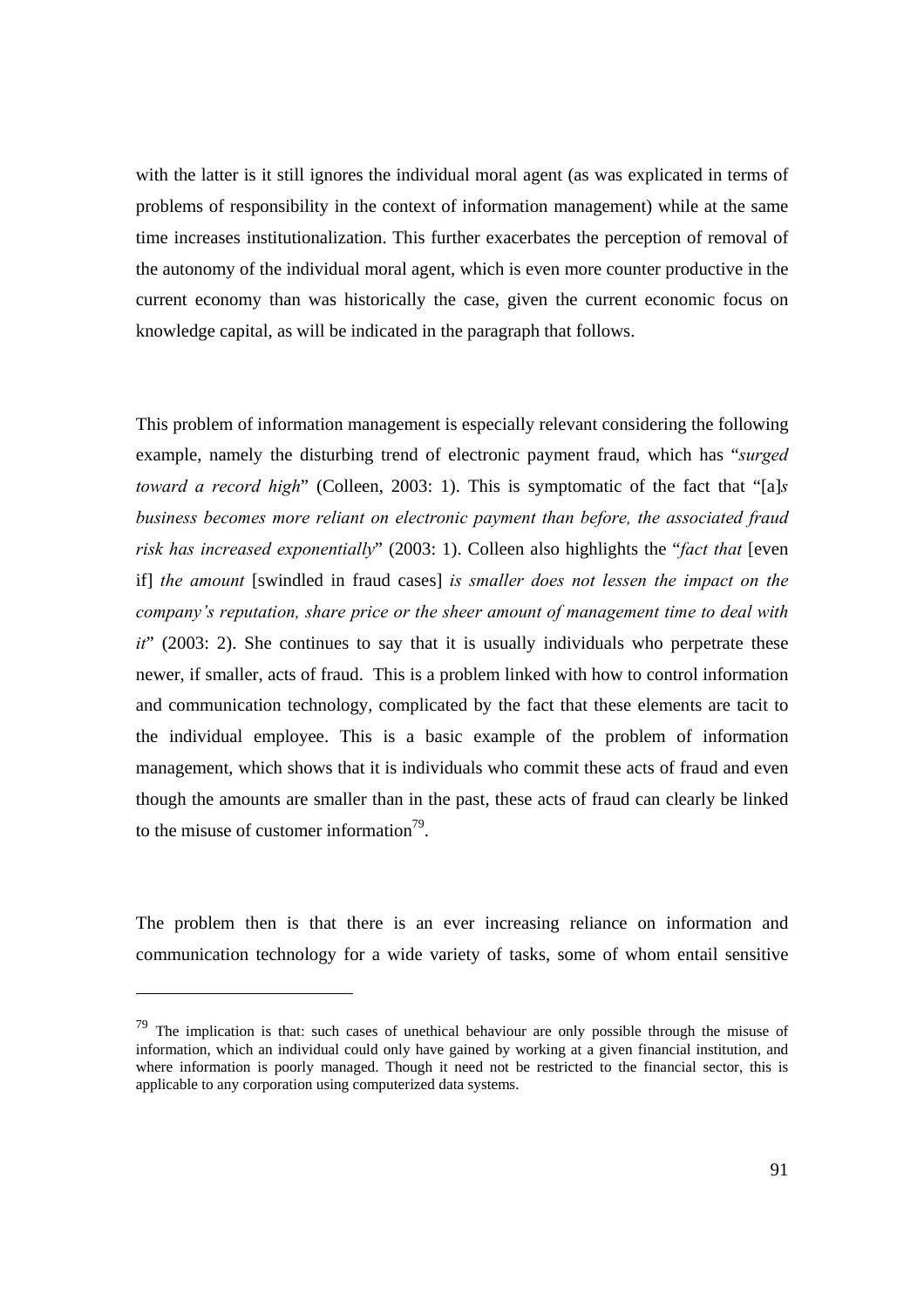information, but this also means more accessible information. Though this, readily accessible information is good for management decisions, one need only give the example of data capturing, which is done at a relatively low ranking position, to explicate the problem with this: The person capturing the information handles possibly sensitive information and could, for example, try to commit identity fraud from the information he/she obtains – which raises the question how much more this problem could increase as one moves higher up in the corporation's structure.

However, if the problem of information management is addressed by increasing mere compliance, the practical problems of it as concept and as practice becomes evident through increased costs, mainly through increasing the time spent on managing electronic communication, such as monitoring the e-mails of employees, while that time could have been used more productively and profitably elsewhere. Additionally, on an individual level, this increased monitoring will only deepen the individual's sense of general distrust and removal of their individual moral agency, which will not increase job dissatisfaction, and will not only decrease productivity, but may also cause some unhappy employees to commit 'lesser acts of fraud' in resistance. This is supported by Harshman and Harshman who found that "[w]*hen the content and process of communication begin to conflict with the fundamental values of the workforce or with commonly accepted ethical principles, people tend to respond negatively rather than just to ignore the dissonance*" (1999:8). This is then the case I am making, that increasing monitoring is in conflict with the idea of trust which is not only part of the ethical contract, but is usually also a commonly accepted ethical principle. This elicits a negative response, or resistance, which in the context of information management, could lead to knowledge spillage.

This considered, a more pertinent point to deliberate is that this control or monitoring is a nearly impossible task when taking into account that the information needed (i.e. tacit knowledge) to commit such crimes cannot be disconnected from the employees, or other individuals who commit such crimes. If we then take all of these factors together the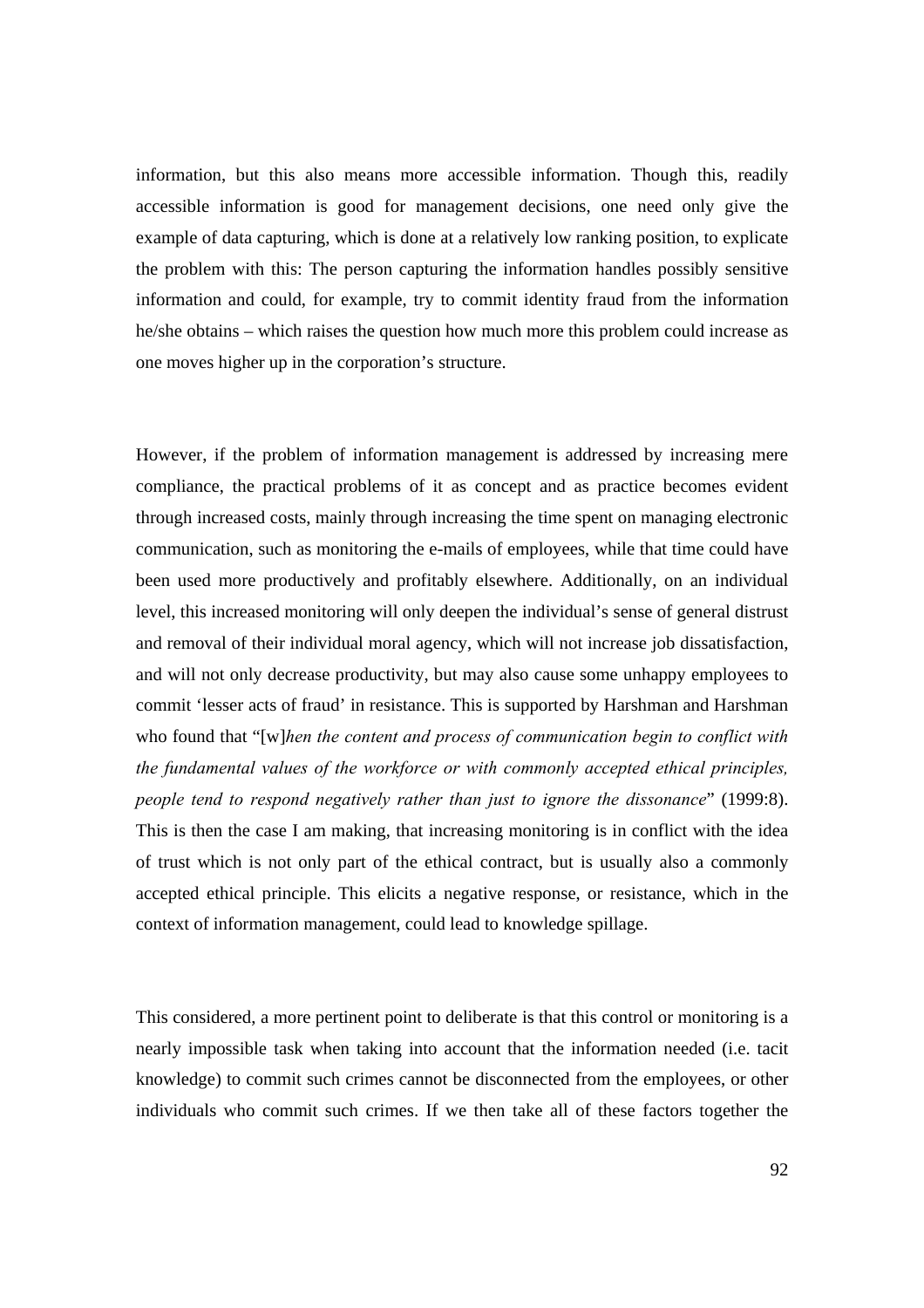inference we can make is that the policies and rules that are typically laid down to ensure secure information management (as defined in terms of IMC) are often, if not mostly, *disembedded*, in the same way economics have become<sup>80</sup>. By way of the examples given above of the failures of IMC in the context of information management, and the nouminal reality of modern communication, information technology and its relation to the individual employee, I have indicated the innate contradiction of IMC as a way of managing unethical behaviour, rendering it in practical terms ineffective.

The problem of information management becomes even more pressing, given that the process of knowledge diffusion and sharing is needed between all the organization's actors in today's economy to stay flexible and to survive. This system of information diffusion, however, is the context in which the very actors that partake in it (the employees), can become a risk factor that leads to dissipation and/or debauchery of knowledge, especially when an employee leave to work for another organization or competitor (or works for him- or herself, in which case the ex- employee could also become a competitor with his previous employer). Worse still, is if an employee is disgruntled enough with their work because of their sense of dissonance at work, that they are willing to divulge organizational information publicly as an act of resistance, or 'pay back'.

In such cases, it is hard or near impossible to stop knowledge spillage because of the tacit nature thereof. Even if patent laws or other physical restraints are used, they are only applicable if the source of the 'spillage' can factually be traced back to its origins. Conversely, it is hard to restrain or anticipate what a person might say during private conversation, or determine accurately what a person might divulge within another working-environment (especially when the employee left to work for a competitor). As

<sup>80</sup> See definition of "disembedded economy" in Chapter 1, page 39.

<sup>81</sup> See definition in Chapter 1, page 36.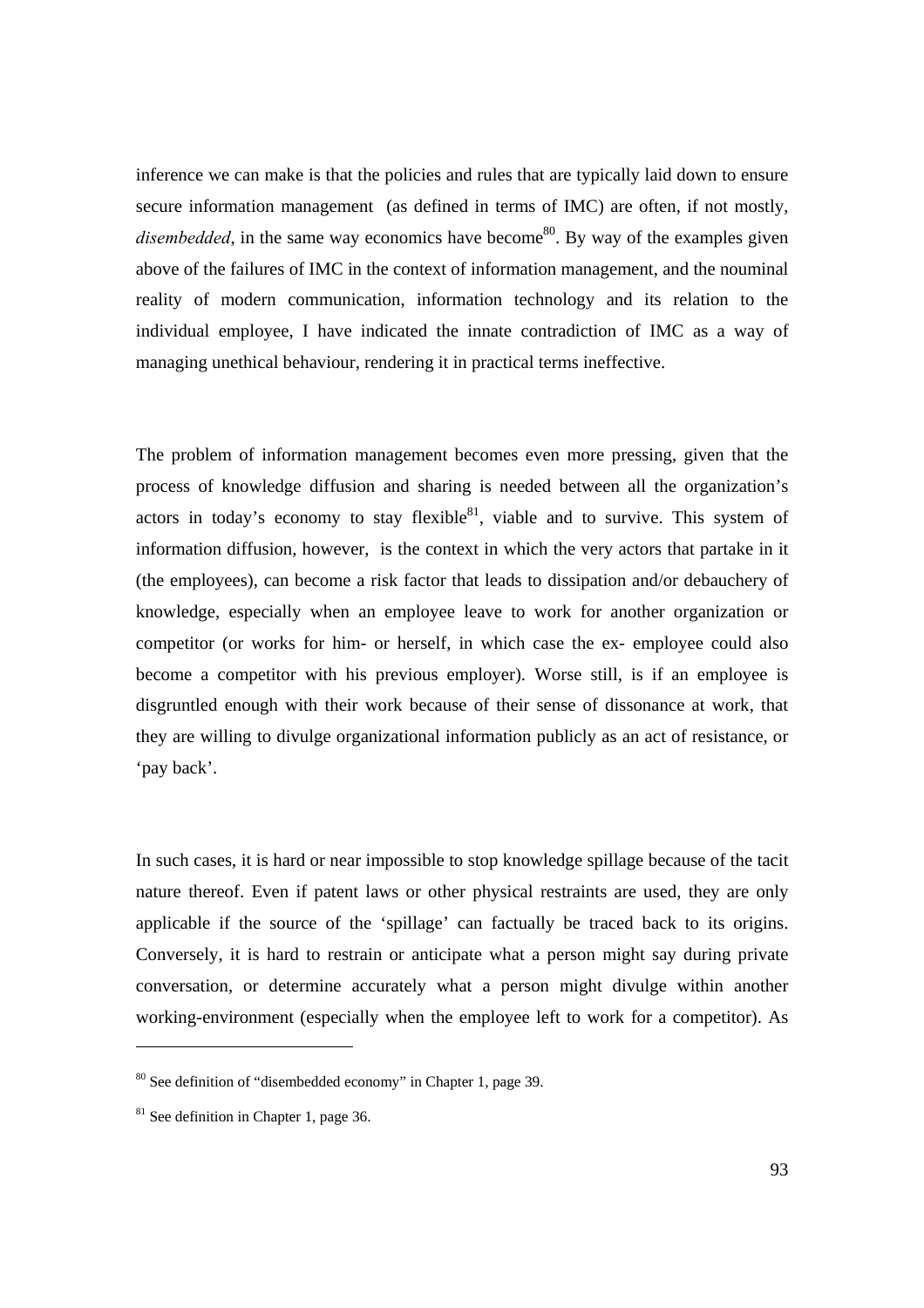one cannot remove the information a person has gained at work from the person himself, it thwarts legal measures of control of unwanted flow of information (on which compliance and the American model is based). As such, even though these legal measures, such as patent laws, are in place it relies by and large, on the integrity of the individual, how much they as individuals are intimidated by laws and policies, and their sense of personal responsibility and dignity. On the contrary, policies such as compliance, for example IMC, gives no adherence to dignity and personal responsibility (dignity and compliance will be discussed in Chapter 3), which once more gives reason for why IMC fails to be applicable to the practical realities.

As such, the type knowledge spillage mentioned so far vis-à-vis information management and employee behaviour in general, is incumbent on the problem of measurements and control applied in information management by IMC. The control methods used thus far with respect to information management, cannot account for tacit knowledge, given that the latter is intrinsically intertwined with the individual employee, and since neither is measurable, the individual as well as knowledge spillage as such are not controllable according to the standards IMC would put forward. In other words IMC, like other forms of compliance, presupposes that risk, in this case in the form of employees' knowledge, can be measured in some way as to minimize all foreseeable negative outcomes these risks might have. However, information, individuals and the tacit relation between the two, cannot be quantified in measurable terms, consequently assumptions of such a nature, seem removed from the social reality to which it appeals, i.e. IMC is exposed as seriously disembedded.

Furthermore, if we refer back to the fact that the individual is not granted personal responsibility in the context of compliance, aspects of both an ethics of rights<sup>82</sup> and an

 $\overline{a}$ 

 $82$  Ethics of rights is defined as in Chapter 1, page 71.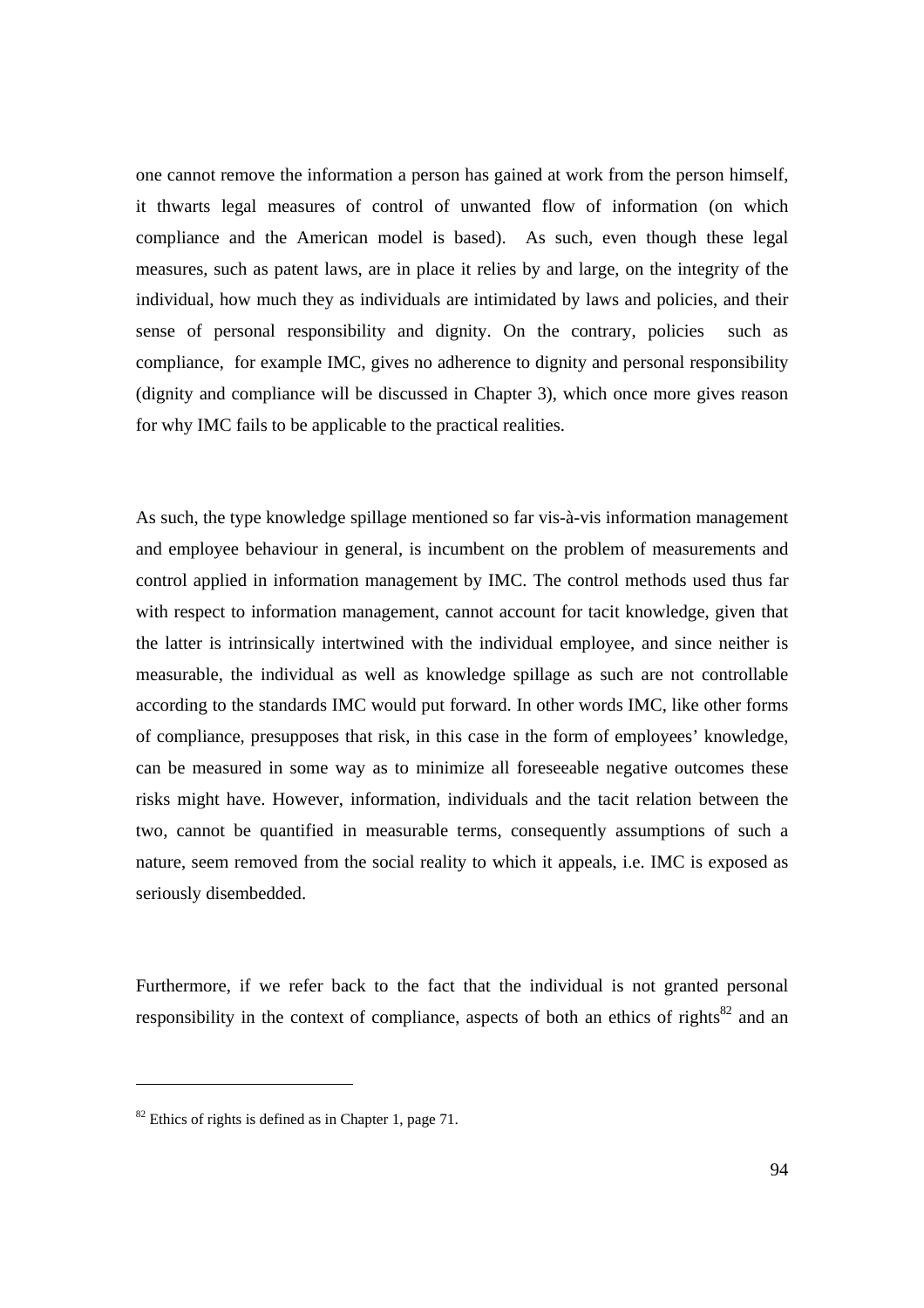ethics of justice<sup>83</sup>, (reliant on 'duty', synonymous with personal responsibility<sup>84</sup>) are not sufficiently implemented or taken into consideration. This lack of rights and justice is particularly problematic if we consider what each means, especially since both are needed to address the before-mentioned knowledge spillage $85$ .

What is more, with the increased importance of information capital and tacit knowledge, the problems concerning addressing tacit knowledge is of greater and greater importance. Especially when considering the fact that with the increase in complexity in information

<sup>84</sup> Duty, personal responsibility and its relation to the individual moral agent is discussed in greater detail in Chapter 3 regarding moral agency.

<sup>83</sup> An "ethics of justice" can be divided into three parts: "*distributive justice*" (which is defined in detail in this Chapter on page 104), *"retributive justice* [which relates to] *blaming or punishing persons fairly for doing wrong and compensatory justice* [that refers to] [r]*estoring to a person what the person lost when he or she was wronged by someone*" (Velasquez, 2006: 88). I will return to retributive justice in Chapters 3, page 155. Each of these imply some form of duty on the person since in all three elements it is assumed that all the parties that might be involved accept responsibility for their actions, as is socially expected of them, with regards to whatever form of justice needs to be called upon in a given context. If this was not the case then none of the rules set out above would have any impact or influence. Only when responsibility is taken and the duty that this implies, is taken with it, does the rules of justice have an influence (as I explain with regards to responsibility in Chapter 3. Furthermore, ethics of justice generally do not "*override the moral rights of individuals,* [because] *to some extent, justice is based on individual moral rights*" (2006: 88). Consequently "*the moral rights of some individuals cannot be sacrificed merely to secure a somewhat better distribution of benefits for other*" (2006: 88). In this context, compliance removes the individuals rights to duty, or personal responsibility which has an impact on the individual's autonomy and individual moral agency (as we will see in Chapter 3), for the sake of minimising risk to 'secure a somewhat better distribution of benefits' or profit, to the corporation. However, as we have seen, compliance cannot, address the risk innate in working with people and the fact of tacit knowledge; it can therefore not secure the benefits it claims to do and therefore, the benefits of implementing compliance is not only disembedded from social, economical realities, but also not sufficient enough for further use.

<sup>&</sup>lt;sup>85</sup> The reason for including an ethics of rights and justice would be important to resolving knowledge spillage is that, if this is done, it would necessitate the inclusion of the individual moral agent in terms of the development of his/her unique self, which in the context of knowledge spillage also means including the individual morel agent who is inextricably linked with his/her tacit knowledge as part of that development. Moreover, this would mean also the inclusion of positive rights by companies towards individual employees and vice-versa in regards to information management. The implication of this on the individual morel agent would be that he/she would have to be proactive in the prevention of knowledge spillage, but in order to be able to be proactive the company would have to grant him/her the autonomy and freedom to take steps in preventing knowledge spillage. In other words, for the employee to be really proactive in preventing unethical behavior, he she has to be granted the freedom to act proactively, i.e. granted the positive rights, so as to act in accordance with positive rights towards the company.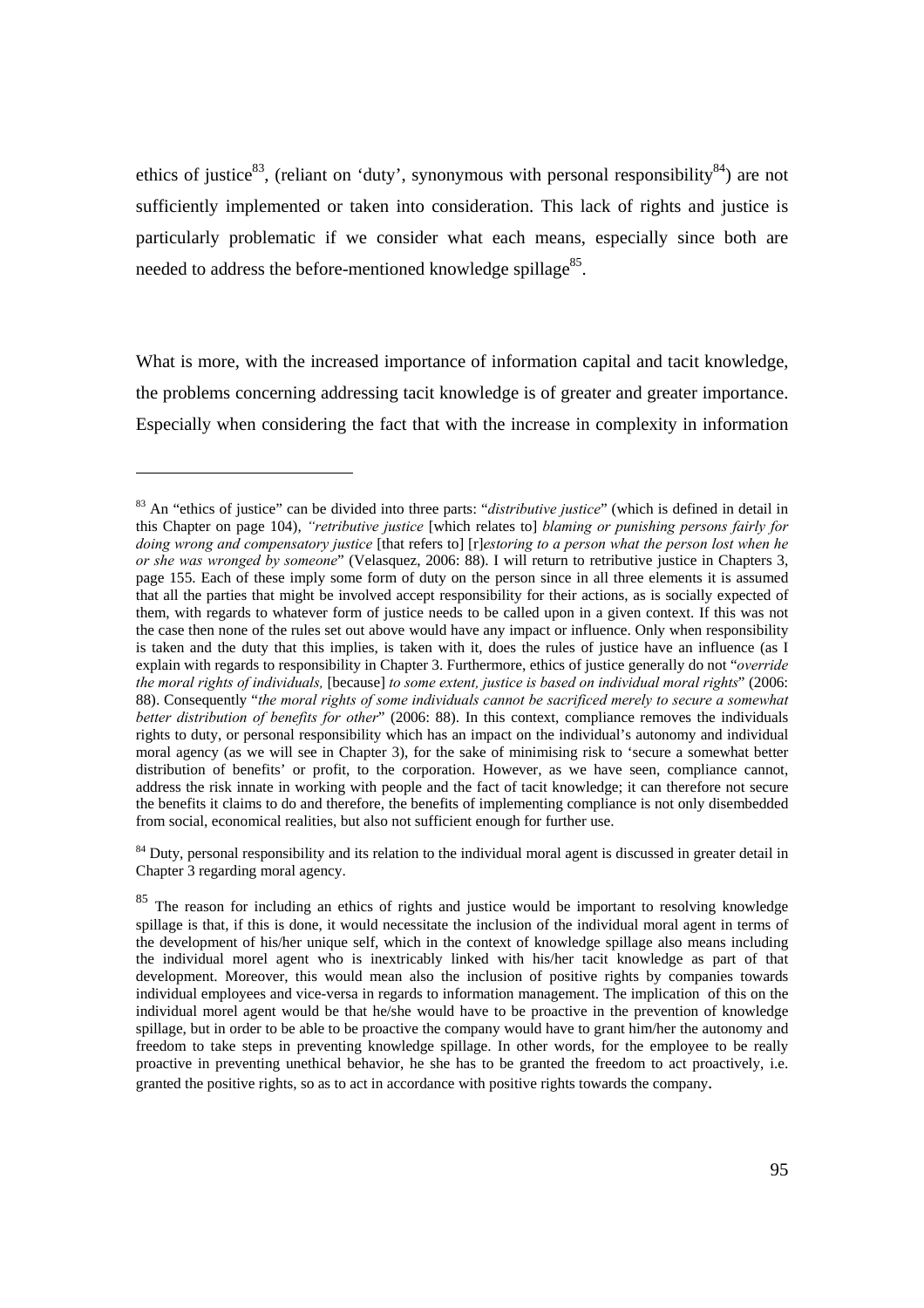and communication technology comes an increase in the level of specialization needed and required from employees, with reference to *knowledge workers* and the service industry. Ironically, such measures to increase monitoring or control will probably only lead to increased unethical behaviour. The reason being that, as the individual moral agent is becoming increasingly sophisticated and educated, the chances are that they will realize how compliance places restrictions on their autonomy. This, they could argue, negates their ethical responsibility, a point which is exemplified by the fraud cases mentioned earlier in this Chapter. If we look back at the examples given in this Chapter, page 81 , the type of knowledge needed to commit such types of fraud leads one to infer that the people perpetrating these unethical deeds were definitely well educated employees. Furthermore, in conjunction with the latter, given the specialized nature of the work, as bankers and managers which they performed while committing fraud, means that it would be hard to argue that they did not know what the right course of action was. On the basis of these facts, and that most of these employees mentioned in the examples, would have had stipulations in their contract as well as their professional codes of conduct, specifically focused on and warning against fraudulent behaviour, one can draw the inference that for some reason they chose to ignore, or disregard these ethical conventions.

It is important, however, that we remind and try to explain to ourselves, why such unethical fraudulent behavior, as portrayed in the mentioned examples, is being performed. I would postulate that the latter relates back the arguments given on the subject of possible reason for these employees disregarding, unethical actions, i.e. that with the employees increases sophistication they realized that compliance to some degree negated their responsibility<sup>86</sup>. This at worst imparts to the individual who realizes the

<sup>&</sup>lt;sup>86</sup> This was explicated by the examples and arguments given in Chapter 1 concerning the implicit contract and resistance.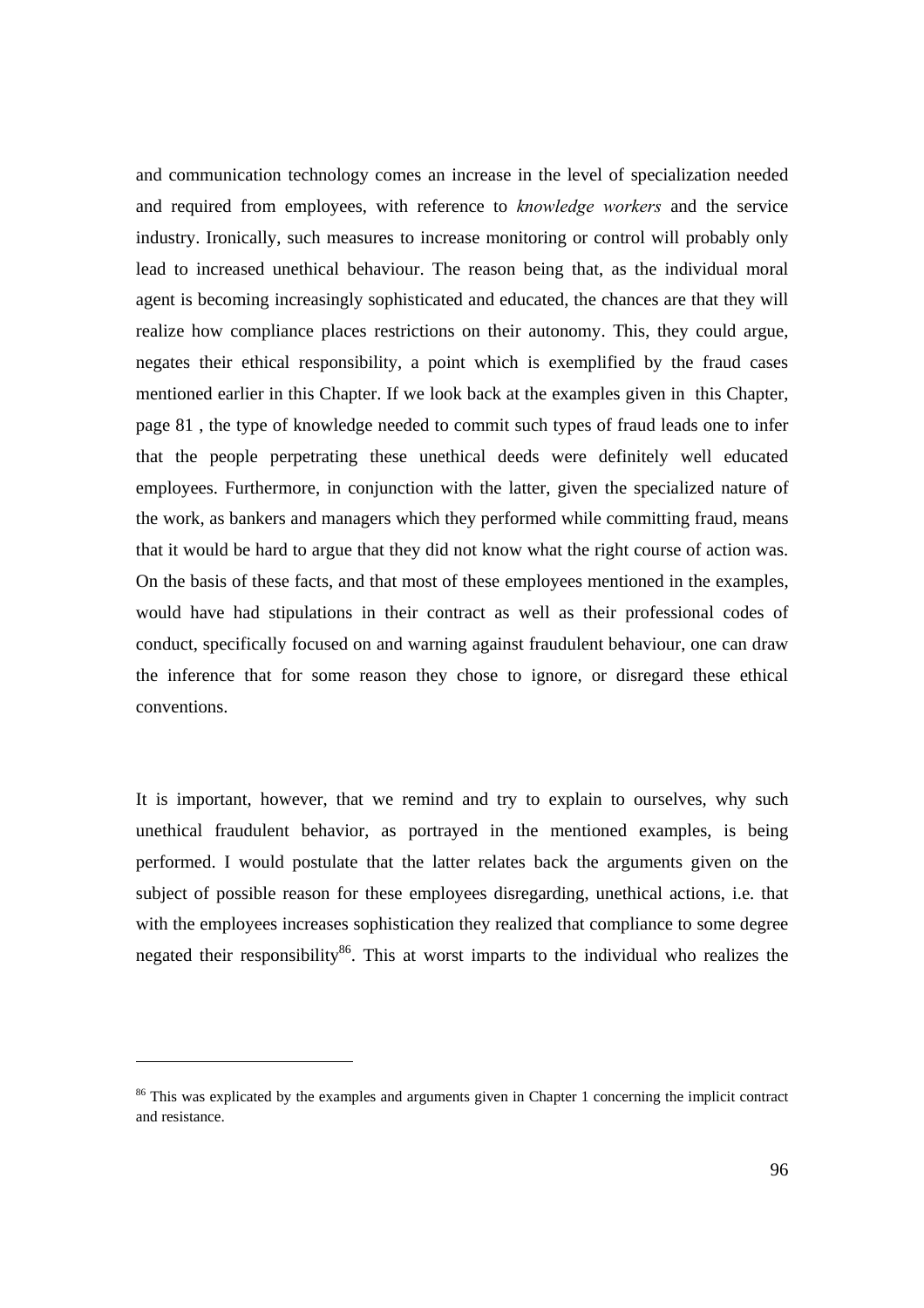absence of their personal responsibility, a sort of anarchist freedom<sup>87</sup>. In other words, although mere compliance should increase the power of the state or business organization, through negating the moral agent, and via this ethics of justice and rights (as well as ethics of virtue and care as will be explicated in Chapter 3) ironically, it leaves exactly the type of vacuum for the individual in which anarchy is possible. The reasoning behind this is that the controls or structures that should govern conduct in the business context are not succeeding, as is clear when considering the levels of ethical misconduct. The moral responsibility for business behaviour then falls on the individual moral agent, who, in the context of compliance, has no responsibility, as was indicated through the argument of the problem of many hands in this Chapter, page 90 and the disembedded nature of compliance which displaces responsibility, discussed in Chapter 3, page 127. This is exacerbated by the fact that within compliance, there are no positive rights to assist the individual moral agent with the personal responsibility they have within this anarchistic freedom, only introjected morals, (the problem with which I will discuss in Chapter 3, page 123 ). An effect of which is that this anarchy becomes perverted.

A consequence of the above mentioned is that, in the most extreme forms of the this process, where individuals have become totally disillusioned with this incongruence between compliance and personal responsibility, this unguided 'freedom' gives the space for such frustration to become lived out in forms of resistance. Which at worst evolve into criminal activities, such as the electronic payroll fraud mentioned earlier in this Chapter. Such acts of unethical behavior by individuals who are granted this freedom through the lack of compliance to include the individual moral agent, leave businesses exposed to all disillusioned individuals who wish to commit knowledge spillage. This in turn, may at best cause those employees who are not initially cynical, to become disillusioned when IMC, which supposedly warrants or increase ethical conduct, fails which, according to the literature of Kahn and Blair, it already has. This in turn might

<sup>87</sup> Anarchism is the doctrine that believes that "*human communities can and should flourish without government [and] historically have tended to be associated with advocating violent opposition to the state*" (Blackburn, 1996: 14).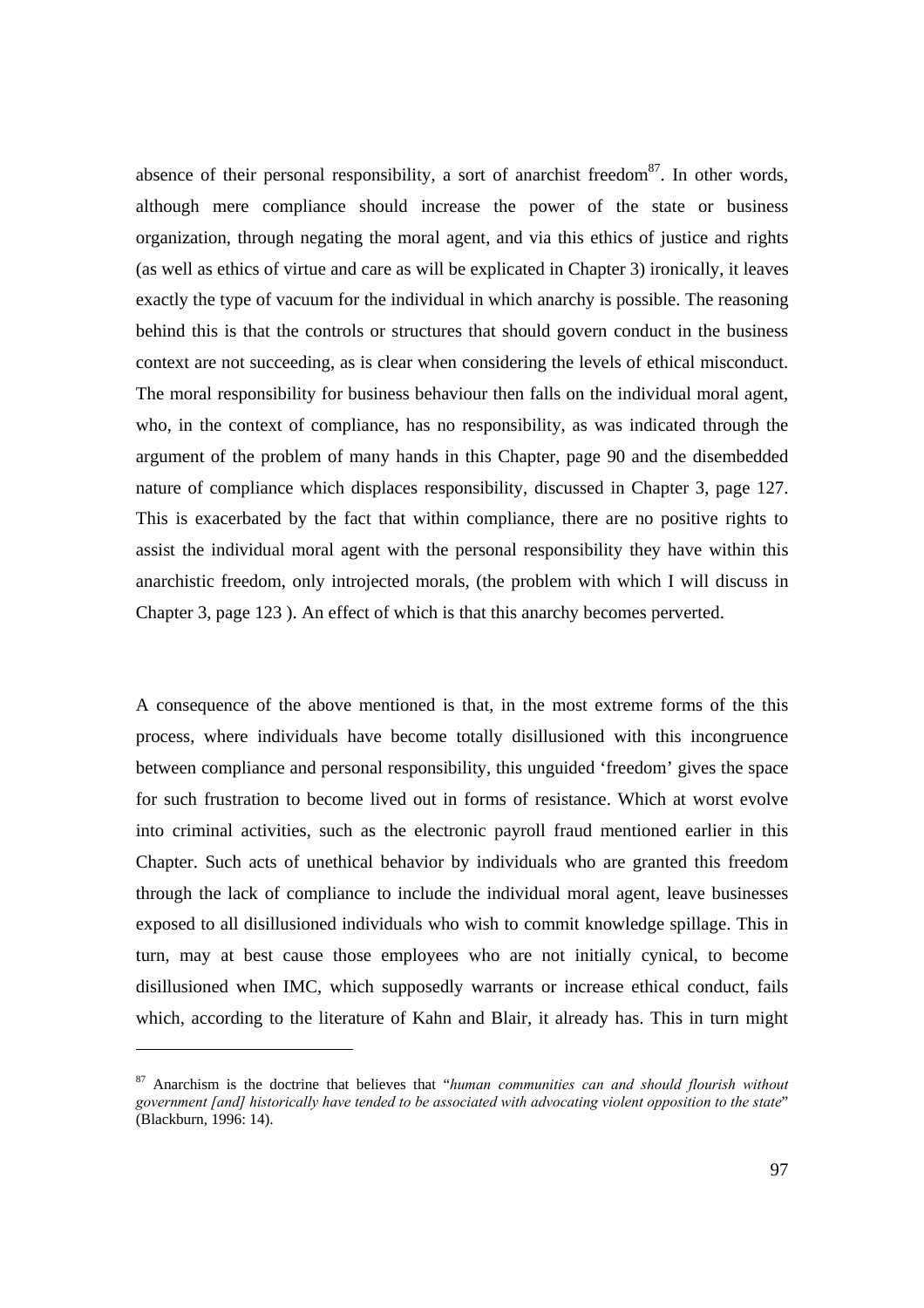cause also these employees to react in frustration and act unethically<sup>88</sup>. Before however we look at the problem of the individual moral agent I would like to consider lastly, criticism regarding IMCs as well as with respect to the integrity of the source of information, which concludes the first half of this Chapter concerning criticisms of IMC practicality as a tool for information management.

## 5. Criticisms on IMCs' concerning its reliance on best practices, and the problems regarding the integrity of source of information

In this section I will consider lastly, two criticisms regarding IMC as a practical tool for information management, they are: Firstly, IMC's reliance on best practices; and secondly the importance given within IMC to integrity regarding the source of information. The section to follow brings to a close criticism regarding the practical implementation of IMC, while also giving some insight into the ethical problems with respect to the relation between the individual moral agent and ethics in terms of information management, which is the focus of the section to follow.

Starting with the criticism related to the reliance of IMC on *best practices*, the latter has been defined as the implementing of *a series of recommendations and practices that is generally accepted*. The argument that I wish to make in light of this definition is that in its intensive application as a means to address culture lag, compliance itself, if we refer back to the example of the 91% implementation of SOX, becomes one of these *best practices*. But this only means that compliance has become the most widely accepted practice in addressing information management. As such, however, compliance programs

 $\overline{a}$ 

<sup>&</sup>lt;sup>88</sup> We have then in this Chapter, already discussed that the biggest problem for IMC, as indicated thus far, is related to the fact that knowledge is tacit and inseparable to the individual, which is contradictory to the structure of IMC which is focused on groups, and that in terms of knowledge, any system not allocating responsibility in accordance to the individualistic nature of knowledge capital will always be vulnerable to knowledge spillage. This is because in such a capital system it is the individual moral agent who holds currency in regards to their personal decision concerning ethical behaviour in terms of the knowledge they hold, as such for IMC it is the individual with his/her tacit knowledge that hold the biggest threat.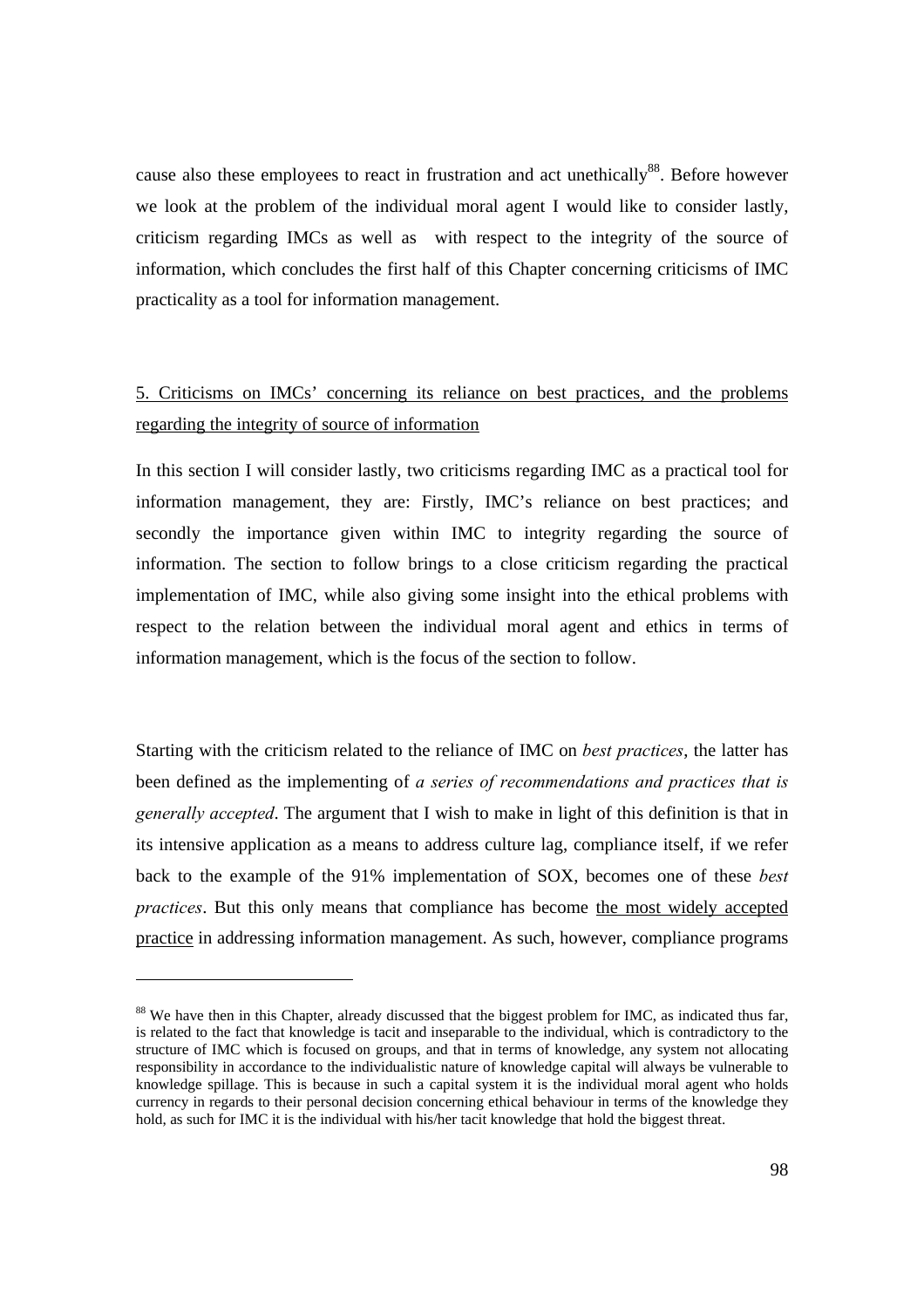like IMC suffer the same problems as the *best practice* approach, in that they contradict the reality of business that "*there is no single set of best practice that is applicable to all organizations*" (McDaniel, 2004: 45)<sup>89</sup>. Changes in the economy, particularly to a neoliberal service economy with is increased pace, caused by the increased development of communication and information technology makes previous *best practices* on which compliance, including IMC, are based, outmoded. Basically, these *best practices* cannot keep up with or account for the pace of change.

However, all of the above-mentioned points on problems concerning information management mentioned in sections 3 and 4 of this Chapter, according to Harshman and Harshman, is indicative of a "*prior cause to many of these problems*" which is the "*integrity of the source or sponsors of the information*" employees receive, which, in turn, is a reflection of the organization's character or culture<sup>90</sup> as a whole (1999: 6). Many of these communication difficulties pertain to "*difficulties of content (or the amount of information available) and credibility (the perceived honesty, truthfulness, reliability*)" of the information and its source (1999: 6). As far as credibility is concerned, its importance lies in that "*it is related to employees' judgment about leaders' qualities such as integrity and honesty*" (1999: 7). Pertaining to integrity and the protection thereof, it "*is more than an aesthetic or expressive exercise, more than an attempt to preserve a comforting, familiar environment. It is a practical concern of the first importance because the defense of integrity is also defense of an organization's*  distinctive competence" (1999: 7). As concerns distinctive competencies, they are developed specifically "[a]*s institutionalization* [not referring to habituation] *processes, the enterprise takes on a special character and this means that it becomes peculiarly competent to do a particular kind of work*" (Harshman and Harshman, 1999: 7).

l

<sup>&</sup>lt;sup>89</sup> This can also be said to apply to SOX, which by having become such a 'best practice' (considering its vast application) is no longer applicable 'to all organizations'.

 $90$  See definition of corporate culture in the Introduction on page 18.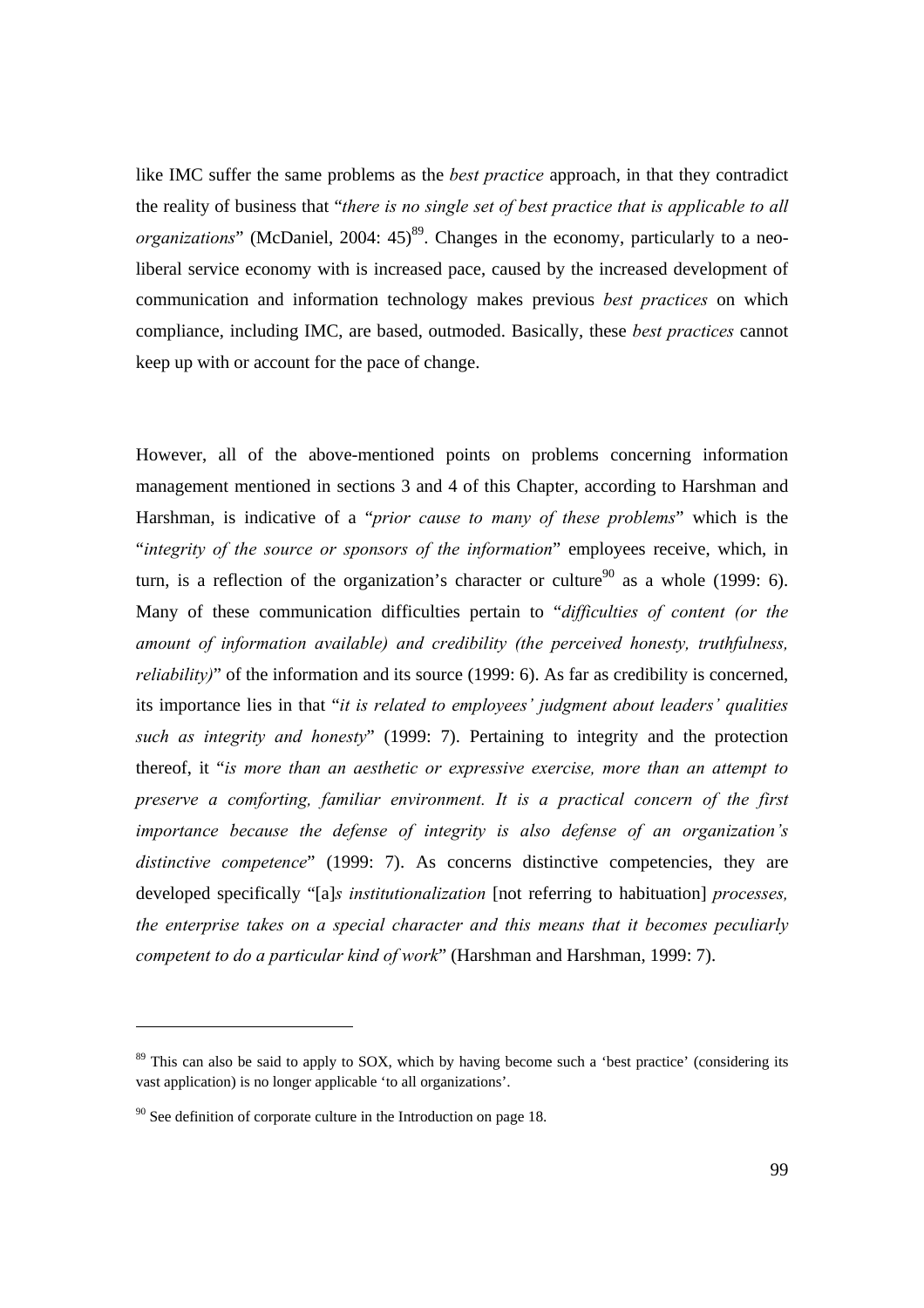If an organization defends and indeed develops their distinctive competencies<sup>91</sup>, which in terms of the corporation as a moral agent would also determine the action taken as expressing the organization's intentions, it needs to defend integrity. Integrity, as indicated in Chapter 1, in terms of its difficulty in relation to utilitarianism<sup>92</sup>, is a problem for compliance, as it insists and relies on ethics, and via this the individual moral agent. This clearly places compliance in a difficult position, as integrity cannot be contained within the unitary framework of compliance. Indeed, in the context of communication with integrity "*honesty is the single most important factor*," but this relies on individuals to be honest. The latter, along with telling the truth, as will be demonstrated in Chapter 3, is connected to trust as well as the type of character of the individual moral agent who holds these qualities – which in turn alludes, in the final instance, to virtue ethics<sup>93</sup> (1999: 7). It is these problems of honesty, integrity and truthfulness in the light of compliance failures that I would like to explore now. Since they are immeasurable, they fall outside the gambit of compliance. This will in turn bring us to consider moral agency and, more specifically, in terms of knowledge spillage, individual moral agency, and responsibility.

Before this point is reached in the next Chapter, however, compliance's relation to the individual and ethics must be considered, since the individual moral agent relies on, but is also constitutive of ethics, while on the other I have indicated thus far that compliance

 $\overline{a}$ 

<sup>&</sup>lt;sup>91</sup> Also defined in Chapter 3 in terms of the corporation as a moral agent, basically stating that if an organization is a moral agent it could be defined through its policies which will define its distinct competencies.

 $92$  With this I refer to the fact that integrity and dignity are problematic terms for utilitarian ethics given that they are inextricably linked to self-worth, which fall outside the confines of utilitarian ethics, given that one cannot measure self-worth.

<sup>93</sup> Virtue ethics can be defined briefly as "*an ethics based on evaluations of the moral character of persons or group*" (Velasquez, 2006: 60). Furthermore a virtue ethics takes the view that one is good and do good deeds because of one's character, not "*for the sake of which we act*" good (Blackburn, 1996: 394). If agency or the self is reliant on responsibility and the removal thereof leads to inauthenticity, then such removal would leave one with a skewed or incomplete character, since there would be no self. In this way responsibility, through the idea of the self, or agency is linked with ideas of virtue ethics. Furthermore one could argue that only a moral agent can make moral decisions, such as acting ethical or unethical, without which virtue ethics, or any other form of ethics cannot exist. This is discussed in more detail in Chapter 3.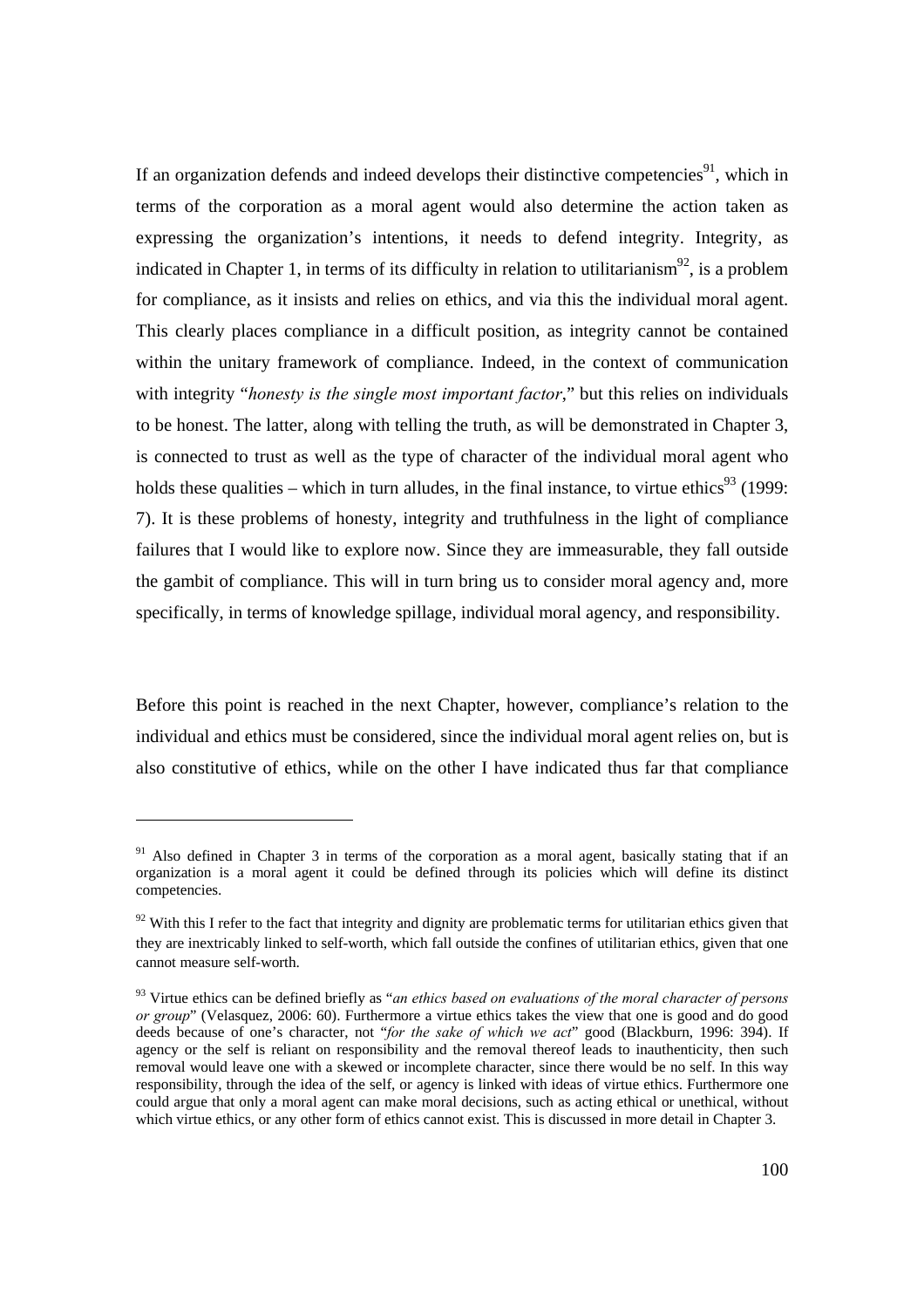negates individual moral agency. Furthermore, by exploring the relation between ethics and compliance in practice, not only will it become clear why compliance implemented for the sake of greater ethical behaviour does not work, it also strengthens the argument that ethics is not possible without consideration of individual moral agency.

#### 6. The problem of IMC and its relation to the individual moral agent

Having concluded our analyses of IMC with regards to its practical implementation, I will use this section to look at the two key elements needed for information management, but which is problematic for IMC: this refers to the individual moral agent and ethics.

As I have argued in the previous sections concerning IMC's innate structure, IMC does not make allowance for the individual moral agent. In fact, to extend the argument regarding the problem of ignoring the individual moral agent, more difficulties emerge when IMC is considered in the broader scope of the neo-liberal, service driven economy that is focused on the individual, also in terms of the customer, referring to "*mass customization*,"94 both of which are conflicting with the unitary ideal of IMC and compliance in general (Cant et al, 2006: 21). In other words, it can be argued on a secondary (external) level (above and beyond the internal problems of information management in terms of the individual), that increased institutionalization and monitoring will only cause more resistance among individual employees. This is the case, given the greater loss of autonomy that this increased institutionalization and monitoring implies<sup>95</sup>,

<sup>94</sup> Mass customisation is a marketing strategy aimed at "*a single customer, or in other words, markets of one*" (Cant, et al, 2006: 21). Mass customization is a defining element of neo-liberal economics which is primarily focused on the individual, especially in terms of the customer. The reason why this is important is that the consequence of this individualistic approach towards the customer, necessitates that the organization rely on the creative individual inside the organization if it wishes to stay contemporary, and competitive (this relation between the creative individual and the organization will be explicated in detail in Chapter 3 with reference to the corporation as a community) (Cant, et al, 2006: 21).

<sup>&</sup>lt;sup>95</sup> This increased resistance with increased institutionalization refers to how the latter contradicts with the importance of the individual moral agent on both the internal level (with reference to tacit knowledge) and the external level (referring to mass customization), as well the fact that it is exactly the negation of autonomy and individual moral agency that lead to resistance, as defined in the implicit contract.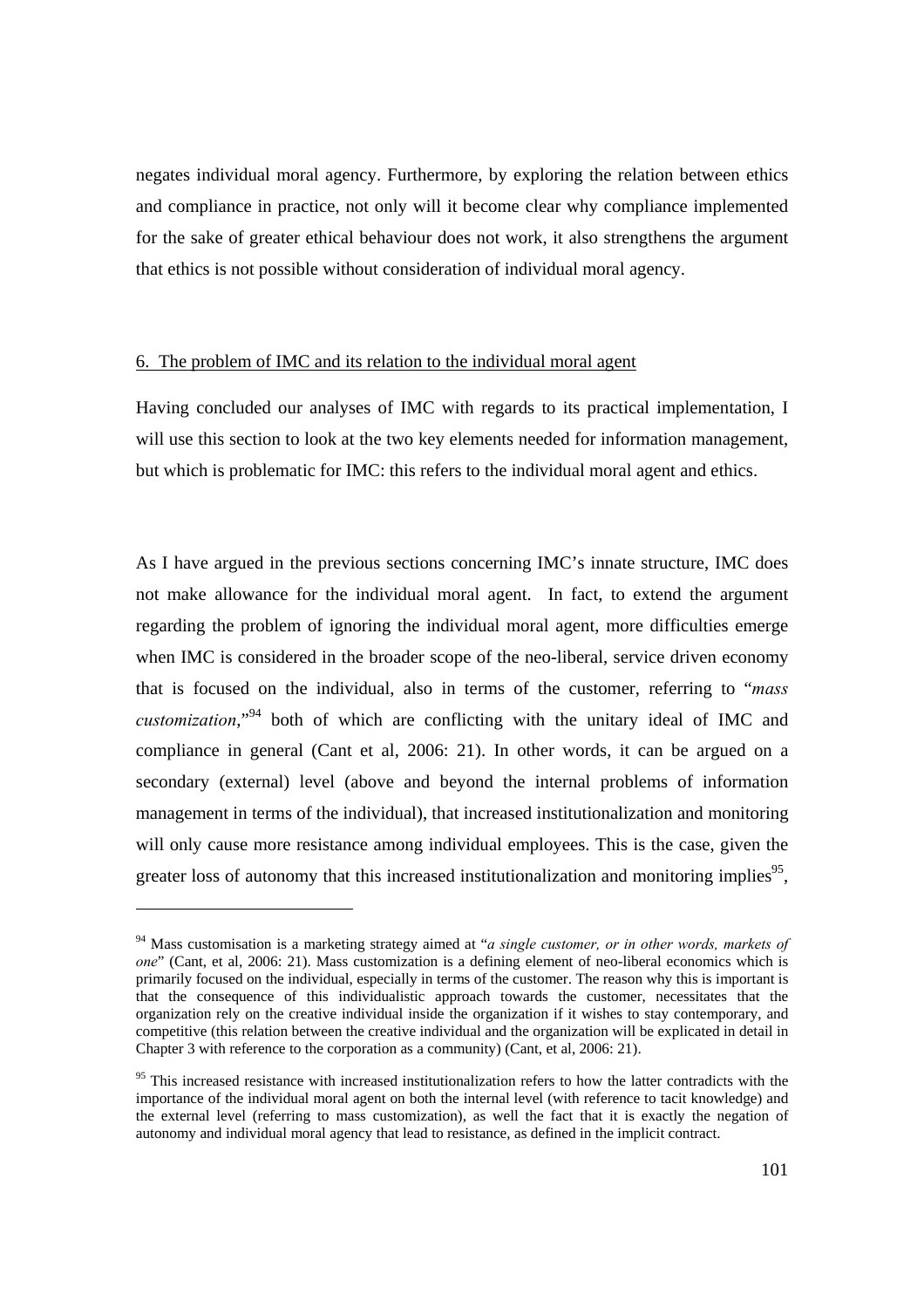since, on the other hand, mass customization and its emphasis on non-unitary, nonstandardized creative thinking and focused on individual customer needs, emphasizes the importance of the individual agent in the organization. To wit: it is the individual who is creative and holds the tacit knowledge to survive in such a neo-liberal economy, not the  $\text{group}^{96}$ .

In addition, mere compliance such as IMC severs the individual from the social adjustment process<sup>97</sup> needed to lessen the gap created by culture lag. This severing will be discussed in greater depth in Chapter 3 when referring to the corporation as a community. However, for now we can briefly explicate that in the process of social adjustment individual creativity is needed to formulate and disseminate the response of non-material culture to advances in the material culture. IMC's emphasis on unitary behaviour disregards creativity, and in doing so, severs the individual input into the social adjustment process. In this context IMC not only distributes the burdens of ethical decision-making unjustly towards the 'privileged few,' in other words management, but is also too inflexible $98$  since this implies a vertical business structure which cannot address the contingent, *flexible* environment, from which contemporary ethical problems arise within the service driven neo-liberal economy. With regards to communication information technology and culture lag, we can agree that some guidelines such as IMC, about the lines of communication is needed, but if ethics, as well as employees (referring

<sup>&</sup>lt;sup>96</sup> We have already discussed the problems IMC has with contingencies such as the individual and creativity in the first section of this Chapter.

 $97$  This can be understood above and beyond the given definition of the social adjustment process defined in this Chapter on page 85. Here I refer to it in terms of the corporation as a community, and how the individual and the organization "*are related to each other in a dynamic tension, and both are important to consider from a moral point of view*" (Buchholz and Rosenthal, 2006: 235). This perspective recognizes that in its "*mission, management thinking, and organizational intent, corporations are something more than just the individuals in the organization*" (which will be discussed in Chapter 3) (2006: 235). Buchholz and Rosenthal believe that companies are more than the "*anthropocentrism inherent in the view that corporations are nothing more than collections of individuals. But* [also they believe that the] *collective something* [which forms the constitution of the company] *must not ignore or slight the role of the individual in the organization*" (2006: 235). This is explicated in depth in Chapter 3.

<sup>&</sup>lt;sup>98</sup> See definition of flexible in Chapter 1, pages 36 regarding Post-Fordism.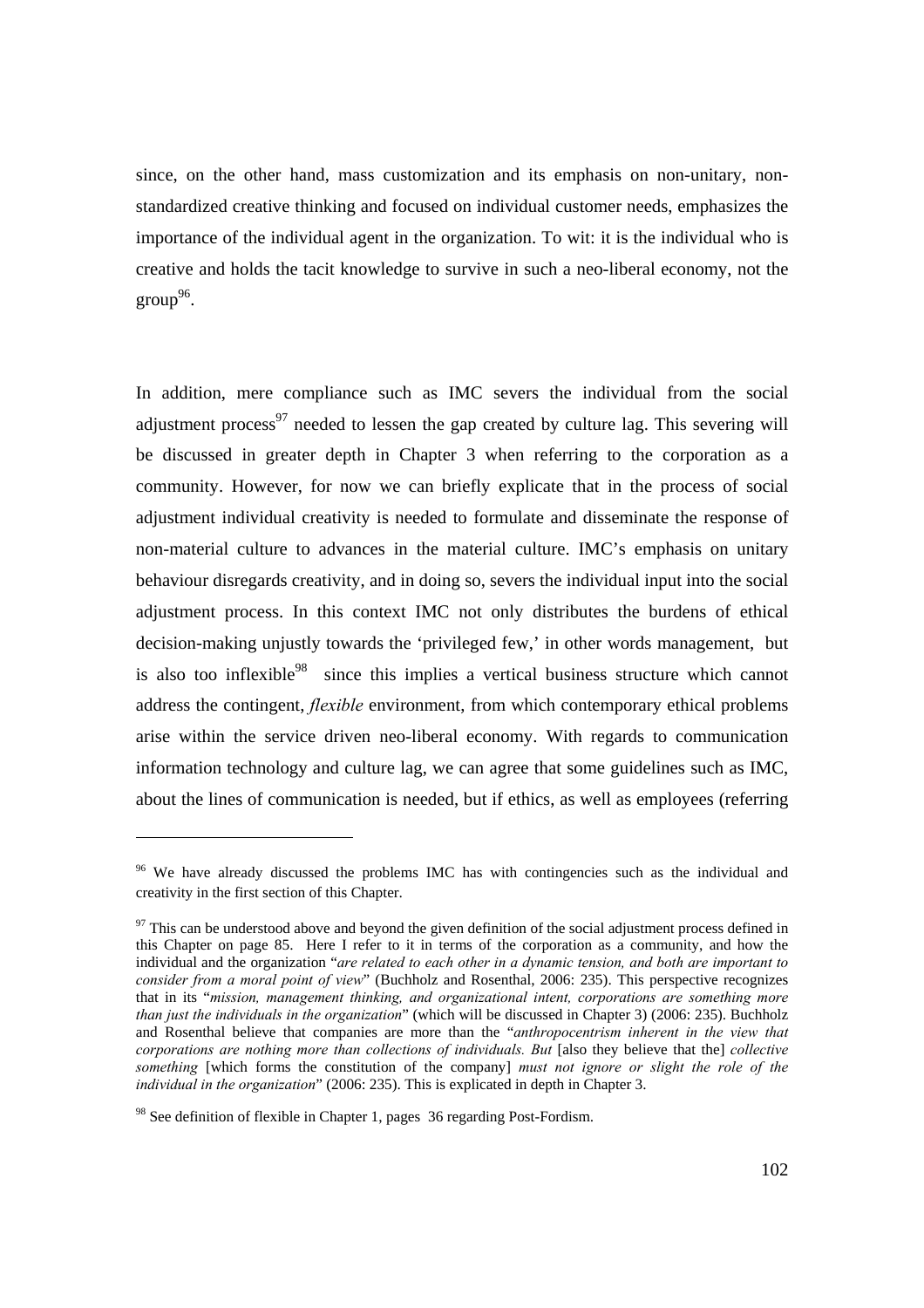to ideas of distributive justice<sup>99</sup> and rights ethics), are not involved from the outset, then any such structure will suffer from miscommunication and misinterpretations.

If we then turn to the individual moral agent in the work environment within the context of the problem of culture lag, McDaniel is of the opinion that the quality of work achieved is directly related to what the employee wants, especially on the subject of the ethical work environment, which she believes has a lot to do with the quality of communication. According to her, "*employees express directly the need for open and honest communication about situations occurring at work they deem unethical, or pertain to ethics*" (McDaniel, 2004: 87). In other words, "[c]*ommunication is the underlying ingredient*" of the implementation of the components which create a positive work environment (2004: 87). As such, as in the case of one-way communication which can cause employees to feel excluded, "*employees* [who perceive work situations] *to be less than ethical cite lack of communication, inability to garner feedback or information they desire, and lack of candid conversations about problems they observe in the work site*" as their main problems (McDaniel, 2004: 87). Also, "[i]*gnoring ethical issues, looking the other way or being overtly dishonest* [are] *all examples of behaviour reported in places of work where employees think it is less than ethical*" (2004: 87). If we then reflect on the above paragraphs it seems that, the increase of monitoring because of IMC does not agree with ideas of open and honest communication pertaining to ethics. As such, it might seem to the employee that if they are not granted personal responsibility for ethical behaviour, then the organization is ignoring the ethical matters that are fundamentally most important to them, choosing rather to focus on those ethical matters most important for increasing profit. This, in turn, might seem as less than ethical reasons for implementing guidelines for ethical behaviour.

<sup>99</sup> Distributive justice can be defined briefly as the "[d]*istributing of society's benefits and burdens*" (Velasquez, 2006: 88). Specifically its fundamental principles are that "[i]*ndividuals who are similar in all respects relevant to the kind of treatments in question should be given similar benefits and burdens even if they are dissimilar in other irrelevant respects; and individuals who are dissimilar in a relevant respect ought to be treated dissimilar, in proportion to their dissimilarity*" (2007: 89)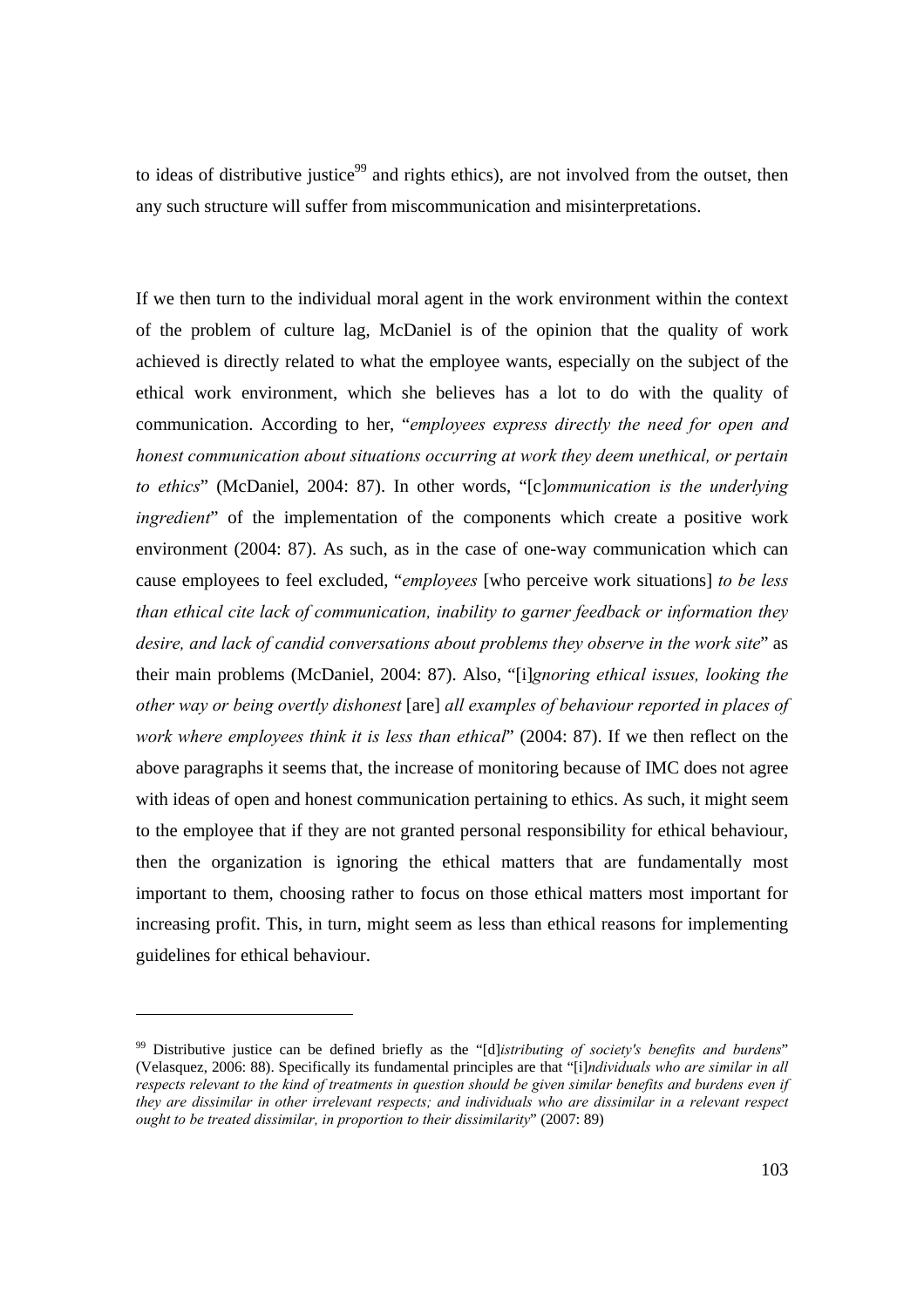Not involving the individual moral agent, and thus contributing to the creation of situations which they would regard as unethical, in turn could hamper effective ethical implementations at best and at worst escalate or hide current ethical matters. This is supported by the NBES, who has shown that management "*is often unaware of unethical behaviour*" and that this is greatly due to poor communication (Desio, 2007: 2). On the other hand, it is of interest that "[o]*nly 3 percent of all employees said they would prefer to use a company hotline rather than speak to someone they know*" (2007: 2). This illustrates the fact that while communication technology has increased one should keep in mind (especially in respect to culture lag in terms of the technology), that the complexity "of *technical devices which have come to facilitate the process of communication in* [the organization] *tend to divert attention from the essential truth that effective communication is more a matter of mind than of machines*" (Brown qt. in Harshman and Harshman, 1999: 9). The basic argument then is that communication problems are human problems, and not technological ones, which clearly means that the solution to communication management problems need to take the human element into consideration.

This considered, in order for communication to be ethical, or promoting ethics in the organization, all parties need to be equally involved, even if the power relations between these parties are not equal. The latter can be understood in terms of the moral agents' relations to each other in a contract. In other words both parties to a contract must have mutual full knowledge of *the nature of the agreement they are entering*; no *party to a contract must* deliberately feign the *facts of the contractual situation* and a *contract must not bind the parties to an immoral act*. This is supported by the argument that trust is needed for a contract to be of any use. If the parties involved don't trust each other on some level, no amount of legal jargon would satisfy the suspicions of the one party regarding the other, which would make for a very tedious, negative, costly and unproductive relationship. This will be treated in more depth in Chapter 4, when the notion of trust is discussed in greater detail. For now it is sufficient to state that without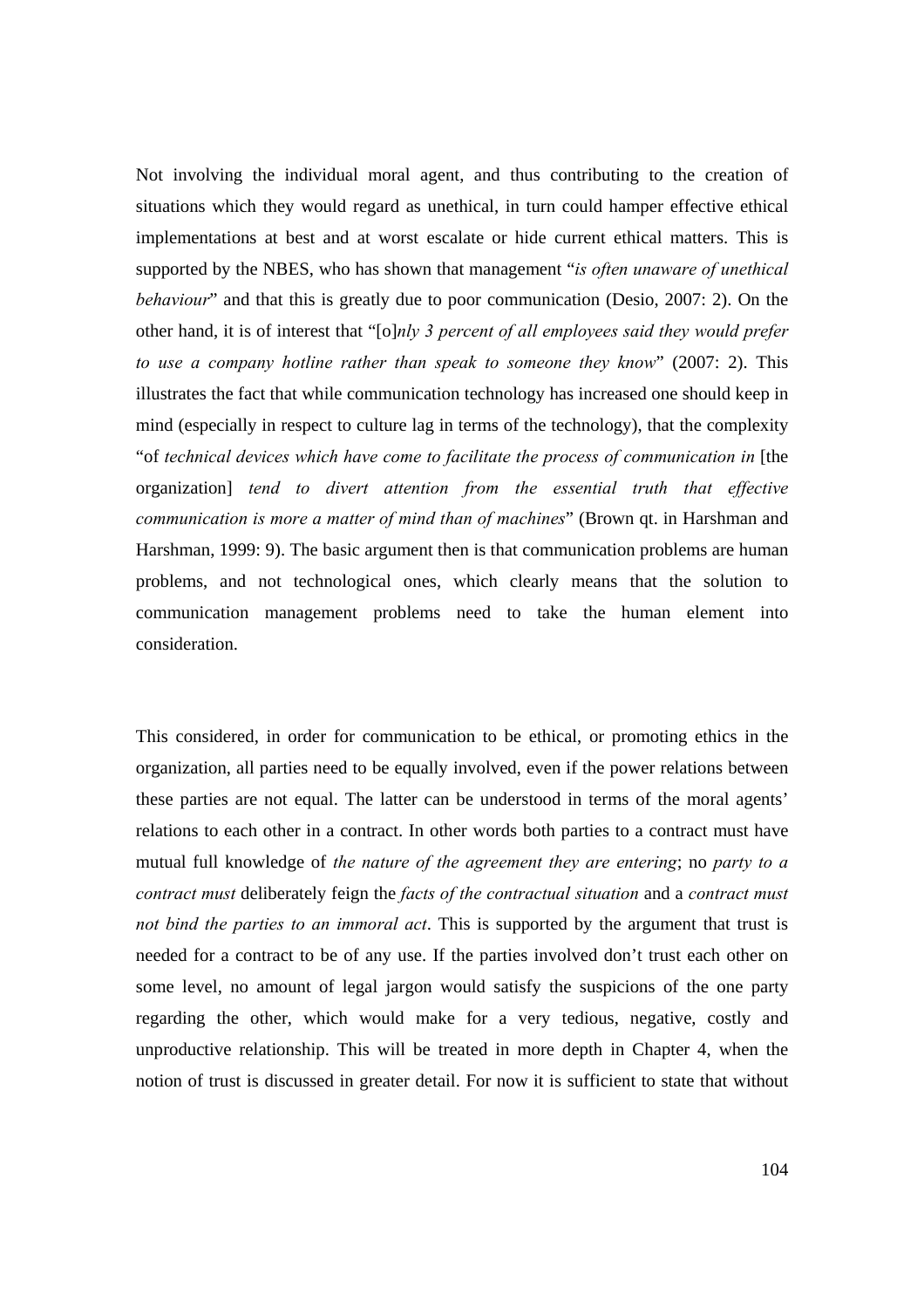trust no contract could ensure that people feel safeguarded against being betrayed $100$ , the hidden cost of which would be too stifling for an economy to survive. Trust is thus part of the unwritten social contract that makes contracts possible in the first place, such as the psychological contract, which has already been defined $101$ .

Referring back to elements that constitute ethical contracts, the argument can be made that communication needs to flow in both ways equally, as far and as ethically as possible, if communication is to be an efficient and effective tool that allows full knowledge concerning relevant facts to both parties<sup>102</sup>. The importance of two-way communication is that this refers to transparence<sup>103</sup>, and the reason for why two-way communication is important can be explicated by looking at the type of communication one-way communication would imply. One-way communication is a classic management model, entailing a vertical<sup>104</sup>, top-down structured form of communication. In vertically structured organizations either party may choose to withhold, or distort information to put

<sup>&</sup>lt;sup>100</sup> With this I am referring back to Fukuyama's idea of the low trust society defined in Chapter1 on page 43

 $101$ The psychological contract is defined in Chapter 1, page 41.

 $102$  This refers back to the definition of an ethical contract in which no party may attempt to deceive the other deliberately by feigning the facts. From this we can make the inference that one could argue that where two-way communication is not implemented, it will be easy for either party (employer or employee), to misrepresent the facts without the other's knowledge, in the very least. As such two-way communication can be made analogous to a type of check-and-balance, in which as soon as the one party is not transparent, the other will know, otherwise misinformation, or knowledge spillage by either party will be able to go unchecked.

 $103A$  horizontal of flat organization is defined as "a slimmed down organization with fewer levels between top and bottom than a traditional bureaucracy, that is supposedly more responsive and better able to cope with fast-moving change" (Available form: http://dictionary.bnet.com/definition/flat+organization.html). Furthermore, this form of horizontal business structure brings "the *top management* in direct *contact* with the frontline salespeople, *shop floor employees*, and *customers*" (Available from: http://www.businessdictionary.com/definition/flat-organization.html).

<sup>&</sup>lt;sup>104</sup> A vertical organizational structure is defined as a hierarchical structure and functioning as an *"organization in terms of the layers of management delegation of authority. A vertical management structure has divisions of authority with various levels of responsibility. For example, a vice-president of marketing might have an assistant vice-president who is in charge of a departmental director, and so on*" (Available form: http://www.allbusiness.com/glossaries/vertical-management-structure/4942637-1.html)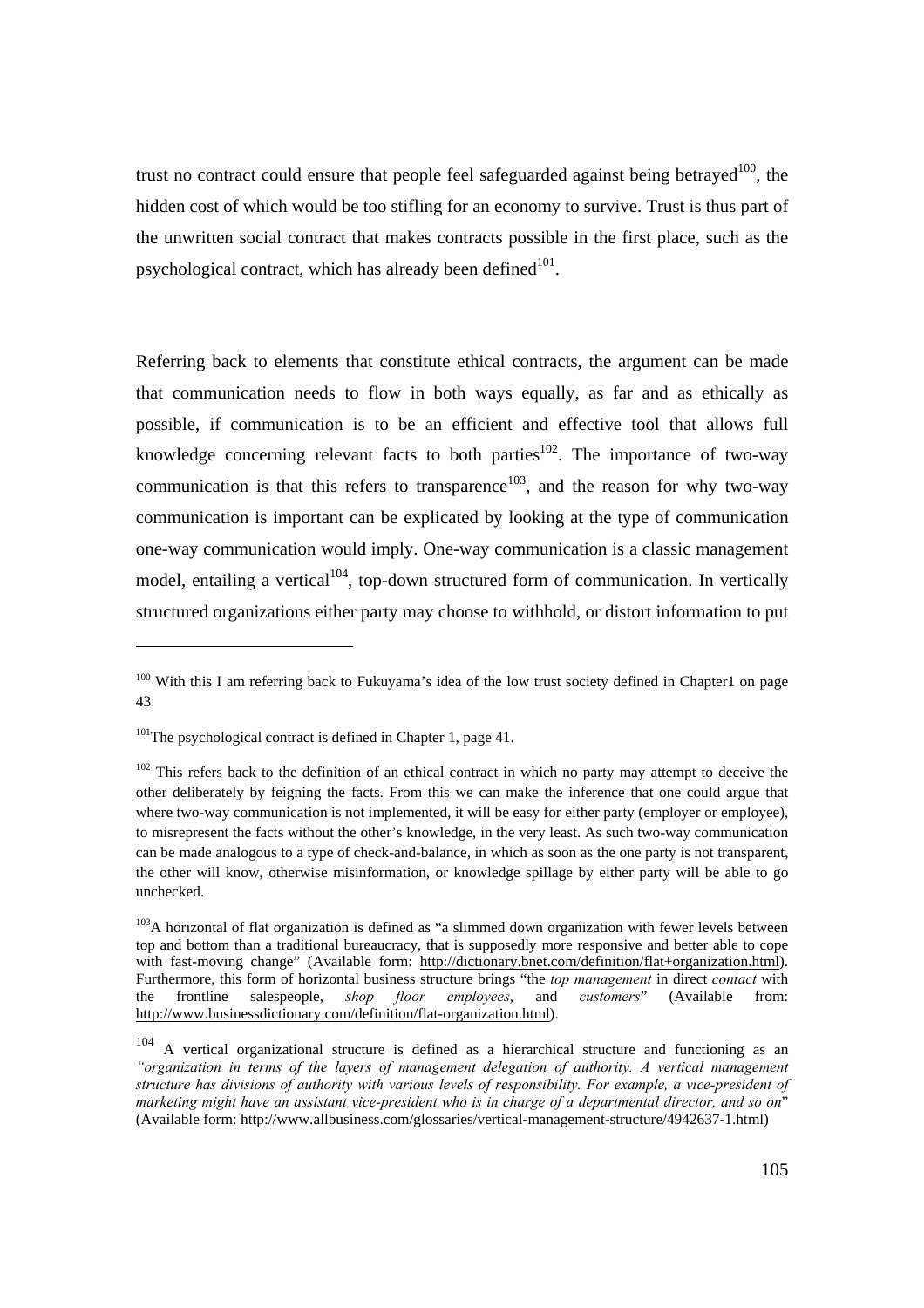themselves in a better light, while the other will not be aware of this omission because of the layers between two parties which obfuscates clear communication. Having said this, and given the lack of transparency, distortion can take place as information is passed on form one person to the next, as the information makes its way up the organization's structure or down through the different layers. This, however, clearly does not correspond with ideas of transparency which promote horizontal or flat communication structures.

The importance of transparency is further substantiated, as I have indicated before, by the fact that the view of director's on information is different than those of employees, consequently if the flow of information is not in both directions, it may create the perception that top management is either not committed to full disclosure, or is hiding information. Either way, if we refer back to McDaniel, such circumstances are viewed by employees as unethical (McDaniel, 2004: 87). Moreover, in a business context where transparency is low it leaves room for rule manipulation<sup>105</sup>, which according to Watson's view of the implicit contract, could be regarded as another form of resistance (1989: 225). If employees view their organization as less than ethical, they might come to manipulate the rules for their own gain and the lack of transparency in a vertically structured organization will obfuscate this fact.

The negation of the individual moral agent in mere compliance, seen in the light of IMC, could thus be regarded as binding the parties involved to an immoral act per definition, as any negation of a person's right to moral agency and responsibility would be an unjust distribution of social burdens by that agent, institution or system that has enforced this. This would mean that too few people would be burdened with too many people's moral responsibilities, and with too many people being left with no say in their decisions and having to tolerate the physical and psychological burdens that this implies (which is discussed in Chapter 3). If, however, communication is implemented properly and

 $\overline{a}$ 

 $105$  Rule manipulation occurs when employees use the rules of the organization for their own gain.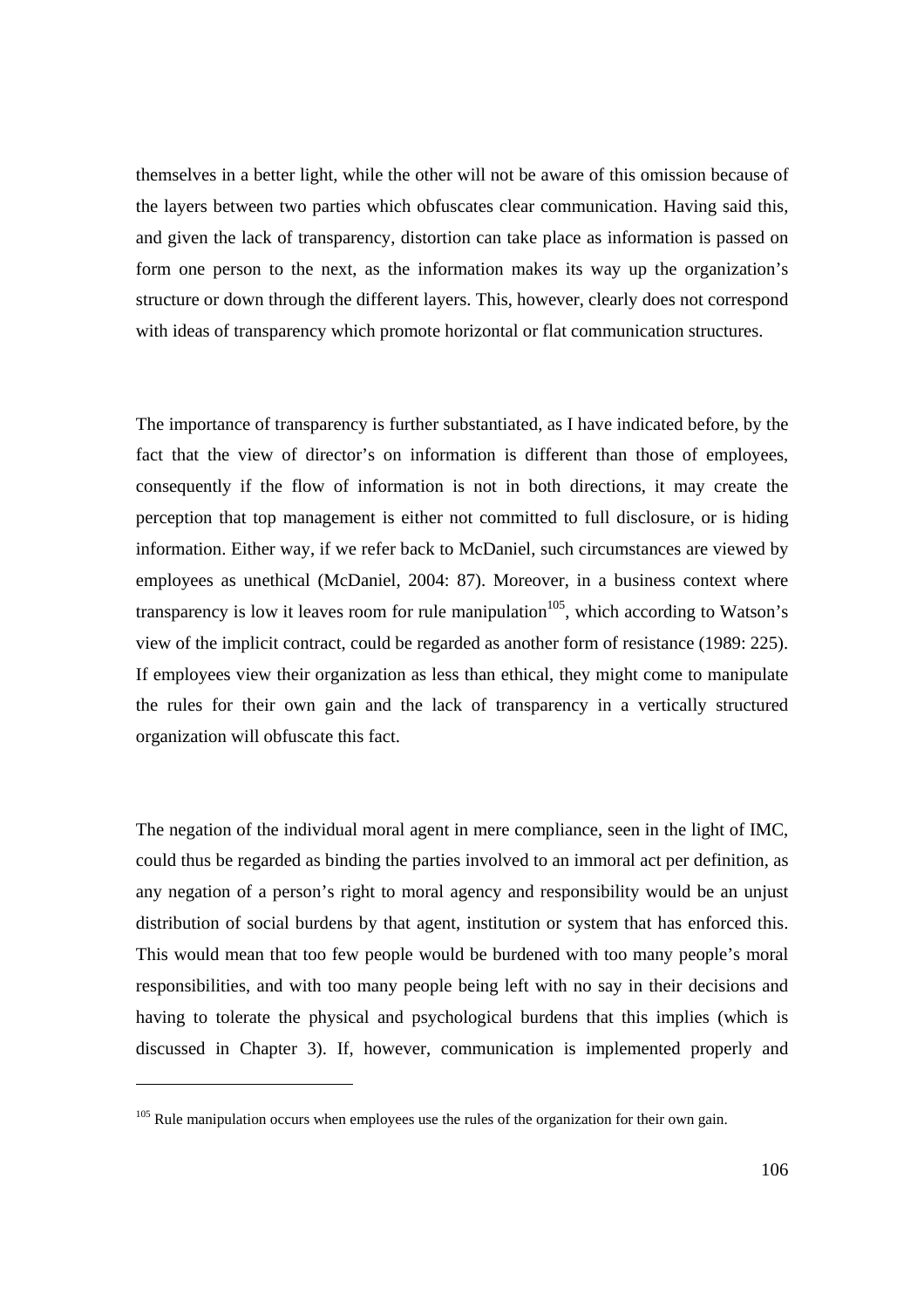ethically it assists in creating a culture of trust between the different moral agents, which is significant in light of the NBES finding that *the rate of misconduct is cut by threefourths at companies with strong ethical cultures, and reporting is doubled at companies with comprehensive ethical programs* (Desio, 2007: online). This then means that ethical communication has to be effective and sufficient to the degree that the communication sent, received and all the processes in-between are done ethically and at a quickened pace, in order to keep track of contingencies, in other words it has to flow both ways equitably. Indeed, the organization has to stay flexible and address contingencies in information management such as contemporary day to day ethical problems that individual employees face, such as their moral responsibility in terms of the information they poses, to survive. For an organization to achieve this flexibility, trust and transparency is required, subsequently communication and information between management and the employee must flow as equitably as possible.

Having indicated that the information management is indeed not possible without involving the individual moral agent, it is also important to note that with respect to the individual employee, it was indicated that there is a need for dignity and self-respect at work, which is related to ethics. The next section then focuses on the relation between compliance programs, such as IMC and ethics, since individual moral agency does not exist without ethics, nor does ethics exist without the individual moral agent (as I will explicate in detail n Chapter 3)

## 7. The failure of compliance in terms of its relation to ethics

This section continues to look at the internal aspect of IMC failures, specifically in terms of the expectation that IMC and compliance in general, as a method of control, will increase ethical behaviour<sup>106</sup>. According to McDaniel, not only is this not true, but the

<sup>&</sup>lt;sup>106</sup> This failure refers back to the contradictory nature compliance in terms of its phenomenological promises, defined in the Introduction, page 21 and what it actually delivers.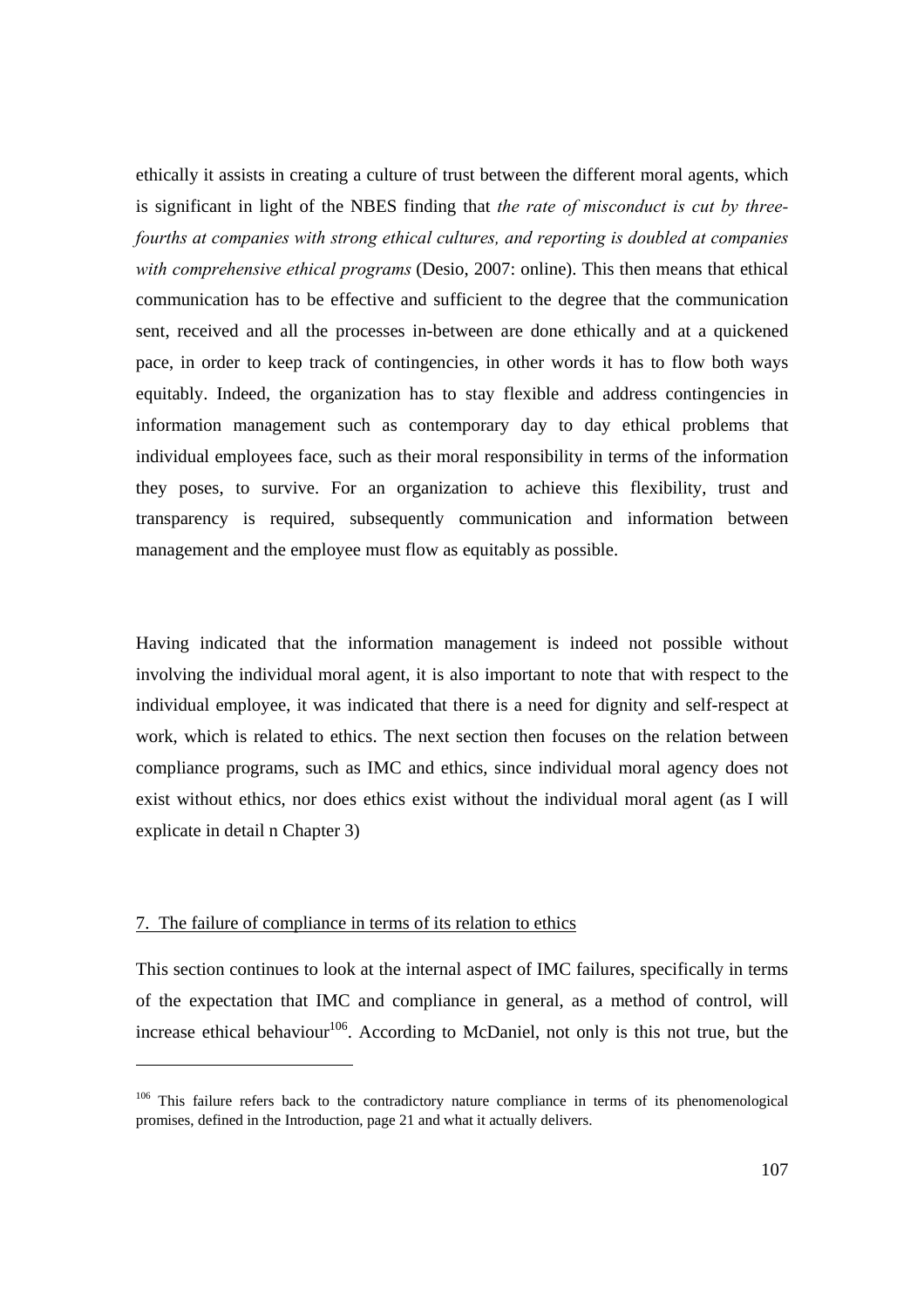implementation of compliance leads to the subsuming of ethics under compliance. This is supported by statistics on ethical committees which "*revealed a trend towards melding of ethics programs with compliance offices*" (McDaniel, 2004: 63). This is clearly illustrated in several cases where "*the department on compliance subsumes the ethics committee and its function, thereby integrating the responsibilities of the two and blurring the distinction between them. In these situations compliance offices take precedence over ethics programming*" (2004: 63)<sup>107</sup>. Blurring the distinctions between ethics and compliance results in a relationship between the two that is "*less than coequal*," which denies ethics its unique set of "*purposes, functions, responsibilities and accountabilities*" (2004: 63). There is however a real difference between compliance and ethics, and pointing this out will indicate underlying reasons for why compliance subsumes ethics, which as I will indicate, relates to contingency and via this the individual moral agent.

The main reason why this subsuming of ethics presents such a problem, however, is that ethics irreducibly implies an individual moral agent<sup>108</sup> (which I will explicate in Chapter 3). This coincides with another implication of compliance's attempts to uniformity<sup>109</sup>. The implication of this is that compliance risks "*constraining* [the] *discretionary decisions*" individual make, while on the other hand, within the realm of ethics, even though "*the process and outcomes take more time and are potentially ambiguous, respectively*," the individual has freedom in terms of discretionary judgment (McDaniel, 2004: 66). In other words, though compliance is part of risk management, the risk that it has is in terms of its attempt to ensure uniformity regarding discretionary judgment, which is in contrast to ethics. As such, "[w]*hile compliance and ethics have related aims and overlapping features,* [concerning ethical behaviour,] *compliance is not the same as* 

l

 $107$  As is in keeping with compliance's institutionalizing nature.

<sup>&</sup>lt;sup>108</sup> As will be explicated in Chapter 3, when referring to Levinas' conception that it is the moral agent that makes ethics possible.

<sup>&</sup>lt;sup>109</sup> With this I am referring back to the definition of compliance in Chapter 1 that, it makes 'limited, if any, allowance for discretionary judgment,' reasoning that giving individuals a range with respect to discretionary judgment implies risk.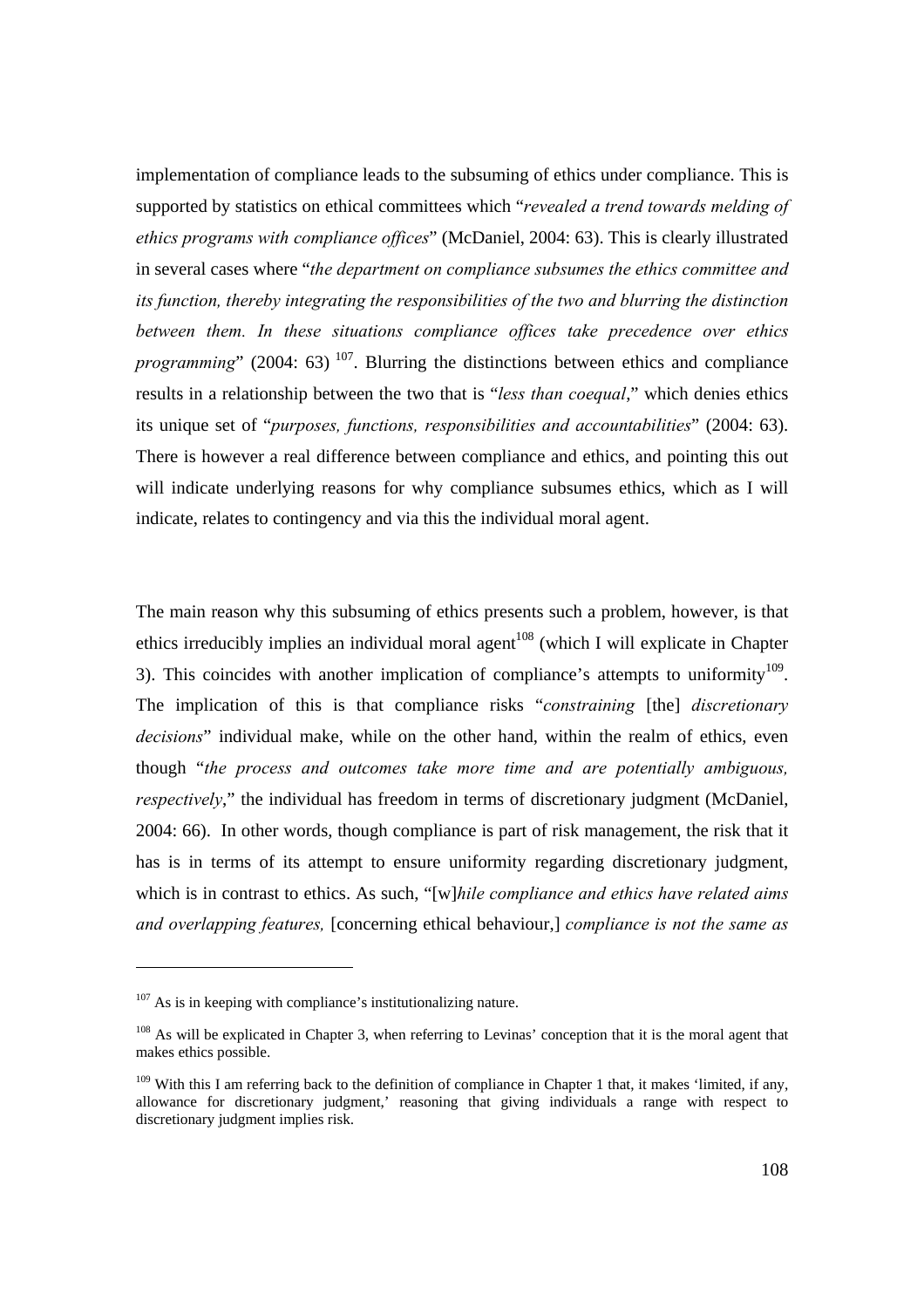*ethics because ethics is broader in scope than compliance*" (2004: 65). Although compliance also gives standards for behaviour, unlike ethics it sets the *minimum standards* for behaviour, whereas ethics "*is guided by what one 'ought to do'*" and as such, ethics does not impose the same behavioural limitations as compliance (2004: 65). What is more, ethics "*does* [not] *permit a minimum set of behaviour*" – ethics "*allows individuals to discern, analyze, and critically examine what one ought to do in specific situations; it is primarily reflective in nature*" (my emphasis) (2004: 64).

According then to the above distinctions, ethics is reflective rather than prescriptive by nature, which implies a specific type of morality – which can be characterized in terms of the distinction that Nietzsche has drawn between Good and Bad Morality (GBM) on the one hand, and Good and Evil Morality (GEM) on the other hand<sup>110</sup>. Ethics in distinction from mere compliance, as discussed in this thesis, I would like to argue, correlates with Good and Bad Morality. Good and Evil Morality in turn, I would like to argue, emerges within the context of compliance, and the difference between the two (ethics and compliance) can be established by noting that "*compliance is concerned with expectations emerging from federal* [or managerial] *regulations, whereas ethics emerge from concern for interaction between and among persons, from concern for 'what ought to be done'*" (2004: 65). This is analogous to the genetic differences between Good and

<sup>&</sup>lt;sup>110</sup> Good and Bad Morality refers to Nietzsche and the differentiation he makes between Good and Bad Morality (GBM) on the one hand, and Good and Evil Morality (GEM) on the other. Most basically, Good and Bad Morality and Good and Evil Morality differ "*genetically in two respects: in terms of aspects of the chronological order in which the elements of the respective distinctions arose; and in terms of the motives that explain the genesis of the distinction*" (Leiter, 2002: 208). Firstly, for GBM, "*the term 'good' ("gut"*  [in German]*) is invented first as a spontaneous celebration of "the exalted proud soul" while in turn 'bad' ("schlecht") is an afterthought*" which designates all those things that are not 'good' (2002: 208). Contrary to this, in GEM the term "*evil" ("böse"* [in German]) *comes first (to designate 'precisely the 'good man' of the other mortality'), while in turn* '*good' (gut) comes second*," or simply as an indicator of all that which is not evil (2002: 208). Their different motives explicate the authentic person, which for GBM "*is selfaffirmative and celebration of the 'exalted, proud states of the soul'"* (2002: 209). While for GEM, the motive is "*reactive: it involves wanting to respond to particular 'external stimuli' by negating or devaluing them*," similar to the idea of introjected values (2002: 209). Introjected values refers to when an individual no longer follows their own values, but that of another entity, which it has accepted and internalized as its own (like merely following policies, for example). Good and Evil Morality in turn is used to explicate reactionary morality, such as compliance in the face of culture lag.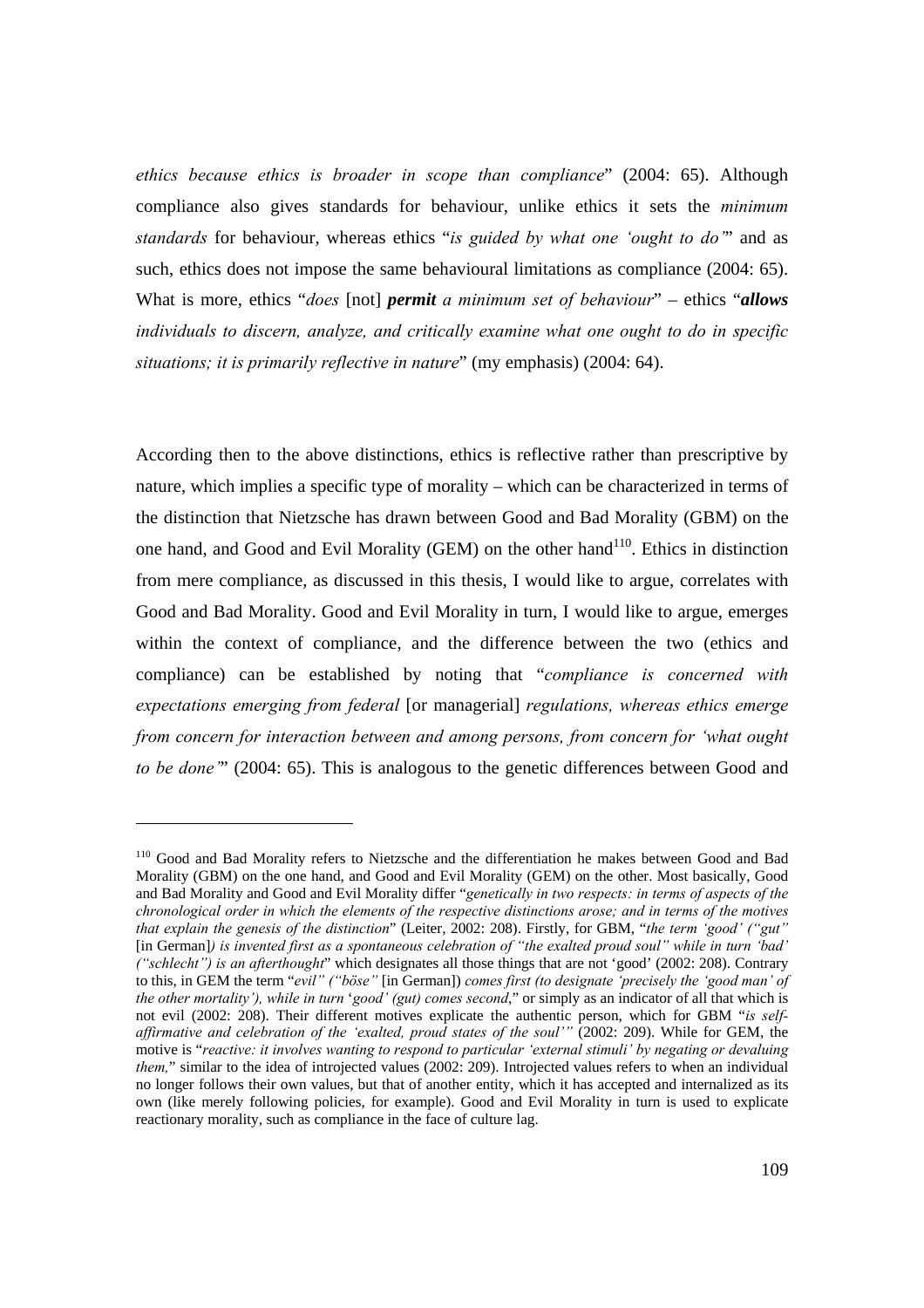Bad Morality and God and Evil Morality, where the latter relies on an external locus<sup>111</sup> of control, reacting to situations and wanting to negate or devaluate ethical dilemmas, while Good and Bad Morality relies on an internal locus of control.

Good and Evil Morality and compliance are similar with respect to the fact that compliance relies on a *fundamental power basis*, (legislation) which renders it an external locus of control. Furthermore, similar to Good and Evil Morality being reactionary to the '*böse*' or external bad stimulus, so too one could argue that as a form of risk management, compliance is reactionary with regards to culture lag (as I have argued earlier in this Chapter). From the latter argument of compliance as reaction to risk, we can draw the inference that compliance would most likely follow in the vein of Good and Evil Morality. This is supported by the following arguments: If compliance is in line with Good and Evil Morality, it would first define the bad, while not regarding ideas of selfaffirmative moral agency. The evidence for the latter can be sought when looking at the omission of positive rights in the conceptualization and implementation of compliance, discussed in Chapter 1, page 68. Additionally, if we follow this line of argumentation it would mean that compliance would rather seek to negate, than resolve negative external stimuli, in this case moral dilemmas in the business context, and not consider itself as part of a critical assessment of the problems of society and the action to overcome them (which I have indicated is the case in terms of the problem of the disembeddedness of compliance). Furthermore, this is supported by the regulatory nature of compliance with regards to behaviour – compliance focus on *behaviour about which one has little, if any, choice*. As such, compliance has an external locus of control, with reference to the fact that its etiology is usually located in *another regulatory body*, usually the law. These facts together give weight to the idea that compliance can be associated with Good and Evil Morality.

<sup>&</sup>lt;sup>111</sup> See Chapter 1, page 65 for definition of locus of control.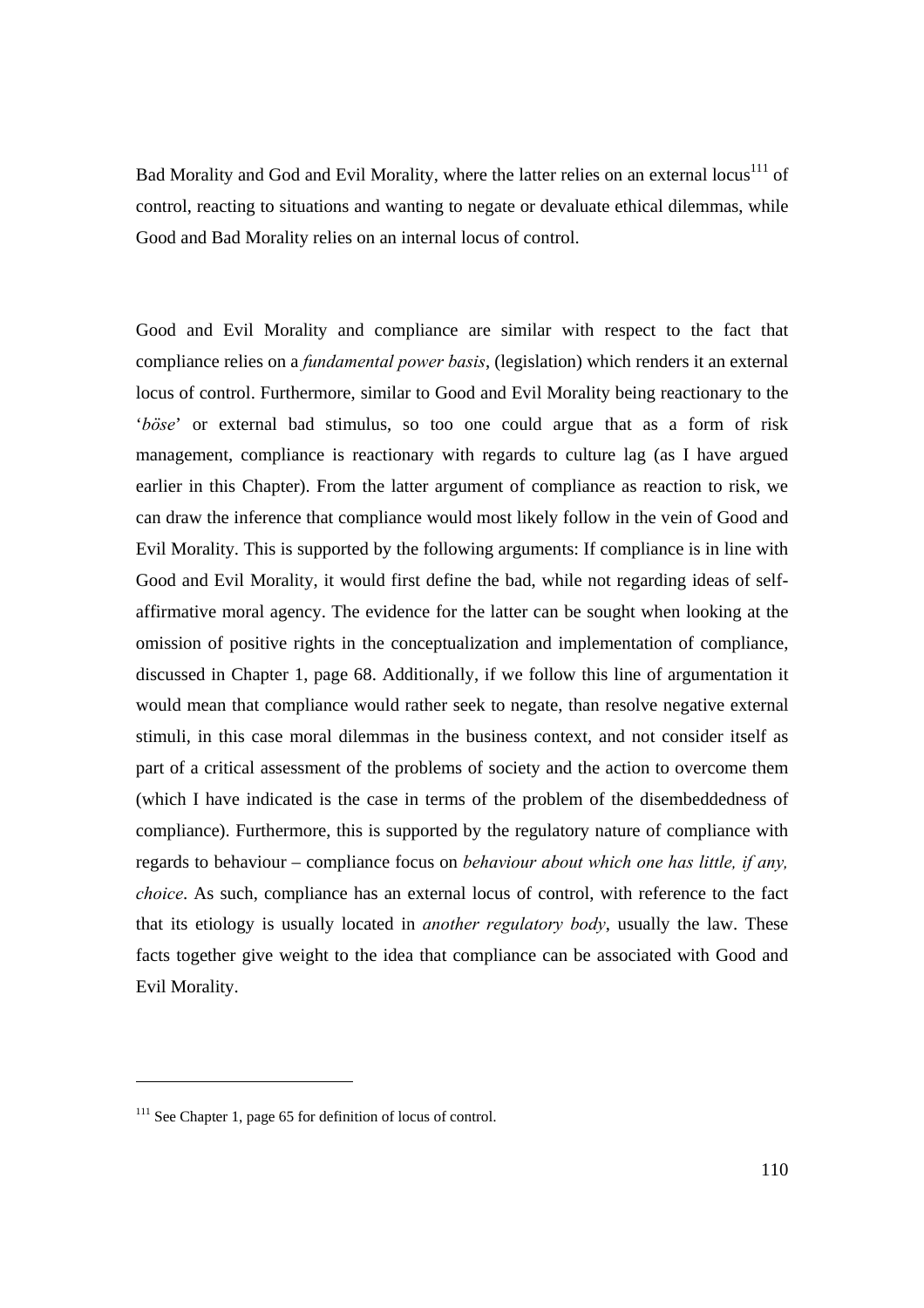Contrary to these arguments ethics makes no such claim on an external locus of control, or being prescriptively regulatory. Ethics' "*ought to, suggest*[s] *preferred behaviour*," which involves depth of discretionary judgment, implying an individual who is selfreflective regarding moral deliberation, a self-affirmative person (McDaniel, 2004: 64). The emphasis of ethics, is "*on critical analyses* [and] *supports discretionary decisions and judgments*" (2004: 66). It relies fundamentally on people and their interaction – i.e. the individual's ethical character and moral agency. Because of this increased depth implied, when ethics is implemented, it might take more time to deliberate on matters, which may seem counter-productive in the business context. However, in regards to production the potential benefits are that such an increase in depth helps to counteract labour alienation and boredom, as well as its hidden cost such as "*increased cost of employee absenteeism as well as decreased productivity and quality*" (Grobler and Wärnich et al, 2006: 140). Additionally, the creativity necessary for discretionary judgment, not only offsets labour boredom, but is conducive to creating a positive work environment, all of which have positive effects on work production and output<sup>112</sup>.

Creativity, as has been defined in Chapter 1, page 37 is, connected to discretionary judgment in terms of the individual moral agent, which coincides specifically with work motivation factors in the context of the positive work environment. It is in these terms that the level of the employee's discretionary judgment is defined and the nature of their work is structured. The degree to which the individual can make ethical decisions in relation to their everyday ethical problems has to do with the increase in the *depth* element of work and will directly influence the scope of their work. Thus, including workers in the structuring of ethical plans in the organization can be seen as part of "*job* 

<sup>&</sup>lt;sup>112</sup> This argument refers back to the point I have already made regarding one of the significant reasons why ethics counters resistance, which refers to the conformity implemented by compliance wanting to reduce creativity, ingenuity and innovation, something desperately needed for "*forward-looking systems*" and the idea of discretionary judgment central to ethical deliberation (McDaniel, 2004: 67). In addition, in a service-driven economy, focused on 'markets for one', innovation and creativity is crucial for an organization to stay competitive. Also, creativity will be demonstrated as being of cardinal importance in terms of the corporation as a community in Chapter 3, and as already discussed in terms of culture lag, respectively.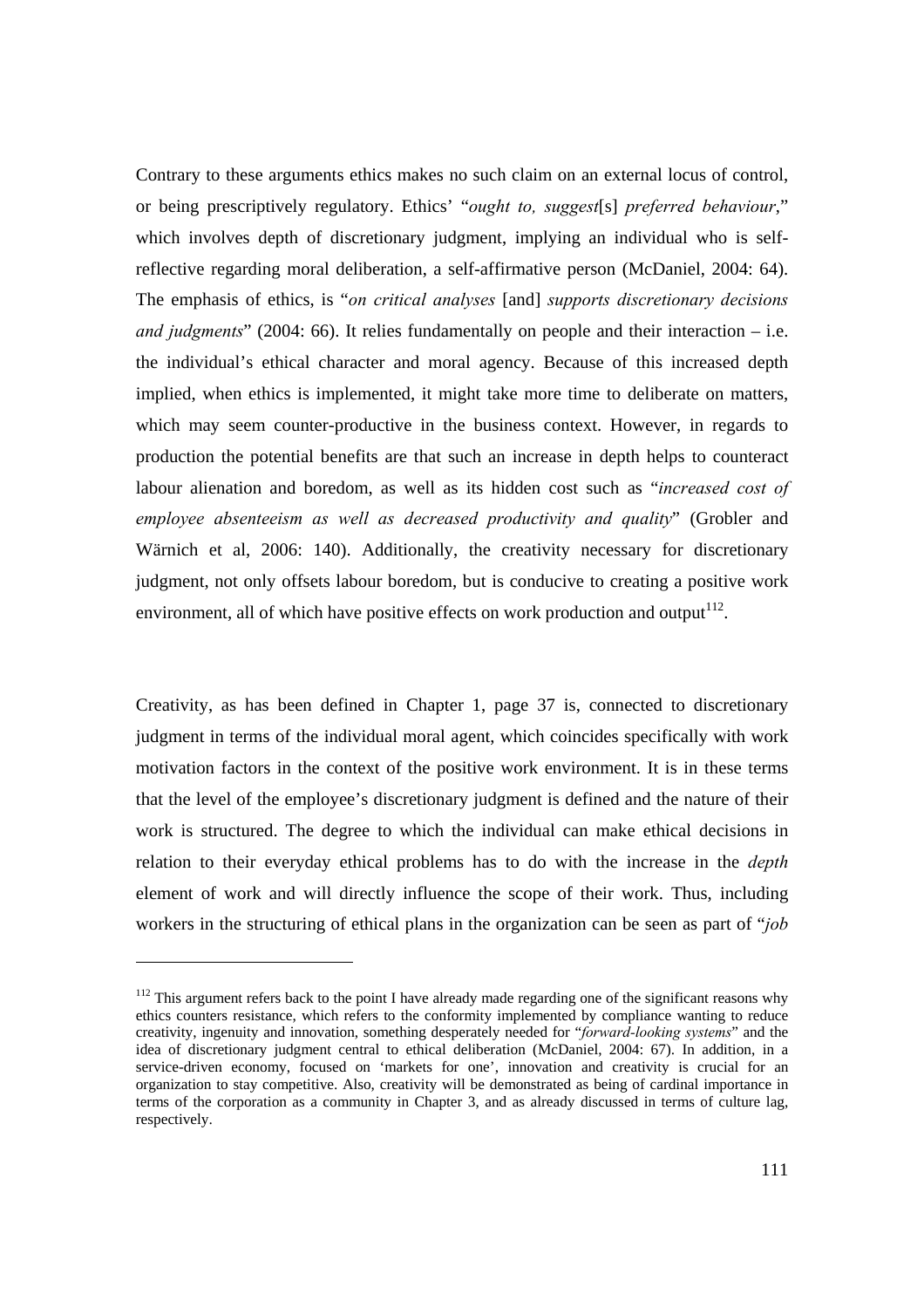*enrichment*" – which is part of the motivational factor regarding job structuring and refers to when jobs "*are redesigned on both scope and depth. Typically, the worker decides how the job is performed, planned and controlled and makes decisions concerning the entire process*" (Grobler and Wärnich et al, 2006: 141). This also includes ethics in the structure of everyday life in the organization and economy<sup>113</sup>. Before we go deeper into job enrichment, there are also the alternatives of structuring work according to job rotation and job enlargement as motivational factors. These will be considered here first to contextualize the argument for why compliance as a control method over employee bahaviour should be viewed as part of, and related to, the latter types of job structuring.

One "*technique designed to enhance employee motivation*" is job rotation, which "*periodically assign*[s] *employees alternating jobs or tasks*" (Grobler and Wärnich et al, 2006: 140). Job enlargement also attempts to do the same, by increasing "*the number of tasks performed*," and thereby merely "*increase*[ing] *the job cycle*" (2006: 141). Thus, contrary to job enrichment which increases job depth, job rotation and job enlargement merely try to increase the job *scope* (Grobler and Wärnich et al, 2006: 141). Comparable to these, compliance increases the amount of cyclical work, concerning moral deliberation and action through increased monitoring, legal paperwork and reporting, but, not the elements of thinking, decision-making and personal responsibility for work. As such, the creative individual moral agent is not included in these types of plans, which tend to fail.

 $\overline{a}$ 

<sup>&</sup>lt;sup>113</sup> It is here where economics and ethics can intersect. Consider that the meaning of the word 'economics' can be broken down as "*ο*ἶ*κος [oikos], meaning house and νόμος [nomos], meaning custom or law,*" and hence refers to "*'rules of the house (hold)*'" or a collection of policies (Available from: www.wikipedia.org/wiki/Economics). In this context if ethics is considered in business it assists in, and becomes part of the rules of economics, making it less disembodied. However, as suggested in the text, ethics importance in shaping these policies is yet to be included in this structuring process of the employees work, referring to the motivational elements of job depth and scope in job structuring. In terms of job enrichment, however, the two need not conflict, but both are crucial for the survival of the organization, dependent on their own distinct developments within the business context, since ethics helps reconnect economics with society, and economics can as rules of the house can create the context where ethics can become integrated in business.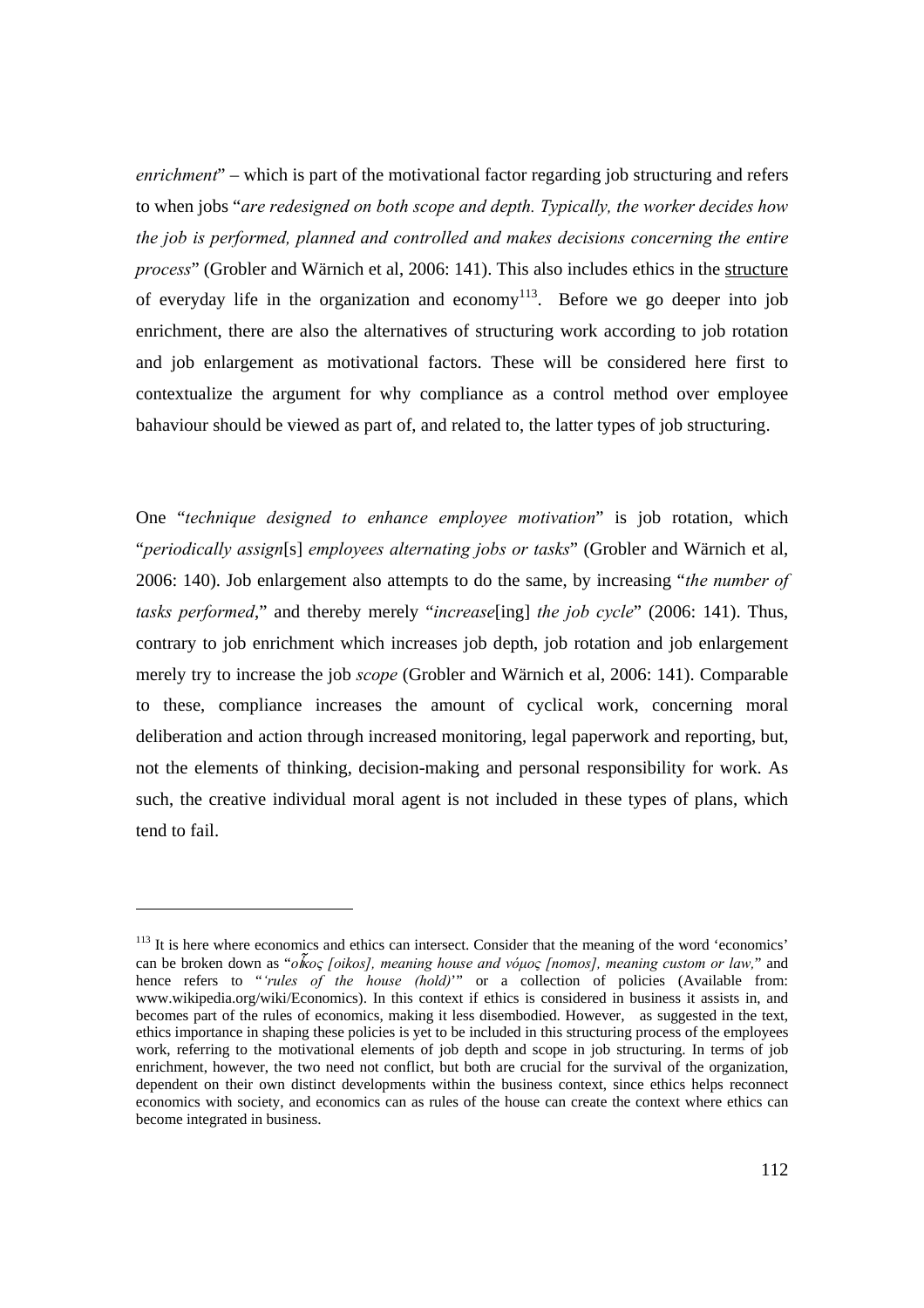The above formulation of motivational factors for job structuring, i.e. job rotation and job enlargement, fail because they "*only addresses the problem of assigning employees to jobs of limited scope; the depth of the job does not change, employees are simply assigned to different jobs with different cycles*" (2006: 141). In other words, it entails more work but no increase over the control and personal responsibility thereof. Nor does it "*change the basic nature of jobs*," it simply gives workers more of the same level of work (2006: 141). Similarly, in the case of compliance, the amount of institutionalization and control is increased, be that through policy or other more direct methods of monitoring such as screening employee e-mails, or surveillance, so more effort is put into work, but compliance does not change the basic nature of the job. In the same manner, job enlargement fails, because even though it increases the job cycle of workers, it also does not increase job depth. For even though there are many tasks for the worker to perform at different cycles, the actual input in the structuring of their work and the depth thereof stays the same and the employee never engages with the structure (the *rules of the house* or policies) directly. As such, proper integration of the employee is never possible, only their habituation<sup>114</sup>. These reasons are also symptomatic of mere compliance, and as such, they are also one of its biggest pitfalls.

Considering the above, compliance can be viewed correspondingly by employees as simply another form of job enlargement, because although workers have to include the task of complying with policies, they still have no creative input in the rules informing compliance. And even when they do, when implemented it does not allow for creative or individual deliberation outside those rules, in other words in terms of "ought to" behaviour. Nor are there structures that allows for employees to partake in decisionmaking responsibilities in respect of the ethics behind these rules of compliance. More

 $\overline{a}$ 

<sup>&</sup>lt;sup>114</sup> Habituation is defined as "the gradual elimination of superfluous activity in learning. 2. In general, *nearly any constant stimulus will produce habituation.* [It is] *similar to desensitization*" and can also be understood here in terms of its psychopharmacological meaning "*psychological dependence*" (Rebber, 1985 :315). Dependence here refers to "[a] characteristic of an individual in such a dependent state; a lack of self-reliance" (1985: 187). In this context the individuals has a lack of self-reliance in terms of their own ability regarding ethical deliberation.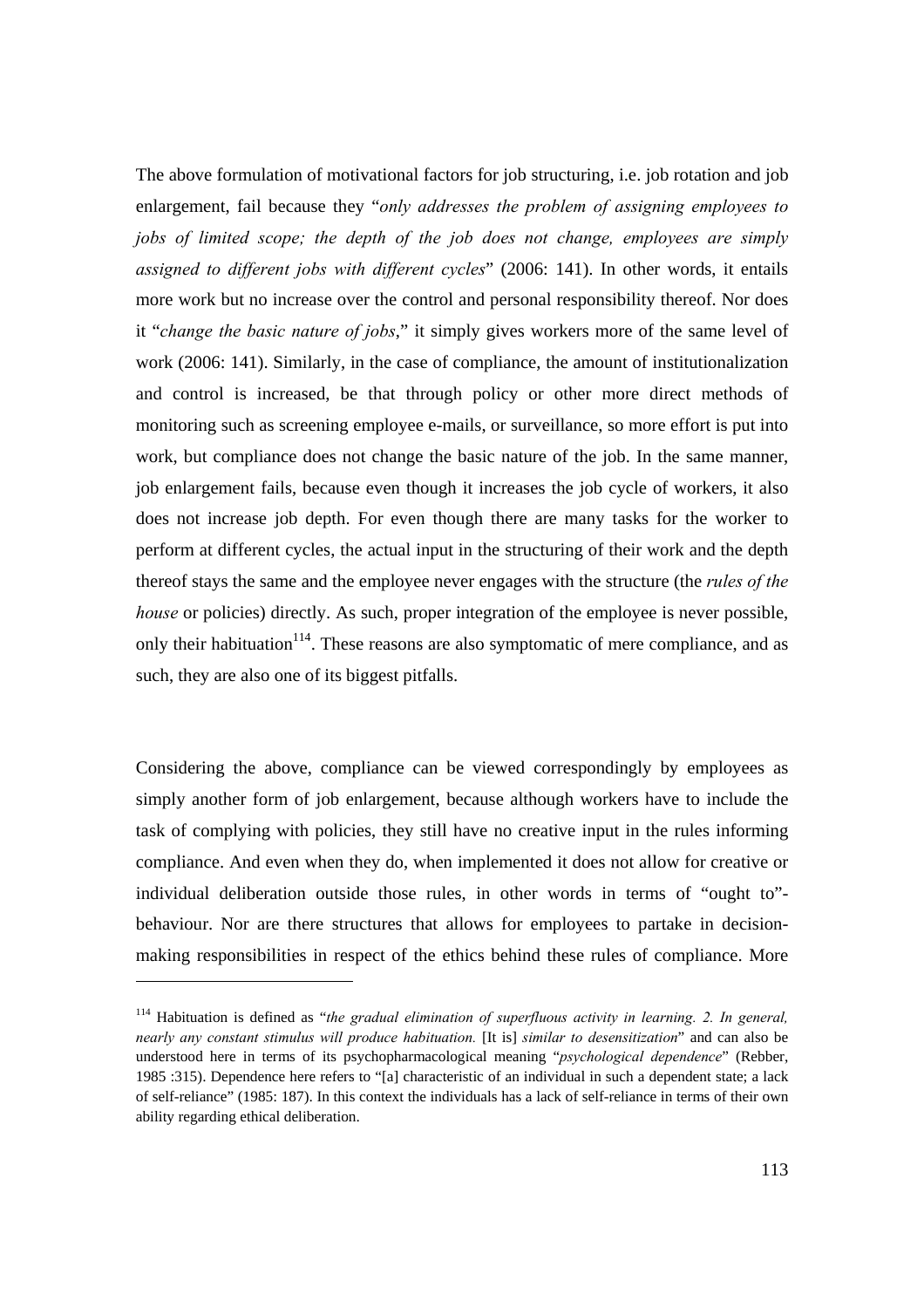specifically, they are not included in taking personal responsibility for ethical or moral deliberation and actions if they merely follow the rules. The implication of this is that employees' job scope has increased, but their depth of work, in relation to the cognitive or behavioural participation concerning ethics and even compliance, has not. They simply follow the rules prescribed to them. These rules, in turn, do not really conform to their everyday work environment, but is rather used as *a motivational factor*, part of the control or parameter setting element of structuring of jobs and as such, more often than not, more accurately reflects the management model that their superiors are implementing.

On grounds of the above mentioned, again it is the case that, if compliance is not reflecting the reality of the employee, whom it is supposed to control, these policies are disembedded form the realities and contingencies of everyday work. Consequently, this may cause workers to experience incongruence in their work and could leave most workers feeling disillusioned about their work, their employers, the organization and their fellow employees. In situations like this it seems likely that employees would be more willing to commit acts of *resistance*<sup>115</sup>, if we refer back to Marshall's statement that people tend to react to rather than accept untenable ethical conditions (1999: 86). The reason for this, as we I have argued in Chapter 1 with reference to the implicit and social contract, is probably to regain some level of autonomy which would bring them closer to "*ought-to"-thinking*, increasing their level of personal responsibility, rather than partake in compliance with its uniformity and prescriptive constitution (the reasons for this will

<sup>&</sup>lt;sup>115</sup> I should clarify that with resistance I am referring to the whole scope thereof mentioned in the implicit contract in Chapter 1 – which indicated there are varying layers of resistance. Therefore some are more creative and less destructive than others, such as joking or working back up the line. I should also point out that the choice might not be as clear-cut as resist or else, since some newer models of management do make some allowance for employees to talk about their problems through, for example, help lines. However, as I had stated in Chapter 1, even when these actions may not by carried out explicitly to disrupt, or are destructive to the organization in terms of physical disruption, they do carry a cost in terms of time lost and poor service, to mention only two aspects. More importantly, whatever the reaction may be, it all indicates that the individual employee pays a cost when, in some way or another, their autonomy is removed, which will cause feelings of dissatisfaction that will be reflected in the employees' work performance, in which case he/she might be acting unwittingly in a resistant manner to cope with these feelings.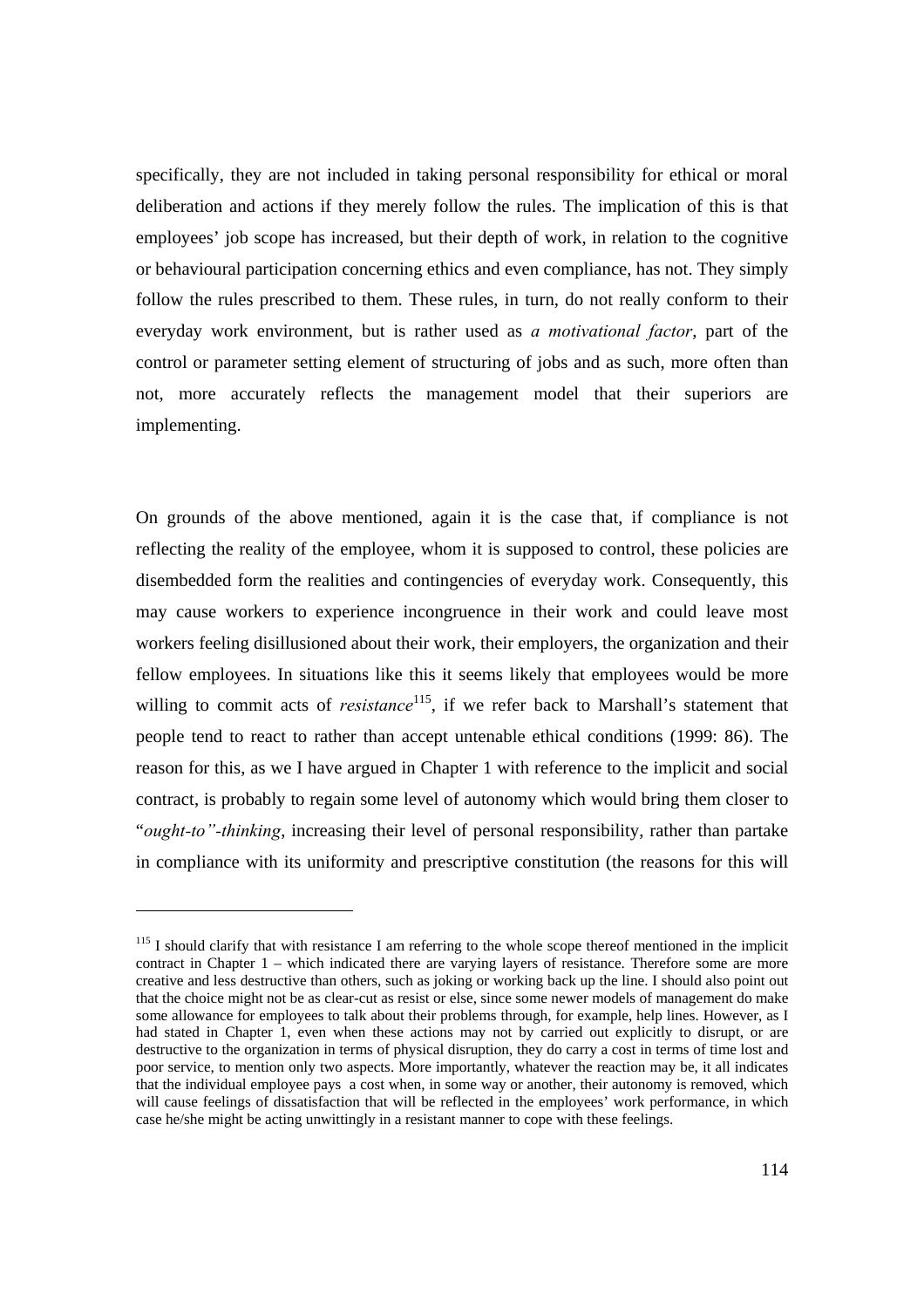become clearer in Chapter 3 where I link these points to a discussion of what employees want).

This brings us back to job enrichment, which is defined as usually being 'comprehensive'. In other words, "[w]*hen one job is enriched, typically the function of supervisors and other employees are altered*" (Grobler and Wärnich et al: 2006: 140). What is more, job enrichment can only be achieved with increasing the employee's job depth. In this capacity ethics can not only assist, but it is seen by employees as cardinal to dignity<sup>116</sup> at work, as well as their integration<sup>117</sup> and cognitive involvement in their work.

In this context of the motivational factor of job structuring, hindrance of scope, in terms of limiting discretionary judgment, comes at the cost of impeding individual creative development and the capacity to solve and analyze problems on one's own. It habituates the individual moral agent's capacity for ethical decision-making. Put differently "[i]*f an organization encourages conformance it may also reduce the level of creativity and innovation sought in a productive forward-looking system*" (McDaniel, 2004: 67). This is important given that employees' cognitive involvement is essential "*regarding the integration of personality and organization and the importance of self-esteem*" for which "*ethics structures offer a means of attaining cognitive involvement in the work site*" (2004: 83). This lack of trust and *depth* innate in compliance raises queries with reference to the organization's view of the competency of their employees and management. This in turn correlates with the opportunity costs<sup>118</sup> companies can incur when the trust is missing. Consequently, personal responsibility is an important component in considering

<sup>&</sup>lt;sup>116</sup> Dignity is here referred to in the context it was used in footnote 35, Chapter 1, page 37.

 $117$  Integration is defined in Chapter 1, page 36.

<sup>118</sup> Opportunity costs occur "*where one course of action, for example making an investment deprives us of the opportunity to derive some benefit from an alternative action, for example putting the money in the bank*" (Atrill and McLaney, 2006: 341).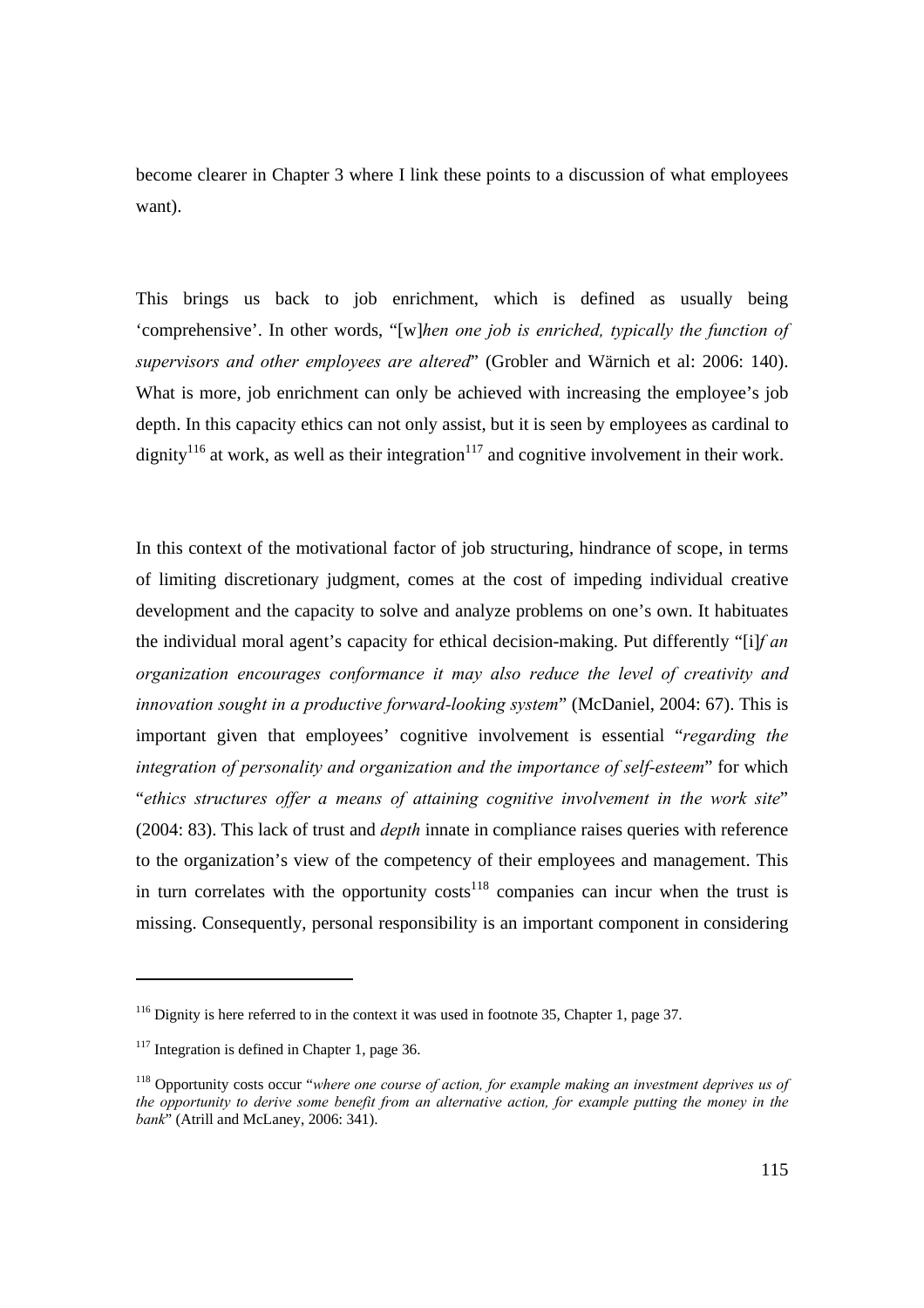questions of trust and competency. If we then now turn to trust, Fukuyama argued that it is essential in terms of human capital, society and also capitalism if it wants to survive<sup>119</sup>.

What is more, with regard to how compliance relates to people concerning its disregard for the self-affirmative individual and lack of trust, it can be said that the fact that "*compliance potentially serves as a means to an end raises issues regarding* [its] *foundational understanding of humans, especially as the understanding pertains to respect*" (McDaniel, 2004: 67). However, the importance of respect, specifically selfrespect and dignity, is premised on the acknowledgment of others as distinct individuals in themselves. Ultimately, this implies the recognition of the individual's moral agency. Yet, when this does not take place, people are treated merely as means to an end. Considering Kant, this is "*whenever we treat that person as a tool to achieve something else*. [For example] [i]*t is wrong, to steal my neighbor's car since I would be treating her as a means to my own happiness*" (Fieser, 2006: online). This element of compliance, i.e. treating workers as a means to meet the ends of the organization, seems to contradict the idea of compliance as a tool for greater integrity or business ethics. Or at least it makes compliance seem unethical, as merely another tool management and employers use to exploit individual employees for capital gain.

On the other hand, what does it mean to treat people as ends in themselves? We "*treat people as an end whenever our actions toward someone reflect the inherent value of that person*" (Fieser, 2006: online). This is the basic idea behind respect and self-worth. What

<sup>&</sup>lt;sup>119</sup> See the definition of a low trust society in Chapte1, page 43. For more regarding the reliance of capitalism on trust see Fukuyama's book: *Trust: The social virtue and the creation of prosperity* (1996). The basic argument is that if there is no trust in society, we would constantly have to enforce and create contracts for every type of interaction between people, which would incur an incredible cost in terms of legal fees, but also time wasted. This is what Fukuyama refers to as the hidden tax of a low trust society, for every transaction one would have to pay this hidden tax of the lack of trust, given that this trust would have to be substituted by contracts or other control measures.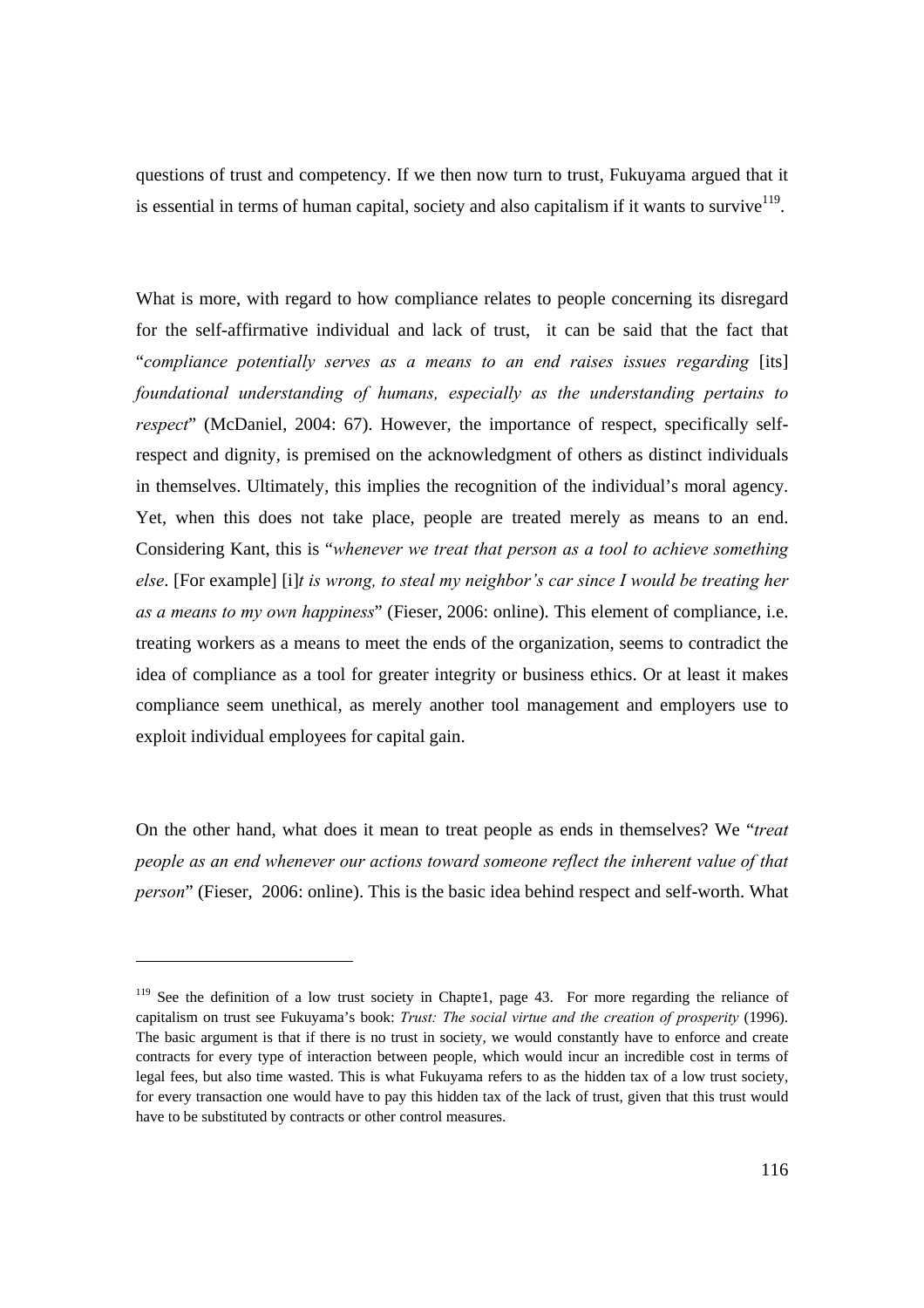makes this important, given the focus of this paper in the contemporary context, is the fact that:

 "*moral and ethical choices are intimately tied to one's personal fate*[however] *bureaucracy erodes internal and even external standards of morality, not only in matters of individual success and failure but also in all the issues that managers*  [and employees] *face in their daily work*. [It] *makes its own internal rules and social context the principal moral gauge for action*" (Harshman and Harshman, 1999: 10).

Compliance, as will be explicated with reference to introjected morality in Chapter 3, page 123, is the internal rules created through the bureaucratic organization and its social context as the principal moral gauge for employees' moral actions. As we have seen, these are made largely in terms of the economic cost benefit analyses needed to create profit and making 'profitable' decisions. Also, compliance does not focus on the individual or the situations which they are daily confronted with, as it is written in a group-orientated way. What this means is that "[m]*en and woman turn to each other for moral cues for behaviour and come to fashion specific situational moralities for specific*  significant people in their worlds" (1999: 10)<sup>120</sup>.

The implication of this is that, when employees find little to no moral cues, it leads to a diffusion<sup>121</sup> of moral responsibility, leading to the problem of *many hands*. A repercussion of this is that it "*contributes to the general lack of confidence employees have in their organization and their leaders*" (Harshman and Harshman 1999: 10). The

 $\overline{a}$ 

 $120$  The latter refers back to the implicit contract, specifically the reasons for resistance as a coping mechanism and the need to be part of a group in the face of a more powerful other

<sup>&</sup>lt;sup>121</sup> Diffusion theories "*inherently focus upon processes*," referring to the dissemination of, in this case responsibility, between employees to such an extent that it becomes hard to determine whose responsibility it should be in the first place (Available from: http://www.bookrags.com/research/diffusion-theories-eos-01/sect2.html).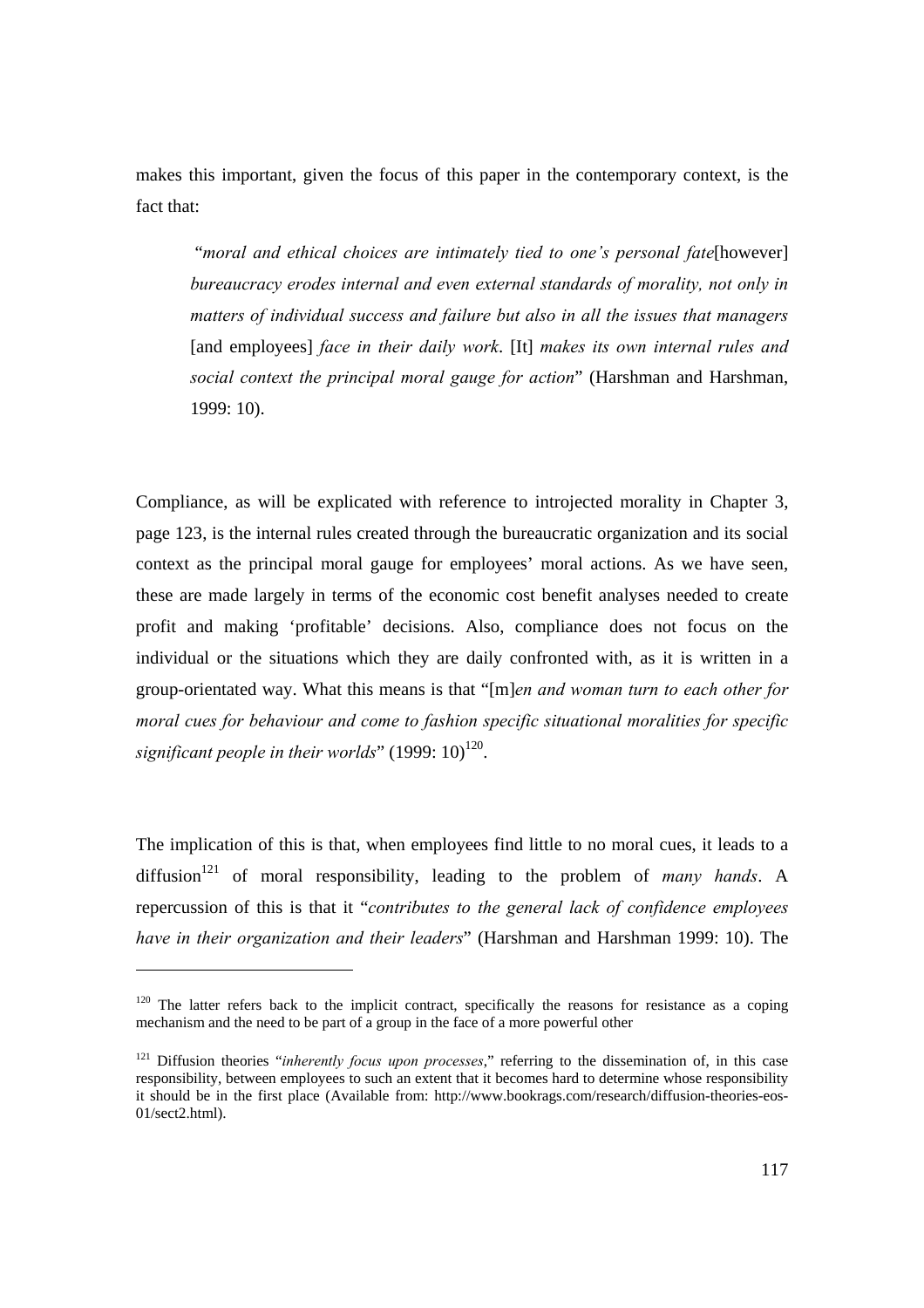irony is that ultimately, compliance is not conducive to production or for the goal of creating employees who behave ethically, or ethical business practice in general.

#### 8. Conclusion

All of the factors considered in the above sections then contribute towards the failure of compliance, in which its negation of the individual moral agent and the core elements of ethics as discretionary decision-making are key reasons for this failure. But what is moral agency? In the next Chapter we will consider this in more detail, and how it is related to responsibility, respect and dignity, of which we have spoken briefly in this Chapter.

To summarize then, I first considered the relation between communication, ethics and the individual moral agent, which lead us into the problem pertaining to technological developments and information management – which lead us into the discussion regarding IMC as a form of information management. This discussion indicated the importance of knowledge capital and the problems of culture lag and knowledge spillage in the contemporary service-driven economy. It also pointed to some of the initial problems with IMC. This warranted a more in-depth look at IMC, more specifically, and the reasons for its failure in sections 3 and 4. And this lead us onto the next section pointing to the fact that in an economy driven by knowledge the individual who holds this capital is uppermost important.

The biggest problem with this is that this knowledge is tacit to the individual, which complicated the problem of culture lag and knowledge spillage, but also, since it is reliant on the individual, IMC failed to address these problems it was designed to resolve: since it cannot make allowance for the individual moral agent. From this discussion then the individual moral agent emerged as the most important aspect in the contemporary service-driven economy focused on knowledge capital. It was then further indicated that in terms of IMC's relation to ethics not only again was the individual paramount to the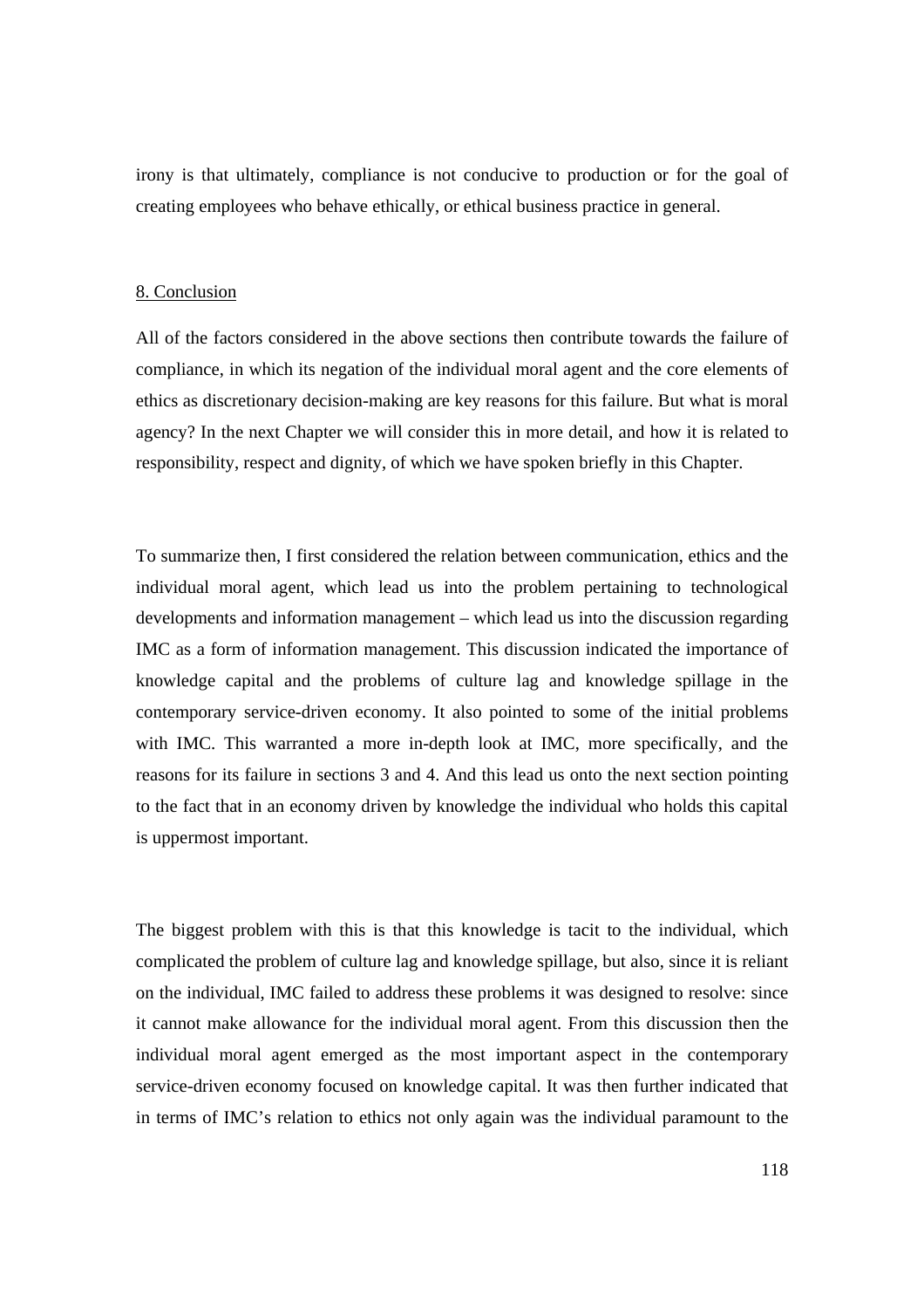resolution to the problem of knowledge spillage, but IMC's attempts to resolve the problem seemed not only unethical but counter productive. From this we can extrapolate that we need to explicate the individual moral agent to resolve, not only problems pertaining to the above mentioned culture lag and knowledge spillage, but, to refer back to the etiology of the problem, to resolve the problem of resistance of which the knowledge spillage is a mere contemporary symptom of. In the Chapter that is to follow then we consider in greater depth moral agency in the context of business in general, before looking more specifically at individual moral agency.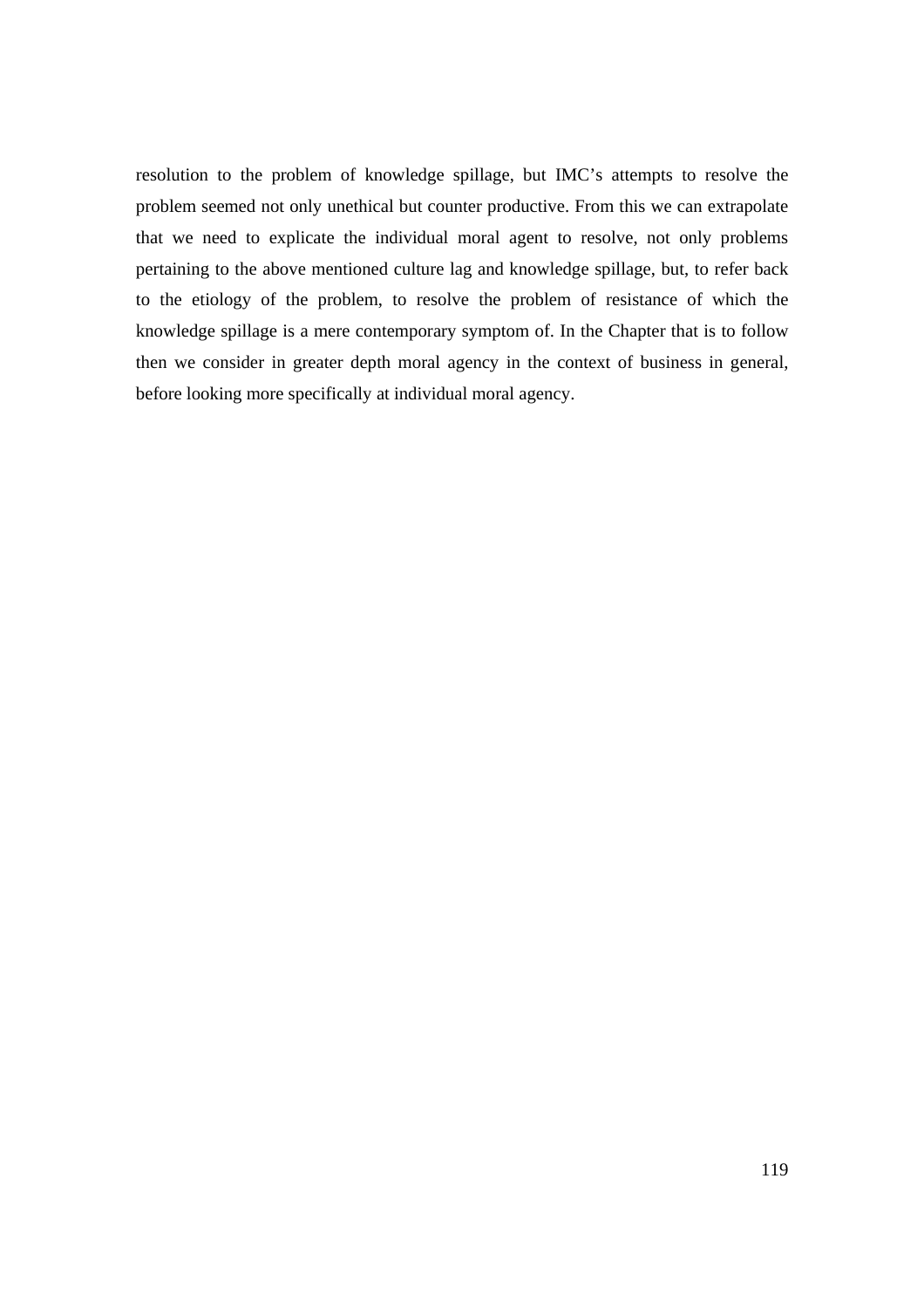## **Chapter 3**

#### **Moral agency**

#### 1. Introduction: Moral agency in the face of compliance

The focus of the previous Chapters have largely been on the managerial side of compliance, how it relies on universalizability because of its etiology in bureaucratization, giving it a positive identity, which disembeds it from contingency and the individual moral agent. This necessitated the use of a critical self-reflection to bring compliance to "*reason*"<sup>122</sup> and to investigate why it seems to have failed (Zaolnai, 2004: 13). To this end, the differences between ethics and compliance, as well as the subsuming of ethics have been examined.

In the discussion up till now it has become increasingly clear that there is a problem with the way in which compliance regards the individual moral agent – specifically the way in which it regards the notion of the responsibility of the individual moral agent. Responsibility refers to the capacity of the moral agent to make discretionary judgments in the face of ethical problems. Given the contingent nature of ethical problems as well as the individual moral agent, the fact that compliance cannot make allowance for the moral agent seems key to the failure of compliance. This I will discuss by first considering

<sup>122</sup> This can be understood in terms of the view that "*today's mainstream economics serves as the leading scientific approach to promoting the aspect of 'pure' economic rationality in nearly all areas of life, the systematic response is to be seen in a likewise aspect-related conception of* [business] *ethics*" (Zaolnai, 2004: 13). In Kantian terms "*a business ethics which takes this approach is concerned primarily with the ethical-rational orientation of political-economic thought; i.e., with the ethical substantiation and/or criticism of all claims advanced in the name of economic* [rooted in bureaucratic] *rationality*" (2004: 13). Finally, this connects to Adorno's view regarding identity and negative dialectics, bringing the phenomenological promises of compliance (explicated in the Introduction, page 21) into contrast with the noumenal application of compliance. As a result, reintroducing ethical reason to pure economics has become of fundamental importance as its consequences will be far-reaching, not only in terms of economics, but society and the individual employee in general. It is on this point, by means of the critical self-reflection, that one brings "*economical rationality – wherever its normative intention is emphasized*" (2004: 13) – 'to reason'. I will refer to economic reasoning to emphasize normative intentions, which is its bureaucratic constitution.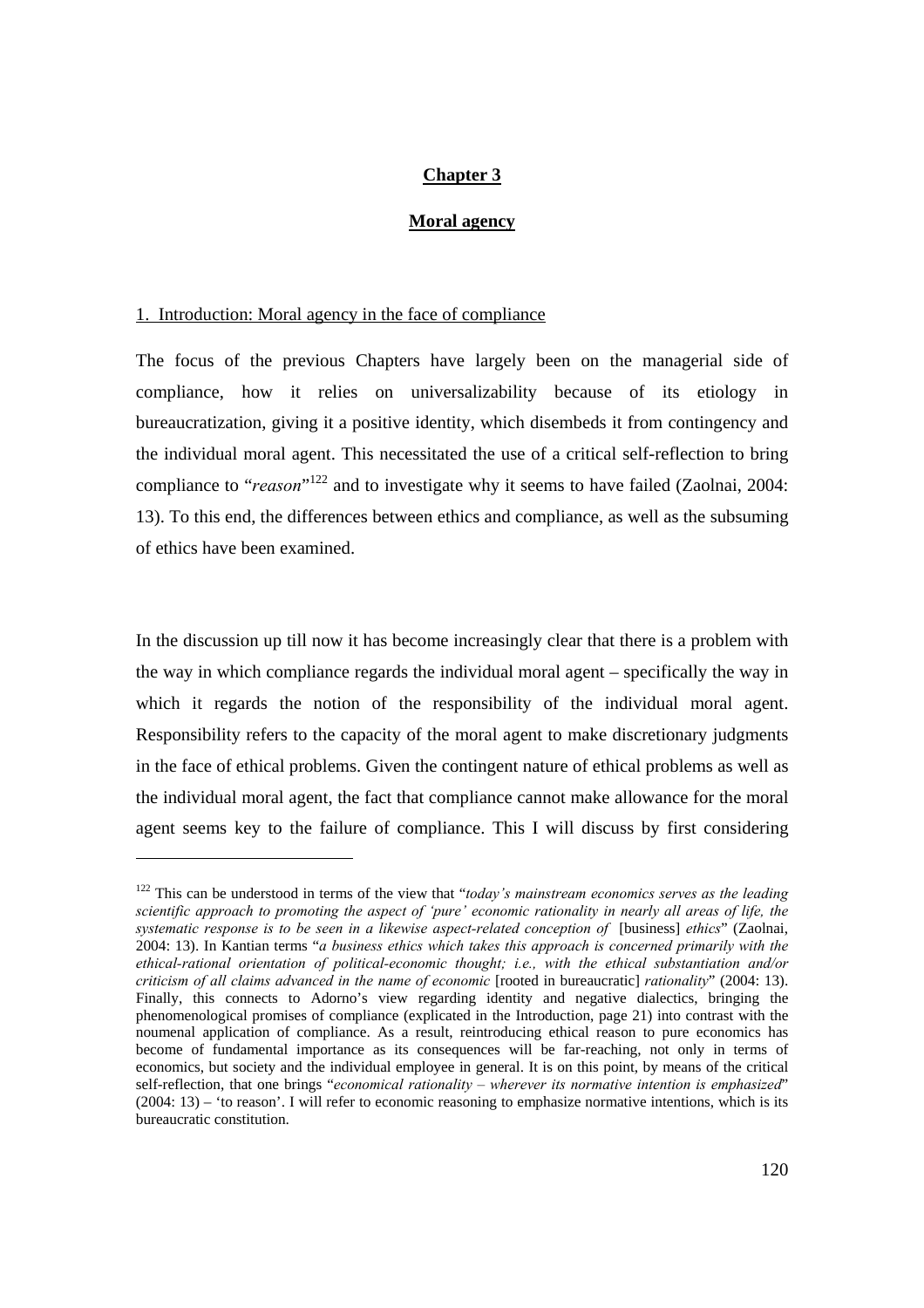moral agency in its relation to business in general before specifically looking at individual moral agency. Accordingly, the first half of this Chapter is devoted to an examination of this problem of the missing individual moral agent. This is done on two stages; firstly we look at the problem of the missing individual moral agent before secondly, using business ethics to bring the problem of the missing individual moral agent more clearly into the context of the organization. In regards to the aforementioned, the individual moral agent will be discussed in broader philosophical terms, particularly with reference to the problem of the moral agent becoming inauthentic in the face of mere compliance. Then I will turn to the practical implications of this inauthenticity of moral agency in the business corporation as it stands in contrast to what employees want. Since, however, the issue of moral agency is a contested point in business ethics, of which there exists a number of perspectives, in the center segment of this Chapter we first spend some time explicating these perspectives, before turning to a closer look at the individual moral agent and how this relates to ethics in terms of responsibility. To begin then, let us explicate what is meant when referring to the missing individual moral agent.

### 2. The problem of the missing individual moral agent

How did the negation of the individual moral agent in most of contemporary corporations come about? And what are the implications of this? The answer to this can be addressed on two levels, in terms of the basic philosophical argument for this being so, as well as in terms of its practical implications. Though these two levels will be treated separately in this Chapter, they are related – as the practical realties are causal to the philosophical problems, while the latter in turn creates the context for the manner in which the individual performs in the sphere of practical considerations. In other words, the practical realties of the individual's relation to the work environment gives rise to the philosophical problems faced by the individual moral agent, while these philosophical problems in turn influence how the individual relates back to the work environment in future. When considered philosophically the process of negation of the individual moral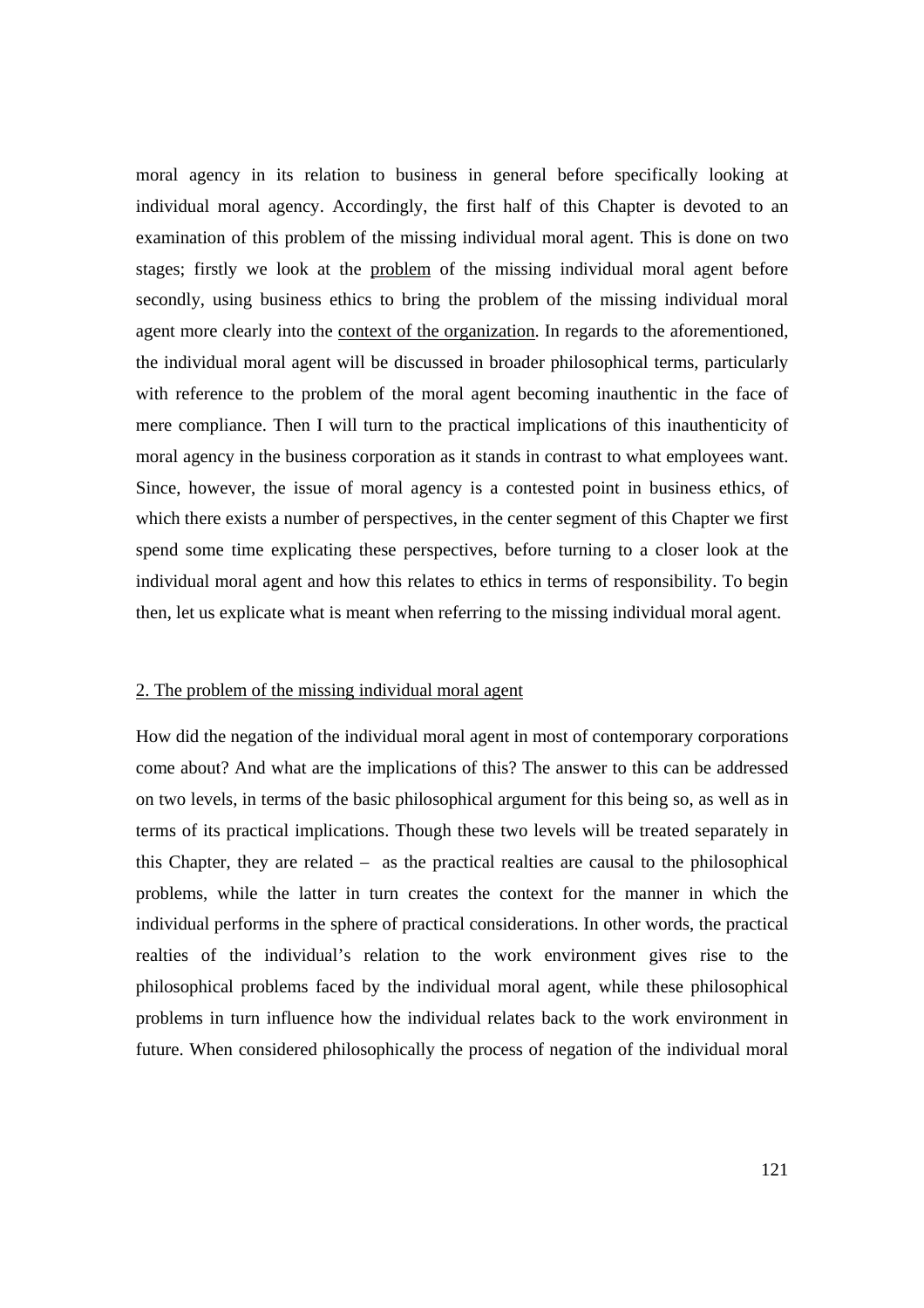agent, in essence, entails that the moral agent (and ethics) becomes inauthentic $^{123}$  through its habituation, and this subsequently puts the moral agent in the service of compliance.

To clarify this process of becoming inauthentic: when regarding ethics as part of the process of evaluating the self and others, incongruence "*exist when people no longer use their organismic valuing process as a means of determining if their experience are in accordance with their actual tendencies*" (Hergenhahn and Olson, 2003: 473). This implies that "[i]*f people do not use their own valuing processes for evaluating their experience, then they must be using someone's* [else's] *introjected*<sup>124</sup> values in doing so" (2003: 473). The latter leads to the sensation of habituation discussed above in Chapter 2 on page 114, the result of which is "*an alienation between the self and experience because, under the circumstances, what may truly be satisfying to the person may be denied awareness because it is not in accordance with the person's introjected conditions of worth*" (2003: 473). Consequently, when the individual moral agent no longer follows their own values but introjected values they are no longer authentic.

 This process of becoming inauthentic will instigate in the individual moral agent the sensation of incongruence which accompanies alienation or self-alienation<sup>125</sup>, in other words the unpleasant emotional experience of the process of disjunction of the self, in this case from its own moral values. This alienation and inauthenticity process, is the implication of the habituating nature of compliance when, through the enforcement of it

<sup>123 &#</sup>x27;Inauthentic' here refers to when "*a person lives in accordance with someone else's values and does not exercise his or her free will to enhance personal growth and effective living*" (Hergenhahn and Olson, 2003: 539).

<sup>&</sup>lt;sup>124</sup> Introjection can more basically be defined as "*the process by which aspects of the external world are absorbed into or incorporated within the self, the internal representation then taking over the psychological functions of the external object*" (Reber, 1985: 373). In this context the external set of values the individual moral agent has at work becomes incorporated within the self, eventually leading to this latter set of values taking over the psychological function of the external object of values, in this case moral behaviour in the work environment.

<sup>&</sup>lt;sup>125</sup> Self-alienation is defined in Chapter 1, page 31.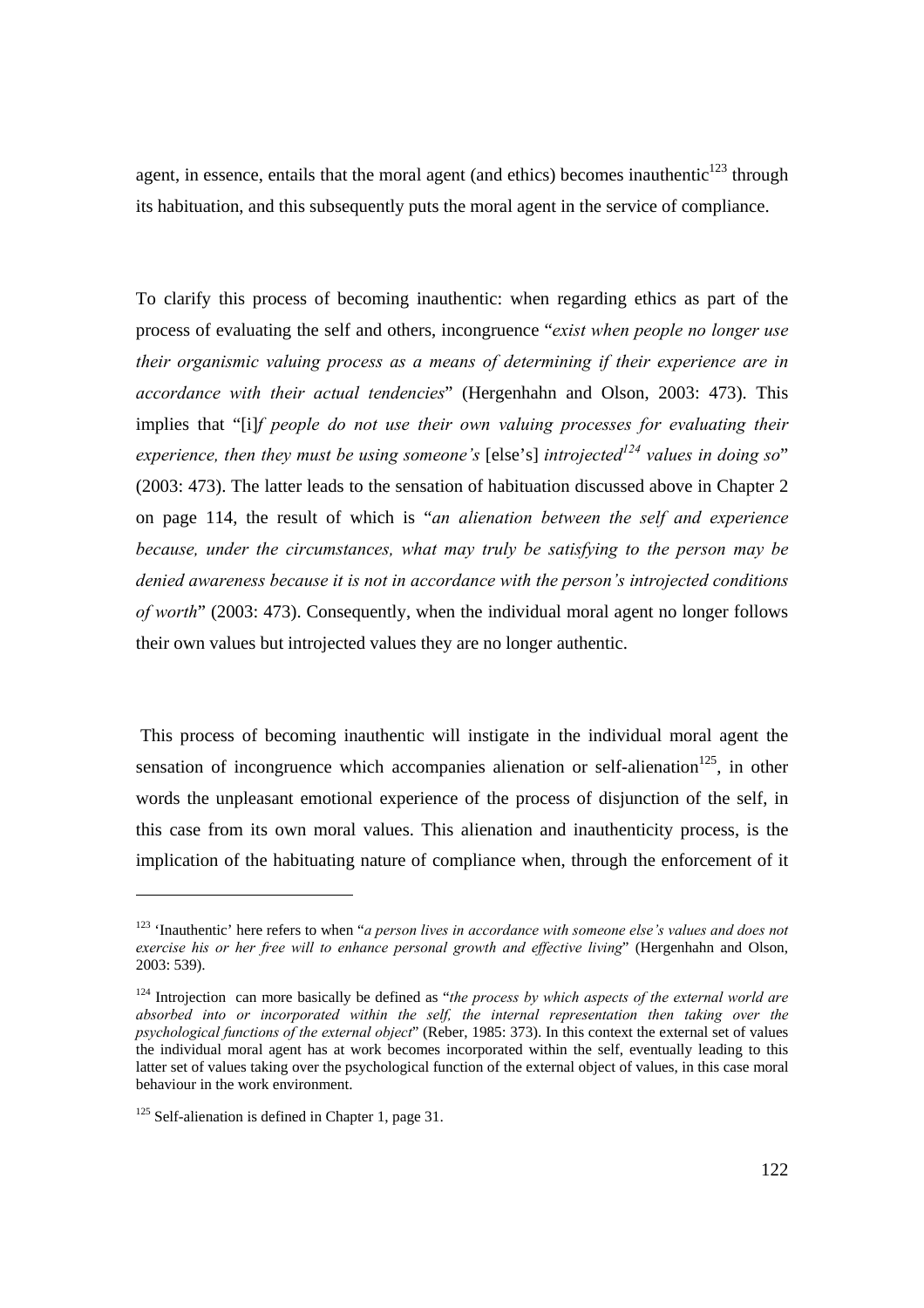by the organization on the individual, as principal gauge for moral behaviour, it becomes a set of introjected values. Accordingly, the individual's actions, while following the introjected values imposed by compliance, will be in the 'service' of compliance. Since the introjected values of compliance in fact substitute the individual's own values, compliance will not have the individual moral agent's best interest at heart. This perversion of the individual moral agent prevents him/her from functioning properly, especially when considering selfhood as regarded in terms of Good and Bad Morality.

When considering the institutionalization of the individual moral agent as well as ethics via a process of corporate bureaucratization (as sketched above in Chapters 1 and 2) it can be argued that the bureaucratic process of business has a distinctly Good and Evil Moral character. According to Nietzsche, whose thinking I follow in making this point, individual moral agents become 'distorted' by social processes, as it makes them conform to a Good and Evil Morality (Leiter, 2002: 193-288). In so far as this "format" of bureaucratization has dominated the corporations since its inception, as I have argued in Chapter 1, this implies that the individual moral agent's relation with the corporation has thus far mostly been negotiated by negating them, or, stated in terms of institutionalization, by devaluating them. As can be expected, this negation and devaluation impacts negatively on the dignity of the individual moral agent – which is not only important in principle, but also when considering the empirical evidence that "*few workers, if any, desire a position without its related feature of dignity at work*" (McDaniel. 2004: 90).

This importance of the individual and his/her relation to others, or in this case the organization, is also observed by Levinas, who states that ethics only exists through a consideration for the other (Thomas, 2004: 87). If however, the other (in this context the individual moral agent), it not recognized but negated then, if we are to believe Levinas, it would be hard to argue that in such a milieu ethics existed. This also becomes more important in referring to the corporation as a community – a point that will be discussed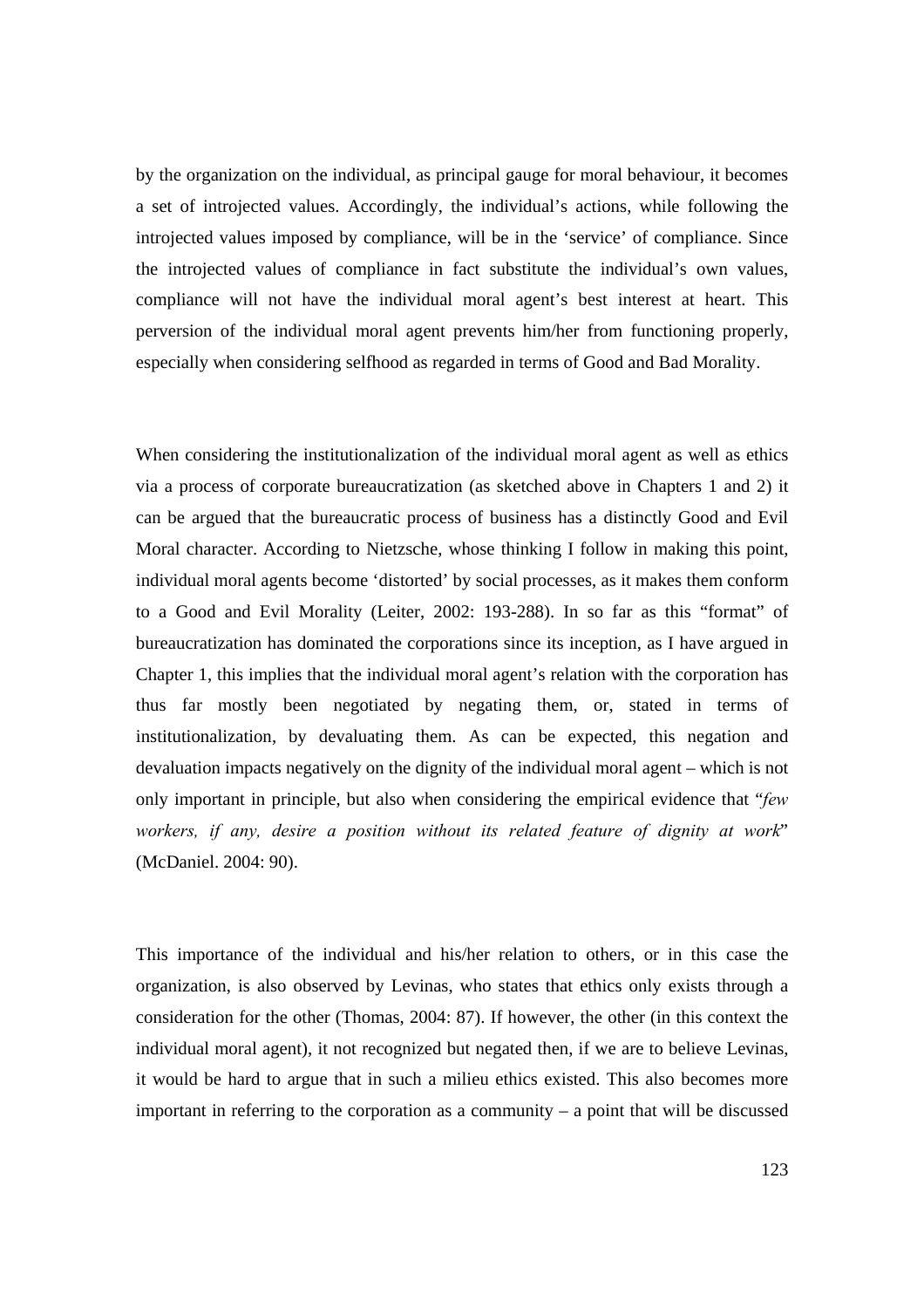later in this Chapter. As will be demonstrated, the notion of the corporation as a community depends on the process of social adjustment. Since the corporation, through its implementation of compliance, impacts on the individual by negating it, this severs the individual from the adjustment process needed for the progression of the community with respect to non-material culture and addressing the problem of culture lag. This implies negating the individual in a secondary level as it negates the possibility for the individual to impact on these institutions in a reciprocal manner. The implication of the latter is that if this secondary negation occurs it will repudiate, not only the possibility that the individual might help in the development of a more ethical business future, but also the possibility of a future which regards the individuals moral agents as valuable in terms of the development of a society (as according to Bucholz and Rosenthal's idea of the corporation as a community) (Buchholz and Rosenthal, 2006: 235).

 To rephrase this argument, and continuing my line of criticism, it can be stated as a general truth that the individual moral agent is always already embedded in a social matrix. With this I am referring also specifically to Koehn, who defines trust on the basis that the individual is born into a social context, for example his immediate family, and as such trust is part of what he refers to as "*human being*" (which is explicated in Chapter 4) (1999: 74). In other words the individual is born into a social context and their life progress relies on social networks and structures to grow. At the same time, the individual cannot be separate from the society in which he/she grew up in and live-in, and as such is reliant on society which includes the organization. However, the reverse is also true in that for a society to progress, keep-up with technological, economical, political and social change and survive in the long run, it relies on the creative individual to create strategies that it can use to adapt its non-material culture with the developments in the material culture.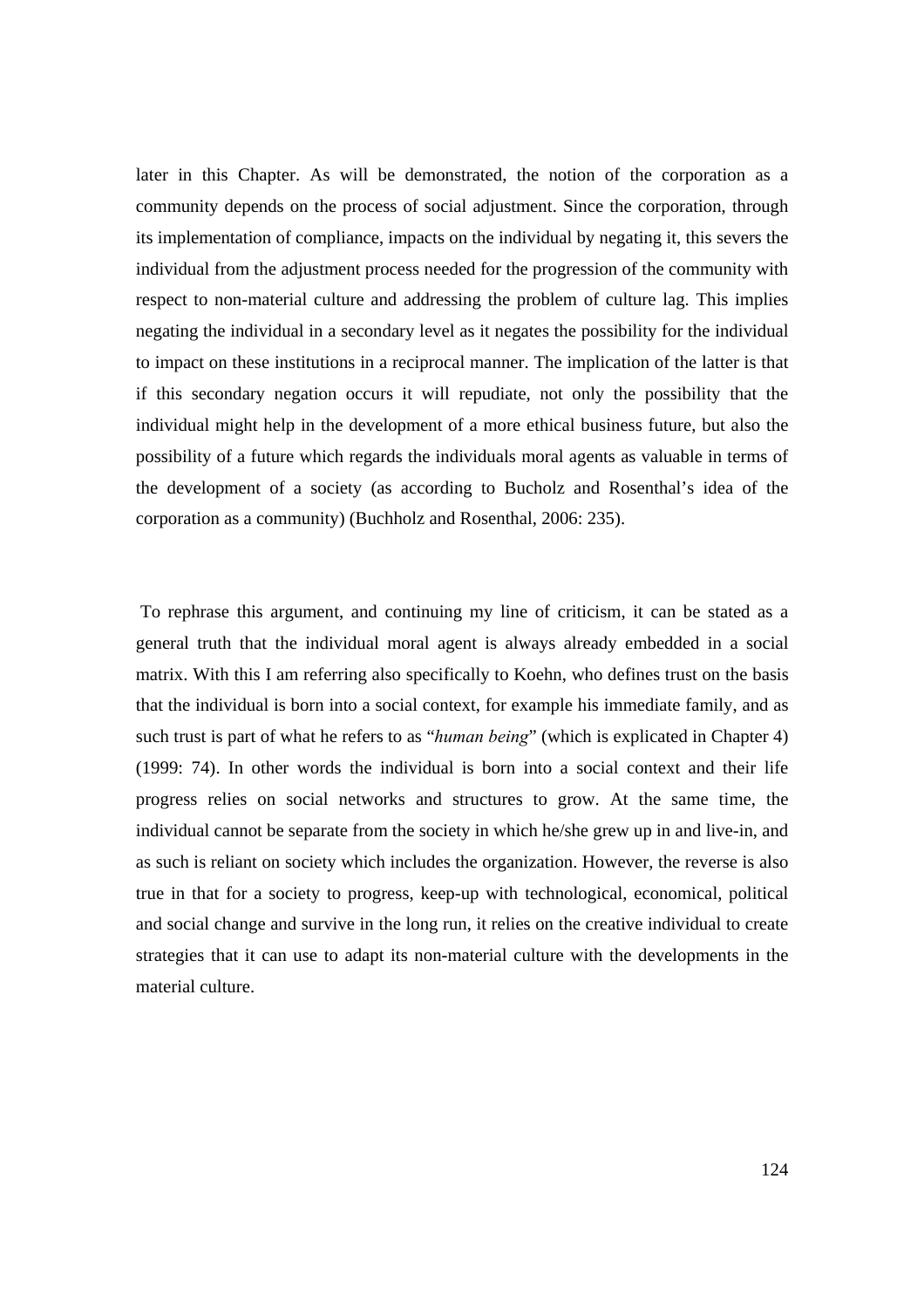### 2.1 The philosophical dimensions of the negation of individual moral agency

Having given the broader arguments and in keeping to the two levels of argumentation regarding the negation of the individual moral agent sketched in the Introduction to this Chapter, I have to turn to a more detailed discussion of how the concept of the moral agent is considered in a business context specifically. However, before I do this, it is perhaps necessary to first spend a little more time examining the philosophical dimensions of the negation of the individual moral agent as it relates to the problem of incongruence. After all, it is these philosophical dimensions that form the basis for the resistance that moral agents develop towards compliance in the context of the business corporation, and it is these philosophical dimensions that guide them when they take action or manifest resistance.

On the individual level, one becomes aware of incongruence through unpleasant experience and existential crisis when the cognitive dissonance of the values expressed becomes introjected, leading the individual into inauthenticity<sup>126</sup>, and this unpleasant experience, in turn, leads to, what was been described in Chapter 1, page 31 and defined in this Chapter, page 123, as self-alienation. When this problem becomes acute and manifests itself in the individual experiencing an existential crisis $127$ , these introjected values create the conditions under which individuals are more prone to acting unethically, or making unethical decisions contrary to their own personal values, but according to, or within the parameters of the outside, introjected, set of values, which in comparison may

 $126$  "Inauthentic" as defined in this Chapter, page 123, is caused by cognitive dissonance (defined in Chapter 1, page 31) in which compliance as introjected value replaces the individual's internal set of values. This in turn causes self- alienation defined in Chapter 1, page 31.

<sup>&</sup>lt;sup>127</sup> "Existential crisis" can be defined here as an experience that lead the individual questioning his/her existence or way of existence. Put differently, existential crisis relates to "*stage of development at which an individual questions the very foundations of* [his/her] *life: whether* [his/her] *life has any meaning, purpose or value; whether their parents, teachers, and loved ones truly act in their best interest; whether the values they have been taught have any merit; and whether their religious upbringing may or may not be founded in reality*" (Available from: http://en.wikipedia.org/wiki/Existential\_crisis). It is usually "*provoked by a significant event in the person's life*", in this case the person's personal values that come into conflict with work values, which, if we refer back to Van Peursen, is not separated from each other, work is a part of the *telos* of life (Available from: http://en.wikipedia.org/wiki/Existential\_crisis).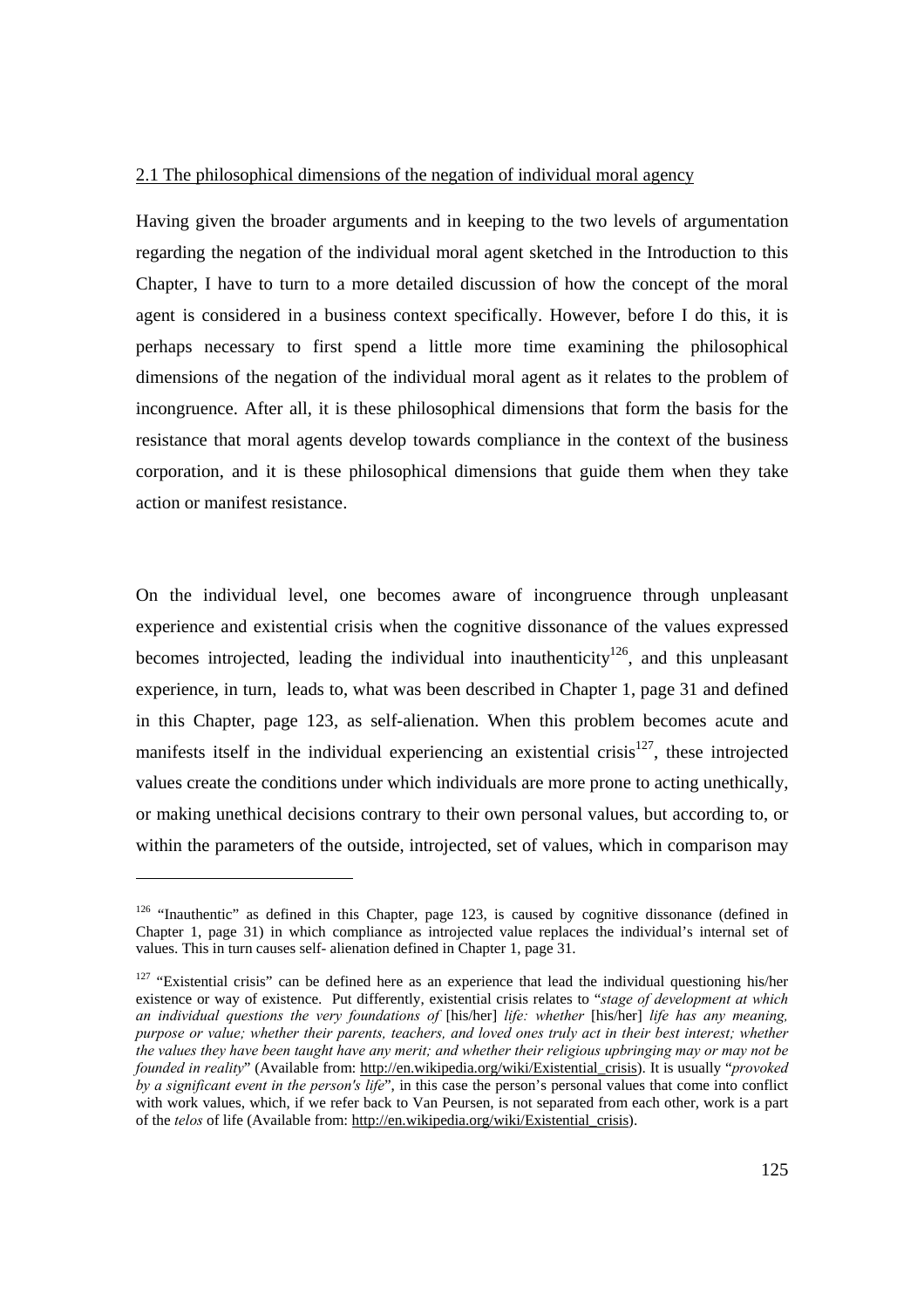give a lesser weight to values the individual would normally view as paramount<sup>128</sup>. This in turn, leads to additional displacement<sup>129</sup> of moral responsibility<sup>130</sup>. As such, on this secondary level, compliance policies as introjected values, removes the individual moral agent's personal responsibility, or as I am arguing here, continually allocates responsibility to someone else, other than the individual.

This process of gradual greater acceptance of introjected values, which then also leads to secondary displacement of individual responsibility, leads the individual further into a down-wards spiral of becoming more and more inauthentic. Eventually this may lead to the complete displacement of the individual's values with the introjection of the values of compliance, and his/her subsequent inauthenticity. This may seem very mechanical, but then, what this process is explicating, is the bureaucratization of morals and values. The implication of this is the separation of morals and values from their social context for the purpose of using these elements of society which are central to the individual moral agent, to generate greater profit, as is in keeping with the self-interested nature of compliance, defined in the Introduction, page 16-17. Ironically, these values that become introjected and consequently cause incongruence and inauthenticity, are socially instilled

 $128$  In this context I am referring to compliance, only setting minimum standards and giving preference to moral deliberation that closely follows a utilitarian ethics, which is contradictory to an ethics of justice, rights and care – which is probably more important to the individual, as propounded throughout Chapter 2.

<sup>&</sup>lt;sup>129</sup> In this context "displacement" can be defined as "*the substituting of one response for another, especially when the original response is blocked or thwarted*" (Reber, 1985: 207) and in this sense it may also be seen "*as a defence mechanism*"(1985: 208). "Defence mechanism" is defined as "*any enduring pattern of protective behaviour designed to provide a defence against the awareness of that which is anxietyproducing*" (1985: 179). I am arguing then that the discomfort experienced when the individual goes through an existential crisis at the hand of the conflict between personal responsibility and values and introjected work values, might lead to a further displacement of responsibility in terms of these values as a defence mechanism. This is plausible, since the displacement of responsibility might seem cognitively easier to do for the individual than for him/her to try and change work values to be closer to their own values.

<sup>&</sup>lt;sup>130</sup> The reason why I say additionally can be understood in terms of the problem of many hands defined in Chapter 2, page 90. Within the context of this problem, the process of introjection of values by the individual moral agent gets an added displacement given the fact that compliance policies and rules are written for groups, which then bring in the added problem of allocating personal responsibility as understood within the context of the definition of the problem of many hands.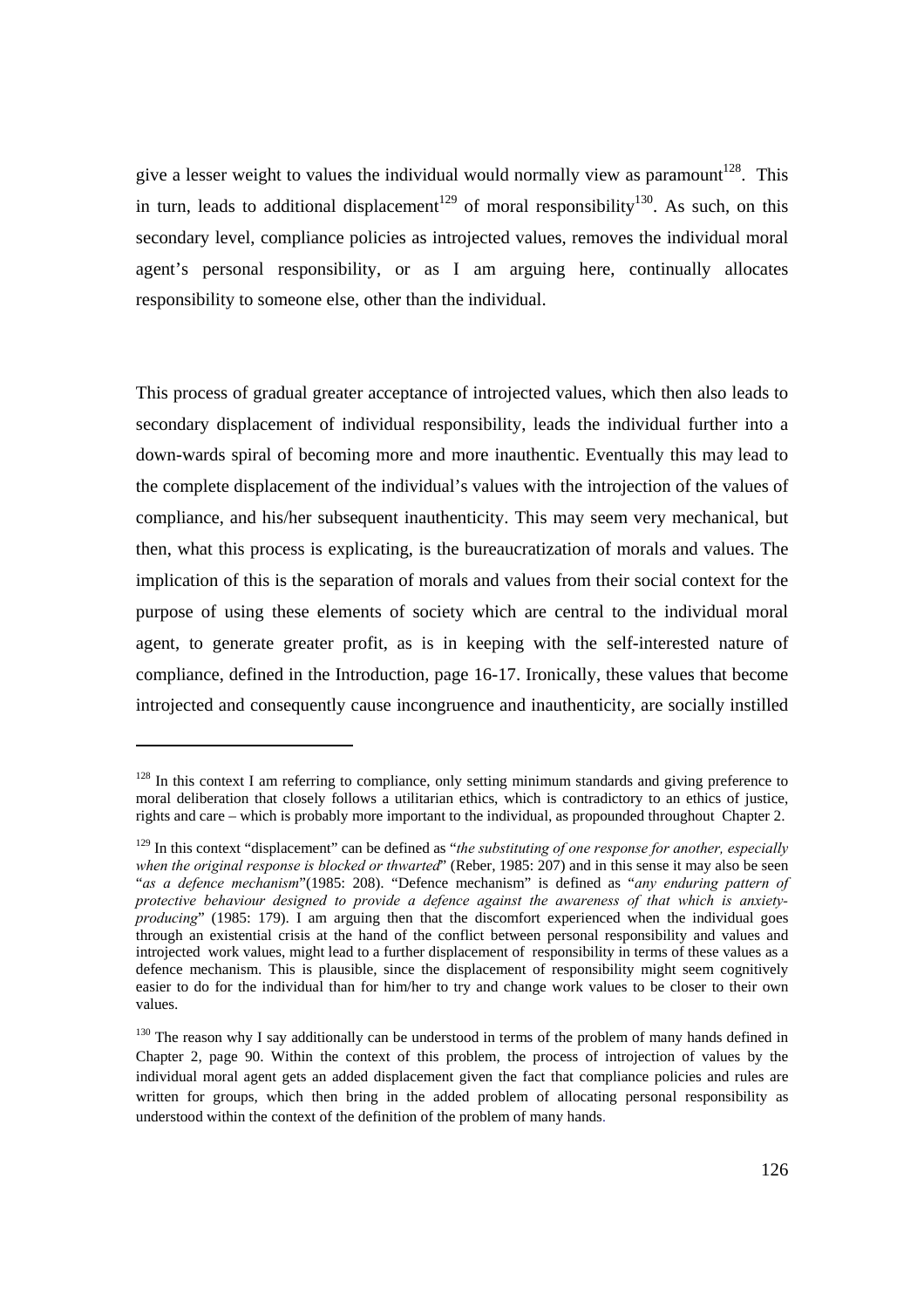in the individual as part of their relation to the organization in terms of the socialization or induction process<sup>131</sup> into the business environment, in other words it is the individual moral agent's peers that "teach" the individual about these values, and pressurizes the individual into accepting these values. Though this process may be seen as unethical from an external point of view, it is believed to be essential in creating cohesion in the organization without which it cannot produce, evolve, react to changes in the market, in other words survive.

Referring back to dignity which I have defined in Chapter 1, page 37, which in the following section will be indicated as paramount to what employees want from work, the above-mentioned becomes especially important when considering dignity as the *foundation of a fully realized life* and if we relate it to self-respect. This will also become clear later in this Chapter when considering Maslow's concept of the self-actualized person. For now it will suffice to give a broad explication of what the importance of dignity is in relation to a fully realized life. According to McDaniel, dignity is related to ethics through its synonym self-respect, or self-worth without which an individual will not have the moral compass to make ethical decisions (2004: 80). This is supported by Maslow who stated that every healthy person has the most basic need for a stable, high evaluation of themselves, for "*self respect, or self esteem,*" which is connected to our need for reputation, recognition and appreciation, and without which an individual cannot grow, or reach self-actualization (Maslow, 1970: 45). In other words, without this regard

<sup>&</sup>lt;sup>131</sup> Induction is defined as "[a] process of reasoning in which general principles are inferred from specific *cases.* [I]t *is a logical operation which proceeds from the individual* [organization] *to the general* [employees in the organization]; *what is assumed to be true of elements from a class is assumed true of the whole class*" (Reber, 1985: 352). Within the business context the induction process begins when the new employee is "*introduced to the organization, their tasks, superiors and co-workers*" (Grobler and Wärnich et al, 2006: 9). The reasons for doing this is to acquaint the new employee with his/her "*job procedures*, [establish a] *relationship with co-workers including subordinates and superiors,* [a]c*quinting* [the] *new* [employee] *with the goals of the organization, indicating to* [him/her] *the preferred means by which these goals should be attained*, [i]*dentifying the basic responsibilities of the job* [and] [i]*ndicating the required behavior patterns for effective job performance*" (2006: 207). One could then argue that induction in the work context begins the process by which the logical operation which proceeds from one group, (management), is inferred to the general, i.e. all the other employees in the organization. As such what is assumed to be true for management is assumed to be true for every individual employee in the organization.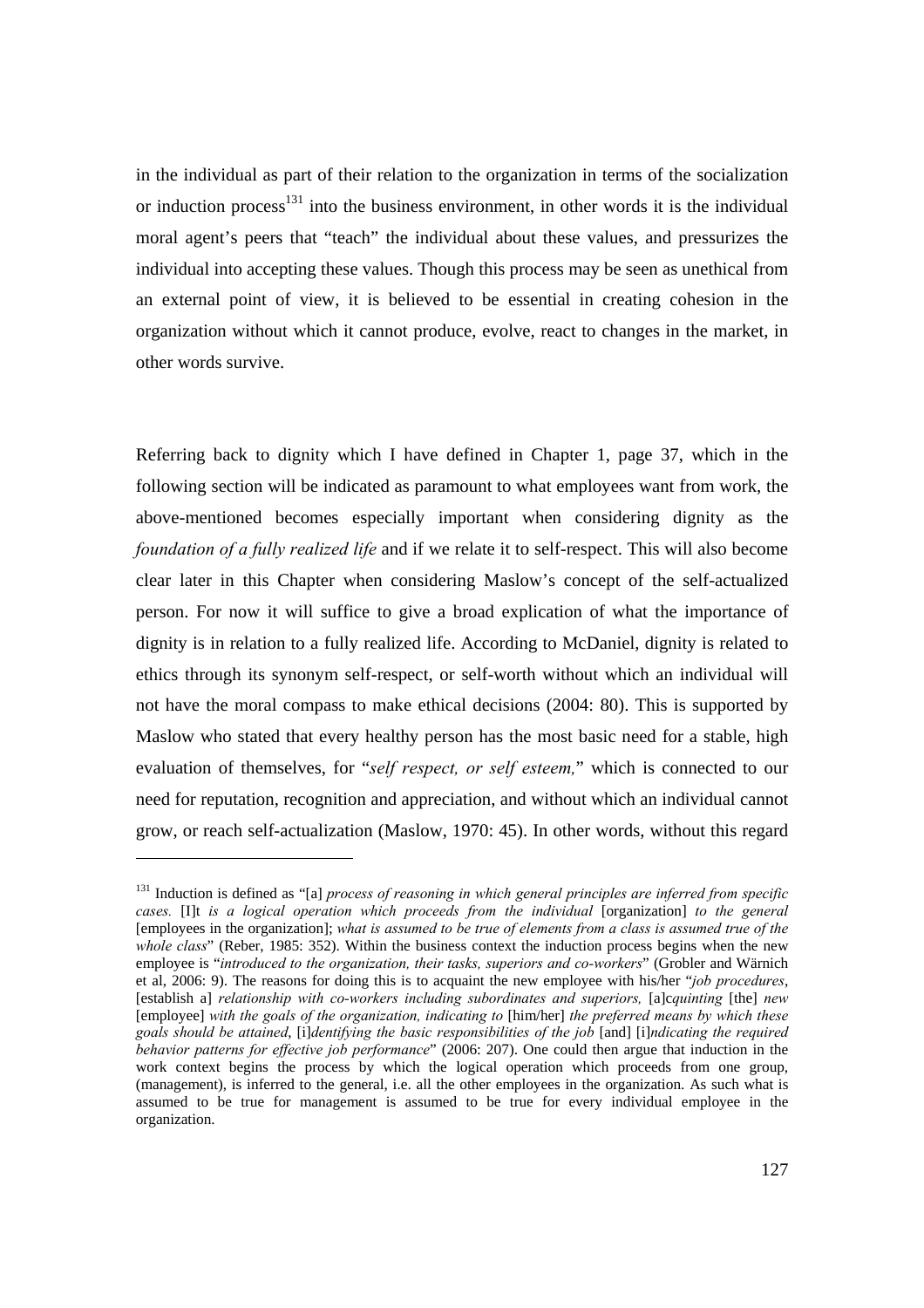or appreciation for the individual's self respect, the individual will not develop into a healthy individual, making it likely that such a person will act in a socially unacceptable way. Therefore, the loss of dignity is a loss of self-respect and self-esteem on which our evaluations regarding our reputation, appreciation and recognition is built. Consequently, there is no internal gauge for our decisions, making us more susceptible to accepting external values, in other words more exposed to introjecting values. This in turn will only exacerbate the problem as the more the individual accepts introjected values, the further he/she moves from their own moral or value center, gradually eroding away the individual's sense of authenticity without which one cannot live a fully realized life.

On another level of analysis, if viewed in terms of Good and Bad Morality (which I have discussed in Chapter 2, page 110), and relating it to this argument regarding incongruence and negation of the individual moral agent, dignity and self-respect imply personal duty as well as acting authentically. If we refer back to Good and Bad Morality: only the person with self-regard, in other words, the person with an internal moral compass, or internal locus of control is regarded as being moral, since they believe in the good for good's sake, what can be called an ethics of virtue. As such being moral is a personal responsibility, there is no outside, or external reasons or control office telling me or forcing me to act morally. This coincides with an ethics of justice and rights in terms of the argument that others, as well as my own rights and social responsibilities, are incumbent on my duty, or personal responsibility towards others, and others towards me.

In contrast to this, the inauthentic person cannot feel self-respect for their actions, given what it means to act inauthentically and incongruently per definition, as I have indicated in the above paragraph. To be inauthentic is to be without self-worth and this in turn also means to be without an internal moral compass. With this then we can infer that a merely external control method in terms of moral deliberation, such as a system of compliance provides, which is very similar to Good and Evil Morality, does not embrace the authentic individual moral agent, but rather produce inauthenticity, which is counter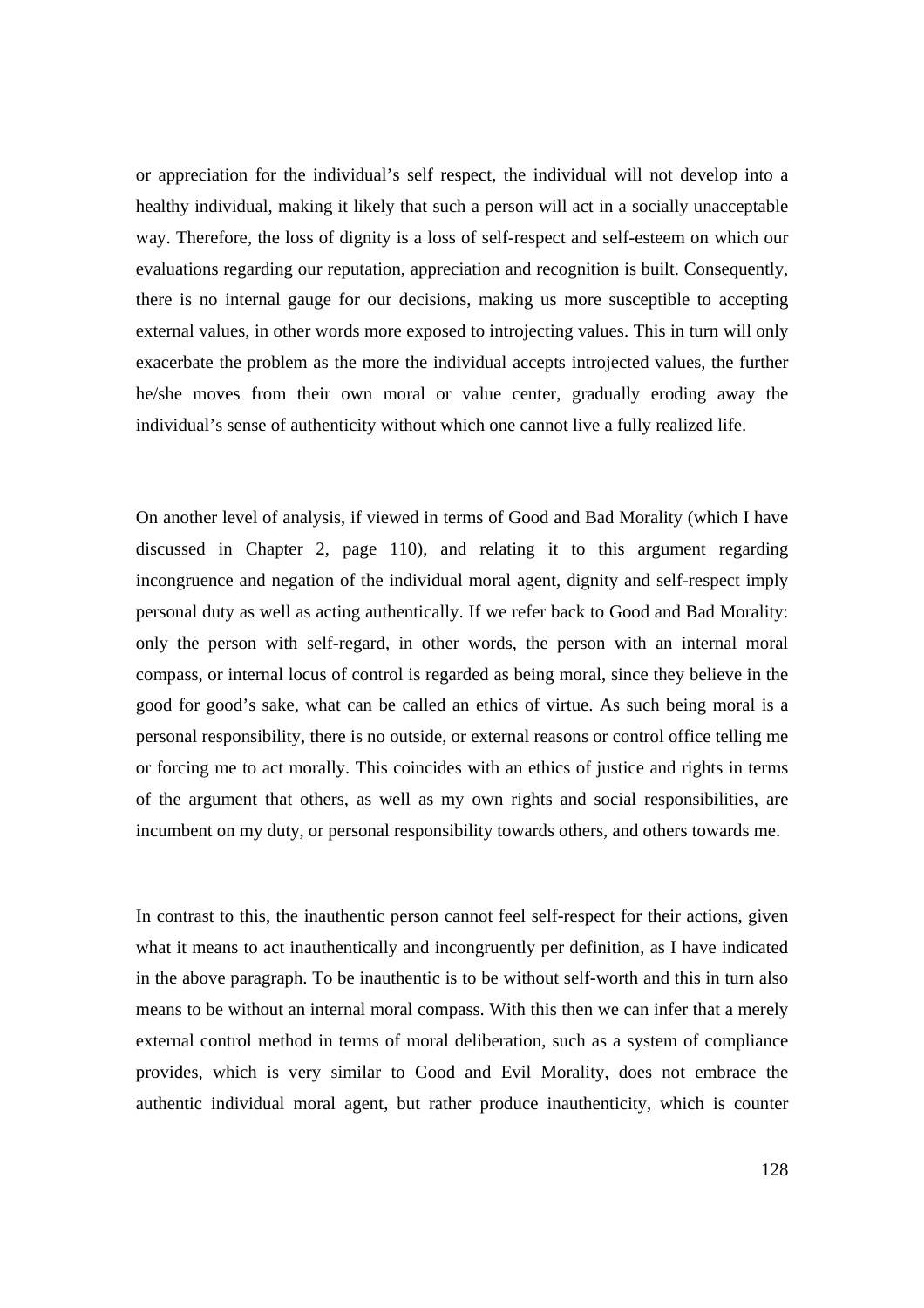productive for moral deliberation, especially in the context of the example used in Chapter 2 regarding information management.

The argument I am making in this thesis is therefore for an existential virtue ethics which moves towards Good and Bad Morality, as a self-affirmative ethics or morality, in which ethics exists because ethical people exist, recognizing the importance of the individual moral agent. This problem of incongruence and inauthenticity can furthermore be better understood when analyzed in terms of what employees want – which will be discussed in the next section, where it will be linked to the requirements for a positive work environment. Moreover, this provides a context for the problem of the missing moral agent However, before the importance of the individual moral agent is illustrated, in the final instance in Chapter 4, the practical context in which the individual moral agent is negated need to be discussed. Then we can move on to Section 3 where the focus will fall on the question how moral agency is regarded in terms of the corporation in general by the various perspectives held within business ethics.

## 2.2 The practical implications of the negation of individual moral agency

Referring back to McDaniel, employees desire "*maximum possible expression of personality*", as well as "*meeting* [the] *demands of the system for productivity at the highest optimum level*" at the same time (McDaniel, 2004: 80). For this to happen successfully, the integration of the individual "*with the organization needs to occur*" (2004: 80). The consequence of this *integration* is that employees find *meaning in their work* and feel like they are treated with *respect*. However, disgruntled employees "*who find limited meaning in their work, or who work in undesirable situations are more likely to perceive themselves as being regarded as merely means to ends*" (2004: 80). This underscores their sense of the workplace as a negative, low trust environment.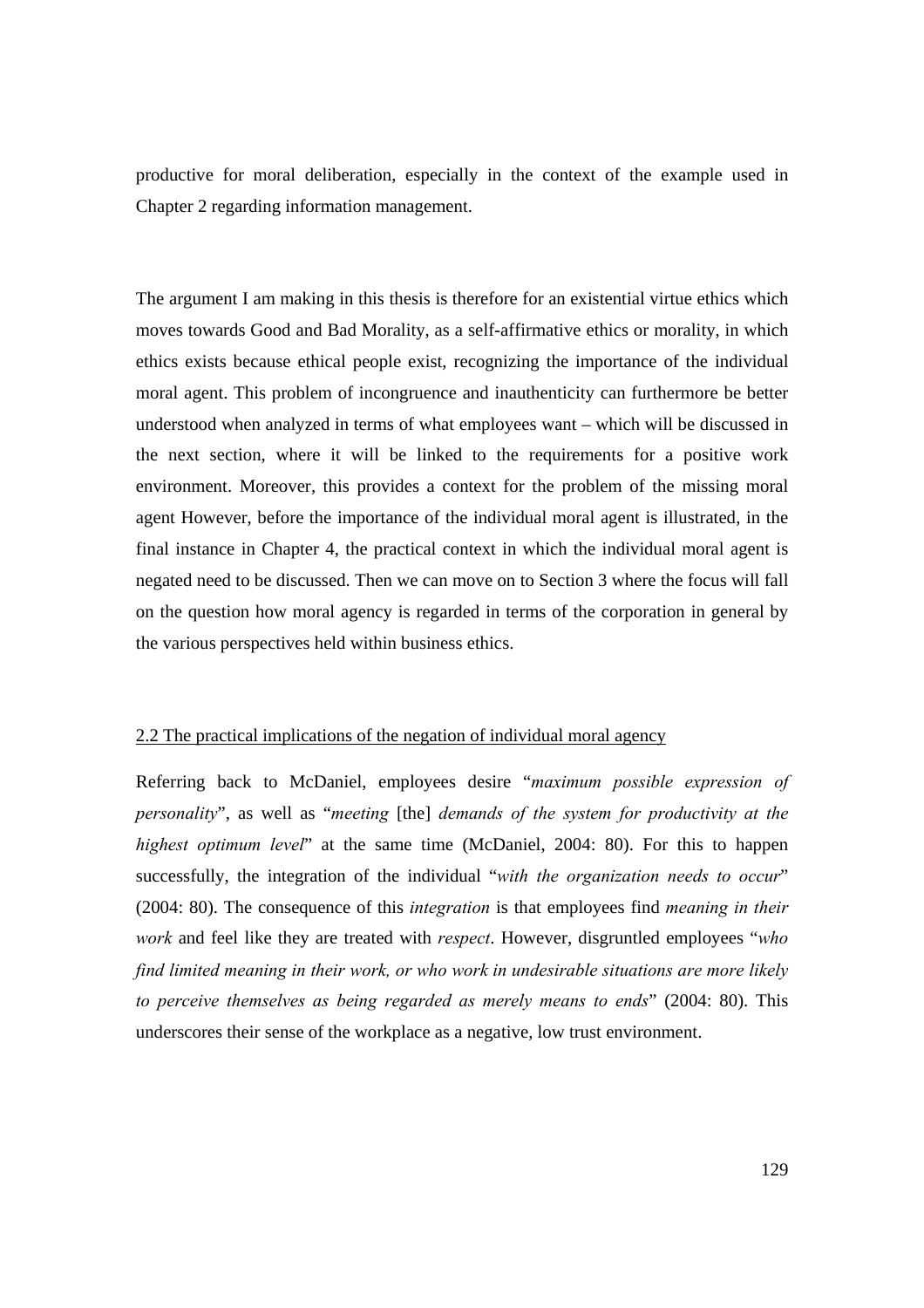According to McDaniel, one can enhance a "*constructive balance by* [giving] *attention to meaning, justice, and quality work environments*" and this is where ethics *offers the potential for integrating the employee with work* – i.e. working in a way that recognizes their authenticity (2004: 80). With *integration* I also refer to the individual's need for self-expression and identity and not merely the institutionalization and habituation of these desires. Later in this Chapter it will be demonstrated that ethics, with its wider *scope* and *depth*, increases authenticity, which makes for the greater integration of the employee and allows for expression and meaning at work. Consequently, there is a strong correlation between an ethical work environment and work retention, which in turn is an indicator of a positive work environment.

As such, integration enhances work satisfaction, which could influence production positively as we have stated earlier in Chapter 1, page 37 in terms of quality of work. This agrees with fresh evidence from the NBES "*that organizations that institute strong, positive programs that help create a corporate culture of ethical action can eliminate much of* [the] *risk*" of damage to these companies' bottom line and their reputation (Desio, 2007: 1). These findings is good news since it sends a clear message that a corporate culture of ethics makes sense in terms of reducing risk. However, it also implicitly indicates that this reduction of risk is only possible where ethics has become a culture in the corporation. This emphasis on an ethical culture implies trust, responsibility and the individual moral agent in whom these values should be instilled for an ethical culture to flourish, as opposed to merely introjected values. The implication of this is that "*successful* [ethical] *efforts must extend beyond compliance to build a culture of organizational integrity*" (2007: 61). However, before a culture of ethics can be established, ethical values, norms and behaviour need to be internalized which implies the active engagement of the individual moral agent, as well as a conducive environment for doing so, which in turn implies, from the side of the business organization, an active recognition of the moral agency of the individual employee.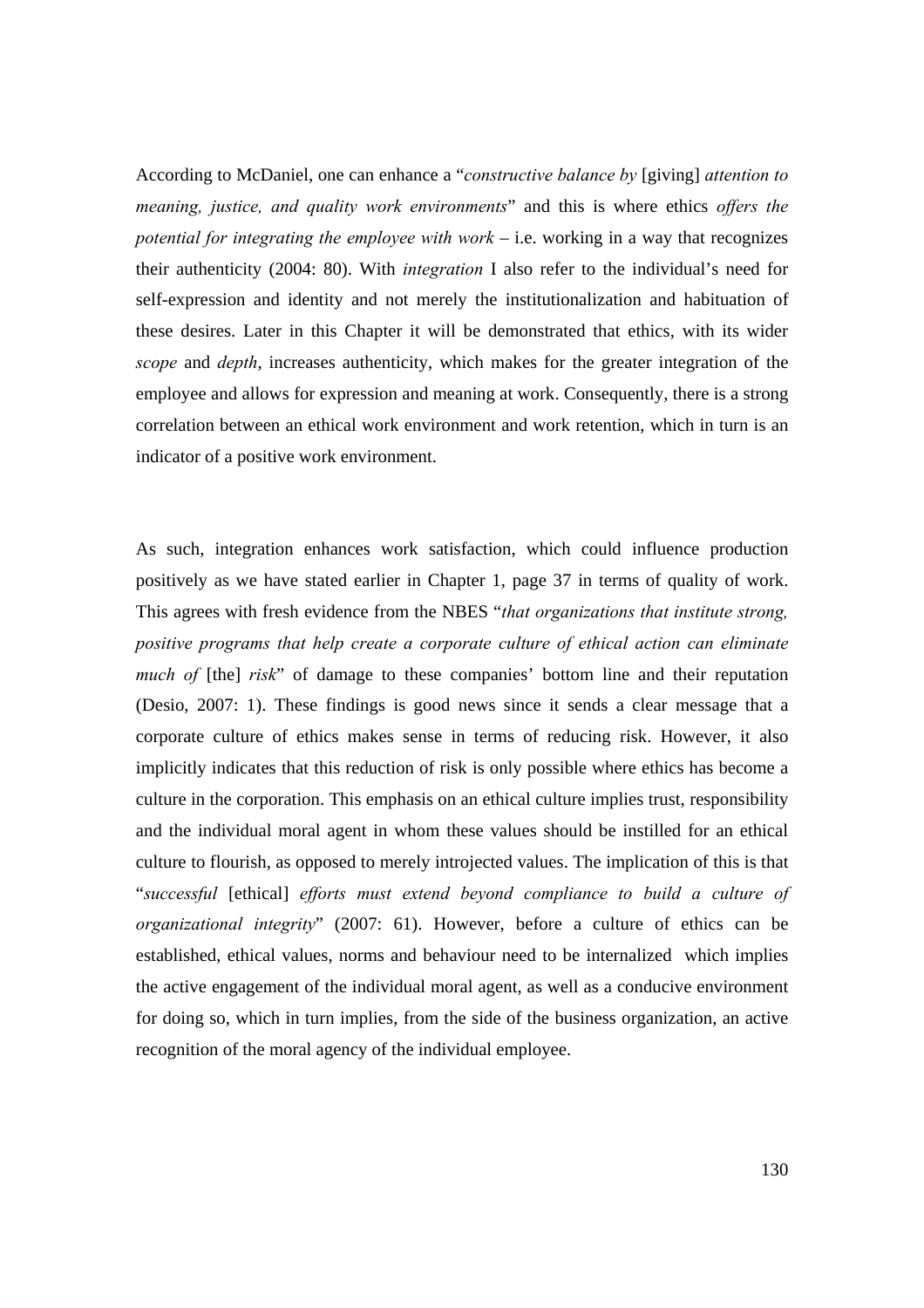Accordingly, the individual moral agent is highly important to the organization, given that the idea of responsibility (implying moral duties, and with this, also rights) and trust needed for the fruition of ethics is reliant on the existence of the moral agent. But having discussed the negation of the individual moral agent on the individual level, in terms of both its philosophical meaning as well as its practical ramifications, the question that now emerges is: what is moral agency? This I will discuss by first considering moral agency in its relation to business in general, before specifically looking at individual moral agency.

# 3. Moral agency within the general context of business

As concerns the notion of moral agency, within the confines of business ethics there has been two different camps, which are delineated along different views regarding the distribution of moral responsibility. The first camp describes the corporations' moral agency as non-existent and believes only individuals have agency, while the second believes that the corporation should have moral agency. There is however a third perspective that I will consider which implements the concept of the corporation as a community and defines moral agency in terms of this idea.

## 3.1 The individual as only proprietor of moral agency in the business context

To begin with, there is the classic perspective, such as that of Velasquez, which does not believe in the business as a separate moral agent (2006:114-118). The argument is that it is not possible for the organization to have moral responsibility since organizations only exist vicariously through the people who work within its structures. The reasoning in this regard is that "[o]*nly individuals within the corporation can be held responsible for their actions since it is corporate members and not the corporation itself that bring about the acts of the corporation*" (Buchholz and Rosenthal, 2006: 234). Furthermore, such writers believe that it becomes impossible to talk about the intentions of a corporation without "*resorting to the intentions of participating individuals*" (2006: 234).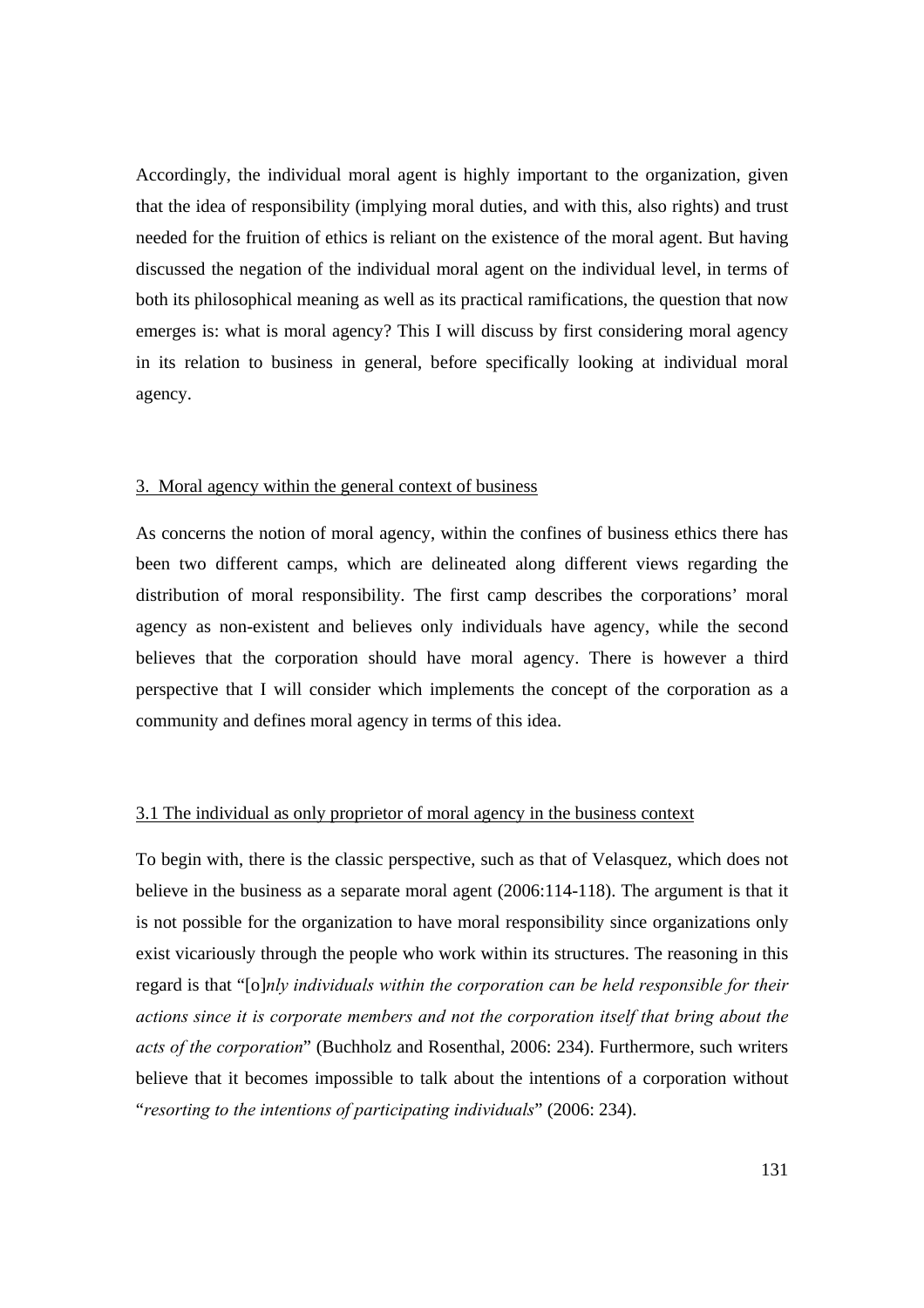This contention hinges on the fact that one cannot justly claim that someone has moral responsibility if they can claim "*ignorance and inability*" (Velasquez, 2006: 99). Since the corporation does not have cognition or the ability to make moral choices and take responsibility for them, it does not make sense to hold the corporation responsible. Seen from this perspective, a "*corporation is but the financial and contractual 'playing field' for individual dealings, and it has no existence independent of those dealings*" (Soares, 2003: 144).

Later formulations admit that although the individual is not completely defined apart from the collective, it is "*nevertheless the case that collectivism is implausible in regards to punishment because collectives are not moral agents*" (Buchholz and Rosenthal, 2006: 234). Some even go as far as saying that since "*corporate decisions are subject to standards of rationality*," while the individual's actions are "*subject to ordinary standards of morality*," the claim that corporations do not have moral agency is correct (2006: 234). The problem with such a view becomes apparent when considering that corporations and business actions do have ethical and social consequences which cannot be ignored (2006: 234).

If a corporation can not be regarded as having moral agency, it renders the corporation completely free of moral responsibility. This does not seem ethically fair or just. What is more, given the complex nature of a corporation and the problem of *many hands*, it is not always possible to say exactly which individual(s) are morally responsible for what actions. This is also further complicated through concepts such as social pressure and group locomotion which leads to the problem of many hands which is the cause of group apathy132. Social pressure refers to "[t]*he collective coercive influence of others,* 

<sup>&</sup>lt;sup>132</sup> Group apathy or the bystander effect is defined as "[t]*he phenomenon that the more people present when help is needed the less likely any one of them is to provide assistance. Essentially, the more people about the more likely each is to assume that someone else will provide the help – hence, no one helps*" (Reber, 1985: 104). In other words where a group of people act as spectators to unethical behaviour because of the factor of *many hands*, more specifically, because there is a group of people, not one specific person can be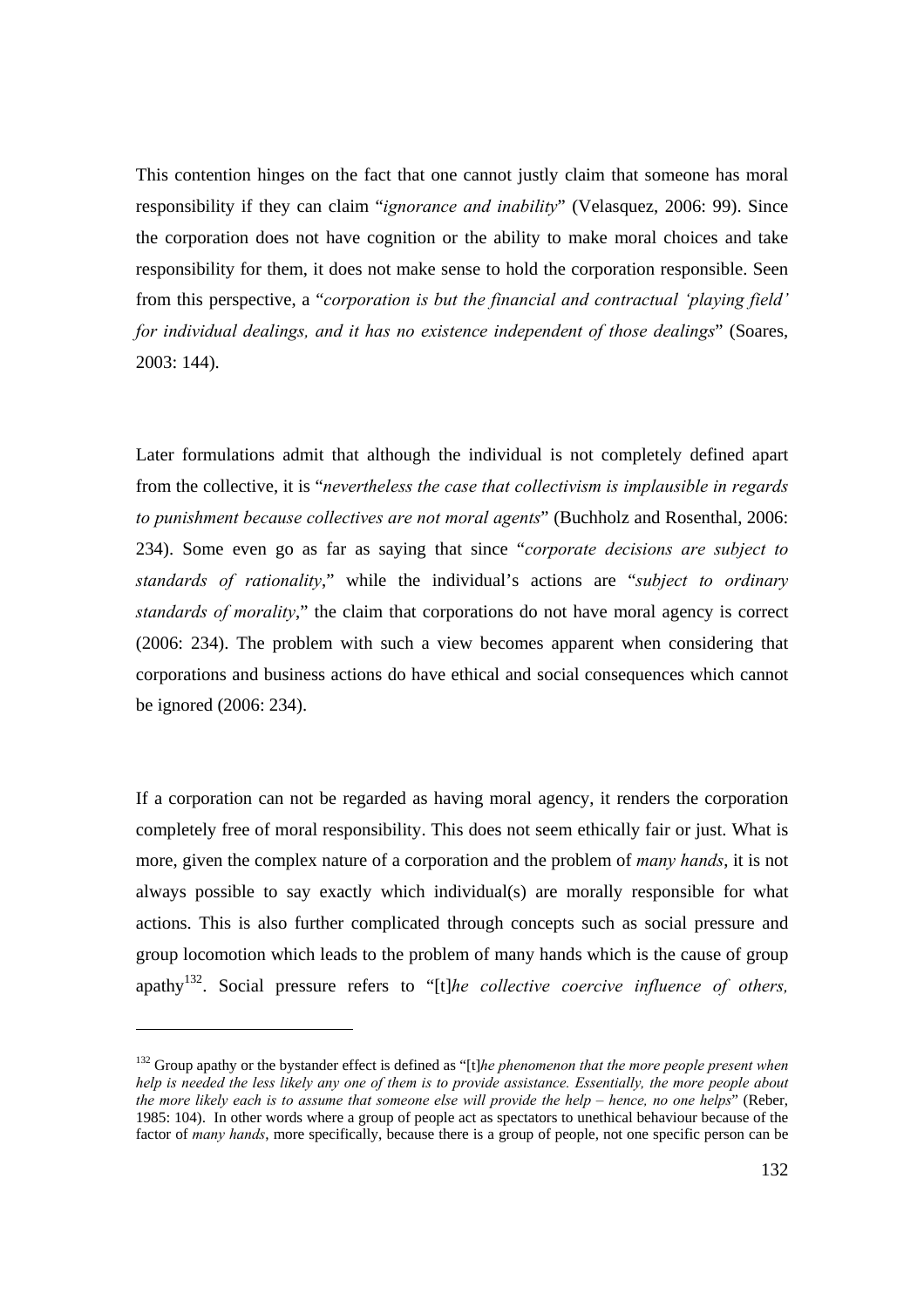*particularly when they are acting as a coordinated group*" (Rebber, 1985: 709), whereas group locomotion is the "[m]*ovement and shifting of a group towards some goal or some decision*" (1985: 311). Considering the latter, would it not be possible to say that if people make decisions and act uniformly towards the goal of the group or organization and not their own goals, we can speak of the group or organization as an agent separate from the individuals in the group? As such, the corporation should be morally responsible, or at least to some mitigated degree, as it provides the context and social structure in which individuals perform in certain ways, that might be ethically questionable. They do this, by acting in a manner that they would not normally do in terms of themselves, but rather in terms of (and thus for the sake of) the corporation.

#### 3.2 The corporation as proprietor of moral agency in business

This brings us to the second camp in business ethics, which believes that the corporation is a moral agent. Within this perspective there is more than one formulation of the argument that a corporation "*can and should have a conscience*," based on the ideas of rationality and respect respectively (Buchholz and Rosenthal, 2006: 234). We turn then firstly to rationality, in the context of which it is important to note that according to this line of argumentation it recognizes and utilizes the fact that moral deliberation "*includes features usually attributed to rational decision making such as lack of impulsiveness,*  [and] *care in mapping out alternatives*" (2006: 234). From this, the argument is formulated that, since these qualities are also found in the decision making process of a corporation, it is reasonable to argue that the corporation displays features of moral agency (2006: 234).

held responsible. This effect increases with the size of the group, thus the larger the group the more likely the group will display apathy to the observed unethical behaviour because the more people there are to defer the responsibility to, the less an individual will feel guilty – since they had no reason for feeling personal responsibility.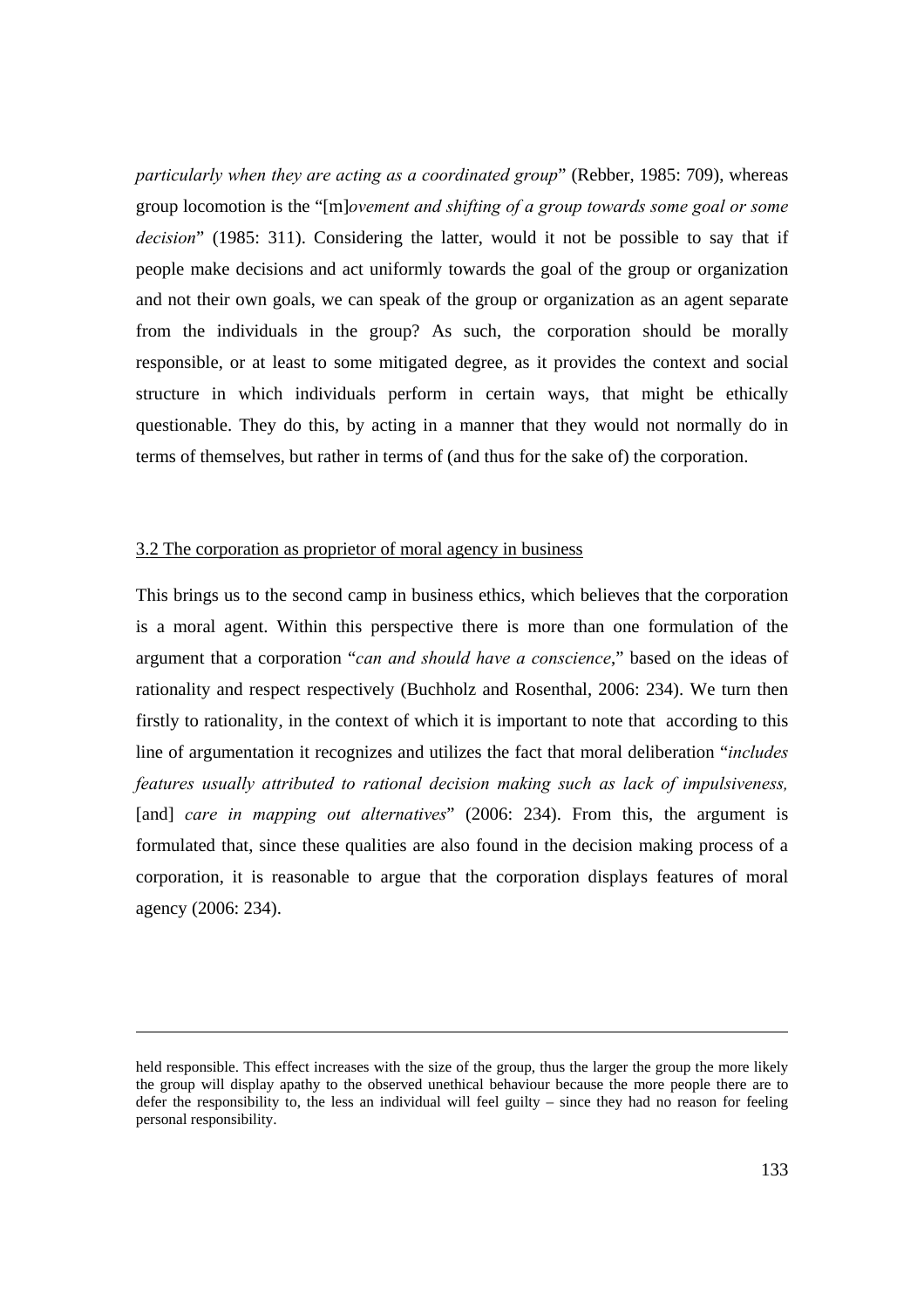However, the problem with an argument based on rationality is that it still does not address the fact that the corporation has no conscience or power over such rational processes<sup>133</sup>, in as much as it is only influenced by them. It is still the individual, in his/her interaction with other individuals, acting in a rational, self-interested manner that lends a corporation its rationality. Nor can we argue that the reasons for an organization's rationality are the same as moral rationality, as propounded by the view referred to above. While the organization's rationality exist for the structuring and furthering of its own economic goals, the moral view relates more to the systematic deliberations regarding moral dilemmas that people come into contact with, which has much more than economic concerns at heart. It therefore does not resolve the question of the corporation as being ignorant and incapable of having cognizance of 'its' actions.

Secondly, considered in terms of respect, the argument is made that cognizance of actions can be "*defined as awareness and concern for the effect of one's decisions and policies on others*" (Buchholz and Rosenthal, 2006: 234). In terms then of the corporation, advocates of this argument uses the idea of moral projection as a way of giving or defining a way that corporation can act or display respect. Moral projection is defined "*as a means of projecti*[ng] *moral respect to the organization*" (2006: 234). In other words, we as individuals that are part of the organization, project our morals onto the organization. Thus, through this projection the corporation gains a sense of morality according to which the corporation becomes aware and concerned with the effects its policies and decisions have on individuals, as such it 'learns' how to act respectfully. Thus, moral projection assist in conceptualizing the "*kind of moral demands we might make of corporations and other organizations and offer the prospect of harmonizing those demands with the demands we make of ourselves*" (2006: 234). Accordingly, the

 $\overline{a}$ 

<sup>&</sup>lt;sup>133</sup> What I am referring to here is that, although the corporation has processes according to which the actions that take place inside the corporation are relatively structured, the corporation itself has no cognitions, or mind that produces these rational process or structures. In other words, these rational processes and structures are created by the individuals who work within the corporation, and as such the organization gains 'rationality' vicariously, but this vicarious rationality cannot stand on its own, nor can it adapt to change or restructure itself without relying on the individual moral agent which 'lends it rationality.'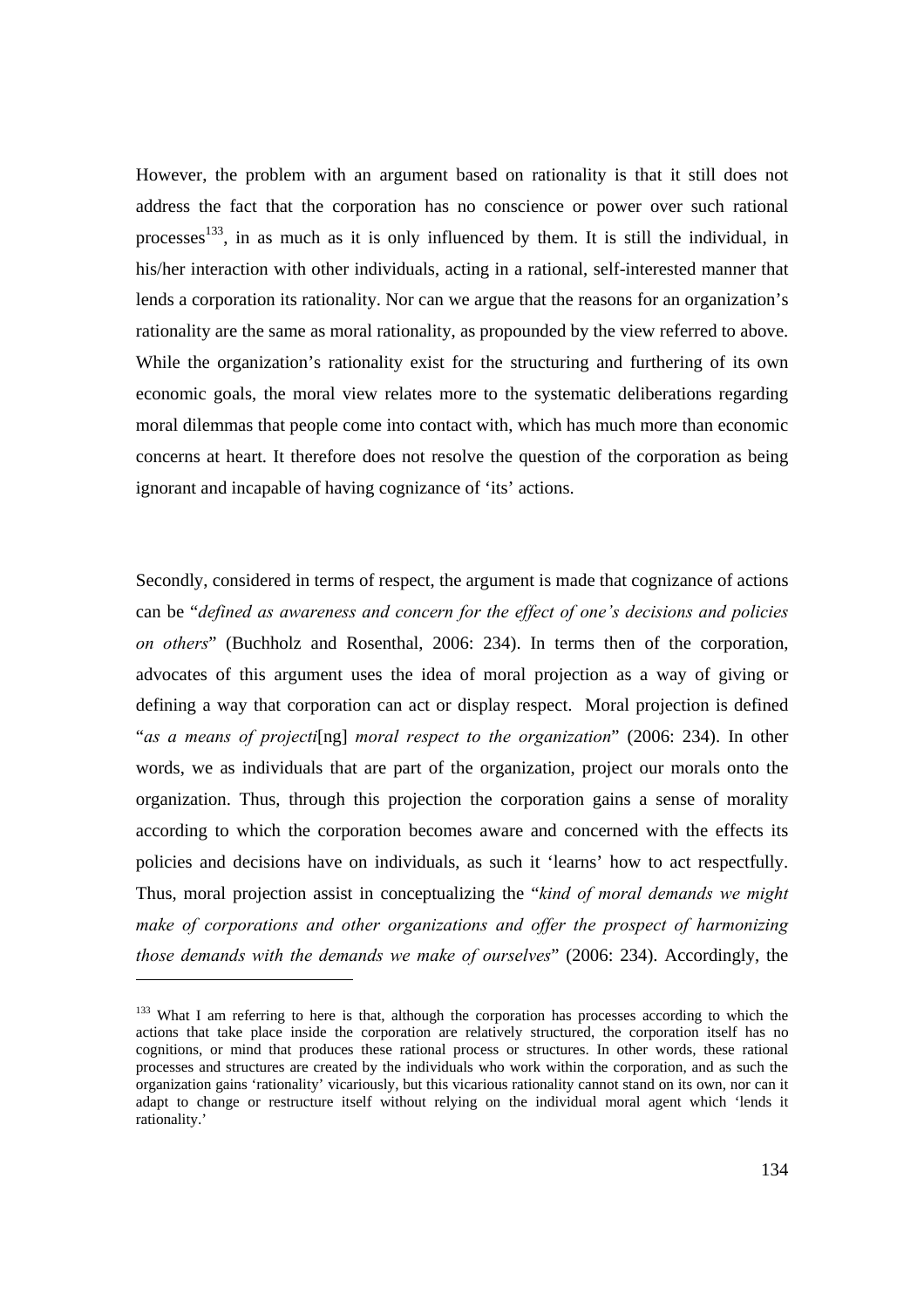corporation will have the same values and morals than the individuals that work within it and should therefore act respectfully according to these values, as well as be held accountable the same way that an individual will be held accountable for disrespectful actions. Through this then the problem of agency is resolved and as such it can now also be held responsible according to the idea of acting respectfully. Consequently, one can resolve moral dilemmas that arise in the corporations' internal and external environment by asking if an action is respectful.

The problem, however, is that in order to be able to conceptualize and project morals, one needs to step into the realm of *ought to* behaviour and morally creative thinking. There are two problems in regards to this: Firstly, the corporation can only gain this *creativity* by relying on the individual as the holder of creative thinking, which means that once again its agency is vicarious. Secondly, to bring the problem with moral projection into the current corporate context, the type of creativity required for moral projection is only possible outside the structure of compliance. These problems then refer to the fact that creativity and the individual moral agent are inseparable, not only in terms of how this relation was defined in Chapter 1, page 37, but also the mere fact that one cannot separate creativity from the individual more agent<sup>134</sup>. Furthermore, engaging in thinking of moral dilemmas in *ought to* terms rely on creative thinking which does not conform to the ideas of minimal standards set in compliance.

The basic problem is that creative and *ought to* thinking is not measurable, and as stated in Chapter 2, is more connected with ethical deliberation regarding moral behaviour. In the case of the argument on moral agency as well, the creative thinker needed for moral projection is only possible within the confines of the creative self, which necessitates selfhood (as will be explored later in this section). Lastly this perspective on moral

<sup>&</sup>lt;sup>134</sup> Even where groups of people come together to 'brain storm', the creative ideas that are used come from the individuals, not the group, it is very unlikely that a group of people can think together to come to the same creative idea.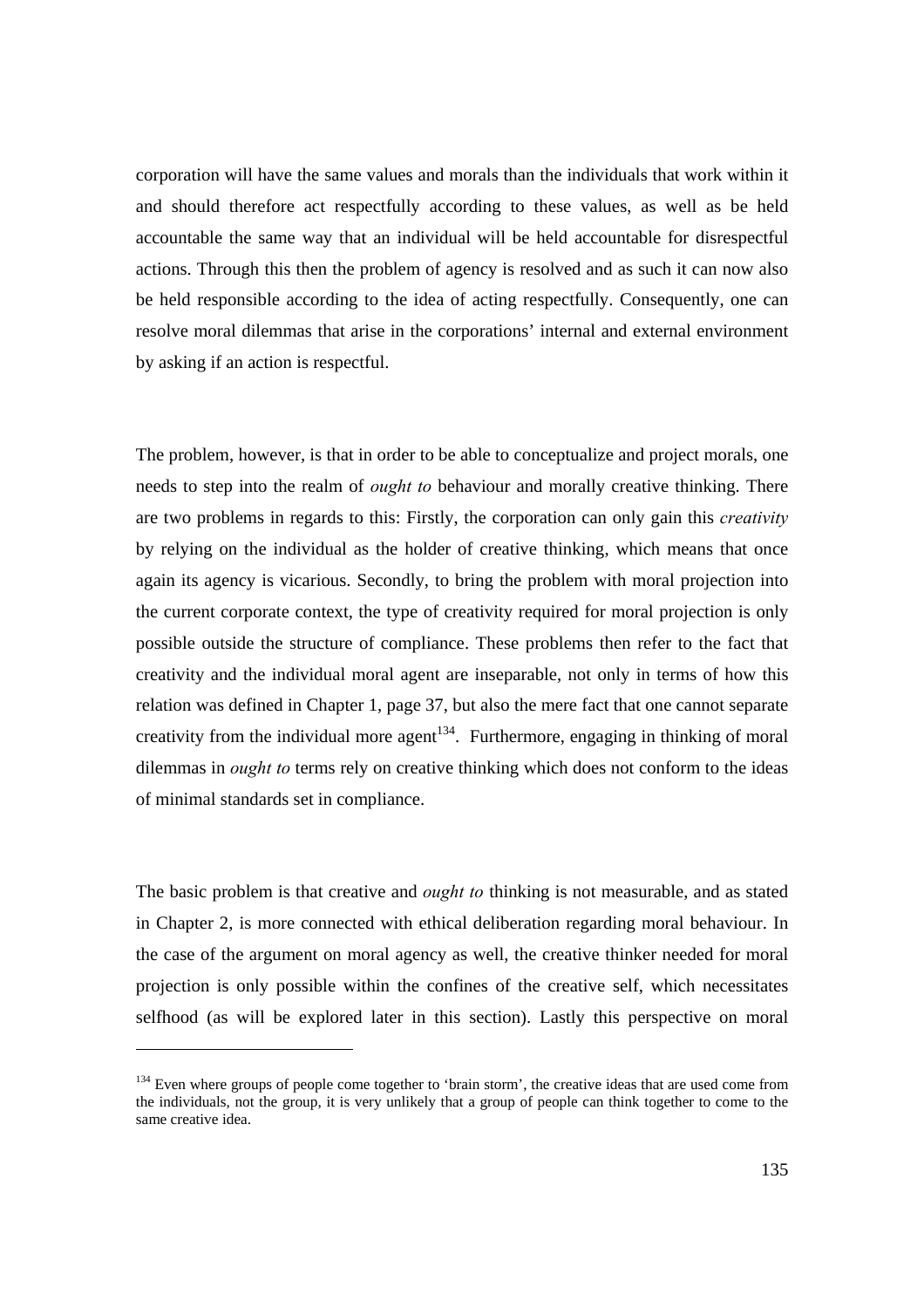agency assumes that all moral dilemmas can be resolved through this projective process, yet it makes no room or gives no mechanisms for the contingent and the individual moral agent needed for such deliberations and projection. In other words, it assumes that the individual, by his/her mere interaction with the corporation, projects moral values onto the corporation, which will then be able to, like individuals, adjust to moral dilemmas as they occur. However, as I have indicated in Chapters 1, 2 and in this Chapter, in reality the opposite is more likely, meaning that the individual will probably take on the corporation's values and morals. So unless there is a mechanism for the individual to gain direct access to the structuring process, especially in terms of the corporation's policies, as this perspective would like us to believe, in practice this projection is not only not possible, but ignores the fact that it will be the individual moral agent that make this moral projection possible.

Having discussed the arguments for regarding the organization or corporation as a moral agent in terms of rationality and responsibility, there is also a third argument, which relies on the idea of the corporation's internal decision making structure (CID). Stating that moral responsibilities are created and upheld through promises, contracts, hiring appointments and assignments, the organization, as such, can be treated as a fully fledged moral agent. The CID is "*the requisite device that licenses the predication of corporate intentionality. Corporations have policies, rules, and decision-making procedures, all of which when considered together qualifies them for the status of a moral agent*" (Buchholz and Rosenthal, 2006: 234). Indeed, if an organization acts consistent with established corporate policy, one can properly say that such an action was done for corporate reasons, caused by "*corporate desire coupled with a corporate belief, in other words, as corporately intentional*" (2006: 234). In other words, this perspective builds on the idea of respect, and rationality, believing that the rational processes involved in the making of policies and rules will reflect the moral values and norms of the people within the organization. Correspondingly, if an organization acts according to the policies and rules created within it, it will act rationally and respectfully, and therefore it is a moral agent. In this case policies represent the final outcome of the rational deliberation by the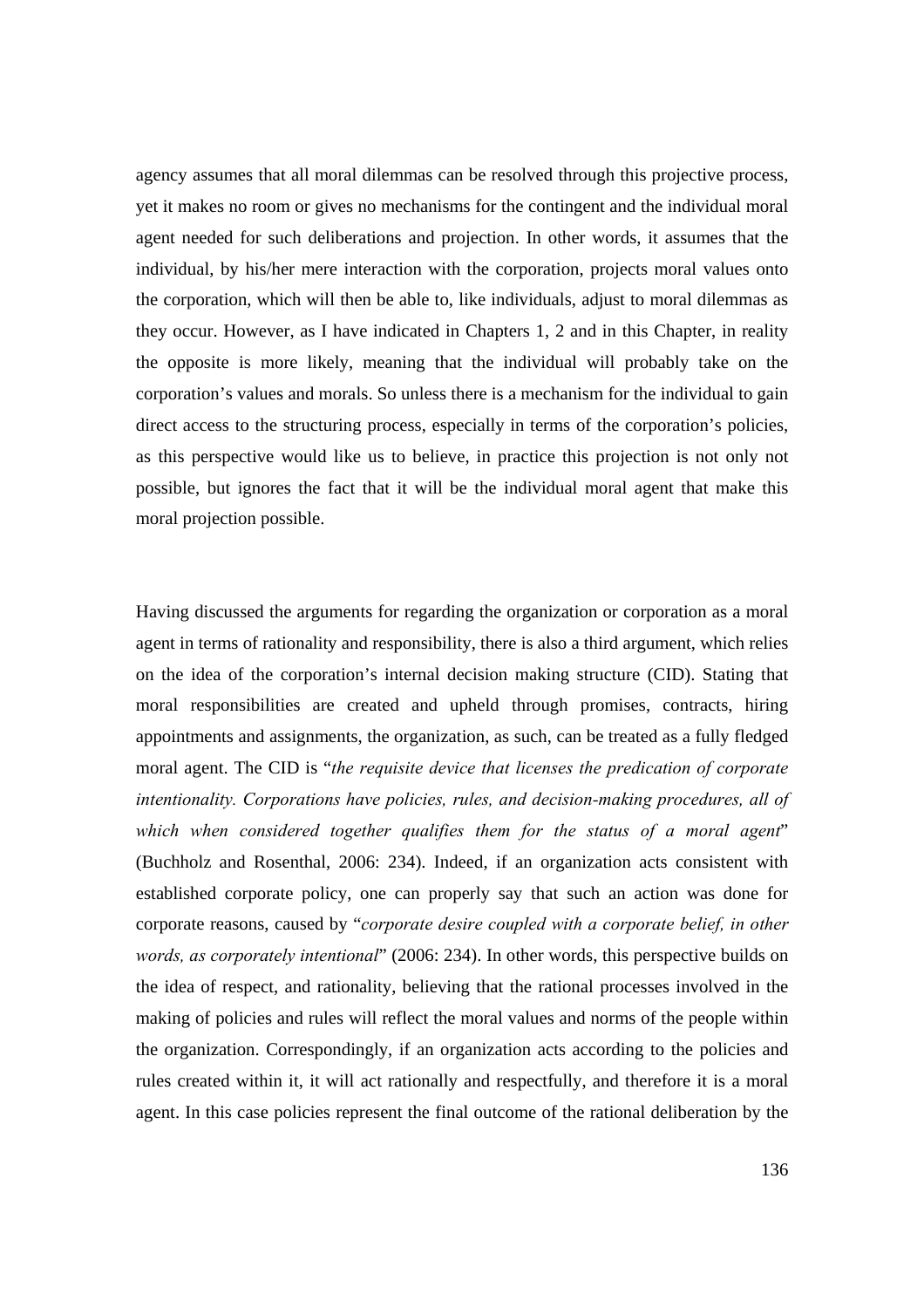people in the organization regarding moral dilemmas and how the organization can act respectfully, consequently the organization need only to act according to its policies to acts morally. Furthermore, if this argument is followed it also means that the corporation can be held accountable according to these policies just like an individual.

In the current corporate environment then, compliance, as one of the parameter-setters according to which the rational deliberation regarding policies about moral behaviour are structured, is constitutive of CID. The implication of this is that compliance is in turn the main determinant whether behaviour in the organization is intentional and moral. Accordingly, if we are to follow the CID perspective on corporate moral agency, compliance as a key parameter-setter gains centrality in regards to the defining of the corporations' moral agency, and via this also becomes central to the corporation's intentionality. If this is the case, then compliance is validated as a rationalizing tool, assisting in the formulating of polices and as such becomes indispensible.

Soares attempts to legitimize this definition of intentionality typically provided in CID processes by asking the question: to whom is the corporation responsible? More specifically, with respect to CID, the question becomes: if the corporation is an intentional actor who has moral responsibility, why should they have this moral responsibility (Soares, 2003: 145)? More importantly, towards whom do the corporations stand responsible (2003: 145)? In the process of answering these questions Soares tries to explicate what exactly is meant with intentionality with regards to CID. While looking at his answer, it will also become clear how this conception of intentionality appears to give credence to compliance. However, before we can start with looking at Soares' answers to these questions it is important for us to first look at what would be the usual answer to the question, to whom is the corporation responsible?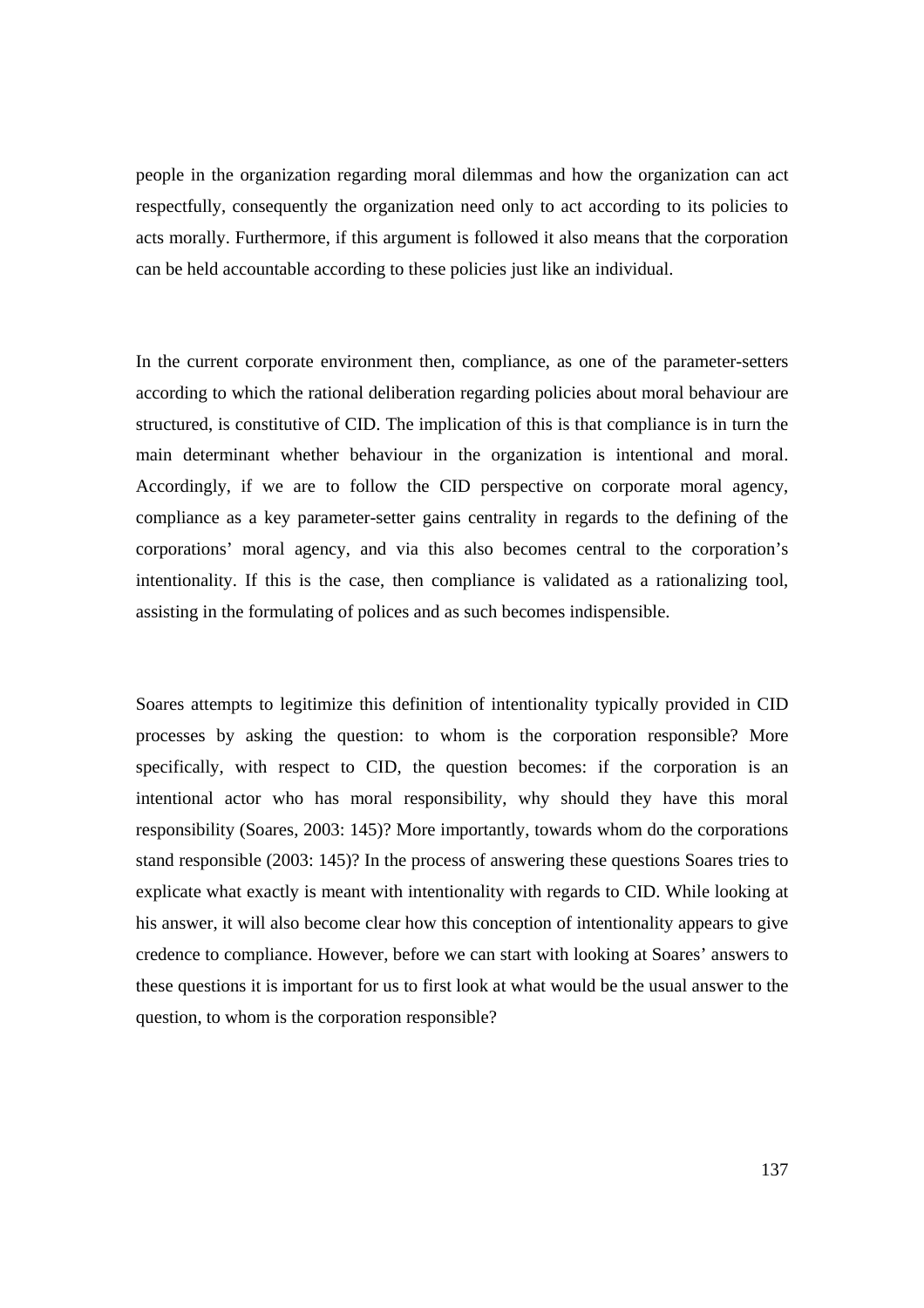For this answer Soares begins by following Milton Friedman's view that a corporation is always first and only responsible to its shareholders and no other outside party. It is then the CEO or the board of directors who is responsible for looking after the shareholders' interests in the corporation. This evokes general ideas amongst employees and the public that when things go wrong, it is the CEO who will take responsibility (as the representative of the corporation), and will be sacked "(*or in polite speech,* [steps] *down because of pressure)*" (Soares, 2003: 146). Thus, blame or responsibility is assigned to someone, a top level individual or small group of people, "*even if the blame is sweetened by a fat cheque*" (2003: 146). This seems to be "*analogous to holding the 'fat cat' responsible for incompetence by the morally bizarre act of rewarding him/her for incompetence*" (2003: 146). This is not only ethically unintelligible, but "*morally offensive*," even if the argument could be made that these CEOs have vast resources, power and impact over large groups of people, which do not make them "*ordinary intentional actors*" (2003: 146). What is more, they have extensive capabilities for "*formulating and articulating certain policies and strategies, for carrying them out, as well as to monitor their outcome*" (2003: 146).

In these circumstances CID is appealing since, in contrast to the situation depicted above, if we are in agreement with CID that corporations are intentional actors, it follows that corporations should be held to "*a more stringent level of responsibility than mere 'fleshand-blood' private citizens, as its field of action is more embracing than that of individual agents*" (Soares, 2003: 146). This is based on the argument that corporations are at the center of Western society and influence all aspects of (at least) Western adults' lives – as "[t]*hey control the financial and economical aspects of society and are possessed of monetary power far greater than the world's governments*" (2003: 146).

For the sake of a balanced view on compliance (since this is a philosophical discussion and therefore requires weighed deliberations), one may argue that in terms of the above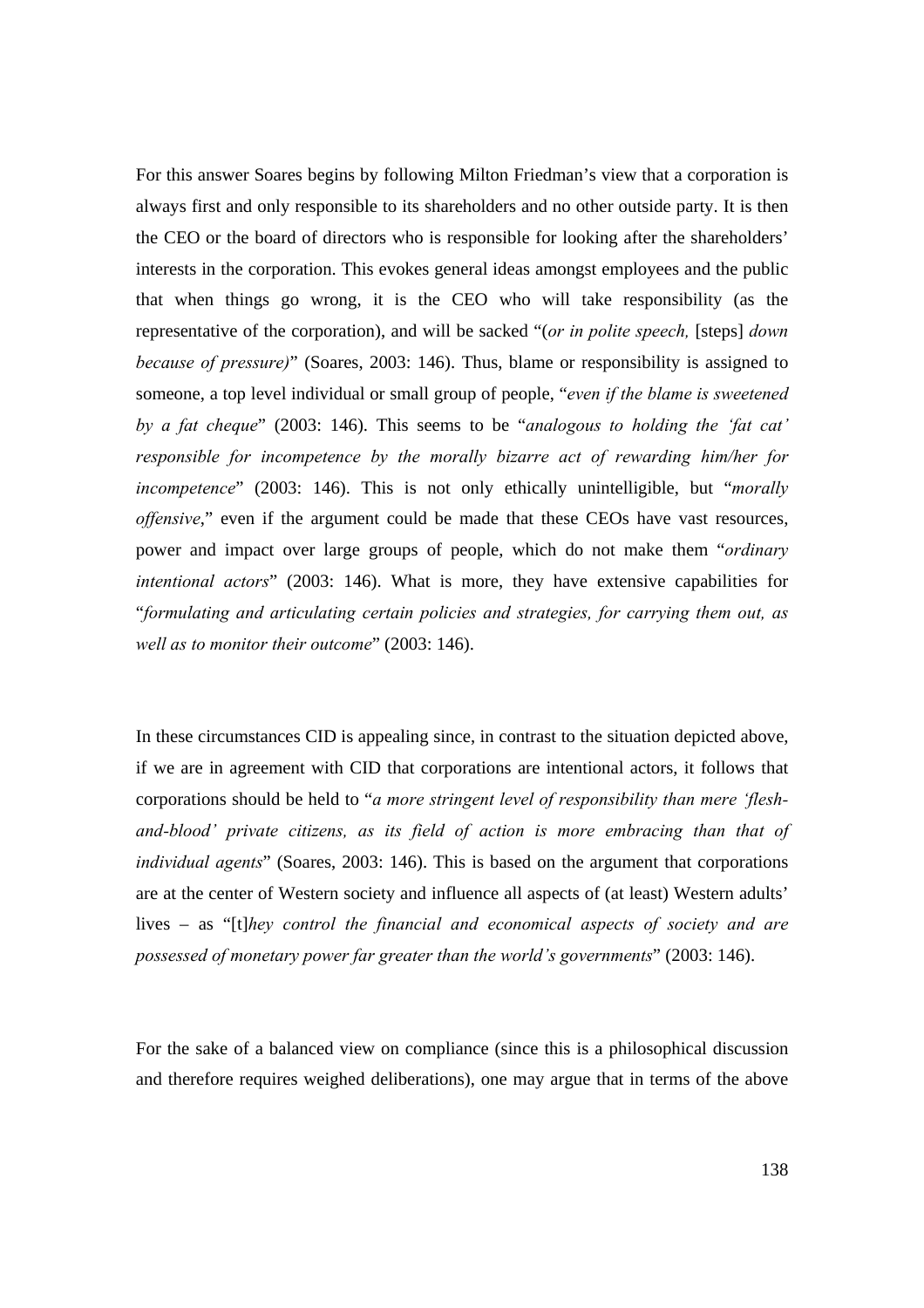idea of corporation, compliance legislation such as SOX, written by governments<sup>135</sup>. seems to answer this question about social responsibility by corporations in more than one way. I will briefly investigate how compliance does this. This will not only expand the understanding of the arguments for the implementation of compliance with respect to ethical consideration concerning moral agency, but also give some perceptive on the arguments in favor of CID as enough a reason to grant the corporation moral agency. However towards the end of this discussion we will again see why compliance fails, given its disembeddedness.

With this in mind, to begin with, if compliance is seen from within the perspective of CID, it primarily becomes a way for government to measure, as far as possible, the moral behaviour of corporations within its jurisdiction. As a conceptual tool, for government as enabler, this hastens the prosecution process through giving clear distinctions for what is or is not moral business behaviour. For corporations it also serves as a similar guide to minimum standards of ethical behaviour, by giving them a clear picture as to what type of policies and behaviour should, at the very minimum, be followed. This negates any claims of being ignorant of what these minimum standards should be and increases the government's power to prosecute those who do not comply.

This seems to be confirmed by the etiological constitution of compliance as a reaction to business misconduct, pursuing rogue individuals. However, even though in this context compliance is of important use, when it filters all the way down to the individual level, that contingent domain in which the individual makes moral decisions, these rules stipulated in compliance policies ignore the human element of implementing compliance – given that they were written for organizations. As such, the very way in which they are

 $135$  It is important to note that it is governments as representative of its population in democratic governments that write these legislations, since they are then to reflect the social realities that they represent. It is then in the latter, with respect to reflecting society's realities, that compliance fails, even though it seems at least as an idea to have the promise of greater business ethics.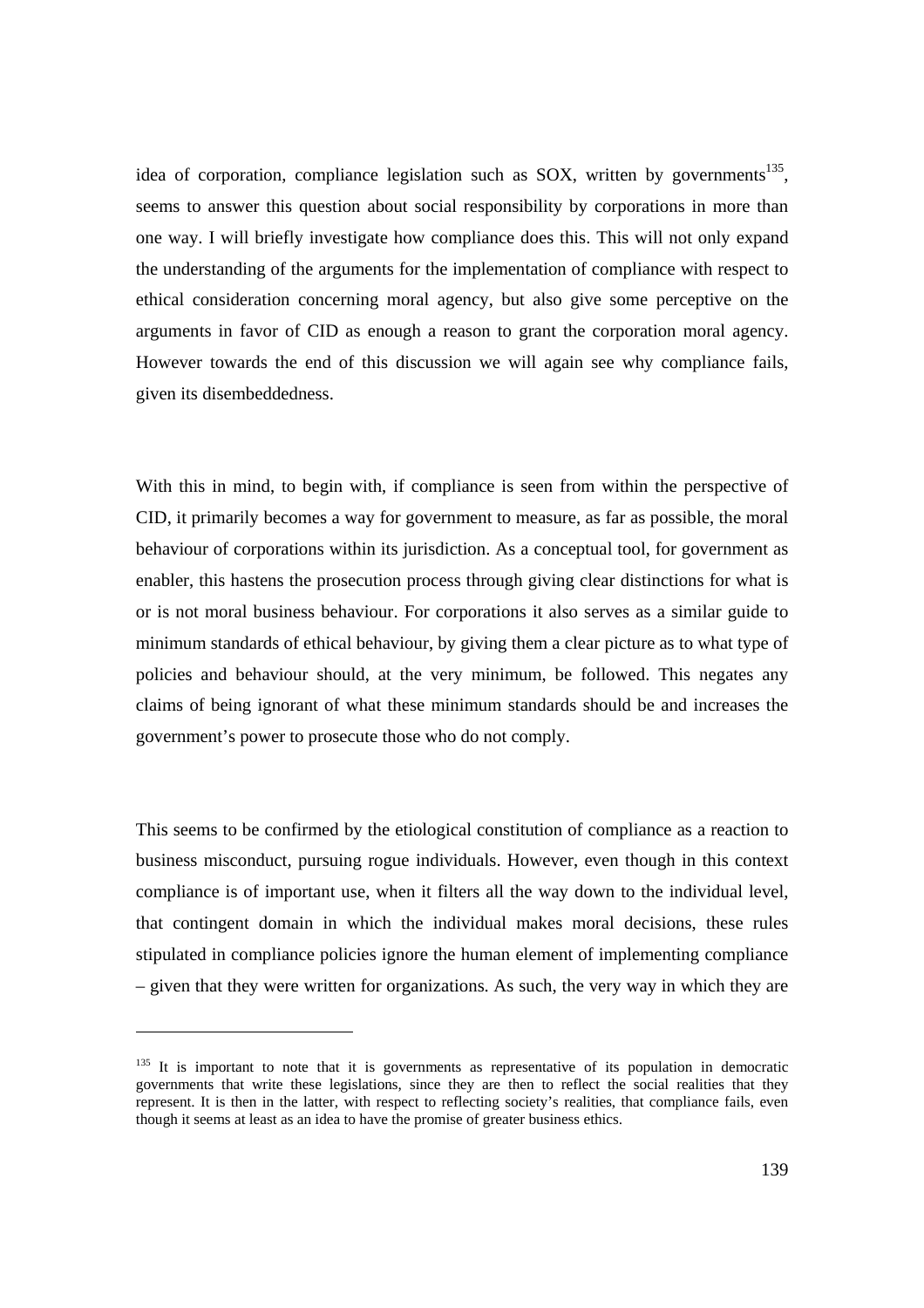written is specifically geared to be as widely applicable as possible and to appeal to the group or the corporation. Accordingly, such policies defined in terms of compliance, even when it helps corporations delineate their moral responsibility, cannot be implemented or ethically applied to the individual, since doing so would be to ignore their distinct moral agency.

The problem with compliance is then still the missing individual moral agent and the possibility that such rules or policies specified in terms of CID, no matter how well intended and applicable as moral gauge and intention of the corporation, assume that people act unthinkingly. However, what if the rules and policies of compliance measures in themselves imply some element that is ethically unacceptable, such as the relinquishment of my moral agency (as I am arguing regarding compliance)? Would people just blindly follow these rules, or would they resist (as I indeed argue they do)? Moreover, as demonstrated in Chapter 1, these acts of resistance cause ethical problems in themselves.

Above and beyond the criticism of CID given thus far, if its definition of moral agency is true in that the latter can be granted to the corporation purely because of its implementation of promises, contracts and hiring, because these are rational process that they equate to moral deliberation, it also assumes that all morals can be captured purely by rules. Not only this, but promises, contracts and hiring in the corporate context, usually has a performance based element, which in turn would mean that: if moral agency is based on these elements it would also assume that the moral actions to be taken by the moral agent should be performance base. From this the inference can be made that the morals that the agent would follow would only focus on the outcomes of actions.

Furthermore, this definition of moral agency assumes that our comprehension of what delineates morality both socially and individually can be wholly defined in terms of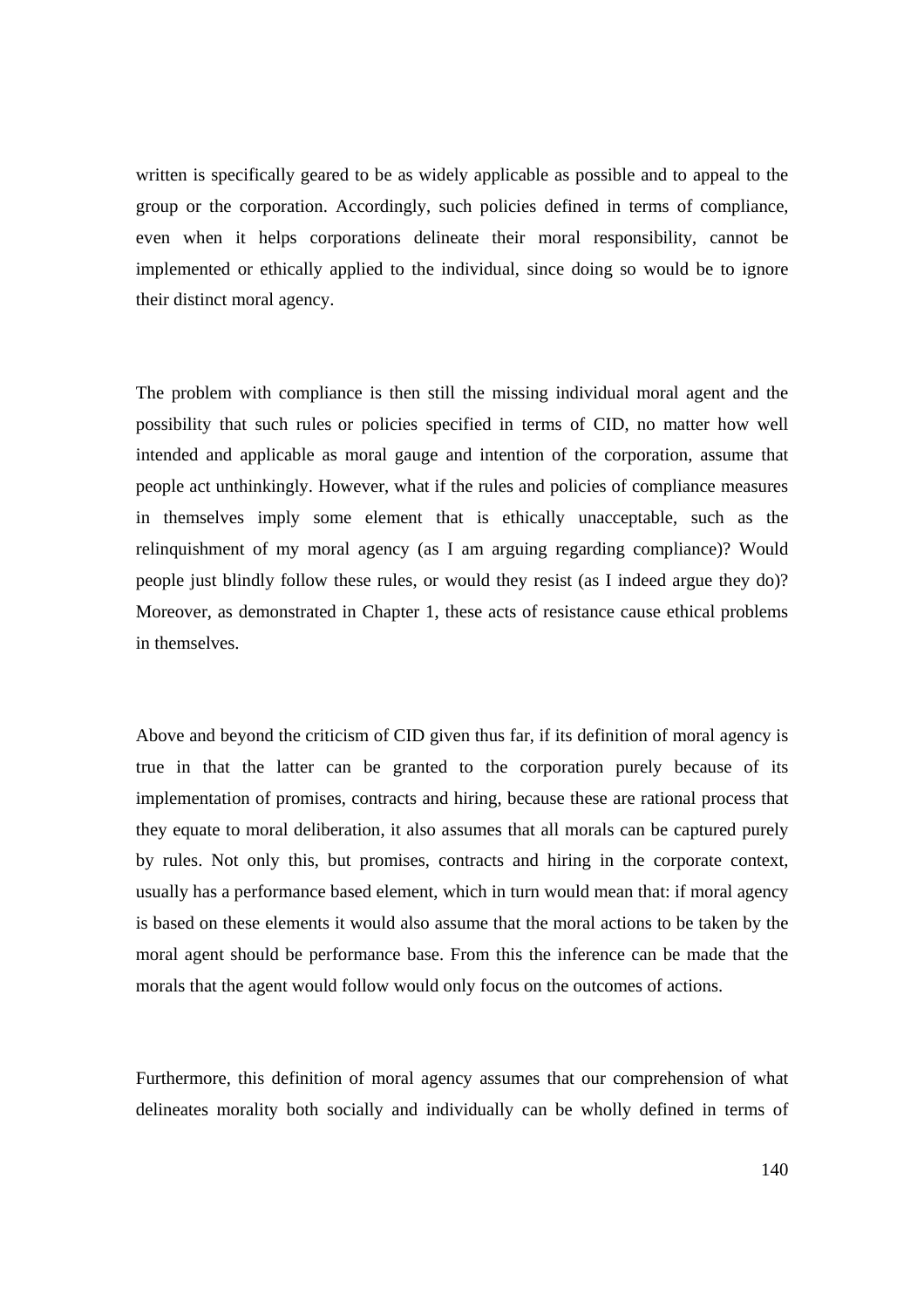promises, contracts and hiring, which assumes that moral understanding can be sated or completely defined within these parameters. Such a belief, however, is presumptuous, as there is a plethora of other elements regarding morals that falls outside this narrow concept of morality. Additionally, the mere relation between these contracts and intentions, which is the basis for the CID-oriented definition of moral agency, seems a tenuous ground on which to base an argument for granting moral agency to the corporation. Especially when those policies or rules stipulated in the contract regarding the employee's behaviour, themselves are not full warranties for moral conduct, but only suggestions that a corporation can think of in a logical, rational, intentional way similar to the individual moral agent's deliberations on moral dilemmas. However, the assumption that individuals and moral deliberation is always rational, is not true since this is not always the case: people are emotional beings and as such sometimes act irrationally when making moral choices. Furthermore, the CID argument regarding corporate moral agency also ignores the fact that there is a difference between the process of making a moral decision and having to take responsibility for moral decisions. In other words, actually having moral agency that has cognizance of the decisions one makes, as such may also include other illogical elements such as our emotions.

A further criticism of CID is that this formulation of rationality and intentionality as exactly equal to moral deliberation would be analogous to saying that just because a computer can 'autonomously' make calculations and have drones in a game act in an 'intentional way' because of these calculations, that it is the same as human thinking and autonomy. There are other forms of human thinking, such as creative thinking and emotional thinking that are not mathematical or always intentional. Nor does a computer acquire the programs that allow it to calculate, on its own. Therefore, can it still be equated with human thinking? Likewise, there are other forms of moral thinking and moral considerations, such as exceptions granted in an ethics of care<sup>136</sup>, that does not fall

<sup>136</sup> An ethics of care "*emphasizes caring for the concrete well being of those near us*" (Velasquez, 2006: 102). It recognises that we all "*exist in a web of relationships* [and that we] *should preserve those concrete and valuable relationships we have with specific persons"* such as our families (2006: 102). It recognises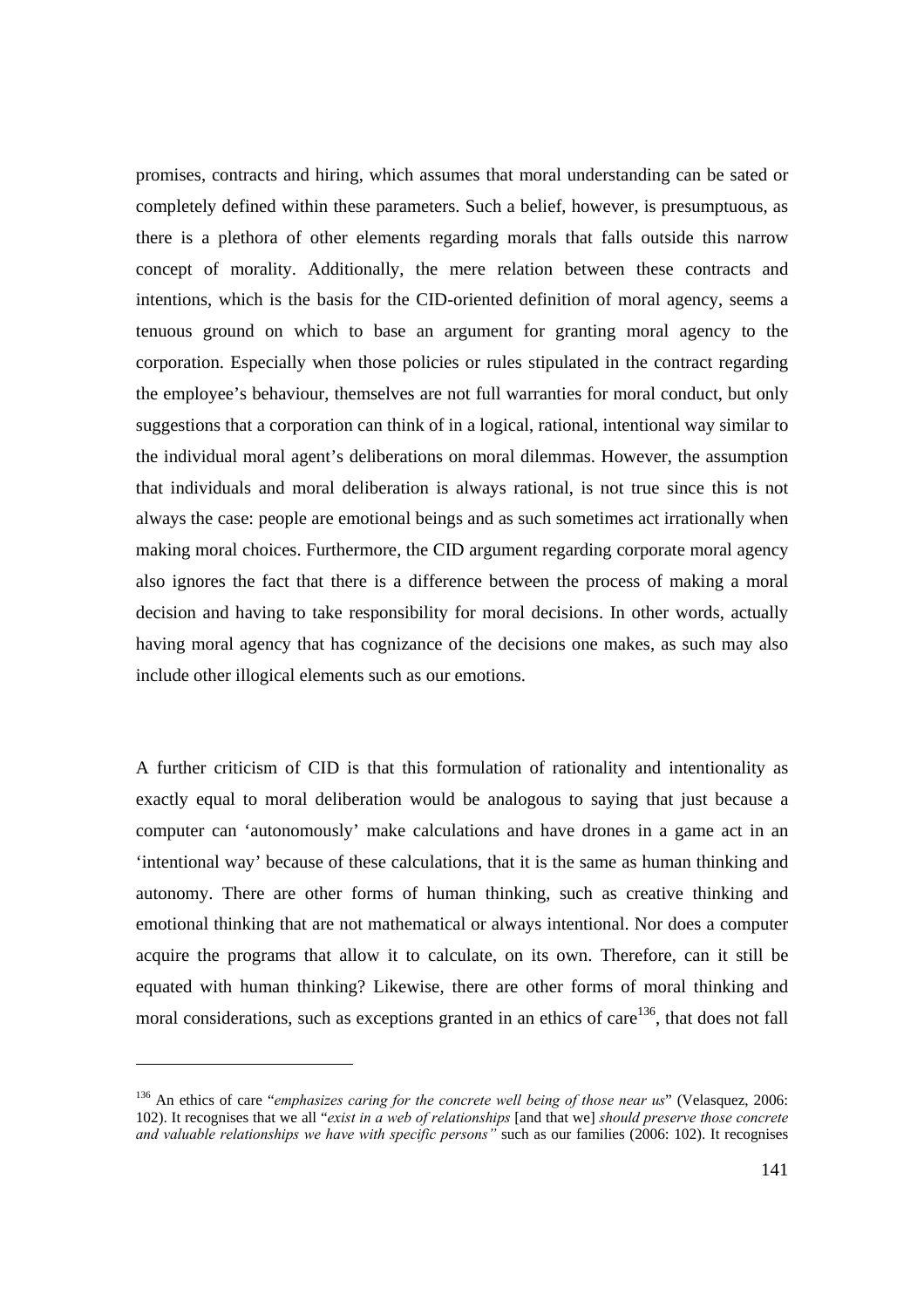under this narrow definition, nor does a corporation reach these policies and rules autonomously.

Lastly, but most importantly, from all the above arguments regarding the corporation as a moral agent, one thing becomes clear in that none of them acknowledge the existence of the individual moral agent as an autonomous (human) being, or when they do, it is not as important as the moral agency of the corporation, on which it is build, as I have indicated in all of the above criticisms of the perspectives regarding the corporation as moral agent. The reasons why this is so important is that this denial or attenuation of the individual moral agent is also exactly the problem regarding compliance and as such, if these perspectives are the only perspectives used by a corporation to create its corporate culture and identity, it will suffer similar problems.

### 3.3 The corporation as a community

Having discussed both perspectives on whether or not a corporation should be regarded as a moral agent, this brings us to a third and last argument that aims to provide an effective middle position between the two perspectives already mentioned. In this argument the corporation is seen as a community (Buchholz and Rosenthal, 2006: 235). As we explore this middle position, the question one should keep in mind is whether it is indeed possible to see the corporation as a community, given the current implementation of compliance – if it is indeed something to strive for?

When it comes to conceptualizing the corporation as a community, I have already provided a preliminary justification for doing so: in terms of the social adjustment

then that one has a special duty towards those who are closer to us, even though all other forms of ethics (with the possible exception of virtue ethics) do not take such considerations into account. Thus, an ethics of care is an ethics which implies the very notion of exception. For a fuller description, see Velasquez: *Business Ethics: Concepts and Cases. Sixth Edition* (2006).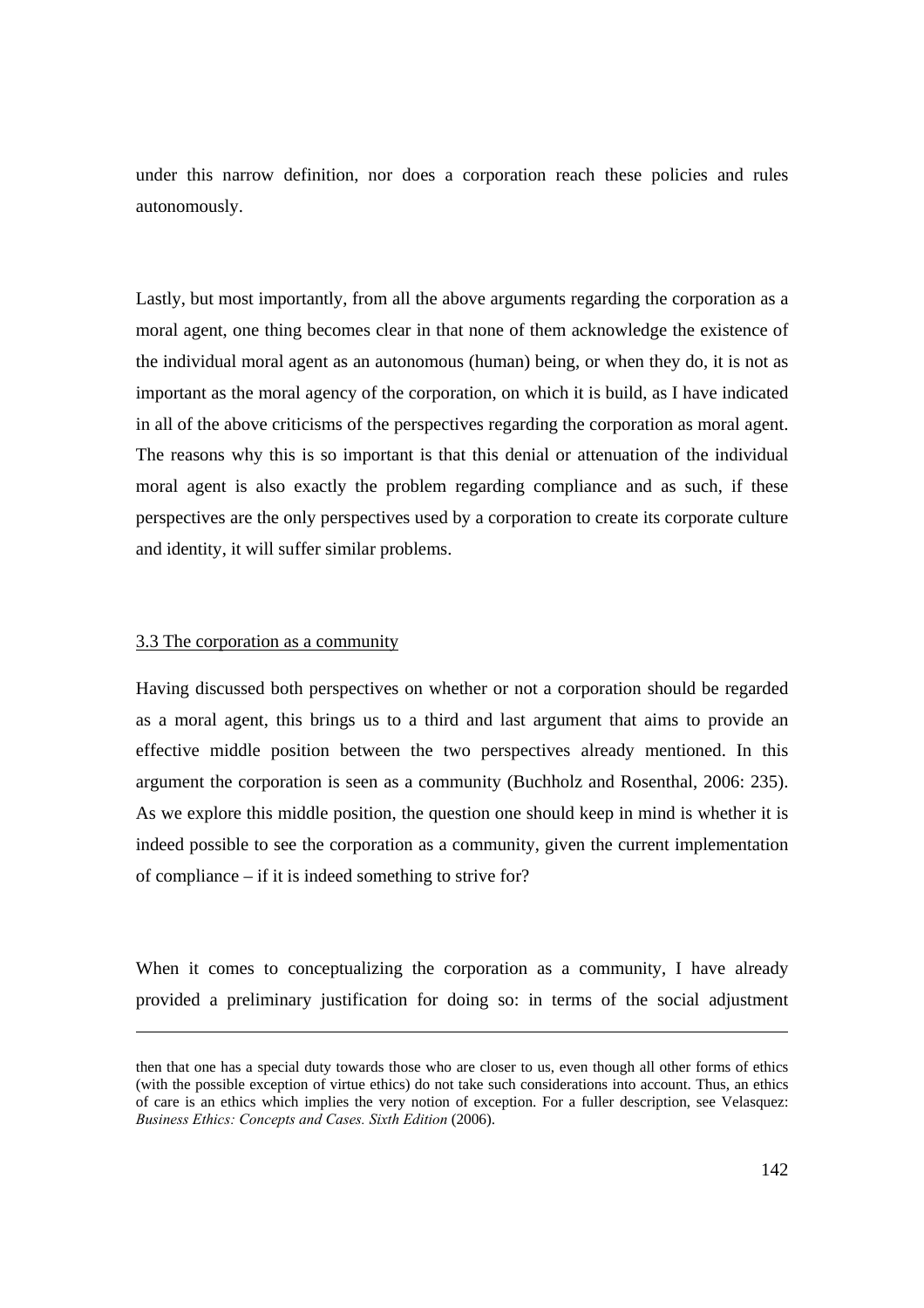process<sup>137</sup> which regards the corporation as something more than collections of individuals. From this perspective the corporation and the individual are viewed as related in a dynamic relationship, which is important to consider from a moral dimension. I have also mentioned there that this argument is developed around the idea that the coordination needed *for cooperative action in a social context* and the adjustments implied by this, means that people *take the perspective or the attitude of others in the development of their conduct*. Through this process, a common context is developed that "*provides a community of meaning, such that communication can take place because there is a common basis for understanding*" (Buchholz and Rosenthal, 2006: 235).

This relationship between the individual and their broader social context can be understood in terms of the idea of selfhood, as explicated with reference to the adjustment process, where it is explained as coming about "*through awareness of one's role in social context*" (and thus moving beyond the idea of selfhood expressed in Good and Bad Morality<sup>138</sup>) (2006: 235). The genesis of the self is therefore "*social or intersubjective*" and accordingly, our intelligence is (at least in part) a social intelligence (Buchholz and Rosenthal, 2006: 235). The implication of this is that the individual is neither isolated, a mere discrete element, "*nor an atomic building block of a community. Rather, the individual represents the instigation of creative adjustment within a community, adjustment which creatively changes both poles which operates within the adjustment process*" (2006: 235).

<sup>&</sup>lt;sup>137</sup> See Chapter 2, page 85 in this regard.

<sup>&</sup>lt;sup>138</sup> In the context of Good and Bad Morality the idea of self-hood refers to the exalted soul, in other words the idea of the moral individual is completely reliant on the self. Stated differently the virtues of the self is incumbent only on the self. However, what is suggested here, is that the self is not separate from society, but rather is part of and constituted through the development and location of the individual moral agent in society. It recognises that the self develops from self-reflection, as recognized in Good and Bad Morality, but also that these morals and views on which the individual reflects, were learnt through the individual's interaction with others in society.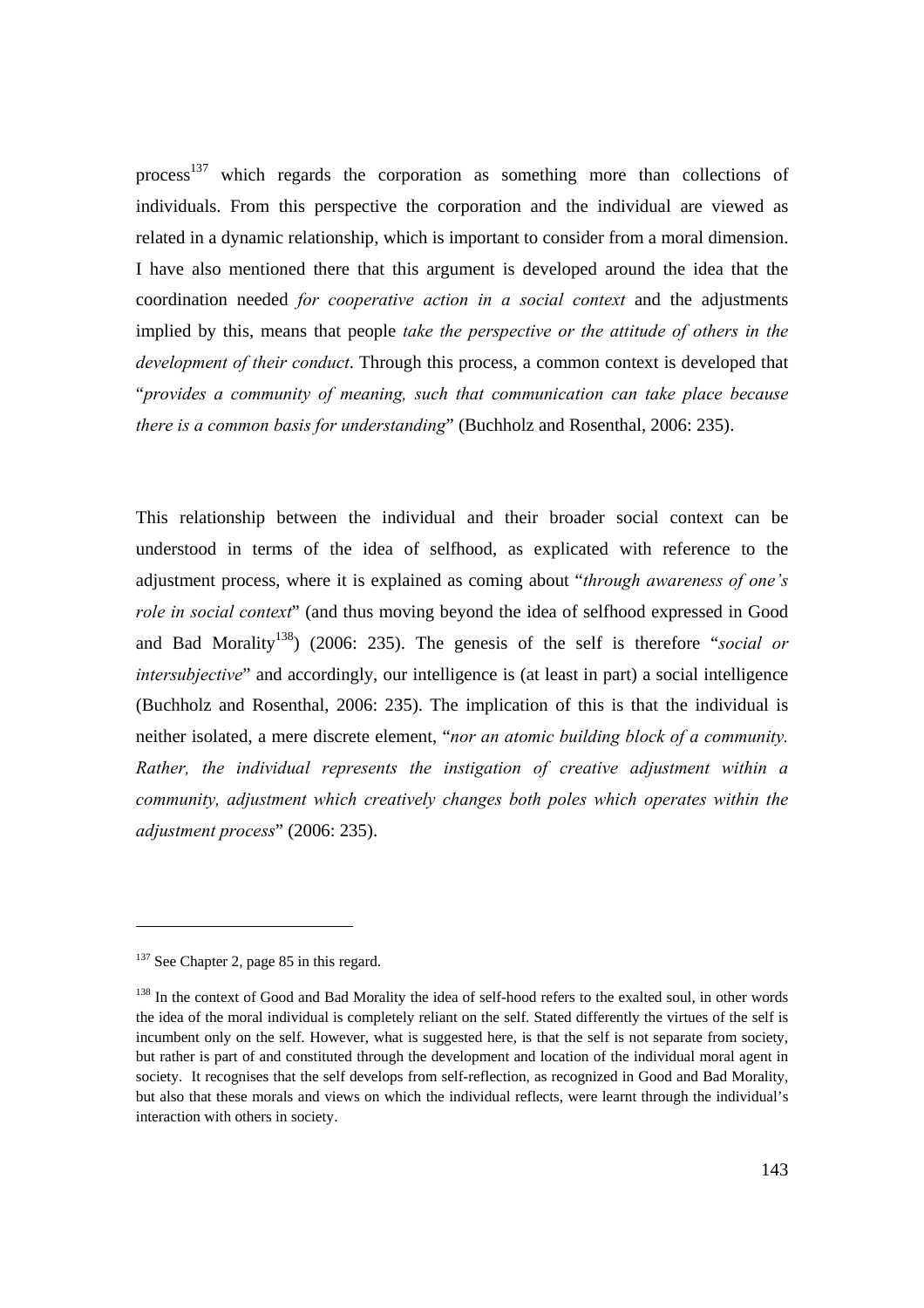This appeals to the idea that the individual's intelligence not only transforms society and institutions, but is in turn influenced by institutions and society. To state this point more comprehensively: "[t]*he very intelligence that transform societies and institutions is itself influenced by these institutions. The operation of individual intelligence, the particular habits of intelligent activity which individuals use, are products of the culture, educational, and other institutional practices into which individuals are thrown*" (2006: 235). The argument continues with the idea that this:

"*social intelligence, as the historically grounded intelligence operative within a community and embodied in its institutions, through not merely an aggregate of individual intelligence but rather a qualitative unique and unified whole, is nonetheless not something separable from individual intelligence. There is an intimate functional reciprocity between individual and social intelligence, a reciprocity based on the continual process of adjustment. The common goal of a community is one of controlling its own evolution*" (Buchholz and Rosenthal, 2006: 235).

This considered, individual moral agency and corporate agency is related in that "*the corporation can be seen as a community, and the individuals are who they are in part because of their membership in a corporate organization, while the organization is what it is because of the people who choose to become part of it*" (2006: 235). For this to function, "[t]*he organization needs a certain amount of conformity to operate, but at the same time it needs creative input from the unique selves who work for it in order to grow and remain competitive*" (Buchholz and Rosenthal, 2006: 235). There are then two arguments for viewing the corporation as a community based on this contention of the individual and corporation as interrelated. The first argument is made "*from the perspective of the corporation as the individual dimension within the dynamics of the larger community in which it is embedded*" (2006: 36). Secondly, the corporation can be regarded "*as itself a community embodying the two poles of creativity and conformity in ongoing socialized adjustment*" (2006: 236).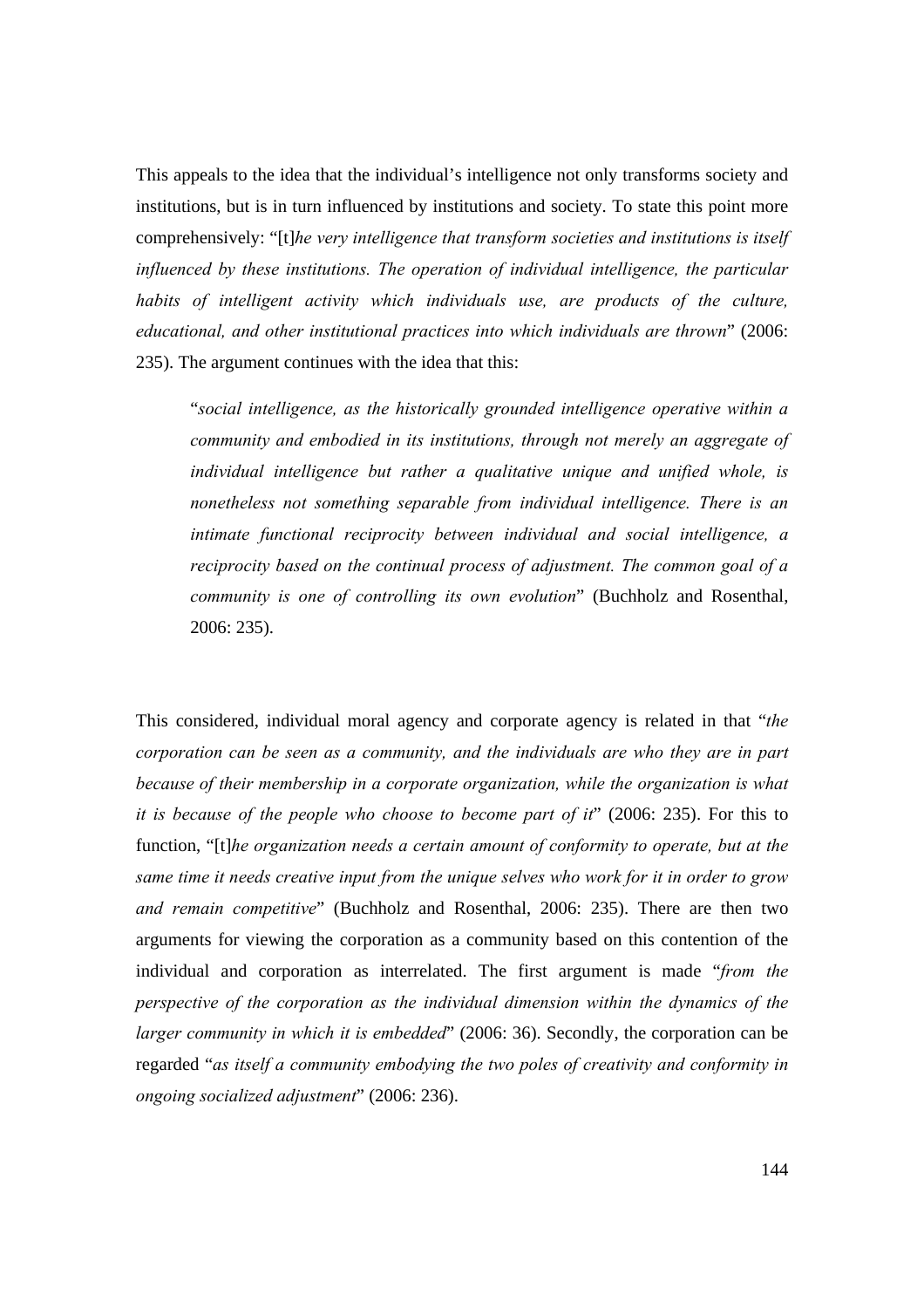The first perspective then argues that the corporation can be viewed "*as an agent created by society for special purposes and accountable to society for its decisions*" (2006: 236). As such they are created to fulfill "*multiple roles in society and is allowed to function as long as these roles are adequately fulfilled*" (2006: 236). An example of this is when a corporation does not "*fulfill its economic responsibilities the market may force it to declare bankruptcy*" (Buchholz and Rosenthal, 2006: 236). One could argue that American banks and credit providers such as Lehman Brothers, in terms of the current (2008 - 2009) economic crisis, did not fulfill their responsibility to lend money to the public in a responsible manner. This caused an "*asset bubble*" (Pettifor, 2008: online) that has burst, forcing them to accept these irresponsible loans by writing them off as bad debt, causing a lot of the banks to close down. This lead to them having to sell off some of their assets, such as the credit firm Merril Lynch (2008: online). Consequently their irresponsibility caused damages not only to themselves, but also to society at large.

Corporations therefore have "*a responsibility connected with* [their] *agency and the roles* [they] *are expected to play in society*" (Buchholz and Rosenthal, 2006: 236). In this context one could say that American banks grossly neglected their responsibility by not fulfilling their roles as *purveyors of good financial investments* and holders of the public's financial concerns. By doing this they ignored the fact that "*responsibilities are intertwined with the rights that have been bestowed upon the corporation by the community at large*" (2006: 236). As such, they unjustly distributed the social burdens of their ignorance, as well as disregarded their roles and responsibilities to the communities at large, in which they are embedded.

These rights that corporations have, come from the corporation's inherently social nature, as it is embedded "*in a social process that is part and parcel of its ongoing dynamics*" (Buchholz and Rosenthal, 2006: 236). The analogy made is that "[l]*ike persons, the corporation represents the novel, creative aspects of community dynamics, and its rights entail obligation*" (2006: 236). As such, the rights of the corporation "*carry with it*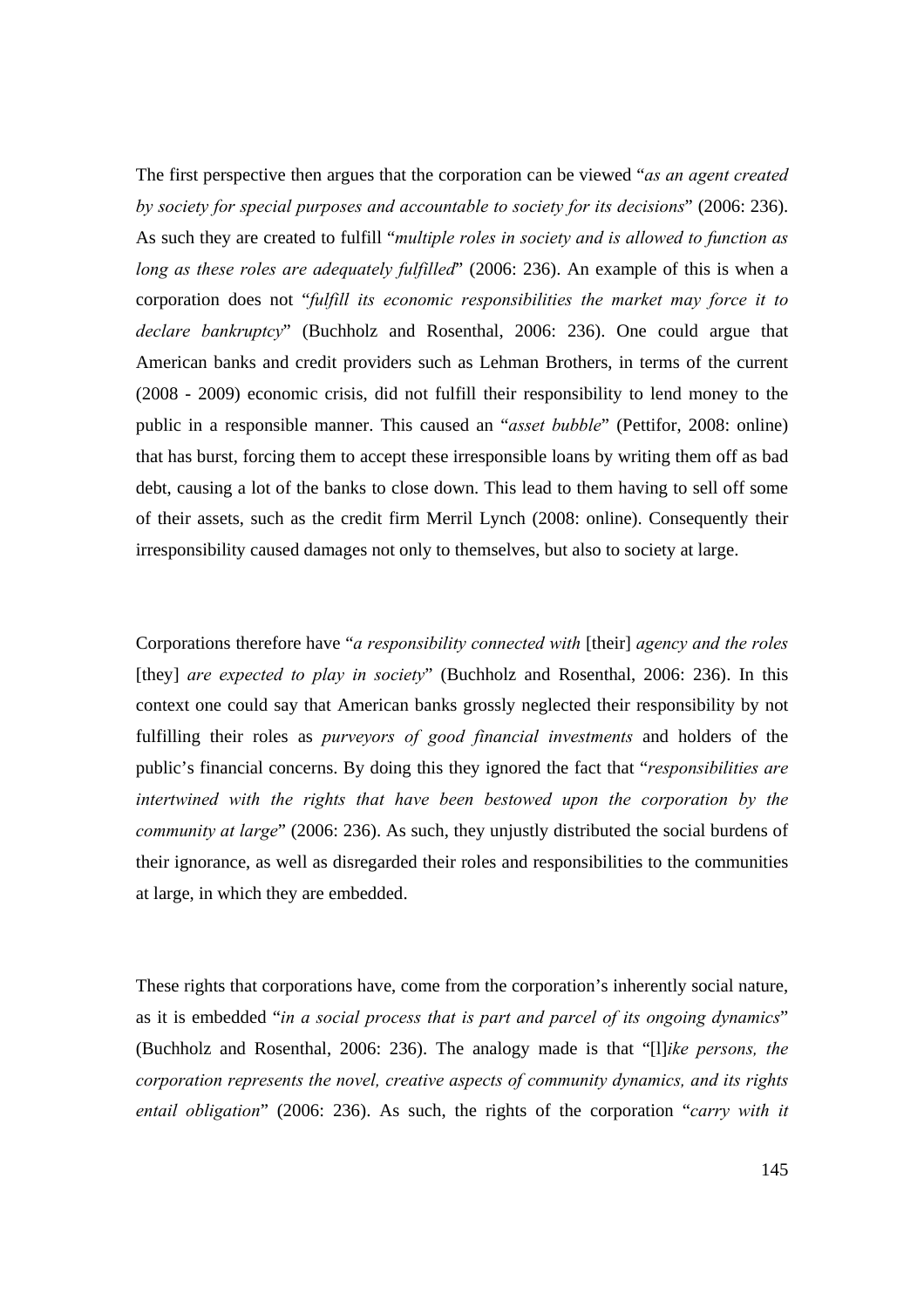*obligations which it is morally bound to fulfill*" (2006: 236). As a result, "*it may be appropriate to ascribe moral responsibility to the corporation as an entity, rather than simply talk about the responsibility of individuals who work for the corporation*" (2006: 236). So even though the corporation is not an actual individual moral agent, "*it is a moral person within the dynamics of community life*" (Buchholz and Rosenthal, 2006:  $236)$ <sup>139</sup>.

In contrast to the view that bases the moral agency of corporations on its membership of community life, the second perspective believes that corporations can be granted moral agency "*by viewing the corporation as a community embodying the dynamics of community life*" (2006: 236). The argument basically states that "*the intelligence, purposes, and moral fiber of a corporation are not possible without the input of individual moral intelligence, purpose, and moral fiber. Yet it is qualitatively unique and uniquely unified, reducible neither to any one individual input nor to a collection of individual inputs*" (2006: 236). However, before, we look in more detail at the above line of argumentation, to curb any confusion it might be useful to keep in mind that, although we are discussing the corporation as a moral agent in these few following paragraphs, the argument is for the corporation as a community  $140$ .

<sup>&</sup>lt;sup>139</sup> This argument will also be of importance in Chapter 4, when coming to consider how respect, rights and duty are interlinked, which is pertinent in terms of considering trust. But for now it will suffice to draw attention to the link between the individual moral agent and the corporation.

<sup>&</sup>lt;sup>140</sup> To save space I have explicated on page 148, footnote 142 why this format is being followed. For now it is only important to state that the stream of augmentation used in this perspective can be summarized as follows: unlike the other argument in favor of the corporation or the individual as a moral agent, which comes at the expense of the one excluding the other, the idea of the corporation as a community tries to find ground for the equality of moral agents. Per se then, we need to establish a valid reason for both, and as such, the structure of this second perspective of Buchholz and Rosenthal begins with firstly giving a argument for the corporation as moral agent, on which they can then build to subsequently indicate how the individual moral agent is equally important, and give a foundation for a equal relation between the two.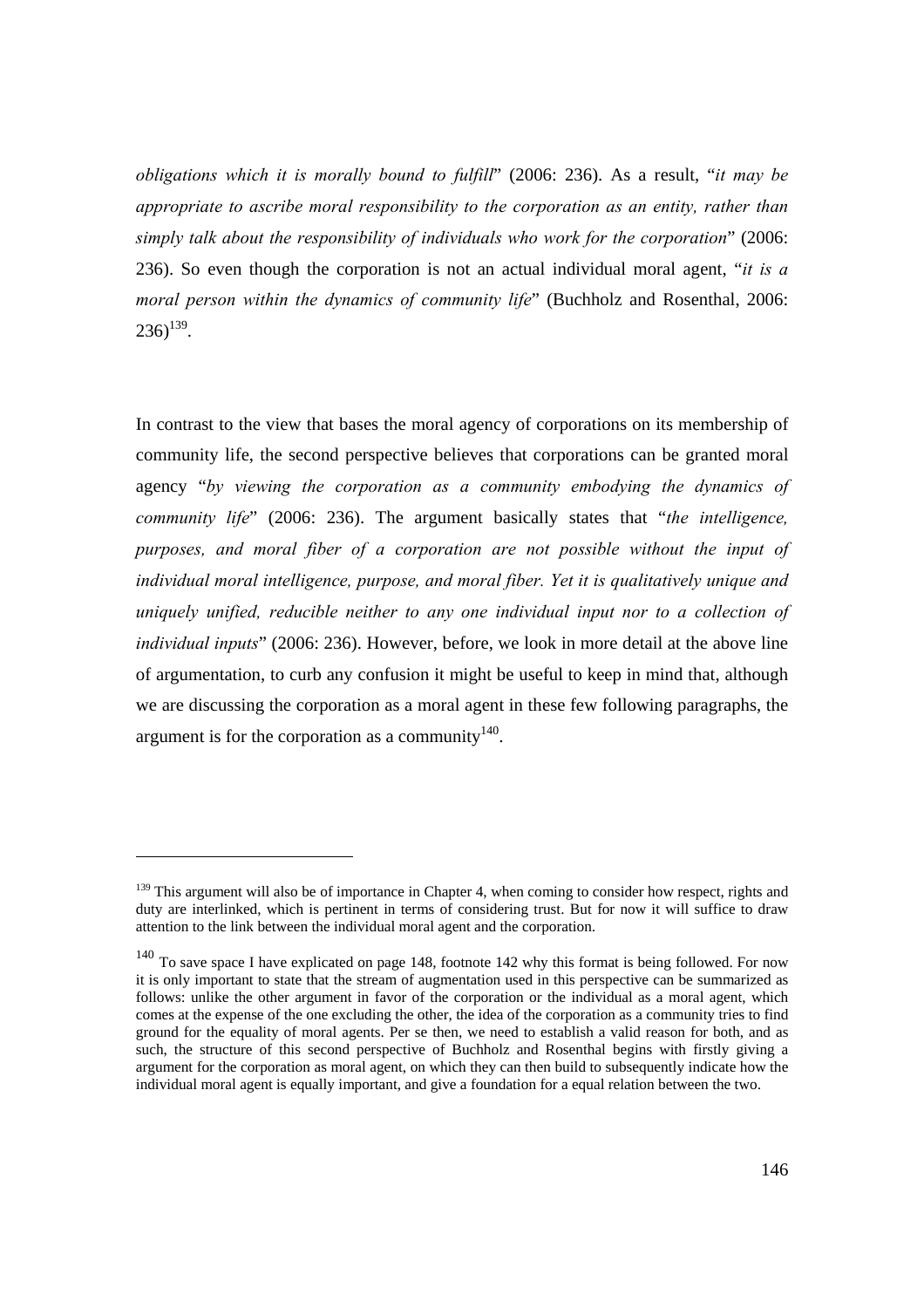Returning to the second perspective, the argument regarding the corporation being like a community which should reflect the dynamics of the community refers to policies, arguing that these should represent "*courses of action to be taken by the corporation under appropriate circumstances*" (Buchholz and Rosenthal: 2006: 236). In other words, the way the organization write policies should "*represent the wisdom of the community*  [as it is] *a community product in its emergent uniqueness*" (2006: 236-237). The idea is that policies should "*focus on moral responsibility*" (2006: 236). In light of this, it seems reasonable to assume that communities do not have just causes, "*but moral reasons for what they do*" (2006: 237). These ideas are similar to the arguments given with respect to CID, but in this context these ideas are used in contrast to the latter to move for a synthesis between the individual and the corporation as moral agent in the business context<sup>141</sup>.

If it is true that the corporation can act with some form of intent via acting in accordance with their policies then, one should be able to look at "[a]*ctions taken as a result of these policies* [since they] *affect people and hence can be morally evaluated*" (Buchholz and Rosenthal, 2006:  $237$ <sup>142</sup>. The reason being that the corporate moral reasoning from

<sup>&</sup>lt;sup>141</sup> One could purport this as one of the supporting arguments for the emergence of SOX, having been developed by 'society' via their representatives in government, out of just reasons in light of ethical scandals such as Enron, acknowledging that corporations via their policies should have moral responsibility.

<sup>&</sup>lt;sup>142</sup> In other words, Buchholz and Rosenthal recognizes that if we are to think of the corporation as a community, then we need to find some argument by which we can hold the corporation morally responsible, and as such there is a necessity in granting the corporation moral agency and they chose to use the argument of rational intent, which is analogous to CID. However, according to their formulation of the corporation as community, unlike other arguments for the corporation as a moral agent, they also argue in favor of the moral agency of the individual, trying to give equal weight to both, synthesizing the two older perspective, and trying to show how the corporation and the individual are mutually reliant on each other in the business environment. They are then first dealing with what they believe is a useful rationale for granting moral agency to the corporation, and the grounds for why they believe this CID type argument is a useful rationale is twofold: Firstly, this argument is similarly to the one formulated in the context of CID, with respect to its reliance on rationality which is expressed in the form of policies. This rational expression of morality in the form of policies and rules can give, not only guidelines for action, but also reprimand, in other words standards according to which a corporation can be held responsible. Secondly this reliance on rationality and policy also necessitates the involvement of the individual moral agent who, with their creativity and imagination, creates policies, and via this fact the argument can be made for the individual moral agent as being on equal terms with the corporation as moral agent – as in fact the latter requires the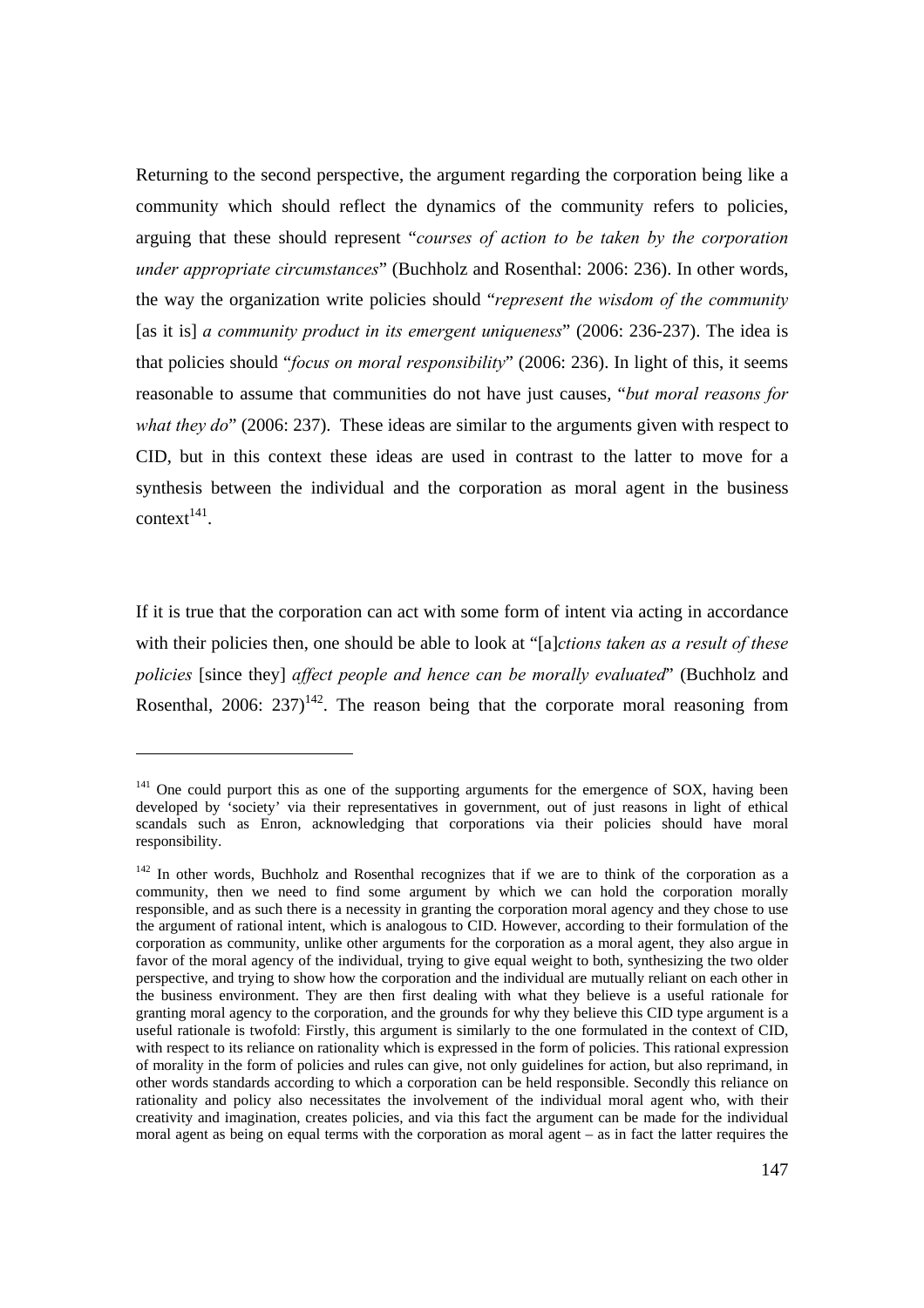which these policies arise, "*emerge from and are dependent upon, but are neither reducible to nor causally produced by, reasons offered in the dynamics of accommodating adjustment*" (Buchholz and Rosenthal, 2006: 237). This refers to the interaction and evolution between individual and social or corporation intelligence. As such a "*corporation is certainly not a moral person,* [but] *may be a moral agent, as a corporation do act through some kind of a decision-making procedure and these decisions have impacts on people*" (2006: 237) via policies that result as manifestations and implementation of these decision-making processes.

In other words, it refers back to the argument regarding the corporation as a moral agent, which regards a 'corporate act' as being *corporately intentional and relational when it is performed consistent with the implementation of established corporate policy* (2006: 237). Especially when considering that if compliance could be judged in terms of a policy, as defined earlier<sup>143</sup>, one should be able to ask the question "[d]o *these policies respect persons as human beings with valid concerns that the company has an obligation to treat in a responsible fashion*" (2006: 237).

In the context then of the second perspective, this definition of the corporation's intentional action, gives enough substance that one may speak of a corporation's collective action, even though the contributors to this collective are individuals. However a single individual's action is not sufficient to create a collective action, rather "[i]*n a collective action, each individual action is mixed with others and transformed into an action or policy of the organization*" (2006: 238). In this sense "*this process of transformation* [of] *the collective action of the corporation is quite different from the* 

 $\overline{a}$ 

individual moral agent's creativity to formulate and create the policies and rules which lends the corporation moral agency. This gives them the tools to create a context, which they refer to as the community, in which the two differing views can find equal footing, thus enabling them to synthesize the two classical perspectives.

<sup>&</sup>lt;sup>143</sup> With this I am referring back to the arguments regarding the corporation as moral agent and ground for judging the corporation's actions defined in this Chapter section 3.2.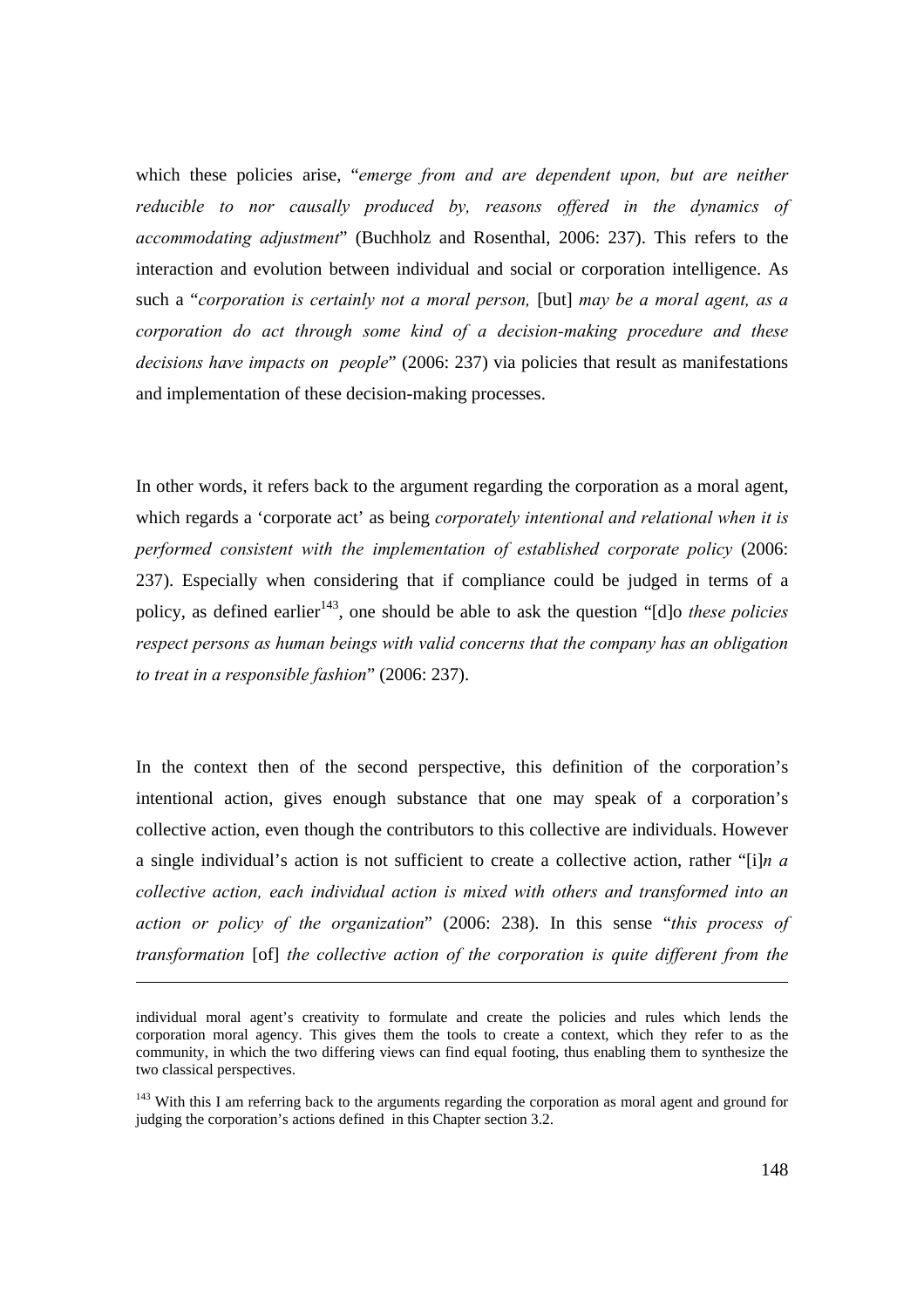*primary inputs of any one individual contributor, thus making the moral evaluation of corporate actions and policies different from the moral evaluation of the individual within the corporation who played a role in the action*" (2006: 238). The implication then is policies that can be viewed truly as acts of the corporation; and the corporation, as such, can be held responsible for their effects. Put differently, "[t]*he corporation can be held responsible for its policies that result in actions that have moral impact. Thus it belongs in some sense to a moral community and can be ascribed moral responsibility for its actions*" (Buchholz and Rosenthal, 2006: 238).

If the corporation is a moral agent, and if policies do have a moral impact  $-$  as they indeed do, it follows that moral pressure can be "*brought to bear within the organization so that each of those individuals involved in policy and decision-making as agents of the corporation might consider* [these, as well as] *their own participation in decision-making within the corporation from a moral point of view*" (2006: 238). The latter would be contrary to viewing activities of policy-making merely as "*business decisions*" (2006: 238). Accordingly

"[t]*he corporation can take steps to create a culture where ethics is an important consideration that is to be taken into account in all their activities on behalf of the corporation.* [Consequently] *every person within the company must hold themselves morally responsible for the job they are doing, and they must hold others morally responsible for doing their job. In this way, a culture of moral responsibility can be created where moral conduct is institutionalized throughout the organization*" (2006: 238).

What Buchholz and Rosenthal mean with every person holding themselves morally responsible, refers to the individual's character. Character here can be understood as the idea that I believe in doing the right thing because I believe it is the right thing to do. They expand on this by making a correlation stating that: in the same way individuals hold themselves responsible, they should hold others in the corporation responsible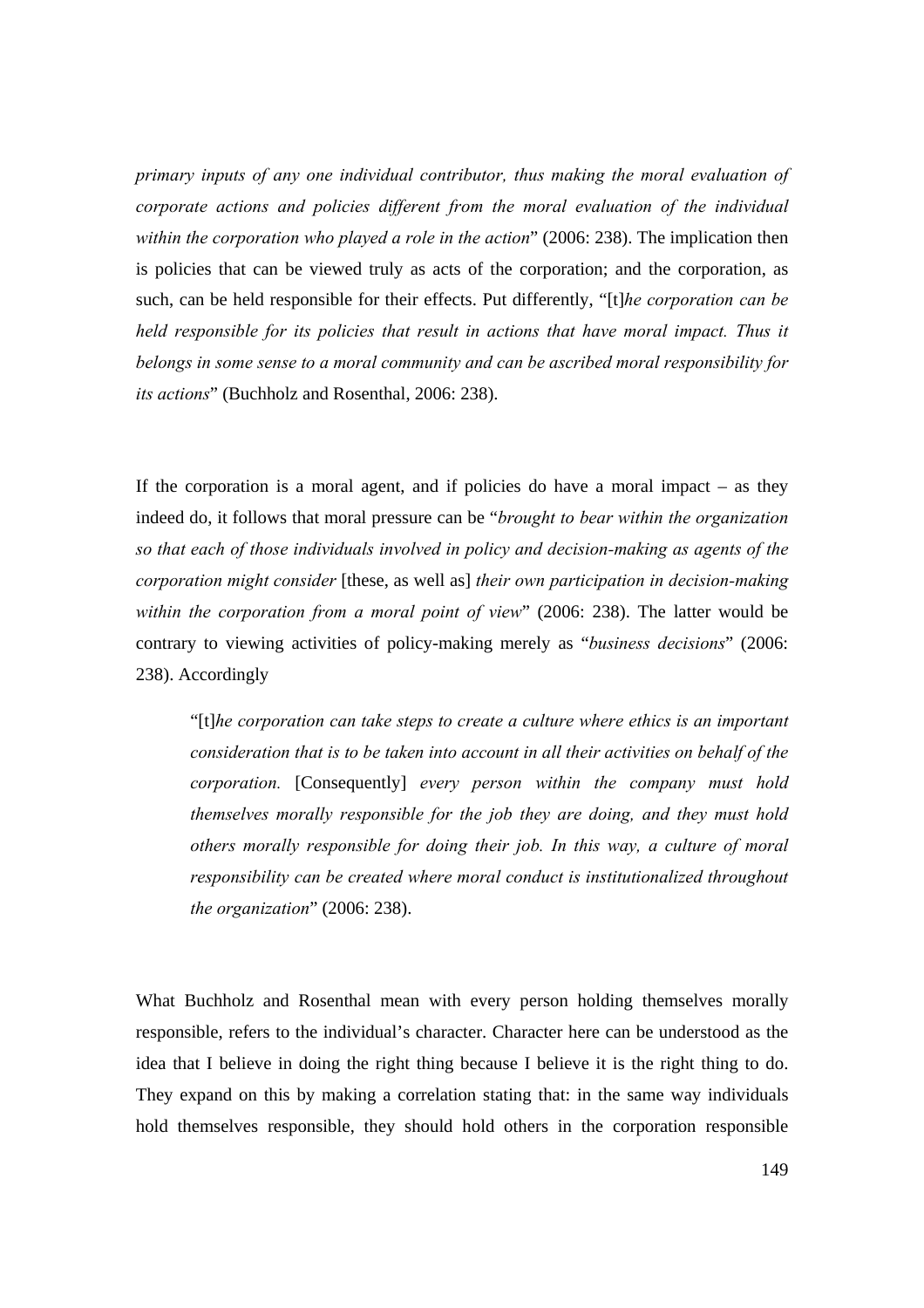(2006: 238). This then form the corporation's character, or culture. This argument focusing on corporate character or culture and the connection made with this and moral responsibly, on this point, could be linked to virtue ethics in certain respects. This will be treated in more depth later on in Chapter 4 where virtue ethics is discussed as a better solution to promote ethical corporate behaviour than compliance.

Therefore, where corporations treat policy-making as more than just a business decision and want to instill an ethical corporate culture of moral responsibility, such policy "*is more likely to be a consistency between moral actions on the part of the individual and moral actions that are the result of collective action and the part of the organization*" (Buchholz and Rosenthal, 2006: 238). The implication of this would be that "[s]*uch a firm would have a moral integrity that is more than the sum of the integrity of the individuals who compiles the organization*" (2006: 238).

The importance of this last perspective becomes clear when considering findings which state that the implementation of ethics "*has to be embedded within the culture of the company to have any real effect*" (Webly and More, 2003: 14). Addressing the corporation as a community has the propensity to create such a culture, since this perspective and its attempt to synthesize the individual and the corporation as moral agent, understands the nature of corporate culture's non-material element, namely the employees' impact on the creation and adaptation of the organization's material culture in creating profit. Moreover, the perspective of the corporation as community provides one with a conceptual framework from which compliance can be critiqued. Specifically, compliance as the institutionalizing force behind policy can be criticized, if we consider that it negates the individual moral agent who is paramount to the development of nonmaterial culture, which in turn does not allow for any of the above-mentioned aspects of the corporation as a community.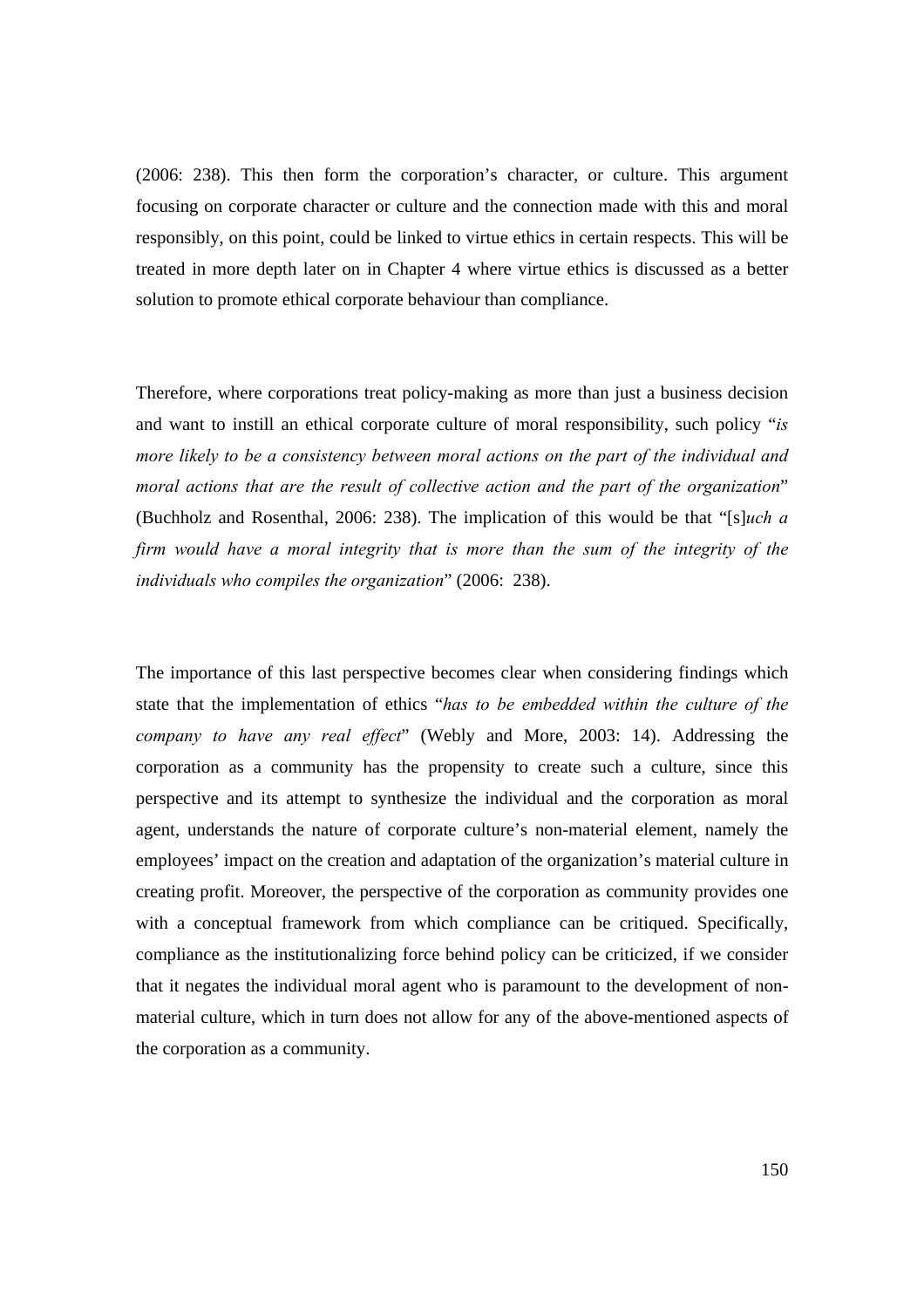When considering the corporation as a community, this is where compliance falls short. It does not take individual intelligence into consideration and disregards the dynamic process of accommodating the adjustment that is required for the creation of ethical policies. If one refers back to the argument that policies should be evaluated in terms of the actions taken on their behalf and their effects on people, this then enables one to judge policies on moral grounds, which in turn permits us to ask the question: does compliance respect people *as human beings*? Considering what has been said thus far regarding compliance, it would seem that the answer to this question is no. It ignores the fact that in the organization as a community, "*many people at all levels of the organization are* [or should be] *involved in policy-making with regards to various issues and problems*" (Buchholz and Rosenthal, 2006: 237). Yet, we still need to consider that the "*question of assigning or affixing responsibility solely to individuals in this kind of context is difficult under the best of conditions*" (2006: 237).

If compliance negates the individual's moral agency, as stated, it makes the idea of the corporation as a community void by removing the possibility of ethics. Moreover, considering the argument made that a corporation should be held responsible for the effects of its policies; a corporation implementing mere compliance should be held responsible for the effects this entails. This includes the effect of the negation of the individual's moral agency, which is unethical and has unethical consequences. In addition, any actions taken by an individual moral agent that is unethical because of compliance would also become the corporation's responsibility. This is supported by the idea that when people act collectively, they are making decisions within corporate structures and implementing policies for the organization: they "*are acting on the behalf of the corporation and not strictly for themselves*" (2006: 238). In other words while they are making decisions as individuals they are not personal decisions, they are made "*in the name of the organization*" (2006: 238).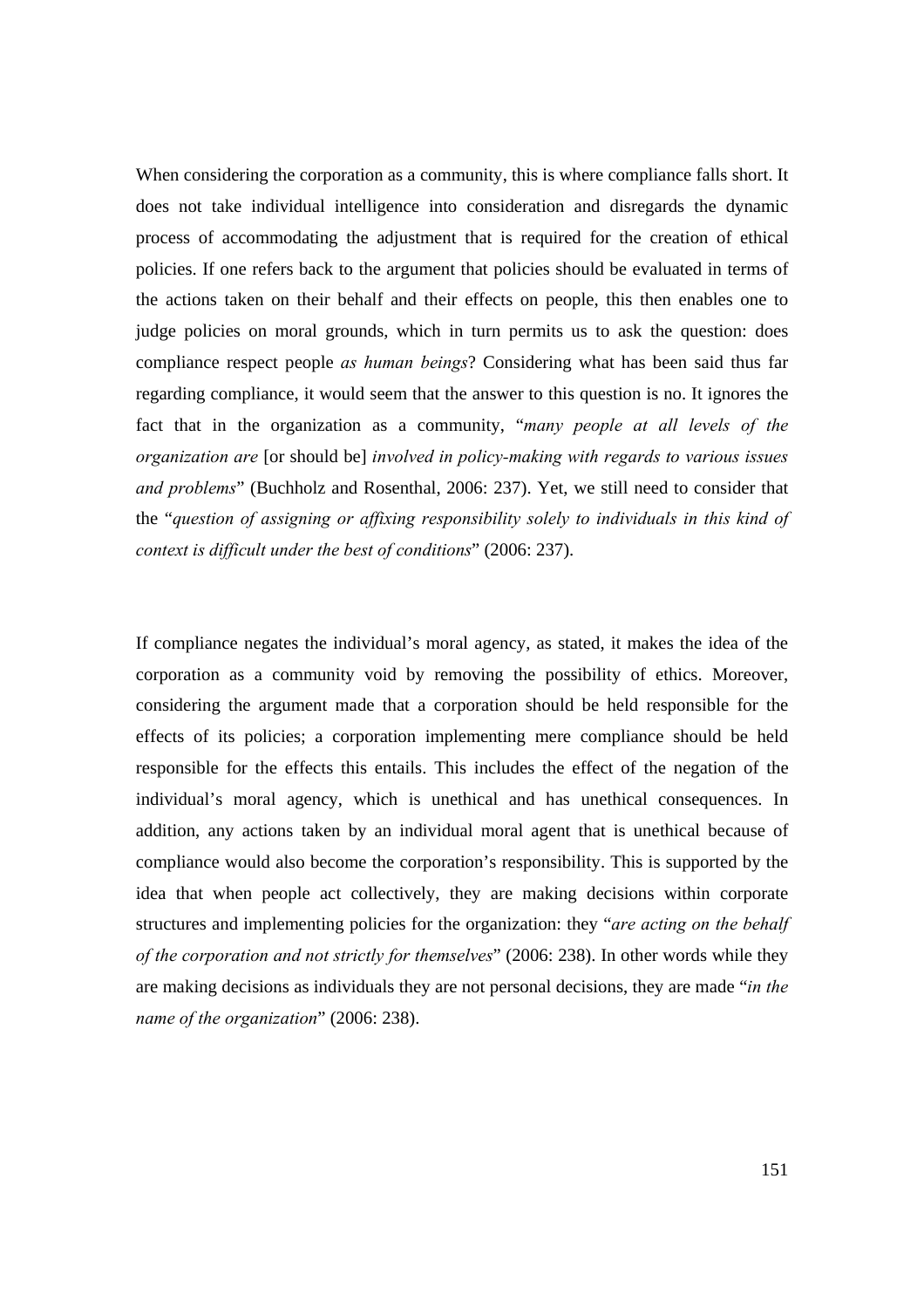This considered, as stated at the beginning of this section regarding the corporation as a community, it is necessary to ask the question whether this perspective is indeed currently viable? To this end, there are a few problems. The first one of these problems has to do with the way in which the institution influences the individual. By negating the individual moral agent, compliance makes impossible the social adjustment process that the corporation as a community implies. Ironically, it is individuals who create policies, implemented by the corporation, which in turn influences the individual. The way in which compliance impacts on the individual, severs them from this process, hampering the development of social intelligence. By doing this it also impedes the growth of social intelligence and the evolution of the community, which in turn (according to this argument) influences the individual as well.

As such one can ask: has social intelligence, through the influence of individual intelligence, not gone too far after the advent of Enron and the like, cutting off the individual and negating this reciprocal process via compliance? Has it not, with all good intention, made the growth of moral integrity unsustainable through severing the individual, or at the very least, made the growth and future development of business integrity difficult?

The problem, therefore, does not lie with the fact that there is some 'mechanism' being used to conform the individual to some extent, it is that compliance, because of its etiology<sup>144</sup> and how it is structured when implemented, is a process that over time conforms the unique self<sup>145</sup>. Compliance does this, as pointed out earlier in this thesis, by

<sup>&</sup>lt;sup>144</sup> With the etiology of compliance I am referring back to the arguments made in the Introduction, page 11 and Chapter 1, section 1, that compliance is a symptom of the bureaucratization process, via the fact that it is a subdivision of risk management.

<sup>&</sup>lt;sup>145</sup> When referring to this process of conforming of the unique self over time, I am referring to the process by which the individual moral agent becomes inauthentic, which I have discussed in this Chapter, pages 124. The implication is that through the way compliance is structured the effect it has on individual moral deliberation is such that it creates a mode of moral deliberation in which discretionary judgment is minimized and/or negated.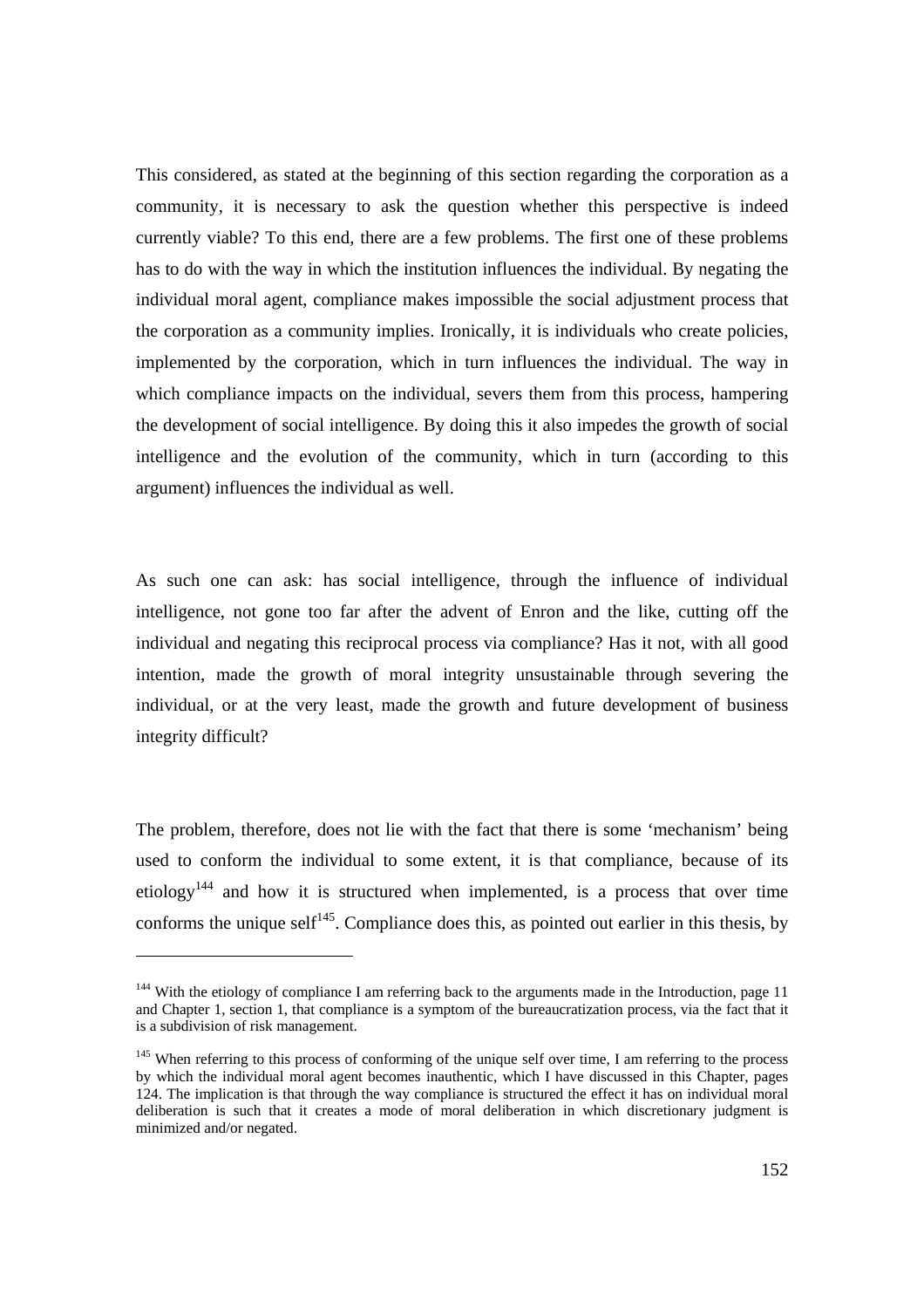way of its insistence on unitary thought and behaviour, based on a utilitarian ethics and appealing to the univesalizability of moral behaviour<sup>146</sup>. More importantly the degree to which it does this tends towards habituation<sup>147</sup>. So even though the idea of the organization as a community would be a positive alternative to the more classic perspective, as long as compliance is implemented in its current form, it will not be possible to promote it with credibility. In fact, in its current form of implementation, compliance undermines the idea of the organization as community.

Such then concludes this section that has reflected broadly on moral agency in a business context. In the end, when looking back over the discussion conducted in this section, it is the individual moral agent that stands out as the only agent which seems capable of carrying the burden of moral responsibility. Conversely, compliance relies on arguments for the organization as a moral agent, which fails, as I have indicated in the discussion in this Chapter in section 3.2. Though there were many different reasons for this failure, it was pointed out that the most significant reasons for the failure of the corporation as a moral agent was that it does not recognize and promote the cognizance and discretionary judgment of individual moral agents. It was then argued that it is responsibility which is constitutive of the individual moral agent, and that discretionary judgment constitutes a basis for moral agency. This brings us to the question: what is the relation between responsibility and the individual moral agent?

<sup>&</sup>lt;sup>146</sup> I have discussed this argument regarding the appeal to universalizibilty associated with compliance, and its basis in utilitarian ethics in Chapter 1, pages 69-73.

 $147$  I have already indicated in Chapter 2, page 114 why habituation is a problem. Basically it refers to the fact that 'nearly any constant stimulus will produce habituation' which is 'similar to desensitization' and such stimuli may cause or become a 'psychological dependence'.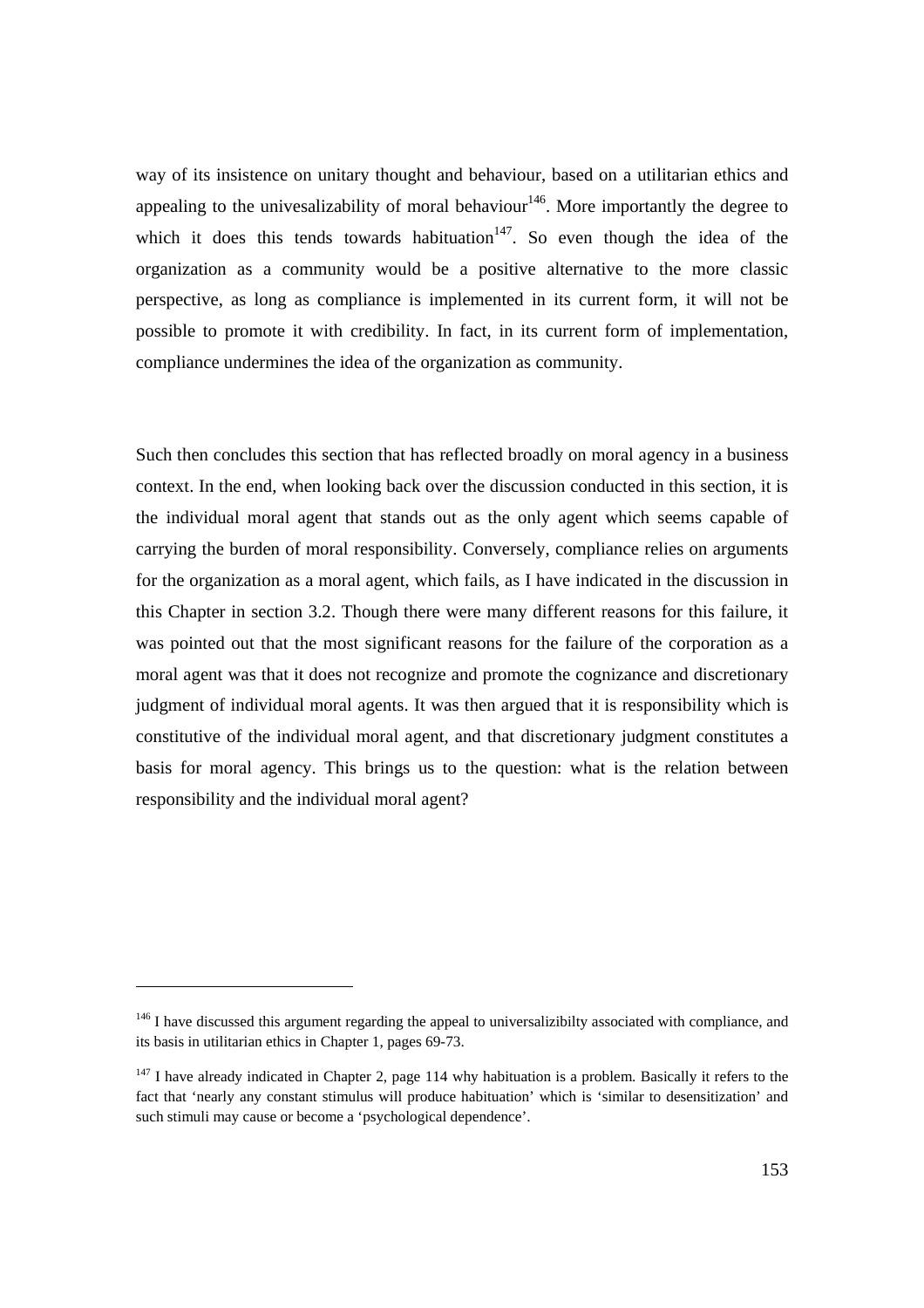### 4. Responsibility and the individual moral agent

l

For the purpose of this thesis, it is crucial to also consider the concept of responsibility, as this introduces the notions of respect for, and the dignity of the individual moral agent. Additionally, this has profound implications for the individual moral agent, as responsibility is what constitutes identity and individual moral agency in the first place. Both of these points can be explained by taking the following into consideration: If a person is not competent<sup>148</sup> enough to handle his/her responsibilities, such a person would be seen as ignorant of his/her actions, or as not having the ability to stop his/her actions. Such an incompetent person is then denied the right to autonomy – which is a socially given right, and as such is premised on the competency of the individual to handle his/her own life, as well as those of others, with respect. A good example of this is a certain age restrictions that are assigned to certain activities, such as having a driver's license or drinking alcohol. Before a certain age society does not view the individual as competent enough to handle such a responsibility, even though the exact age differs from society to society. The age at which a person can be tried as an adult for a crime also relates to this idea of competence and responsibility.

What is more, a person is only absolved from responsibility for his/her actions on the basis of *ignorance and inability*. Therefore, according to Velasquez's definition of retributive justice<sup>149</sup>, a person that does not have the psychological or cognitive ability to be cognizant of their actions also does not have the ability, awareness or power to control

<sup>148</sup> In terms of what we are discussing, competence can be defined in terms of "*forensic psychiatry,* [as] *a designation used of a person who has been judged mentally capable to stand trial. The usual criteria for being declared competent are: (a) the person understands the nature of the charge and the legal consequences of adjudged guilt; and (b) the person is able to assist in his or her defence*" (Rebber, 1985: 137). Therefore they should be able to perceive right and wrong, and grasp the consequences of their action if they are guilty, none of these being possible if the person does not grasp the gravity of the situation, and the responsibility on themselves that this implies.

<sup>149</sup> Retributive justice is implemented with a view to "[b]*laming or punishing a person fairly for doing wrong*." First, however, you need to set the grounds for determining if wrong was done, or indeed the degree to which it occurred, and furthermore, in such instances, if the person concerned can indeed take responsibility for their actions (Velasquez, 2006: 88). The latter is where arguments regarding ignorance and inability come to the fore.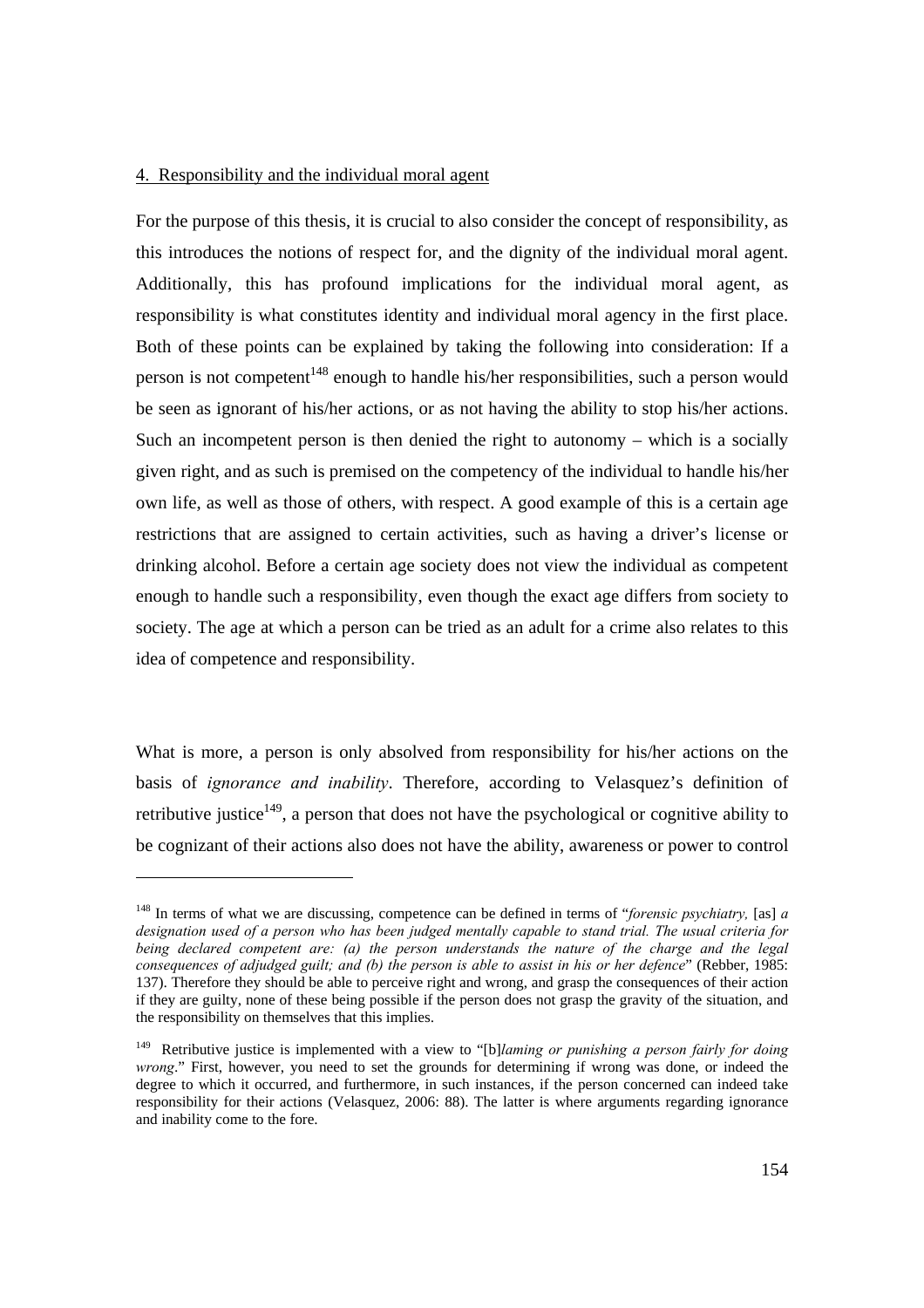his/her actions. Such a person should be put under the supervisory responsibility of others, probably their families or whoever can make the most responsible decision on their behalf. This is typically the case when a person suffers from some sort of psychological or neurological disorder and is legally regarded as no longer being competent enough to handle their personal life, as they are a danger either to themselves and/or to others.

Just like in the case of the examples given above of individual incompetence, compliance subsumes the responsibility of the individual moral agent, by insisting that they should follow a certain set of rules, and thereby it renders individuals incompetent, not able to make their own choices. This sort of behaviour control can be seen in negative, low trust work environments. In situations were trust is low, people will end up cooperating only under a system of formal rules and regulations, *which have to be negotiated, agreed to, litigated, and enforced, sometimes by coercive means*. In the work context where *mere compliance* is implemented, employees do not even have the luxury of negotiating these controls.

Responsibility is thus the minimum determinant of one's autonomy and one's capacity to make ethical deliberations and judgments, since without the freedom of autonomy, granted to the individual socially on the premise of responsibility, one cannot really claim to be making ethical decisions. Put differently: society does not grant autonomy to a person if they are not able or willing to handle it responsibly, however a society that ignores autonomy commits itself to a fundamentally unethical practice. If the removal of autonomy discussed in the examples mentioned above happens for an unsubstantiated reason, i.e. to a person that is psychologically capable of accepting and understanding their responsibility in terms of retributive justice, then such a person's identity and individuality will suffer, because the message would be that they are 'mental invalids'.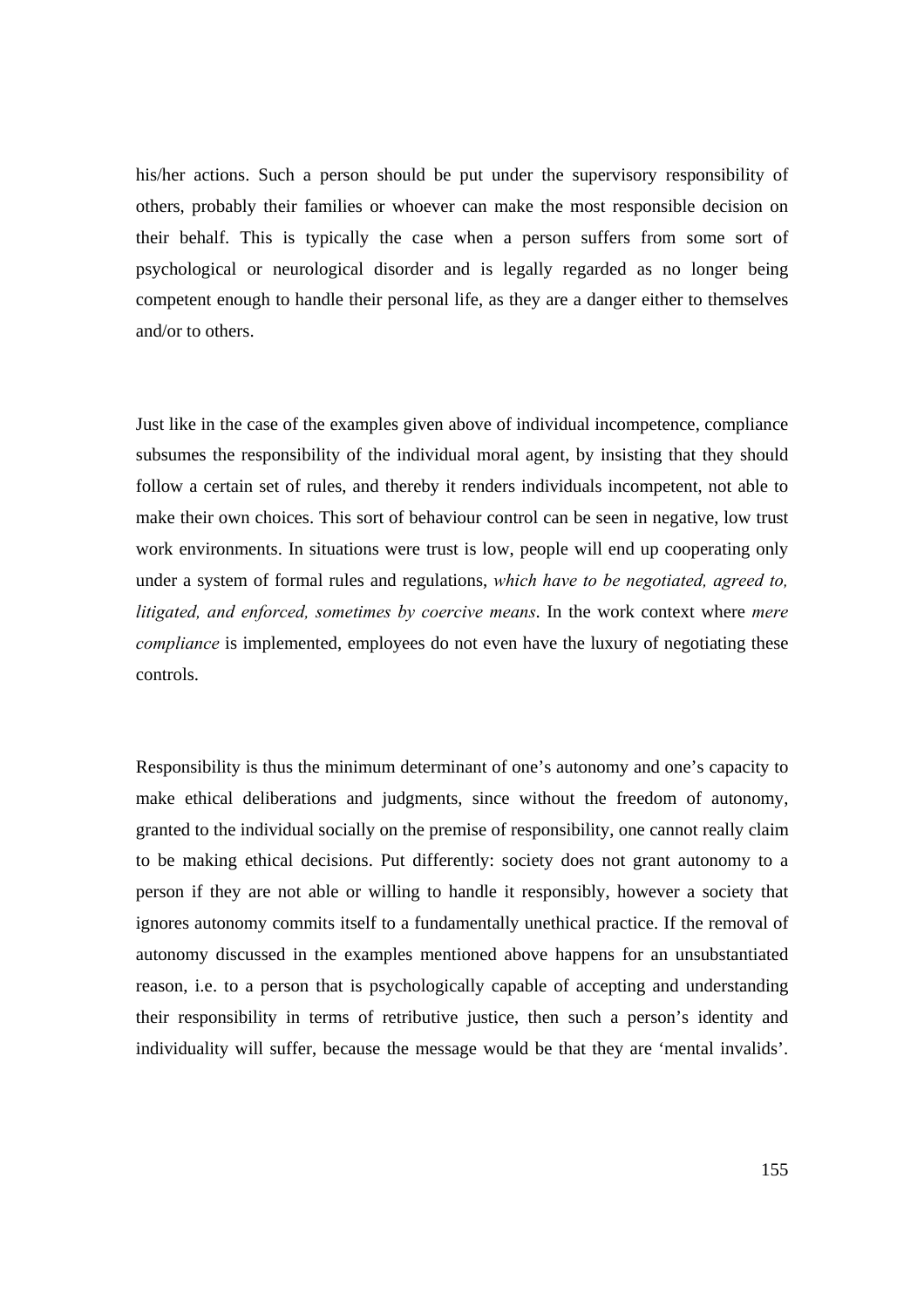Especially if we consider Maslow's<sup>150</sup> conception of the development of personal autonomy as one of the steps needed for a fully integrated identity, or self-actualized person. To consider: "[a]*ll people in our society (with a few pathological exceptions) have a need or desire for a stable, firmly based, usually high evaluation of themselves, for self-respect, or self-esteem, and the esteem of others*" (Maslow, 1970: 45).

The further implications of such a denial of responsibility can be explicated by looking in more detail at the needs for self-respect, self-esteem and the esteem of others. This, in turn, will point to the economical cost of such negation of responsibility and self-respect. To emphasize, I will consider Maslow's classification of these needs into two sub-sets. In the first place, "*the desire for strength, for achievement, for adequacy, for mastery and competence, for confidence in the face of the world, and for independence and freedom*" (Maslow, 1970: 45). Secondly, he refers to the so-called "*desire for reputation or prestige (defining it as respect or esteem from other people), status, fame, glory, dominance, recognition, attention, importance, dignity, or appreciation*" (1970: 45). However, "*research on employee engagement, well-being and quality of work life, reveal*[ed]" that, in order to achieve any of these desires set forth by Maslow "*cognitive involvement of employees* [is] *important* [since this] *in turn* [is] *related to positive outcomes of work*," which one could argue is integral to the desire for achievement (McDaniel, 2004: 83).

This concept of consciously allowing the individual moral agent involvement in his/her work could also be applied in how to treat a person with respect, to appreciate them not only as a means, but also as an end in themselves. Additionally, the satisfaction of these needs, according to Maslow, will result in feelings of "*self-confidence, worth, strength, capability, and adequacy, and being useful and necessary in the world. But thwarting of* 

*<sup>150</sup>* For further enquiry and an in-depth understanding of what a self-actualized person is, see *Motivation and Personality* (second edition) (Maslow, 1970: 25 – 234)*.*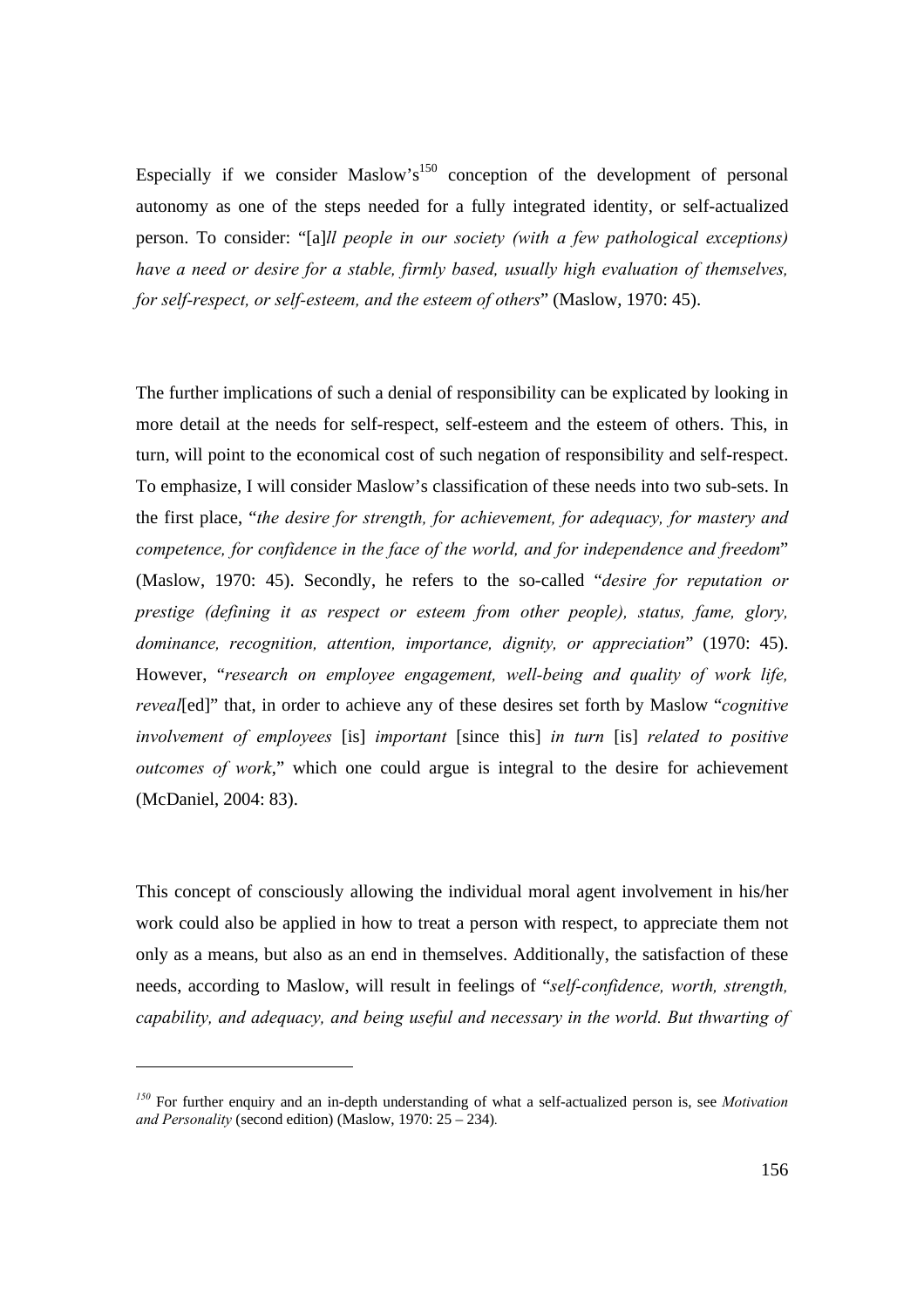*these needs produces feelings of inferiority, of weakness and of helplessness*" (1970: 43). This will inhibit the individual's personal growth, as well as undermine his/her confidence and possibly his/her capacity to work in an integrated, productive manner. This point is emphasized by considering Van Peursen's argument that work can be regarded as a *way of realizing our distinctive being as humans* (Van Peursen, 1974: 90).

This is supported by McDaniel's finding about employee integration, self-esteem and ethics as a possible enabler of integration – as has been discussed in Chapter 1, page 35. Therefore, as mentioned earlier, autonomy and responsibility are inter-related and codependent, and also constitutive of personhood as agency – so, if either responsibility, which affects autonomy, is removed, or vice versa, the individual will no longer be a person (or an independent agent) . Nor will he/she have the space or the ability to be ethically responsible, resulting in an identity that is skewed (inauthentic), and a cognitively uninvolved employee – all of which are the traits of learned helplessness that was defined in Chapter 1.

Minimum standards put forth by compliance, and the narrow scope regarding discretionary judgment that this implies, restricts responsibility in the working context, which is akin to taking away too much freedom and autonomy. As mentioned in Chapter 1, page 67 regarding the forward-looking system, while also keeping in mind the contemporary need for flexibility defined in Chapter 1, page 36, this would imply creating drones, incapable of responsibility and personal growth as humans. Such consequences are unethical, counter productive (in the sense of creativity and labor retention) and against the basic ethical rights of workers.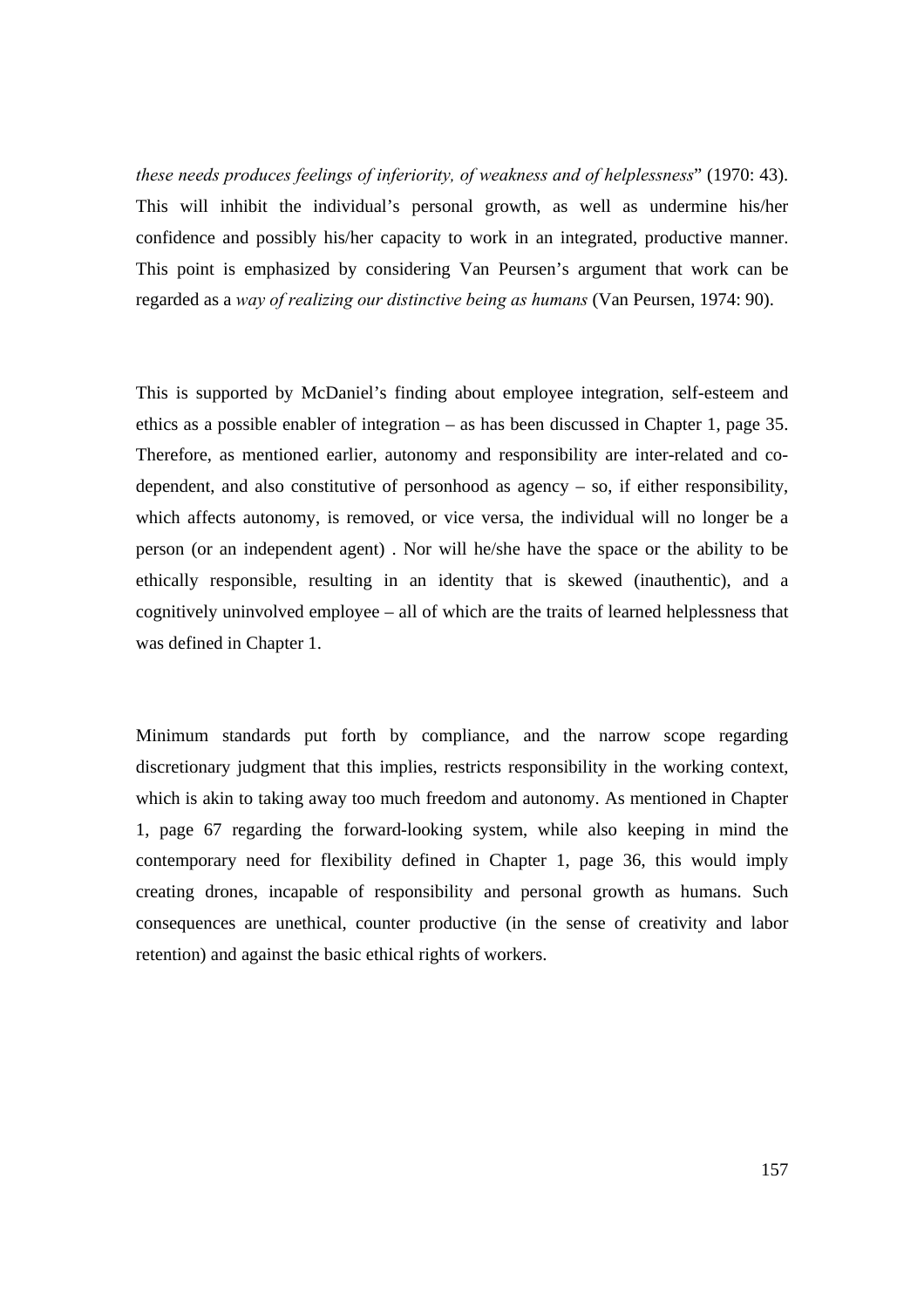To clarify the importance of this, I cite the following controversial<sup>151</sup> formulation of these positive employee rights:

"[t]*he right to meaningful work* [which is a] *corollary to the right to work, is the claim of some that there is a right to meaningful work, i.e. a moral claim that tedious, repetitive, and boring work is dehumanizing. As John Ruskin (1968) said, 'It is a good and desirable thing, truly, to make many pins in a day; but if we could only see with what crystal sand their points were polished; sand of human soul, much to be magnified before it can be discerned for what it is; we should think there might be some loss in it also'*" (Van Luijk, 2006: 178).

Although I recognize there are certain types of work that is by its very nature tedious, the fact remains that "[a]*t most, what can be claimed is a right of a worker to a job that is made as meaningful as possible. The correlative duty would be for the employers to do what they can to alleviate tediousness, burdensome, and dehumanizing working conditions*" (Van Luijk, 2006: 178).

Accordingly, what I suggest is that by negating individual moral agency, compliance is contradicting even such a modest claim mentioned above. Moreover, it increases the social burdens of responsibility for ethical corporate behaviour on the individual moral agent, since it is the individual moral agent in his/her need for employment, who must act according to compliance rules to stay within the boundaries of accepted corporate behaviour. However this increase of moral responsibility is based on the unfounded presumption of what the outcomes of compliance will be (i.e. the increased ethical

<sup>&</sup>lt;sup>151</sup> The reason why this formulation of positive rights is controversial is that, although the concept exists within the field of ethics, the question is still being debated in the legal realm whether positive rights does, or should exist. This being a legal definition of positive rights it makes the assumption that the latter does, or should exist in the legal realm.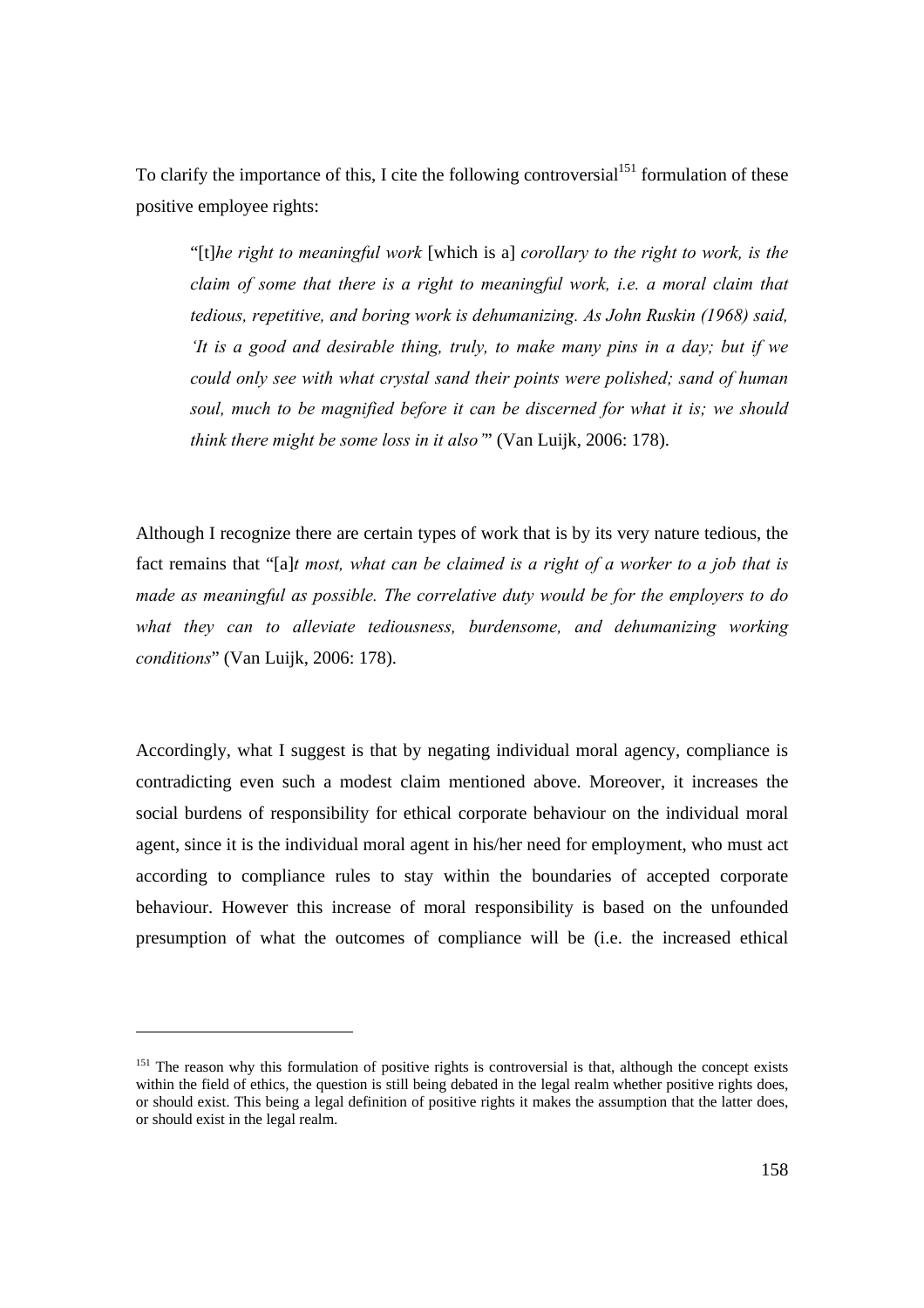behaviour of individuals in the corporation<sup>152</sup>). As a result it becomes clear that institutionalization of employees through mere compliance is contradictory to these rights, in regards to ethics as well as those psychological aspects mentioned. The backlash of this can be seen when quoting Watson in his interviews with employees who act unethically. Upon being asked why, most answered, "[i]*f they treat us like children we can act like children*" (Watson, 1987: 231). Accordingly when employees then realize or perceive themselves being treated as 'children' they become disenchanted<sup>153</sup>.

What makes this more pertinent is the fact that "*in modern society no child is born into a socially predetermined role*" (Pinnington, et al, 2007: 271). This implies that "*the modern person must choose a telos, if he or she* [is not to] *lead a purely contingent life*" (2007: 272). To reiterate, this emphasizes the importance of the individual's need to have some personal responsibility over his/her life if they are to have any self-worth, or dignity. When considering Van Peursen and the psychological contract, and agreeing that to negate the individual's moral agency is contrary to these ideas and unjust in terms of them, it reintroduces the problem of the negated moral agent, which should also be linked to issues around distributive and compensatory justice.

Within distributive justice, the distinctions regarding the distribution of social burdens are important since it determines who carries, and to what degree, society's burdens and rewards. Specifically, distributive justice "*concerns how we should distribute the products of social cooperation among the community's citizens*" (LaFollette, 2002: 511). Business and corporate citizenship fall under such a definition. Following Young, I agree

l

 $152$  This refers to problem regarding the phenomenological promise of compliance, defined in the Introduction, page 21.

<sup>153</sup> Disenchantment here is defined in terms of Webber's use thereof, which points to "*the eradication of values, emotions, traditions, in favor of strict means-end rational calculation. According to Webber this process involves social beings using knowledge for the purpose of controlling the world, although its actual effect may be the configuring cage of bureaucratic management*" (Blackburn, 1996: 107).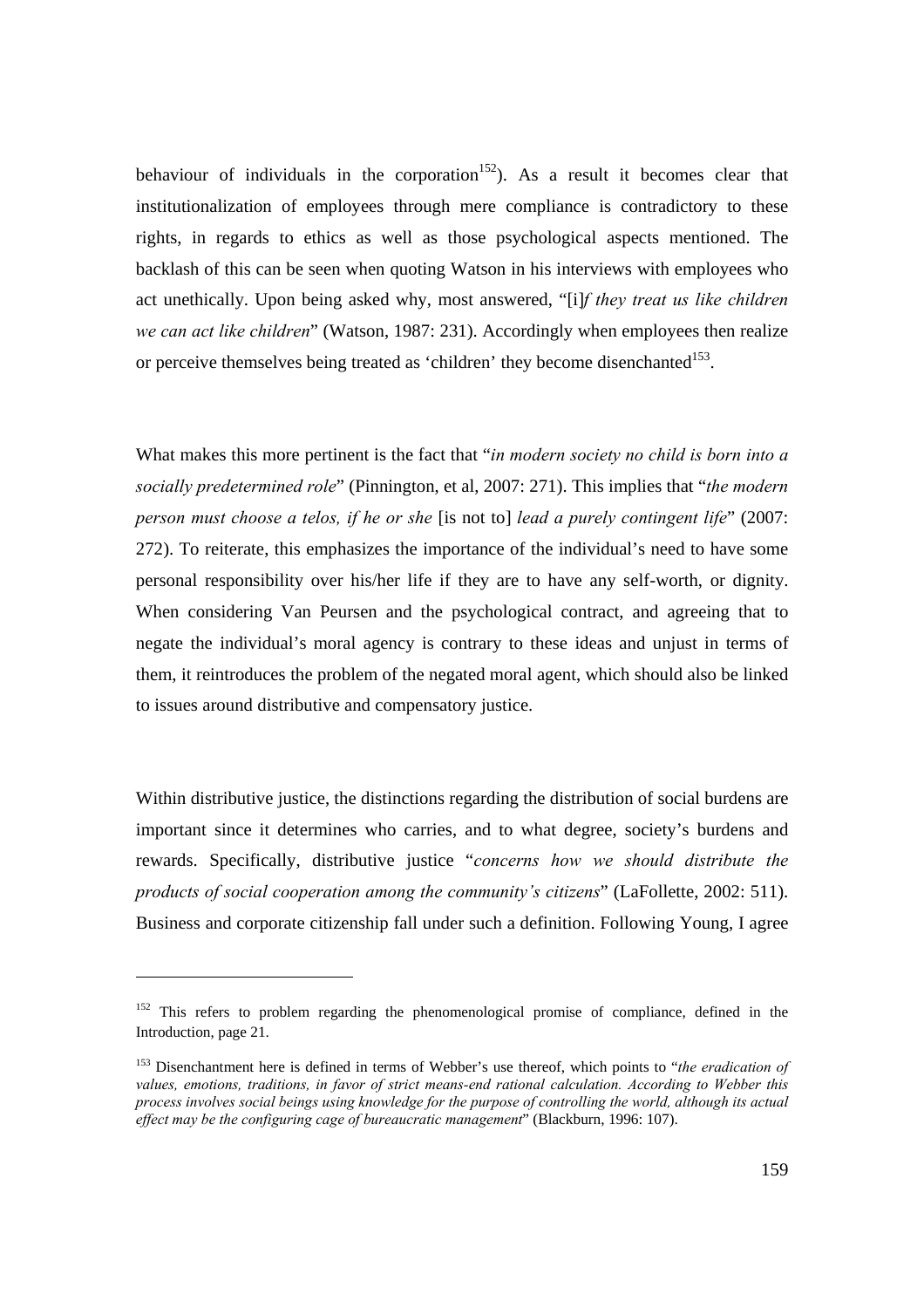that distributive justice is not only concerning the material distribution of consumer goods, because this definition ignores, for example "*equality of opportunity* [which] *is not so much a matter of what we have, as what we do*" (Young, qtd. in LaFollette, 2002: 512). If distributive justice only looks at the consumer element of distribution, it "*ignore*[s] *these* ['non-consumable'] *elements of justice*" (2002: 512).

In light of this, distributive justice entails that we have to consider the individual and what he/she does. Since only "*after the individual liberties are secure*, [may we then] *settle on a system for distributing economic goods*" and we may not sacrifice "*any individual's civil liberties for the benefit of others, not even the majority*" (2002: 511). The latter sacrifice of the individual's liberties for the benefits of the majority, or also the more powerful, is exactly what is asked of the individual in a bureaucratic system, especially if compliance is applied as a *stop gap* measure for *culture lag*. To emphasize this, LaFollette maintains that "[t]*hese liberties are essential to any just society; we cannot sacrifice them to increase economic well-being*" (2002: 511).

Given what has been said so far regarding mere compliance in terms of its utilitarian nature and popular appeal, the question then becomes whether, in such a system, it is indeed possible to speak of justice<sup>154</sup>? If we refer back to the distributive justice, the answer is no. The reasons for this put simply, and using Levinas, is that if we are to refer to the corporation as a community, when regarding "*the nature of the relation of the individual* [in terms of the] *social whole*" it seems that "*the question of justice only arises in the presence of a third party*" (qtd. in Thomas, 2004: 87). Furthermore, according to him, ethics exist only where there is the "[o]*ther who questions my right to be and in doing so introduces the ethical dimension into being*" (qtd. in 2004: 87). Compliance

<sup>&</sup>lt;sup>154</sup>This question is all the more pertinent when referring back to compliance universalistic, normative aspect defined in Chapter 2, page 121 where compliance renders even these non-consumable elements such as the freedom needed to truly take responsibility and make ethical decisions, equal to consumables through its use of utilitarian ethics.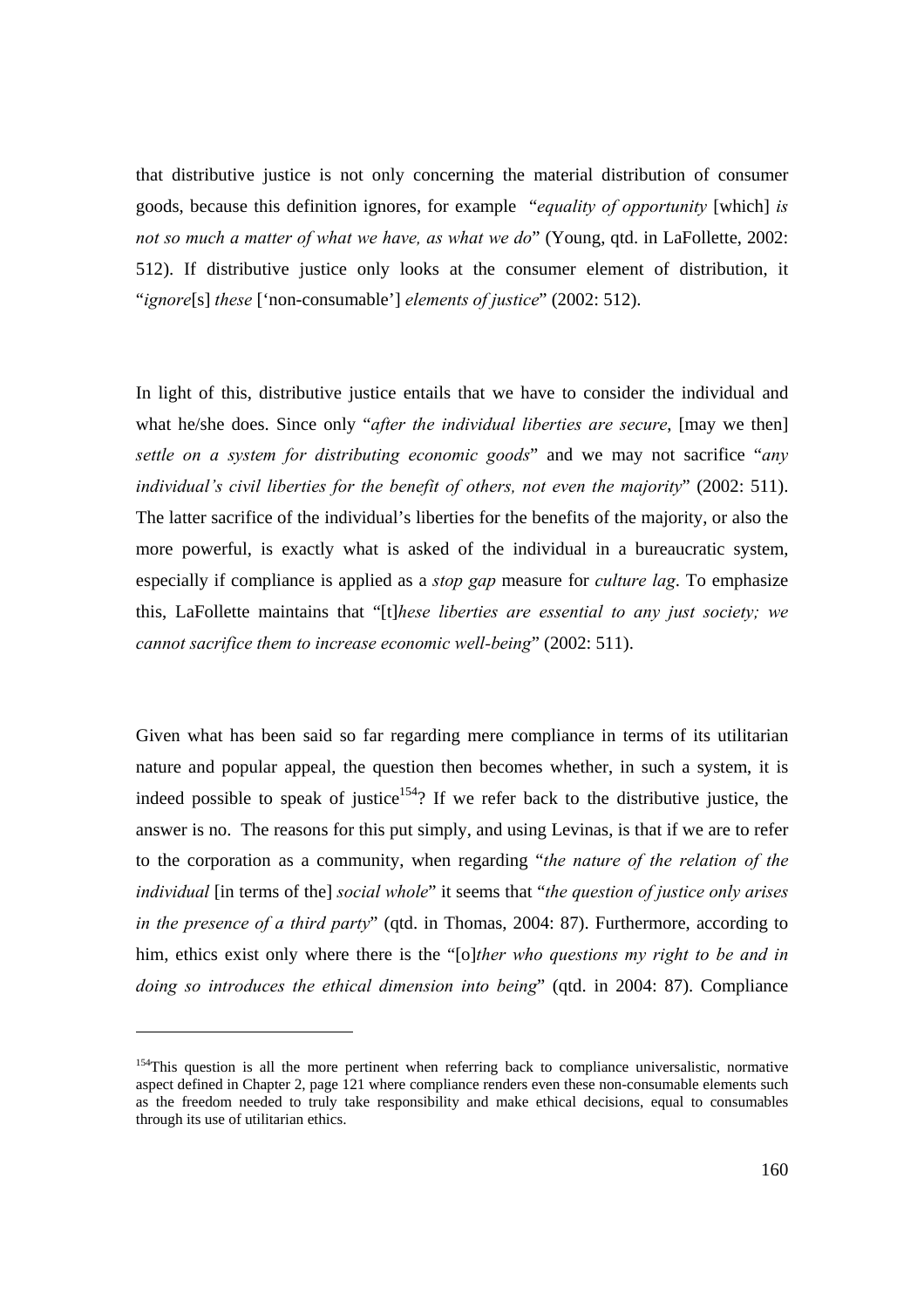makes no allowance for such radical questioning, as this fall far beyond the scope of discretionary judgment that it allows, as it implies too much risk. It is also too vague for compliance to accommodate, since it does not postulate clearly a minimum standard of behaviour and as such negates individual moral agency. The consequences of this, seen from the point of view of distributive justice, are that, when compliance is implemented it distributes the social burden of its innate inadequacies (referring to its negative impact on the individual moral agent) unequally to the individual moral agent, who in turn is the larger group of society. As such, this group has to pay for a smaller group's decision which impacts negatively on them. At the same time, the formulation and implementation of compliance unjustly distributes the responsibilities for the creation of policies and the consequences of behaviour taken in accordance with compliance, ethically or unethically, to the few with – which entail management, or maybe even only top management.

As such, formulated in terms of the insights of Levinas, compliance never even approaches the ethical dimension of human relations, since the other is not considered to begin with. As a result, it leaves no room for the *questioning other* or the *third party*. Another implication of the negation of the moral agent is that if there is no other, there is no ethics and therefore no morals to speak of for any agent to consider. What mere compliance in such an instance does not take into consideration, is that given the real life contingencies from which ethical dilemmas arise, "*the transcendental conditions of experience can be neither so pure nor so separate from each other*" (Zuidervaart, 2007: online). The latter can be better understood in terms of the universal phenomenological "*example* [of] *the a priori categories of the understanding* (*Verstand*) [which] *would be unintelligible if they were not already about something that is nonconceptual*" (2007: online). Therefore, given the considerations put forth here, mere compliance is unintelligible since it does not recognize that the moral agent, whatever definition of it is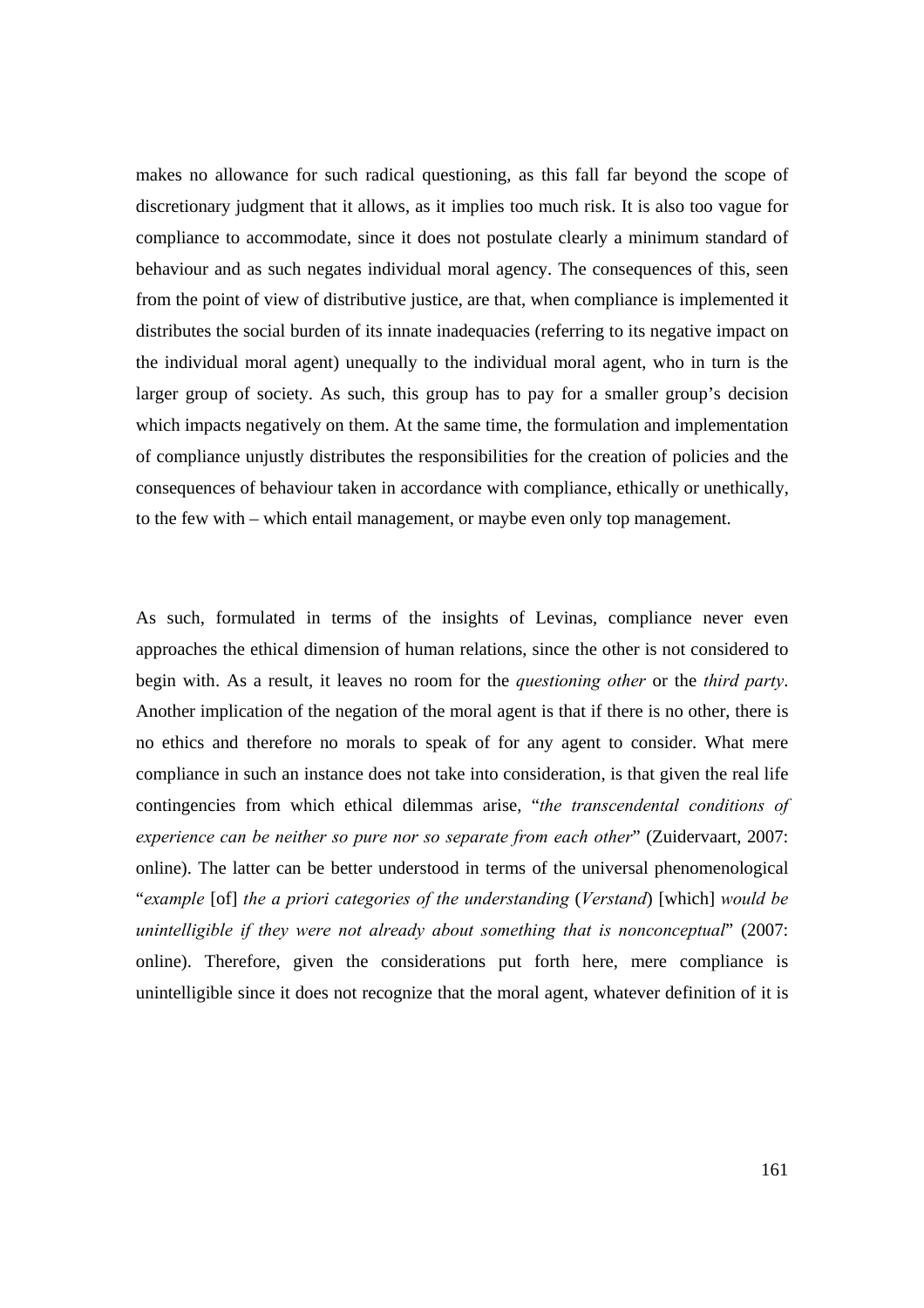given, is based on a *nonconceptual*155. Stated austerely, any definition of moral agency that we can think of would be unintelligible if the sign 'moral agent' had not already existed outside of our thoughts, or phenomenological reality, which we then use to model our definition of moral agency. Briefly then this means that the existence of moral agency precedes its phenomenological definition.

On the other hand, Nozick's theory of economic justice should also be considered. He argues "[t]*hat the role of a theory of economic justice is simply to set down rules that everyone should follow in acquiring and transferring economic goods*" (LaFollette, 2002: 512). This is typically where some of the roots of mere compliance lie.

If one sets down such rules, and wish them to be effective, in the first place one still needs to identify the moral agent, as well as the *identity of the different markets* that are to follow such rules. If this is not done first, any rules that are employed will seem removed from the day-to-day situation of the economy that it supposedly tries to control, rendering it invalid and ineffective. Referring back to Zaolnai's statement regarding the economy being *disembedded from its social, environment and cultural context*, as discussed in Chapter 1, it seems that only Nozick's idea on economic justice has really been considered by the creators of management models, especially as done by Taylor (2004: 2). And as stated, it is clear Nozick's definition of economic justice which, as I have argued, seems to have been the only form of justice implemented when compliance was developed, has not sustained business integrity; and perhaps it is exactly these types of ideas on economic justice that one should start to move away from.

l

<sup>&</sup>lt;sup>155</sup> In this context nonconceptual refers the nouminal world. In other words the prerequisite of any definition of the individual moral agent is the nouminal existence of a individual moral agent which deliberate on moral dilemmas and take moral actions.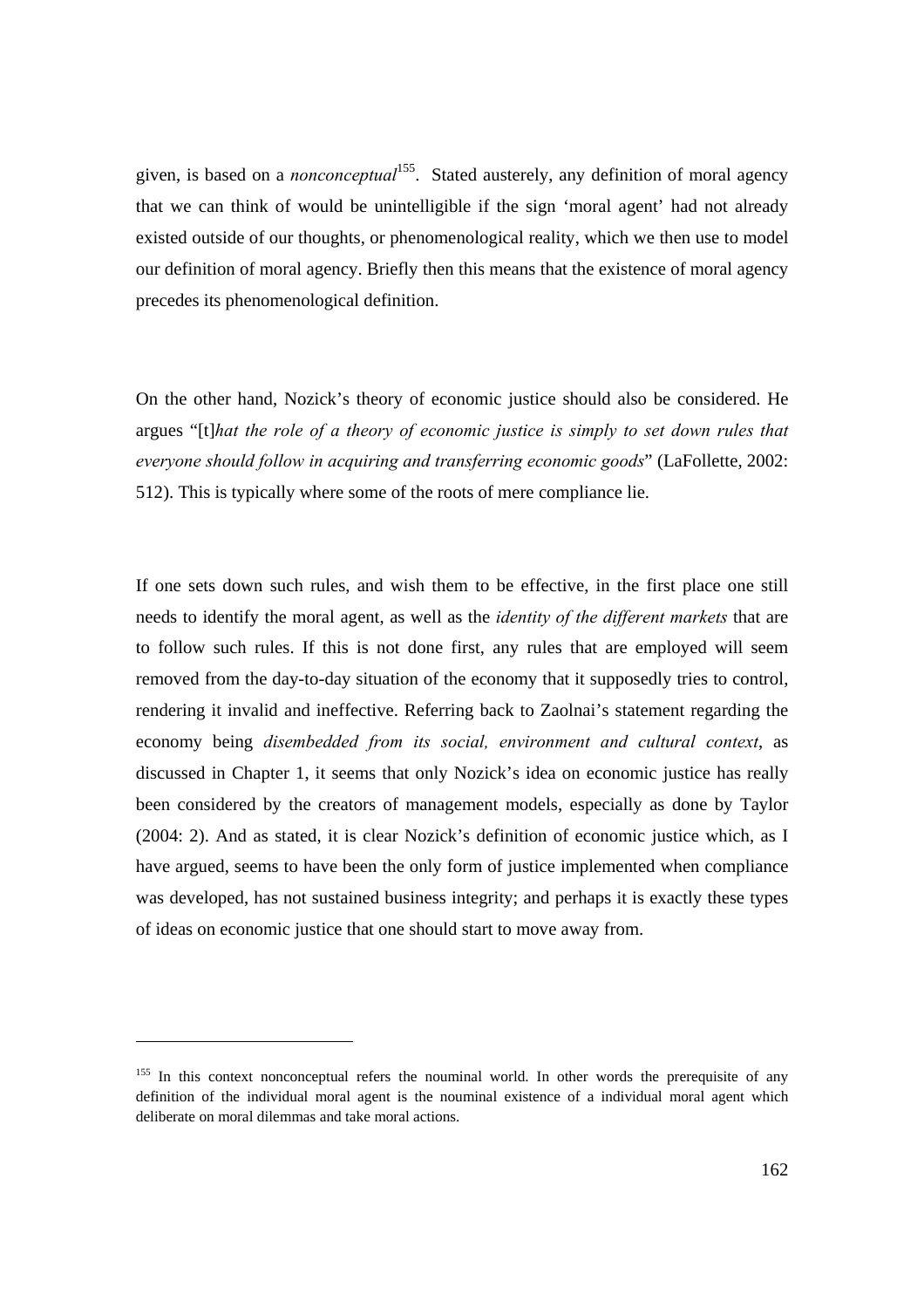#### 5. Conclusion

In summation this Chapter has considered moral agency, specifically the negation of individual moral agency as the key component to the failure of compliance. Starting with the problem of the missing moral agent it was explicated how compliance innately conflict with ideas of the individual moral agent. Then, moral agency in the business context in general was considered. In this latter context, it was found that even though there are various arguments regarding the corporation as a moral agent, all perspectives were in themselves insufficient. This said, it was explicated that even though it would have been good to move for the idea of the corporation as community, the latter is not currently viable because of the implementation of compliance. Furthermore it was found that the central decision making process or CID perspective seemed the most probable argument for the implementation op compliance, but that given its focus on the group, it fails in addressing and engaging the individual moral agent.

Lastly, it has been considered what an individual moral agent is, making use of various examples. The argument was that responsibility is at a minimum constitutive of individual moral agency. It could therefore be concluded that the development of compliance as a tool for removing responsibility, will always contradict individual moral agency – the implication of which is that as long as compliance and similar methods of control are implemented, resistance will persist. In the next Chapter I try to give an answer to the question, what an alternative to compliance as method of control would consist of, as well as considering what argument supports its power base to grant it authority to begin with.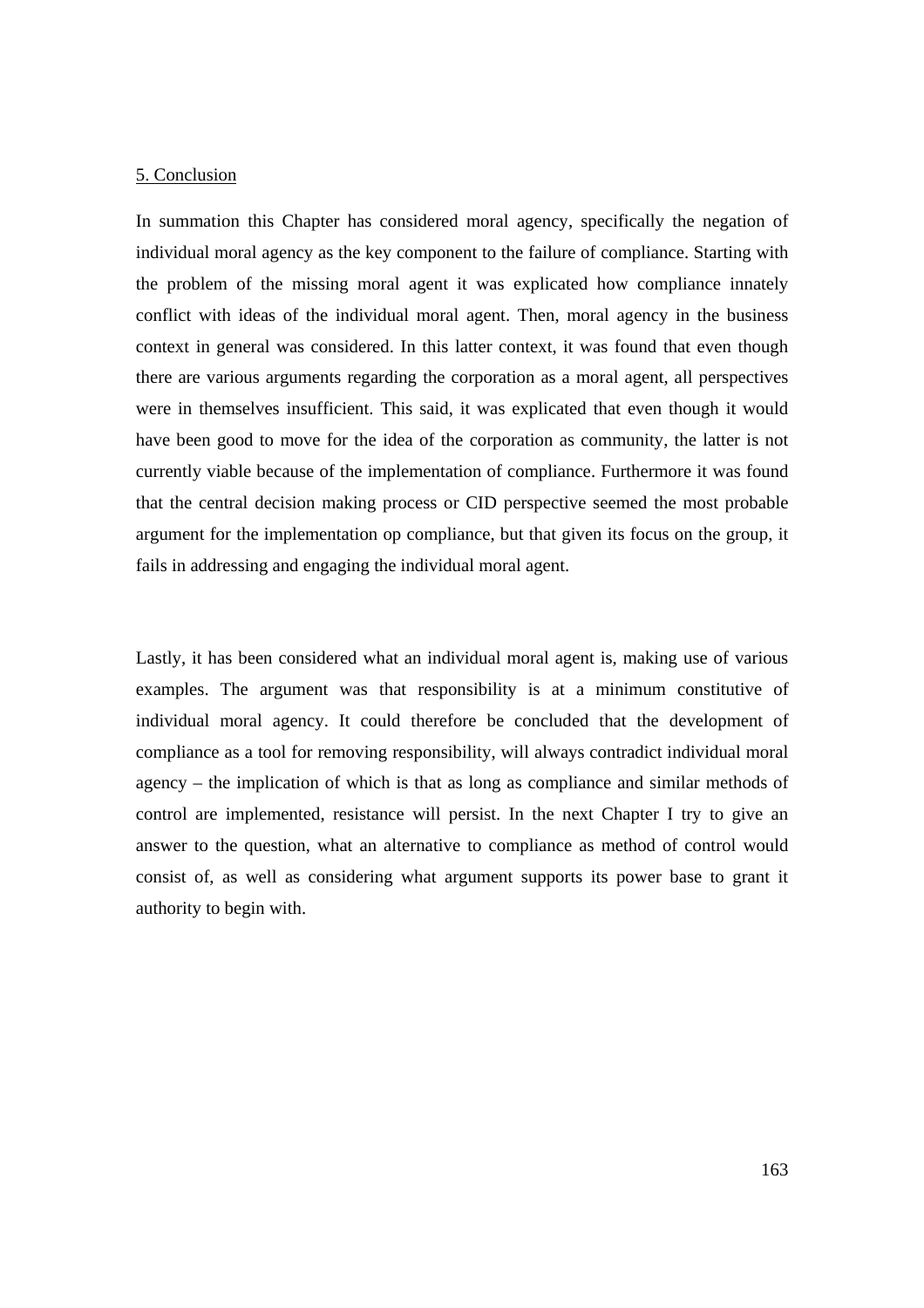## **Chapter 4:**

#### **General conclusion and proposed solution**

#### 1. Overview of the argument thus far

Starting from a discussion in Chapter 1 of the origins of management models developed as part of the broader bureaucratization process of the economy, it was shown how all of these models aimed at the removal of the individual employee's agency, including his or her responsibility for work. Furthermore it was explicated that removing the individual employee's responsibility over work also delimits autonomy, causing labour alienation. This process, which started with Scientific Management, only intensified with the subsequent models that replaced it. This restriction of the employee's autonomy caused resistance, which was explained with reference to the implicit contract. It was moreover highlighted that acts of resistance usually meant some form of unethical business behaviour, which poses a risk to the corporation.

As stated, in Scientific Management and Fordism, the information gained through the implementation of principles geared towards what Taylor referred to as soldiering, was aimed at separating employees from their tacit skills. The initial principles stated explicitly the methods to be used for removing employee's responsibility over work, believing such power should be more firmly in the hands of management. The practical tool used for this purpose was the application of machinery. Scientific Management through its dissection of the process of production with regards to the tacit knowledge of the individual laborers, using this knowledge to increase management control over production, started the process of alienation of the employee, which in turn elicited acts of resistance. However, given the nature of production, it was possible to resolve such resistance through the use of machines, as increased mechanization, which itself was based on the information gained from the above mentioned observations of the methods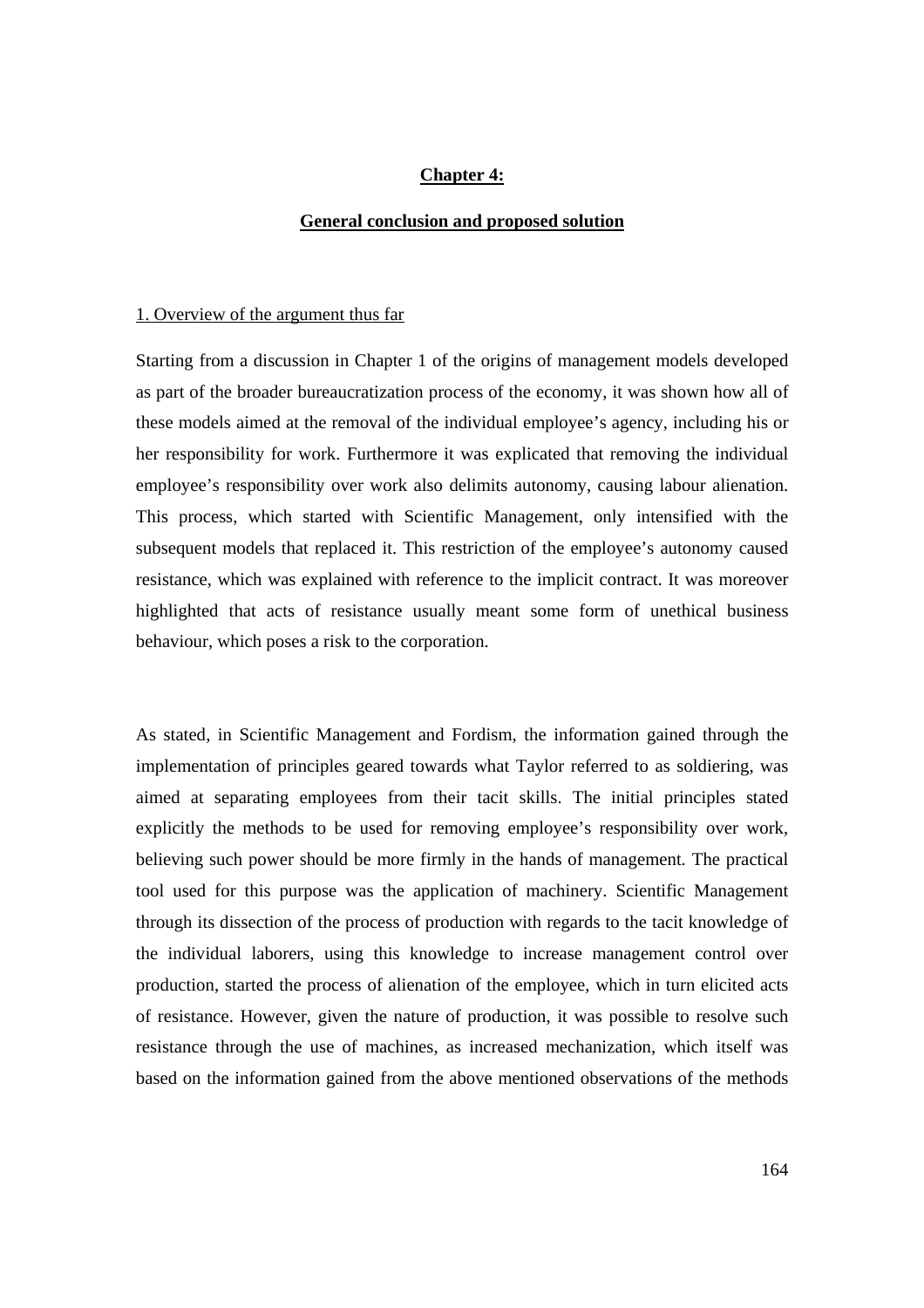of production, made it easier and easier to remove employees who did not wish to conform.

In Fordism however, machinery became a 'weapon' in the struggle between employee and employer. This increased intensity of the application of machinery came with the intensified application of the principles put forth in Scientific Management. Furthermore, Fordism added to these principles the idea of speed which advanced job specialization and increased work intensity. This was typified by the use of the conveyor production system. As a result, during this time employees realized that as single individuals, their bargaining power is limited. This lead to the creation of unions to address increased labour alienation. Yet, this organization as a group did not address the real underlying problem, which is the loss of the individual's agency. Also, unions could not adapt to the social changes in work, progressing towards a global market focused on the individual. As such the problem regarding the loss of individual agency remained.

This transition of global markets towards the service industry indicated the beginning of Post-Fordism, which brought along with it the idea of more humane management. And although the ideas behind Post-Fordism might have been good conceptually, as critics such as Webster (quoting Castells referred to in Chapter 1) points out, they are contradictory in practice (qtd. in Webster et al, 2004: 17). He cites that Post-Fordism is marked with the scattering of workers into individual 'pocket economies' that consist of anonymous agents, assisted by the free flow of finance over borders and the persistence of sweatshops. If anything it removed the chances of effective unions and introduced another form of institutionalization called emotional labour. One of the methods that was implemented via this management model to address the problems of resistance was compliance. This was done because machinery was no longer a viable solution to resistance anymore, given that employees, customers and products have become more sophisticated. In this form of economics, knowledge and not physical products became central.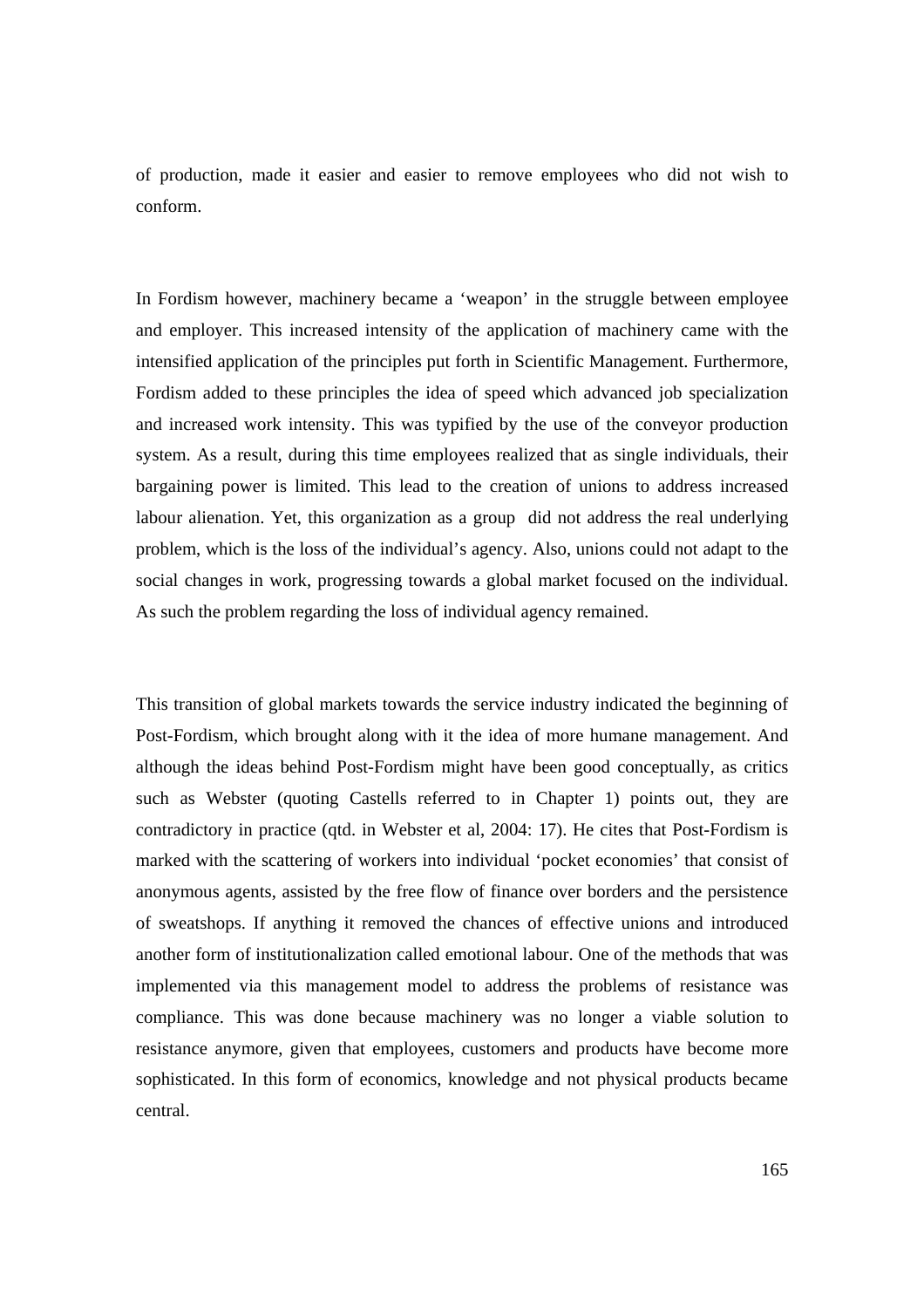In terms of this shift towards knowledge capital and humanitarian management, compliance was not the only organizational solution, but it was the one most widely applied. The biggest reason for the implementation of compliance was, as indicated in Chapter 2, that it served as a stop gap measure created by governments and corporations to try and address the problem of control regarding employee behaviour which have become increasingly difficult in the face of growing sophistication in terms of communication and information technology. This was explicated by using the example of what I believed is the most pertinent problem in the current business environment, which is information management. This example showed how the increase in sophistication resulted in the exponential growth of culture lag, which is the exponentially growing gap in corporations between material culture needed for economical survival and nonmaterial culture such as ethics, which could not develop at a parallel speed, but which normally govern society's use of new developments in material culture. In the face of this expanding discrepancy government and corporations step in to give guidelines for the use of new technologies implementing compliance, hoping to stop this gap from growing exponentially, rather than waiting for society to do this for itself.

It was then indicated that the reason why government and corporations could not wait was that this *gap* 156 is in fact not addressed by the normal social processes that create the non-material culture. These social processes, if they function well, usually lessens to an acceptable level the discrepancies caused by culture lag, preventing this gap from increasing too fast. However, what was more important to governments and corporations is that culture lag left a space for knowledge spillage. Knowledge spillage in turn was pointed out as a more recent manifestation of resistance, made possible with the

<sup>&</sup>lt;sup>156</sup> When referring to this 'gap' I am making specific reference to the culture lag as explicated in Chapter 2, page 79 with respect to the disparity between the material culture, specifically information communication technology in the context of the business environment, and the non-material culture or morals, norms and ethics which are suppose to govern these material developments. The problem was pointed out to be that because of the pace of material culture's development, non-material culture is unable to keep-up with it, causing a 'gap' between the two elements of culture.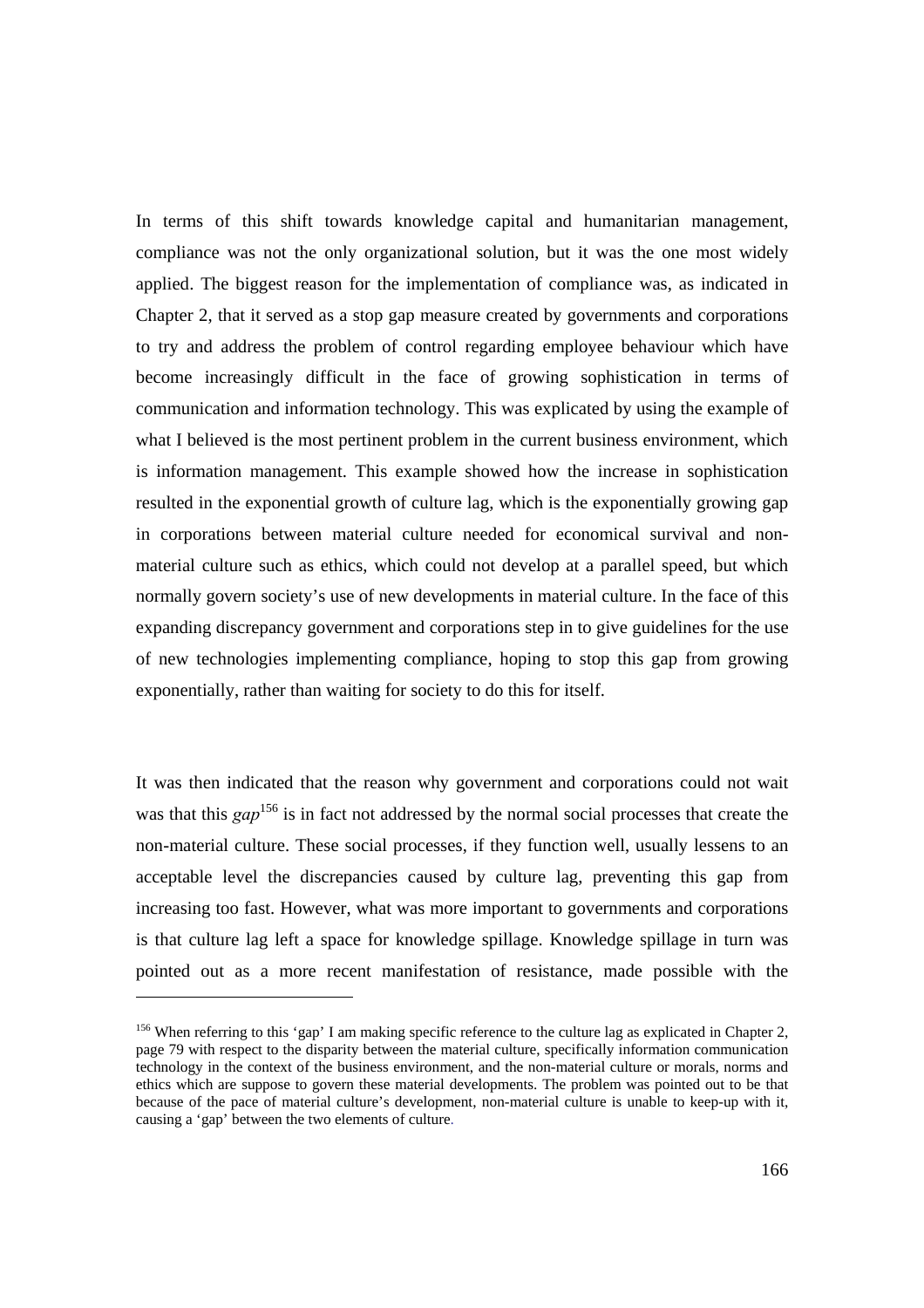development of the very development of information and communication technologies that was part of the above mentioned form of culture lag, and which is especially difficult to control given the nature of tacit knowledge. From the fact that knowledge is tacit one could argue that a new form of soldiering had emerged, however this time, given that it is knowledge itself and not merely skills that is tacit to the employee, to fully control or remove this knowledge would be impossible<sup>157</sup>. The implication of this is an increase in risk to the corporation, since it is individuals who are the holders of knowledge and as such, the only way to control such risk is through controlling individuals. Moreover, given the increased importance of information workers, this intensifies the risk posed by the individual moral agent in the process of the diffusion of knowledge. The typical organizational solution to these risks was the use of compliance to control acts of unethical behaviour. As such, it was most often implemented as a stop gap measure in the face of these problems and became central as a method of control.

Even though it was implemented extensively, as I have indicated, compliance had, however, not addressed the problem of unethical behaviour. The question then was why did it fail? The answer seems to stem form the very way in which compliance is defined, referring back to its etiology in the bureaucratization process, through risk management, which does not make allowance for the individual moral agent. This is exacerbated in the implementation of *mere compliance*.

Individual agency was explicated in Chapter 3, starting with moral agency in general. Having provided various arguments for regarding moral agency in a business context, it was concluded that the idea of the organization as a moral agent does not resolve the problem of resistance, but rather gives credence to compliance in spite of its failure to

<sup>&</sup>lt;sup>157</sup> This aspect of tacit knowledge was show to be a pertinent problem given the contemporary economic focus on knowledge capital, and the irony that the very machinery that used to remove tacit skills from employees, developed to give back employees 'power' by giving them the possibility to have knowledge which cannot be removed from the individual, but is also central to the interest of the corporation, giving the individual moral agent back some bargaining power.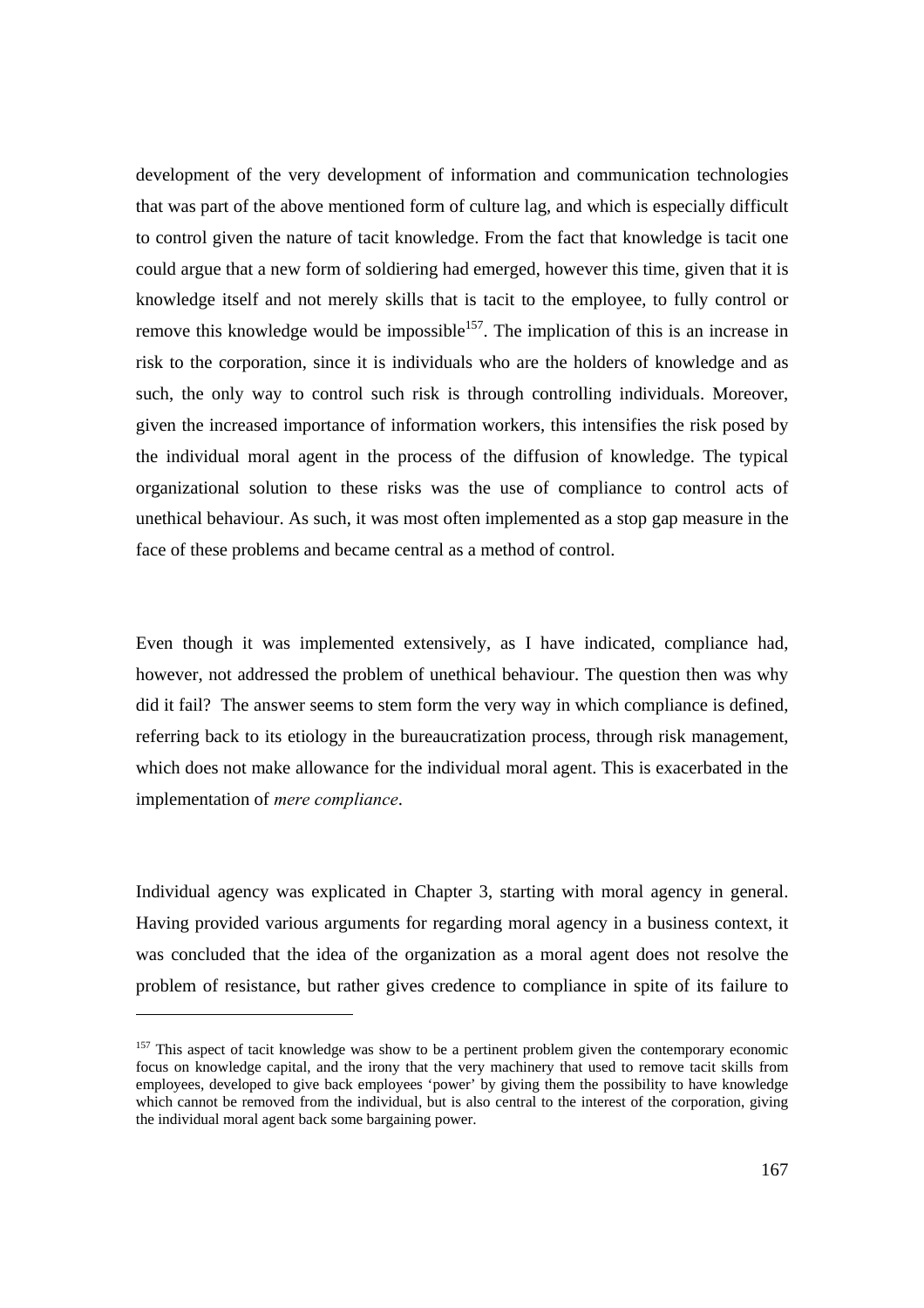resolve the problem of resistance. Additionally, it was indicated that the main reasons for the failure of arguments in support of the corporation as moral agent was that it did not really resolve the central problem of cognizance of moral actions which is fundamental to moral responsibility. Or at least these arguments could not account for cognizance without somehow reverting back to the individual moral agent.

In critiquing the third perspective arguing for the corporation as a community, when this argument was brought into the current social and economical environment, in keeping with the critical self-reflective project, it was pointed out that although this would be an ideal to strive for in a phenomenological sense, given the contemporary implementation of compliance, this ideal will not be able to be practically implemented. In other words, like compliance it holds some phenomenological promise that corporations should strive for, but when looked at in the context of the nouminal, socio-economic realities of which compliance is a part of, these promises are disembedded from the practical reality.

This leaves one once more with the problem of the individual moral agent, even though one must concede that it is still necessary to recognize that the corporation should have some form of agency. However, given the problem of resistance in business ethics, it is the individual and not the organization that lacks agency. As such it would seem as if the organization has more moral agency at present than the individual.

I continued to discuss how compliance differs from ethics, contrasting how ethics and compliance relates to the individual moral agent respectively. Furthermore it was stated that by subsuming ethics, compliance was acting according to its nature, but this in turn negated the individual moral agent. Ethics and the individual moral agent then were shown to be related through responsibility. This also indicated that responsibility not only meant ethical decision making, but is also related to ideas of working with dignity, trust and self-respect. All of which can be applied towards the integration of the employee in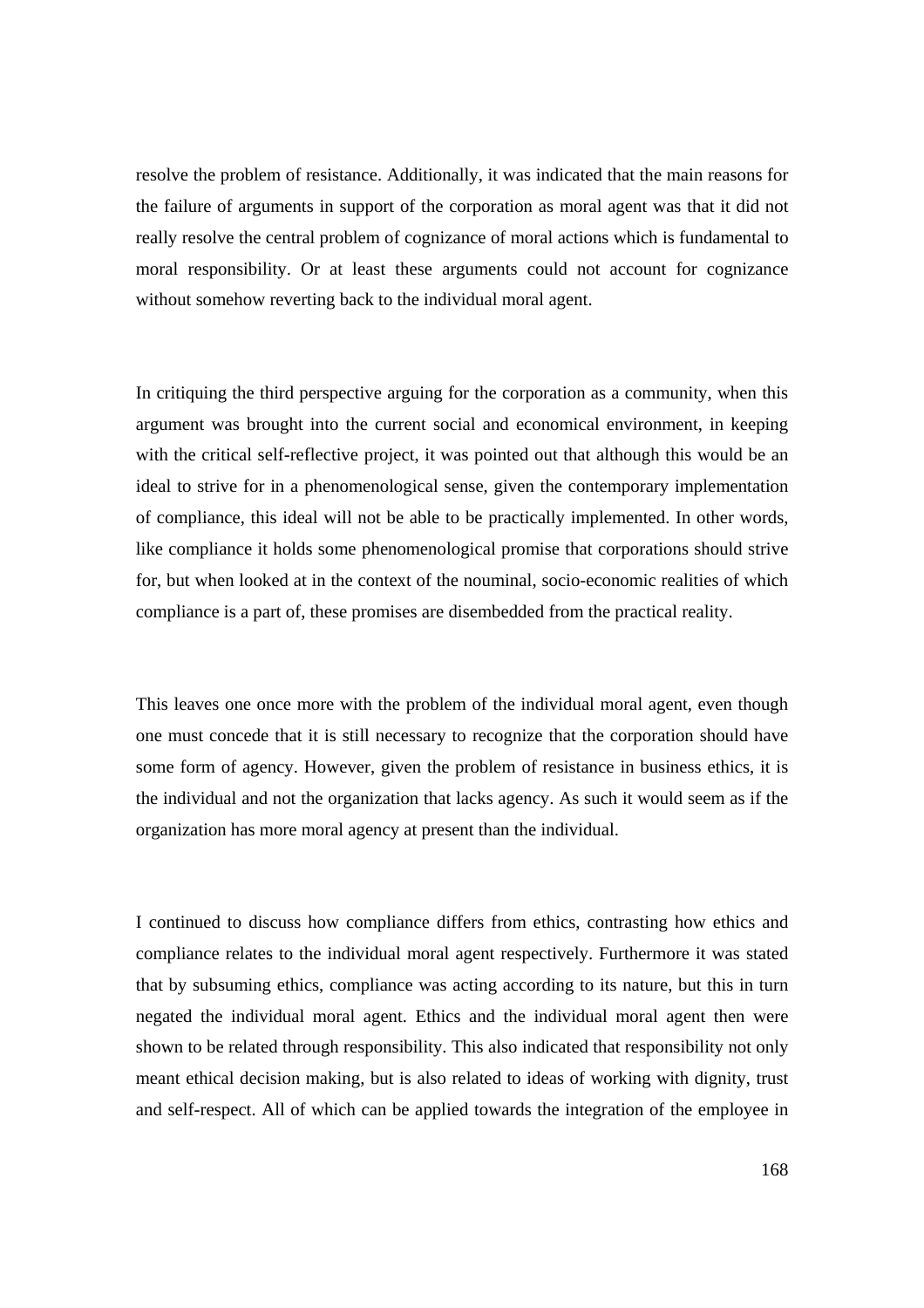his/her work and the creation of a positive work force, which is a good basis for an ethical corporate culture and counter-acts labour alienation.

The individual moral agent was demonstrated to be cardinal to the existence of ethics, the implication of which was that if compliance negates the individual moral agent, it negates ethics. When taking all of the criticism into consideration one could basically state that not only did compliance not fulfill its phenomenological promises of greater business ethics, but its practical implementation caused the negation of the moral agent in terms of discretionary judgment needed for ethical deliberation and responsibility. This also means impeding the process of ethical development and dialogue, exacerbating the problem of culture lag and deepening the sense of labour alienation.

In light of the above criticism, it becomes imperative to ask whether there is an alternative to the control of compliance, given that some form of institutionalization is needed for the existence of an organization that addresses the individual moral agent. This is especially pertinent in terms of the current economy based in communication and information technology. The alternative model I would propose, to compliance, given these specifications, would be that of trust. Within the organizational context it is not possible to consider the whole spectrum, but given the importance of information and communication technology in the service economy I will focus in more detail now on what I would like to propose as an alternative to Information Management Compliance (IMC).

#### 2. Proposed solution

When considering an alternative to IMC, specifically as regards the combating of knowledge spillage and taking contingency such as the individual moral agent into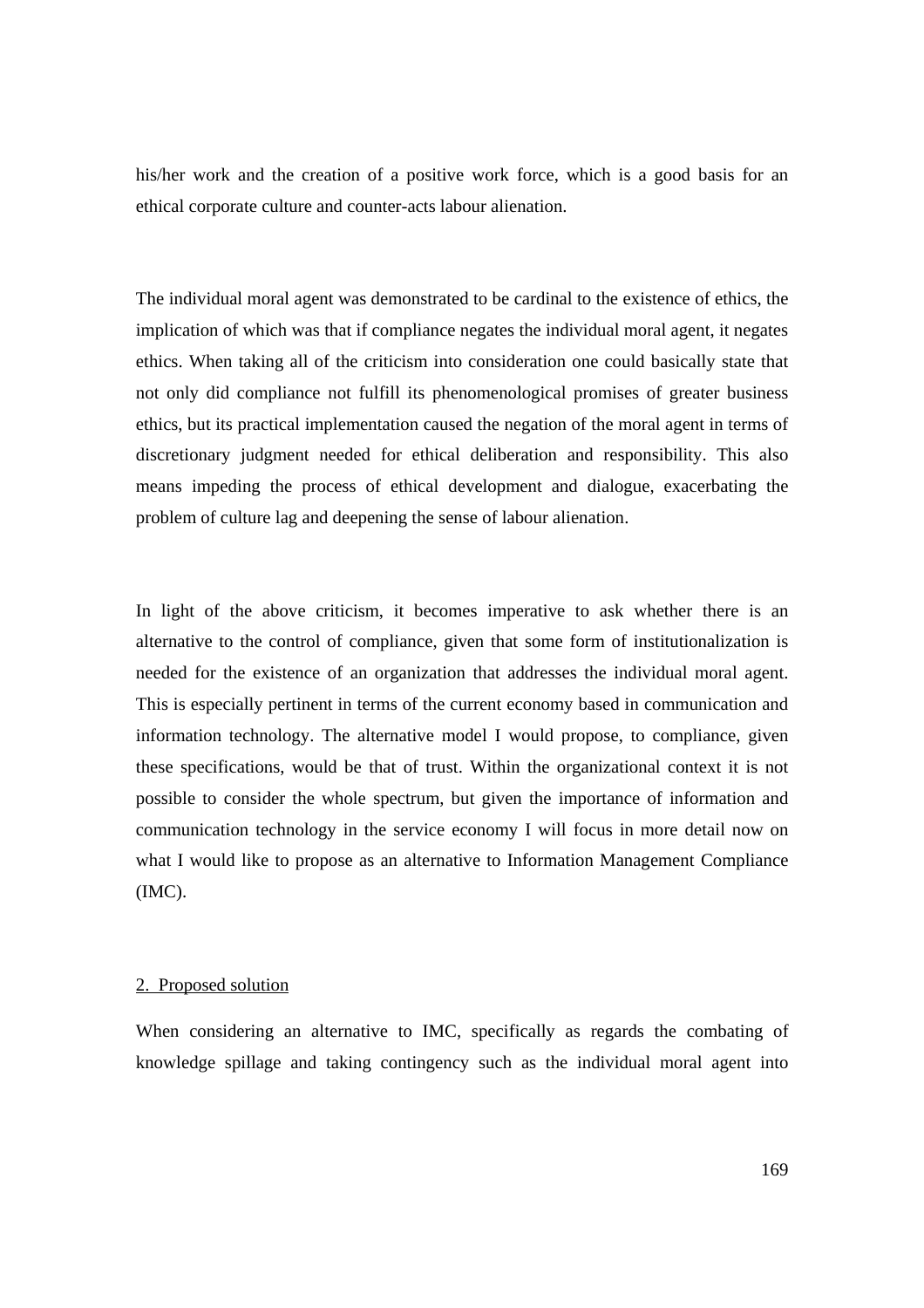consideration in terms of tacit knowledge, I suggest the alternative of creating trust<sup>158</sup> between parties. Or put differently: I suggest that we return to the basic idea of the contract<sup>159</sup> that is the foundation of the economy. To reach this conclusion of trust as alternative to compliance, I will first look at trust starting from the point of view of its importance, and how this importance can be defined. This will lead us into two definitions of trust: one based on virtue ethics and the other on de-ontological grounds. I will proceed to first explicate trust as virtue and how it will possibly perform when practically implemented. This will show that there are some problems with trust as virtue in the business context, and therefore I will also look in some detail at trust defined deontologically, since this will be shown to be not only a more practical ideal in the contemporary context, but also a possible way or crutch for business to use till a point in future can be reached where trust as virtue can be used as I would like to propose it should. But before acknowledging that, either way, my contention is that trust and the achievement thereof between the various parties in a corporation, is or should be central to all business transactions and interaction. Having considered both elements of trust and established that it should be paramount in business, I then turn to the question of: why

<sup>158</sup> With trust I am specifically referring to mutual trust given that "[t]*rust is most effective when mutual. A one-sided trust is less likely to engender the desired benefits. Mutual trust became the glue that* [holds] *the group together. It keeps us aligned, binds us together in the pursuit of common organizational goals and increases our probability for success*" (Navran, Available form: http://www.ethicsa.org/index.php?page=article&aid=856&showArticle).

<sup>&</sup>lt;sup>159</sup> This statement is based on the argument that "[b]*efore there can be betrayal, there must be trust*" (Navran, Available from: http://www.ethicsa.org/index.php?page=article&aid=856&showArticle). Said differently: "*trust is broken, when there is disappointment, we say that trust has been "violated" or "betrayed". Betrayal is an act of disloyalty. It presumes a trust and then violates that trust*" (Navran, Available form: http://www.ethicsa.org/index.php?page=article&aid=856&showArticle) In terms of this line of argumentation, contracts are social warranties against betrayal, but betrayal is only possible if there is trust. Or said differently, according to Fukuyama's argument given in Chapter 1, page 43 regarding the relation in society between trust and contracts, which points to the increased reliance society would have on contracts without trust: The basic line of reasoning being that if there is no trust in a society we will have to constantly draw up and enforce contracts to prevent betrayal, which in turn will carry what Fukuyama calls a hidden transactional tax that will be so high that it will make the economic survival of such a society impossible. This argument in turn can also be used to indicate that contracts can only work if there is trust in society, otherwise no amount of contracts will guarantee people or safeguard people from each other. The implication is that contracts are only possible where there is a reasonable level of trust between people. Put differently, contracts are needed to safeguard people from betrayal by other people, but it is only practically implementable in a society where there is enough trust between people, in other words, in a society where contracts are not constantly needed for every interaction between people, as is the case in Fukuyama's low trust society.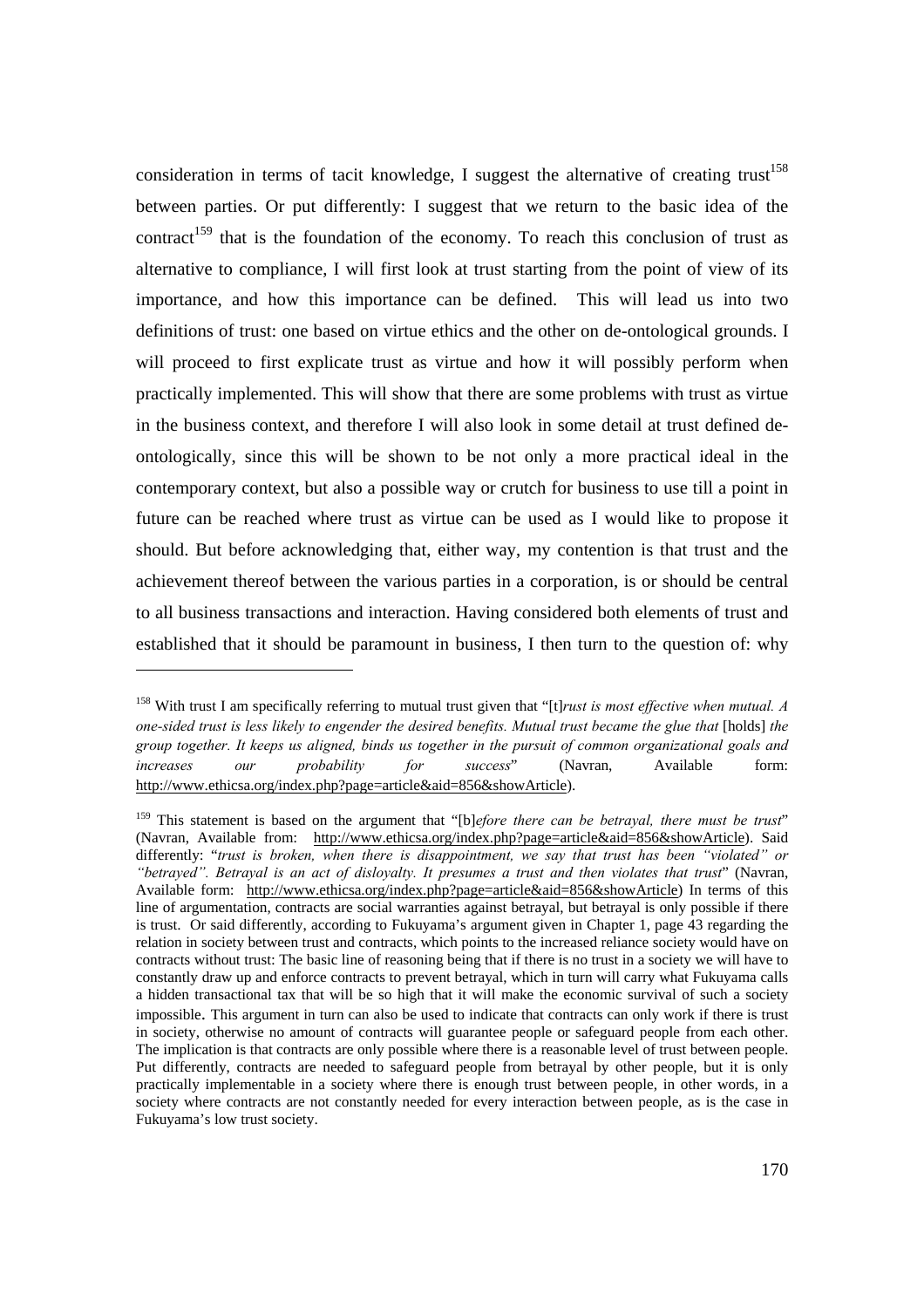trust seems to not really be implemented in the corporation? This brings in the point that trust implies risk that cannot be calculated, given its vary nature and definition, which in turn conflicts with compliance, again adhering to the critical self-reflective perspective by looking at trust practicality in terms of contingent social and economic realities.

### 2.1 Definitions of trust

Having given the outline of this section, let us return to the importance of trust, which was already touched on, to some degree, when I considered the definition of a low trust society, stating that where there is little trust, people will only cooperate *under a system of formal rules* which has to be formally, or even legally stipulated (Fukuyama, 1996: 27- 28). Furthermore, as mentioned, the legal and financial cost implied in such a low trust system which has to stand in for the fact that there is no trust, "*entails what economists call 'transaction cost.' Widespread distrust in society, in other words, imposes a kind of tax on all forms of economic activity, a tax that high-trust societies do not have to pay*" (1996: 27-28). As has been mentioned before, mere compliance is a symptom of exactly such a low trust society created by bureaucratization which separates compliance from the social context and responsibility.

Within the gambit of trust one can apply trust as virtue, and in distinction from that one can also use the de-ontological definition of trust. It is the aforementioned of the two that I wish to look at first, since it relates to self-worth and duty or responsibility, which is constitutive elements of the individual moral agent, as it was pointed out in Chapter 3. For even though de-ontological ethics is the tool for "*putting the right rules and norms in place*," also assisting in "*formulating or drafting the right rules and regulations to determine right or wrong*," one needs to recognize that neither trust nor ethics is as impersonal as this rule based ethics would suggest (Fouché, 2006: 26). In other words, ethics and trust is more than deciding the rules and regulations of right and wrong, it is primarily "*about people who act*" (2006: 26). The question therefore becomes: if rules alone are not the answer, since it ignores people who act (as is clear from examining the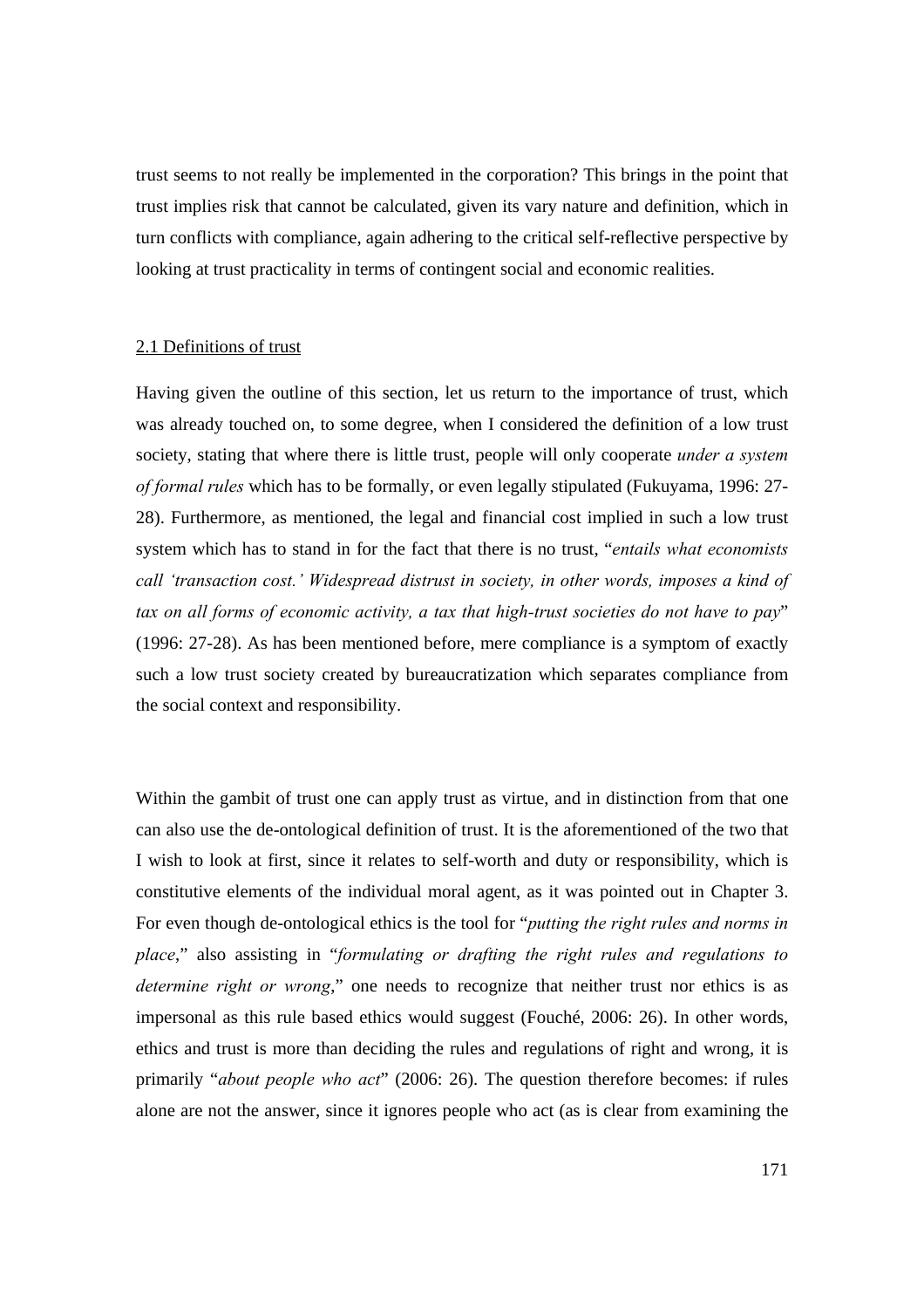case of mere compliance), what else can be used as the basis or framework for acting in a morally responsible manner? The answer is that if we wish to look at 'people who act,' we need to examine their "*character, passion and integrity*" (2006: 27). What this involves, is the matter of "*living the right lif*e," or what we know as virtue ethics (2006: 27). It is exactly these elements, according to my argument in the previous chapters that has been lacking in compliance.

This formulation of ethics does not only consider the consequences of our actions, but looks at the person's intentions first. Even though this is very difficult, there is, however, one way of determining to some extent a person's intentions, and that is the argument that one "*become*[s] *trustworthy by performing trustworthy behaviour*" (2006: 28)<sup>160</sup>. This means that if one acts as such time and time again, one can assume that ethics is part of one's moral constitution. Or put differently, "*a moral virtue enables one to live a morally good human life in general and not merely something that enables one to engage successfully in some set of human practices*" such as a collection of rules or policies would entail (2006: 28). This regards ethics then in the existential sense of the word, as the belief in an ethical, or morally good life. Trust can be seen as a constitutive part of virtue ethics, for as argued by Fouché, it "*helps one to achieve one's telos in life*" (2006: 28).

<sup>160</sup> In the context of a contract we can reformulate this argument regarding intention by saying that "[t]*rust is the residu*e *of promises fulfilled*," where contracts can be seen as binding a person to certain promises regarding their behaviour and performance at work*.* (Navran, Available form: http://www.ethicsa.org/index.php?page=article&aid=856&showArticle). Form this we can draw the inference that "[t]*rust is what happens when we create an expectation based on prior words and deeds that we will act in certain way. It is the implied promise that since we have "always done it this way" we can be depended upon to continue to do "it" this same way in similar circumstances. It is not blind faith to be granted to another. Rather it is to be earned*" (Available form: http://www.ethicsa.org/index.php?page=article&aid=856&showArticle)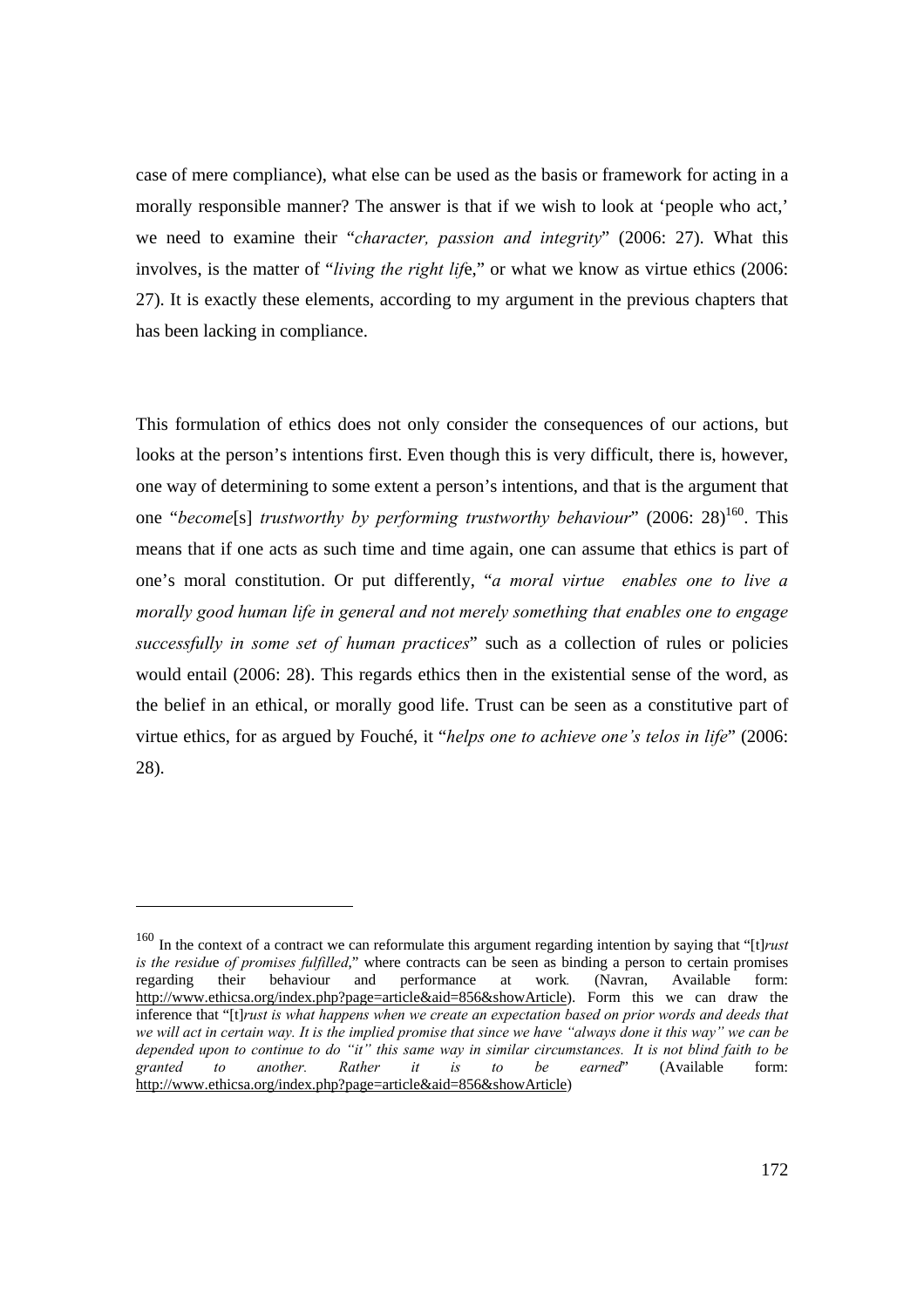Returning to the idea of trust, I suggest that it can be explained in relation to the corporation as a community, but in broader terms, which also incorporates the idea of the moral agent's existential nature. I furthermore suggest that this can be done with reference to the notion of 'ningen sonzai' (Keohn, 1999: 74). The latter is an Eastern philosophical concept meaning that "[s]*ociety cannot be the result of a voluntary decision by citizens to come together and to agree to show each other mutual good*" (1999: 74). In other words: "[t]*rust exists because we are all always already related to each other in a variety of ways,* [and w]*e move within these relations conforming to expectations we did not form*" (1999: 74).

Therefore, although it is difficult to translate the nuances of this conception in Western terms, the Eastern concept of *being* is closely related to *authenticity* in the Western context, but in this sense, authenticity is warranted by the recognition of our social embeddedness. Another way to formulate this, is to state that the moral agent learns his/her experience of trust not in terms of "*human social relations"'* trust is rather "based *in human 'being' or* ningen sonzai" (Keohn, 1999: 74). In other words it is because of our social relations in which we are always already embedded that we conform to certain values and norms without these necessarily being the product of our own invention. Moreover, these norms change via the individual's input. Therefore, even though expectations may change over time and be replaced with others, norms still persist. In terms of this, there is "*no one single moment when trust is reposed or withheld. The issue is therefore less one of whether others will trust you than one of whether you will be true to human 'being*'" (1999: 74). Accordingly, human 'being' refers to authenticity, as opposed to just human 'doing', as it is mostly defined in terms of the instrumental rationality of consumer society, where individuals are equated merely to their actions, or typically treated as means to some end.

Further important aspects of trust can be foregrounded when we refer back to the context of communication in terms of a contract defined in the Introduction, page 15, in relation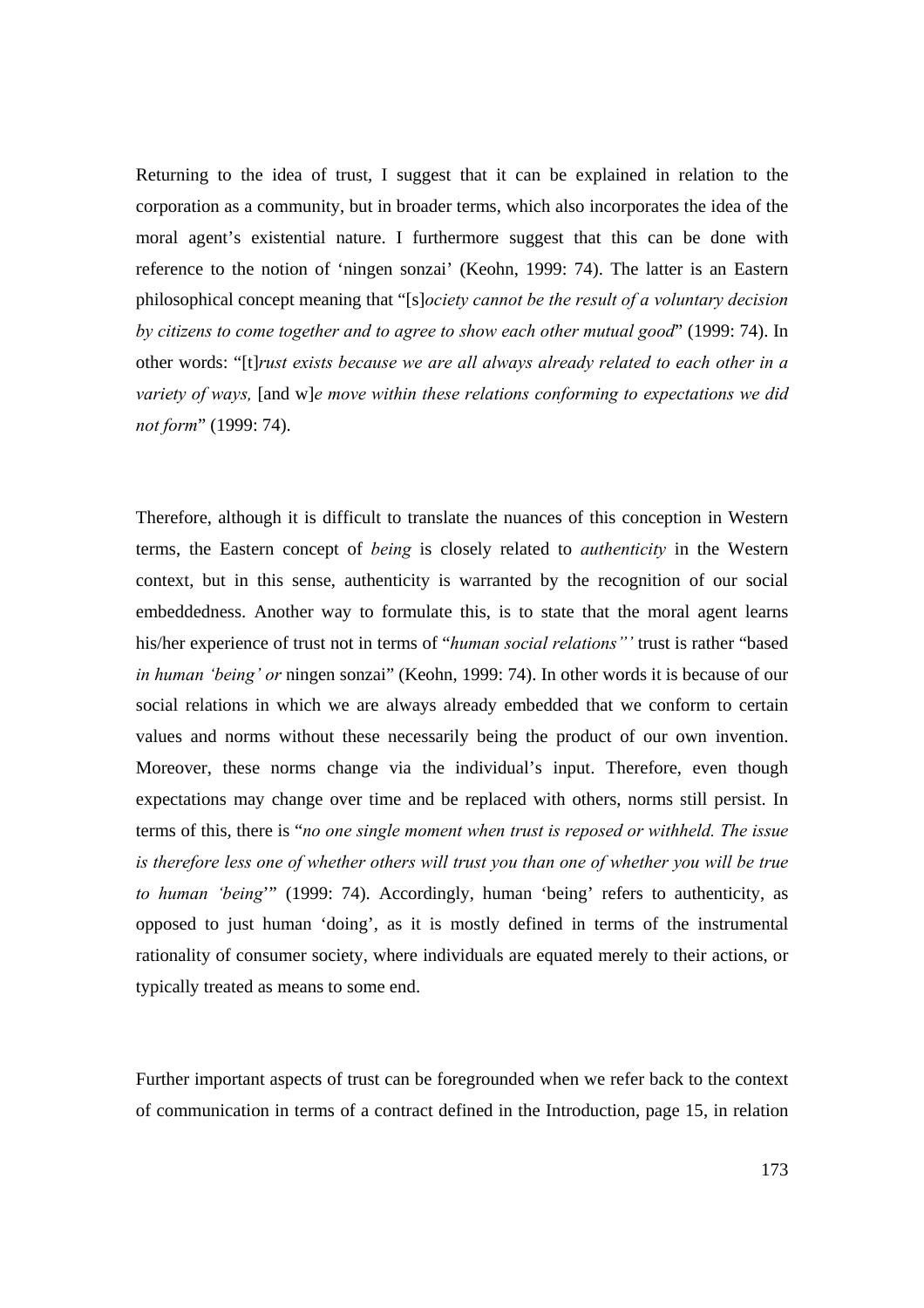with transparency which I have explicated in Chapter 2, page 105. It was pointed out that "[t]*here is no betrayal where there is no trust*" (Keohn, 1999: 74). Therefore, the fact that we do have contracts to warrant against betrayal implies trust<sup>161</sup>. To bring the argument of trust into contemporary example with regards to  $IMC^{162}$ , it was also indicated, with reference to the problem of the source of information discussed in Chapter 2, section 4, that we trust only information we perceive as truthful and "[t]*ruth depends on trust*" (1999: 74). Keohn supports this statement of trust and truth by arguing that "[t]*ruth should not emerge as a result of a strategic calculation but out of the businessperson's strong sense of himself or herself as a human being in that role which is but one among many*" (1999: 74). Acting truthful is to act in accordance with being true to human *being*. However, this assumes a certain amount of self knowledge regarding the individual's moral awareness, which is doubtful in a Western neo-liberal globalized economy. Nonetheless it relates to virtue ethics and the importance of the individual moral agent's awareness of his/her personal, social, moral responsibility as foundation for trust and truth, and lends support for the idea of the corporation as a community.

Till now we have looked at the definition of trust as virtue, and the possible positive outcomes of its implementation, however, if we are to stay the course in terms of critical self-reflective analysis, we need to look at the question whether trust as defined by virtue ethics is possible, given the nouminal contemporary social, economical realities. Unfortunately, when we try and implement trust as a virtue, it was demonstrated in our discussion of the corporation as a community (in which such an ideal of trust would be possible), that such a reality does not yet exist, at least not in Western society. The reason for this, that has been argued throughout this thesis, is that Western corporations are establish on the disembedding development process based on bureaucratization that caused its creation, from the times of Scientific Management through to the current era.

<sup>&</sup>lt;sup>161</sup> See my description of the relation between trust and contracts in footnote 159, on page 170.<br><sup>162</sup> Since I want to maintain the critical self-reflective perspective, I am trying to keep the argument of this thesis in the context of the contemporary social and economical realities, therefore I am taking the argument of trust into the context of IMC, but also tie up the argument made in Chapter 2, sections 6 and 7, regarding trust and information management, with the current more in-depth discussion of the topic.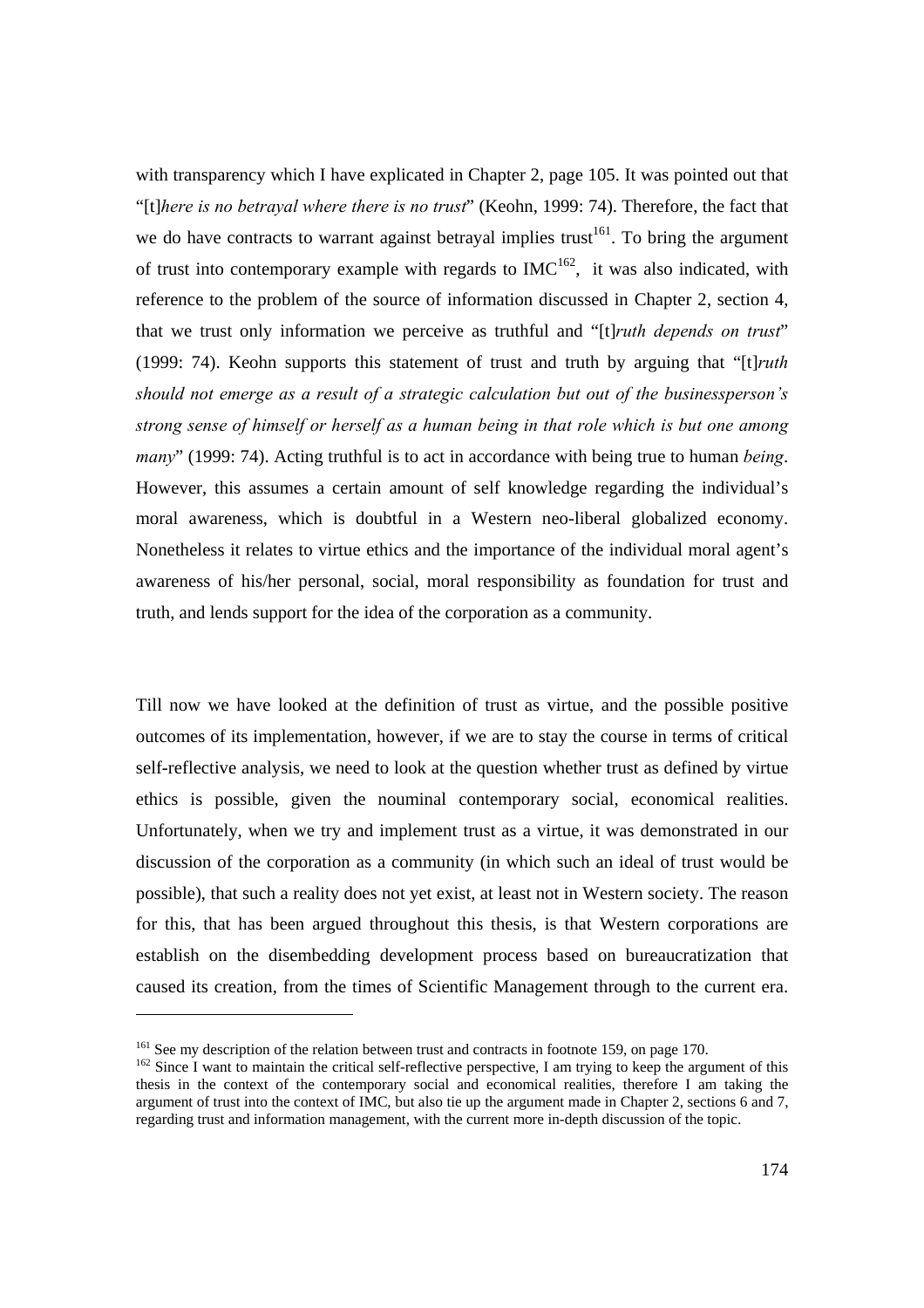As such, even though the ideal of the corporation as a community is a worthy ideal to strive for, it is not something that is attainable as long as the current trend of bureaucratization, embodied in the implementation of compliance, persists. Ironically then, trust as virtue holds similarities with compliance in that as a phenomenological ideal it is great, but only as long as the nouminal realities in which it will enter are ignored. Also in order to be realistic and in line with the method of criticism I have chosen, if we consider the development of management models discussed in Chapter 1, and their bureaucratic nature, one needs to keep in mind that a point at which corporations rely on virtue ethics, may never be reached. Furthermore, the fact that most managers are not even aware of the ethical misconduct that occurs under their supervision, points to the reality that most employees are either just not clear about their ethical duties, or that trust between parties are so low that topics such as trust and ethics are not even considered.

In light of the failure of trust as virtue in terms of its practical implementation, we have to turn to the de-ontological<sup>163</sup> conceptualization of trust. The reason for this is that, as a more practically implementable form of trust, it is necessary as a potential means of

<sup>&</sup>lt;sup>163</sup> A de-ontological definition of trust, as I have stated on page 171 in this Chapter would be the ethical tool for 'putting the right rules and norms in place,' to assist in 'formulating or drafting the right rules and regulation' that delineates trust-worthy behaviour, according to which they will be judged 'right or wrong'. A more basic definition of de-ontological ethics is that it entails an "[e]*thics based on the notion of a duty, or what is right, or rights, as opposed to ethical systems based on the idea of achieving some good state of affairs* [i.e. utilitarian ethics] *or the qualities of character necessary to live well* [referring to virtue ethics]" (Blackburn, 1996: 100). As such, being reliant on duties, in terms of ethics it will consist of ethics of rights and justice. The point here is that if it was to seriously consider mutual trust, the concept of positive rights on the relations between employer and employee will have to be paramount. In other words, corporations realise that it has duties to assure the development of the employee's unique self, and the individual realises that he/she has a responsibility to the development of the corporation's unique self. This would mean for the individual moral agent that he/she knows what the influences are of their actions throughout the corporation, which will also mean having to take on more personal responsibility, which at the same time it will necessitate that the corporation grants more responsibility to and includes the individual more in the development of its' 'unique self' – which will mean a greater inclusion of the individual in the latter process. In this way the individual moral agent receives more personal responsibility, while the corporation receives more flexibility and depth from their employees. These will then, like all forms of rights and justice, be stipulated in rules, but they should not be universal rules, in that the rules I am referring to are more fluent: established, formulated, re-formulated and implemented by discussion between parties on what they should be and keeping in mind how the moral, social and economical environment around them is constantly changing, contrary to universals such as compliance which only seek to prescribe.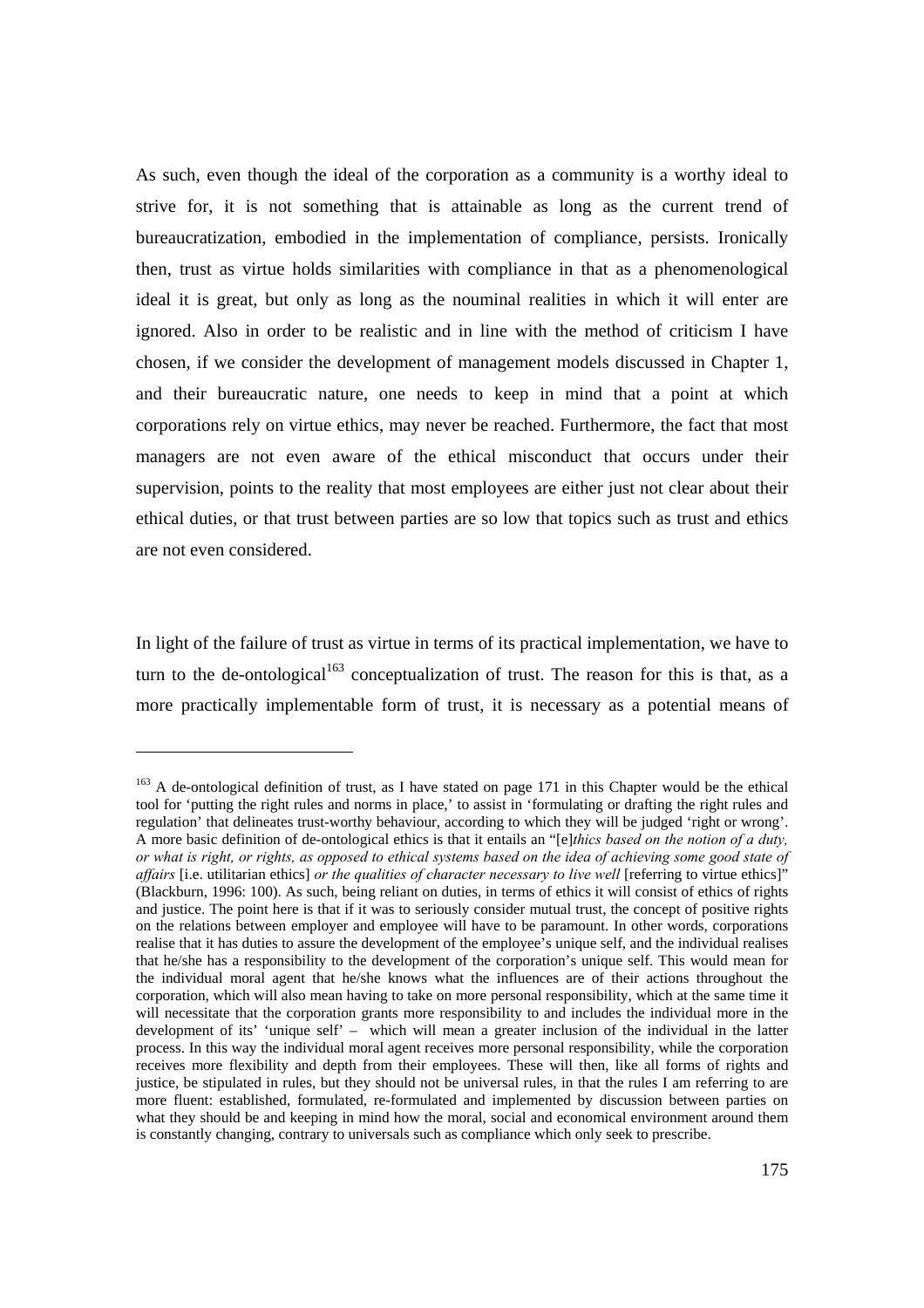support, or tool for transformation to a future in which corporations depends on virtue based trust in business. This is because a de-ontological definition of trust also means recognizing the central place of positive rights<sup>164</sup> in the interactions between people, and as such, while still relying on rules it goes some way in recognizing the individual unique self, if not for the sake of the individual moral agent, at least for the sake of the rules that enforce this recognition of positive rights. As such, this greater focus on positive rights goes some way in setting the foundations for a future reliance on virtue ethics as explicated on the previous page, regarding the relation between the de-ontological definition of trust and ethics of rights and justice. However, as I have stated there, given the importance of the relations of rights and justice, it cannot be emphasized enough how important it is to conceptualize these de-ontological rules regarding trust as a mere crutch, a guideline and not as a universal rule of duty that has to be followed, for this would be counterproductive, as mentioned in Chapter 1, pages 70-72 concerning the positive identity created of compliance and the appeals made within it to universality. Additionally the de-ontological definition of trust assists furthermore as behavioural guideline, in the eventual possible attainment of trust as defined by virtue ethics. This can be understood in terms of the idea of internalizing bahaviour which I have defined in terms of introjection in Chapter 3, page  $123^{165}$ . This refers to the need for the maturation

<sup>&</sup>lt;sup>164</sup> The form of trust I am referring to, i.e. mutual trust, which implies positive rights given that such trust implies one interacts with the other person in a way that is more than merely not interfering with them, it assumes that one must have some understanding and respect for the other person's unique self. The reason why mutual trust implies positive rights is related to the fact that 'trust is most effective when mutual'. The reason for the latter's success when implementing trust we have already mentioned, but it goes back to the idea that "[i]*t just takes less work to accomplish the same (or better) outcome when the parties involved trust each other,*" which is based on the argument that "[t]*rust is what we exchange with each other as we provide value and contribute worth to our individual and shared objectives*" (Available form: http://www.ethicsa.org/index.php?page=article&aid=856&showArticle). This also implies that when there is mutual trust we not only respect the other individual unique self, but assist in the development of their unique self, since helping the other person also helps you, given that their increased capability assists you in being more productive and also increasing your own capability when both are interacting closely, this then also creates loyalty. When understood in conjunction with respecting the individual moral agent's unique self, is not only beyond the parameters of negative rights, but is constitutive of positive rights.<br><sup>165</sup> With this the argument can be made that the internalization of trust could be understood when

considering the latter in terms of internalizing of moral, referring to introjected values. If then the individual through following the behavioural rules set out in de-ontological, and I repeat, trusting behaviour, then trust might become part of the individual's constitution to the point that he/she act in a trusting manner regardless of the de-ontological rules, but rather because of the type of person he/she is, i.e.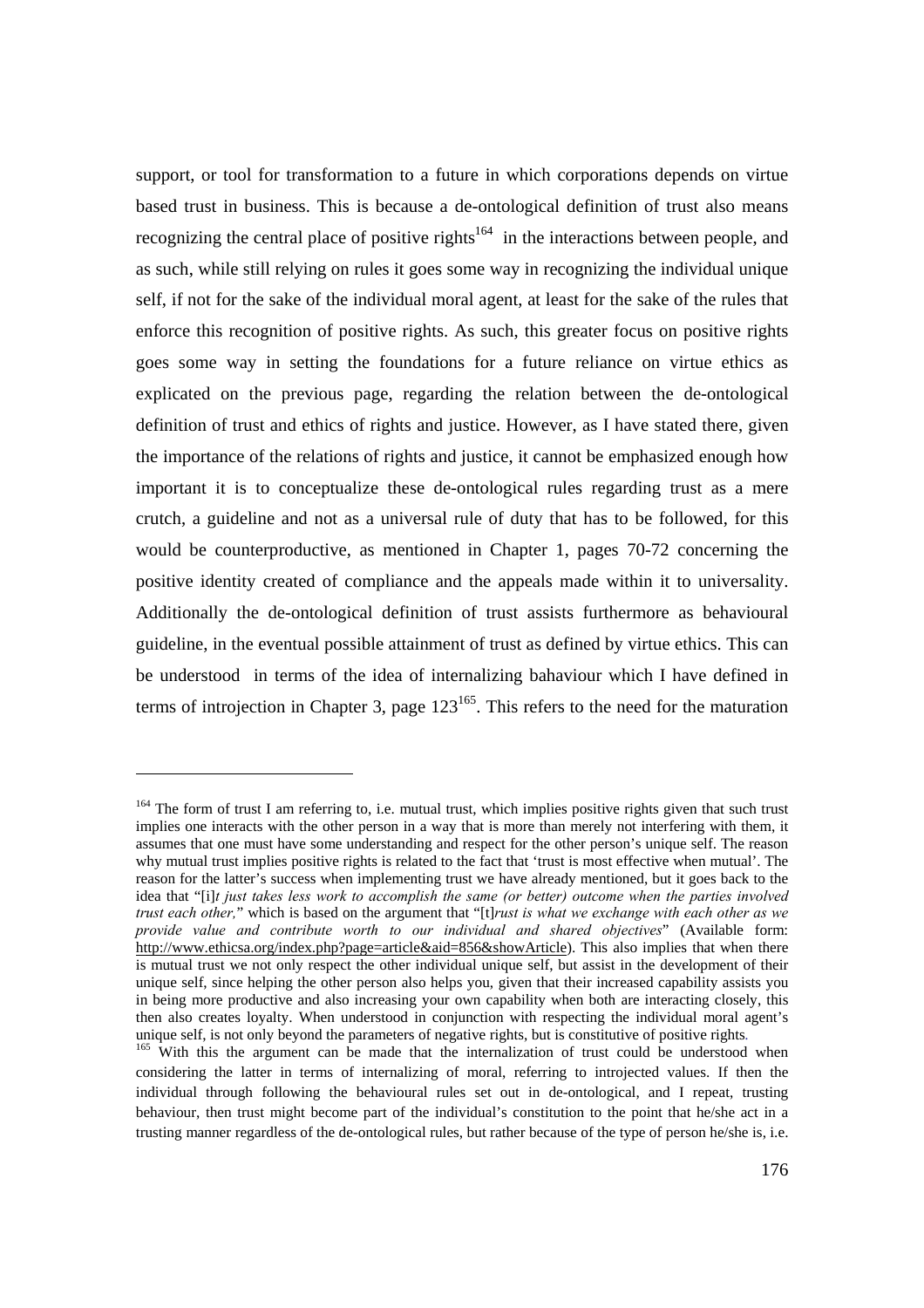of virtue ethics as something that has to be developed over a given period, and not something *a priori*, for the guidance of rules can be of great use as a tool of enforcing preferable behaviour to be repeated, but not as the only method of implementing ethics, as is the case, unfortunately, in mere compliance.

On a separate point one needs to remember that even though trust as virtue and the deontological definition of trust may differ, they have something in common in that both views "*rel*[ies] *on the subject to create and sustain moral life*" (Fouché, 2006: 29). To emphasize the importance of the individual moral agent in the context of what has been said, consider Johnson's statement that "*duty builds moral courage166. Those driven by the conviction that certain behaviours are either right or wrong no matter what the situation are more likely to blow the whistle on unethical behaviour, resist group pressure to compromise personal ethical standards, follow through on their choices and so on*" (Johnson, 2007: 9). Moreover, from this extends the idea that for a person to be ethical or moral, it is "*better to suffer wrong rather than commit wrong*" (Pinnington, et al, 2007:  $271$ <sup>167</sup>. For this to come to pass, however, the moral agent needs to preside over agency. This considered, even if we only have rules to work with currently, at the very least they should be constitutive of positive rights for employees regarding moral discretionary judgment. Therefore, by acting in accordance with ideas of duty, especially

the rules of de-ontological trust become introjected and through this trust has become a virtue, an end in itself.

<sup>&</sup>lt;sup>166</sup> This argument refers to the idea that to hold true to one's duties takes moral courage. If we understand duties as related to personal responsibilities then this statement refers implicitly to the individual moral agent's character. However, there is another interpretation that I would also like to forward and that is that, in the context of a society not yet capable of really implementing the idea of trust as virtue, if we are to implement the de-ontological definition of trust, the duty that this will put on the individual moral agent, and the type of behaviour that it will enforce him/her to repeat, will assist in the building of moral courage which will in turn influence the individual moral agent's character which will eventually lead to a greater reliance on virtue based trust.

<sup>&</sup>lt;sup>167</sup> Especially in regards to tacit knowledge and knowledge capital where, as I have indicated in Chapter 2 with regards to information management, the responsibility for wrong doing, or deciding to do wrong, is ever more incumbent on the individual, with the ever present possible threat of knowledge spillage. It is therefore desirable for the individual moral agent in terms of the corporation to have moral courage, given the lack of practicable control compliance has over tacit knowledge.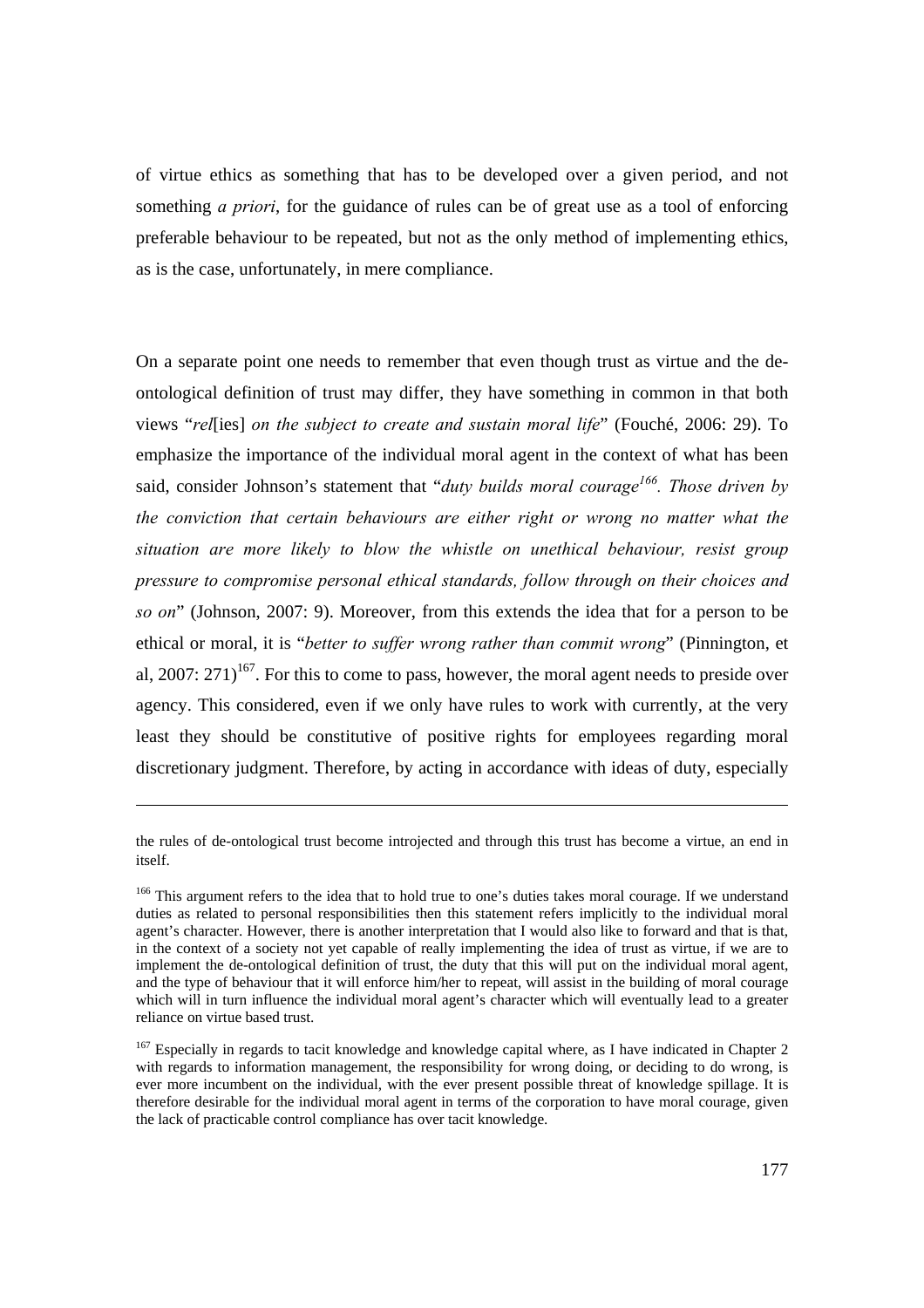including those regarding positive rights, one will gain trust from other employees. Having considered both virtue ethical as well as de-ontological notions of trust and their practicality in terms of implementation, I think it is important now to look at the question why trust has not been implemented in the corporation, since it is one of the basic foundations of a contract.

# 2.2 Why is trust declining and not practically implemented?

What then causes the decline in trust and what makes one refrain from trusting in the first place? The answer, though not complete, comes from the fact that trust implies risk. Trust "*involves an element of risk resulting from our inability to monitor others' behaviour. Consequently, one's behaviour is influenced by one's belief about the likelihood of others behaving in a certain way*" (Fouché, 2006: 42). However, although trust "*implies risk,*" it can help one to negotiate risk (2006: 42). Consider that trust is not something unconditional, but "*rather something instrumental aimed at helping the subject maximizing his/her utility under risk*" (2006: 42). This can be seen in the light of Fukuyama's idea of a high trust society, where it is argued that, trust can be seen as a form of social capital which reduces the "*cost of monitoring and sanctioning activities in business*" which, to make his point, he contrasts with the idea of the low trust society which I have defined in Chapter 1, page 43 (2006:  $42$ )<sup>168</sup>. Therefore, the risk implied in trust, in other words, the risk I take in trusting another person which, in the context of mutual trust implies that both parties has a shared loyalty towards each other, acts as a self-monitoring check and balance, in that I do not want to violate the shared loyalty as much as the other person wants to betray mine<sup>169</sup>. Not only does this assist in sanctioning and monitoring activities, but it does so without the use of more 'controls'. Rather it

<sup>&</sup>lt;sup>168</sup> The basic argument is that if there is no trust in society the over-implementation of other sanctions such as contracts and laws that will have to be used for every interaction between people will stifle society's economy, because of all the paper work and bureaucratic processes that each interaction will have to go through before being performed, which he calls a form of transactional tax. The implication is the more trust there is in a society the less transactional tax has to be paid and in this sense trust acts as a form of capital.

<sup>&</sup>lt;sup>169</sup> See page 169 regarding mutual trust.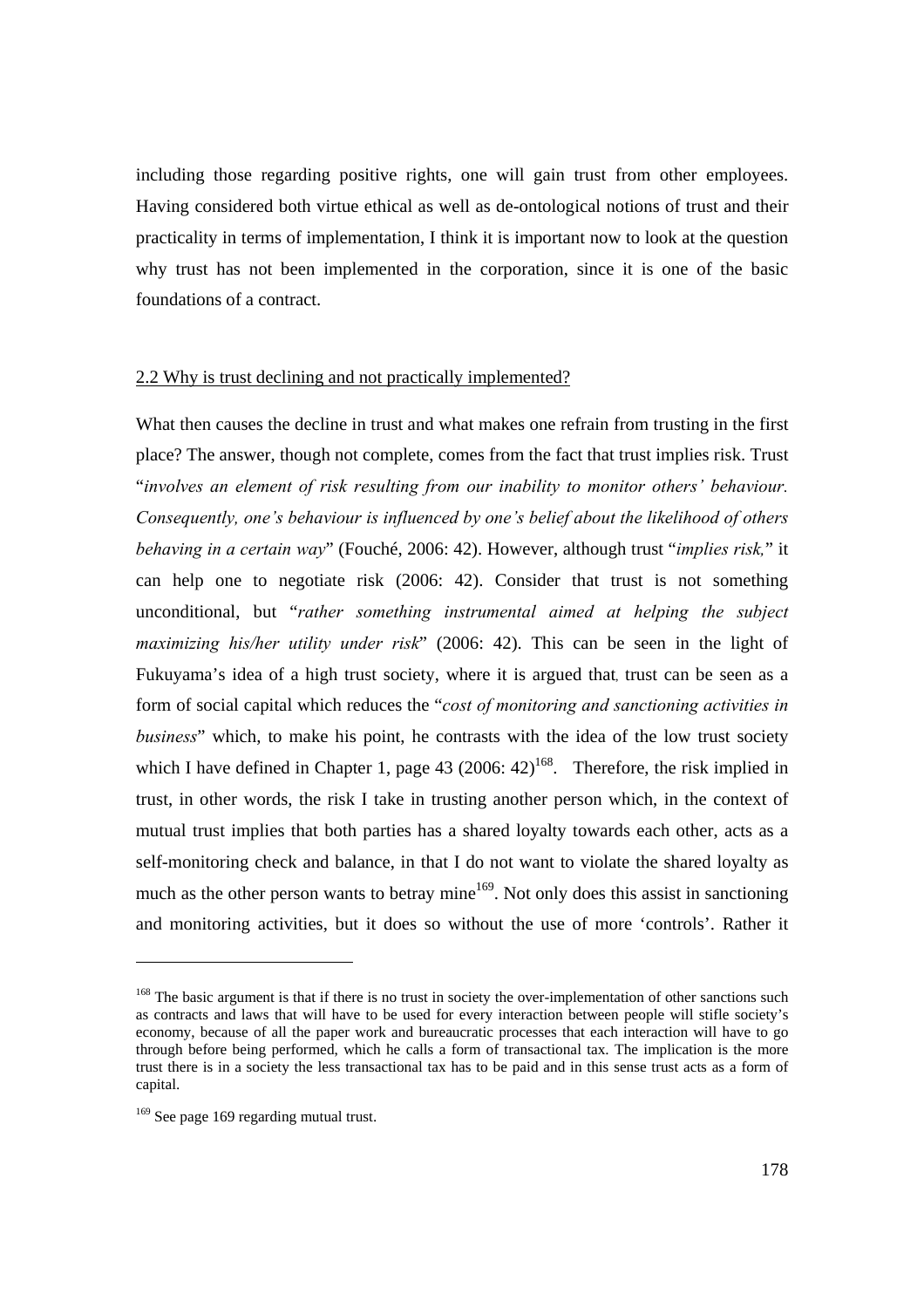achieves this via the implicit need for self-worth and respect for others needed for trust to function between parties, in other words: for one to live as a human *being* with respect to my 'place' in society<sup>170</sup>. As such, trust can aid in addressing the problems regarding tacit knowledge and knowledge spillage.

To bring the argument regarding trust and is implementation once more into the contemporary context to see if it can withstand self-critical analysis, while reiterating the importance of communication, it was found that in the context of communication and information exchange, trust is placed in jeopardy "*because global companies do not share the same history, values and responsibilities of local communities and or countries*" (2006: 40). This refers to the increased globalization of business, which makes it ever harder to have some standards of what trust would mean in a society, since every society defines human *being* according to its own concepts thereof. Therefore, if communication is not clear and ethical, and do not take into consideration *others*<sup>171</sup>, it will invariably lead to miscommunication regarding ethical business which will undermine trust. Consequently "[i]*f business does not strive towards being ethical, promoting values such as trust, they will undermine their own subsistence*" (2006: 34).

The idea then which I have been trying to convey throughout the thesis, is that there should be a shift in the contemporary understanding of economics, from merely a focus on human capital<sup>172</sup>, to one of *humane capital*. The latter appeals to the idea of humanitarianism, which can be defined as: "*any philosophy* [which] *emphasize*[s] *human welfare and dignity, and* [is] *optimistic about the powers of unaided human* 

<sup>&</sup>lt;sup>170</sup> This refers back to Koehn's argument regarding *ninon sonzai* and the idea of acting truthfully is acting in accordance to acting as a human being in which trust is instilled because of once 'place' in society.

<sup>&</sup>lt;sup>171</sup> With the other I am referring to Levinas' argument that ethics is only possible in the presence of the other, which I have discussed in Chapter 3, page 123.

<sup>&</sup>lt;sup>172</sup> Human capital is defined in Chapter 1 on page 28.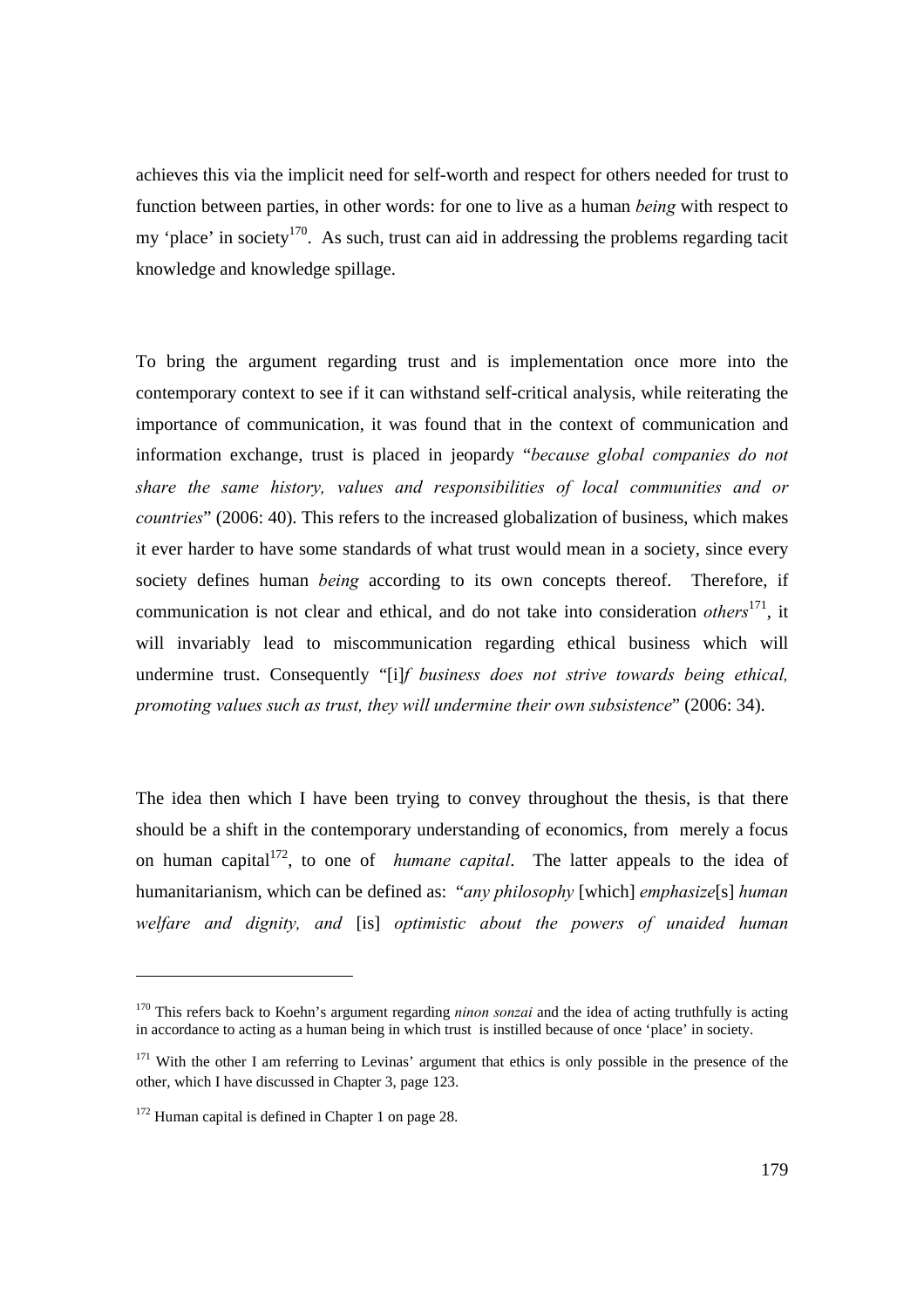*understanding*" (Blackburn, 1996: 178). In this sense, what I am referring to is a form of capitalism that recognises the individual moral agent's dignity and capacity to take unaided responsibility for his/her moral agency. With respect to the latter, in this thesis I am especially concerned with the individual moral agent's capacity to make and take responsibility for discretionary judgment in terms of moral deliberation, thus reversing the influence of negation of the individual moral agent, and in so doing also addressing problems of labour alienation and acts of resistance in the work context such as knowledge spillage. This is in contrast to the idea of human capital which views the individual moral agent's capacity in terms of his/her talents, and knowledge as mere sources to be exploited for better production, especially in the context of the service driven economy.

#### 3. Conclusion

Although I have demonstrated that trust can serve as a possible alternative model to compliance, how this could be implemented in the context of the organization would be the work of future studies. Especially given the real constraints mentioned, particularly in the context of the long historical development which has entrenched a sense of low trust in the current business world. For now, at most, one can say that any such plan would have to consider that all control or social systems must criticize itself, in the same manner as critics like Adorno has held to be the task of philosophy today. He explains that in terms of philosophy, it "*must criticize itself: its societal naiveté, its intellectual antiquation, its inability to grasp the power at work in industrial late capitalism. While still pretending to grasp the whole, it needs to recognize how thoroughly it depends upon society as a whole* [which includes the individual]*, all the way into philosophy's 'immanent truth*'" (Adorno, 1973: 4). In the same manner, social systems – especially policies functioning within them, such as compliance – must consider its disembeddedness from society and its oversights (especially in terms of the individual moral agent and its relationship to society as a whole). Otherwise, it risks only exacerbating these problems, while *still pretending to grasp the whole*.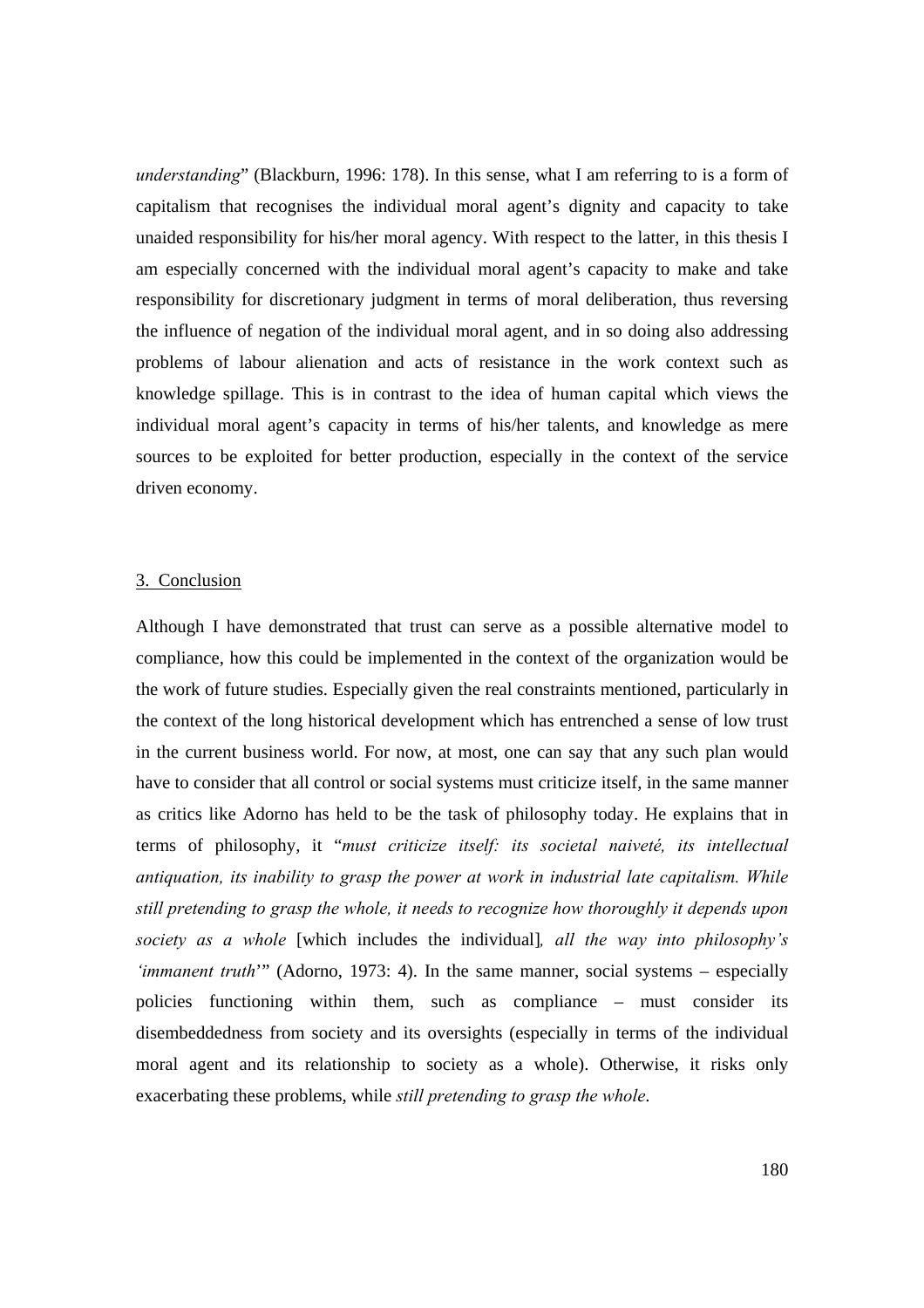## **Bibliography:**

Adorno, T. W. (1973). *Negative Dialectics* (1966). Translated from the German by Ashton, E. B. London: Routledge & Paul Ltd.

Atrill, P. and McLany, E. (2006). *Accounting and Finance for Non Specialists*. Essex: Prentice Hall.

Balaam, D. N. and Veseth, M. (2001). *Introduction to International Political Economy. Second Edition*. New Jersey: Prentice Hall, Inc. A Division of Pearson Education.

Bauman, Z. (1998). *Globalization: The human consequences*. New York: Colombia University Press

Blackburn. S. (1996). *Oxford Dictionary of Philosophy*. Oxford: Oxford University Press.

Buchholz, R. and S, Rosenthal, S.B. (2006). Integrating Ethics All the Way Through: The Issue of Moral Agency Reconsidered*. Journal of Business Ethics*, 66: 233-239.

Cant, M. C., Jooste, C. J., Du Plessis, P. J. and Strydom, J. W. (2006). *Marketing Management. Fifth Edition*. Cape Town: Juta and Company Ltd.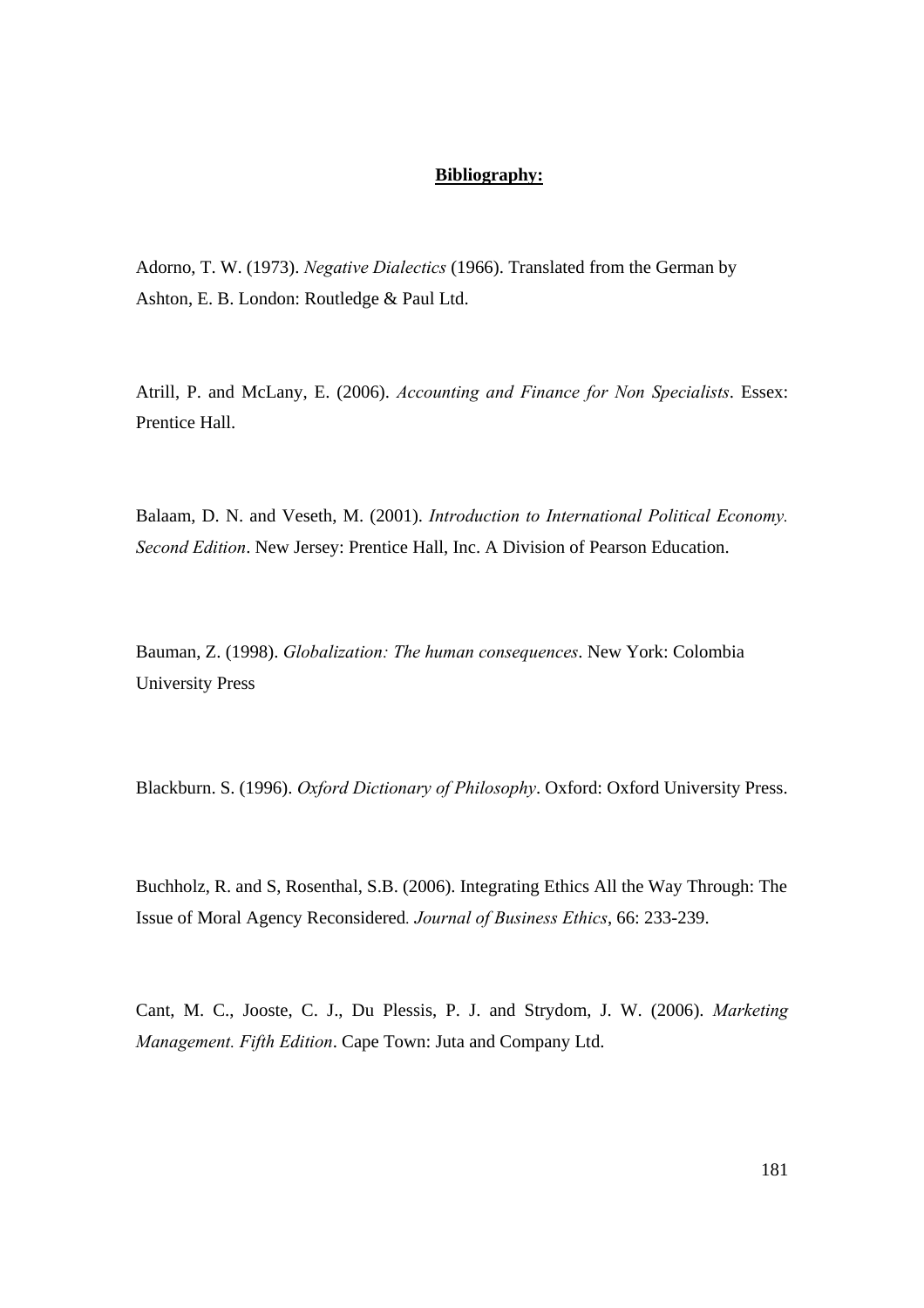Colleen, H. (2003). *Purchases urged to take action as fraud cases rise*. Available from: http://www.allbusiness.com/management/3498644-1.html (Accessed 25 November 2008).

Davids, R., Malan, D., Van der Merwe, S. and Morland, M. P. (2002). *Ethics Survey – 2001. Ethics in Practice.* Available from: http://www.info.gov.za/view/DownloadFileAction?id=70240 (Accessed 13 September 2008).

Desio, P. J. (2007). *NBES 2007: Latest Survey Finds Little Improvement in Ethics Risk to Business*. Available from: http://www.ethics.org/erc-publications/ethicstoday.asp/aid+1147#nbes (Accessed on 28 February 2008).

Diffusion. Available form: http://www.bookrags.com/research/diffusion-theories-eos-01/sect2.html (Accessed 14 September 2008).

Donaldson, T. (2000). *The Corporate Ethics Boom: Significant, or Just for Show?*  Available from: http://www.knowledge.emory.edu/article.cfm?articleid=285 (Accessed 10 September 2008).

Economics. Available form: www.wikipedia.org/wiki/Economics (Accessed 13 May 2007).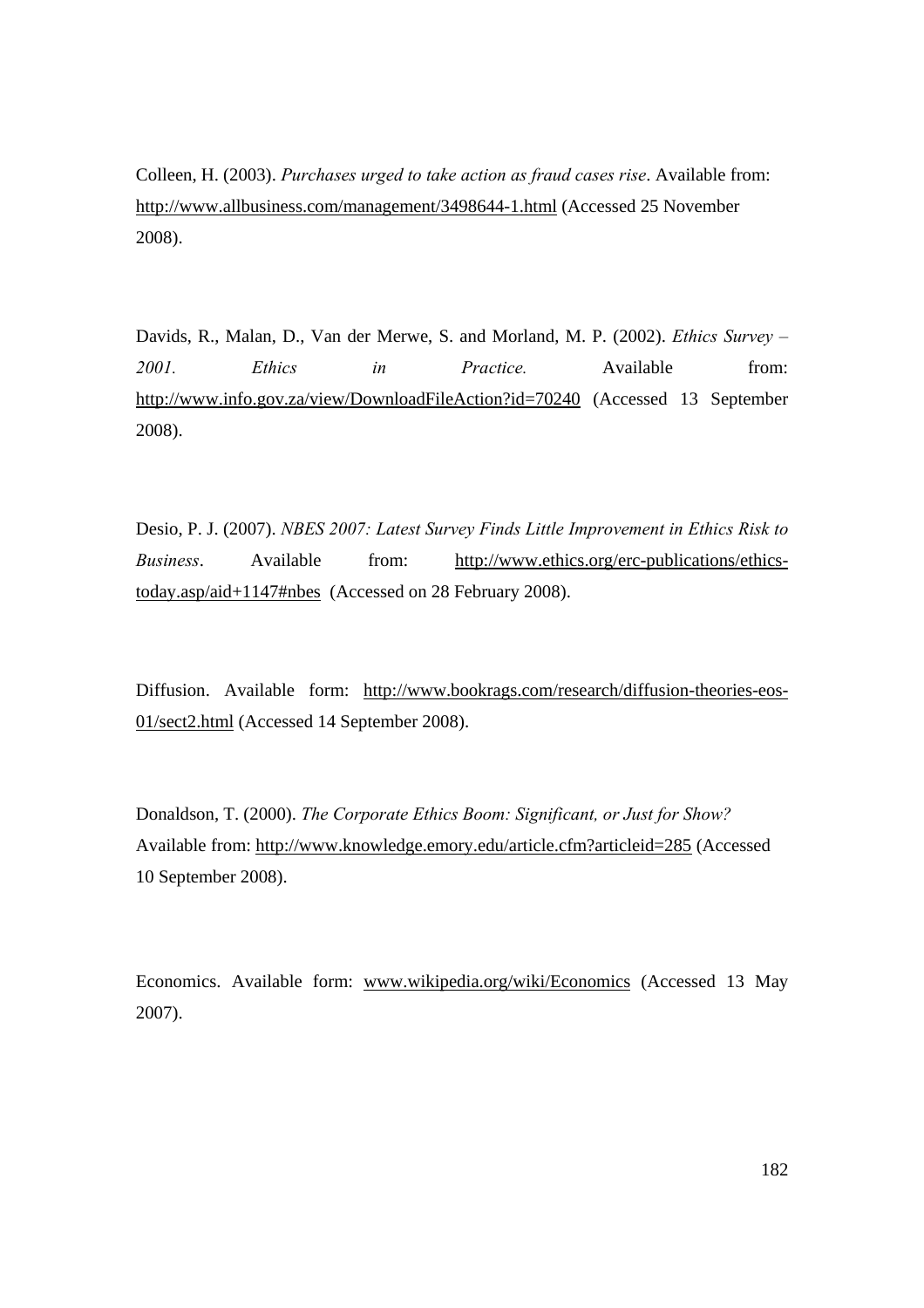Etiology. Available from: http://www.thefreedictionary.com/etiology (Accessed 5 December 2008).

Ethics Resource Centre. (2002). *Fixing the Rules is Not Fixing the Problem*., Available from http://www.ethics.org/erc-publications/ethics-today.asp?aid=720 (Accessed 20 September 2008).

Ethics Resource Center. (2005). *National Business Ethics Survey. How Employees View Ethics in Their Organizations 1994-2005*. Available from: http://www.complianceweek.com/s/document/2005summery.pdf (Accessed 9 December 2008).

Existential Crisis. Available from: http://en.wikipedia.org/wiki/Existential\_crisis (Accessed 28 June 2009).

Fieser, J. (2006). *The Internet Encyclopaedia of Philosophy: Ethics*. Available from: http://www.iep.utm.edu/e/ethics.htm (Accessed 13 May 2008).

Fouché, J. B. (2006). *Trust and business. An inquiry into the functioning of trust in business*. Masters of Business Administration. Cape Town: Graduate School of Business of the Stellenbosch University.

Fukuyama, F. (1996). *Trust: The social virtue and the creation of prosperity*. London: Hamish Hamilton Ltd.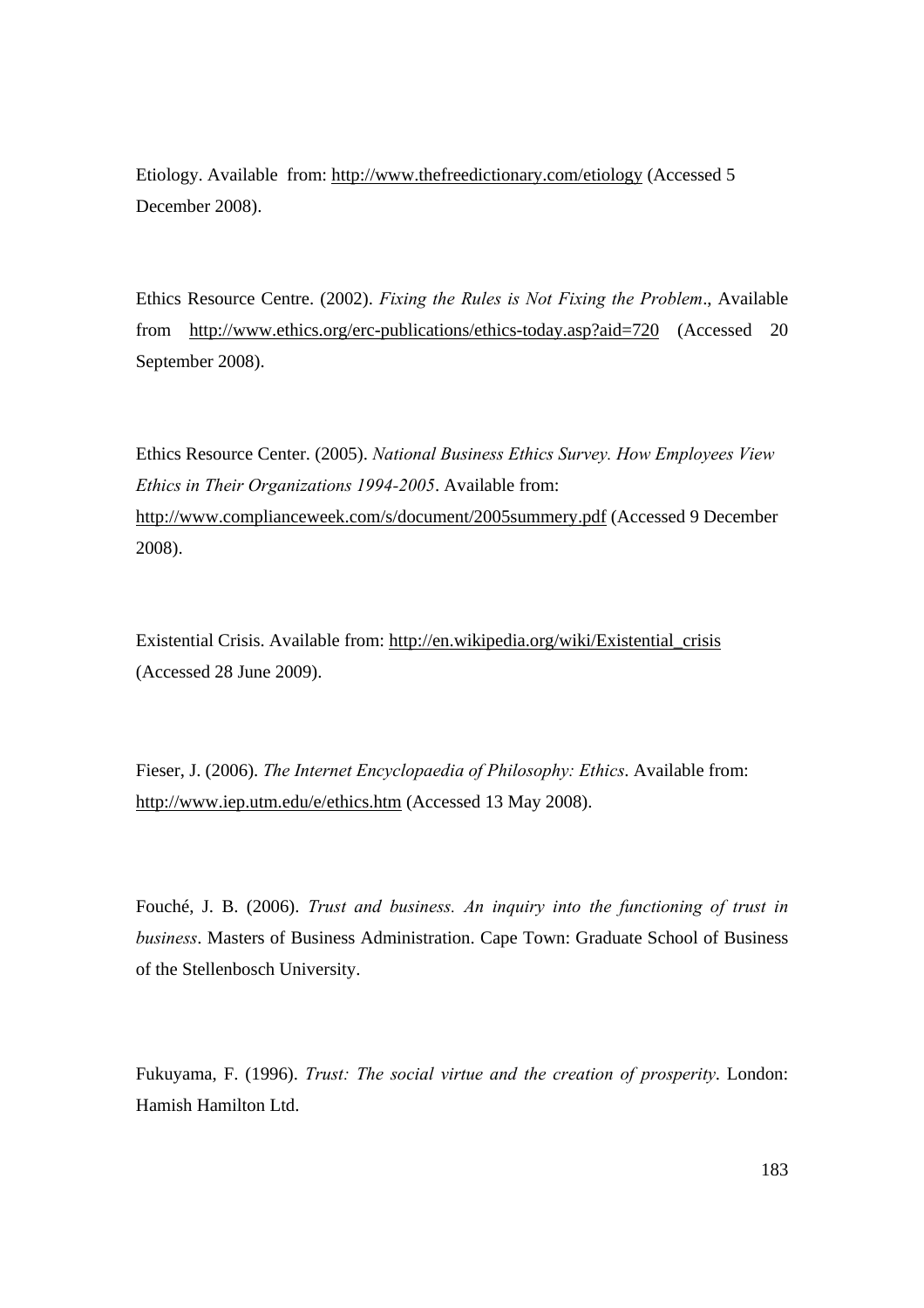Grobler, P. and Wärnich, S. et al. (2006). *Human Resource Management in South Africa. Third edition*. London: Thomson Learning.

Harshman, E. F. and Harshman, C. L. (1999). Communicating With Employees: Building on an Ethical Foundation. *Journal of Business Ethics*, 19: 3-19.

Hartley, W. Published: 2009/07/09. *Nothing to halt public servants' frenzy of corruption*. Available form: http://www.businessday.co.za/articles/Content.aspx?id=75257 (Accessed 10 July 2009)

Hergenhahn, B. R. and Olson, M. H. (2003). *An Introduction to Theories of Personality. Sixth Edition*. New Jersey: Prentice Hall.

Human Capital. Available from: http://www.businessdictionary.com/definition/humancapital.html (Accessed 18 September 2008).

Honderich, T. (2005). *The Oxford Companion to Philosophy: New Edition*. Oxford: Oxford University Press.

Horizontal organizational structure: Available form: http://dictionary.bnet.com/definition/flat+organization.html (Accessed 22 June 2009)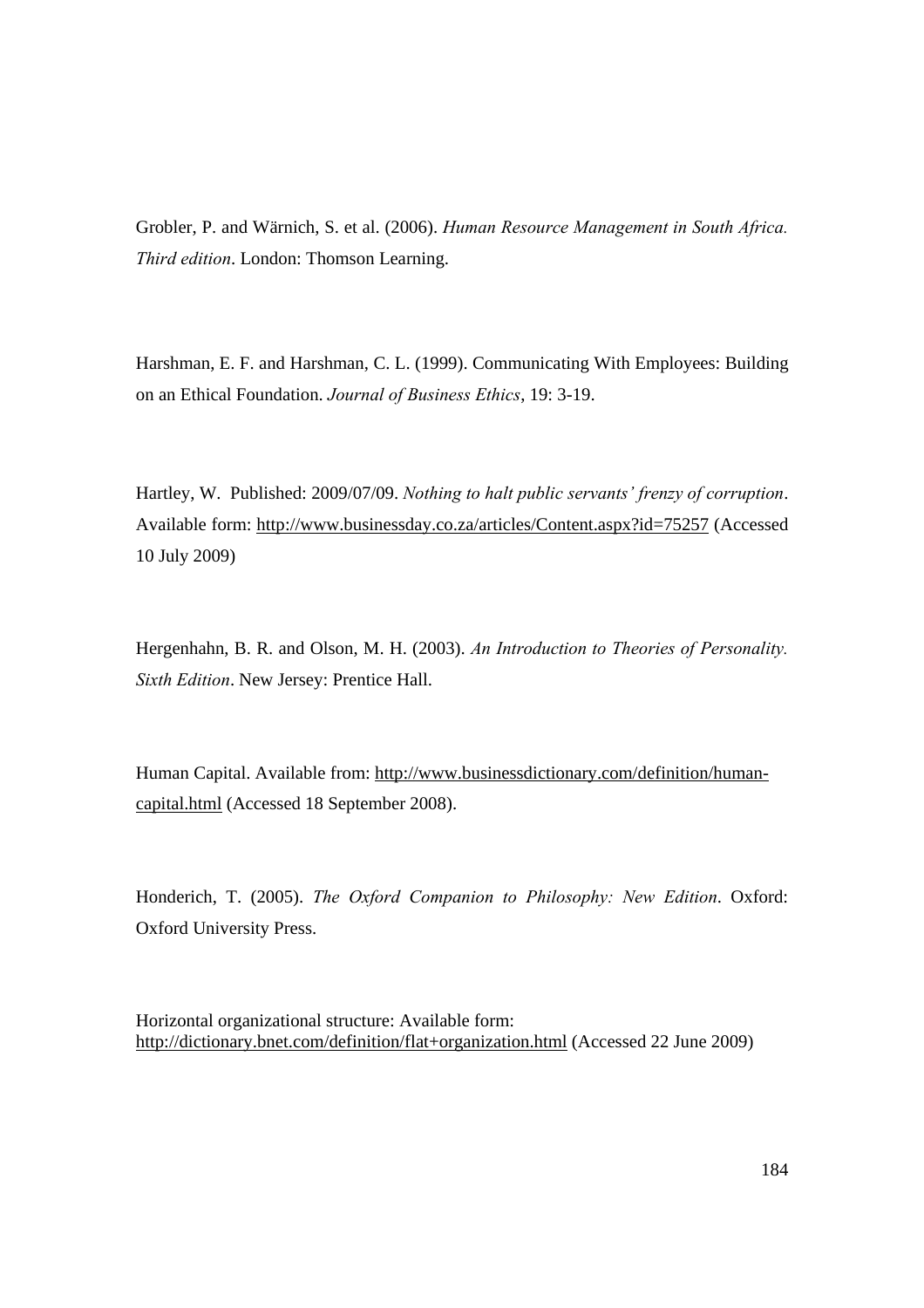Horizontal organizational structure: Available from:

 http://www.businessdictionary.com/definition/flat-organization.html (Accessed 22 June 2009)

Ilson, I. (Editor) (1984). *Reader's Digest great illustrated dictionary*. London: Published by The Reader's Digest Association Limited.

Johnson, C. E. (2007). *Ethics in the Workplace. Tools and tactics for organizational transformation*. California: Sage Publishers Inc.

Kayes, D. C., Stirling, D. and Nielsen, T. M. (2007). *Building Organizational Integrity*. Watertown MA: Harvard Business Publications.

Kahn, R. and Blair, B. T. (2004). *Information Nation: Seven keys to information management compliance*. Silver Spring: AIIM.

*King Report: Time to stop living like kings*. 2009. Available from: http://www.thetimes.co.za/Business/BusinessTimes/Article1.aspx?id=944023 (Accessed 07 June 2009)

Klopper, S. R. (2006). *Business Communication*. Pretoria: University of South Africa Press.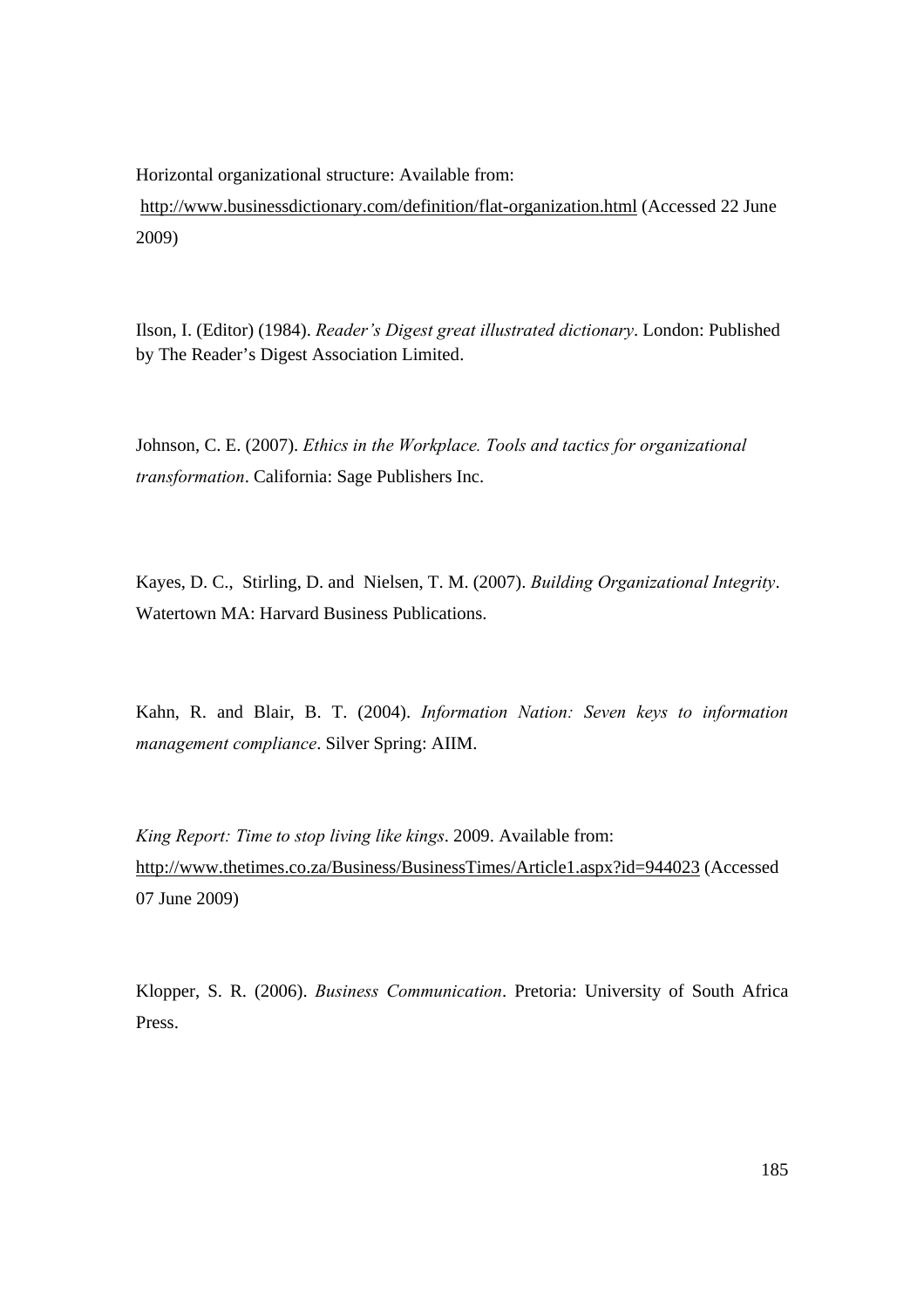Knowledge Capital. Available from:

http://dictionary.bnet.com/definition/knowledge+capital.html (Accessed 18 September 2008).

Knowledge Capital. Available from:

http://www.businessdictionary.com/definition/knowledge-capital.html (Accessed 18 September 2008).

Koehn, D. (1999). What can Eastern Philosophy Teach us About Business Ethics? *Journal of Business Ethics*, 19: 71-79.

LaFollette, H. (2002). *Ethics in Practice: An Anthology*. Oxford. Massachusetts: Published by Blackwell Publishing Ltd.

Leiter, B. (2002). *Nietzsche on Morality*. London: Routledge.

Lennick, C. and Kiel, F. (2005). *Moral Intelligence: Enhancing Business Performance & Leadership Success*. New Jersey: Wharton School Publishing.

Louw, D. A. and Edwards, D. J. A. (1998). *Sielkunde: 'n Inleiding vir Studente in Suid Arika. Tweede Uitgawe* [Psychology: an introduction for South African Students. Second Edition]. Sandton: Heinemann.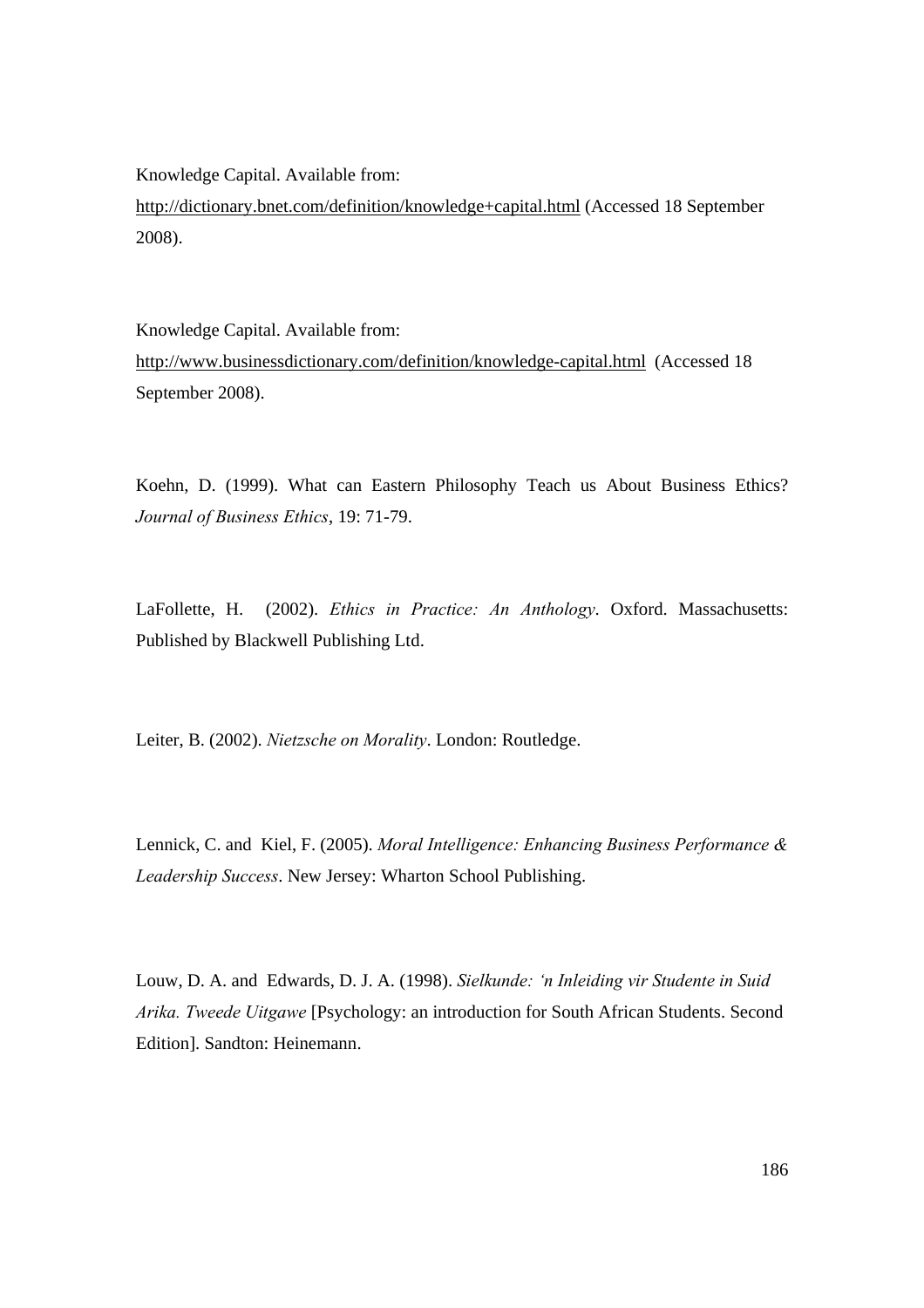Marshall, K. P. (1999). Has Technology Introduced New Ethical Problems? *Journal of Business Ethics*, 19: 81-90.

Maslow, A. (1970). *Motivation and Personality. Second edition*. New York. Evanston. London: Harper & Row Publishers.

McDaniel, C. (2004). *Organizational Ethics: Research and ethical environments.* Hampshire: Ashgate Publishing Limited.

McLellan, D. (1977). *Karl Marx. Selected Writings*. Oxford: Oxford University Press.

Navran, F. J. (n.d.). *Before there can be Betrayal, there must be Trust*. Available from: http://www.ethicsa.org/index.php?page=article&aid=856&showArticle. (Accessed 25 July 2009)

Palazzo, B. (2002). U.S.-American and German Business Ethics: An Intercultural Comparison. *Journal of Business Ethics*, 41: 195-216.

Pettifor, A. (2008). *America's financial meltdown: lessons and prospects*. Available from: http://www.opendemocracy.net/article/america-s-financial-meltdown-lessons-andprospects (Accessed 10 January 2009).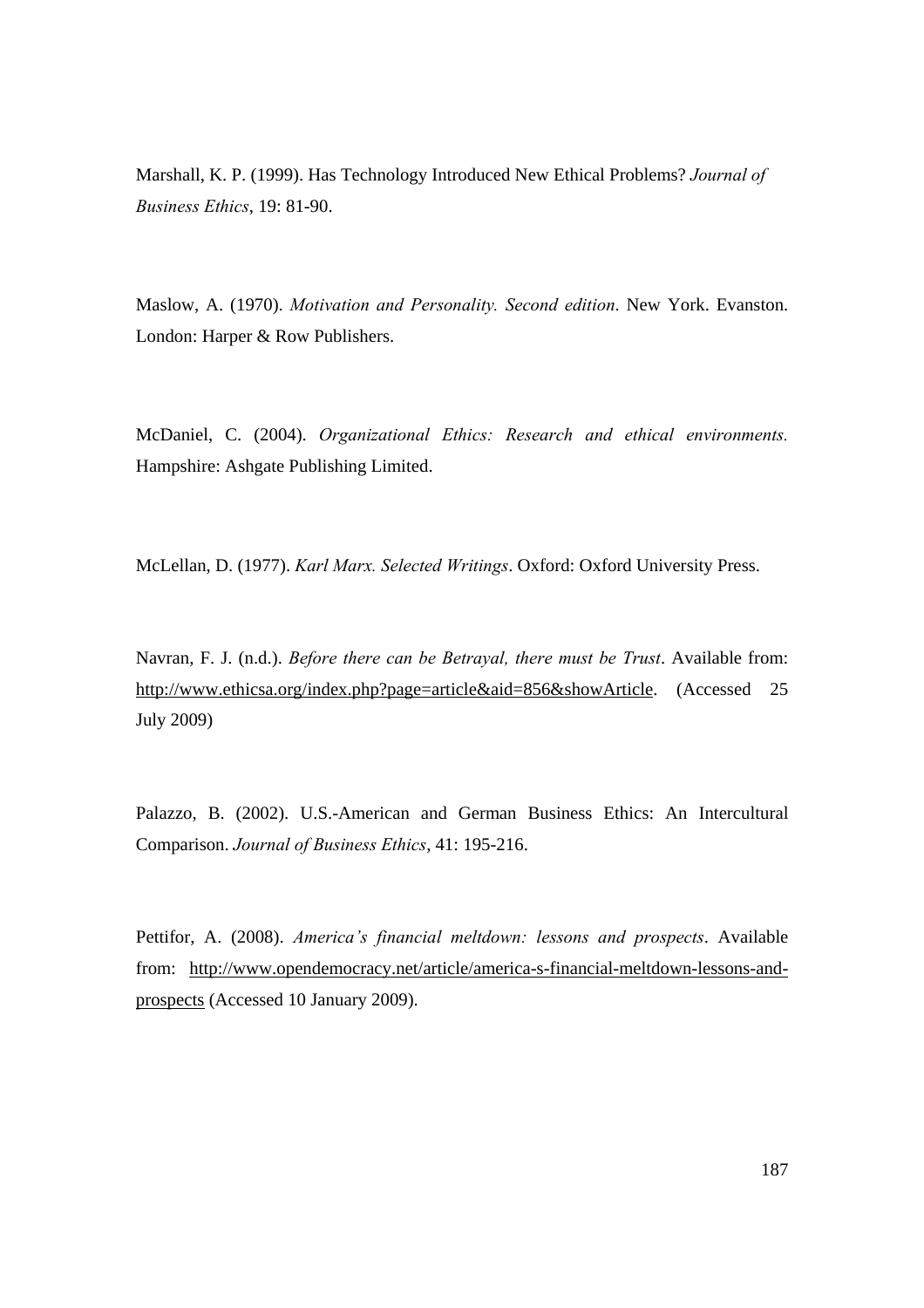Van Peursen, C. A. (1974). *The strategy of culture: a view of the changes taking place in our ways of thinking and living*. Amsterdam. Oxford: North-Holland Publishing Company.

Pinnington, A, Macklin, R, Campbell, T. (2007). *Human Resource Management Ethics and Employment*. Oxford: Oxford University Press.

Rebber, A. S. (1985). *Dictionary of Psychology*. London: Penguin Books Ltd

Risk. Available from: http://www.businessdictionary.com/definition/risk.html (Accessed 08 June 2009)

Rossouw, G. J. (1997). Business Ethics in South Africa. Effective Alliances. *Journal of Business Ethics*, 16: 1539-1547.

Smit, P. J. and Cronjé, G. J. de J. (2004). *Management Principles. A contemporary Edition for Africa: third edition*. Lansdowne: Juta & Co, Ltd.

Soares, C. (2003). Corporate Versus Individual Moral Responsibility. *Journal of Business Ethics*, 46: 143- 150.

Steyn, B. (2008). *King Report III on Governance institutionalises Stakeholder Relationship Management*. Available from http://www.prconversations.com/?p=466 (Accessed 07 June 2009)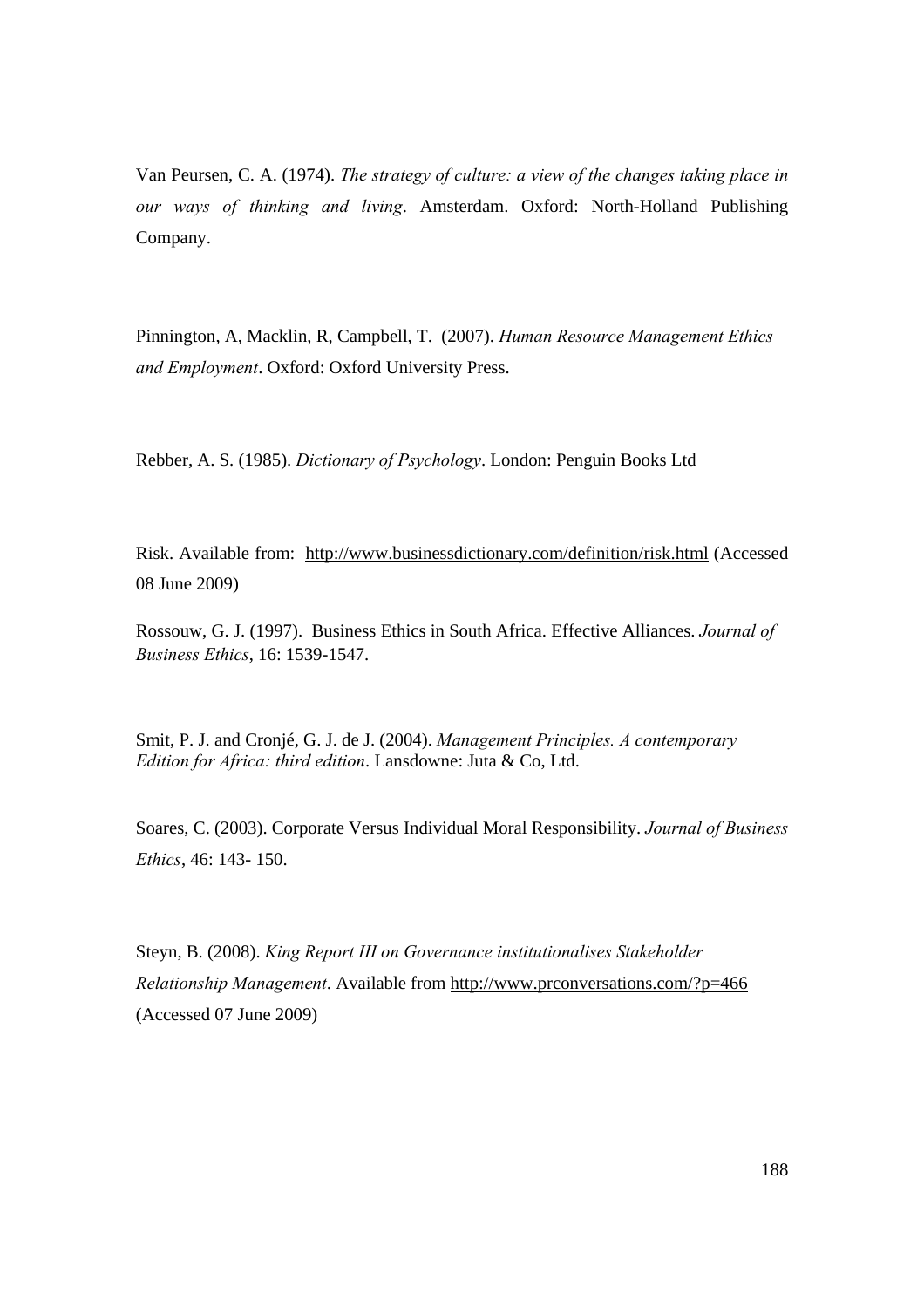Stop gap. Available from: http://www.babylon.com/definition/stopgap/English (Accessed 18 September 2008).

The Sarbanes-Oxley Act, July 30, 2002. Available from: http://fl1.findlaw.com/news.findlaw.com/hdocs/docs/gwbush/sarbanesoxley072302.pdf (Accessed 20 September 2008).

The King Report on Corporate Governance. Available from: https://www.saica.co.za/TechnicalInformation/LegalandGovernance/King/tabid/626/lang uage/en-ZA/Default.aspx (Accessed 08 June 2009)

Thomas, E. L. (2004). *Emmanuel Levinas: Ethics, Justice, and the Human Beyond Being*. London: Routledge.

Van Luijk, H. J. L. (1997). Business Ethics in Western and Northern Europe: A Search for Effective Alliances. *Journal of Business Ethics*, 16: 1579-1587.

Van Luijk, H. J. L (2006). *Contemporary Reflections on Business Ethics.* Availible from: http://site.ebrary.com/lib/stellenbosch/Doc?id=10157776&ppg=185 (Accssesd 22 June 2008).

Velasquez, M. G. (2006). *Business Ethics: Concepts and Cases. Sixth Edition*. New Jersey: Prentice-Hall, Inc. (now known as Pearson Education, Inc.).